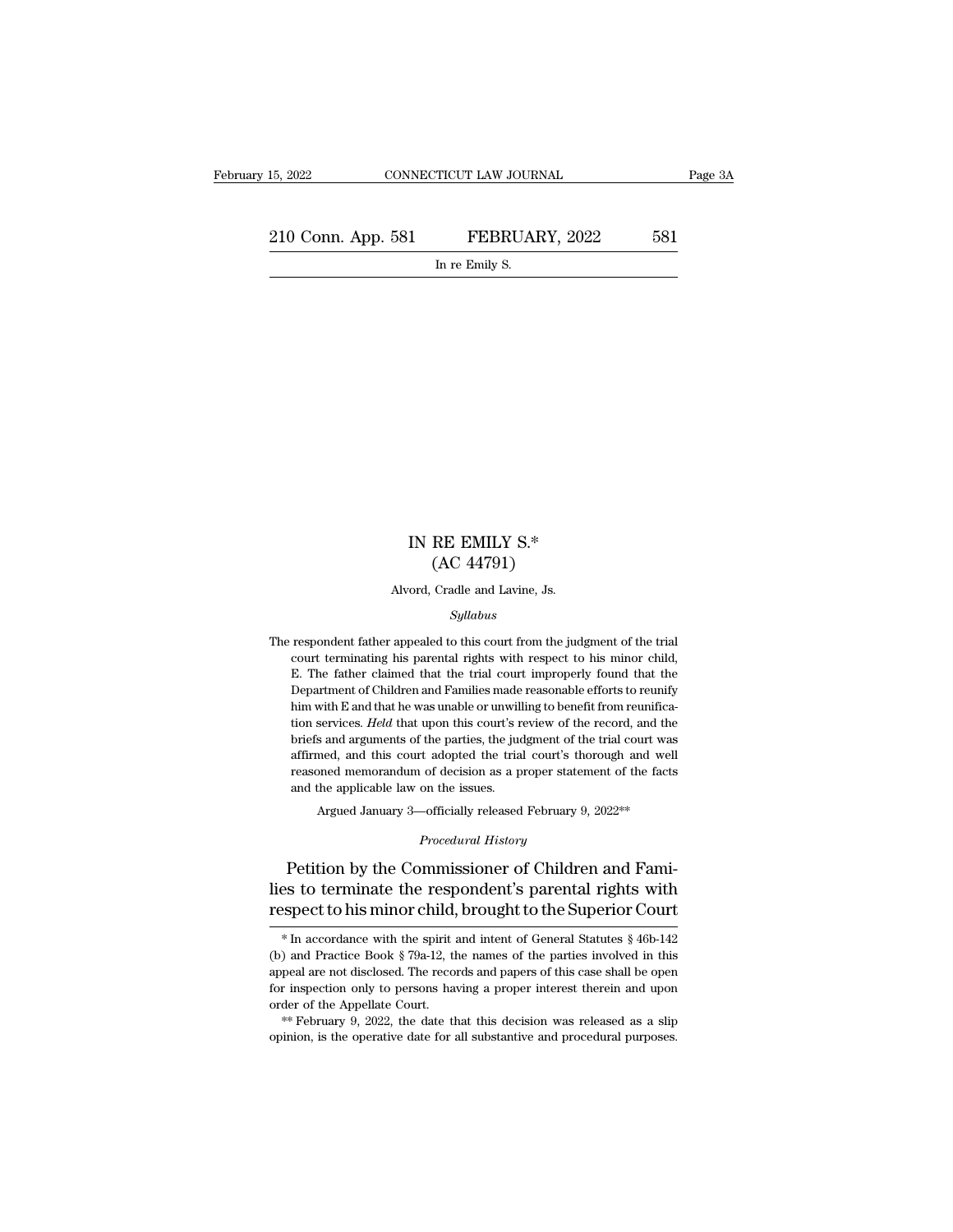# EXECUTE CONNECTICUT LAW JOURNAL February 15, 2022<br>582 FEBRUARY, 2022 210 Conn. App. 581<br>In re Emily S. TICUT LAW JOUR.<br>, 2022 2<br>In re Emily S.<br>of New Britain

CONNECTICUT LAW JOURNAL February 15, 2<br>
FEBRUARY, 2022 210 Conn. App. 581<br>
In re Emily S.<br>
in the judicial district of New Britain, Juvenile Matters,<br>
where the case was tried to the court, *Huddleston*, J.;<br>
independent t FEBRUARY, 2022 210 Conn. App. 581<br>
In re Emily S.<br>
in the judicial district of New Britain, Juvenile Matters,<br>
where the case was tried to the court, *Huddleston, J.*;<br>
judgment terminating the respondent's parental rights FEBRUARY, 2022 210 Conn. App. 581<br>
In re Emily S.<br>
in the judicial district of New Britain, Juvenile Matters,<br>
where the case was tried to the court, *Huddleston*, *J*.;<br>
judgment terminating the respondent's parental righ FEBRUARY, 2022 210 Conn. App. 581<br>In re Emily S.<br>in the judicial district of New Britain, Juvenile Matters,<br>where the case was tried to the court, *Huddleston*, *J*.;<br>judgment terminating the respondent's parental rights,<br> in the judicial district of New Britain, Juvenile Matters,<br>where the case was tried to the court, *Huddleston*, *J*.;<br>judgment terminating the respondent's parental rights,<br>from which the respondent appealed to this court. m the judicial district of the<br>where the case was tried<br>judgment terminating the<br>from which the respond<br>Affirmed.<br>Albert J. Oneto IV, assig<br>(respondent father).<br>Evan O'Roark, assist *Evan Which the respondent appealed to this court.*<br>
Firmed.<br> *Evan O'Roark*, assistant attorney general, with<br> *Evan O'Roark*, assistant attorney general, with<br>
ann, on the brief, were William Tong, attorney general and C

from which the respondent appealed to this court.<br>
Affirmed.<br>
Albert J. Oneto IV, assigned counsel, for the appellant<br>
(respondent father).<br>
Evan O'Roark, assistant attorney general, with<br>
whom, on the brief, were William Affirmed.<br>
Albert J. Oneto IV, assigned counsel, for the appellant<br>
(respondent father).<br>
Evan O'Roark, assistant attorney general, with<br>
whom, on the brief, were William Tong, attorney general,<br>
for the appellee (petition Albert J. Oneto IV, assigned cour<br>(respondent father).<br>Evan O'Roark, assistant attor<br>whom, on the brief, were William<br>eral, and Cynthia Mahon, assista<br>for the appellee (petitioner).<br>Opinion Evan O'Roark, assistant attorney general, with<br>nom, on the brief, were William Tong, attorney gen-<br>al, and Cynthia Mahon, assistant attorney general,<br>r the appellee (petitioner).<br>Opinion<br>PER CURIAM. The respondent father,

### *Opinion*

whom, on the brief, were William Tong, attorney general,<br>
eral, and Cynthia Mahon, assistant attorney general,<br>
for the appellee (petitioner).<br>
Opinion<br>
PER CURIAM. The respondent father, Damon F.<br>
(respondent), appeals fr eral, and *Cynthia Mahon*, assistant attorney general,<br>for the appellee (petitioner).<br>*Opinion*<br>PER CURIAM. The respondent father, Damon F.<br>(respondent), appeals from the judgment of the trial<br>court rendered in favor of th for the appellee (petitioner).<br>  $\phi_{pinion}$ <br>
PER CURIAM. The respondent father, Damon F.<br>
(respondent), appeals from the judgment of the trial<br>
court rendered in favor of the petitioner, the Commis-<br>
sioner of Children and F opinion<br>
PER CURIAM. The respondent father, Damon F.<br>
(respondent), appeals from the judgment of the trial<br>
court rendered in favor of the petitioner, the Commis-<br>
sioner of Children and Families, terminating his paren-<br> ER CURIAM. The respondent father, Damon F.<br>(respondent), appeals from the judgment of the trial<br>court rendered in favor of the petitioner, the Commis-<br>sioner of Children and Families, terminating his paren-<br>tal rights with PER CURIAM. The respondent father, Damon F.<br>(respondent), appeals from the judgment of the trial<br>court rendered in favor of the petitioner, the Commis-<br>sioner of Children and Families, terminating his paren-<br>tal rights wit (respondent), appeals from the judgment of the trial court rendered in favor of the petitioner, the Commissioner of Children and Families, terminating his parental rights with respect to his minor child, Emily S. (child), court rendered in favor of the petitioner, the Commissioner of Children and Families, terminating his parental rights with respect to his minor child, Emily S.<br>(child), pursuant to General Statutes § 17a-112 (j). On appeal sioner of Children and Families, terminating his parental rights with respect to his minor child, Emily S.<br>(child), pursuant to General Statutes § 17a-112 (j). On<br>appeal, the respondent claims that, in terminating his<br>pare tal rights with respect to his minor child, Emily S.<br>(child), pursuant to General Statutes § 17a-112 (j). On<br>appeal, the respondent claims that, in terminating his<br>parental rights, the trial court improperly found that<br>the (child), pursuant to General Statutes  $\S$  17a-112 (j). On<br>appeal, the respondent claims that, in terminating his<br>parental rights, the trial court improperly found that<br>the Department of Children and Families (department)<br> appeal, the resp<br>parental rights,<br>the Department<br>made reasonabl<br>and that he wa<br>reunification se<br>trial court.<br>The child was Fendar Hghts, the trial court improperty found that<br>a Department of Children and Families (department)<br>ade reasonable efforts to reunify him with his child<br>d that he was unable or unwilling to benefit from<br>unification serv and e reasonable efforts to reunify him with his child<br>and that he was unable or unwilling to benefit from<br>reunification services. We affirm the judgment of the<br>trial court.<br>The child was born on August 5, 2018, and her mo

made reasonable enotes to realing introduct and that he was unable or unwilling to benefit from<br>reunification services. We affirm the judgment of the<br>trial court.<br>The child was born on August 5, 2018, and her mother<br>left t reunification services. We affirm the judgment of the<br>trial court.<br>The child was born on August 5, 2018, and her mother<br>left the hospital and the child that same day without<br>providing any information as to the identity of Fremature and test vices. We all that spagned to the trial court.<br>The child was born on August 5, 2018, and her mother<br>left the hospital and the child that same day without<br>providing any information as to the identity of The child was born on August 5, 2018, and her mother<br>left the hospital and the child that same day without<br>providing any information as to the identity of the<br>child's father. At the time the child was born, she was<br>premat The child was born on August 5, 2018, and her mother<br>left the hospital and the child that same day without<br>providing any information as to the identity of the<br>child's father. At the time the child was born, she was<br>prematu left the hospital and the child that same day without<br>providing any information as to the identity of the<br>child's father. At the time the child was born, she was<br>premature and tested positive for cocaine and opiates,<br>and s providing any information as to the identity of the child's father. At the time the child was born, she was premature and tested positive for cocaine and opiates, and she was placed in the neonatal intensive care unit of t child's father. At the time the child was born, she was premature and tested positive for cocaine and opiates, and she was placed in the neonatal intensive care unit of the hospital. On August 16, 2018, the commissioner fi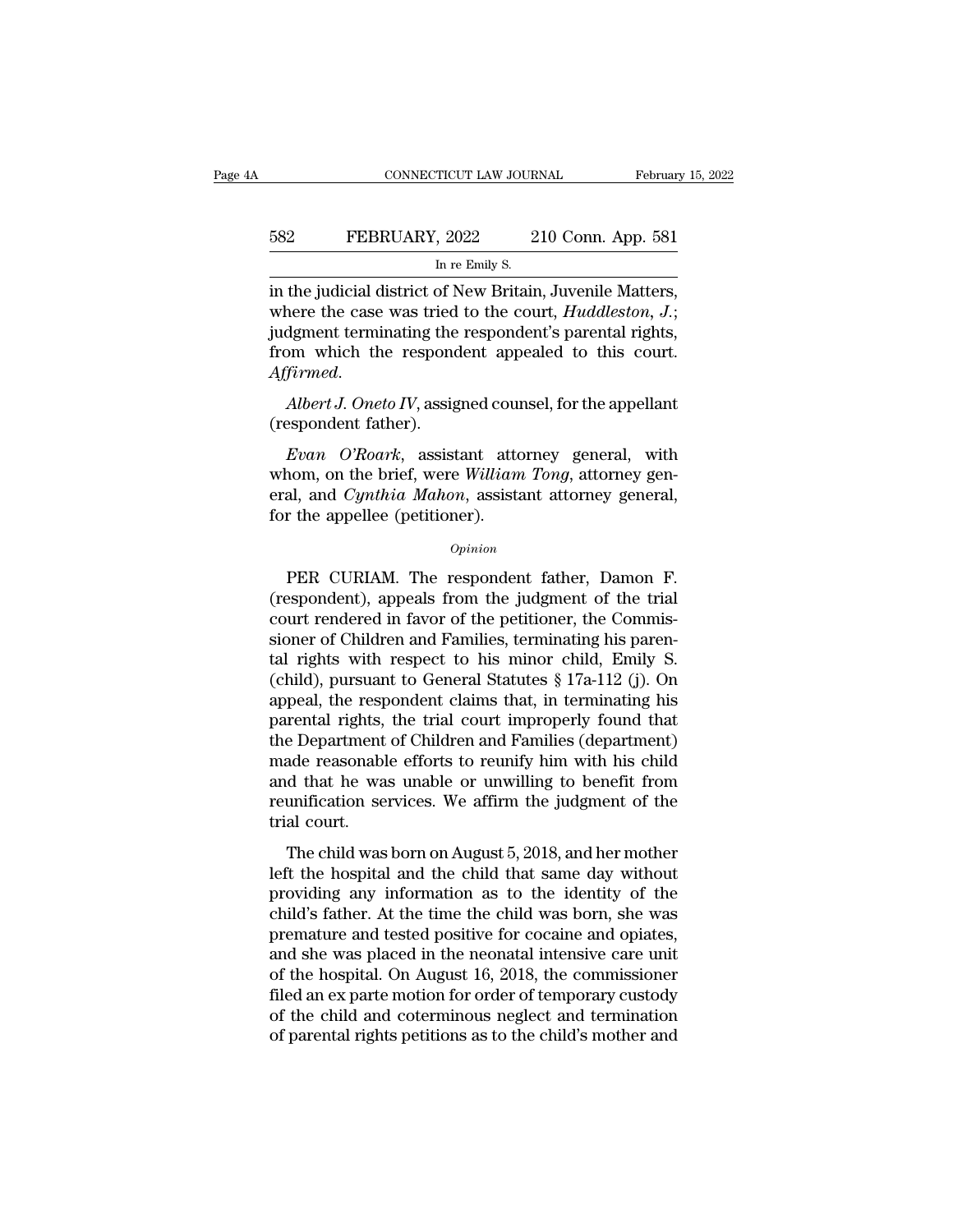| 15, 2022           | CONNECTICUT LAW JOURNAL                                    | Page 5A |
|--------------------|------------------------------------------------------------|---------|
|                    |                                                            |         |
| 210 Conn. App. 581 | FEBRUARY, 2022<br>583                                      |         |
|                    | In re Emily S.                                             |         |
|                    | John Doe, as the father $^1$ The ex parte motion for order |         |

THE 15, 2022<br>
15, 2022<br>
210 Conn. App. 581 FEBRUARY, 2022<br>
16 The Emily S.<br>
30 The Femily S.<br>
30 The exparte motion for order<br>
10 The exparte motion for order<br>
10 The exparted on that same day.<br>
4 The child was discharged 210 Conn. App. 581 FEBRUARY, 2022 583<br>
In re Emily S.<br>
John Doe, as the father.<sup>1</sup> The ex parte motion for order<br>
of temporary custody was granted on that same day.<br>
After the child was discharged from the hospital, she<br>
w 210 Conn. App. 581 FEBRUARY, 2022 583<br>
In re Emily S.<br>
John Doe, as the father.<sup>1</sup> The ex parte motion for order<br>
of temporary custody was granted on that same day.<br>
After the child was discharged from the hospital, she<br>
w 210 Conn. App. 581 FEBRUARY, 2022 583<br>
In re Emily S.<br>
John Doe, as the father.<sup>1</sup> The ex parte motion for order<br>
of temporary custody was granted on that same day.<br>
After the child was discharged from the hospital, she<br> remained. Im Doe, as the father.<sup>1</sup> The ex parte motion for order<br>temporary custody was granted on that same day.<br>There is the child was discharged from the hospital, she<br>as placed in a preadoptive home, where she has<br>mained.<br>After fathers, the department on that same day.<br>
After the child was discharged from the hospital, she<br>
was placed in a preadoptive home, where she has<br>
remained.<br>
After investigating and eliminating other putative<br>
fathers, the

or temporary castody was granted on that same day.<br>After the child was discharged from the hospital, she<br>was placed in a preadoptive home, where she has<br>remained.<br>After investigating and eliminating other putative<br>fathers, Finder the end was disentarged from the hospital, she<br>was placed in a preadoptive home, where she has<br>remained.<br>After investigating and eliminating other putative<br>fathers, the department contacted the respondent, who<br>was i mained.<br>
After investigating and eliminating other putative<br>
fathers, the department contacted the respondent, who<br>
was incarcerated in New Hampshire at the time. On<br>
September 12, 2019, the commissioner filed amended<br>
cot After investigating and eliminating other putative<br>fathers, the department contacted the respondent, who<br>was incarcerated in New Hampshire at the time. On<br>September 12, 2019, the commissioner filed amended<br>coterminous peti After investigating and eliminating other putative<br>fathers, the department contacted the respondent, who<br>was incarcerated in New Hampshire at the time. On<br>September 12, 2019, the commissioner filed amended<br>coterminous peti fathers, the department contacted the respondent, who<br>was incarcerated in New Hampshire at the time. On<br>September 12, 2019, the commissioner filed amended<br>coterminous petitions for neglect and termination of<br>parental right was incarcerated in New Hampshire at the time. On<br>September 12, 2019, the commissioner filed amended<br>coterminous petitions for neglect and termination of<br>parental rights, naming the respondent as the child's<br>father. The re September 12, 2019, the commissioner filed amend coterminous petitions for neglect and termination parental rights, naming the respondent as the chilfather. The respondent submitted to a paternity to and, on October 28, 20 restations for higher and committed to respondent as the child's<br>ther. The respondent submitted to a paternity test,<br>d, on October 28, 2019, a finding of paternity entered<br>entifying the respondent as the child's father. Th parental rights, naming the respondent as the ends of<br>father. The respondent submitted to a paternity test,<br>and, on October 28, 2019, a finding of paternity entered<br>identifying the respondent as the child's father. The<br>res

rainer. The Tespondent submided to a patentaly test,<br>and, on October 28, 2019, a finding of paternity entered<br>identifying the respondent as the child's father. The<br>respondent thereafter was appointed counsel.<br>The responden February 8, 2021. The amended petition as the child's father. The respondent thereafter was appointed counsel.<br>The respondent did not contest the earlier neglect determination and the matter proceeded to trial on the amend respondent thereafter was appointed counsel.<br>The respondent did not contest the earlier neglect<br>determination and the matter proceeded to trial on the<br>amended petition to terminate his parental rights on<br>February 8, 2021. relationship as the statutory grounds for termination and the matter proceeded to trial on the amended petition to terminate his parental rights on February 8, 2021. The amended petition alleged abandonment and the absence The responsion and the matter proceeded to trial on the<br>termination and the matter proceeded to trial on the<br>nended petition to terminate his parental rights on<br>bruary 8, 2021. The amended petition alleged aban-<br>nment and and a mended petition to terminate his parental rights on<br>February 8, 2021. The amended petition alleged aban-<br>donment and the absence of an ongoing parent-child<br>relationship as the statutory grounds for termination.<br>By wa

rebruary 8, 2021. The amended petition alleged abandonment and the absence of an ongoing parent-child relationship as the statutory grounds for termination.<br>By way of a memorandum of decision filed on April 22, 2021, the c condary o, 2021. The difference perform and good about<br>donment and the absence of an ongoing parent-child<br>relationship as the statutory grounds for termination.<br>By way of a memorandum of decision filed on April<br>22, 2021, t matrician and the ussence of an ongoing parent enhancement<br>relationship as the statutory grounds for termination.<br>By way of a memorandum of decision filed on April<br>22, 2021, the court granted the petition to terminate the<br> By way of a memorandum of decision filed on April<br>22, 2021, the court granted the petition to terminate the<br>parental rights of the respondent. The court found, "by<br>clear and convincing evidence, that the department<br>made r By way of a memorandum of decision filed on April 22, 2021, the court granted the petition to terminate the parental rights of the respondent. The court found, "by clear and convincing evidence, that the department made r 22, 2021, the court granted the petition to terminate the parental rights of the respondent. The court found, "by clear and convincing evidence, that the department made reasonable efforts to locate [the respondent], that parental rights of the respondent. The court found, "by<br>clear and convincing evidence, that the department<br>made reasonable efforts to locate [the respondent], that<br>[the respondent] was unable or unwilling to benefit<br>from clear and convincing evidence, that the department<br>made reasonable efforts to locate [the respondent], that<br>[the respondent] was unable or unwilling to benefit<br>from reunification efforts, that there is no ongoing par-<br>ent made reasonable efforts to locate [the respondent], that<br>[the respondent] was unable or unwilling to benefit<br>from reunification efforts, that there is no ongoing par-<br>ent-child relationship as defined by  $\ldots$  § 17a-112 ( [the respondent] was unable or unwilling to benefit<br>from reunification efforts, that there is no ongoing par-<br>ent-child relationship as defined by  $\ldots$  § 17a-112 (j)<br>(3) (D), and that to allow further time for the establ 1 The parental rights of the child's mother parental rights of the child." The court further found at the termination of the respondent's parental rights  $\frac{1}{1}$  The parental rights of the child's mother were terminated ment of such a relationship would be detrimental to<br>the best interest of the child." The court further found<br>that the termination of the respondent's parental rights<br> $\frac{1}{1}$  The parental rights of the child's mother wer the best interest of the child." The court further<br>that the termination of the respondent's parent<br> $\frac{1}{1}$ The parental rights of the child's mother were terminated<br>on July 23, 2019. Since that date, the child's mother p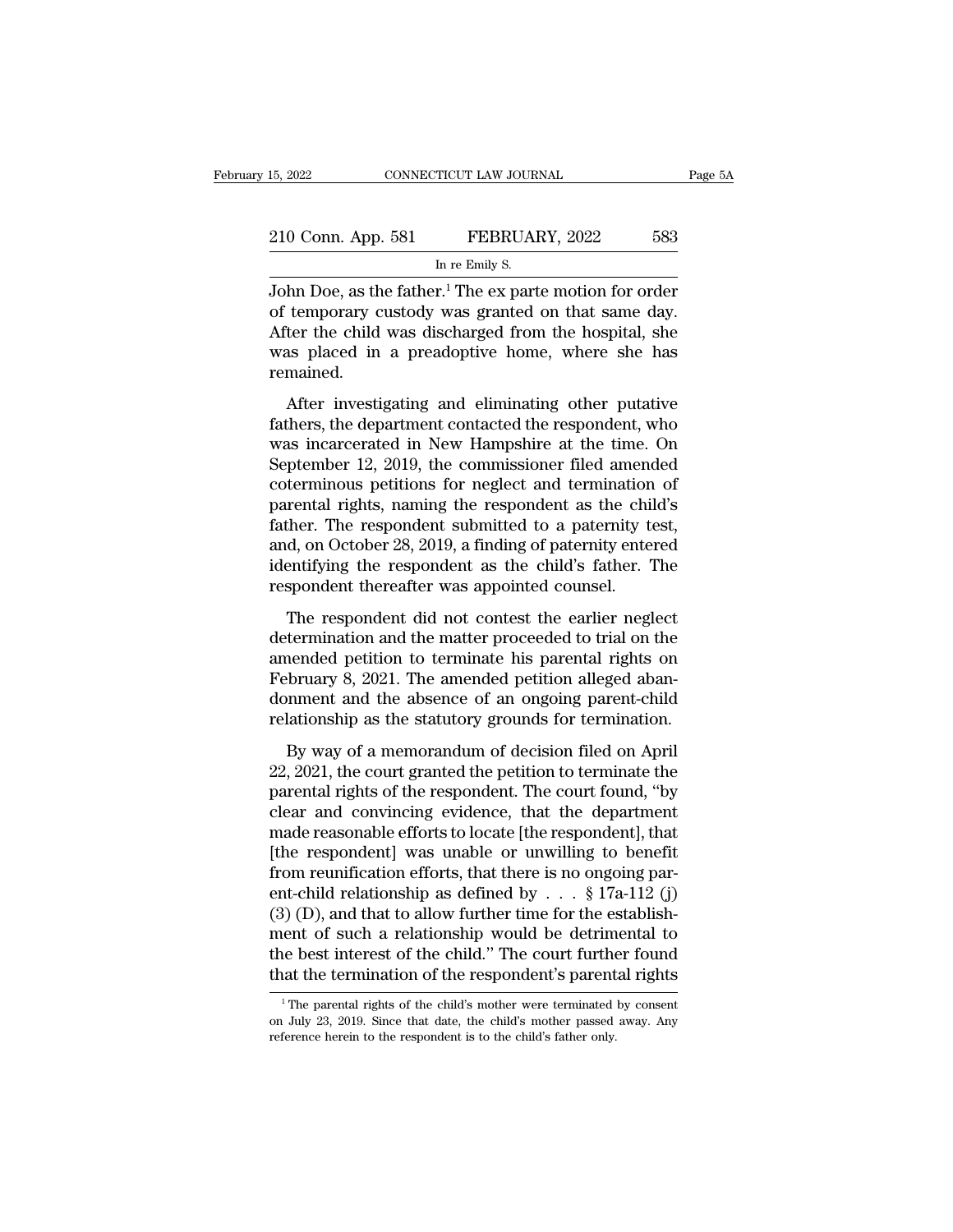|     | CONNECTICUT LAW JOURNAL                            | February 15, 2022  |
|-----|----------------------------------------------------|--------------------|
| 584 | FEBRUARY, 2022                                     | 210 Conn. App. 581 |
|     | In re Emily S.                                     |                    |
|     | and the nermanency plan proposed by the petitioner |                    |

CONNECTICUT LAW JOURNAL February 15, 2<br>
FEBRUARY, 2022 210 Conn. App. 581<br>
In re Emily S.<br>
and the permanency plan proposed by the petitioner,<br>
which provided for the child's adoption following termi-FEBRUARY, 2022 210 Conn. App. 581<br>
In re Emily S.<br>
and the permanency plan proposed by the petitioner,<br>
which provided for the child's adoption following termi-<br>
nation, was in her best interest. This appeal followed. FEBRUARY, 2022 210 Conn. App. 581<br>
In re Emily S.<br>
and the permanency plan proposed by the petitioner,<br>
which provided for the child's adoption following termi-<br>
nation, was in her best interest. This appeal followed.<br>
On  $\frac{4}{\text{FEBRUARY, 2022}}$  210 Conn. App. 581<br>  $\frac{1}{\text{FPE BRUARY, 2022}}$  210 Conn. App. 581<br>
d the permanency plan proposed by the petitioner,<br>
ich provided for the child's adoption following termi-<br>
tion, was in her best interes

In re Emily S.<br>
and the permanency plan proposed by the petitioner,<br>
which provided for the child's adoption following termi-<br>
nation, was in her best interest. This appeal followed.<br>
On appeal, the respondent claims that, and the permanency plan proposed by the petitioner,<br>which provided for the child's adoption following termi-<br>nation, was in her best interest. This appeal followed.<br>On appeal, the respondent claims that, in terminating<br>his and the permallency plain proposed by the permioner,<br>which provided for the child's adoption following termi-<br>nation, was in her best interest. This appeal followed.<br>On appeal, the respondent claims that, in terminating<br>hi which provided for the child s adoption relation, was in her best interest. This approximation, was in her best interest. This approximately the department made reasonable efforts with his child and that he was unable of b On appeal, the respondent claims that, in terminating<br>s parental rights, the trial court improperly found that<br>e department made reasonable efforts to reunify him<br>th his child and that he was unable or unwilling to<br>nefit f On appear, the respondent claims that, in terminating<br>his parental rights, the trial court improperly found that<br>the department made reasonable efforts to reunify him<br>with his child and that he was unable or unwilling to<br>

his parental rights, the trial court improperly found that<br>the department made reasonable efforts to reunify him<br>with his child and that he was unable or unwilling to<br>benefit from reunification services.<br>Section  $17a-112$ dence that (1) the Department of Children and Families<br>has made in the Department of Denetit from reunification services.<br>Section 17a-112 (j) provides in relevant part: "The<br>Superior Court . . . may grant a petition filed what his child and that he was unable of unwhing to<br>benefit from reunification services.<br>Section 17a-112 (j) provides in relevant part: "The<br>Superior Court . . . may grant a petition filed pursuant<br>to this section if it f benefit front reunification services.<br>Section 17a-112 (j) provides in relevant part: "The<br>Superior Court . . . may grant a petition filed pursuant<br>to this section if it finds by clear and convincing evi-<br>dence that (1) the Section 17a-112 (j) provides in relevant part: "The<br>Superior Court . . . may grant a petition filed pursuant<br>to this section if it finds by clear and convincing evi-<br>dence that (1) the Department of Children and Families<br> Superior Court . . . may grant a petition filed pursuant<br>to this section if it finds by clear and convincing evi-<br>dence that (1) the Department of Children and Families<br>has made reasonable efforts to locate the parent and to this section if it finds by clear and convincing evi-<br>dence that (1) the Department of Children and Families<br>has made reasonable efforts to locate the parent and<br>to reunify the child with the parent in accordance with<br> The trial court is made reasonable efforts to locate the parent and reanings smade reasonable efforts to locate the parent and reunify the child with the parent in accordance with bsection (a) of section 17a-111b, unless to reunify the child with the parent in accordance with<br>subsection (a) of section 17a-111b, unless the court<br>finds in this proceeding that the parent is unable or<br>unwilling to benefit from reunification efforts . . . ."<br>"

able efforts at reunification for evidentiary sufficiency.<br>
and the parent is unable or unwilling to benefit from reunification efforts  $\dots$ .<br>
"[W]e  $\dots$  review the trial court's decision  $\dots$  with respect to whether the subsection (a) or section 17a-111b, unless the court<br>finds in this proceeding that the parent is unable or<br>unwilling to benefit from reunification efforts . . . ."<br>"[W]e . . . review the trial court's decision . . .<br>with finds in this proceeding that the parent is unable of<br>unwilling to benefit from reunification efforts . . . ."<br>"[W]e . . . review the trial court's decision . . .<br>with respect to whether the department made reason-<br>able e trial court's decision  $\cdot \cdot \cdot$ .<br>
"[W]e  $\cdot \cdot \cdot$  review the trial court's decision  $\cdot \cdot \cdot$ <br>
with respect to whether the department made reason-<br>
able efforts at reunification for evidentiary sufficiency.<br>  $\cdot \cdot \cdot$  [W]e r "[W]e  $\ldots$  review the trial court's decision  $\ldots$ <br>with respect to whether the department made reason-<br>able efforts at reunification for evidentiary sufficiency.<br> $\ldots$  [W]e review the trial court's subordinate factual<br>fi with respect to whether the department made reasonable efforts at reunification for evidentiary sufficiency.<br>
. . . [W]e review the trial court's subordinate factual<br>
findings for clear error. . . . Similarly, in reviewin able efforts at reunification for evidentiary sufficiency.<br>  $\dots$  [W]e review the trial court's subordinate factual<br>
findings for clear error.  $\dots$  Similarly, in reviewing a<br>
trial court's determination that a parent is un ... [W]e review the trial court's subordinate factual findings for clear error.... Similarly, in reviewing a trial court's determination that a parent is unable to benefit from reunification services, we review the trial findings for clear error. . . . Similarly, in reviewing a<br>trial court's determination that a parent is unable to<br>benefit from reunification services, we review the trial<br>court's ultimate determination . . . for evidentiar trial court's determination that a parent is unable to<br>benefit from reunification services, we review the trial<br>court's ultimate determination . . . for evidentiary suf-<br>ficiency, and review the subordinate factual findin benefit from reu<br>court's ultimate<br>ficiency, and re<br>for clear error."<br>marks omitted.)<br>262 A.3d 195, c<br>745 (2021).<br>We have exan Fiency, and review the subordinate factual findings<br>r clear error." (Citations omitted; internal quotation<br>arks omitted.) In re Karter F., 207 Conn. App. 1, 14,<br>2 A.3d 195, cert. denied, 339 Conn. 912, 261 A.3d<br>5 (2021).<br> briefs and review the subordinate ractuar intents<br>for clear error." (Citations omitted; internal quotation<br>marks omitted.) In re Karter F., 207 Conn. App. 1, 14,<br>262 A.3d 195, cert. denied, 339 Conn. 912, 261 A.3d<br>745 (20

the judgment of the article, means a probably<br>marks omitted.) In re Karter F., 207 Conn. App. 1, 14,<br>262 A.3d 195, cert. denied, 339 Conn. 912, 261 A.3d<br>745 (2021).<br>We have examined the record and considered the<br>briefs an marks onlined.) *In re* Karler  $F$ ., 207 Colli. App. 1, 14, 262 A.3d 195, cert. denied, 339 Conn. 912, 261 A.3d 745 (2021).<br>We have examined the record and considered the briefs and arguments of the parties, and conclude  $202$  A.5d 155, Cert. defined,  $355$  Confi.  $512$ ,  $201$  A.5d  $745$  (2021).<br>We have examined the record and considered the briefs and arguments of the parties, and conclude that the judgment of the trial court should be a We have examined the record and considered the<br>briefs and arguments of the parties, and conclude that<br>the judgment of the trial court should be affirmed. In<br>granting the petition to terminate the respondent's<br>parental rig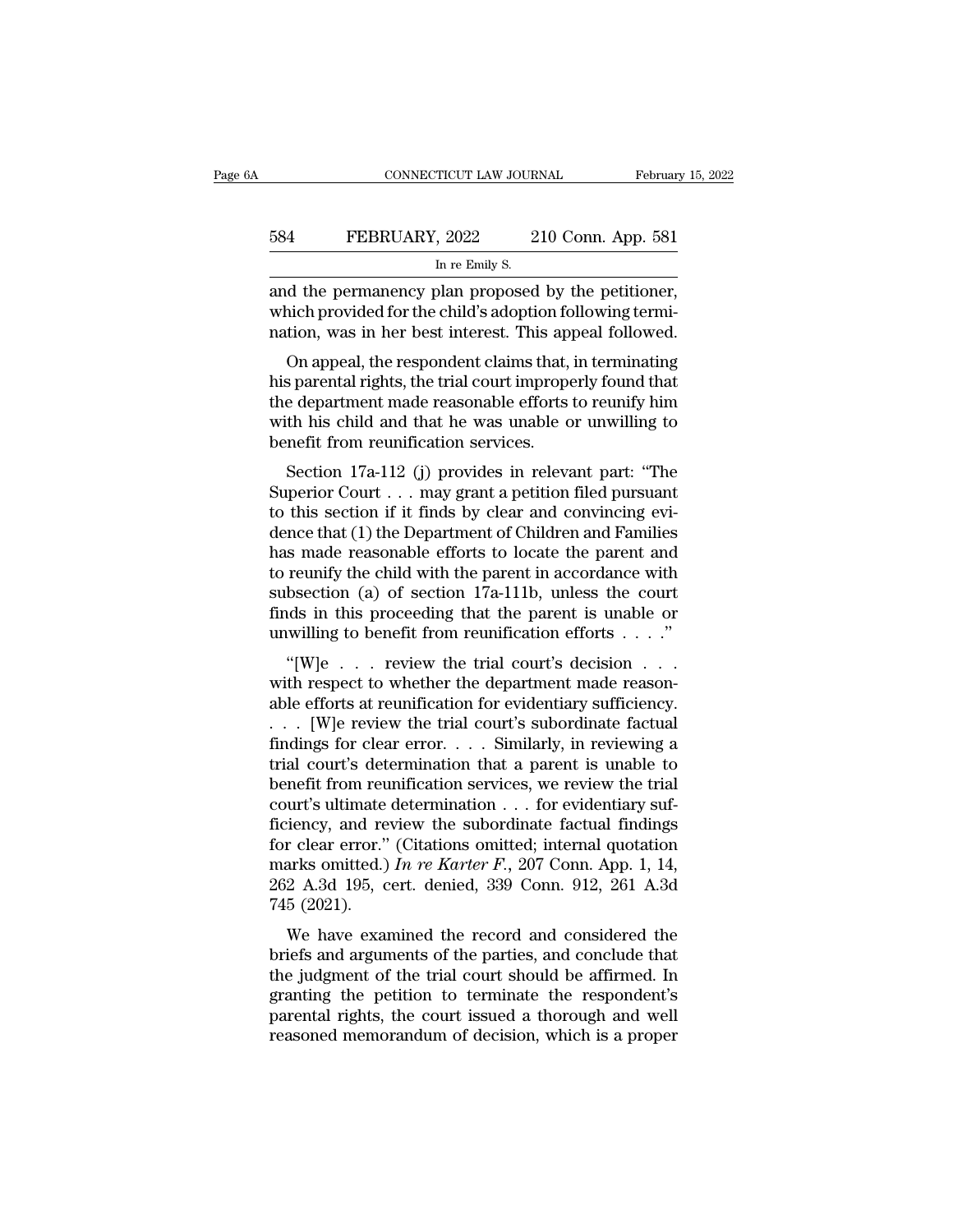| 15, 2022           | CONNECTICUT LAW JOURNAL                               | Page 7A |
|--------------------|-------------------------------------------------------|---------|
| 210 Conn. App. 585 | FEBRUARY, 2022                                        | 585     |
|                    | In re Emily S.                                        |         |
|                    | statement of the relevant facts and the annicable law |         |

statement of the relevant facts and the applicable law<br>
statement of the relevant facts and the applicable law<br>
on the issues. We therefore adopt the decision as our<br>
statement of the relevant facts and the applicable law<br> 210 Conn. App. 585 FEBRUARY, 2022 585<br>
In re Emily S.<br>
statement of the relevant facts and the applicable law<br>
on the issues. We therefore adopt the decision as our<br>
own. See *In re Emily S.*, Superior Court, judicial dist 210 Conn. App. 585 FEBRUARY, 2022 585<br>
In re Emily S.<br>
statement of the relevant facts and the applicable law<br>
on the issues. We therefore adopt the decision as our<br>
own. See *In re Emily S.*, Superior Court, judicial dist 210 Conn. App. 585 FEBRUARY, 2022 585<br>
In re Emily S.<br>
statement of the relevant facts and the applicable law<br>
on the issues. We therefore adopt the decision as our<br>
own. See In re Emily S., Superior Court, judicial distr In re Emily S.<br>
In re Emily S.<br>
statement of the relevant facts and the applicable law<br>
on the issues. We therefore adopt the decision as our<br>
own. See *In re Emily S.*, Superior Court, judicial district<br>
of New Britain, In re Emily S.<br>
Statement of the relevant facts and the applicable law<br>
on the issues. We therefore adopt the decision as our<br>
own. See *In re Emily S.*, Superior Court, judicial district<br>
of New Britain, Juvenile Matters statement of the relevant facts and the applicable law<br>on the issues. We therefore adopt the decision as our<br>own. See In re Emily S., Superior Court, judicial district<br>of New Britain, Juvenile Matters, Docket No. CP-18-<br>0 on the issues. We therefore adopt the decision as our<br>
own. See *In re Emily S*., Superior Court, judicial district<br>
of New Britain, Juvenile Matters, Docket No. CP-18-<br>
012507-A (April 22, 2021) (reprinted at 210 Conn. Ap own. See *In re Emily S.*, Superior Court, judicial district<br>of New Britain, Juvenile Matters, Docket No. CP-18-<br>012507-A (April 22, 2021) (reprinted at 210 Conn. App.<br>585, A.3d ). Any further discussion of the issues<br>by t of New Britain, Juvenile Matters, Docket No. CP-18-012507-A (April 22, 2021) (reprinted at 210 Conn. App. 585, A.3d ). Any further discussion of the issues by this court would serve no useful purpose. See, e.g., *Woodruff* 012507-A (April 22, 2021) (reprinted at 210 Conn. App. 585, A.3d ). Any further discussion of the issues by this court would serve no useful purpose. See, e.g., Woodruff v. Hemingway, 297 Conn. 317, 321, 2 A.3d 857 (2010) This court would serve no used<br>
bodruff v. Hemingway, 297 Con<br>
010); Nussbaum v. Dept. of Ener<br>
cotection, 206 Conn. App. 734, 7<br>
rt. denied, 339 Conn. 915, 262<br>
The judgment is affirmed. % Conn. 915, 262 A.3d 134 (20)<br>affirmed.<br>APPENDIX<br>IN RE EMILY S.\*<br>tior Court, Judicial District of

### APPENDIX

APPENDIX<br>IN RE EMILY S.\*<br>Superior Court, Judicial District of<br>New Britain, Juvenile Matters APPENDIX<br>IN RE EMILY S.\*<br>perior Court, Judicial District of<br>New Britain, Juvenile Matters<br>File No. CP-18-012507-A IN RE EMILY S.\*<br>
ior Court, Judicial District of<br>
w Britain, Juvenile Matters<br>
File No. CP-18-012507-A Superior Court, Judicial District of<br>New Britain, Juvenile Matters<br>File No. CP-18-012507-A<br>Memorandum filed April 22, 2021

### *Proceedings*

Memorandum of decision on petition by Commis-<br>
Memorandum of decision on petition by Commis-<br>
Memorandum of decision on petition by Commis-<br>
Demorandum of decision on petition by Commis-<br>
Demorandum of decision on petition File No. CP-18-012507-A<br>Memorandum filed April 22, 2021<br>*Proceedings*<br>Memorandum of decision on petition by Commissioner of Children and Families to terminate respon-<br>dent's parental rights with respect to his minor child Memorandum filed April 22, 2021<br>
Proceedings<br>
Memorandum of decision on petition by Commissioner of Children and Families to terminate respondent's parental rights with respect to his minor child and<br>
on motion for review Memorandum filed April 22, 2021<br> *Proceedings*<br>
Memorandum of decision on petition by Commissioner of Children and Families to terminate respondent's parental rights with respect to his minor child and<br>
on motion for revie *Proceedings*<br>Memorandum of decision on petition by Commissioner of Children and Families to terminate respondent's parental rights with respect to his minor child and<br>on motion for review of permanency plan. Judgment<br>term Memorandum of decision on petition by Commissioner of Children and Families to terminate respondent's parental rights with respect to his minor child and on motion for review of permanency plan. *Judgment* terminating resp

petitioner. *Ig permanency plan.*<br> *Jeanette Johnson*, assistant attorney general, for the etitioner.<br>
\* Affirmed. *In re Emily S.*, 210 Conn. App. 581, A.3d (2022).<br>
In accordance with General Statutes § 46b-124 (b) and Practice Book

*Jeanette Johnson*, assistant attorney general, for the etitioner.<br>\* Affirmed. In re Emily S., 210 Conn. App. 581, A.3d (2022).<br>In accordance with General Statutes § 46b-124 (b) and Practice Book 32a-7, the names of the p *Jeanette Johnson*, assistant attorney general, for the petitioner.<br>
\* Affirmed. In re Emily S., 210 Conn. App. 581, A.3d (2022).<br>
In accordance with General Statutes § 46b-124 (b) and Practice Book § 32a-7, the names of petitioner.<br>
\* Affirmed. *In re Emily S.*, 210 Conn. App. 581, A.3d (2022).<br>
In accordance with General Statutes § 46b-124 (b) and Practice Book<br>
§ 32a-7, the names of the parties to this case are not to be disclosed. The<br> \* Affirmed. *In re Emily S.*, 210 Conn. App. 581, A.3d (2022). In accordance with General Statutes § 46b-124 (b) and Practice Book § 32a-7, the names of the parties to this case are not to be disclosed. The records and pa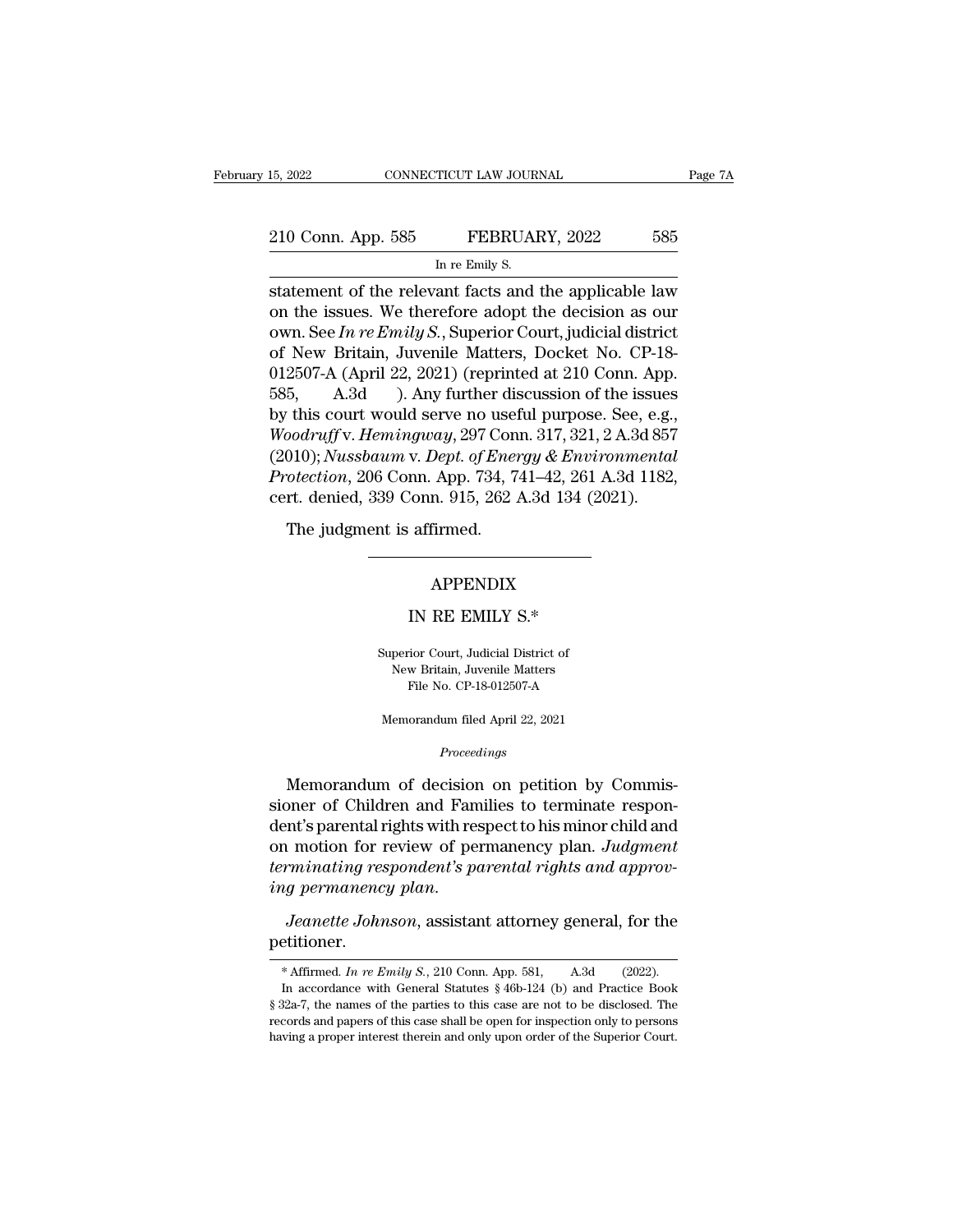### EXECUTE CONNECTICUT LAW JOURNAL February 15, 2022<br>586 FEBRUARY, 2022 210 Conn. App. 585<br>In re Emily S. TICUT LAW JOUR.<br>, 2022 2<br>In re Emily S.<br>ne respondent. *CONNECTICUT LAW JOURNAL*<br>
6 **FEBRUARY**, 2022 210 Contributes the respondent.<br> *Chris Oakley*, for the respondent.<br> *Patricia Lyga*, for the minor child. *P*EBRUARY, 2022 210 Con<br> *Patricia Coakley*, for the respondent.<br> *Patricia Lyga*, for the minor child.<br> *Patricia Lyga*, for the minor child.

 $\frac{f_{\text{In re}}}{f_{\text{In}}}}$  (*Chris Oakley*, for the r<br>*Patricia Lyga*, for the r<br>*OA*<br>HUDDLESTON, J.<br><u>MEMORANDU</u>

*Opinion*

*Lyga*, for the minor child.<br> *Lyga*, for the minor child.<br> *Opinion*<br>
ISTON, J.<br>
<u>MEMORANDUM OF DECISION</u><br>
s a young child, born on August 5, 2018. Now Patricia Lyga, for the filmor child.<br>
opinion<br>
HUDDLESTON, J.<br>
<u>MEMORANDUM OF DECISION</u><br>
Emily S. is a young child, born on August 5, 2018. Now<br>
inding before the court are an amended coterminous<br>
tition for the terminatio opinion<br>
HUDDLESTON, J.<br>
<u>MEMORANDUM OF DECISION</u><br>
Emily S. is a young child, born on August 5, 2018. Now<br>
pending before the court are an amended coterminous<br>
petition for the termination of parental rights as to the<br>
chi HUDDLESTON, J.<br>
<u>MEMORANDUM OF DECISION</u><br>
Emily S. is a young child, born on August 5, 2018. Now<br>
pending before the court are an amended coterminous<br>
petition for the termination of parental rights as to the<br>
child's fath HUDDLESTON, J.<br>
MEMORANDUM OF DECISION<br>
Emily S. is a young child, born on August 5, 2018. Now<br>
pending before the court are an amended coterminous<br>
petition for the termination of parental rights as to the<br>
child's father MEMORANDUM OF DECISION<br>Emily S. is a young child, born on August 5, 2018. Now<br>pending before the court are an amended coterminous<br>petition for the termination of parental rights as to the<br>child's father, Damon F., and a co Emily S. is a young child, born on August 5, 2018. Now<br>pending before the court are an amended coterminous<br>petition for the termination of parental rights as to the<br>child's father, Damon F., and a contested motion for<br>rev Emily S. is a young child, born on August 5, 2018. Now<br>pending before the court are an amended coterminous<br>petition for the termination of parental rights as to the<br>child's father, Damon F., and a contested motion for<br>revi pending before the court are an amended coterminous<br>petition for the termination of parental rights as to the<br>child's father, Damon F., and a contested motion for<br>review of a permanency plan. The child was previously<br>adjud ild's father, Damon F., and a contested motion for<br>ild's father, Damon F., and a contested motion for<br>view of a permanency plan. The child was previously<br>judicated neglected, and the parental rights of the<br>ild's mother wer end *B* radici, *Dallion 1*, and a concessed model for<br>review of a permanency plan. The child was previously<br>adjudicated neglected, and the parental rights of the<br>child's mother were terminated by consent, on July 23,<br>2019

review of a permancine, plant. The child was previously<br>adjudicated neglected, and the parental rights of the<br>child's mother were terminated by consent, on July 23,<br>2019. The child's mother died on November 4, 2019.<br>A cons dial and the counter whild's mother when<br>2019. The child's<br>A consolidated<br>was held on Febre<br>represented by counsel.<br>The court finds 19. The child's mother died on November 4, 2019.<br>A consolidated trial as to all issues relating to Mr. F.<br>as held on February 8, 2021. Mr. F. appeared and was<br>presented by counsel. The child was also represented<br>counsel.<br>T A consolidated trial as to all issues relating to Mr. F.<br>was held on February 8, 2021. Mr. F. appeared and was<br>represented by counsel. The child was also represented<br>by counsel.<br>The court finds that it has jurisdiction ove

reconstrained and as to an assaes relating to  $m$ . The was held on February 8, 2021. Mr. F. appeared and was represented by counsel.<br>The court finds that it has jurisdiction over the matter.<br>Proper notice of the proceeding mas herd on Festady of 2021. MET : appeared and was<br>represented by counsel. The child was also represented<br>by counsel.<br>The court finds that it has jurisdiction over the matter.<br>Proper notice of the proceeding was provided. the Court of Sourcest. The child was also represented<br>by counsel.<br>The court finds that it has jurisdiction over the matter.<br>Proper notice of the proceeding was provided. No<br>action is pending in any other court concerning t by coalser.<br>The court find<br>Proper notice<br>action is pendi<br>custody of this<br>tion was claime<br>not apply.<br>For all the 1 For all the reasons that will be discussed in this<br>control is pending in any other court concerning the<br>stody of this child. No Native American tribal affilia-<br>in was claimed, and the Indian Child Welfare Act does<br>to apply Troper holes of all proceeding was provided. To<br>action is pending in any other court concerning the<br>custody of this child. No Native American tribal affilia-<br>tion was claimed, and the Indian Child Welfare Act does<br>not appl

proved, by clear and the Indian Child Welfare Act does<br>not apply.<br>For all the reasons that will be discussed in this<br>decision, the court finds that the department has<br>proved, by clear and convincing evidence, that a statu-Eastody of all effinal. The Fuldre Finicipal distribution was claimed, and the Indian Child Welfare Act does<br>not apply.<br>For all the reasons that will be discussed in this<br>decision, the court finds that the department has<br>p For all the reasons that will be discussed in this<br>decision, the court finds that the department has<br>proved, by clear and convincing evidence, that a statu-<br>tory ground for termination exists and that termination<br>is in th For all the reasons that will be discussed in this<br>decision, the court finds that the department has<br>proved, by clear and convincing evidence, that a statu-<br>tory ground for termination exists and that termination<br>is in the For all the reasons that will be discussed in this<br>decision, the court finds that the department has<br>proved, by clear and convincing evidence, that a statu-<br>tory ground for termination exists and that termination<br>is in the decision, the court finds that the department has<br>proved, by clear and convincing evidence, that a statu-<br>tory ground for termination exists and that termination<br>is in the child's best interest. The petition is granted<br>and proved, by clear and convincing evidence, that a statu-<br>tory ground for termination exists and that termination<br>is in the child's best interest. The petition is granted<br>and the Commissioner [of Children and Families] is<br>ap child.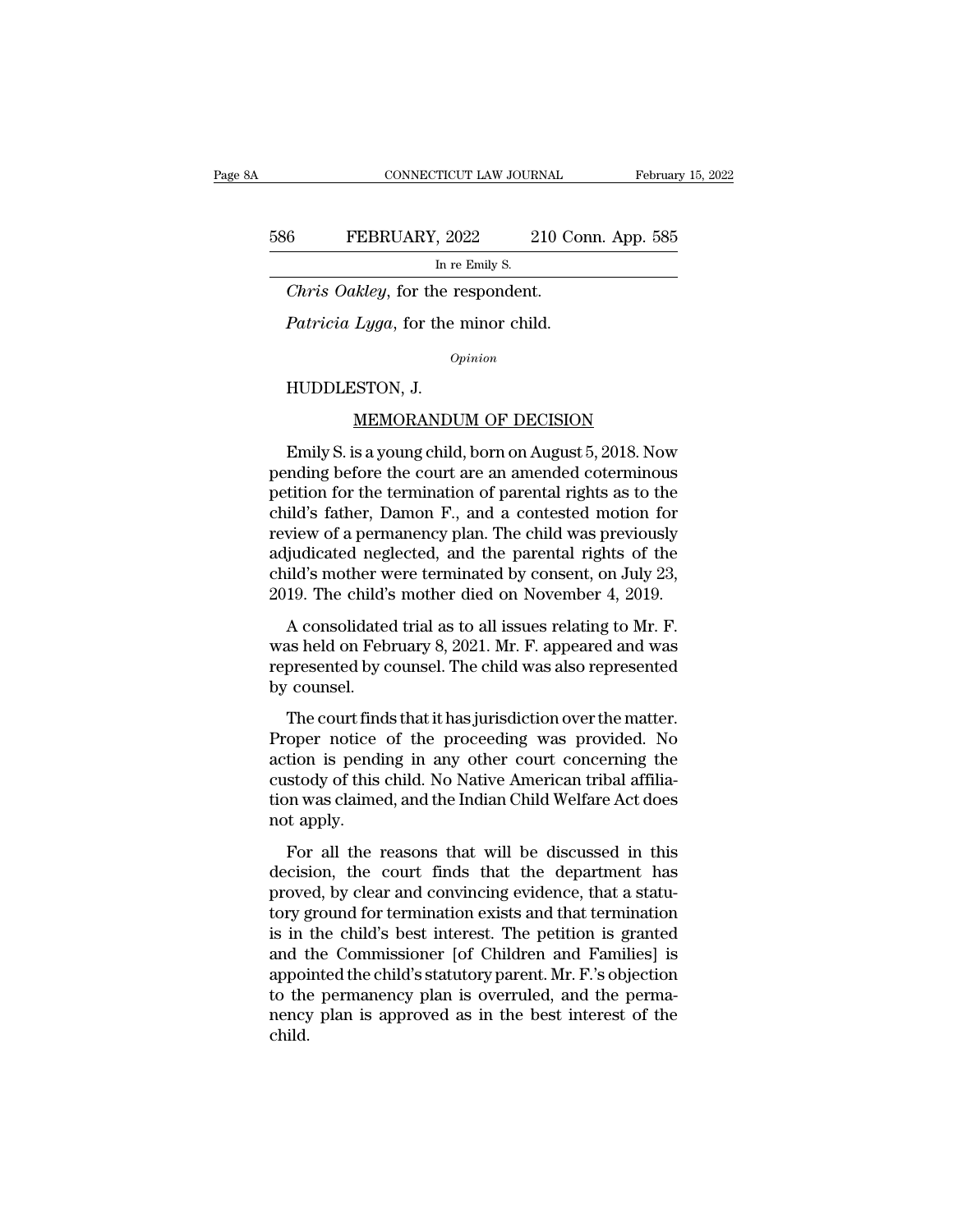| 15, 2022           | CONNECTICUT LAW JOURNAL                              |     | Page 9A |
|--------------------|------------------------------------------------------|-----|---------|
| 210 Conn. App. 585 | FEBRUARY, 2022                                       | 587 |         |
|                    | In re Emily S.                                       |     |         |
|                    |                                                      |     |         |
|                    | RELEVANT PROCEDURAL HISTORY                          |     |         |
|                    | Emily was born on August 5, 2018. At her birth, both |     |         |

### I and the set of  $\mathbf I$

0 Conn. App. 585 FEBRUARY, 2022 587<br>
In re Emily S.<br>
I<br>
RELEVANT PROCEDURAL HISTORY<br>
Emily was born on August 5, 2018. At her birth, both<br>
e child and her mother, Florence M., tested positive<br>
r onistes and cocaine Ms. M. IN THE COLUMBER 2022 THE CHILD AND THE CHILD AND THE EMILY S.<br>
I<br>
RELEVANT PROCEDURAL HISTORY<br>
Emily was born on August 5, 2018. At her birth, both<br>
the child and her mother, Florence M., tested positive<br>
for opiates and c In re Emily S.<br>
I<br>
RELEVANT PROCEDURAL HISTORY<br>
Emily was born on August 5, 2018. At her birth, both<br>
the child and her mother, Florence M., tested positive<br>
for opiates and cocaine. Ms. M. left the hospital against<br>
medic I<br>
RELEVANT PROCEDURAL HISTORY<br>
Emily was born on August 5, 2018. At her birth, both<br>
the child and her mother, Florence M., tested positive<br>
for opiates and cocaine. Ms. M. left the hospital against<br>
medical advice on the RELEVANT PROCEDURAL HISTORY<br>Emily was born on August 5, 2018. At her birth, both<br>the child and her mother, Florence M., tested positive<br>for opiates and cocaine. Ms. M. left the hospital against<br>medical advice on the day of Father. The CEDURAL HISTONT<br>Emily was born on August 5, 2018. At her birth, both<br>the child and her mother, Florence M., tested positive<br>for opiates and cocaine. Ms. M. left the hospital against<br>medical advice on the day of Emily was born on August 5, 2018. At her birth, both<br>the child and her mother, Florence M., tested positive<br>for opiates and cocaine. Ms. M. left the hospital against<br>medical advice on the day of the child's birth and did<br>n the child and her mother, Florence M., tested positive<br>for opiates and cocaine. Ms. M. left the hospital against<br>medical advice on the day of the child's birth and did<br>not provide any information concerning the child's<br>fat for opiates and cocaine. Ms. M. left the hospital against<br>medical advice on the day of the child's birth and did<br>not provide any information concerning the child's<br>father. On August 15, 2018, the Commissioner of the<br>Depart medical advice on the day of the child's birth and did<br>not provide any information concerning the child's<br>father. On August 15, 2018, the Commissioner of the<br>Department of Children and Families (department or<br>DCF) initiate not provide any information concerning the child's<br>father. On August 15, 2018, the Commissioner of the<br>Department of Children and Families (department or<br>DCF) initiated a ninety-six hour hold. On August 16,<br>2018, the depar father. On August 15, 2018, the Commissioner of the<br>Department of Children and Families (department or<br>DCF) initiated a ninety-six hour hold. On August 16,<br>2018, the department filed an ex parte motion for order<br>of tempora Department of Children and Families (department or<br>DCF) initiated a ninety-six hour hold. On August 16,<br>2018, the department filed an ex parte motion for order<br>of temporary custody and coterminous neglect and ter-<br>mination DCF) initiated a ninety-six hour hold. On August 16, 2018, the department filed an ex parte motion for order of temporary custody and coterminous neglect and termination of parental rights petitions. The pleadings named Ms The ex part in the state motion for order<br>temporary custody and coterminous neglect and ter-<br>ination of parental rights petitions. The pleadings<br>med Ms. M. as the respondent mother and John Doe<br>the respondent father. Ms. of temporary custody and coterninous negrect and tem-<br>mination of parental rights petitions. The pleadings<br>named Ms. M. as the respondent mother and John Doe<br>as the respondent father. Ms. M. was served by abode<br>service. Pu

mination of parental rights pettitions. The pleadings<br>named Ms. M. as the respondent mother and John Doe<br>as the respondent father. Ms. M. was served by abode<br>service. Publication was ordered as to John Doe.<br>The ex parte mo rained ms. M. as the respondent inother and John Doe<br>as the respondent father. Ms. M. was served by abode<br>service. Publication was ordered as to John Doe.<br>The ex parte motion for order of temporary custody<br>was granted on A as the respondent father. Ms. M. was served by abode<br>service. Publication was ordered as to John Doe.<br>The ex parte motion for order of temporary custody<br>was granted on August 16, 2018, and sustained by<br>default on August 24 Service. Tubincation was ordered as to John Doe.<br>The ex parte motion for order of temporary custody<br>was granted on August 16, 2018, and sustained by<br>default on August 24, 2018, at the preliminary hearing<br>on the order of te The ex parte motion for order of temporary custody<br>was granted on August 16, 2018, and sustained by<br>default on August 24, 2018, at the preliminary hearing<br>on the order of temporary custody. At that hearing, the<br>department' was granted on August 16, 2018, and sustained by<br>default on August 24, 2018, at the preliminary hearing<br>on the order of temporary custody. At that hearing, the<br>department's counsel orally moved to cite in John S.<br>as the ch default on August 24, 2018, at the preliminary hearing<br>on the order of temporary custody. At that hearing, the<br>department's counsel orally moved to cite in John S.<br>as the child's putative father, based on information<br>recen on the order of temporary custody. At that hearing, the department's counsel orally moved to cite in John S.<br>as the child's putative father, based on information recently provided to the department by Ms. M. That<br>motion wa department's counsel orally moved to cite in John S.<br>as the child's putative father, based on information<br>recently provided to the department by Ms. M. That<br>motion was granted. On the plea date of September 12,<br>2018, Mr. S as the child's putative father, based on information<br>recently provided to the department by Ms. M. That<br>motion was granted. On the plea date of September 12,<br>2018, Mr. S. appeared, was advised of his rights, and<br>entered pr recently provided to the department by Ms. M. That<br>motion was granted. On the plea date of September 12,<br>2018, Mr. S. appeared, was advised of his rights, and<br>entered pro forma denials. Putative father John Doe<br>was default motion was granted. On the plea date of September 12,<br>2018, Mr. S. appeared, was advised of his rights, and<br>entered pro forma denials. Putative father John Doe<br>was defaulted for failure to appear. The department<br>sought and 2018, Mr. S. appeared, was advised of his rights, and<br>entered pro forma denials. Putative father John Doe<br>was defaulted for failure to appear. The department<br>sought and obtained an order for paternity testing as<br>to Mr. S. entered pro forma denials. Putative father John Doe<br>was defaulted for failure to appear. The department<br>sought and obtained an order for paternity testing as<br>to Mr. S. On November 13, 2018, the department filed<br>a DNA repor was defaulted for failure to appear. The desought and obtained an order for paternity to Mr. S. On November 13, 2018, the depart<br>a DNA report which indicated that Mr. S. was as the child's father. The department moved f<br>me ught and obtained an otder for patentity testing as<br>Mr. S. On November 13, 2018, the department filed<br>DNA report which indicated that Mr. S. was excluded<br>the child's father. The department moved for a judg-<br>ent of nonpater was a DNA report which indicated that Mr. S. was excluded<br>as the child's father. The department moved for a judg-<br>ment of nonpaternity as to Mr. S., which was granted,<br>and Mr. S. was removed from the case.<br>Also on November a biva report which indicated that MI. S. was excluded<br>as the child's father. The department moved for a judg-<br>ment of nonpaternity as to Mr. S., which was granted,<br>and Mr. S. was removed from the case.<br>Also on November 13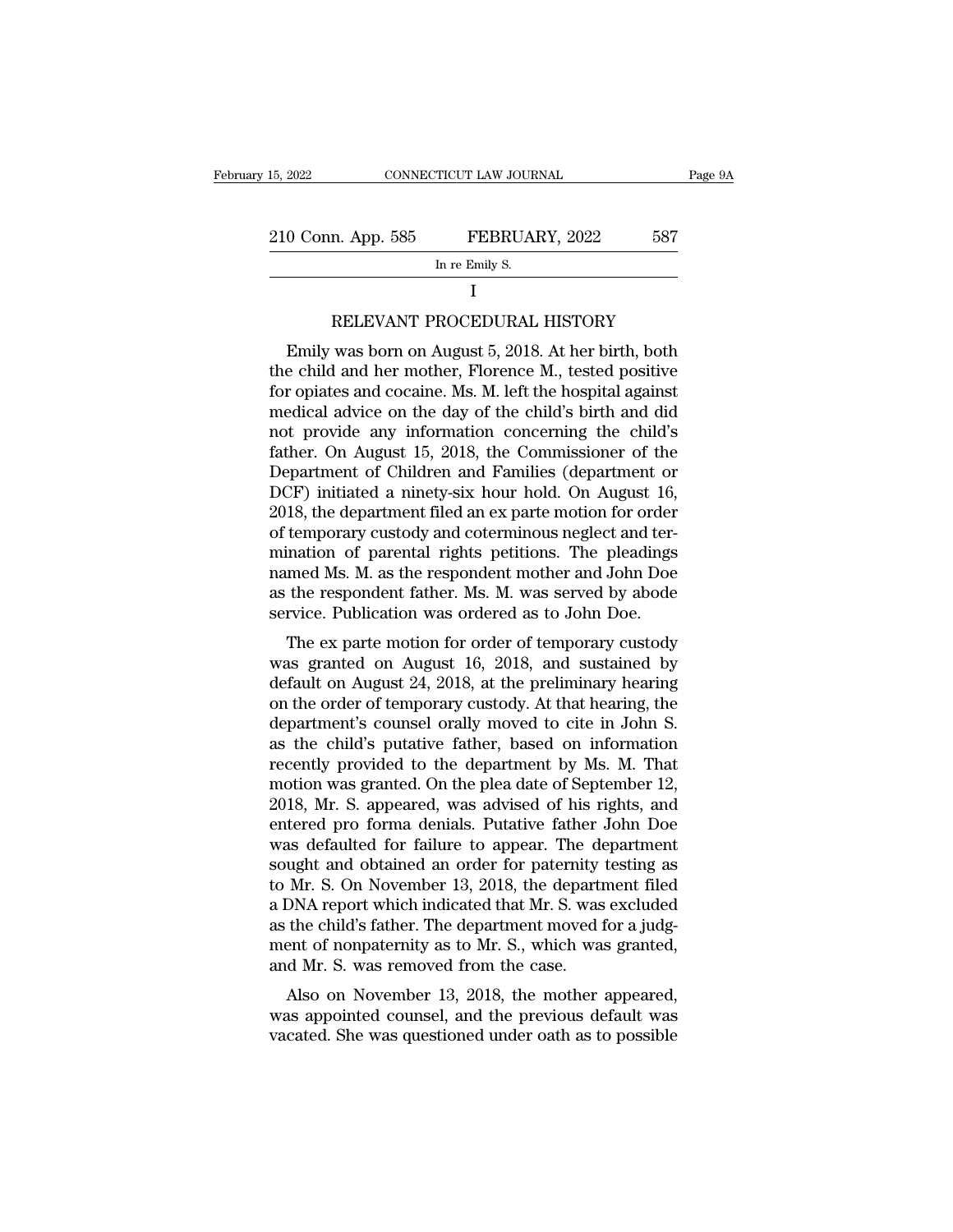# EXECUTE CONNECTICUT LAW JOURNAL February 15, 2022<br>588 FEBRUARY, 2022 210 Conn. App. 585<br>In re Emily S. TICUT LAW JOUR.<br>, 2022 2<br>In re Emily S.<br>Ided that she l

February 15, 2<br>
FEBRUARY, 2022 210 Conn. App. 585<br>
In re Emily S.<br>
Tathers and was reminded that she had mentioned Mr.<br>
F. as a possible father. She responded that he was not<br>
the father and she did not know who the father FEBRUARY, 2022 210 Conn. App. 585<br>
In re Emily S.<br>
Tathers and was reminded that she had mentioned Mr.<br>
F. as a possible father. She responded that he was not<br>
the father and she did not know who the father might<br>
he She s FEBRUARY, 2022 210 Conn. App. 585<br>
In re Emily S.<br>
Tathers and was reminded that she had mentioned Mr.<br>
F. as a possible father. She responded that he was not<br>
the father and she did not know who the father might<br>
be. She EBRUARY, 2022 210 Conn. App. 585<br>
In re Emily S.<br>
fathers and was reminded that she had mentioned Mr.<br>
F. as a possible father. She responded that he was not<br>
the father and she did not know who the father might<br>
be. She s In re Emily S.<br>
In re Emily S.<br>
Fathers and was reminded that she had mentioned Mr.<br>
F. as a possible father. She responded that he was not<br>
the father and she did not know who the father might<br>
be. She said it could have In re Emily S.<br>
fathers and was reminded that she had mentioned Mr.<br>
F. as a possible father. She responded that he was not<br>
the father and she did not know who the father might<br>
be. She said it could have been a man in Br fathers and was reminded that she had mentioned Mr.<br>F. as a possible father. She responded that he was not<br>the father and she did not know who the father might<br>be. She said it could have been a man in Bristol. The<br>court or F. as a possi<br>the father an<br>be. She said<br>court orderee<br>for John Doe<br>when he did<br>6, 2018.<br>While the c E rather and she did not know who the rather hight<br>
She said it could have been a man in Bristol. The<br>
urt ordered service of notice by publication in Bristol<br>
r John Doe, which was effected. Doe was defaulted<br>
nen he did be. She said it could have been a main in Bristol. The<br>court ordered service of notice by publication in Bristol<br>for John Doe, which was effected. Doe was defaulted<br>when he did not appear on the plea date of December<br>6, 20

For John Doe, which was effected. Doe was defaulted<br>when he did not appear on the plea date of December<br>6, 2018.<br>While the case was pending, the department requested<br>and obtained a study under the Interstate Compact on<br>the for John Doe, which was enected. Doe was detailed<br>when he did not appear on the plea date of December<br>6, 2018.<br>While the case was pending, the department requested<br>and obtained a study under the Interstate Compact on<br>the P when he did not appear on the piea date of December<br>6, 2018.<br>While the case was pending, the department requested<br>and obtained a study under the Interstate Compact on<br>the Placement of Children (ICPC), General Statutes<br>§ 17 United the case was pending, the department requested<br>and obtained a study under the Interstate Compact on<br>the Placement of Children (ICPC), General Statutes<br>§ 17a-175, regarding the possible placement of the child<br>with a While the case was pending, the department requested<br>and obtained a study under the Interstate Compact on<br>the Placement of Children (ICPC), General Statutes<br>§ 17a-175, regarding the possible placement of the child<br>with a m and obtained a study under the Interstate Compact on<br>the Placement of Children (ICPC), General Statutes<br>§ 17a-175, regarding the possible placement of the child<br>with a maternal uncle and his family in Missouri. The<br>ICPC st the Placement of Children (ICPC), General Statutes<br>§ 17a-175, regarding the possible placement of the child<br>with a maternal uncle and his family in Missouri. The<br>ICPC study was completed and the maternal uncle was<br>initiall § 17a-175, regarding the possible placement of the child<br>with a maternal uncle and his family in Missouri. The<br>ICPC study was completed and the maternal uncle was<br>initially approved for placement. When the child was<br>classi with a maternal uncle and his family in Missouri. The ICPC study was completed and the maternal uncle was<br>initially approved for placement. When the child was<br>classified as a medically complex child, however, addi-<br>tional ICPC study was completed and the maternal uncle was<br>initially approved for placement. When the child was<br>classified as a medically complex child, however, addi-<br>tional approval was needed from Missouri. After coming<br>to Con initially approved for placement. When the child was<br>classified as a medically complex child, however, addi-<br>tional approval was needed from Missouri. After coming<br>to Connecticut on two occasions to meet the child, her<br>fos classified as a medically complex child, however, additional approval was needed from Missouri. After coming to Connecticut on two occasions to meet the child, her foster mother, the social worker, and the child's medical tional approval was needed from Missouri. After coming<br>to Connecticut on two occasions to meet the child, her<br>foster mother, the social worker, and the child's medical<br>providers, the maternal uncle ultimately withdrew from Connecticut on two occasions to meet the child's medical<br>ster mother, the social worker, and the child's medical<br>oviders, the maternal uncle ultimately withdrew from<br>PC consideration because he did not want to disrupt<br>e ch trial on the maternal uncle ultimately withdrew from<br>ICPC consideration because he did not want to disrupt<br>the child's current placement. He has maintained regu-<br>lar contact with the foster mother up to the present time.<br>O

providers, the material diffice diffinately with<br>the child's current placement. He has maintained regular contact with the foster mother up to the present time.<br>On July 23, 2019, Ms. M. appeared for a coterminous<br>trial on For C consideration because he did not want to disrupt<br>the child's current placement. He has maintained regular<br>contact with the foster mother up to the present time.<br>On July 23, 2019, Ms. M. appeared for a coterminous<br>tri Iar contact with the foster mother up to the present time.<br>On July 23, 2019, Ms. M. appeared for a coterminous<br>trial on the neglect and termination petitions. She<br>entered a nolo contendere plea to the neglect petition<br>and an contact while foster mother up to the present three.<br>
On July 23, 2019, Ms. M. appeared for a coterminous<br>
trial on the neglect and termination petitions. She<br>
entered a nolo contendere plea to the neglect petition<br>
and On July 23, 2019, Ms. M. appeared for a coterminous<br>trial on the neglect and termination petitions. She<br>entered a nolo contendere plea to the neglect petition<br>and tendered her consent to the termination petition.<br>John Doe trial on the neglect and termination petitions. She<br>entered a nolo contendere plea to the neglect petition<br>and tendered her consent to the termination petition.<br>John Doe had previously been defaulted for failure to<br>appear entered a nolo contendere plea to the neglect petition<br>and tendered her consent to the termination petition.<br>John Doe had previously been defaulted for failure to<br>appear at the initial plea hearing and was not present<br>for and tendered her consent to the termination petition.<br>John Doe had previously been defaulted for failure to<br>appear at the initial plea hearing and was not present<br>for the trial. After DCF presented its evidence, the court, John Doe had previously been defaulted for failure to<br>appear at the initial plea hearing and was not present<br>for the trial. After DCF presented its evidence, the court,<br> $Lobo$ , J., adjudicated the child neglected on the grou appear at the initial plea hearing and was not present<br>for the trial. After DCF presented its evidence, the court,<br>*Lobo*, J., adjudicated the child neglected on the ground<br>that she had been denied proper care and attentio for the trial. After DCF presented its evidence, the court,<br>*Lobo*, J., adjudicated the child neglected on the ground<br>that she had been denied proper care and attention.<br>The court then terminated the parental rights of Ms. Lobo, J., adjudicated the child neglected on the ground<br>that she had been denied proper care and attention.<br>The court then terminated the parental rights of Ms. M.<br>and of John Doe. At the request of the assistant attorney<br>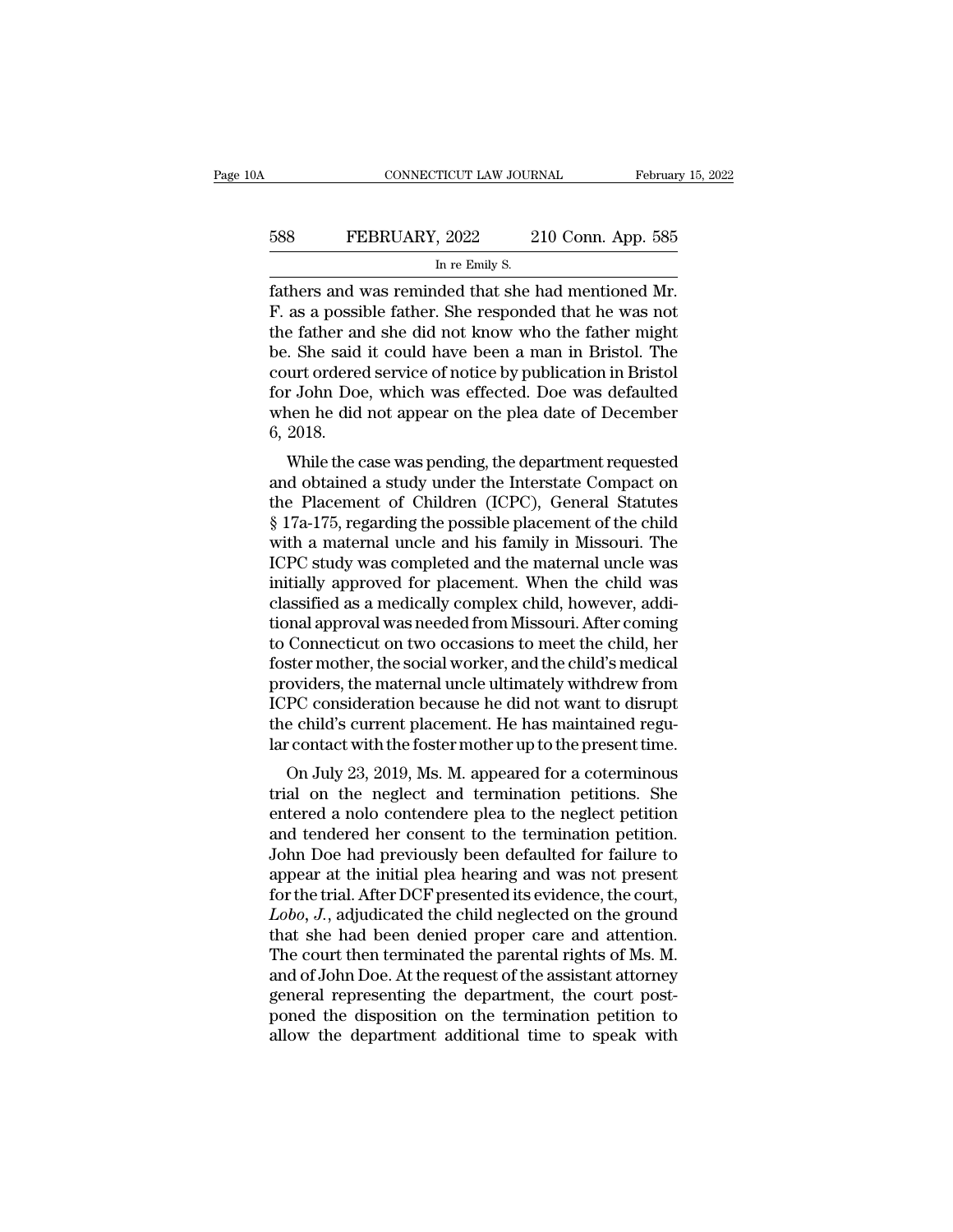| 15, 2022           | CONNECTICUT LAW JOURNAL                                | Page 11A |
|--------------------|--------------------------------------------------------|----------|
|                    |                                                        |          |
| 210 Conn. App. 585 | FEBRUARY, 2022                                         | 589      |
|                    | In re Emily S.                                         |          |
|                    | an additional putative father. Mr. F. The department's |          |

15, 2022 CONNECTICUT LAW JOURNAL Page 11A<br>
210 Conn. App. 585 FEBRUARY, 2022 589<br>
In re Emily S.<br>
an additional putative father, Mr. F. The department's<br>
counsel explained that an anonymous caller had con-210 Conn. App. 585 FEBRUARY, 2022 589<br>
In re Emily S.<br>
an additional putative father, Mr. F. The department's<br>
counsel explained that an anonymous caller had con-<br>
tacted the department's Care Line on July 7, 2019, and<br>
pr 210 Conn. App. 585 FEBRUARY, 2022 589<br>
In re Emily S.<br>
an additional putative father, Mr. F. The department's counsel explained that an anonymous caller had con-<br>
tacted the department's Care Line on July 7, 2019, and<br>
pro 210 Conn. App. 585 FEBRUARY, 2022 589<br>
In re Emily S.<br>
an additional putative father, Mr. F. The department's<br>
counsel explained that an anonymous caller had con-<br>
tacted the department's Care Line on July 7, 2019, and<br>
pr In re Emily S.<br>
In re Emily S.<br>
an additional putative father, Mr. F. The department's<br>
counsel explained that an anonymous caller had con-<br>
tacted the department's Care Line on July 7, 2019, and<br>
provided information abou In re Emily S.<br>
an additional putative father, Mr. F. The department's<br>
counsel explained that an anonymous caller had con-<br>
tacted the department's Care Line on July 7, 2019, and<br>
provided information about a possible fat an additional putative father, Mr. F. The department's<br>counsel explained that an anonymous caller had con-<br>tacted the department's Care Line on July 7, 2019, and<br>provided information about a possible father of the<br>child. T counsel explained that an anonymous caller had con-<br>tacted the department's Care Line on July 7, 2019, and<br>provided information about a possible father of the<br>child. The social worker had been able to locate the<br>putative f tacted the department's Care Line on July 7, 2019, and<br>provided information about a possible father of the<br>child. The social worker had been able to locate the<br>putative father out of state but had not yet succeeded<br>in maki provided information about a possible father of the child. The social worker had been able to locate the putative father out of state but had not yet succeeded in making contact with him. Although Ms. M. again denied that child. The social worker had been able to locate the<br>putative father out of state but had not yet succeeded<br>in making contact with him. Although Ms. M. again<br>denied that Mr. F. could be the father, the court post-<br>poned th making contact with him. Although Ms. M. again<br>mied that Mr. F. could be the father, the court post-<br>med the disposition on the termination petition. The<br>urt entered a disposition on the neglect petition, com-<br>itting the mented that Mr. F. could be the father, the court post-<br>poned the disposition on the termination petition. The<br>court entered a disposition on the neglect petition, com-<br>mitting the child to the custody of the department.<br>A

poned the disposition on the termination petition. The<br>court entered a disposition on the neglect petition, com-<br>mitting the child to the custody of the department.<br>At an in court review on August 21, 2019, the depart-<br>men Fraction court entered a disposition on the neglect petition, committing the child to the custody of the department.<br>At an in court review on August 21, 2019, the department's social worker reported that she had communicat mitting the child to the custody of the department.<br>At an in court review on August 21, 2019, the department's social worker reported that she had communicated with Mr. F. on July 26, 2019. At that time, Mr. F. was incarc At an in court review on August 21, 2019, the depart-<br>ment's social worker reported that she had communi-<br>cated with Mr. F. on July 26, 2019. At that time, Mr. F.<br>was incarcerated in Strafford County Corrections in<br>Dover, At an in court review on August 21, 2019, the depart-<br>ment's social worker reported that she had communi-<br>cated with Mr. F. on July 26, 2019. At that time, Mr. F.<br>was incarcerated in Strafford County Corrections in<br>Dover, ment's social worker reported that she had communicated with Mr. F. on July 26, 2019. At that time, Mr. F.<br>was incarcerated in Strafford County Corrections in<br>Dover, New Hampshire. Mr. F. told the social worker<br>that he did cated with Mr. F. on July 26, 2019. At that time, Mr. F.<br>was incarcerated in Strafford County Corrections in<br>Dover, New Hampshire. Mr. F. told the social worker<br>that he did not believe he was the child's father and he<br>did was incarcerated in Strafford County Corrections in<br>Dover, New Hampshire. Mr. F. told the social worker<br>that he did not believe he was the child's father and he<br>did not wish to have a paternity test. The court, *Lobo*,<br>*J.* Dover, New Hampshire. Mr. F. told the social worker<br>that he did not believe he was the child's father and he<br>did not wish to have a paternity test. The court, *Lobo*,<br>*J.*, ordered the department to amend the petition to<br>i that he did not believe he was the child's father and he<br>did not wish to have a paternity test. The court, *Lobo*,<br>*J.*, ordered the department to amend the petition to<br>include Mr. F. as a putative father and to effectuate did not wish to have a paternity test. The court,  $Lobo$ ,<br> $J$ ., ordered the department to amend the petition to<br>include Mr. F. as a putative father and to effectuate<br>service. The social worker spoke with Mr. F. again in<br>Aug J., ordered the department to amend the poinclude Mr. F. as a putative father and to eservice. The social worker spoke with Mr. F. August, 2019, approximately a month after conversation with him, and in that conversation rvice. The social worker spoke with Mr. F. again in<br>ugust, 2019, approximately a month after her first<br>nversation with him, and in that conversation he told<br>r that he might be the child's father and would be<br>lling to part August, 2019, approximately a month after her first<br>conversation with him, and in that conversation he told<br>her that he might be the child's father and would be<br>willing to participate in a paternity test.<br>On September 12,

nation of parental rights, and in that conversation he told<br>her that he might be the child's father and would be<br>willing to participate in a paternity test.<br>On September 12, 2019, the department filed<br>amended coterminous p her that he might be the child's father and would be<br>willing to participate in a paternity test.<br>On September 12, 2019, the department filed<br>amended coterminous petitions for neglect and termi-<br>nation of parental rights, n willing to participate in a paternity test.<br>
On September 12, 2019, the department filed<br>
amended coterminous petitions for neglect and termi-<br>
nation of parental rights, naming Mr. F. as the respon-<br>
dent father. On the p On September 12, 2019, the department filed<br>amended coterminous petitions for neglect and termi-<br>nation of parental rights, naming Mr. F. as the respon-<br>dent father. On the plea date, October 9, 2019, Mr. F.<br>appeared by t On September 12, 2019, the department filed<br>amended coterminous petitions for neglect and termi-<br>nation of parental rights, naming Mr. F. as the respon-<br>dent father. On the plea date, October 9, 2019, Mr. F.<br>appeared by t amended coterminous petitions for neglect and termination of parental rights, naming Mr. F. as the respondent father. On the plea date, October 9, 2019, Mr. F. appeared by telephone, was advised of his rights, and confirme nation of parental rights, naming Mr. F. as the respondent father. On the plea date, October 9, 2019, Mr. F. appeared by telephone, was advised of his rights, and confirmed that he had received the petitions. He declined t dent father. On the plea date, October 9, 2019, Mr. F.<br>appeared by telephone, was advised of his rights, and<br>confirmed that he had received the petitions. He<br>declined to apply for appointment of counsel at that<br>time. The d appeared by telephone, was advised of his rights, and confirmed that he had received the petitions. He declined to apply for appointment of counsel at that time. The department orally moved for paternity testing, which the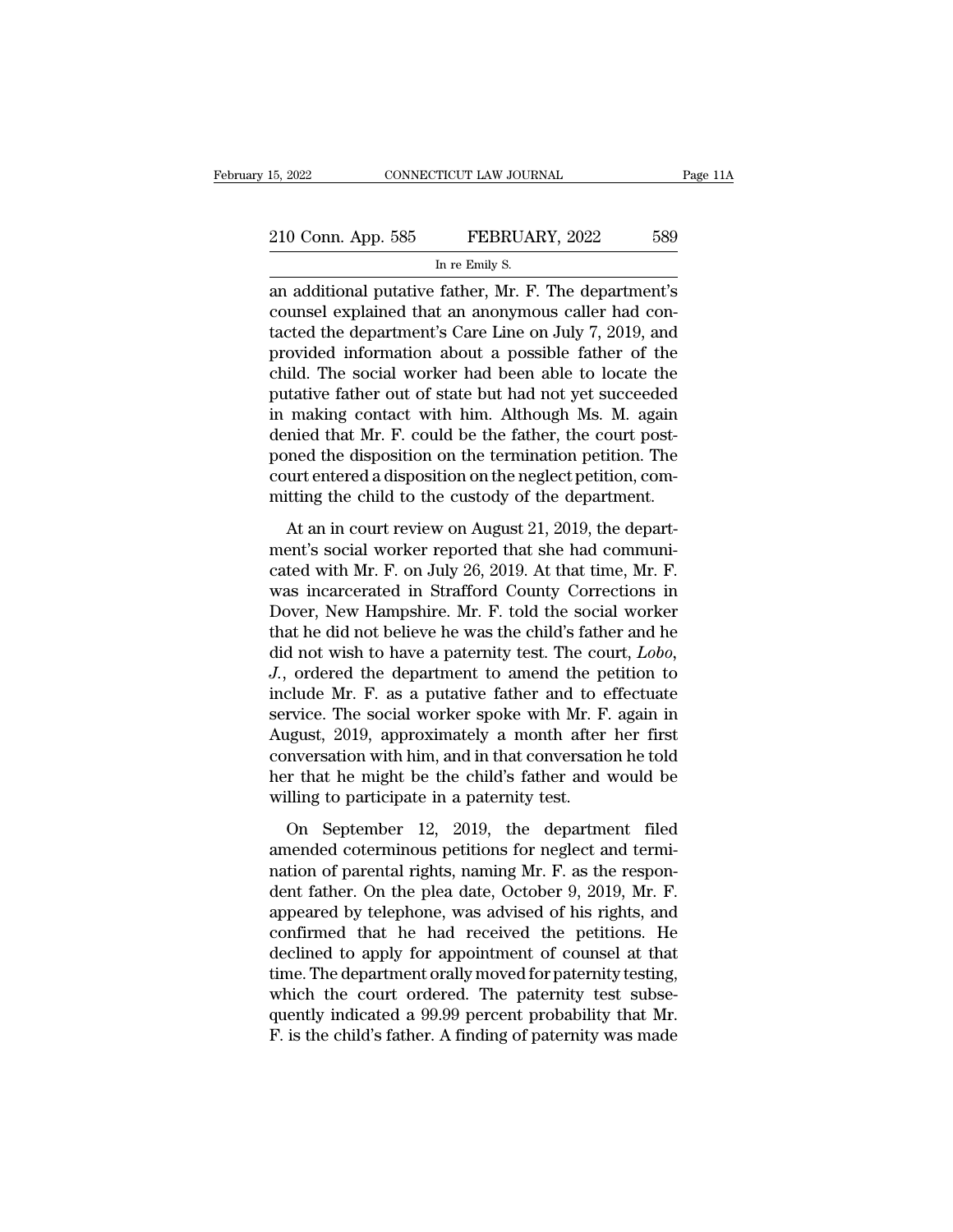|     | CONNECTICUT LAW JOURNAL                                                        | February 15, 2022  |
|-----|--------------------------------------------------------------------------------|--------------------|
| 590 | FEBRUARY, 2022                                                                 | 210 Conn. App. 585 |
|     | In re Emily S.                                                                 |                    |
|     | on October 28, 2019. Mr. F. applied for counsel, and<br>counsel was appointed. |                    |
|     | Although the neglect petition was amended to name                              |                    |

O FEBRUARY, 2022 210 Conn. App. 585<br>
In re Emily S.<br>
1 October 28, 2019. Mr. F. applied for counsel, and<br>
unsel was appointed.<br>
Although the neglect petition was amended to name<br>
r. F. as the sole respondent, neither the n  $590$  FEBRUARY, 2022 210 Conn. App. 585<br>
In re Emily S.<br>
on October 28, 2019. Mr. F. applied for counsel, and<br>
counsel was appointed.<br>
Although the neglect petition was amended to name<br>
Mr. F. as the sole respondent, neit In re Emily S.<br>
on October 28, 2019. Mr. F. applied for counsel, and<br>
counsel was appointed.<br>
Although the neglect petition was amended to name<br>
Mr. F. as the sole respondent, neither the neglect adjudi-<br>
cation nor the d on October 28, 2019. Mr. F. applied for counsel, and<br>counsel was appointed.<br>Although the neglect petition was amended to name<br>Mr. F. as the sole respondent, neither the neglect adjudi-<br>cation nor the disposition of commitm on October 28, 2019. Mr. F. applied for counsel, and<br>counsel was appointed.<br>Although the neglect petition was amended to name<br>Mr. F. as the sole respondent, neither the neglect adjudi-<br>cation nor the disposition of commitm counser was appointed.<br>
Although the neglect petition was amended to name<br>
Mr. F. as the sole respondent, neither the neglect adjudi-<br>
cation nor the disposition of commitment was opened<br>
or modified as a result of the ame Although the neglect petition was amended to name<br>Mr. F. as the sole respondent, neither the neglect adjudi-<br>cation nor the disposition of commitment was opened<br>or modified as a result of the amendment.<sup>1</sup> The amended<br>pet Mr. F. as the sole respondent, neither the neglect adjudication nor the disposition of commitment was opened<br>or modified as a result of the amendment.<sup>1</sup> The amended<br>petition for termination of parental rights, naming Mr.<br> cation nor the disposition of commitment was opened<br>or modified as a result of the amendment.<sup>1</sup> The amended<br>petition for termination of parental rights, naming Mr.<br>F. as the sole respondent, alleged abandonment and<br>the ab or modified as a result of the amendment.<sup>1</sup> The amended<br>petition for termination of parental rights, naming Mr.<br>F. as the sole respondent, alleged abandonment and<br>the absence of an ongoing parent-child relationship as<br>the petition for termination of parental rights, naming Mr.<br>F. as the sole respondent, alleged abandonment and<br>the absence of an ongoing parent-child relationship as<br>the statutory grounds for termination. At a hearing on<br>March F. as the sole respondent, alleged abandonment and<br>the absence of an ongoing parent-child relationship as<br>the statutory grounds for termination. At a hearing on<br>March 5, 2020, the court ordered specific steps for Mr.<br>F. an the absence of an ongoing parent-child relationship as<br>the statutory grounds for termination. At a hearing on<br>March 5, 2020, the court ordered specific steps for Mr.<br>F. and reviewed those steps with him. Trial on the<br>termi the statutory grounds for termination. At a hearing on<br>March 5, 2020, the court ordered specific steps for Mr.<br>F. and reviewed those steps with him. Trial on the<br>termination of parental rights petition was scheduled<br>for Ma March 5, 2020, the court ordered specific steps for Mr.<br>F. and reviewed those steps with him. Trial on the<br>termination of parental rights petition was scheduled<br>for March 23, 2020, but was subsequently postponed as<br>a resul F. and reviewed those steps with him. Trial on the<br>termination of parental rights petition was scheduled<br>for March 23, 2020, but was subsequently postponed as<br>a result of the Covid-19 pandemic. On April 6, 2020, the<br>depart termination of parental rights petition was scheduled<br>for March 23, 2020, but was subsequently postponed as<br>a result of the Covid-19 pandemic. On April 6, 2020, the<br>department filed a motion for review of the permanency<br>pl for March 23, 2020, but was subsequently postponed as<br>a result of the Covid-19 pandemic. On April 6, 2020, the<br>department filed a motion for review of the permanency<br>plan, which proposed a plan of termination of parental<br>r a result of the Covid-19 pandemic. On<br>department filed a motion for review of<br>plan, which proposed a plan of termin<br>rights and adoption. Mr. F., through<br>objection to the proposed plan, and the<br>ing on the permanency plan wa ghts and adoption. Mr. F., through counsel, filed an bjection to the proposed plan, and the contested hear-<br>g on the permanency plan was consolidated with the ial on the termination petition.<br><sup>1</sup>Where a child's paternity i objection to the proposed plan, and the contested hearing on the permanency plan was consolidated with the trial on the termination petition.<br> $\frac{1}{1}$  Where a child's paternity is not known at the time of an adjudication

ing on the permanency plan was consolidated with the<br>trial on the termination petition.<br><sup>1</sup>Where a child's paternity is not known at the time of an adjudication of<br>neglect, the subsequent entry of the father into the proce Apple 17 The termination petition.<br>
The termination petition.<br>
The state of an adjudication of neglect, the subsequent entry of the father into the proceeding does not invalidate the previous adjudication of neglect. See <sup>1</sup> Where a child's paternity is not known at the time of an adjudication of neglect, the subsequent entry of the father into the proceeding does not invalidate the previous adjudication of neglect. See *In re Zoey H.*, 1 <sup>1</sup> Where a child's paternity is not known at the time of an adjudication of neglect, the subsequent entry of the father into the proceeding does not invalidate the previous adjudication of neglect. See  $In re Zoey H$ , 183 Conn. neglect, the subsequent entry of the father into the proceeding does not<br>invalidate the previous adjudication of neglect. See *In re Zoey H.*, 183 Conn.<br>App. 327, 352–53, 192 A.3d 522 (respondent's later appearance in cas they dured the previous adjudication of neglect. See *In re Zoey H.*, 183 Conn.<br>App. 327, 352–53, 192 A.3d 522 (respondent's later appearance in case did<br>not change historical fact that child was neglected at time of adju App. 327, 352–53, 192 A.3d 522 (respondent's later appearance in case did<br>not change historical fact that child was neglected at time of adjudication),<br>cert. denied, 330 Conn. 906, 192 A.3d 426 (2018). Mr. F's entry into t reprise that fault and that child was neglected at time of adjudication), cert, denied, 330 Conn. 906, 192 A.3d 426 (2018). Mr. F.'s entry into the ongoing neglect case allowed him to be provided with specific steps and to cert. denied, 330 Conn. 906, 192 A.3d 426 (2018). Mr. F.'s entry into the ongoing neglect case allowed him to be provided with specific steps and to participate in any dispositional issues that arose. "[A]n adjudication of ongoing neglect case allowed him to be provided with specific steps and to participate in any dispositional issues that arose. "[A]n adjudication of neglect relates to the status of the child and is not necessarily premise ato participate in any dispositional issues that arose. "[A]n adjudication of neglect relates to the status of the child and is not necessarily premised on parental fault. A finding that the child is neglected is differen persons so named in the child and is not necessarily premised on parental fault. A finding that the child is neglected is different from finding who is responsible for the child's condition of neglect. Although [General St who is responsible for the child's condition of neglect. Although [General Statutes]  $\S$  46b-129 requires both parents to be named in the petition, the adjudication of neglect is not a judgment that runs against a person Statutes] § 46b-129 requires both parents to be named in the petition, the adjudication of neglect is not a judgment that runs against a person or persons so named in the petition; [*i*]*t is not directed at them as paren* adjudication of neglect is not a judgment that runs against a person or persons so named in the petition; [i]t is not directed at them as parents, sion.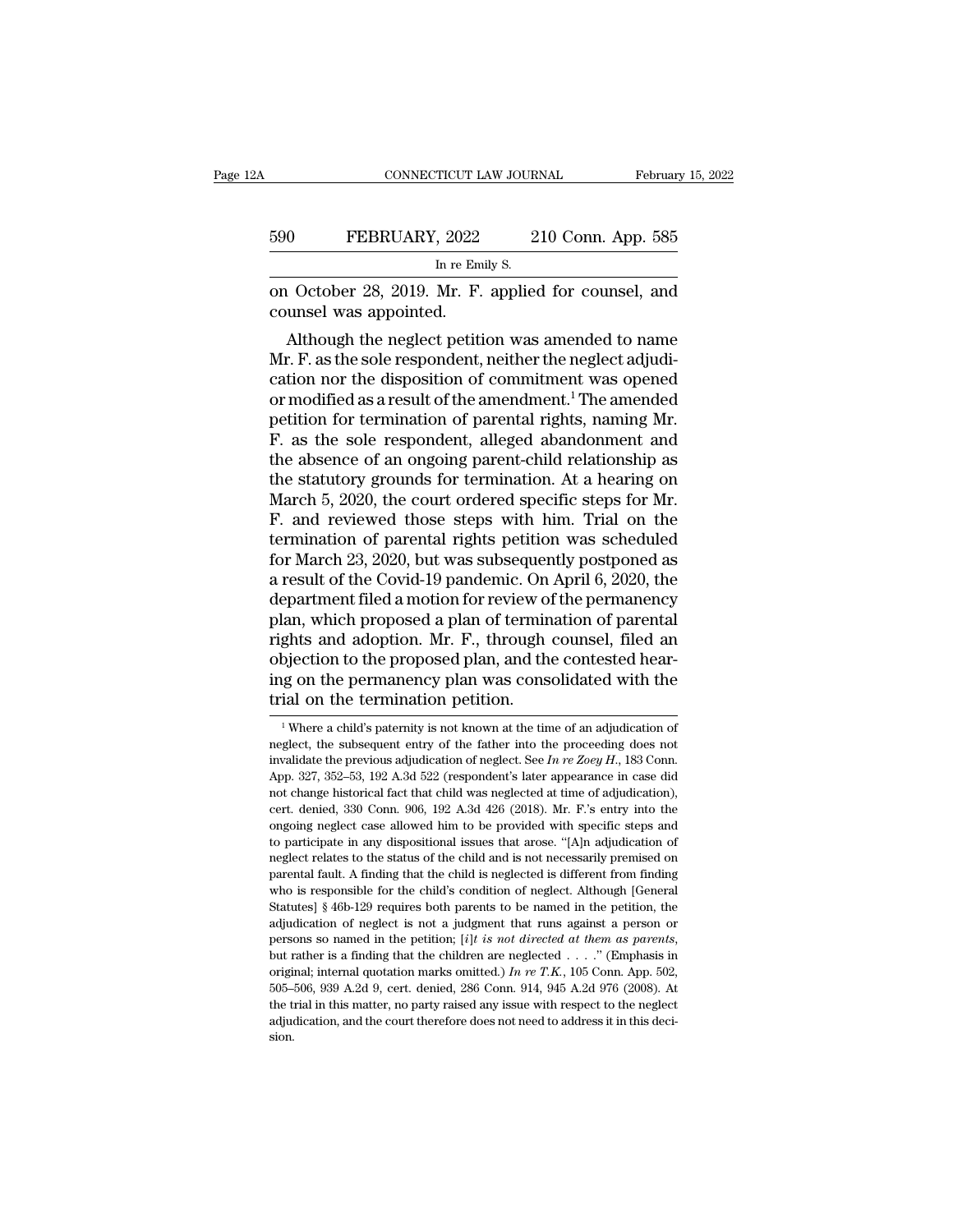The consolidated trial on the termination petition and<br>
The consolidated trial on the termination petition and<br>
The consolidated trial on the termination petition and<br>
the permanency plan took place on February 8, 2021,<br>
a 210 Conn. App. 585 FEBRUARY, 2022 591<br>
In re Emily S.<br>
The consolidated trial on the termination petition and<br>
the permanency plan took place on February 8, 2021,<br>
as a virtual trial on the Microsoft Teams platform. Mr. 210 Conn. App. 585 FEBRUARY, 2022 591<br>
In re Emily S.<br>
The consolidated trial on the termination petition and<br>
the permanency plan took place on February 8, 2021,<br>
as a virtual trial on the Microsoft Teams platform. Mr.<br>
F 210 Conn. App. 585 FEBRUARY, 2022 591<br>
In re Emily S.<br>
The consolidated trial on the termination petition and<br>
the permanency plan took place on February 8, 2021,<br>
as a virtual trial on the Microsoft Teams platform. Mr.<br> IN TRENDING TO SULTER THE SULTER TREET TO SULTER THE CONSIDENTS OF THE CONSIDERED AND THE PERMIT OF PERMIT AS a virtual trial on the Microsoft Teams platform. Mr.<br>F., who remains incarcerated in New Hampshire, appeared by The consolidated trial on the termination petition and<br>the permanency plan took place on February 8, 2021,<br>as a virtual trial on the Microsoft Teams platform. Mr.<br>F., who remains incarcerated in New Hampshire,<br>appeared by The consolidated trial on the termination petition and<br>the permanency plan took place on February 8, 2021,<br>as a virtual trial on the Microsoft Teams platform. Mr.<br>F., who remains incarcerated in New Hampshire,<br>appeared by the permanency plan took place on February 8, 2021,<br>as a virtual trial on the Microsoft Teams platform. Mr.<br>F., who remains incarcerated in New Hampshire,<br>appeared by video and was represented by counsel.<br>The court advised as a virtual trial on the Microsoft Teams platform. Mr.<br>F., who remains incarcerated in New Hampshire,<br>appeared by video and was represented by counsel.<br>The court advised Mr. F. of his rights and of the nature<br>of the term F., who remains incarcerated in New Hampshire,<br>appeared by video and was represented by counsel.<br>The court advised Mr. F. of his rights and of the nature<br>of the termination proceeding as required by  $In$  re<br>Yasiel R., 317 appeared by video and was represented by counsel.<br>The court advised Mr. F. of his rights and of the nature<br>of the termination proceeding as required by  $In$  re<br>Yasiel R., 317 Conn. 773, 794, 120 A.3d 1188 (2015).<br>The depar The court advised Mr. F. of his rights and of the nature<br>of the termination proceeding as required by  $In$  re<br> $Yasiel$   $R$ , 317 Conn. 773, 794, 120 A.3d 1188 (2015).<br>The department had previously filed two motions for<br>judicia of the termination proceeding as required by  $In$   $re$ <br>  $Yasiel$   $R$ , 317 Conn. 773, 794, 120 A.3d 1188 (2015).<br>
The department had previously filed two motions for<br>
judicial notice: one for judicial notice of the court<br>
recor *Yasiel R.*, 317 Conn. 773, 794, 120 A.3d 1188 (2015).<br>The department had previously filed two motions for<br>judicial notice: one for judicial notice of the court<br>record, and a second for judicial notice of copies of ten<br>ju The department had previously filed two motions for<br>judicial notice: one for judicial notice of the court<br>record, and a second for judicial notice of copies of ten<br>judicial records, nine of which related to a prosecution<br>p judicial notice: one for judicial notice of the court<br>record, and a second for judicial notice of copies of ten<br>judicial records, nine of which related to a prosecution<br>pending against Mr. F. in the United States District<br> record, and a second for judicial notice of copies of ten<br>judicial records, nine of which related to a prosecution<br>pending against Mr. F. in the United States District<br>Court for the District of Maine, and one of which was<br> judicial records, nine o<br>pending against Mr. F<br>Court for the District c<br>a copy of a Connec<br>affirming a prior Conne<br>motions for judicial not<br>tion or limitation.<br>The department pres The department presented the testimony of Court bases of the District of Maine, and one of which was copy of a Connecticut Supreme Court decision firming a prior Connecticut conviction of Mr. F. The otions for judicial not Court for the District of Malile, and one of Which was<br>a copy of a Connecticut Supreme Court decision<br>affirming a prior Connecticut conviction of Mr. F. The<br>motions for judicial notice were granted without objec-<br>tion or l

a copy of a connecticut supreme court decision<br>affirming a prior Connecticut conviction of Mr. F. The<br>motions for judicial notice were granted without objec-<br>tion or limitation.<br>The department presented the testimony of Co and Margaret DeSena, the department social worker who was assigned to the case.<br>The department presented the testimony of Courtney<br>E., the foster mother in whose care the child has been<br>placed since her discharge from the motions for judicial notice were grafion or limitation.<br>The department presented the test<br>E., the foster mother in whose care<br>placed since her discharge from the l<br>and Margaret DeSena, the departm<br>who was assigned to the c The department presented the testimony of Courtney<br>, the foster mother in whose care the child has been<br>aced since her discharge from the hospital after birth,<br>d Margaret DeSena, the department social worker<br>no was assigne The department presented the testimoly of Courtney<br>E., the foster mother in whose care the child has been<br>placed since her discharge from the hospital after birth,<br>and Margaret DeSena, the department social worker<br>who was

E., the foster mother in whose care the child has been<br>placed since her discharge from the hospital after birth,<br>and Margaret DeSena, the department social worker<br>who was assigned to the case.<br>The department proffered twel placed since her discharge from the hospital arter of thi,<br>and Margaret DeSena, the department social worker<br>who was assigned to the case.<br>The department proffered twelve exhibits, some of<br>which were redacted by agreement. The department proffered twelve exhibits, some of<br>which were redacted by agreement. The exhibits were<br>admitted in full without objection. The department's<br>exhibits included the following:<br>• State's Exhibit 1: Social Study The department profiered twerve exhibits which were redacted by agreement. The admitted in full without objection. The exhibits included the following:<br>• State's Exhibit 1: Social Study in Suppand Termination of Parental R

mitted in full without objection. The department's<br>
hibits included the following:<br>
• State's Exhibit 1: Social Study in Support of Neglect<br>
d Termination of Parental Rights Petition dated Sep-<br>
mber 12, 2018, as redacted<br> • State's Exhibit 1: Social Study in Support of Neglect<br>d Termination of Parental Rights Petition dated Sep-<br>mber 12, 2018, as redacted<br>• State's Exhibit 2: Status Report dated May 1, 2019<br>• State's Exhibit 3: Addendum to  $\begin{tabular}{ll} \bullet \quad \text{State's Exhibit 1: Social Stud} \\ \bullet \quad \text{Termination of Parental Rig} \\ \bullet \quad \text{State's Exhibit 2: Status Rep} \\ \bullet \quad \text{State's Exhibit 3: Addendu} \\ \bullet \quad \text{State's Exhibit 3: Addendu} \\ \bullet \quad \text{State's Exhibit 4: Status Rep} \\ \bullet \quad \text{State's Exhibit 4: Status Rep} \\ \end{tabular}$ 

Fernination of 1 afenda Rights 1 ention dated Sep-<br>
• State's Exhibit 2: Status Report dated May 1, 2019<br>
• State's Exhibit 3: Addendum to the Social Study<br>
ted October 8, 2019<br>
• State's Exhibit 4: Status Report dated Jan

• State's Exhib<br>• State's Exhib<br>dated October 8,<br>• State's Exhib<br>2020, as redacted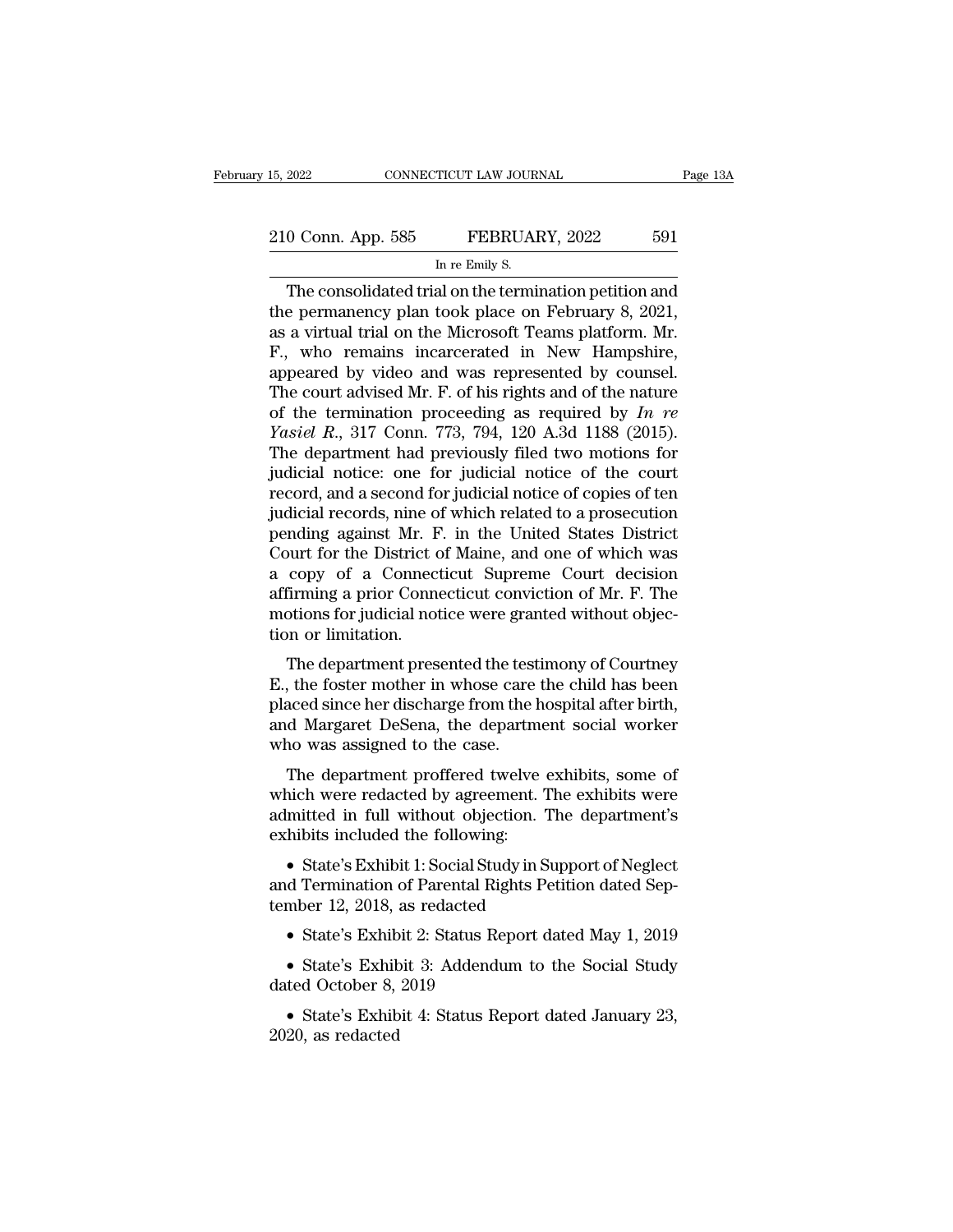| A   | CONNECTICUT LAW JOURNAL                                                                                   |                    | February 15, 2022 |
|-----|-----------------------------------------------------------------------------------------------------------|--------------------|-------------------|
| 592 | FEBRUARY, 2022                                                                                            | 210 Conn. App. 585 |                   |
|     | In re Emily S.                                                                                            |                    |                   |
|     | • State's Exhibit 5: Motion to Review Permanency<br>Plan and Study in Support Thereof dated March 9, 2020 |                    |                   |
|     | • State's Exhibit 6: Addendum to the Coterminous<br>Social Study dated February 1, 2021                   |                    |                   |
|     | • State's Exhibit $7:$ Criminal Conviction Certification                                                  |                    |                   |

In re Emily S.<br>
• State's Exhibit 5: Motion to Review Permanency<br>
an and Study in Support Thereof dated March 9, 2020<br>
• State's Exhibit 6: Addendum to the Coterminous<br>
ocial Study dated February 1, 2021<br>
• State's Exhibit • State's Exhibit 5: Motion to Review<br>Plan and Study in Support Thereof dated<br>• State's Exhibit 6: Addendum to the<br>Social Study dated February 1, 2021<br>• State's Exhibit 7: Criminal Conviction<br>record dated February 6, 2020

- State's Exhibit 6: Addendum<br>
Social Study dated February 1, 20<br>
- State's Exhibit 7: Criminal Co<br>
record dated February 6, 2020<br>
- State's Exhibit 8: Department dated February 3, 2020<br>
- State's Exhibit 9: Yale-New 1

• State's Exhibit 6: Addendum to the Coterminous<br>
cial Study dated February 1, 2021<br>
• State's Exhibit 7: Criminal Conviction Certification<br>
cord dated February 6, 2020<br>
• State's Exhibit 8: Department of Correction Recor

• State's Exhibit 7: Criminal Conviction Certification<br>
cord dated February 6, 2020<br>
• State's Exhibit 8: Department of Correction Records<br>
ted February 3, 2020<br>
• State's Exhibit 9: Yale-New Haven Health L & M<br>
habilitat • State's Exhibit 7: Criminal Conviction Certification<br>record dated February 6, 2020<br>• State's Exhibit 8: Department of Correction Records<br>dated February 3, 2020<br>• State's Exhibit 9: Yale-New Haven Health L & M<br>Rehabilita • State's Exhibit 8: Department of Correction<br>dated February 3, 2020<br>• State's Exhibit 9: Yale-New Haven Healt<br>Rehabilitation Services Physical Therapy S<br>dated January 3, 2020, as redacted<br>• State's Exhibit 10: Letter by A • State's Exhibit 8: Department of Correction Records<br>ted February 3, 2020<br>• State's Exhibit 9: Yale-New Haven Health L & M<br>habilitation Services Physical Therapy Summary<br>ted January 3, 2020, as redacted<br>• State's Exhibit dated February 3, 2020<br>
• State's Exhibit 9: Yale-New Haven Health L & M<br>
Rehabilitation Services Physical Therapy Summary<br>
dated January 3, 2020, as redacted<br>
• State's Exhibit 10: Letter by Amanda Vellali, M.S.,<br>
CCC-SLP • State's Exhibit 9: Yale-New<br>Rehabilitation Services Physics<br>dated January 3, 2020, as redact<br>• State's Exhibit 10: Letter by<br>CCC-SLP, Pediatric Speech Path<br>11, 2020, as redacted<br>• State's Exhibit 11: ProHealth

• State's Exhibit 10: Letter by Amanda Vellali, M.S.,<br>
• State's Exhibit 10: Letter by Amanda Vellali, M.S.,<br>
CC-SLP, Pediatric Speech Pathologist dated February<br>
• State's Exhibit 11: ProHealth Physician's Letter by<br>
Jyso

dated January 3, 2020, as redacted<br>
• State's Exhibit 10: Letter by Amanda Vellali, M.S.,<br>
CCC-SLP, Pediatric Speech Pathologist dated February<br>
11, 2020, as redacted<br>
• State's Exhibit 11: ProHealth Physician's Letter by<br> redacted CC-SLP, Pediatric Speech Pathologist dated February<br>
, 2020, as redacted<br>
• State's Exhibit 11: ProHealth Physician's Letter by<br>
lyson Salek, M.D., dated February 17, 2020, as<br>
dacted<br>
• State's Exhibit 12: LEARN Birth-to-

11, 2020, as redacted<br>
• State's Exhibit 11: ProHealth Physician's Letter by<br>
Allyson Salek, M.D., dated February 17, 2020, as<br>
redacted<br>
• State's Exhibit 12: LEARN Birth-to-Three Letter by<br>
Allison Frost, M.S., Special • State's Exhibit 11: ProHea<br>Allyson Salek, M.D., dated<br>redacted<br>• State's Exhibit 12: LEARN<br>Allison Frost, M.S., Special Ed<br>cialist, as redacted<br>After the department rested lyson Salek, M.D., dated February 17, 2020, as<br>dacted<br>• State's Exhibit 12: LEARN Birth-to-Three Letter by<br>lison Frost, M.S., Special Ed/Early Intervention Spe-<br>alist, as redacted<br>After the department rested, Mr. F.'s coun

redacted<br>
• State's Exhibit 12: LEARN Birth-to-Three Letter by<br>
Allison Frost, M.S., Special Ed/Early Intervention Specialist, as redacted<br>
After the department rested, Mr. F.'s counsel moved<br>
for judgment as a matter of l • State's Exhibit 12: LEARN Birth-to-Three Letter by<br>Allison Frost, M.S., Special Ed/Early Intervention Specialist, as redacted<br>After the department rested, Mr. F.'s counsel moved<br>for judgment as a matter of law, arguing t • State's Exhibit 12. EEARN Birli-to-Tifree Eetter by Allison Frost, M.S., Special Ed/Early Intervention Specialist, as redacted<br>After the department rested, Mr. F.'s counsel moved<br>for judgment as a matter of law, arguing Allison Prost, M.S., Specialist, as redacted<br>After the department refor judgment as a matter of<br>ment had failed to meet its<br>to the ground of abandonn<br>sion on that motion.<br>Mr. F. then testified a After the department rested, Mr. F.'s counsel moved<br>r judgment as a matter of law, arguing that the depart-<br>ent had failed to meet its burden of proof with respect<br>the ground of abandonment. The court reserved deci-<br>on on For judgment as a matter of law, arguing that the department had failed to meet its burden of proof with respect<br>to the ground of abandonment. The court reserved decision on that motion.<br>Mr. F. then testified after being c

For judgment as a matter of law, arguing that the department had failed to meet its burden of proof with respect<br>to the ground of abandonment. The court reserved decision on that motion.<br>Mr. F. then testified after being c Fracture of the ground of abandonment. The court reserved decision on that motion.<br>
Mr. F. then testified after being canvassed by his<br>
counsel about his decision to testify. In addition, Mr.<br>
F. introduced one exhibit, Re to the ground of abandomment. The court reserved decision on that motion.<br>
Mr. F. then testified after being canvassed by his<br>
counsel about his decision to testify. In addition, Mr.<br>
F. introduced one exhibit, Respondent' Mr. F. then testified after being canvassed by his<br>unsel about his decision to testify. In addition, Mr.<br>introduced one exhibit, Respondent's Exhibit B,<br>ther's Specific Steps as ordered on March 5, 2020.<br>at exhibit was adm MI. P. then testined after being canvassed by his<br>counsel about his decision to testify. In addition, Mr.<br>F. introduced one exhibit, Respondent's Exhibit B,<br>Father's Specific Steps as ordered on March 5, 2020.<br>That exhibit F. introduced one exhibit, Respondent's Exhibit B,<br>Father's Specific Steps as ordered on March 5, 2020.<br>That exhibit was admitted in full without objection.<br>The court heard arguments of counsel at the close<br>of the evidence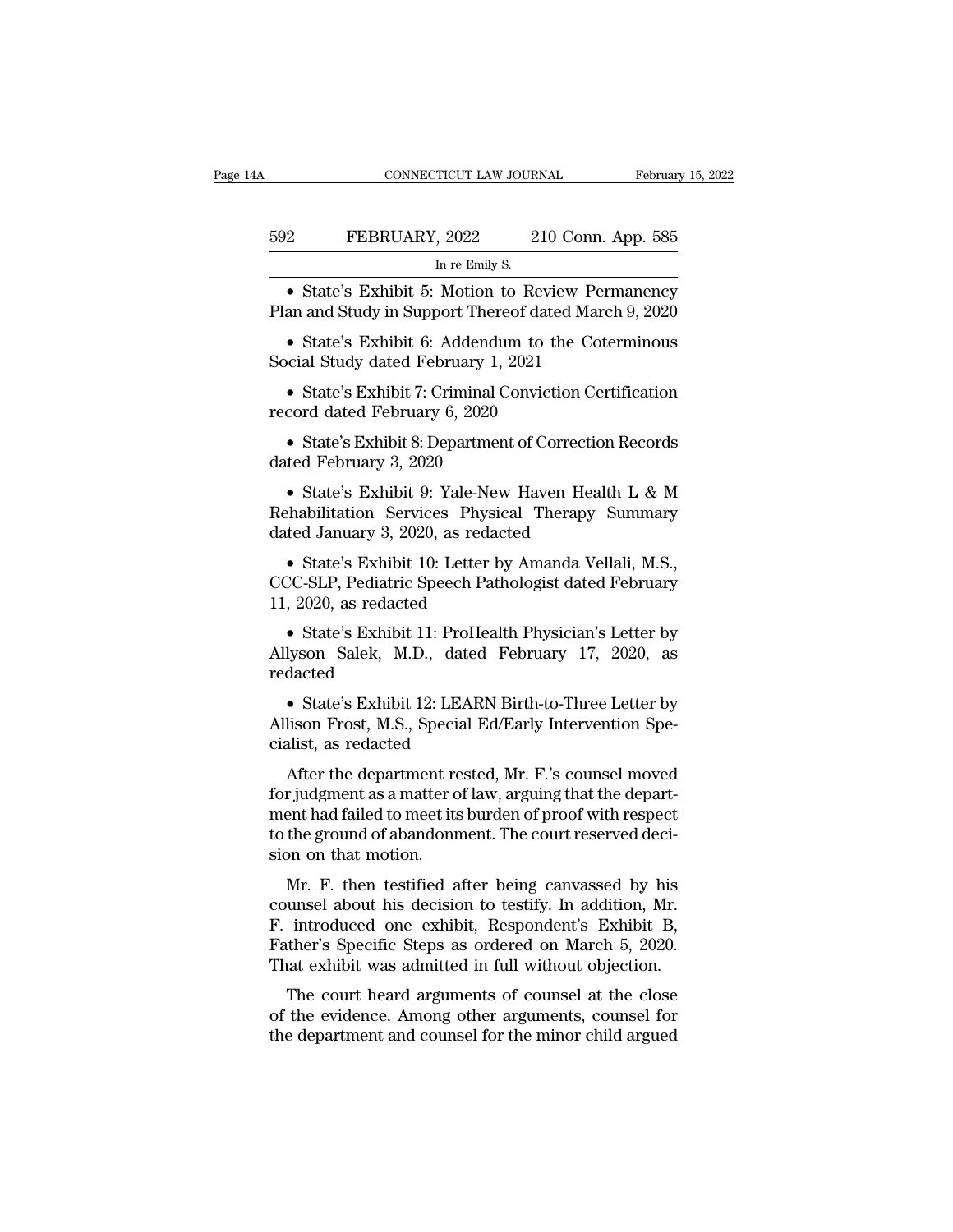| 15, 2022           | CONNECTICUT LAW JOURNAL                                | Page 15A |
|--------------------|--------------------------------------------------------|----------|
| 210 Conn. App. 585 | FEBRUARY, 2022                                         | 593      |
|                    | In re Emily S.                                         |          |
|                    | that Mr F has no relationship with the child no under- |          |

the 15, 2022<br>
16, 2022 CONNECTICUT LAW JOURNAL<br>
210 Conn. App. 585 FEBRUARY, 2022 593<br>
10 The Emily S.<br>
10 That Mr. F. has no relationship with the child, no under-<br>
10 Standing of the degree and intensity of care the chil 210 Conn. App. 585 FEBRUARY, 2022 593<br>
In re Emily S.<br>
that Mr. F. has no relationship with the child, no understanding of the degree and intensity of care the child<br>
needs, and that it would be highly detrimental to the<br> 210 Conn. App. 585 FEBRUARY, 2022 593<br>
In re Emily S.<br>
that Mr. F. has no relationship with the child, no understanding of the degree and intensity of care the child<br>
needs, and that it would be highly detrimental to the<br> 210 Conn. App. 585 FEBRUARY, 2022 593<br>
In re Emily S.<br>
that Mr. F. has no relationship with the child, no under-<br>
standing of the degree and intensity of care the child<br>
needs, and that it would be highly detrimental to th In re Emily S.<br>
In re Emily S.<br>
that Mr. F. has no relationship with the child, no under-<br>
standing of the degree and intensity of care the child<br>
needs, and that it would be highly detrimental to the<br>
child to disrupt he In re Enliny S.<br>
That Mr. F. has no relationship with the child, no understanding of the degree and intensity of care the child<br>
needs, and that it would be highly detrimental to the<br>
child to disrupt her secure placement. that Mr. F. has no relationship with the child, no understanding of the degree and intensity of care the child<br>needs, and that it would be highly detrimental to the<br>child to disrupt her secure placement. Counsel for Mr.<br>F. standing of the degree and intensity of care the child<br>needs, and that it would be highly detrimental to the<br>child to disrupt her secure placement. Counsel for Mr.<br>F. argued against termination. He emphasized the fun-<br>dame needs, and that it would be highly detrimental to the<br>child to disrupt her secure placement. Counsel for Mr.<br>F. argued against termination. He emphasized the fun-<br>damental constitutional interests at stake for the father<br>a child to disrupt her secure placement. Counsel for Mr.<br>F. argued against termination. He emphasized the fun-<br>damental constitutional interests at stake for the father<br>and Mr. F.'s desire to parent his child or to have her<br> F. argued against termination. He emphasedamental constitutional interests at stake is and Mr. F.'s desire to parent his child or placed with his family. He argued that the ceration can never constitute abandonmen argued i d Mr. F.'s desire to parent his child or to have her<br>aced with his family. He argued that the fact of incar-<br>ration can never constitute abandonment, and further<br>gued in favor of allowing Mr. F. additional time to<br>tablish placed with his family. He argued that the fact of incar-<br>ceration can never constitute abandonment, and further<br>argued in favor of allowing Mr. F. additional time to<br>establish a parent-child relationship.<br>The court has ca

ceration can never constitute abandonment, and further<br>argued in favor of allowing Mr. F. additional time to<br>establish a parent-child relationship.<br>The court has carefully considered all the testimonial<br>and documentary evi argued in favor of allowing Mr. F. additional time to<br>establish a parent-child relationship.<br>The court has carefully considered all the testimonial<br>and documentary evidence in light of the applicable<br>statutes and principle establish a parent-child relationship.<br>The court has carefully considered all the testimonial<br>and documentary evidence in light of the applicable<br>statutes and principles of law. It has considered the<br>demeanor and credibili The court has carefully considered all the test<br>and documentary evidence in light of the app<br>statutes and principles of law. It has conside<br>demeanor and credibility of the witnesses. It ha<br>judicial notice of court records methers of faw. It has considered<br>redibility of the witnesses. It has take of court records as permitted by la<br>the arguments of counsel.<br>II<br>PRELIMINARY FACTS

### II

### A

II<br>MINARY FACTS<br>A<br>The Child<br>August 5, 2018, at the PRELIMINARY FACTS<br>
A<br>
The Child<br>
Emily was born on August 5, 2018, at the Hospital of<br>
entral Connecticut in New Britain. She was premature,<br>
picking approximately four pounds, but bortwo gosts PRELIMINARY FACTS<br>
A<br>
The Child<br>
Emily was born on August 5, 2018, at the Hospital of<br>
Central Connecticut in New Britain. She was premature,<br>
weighing approximately four pounds, but her true gesta-<br>
tional age was unknown A<br>
The Child<br>
Emily was born on August 5, 2018, at the Hospital of<br>
Central Connecticut in New Britain. She was premature,<br>
weighing approximately four pounds, but her true gesta-<br>
tional age was unknown because her mother The Child<br>
The Child<br>
Emily was born on August 5, 2018, at the Hospital of<br>
Central Connecticut in New Britain. She was premature,<br>
weighing approximately four pounds, but her true gesta-<br>
tional age was unknown because he The Child<br>Emily was born on August 5, 2018, at the Hospital of<br>Central Connecticut in New Britain. She was premature,<br>weighing approximately four pounds, but her true gesta-<br>tional age was unknown because her mother, Ms. M Emily was born on August 5, 2018, at the Hospital of<br>Central Connecticut in New Britain. She was premature,<br>weighing approximately four pounds, but her true gesta-<br>tional age was unknown because her mother, Ms. M.,<br>receive Emily was born on August 5, 2018, at the Hospital of<br>Central Connecticut in New Britain. She was premature,<br>weighing approximately four pounds, but her true gesta-<br>tional age was unknown because her mother, Ms. M.,<br>receive Central Connecticut in New Britain. She was premature,<br>weighing approximately four pounds, but her true gesta-<br>tional age was unknown because her mother, Ms. M.,<br>received no prenatal care during her pregnancy. Ms.<br>M. had a weighing approximately four pounds, but her true gesta-<br>tional age was unknown because her mother, Ms. M.,<br>received no prenatal care during her pregnancy. Ms.<br>M. had a significant history of substance abuse. Her<br>substance tional age was unknown because her mother, Ms. M.,<br>received no prenatal care during her pregnancy. Ms.<br>M. had a significant history of substance abuse. Her<br>substance abuse had led to the termination of her paren-<br>tal right received no prenatal care during her pregnancy. Ms.<br>M. had a significant history of substance abuse. Her<br>substance abuse had led to the termination of her paren-<br>tal rights as to her older child, Jadalynn, who was born<br>in M. had a significa<br>substance abuse ha<br>tal rights as to her<br>in 2008. Ms. M. pro<br>father to hospital<br>medical advice on<br>return to visit her.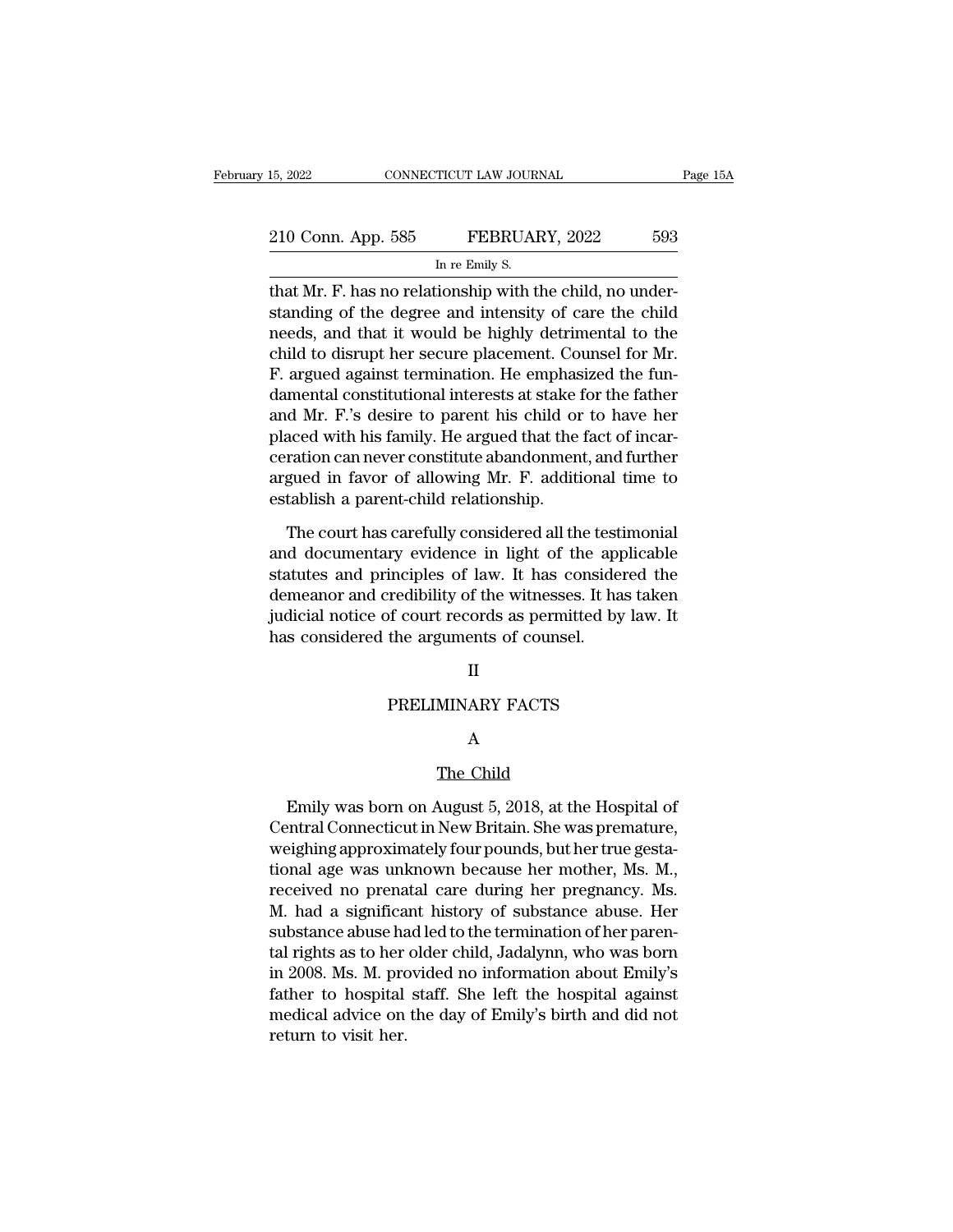# EXECUTE CONNECTICUT LAW JOURNAL February 15, 2022<br>594 FEBRUARY, 2022 210 Conn. App. 585<br>In re Emily S. TICUT LAW JOUR.<br>, 2022 2<br>In re Emily S.<br>e for cocaine a

CONNECTICUT LAW JOURNAL February 15, 2022<br>
FEBRUARY, 2022 210 Conn. App. 585<br>
In re Emily S.<br>
Emily tested positive for cocaine and opiates at birth<br>
d was kept in the neonatal intensive care unit (NICU)<br>
r top days. She a FEBRUARY, 2022 210 Conn. App. 585<br>
In re Emily S.<br>
Emily tested positive for cocaine and opiates at birth<br>
and was kept in the neonatal intensive care unit (NICU)<br>
for ten days. She experienced withdrawal symptoms,<br>
which  $594$  FEBRUARY, 2022 210 Conn. App. 585<br>  $\frac{\ln$  re Emily S.<br>
Emily tested positive for cocaine and opiates at birth<br>
and was kept in the neonatal intensive care unit (NICU)<br>
for ten days. She experienced withdrawal sympto FEBRUARY, 2022 210 Conn. App. 585<br>
In re Emily S.<br>
Emily tested positive for cocaine and opiates at birth<br>
and was kept in the neonatal intensive care unit (NICU)<br>
for ten days. She experienced withdrawal symptoms,<br>
which In re Emily S.<br>
In re Emily S.<br>
Emily tested positive for cocaine and opiates at birth<br>
and was kept in the neonatal intensive care unit (NICU)<br>
for ten days. She experienced withdrawal symptoms,<br>
which required her to be Emily tested positive for cocaine and opiates at birth<br>and was kept in the neonatal intensive care unit (NICU)<br>for ten days. She experienced withdrawal symptoms,<br>which required her to be given morphine. While Emily<br>was in Emily tested positive for cocaine and opiates at birth<br>and was kept in the neonatal intensive care unit (NICU)<br>for ten days. She experienced withdrawal symptoms,<br>which required her to be given morphine. While Emily<br>was in and was kept in the neonatal intensive care unit (NICU)<br>for ten days. She experienced withdrawal symptoms,<br>which required her to be given morphine. While Emily<br>was in the hospital, the department identified a legal<br>risk li for ten days. She experienced withdrawal symptoms,<br>which required her to be given morphine. While Emily<br>was in the hospital, the department identified a legal<br>risk licensed preadoptive home. The identified foster<br>mother vi which required her to be given morphine. While Emily<br>was in the hospital, the department identified a legal<br>risk licensed preadoptive home. The identified foster<br>mother visited Emily daily while she was in the NICU<br>and lea was in the hospital, the department identified a legal<br>risk licensed preadoptive home. The identified foster<br>mother visited Emily daily while she was in the NICU<br>and learned about the care she would need upon dis-<br>charge. risk licensed preadoptive home. The identified foster<br>mother visited Emily daily while she was in the NICU<br>and learned about the care she would need upon dis-<br>charge. On August 15, 2018, the department initiated a<br>ninety-s mother visited Emily daily while she was in the NICU<br>and learned about the care she would need upon dis-<br>charge. On August 15, 2018, the department initiated a<br>ninety-six hour hold, and, on the next day, sought and<br>obtaine and learned about the<br>charge. On August 15<br>ninety-six hour hold,<br>obtained an ex parte c<br>was discharged from<br>preadoptive home, wh<br>date of the trial.<br>Emily has had subst mety-six hour hold, and, on the next day, sought and<br>tained an ex parte order of temporary custody. Emily<br>as discharged from the hospital and placed in the<br>eadoptive home, where she has remained through the<br>te of the trial obtained an ex parte order of temporary custody. Emily<br>was discharged from the hospital and placed in the<br>preadoptive home, where she has remained through the<br>date of the trial.<br>Emily has had substantial medical and develo

was discharged from the hospital and placed in the<br>preadoptive home, where she has remained through the<br>date of the trial.<br>Emily has had substantial medical and developmental<br>issues. She has been diagnosed with neonatal ab preadoptive home, where she has remained through the<br>date of the trial.<br>Emily has had substantial medical and developmental<br>issues. She has been diagnosed with neonatal absti-<br>nence syndrome. In the first months after her date of the trial.<br>Emily has had substantial medical and developmental<br>issues. She has been diagnosed with neonatal absti-<br>nence syndrome. In the first months after her discharge<br>from the hospital, she had severe tremors, Emily has had substantial medical and developmental<br>issues. She has been diagnosed with neonatal absti-<br>nence syndrome. In the first months after her discharge<br>from the hospital, she had severe tremors, cried con-<br>stantly, Emily has had substantial medical and developmental<br>issues. She has been diagnosed with neonatal absti-<br>nence syndrome. In the first months after her discharge<br>from the hospital, she had severe tremors, cried con-<br>stantly, issues. She has been diagnosed with neonatal absti-<br>nence syndrome. In the first months after her discharge<br>from the hospital, she had severe tremors, cried con-<br>stantly, and seldom slept. She had severe gastrointesti-<br>nal nence syndrome. In the first months after her discharge<br>from the hospital, she had severe tremors, cried con-<br>stantly, and seldom slept. She had severe gastrointesti-<br>nal issues, including reflux throughout her first year from the hospital, she had severe tremors, cried constantly, and seldom slept. She had severe gastrointestinal issues, including reflux throughout her first year of life. She had difficulty having bowel movements. She lost stantly, and selo<br>nal issues, inclu<br>life. She had di<br>lost weight at fi<br>twice weekly at<br>nurse. She was<br>two years.<br>In her first n EXECT: The had difficulty having bowel movements. She<br>st weight at first, and her weight had to be checked<br>ice weekly at the pediatrician's office or by a visiting<br>irse. She was on a prescription formula for her first<br>ro y lost weight at first, and her weight had to be checked<br>twice weekly at the pediatrician's office or by a visiting<br>nurse. She was on a prescription formula for her first<br>two years.<br>In her first months of life, Emily lacked

twice weekly at the pediatrician's office or by a visiting<br>nurse. She was on a prescription formula for her first<br>two years.<br>In her first months of life, Emily lacked the ability<br>to suck and had to be wakened every two hou nurse. She was on a prescription formula for her first<br>two years.<br>In her first months of life, Emily lacked the ability<br>to suck and had to be wakened every two hours for<br>feeding. She was referred to a feeding team for ther two years.<br>
In her first months of life, Emily lacked the ability<br>
to suck and had to be wakened every two hours for<br>
feeding. She was referred to a feeding team for therapy<br>
to help strengthen the muscles in her mouth and In her first months of life, Emily lacked the ability<br>to suck and had to be wakened every two hours for<br>feeding. She was referred to a feeding team for therapy<br>to help strengthen the muscles in her mouth and tongue.<br>Althou In her first months of life, Emily lacked the ability<br>to suck and had to be wakened every two hours for<br>feeding. She was referred to a feeding team for therapy<br>to help strengthen the muscles in her mouth and tongue.<br>Althou to suck and had to be wakened every two<br>feeding. She was referred to a feeding team f<br>to help strengthen the muscles in her mouth a<br>Although she had made substantial progress<br>ing by the age of two and one-half, and, alt<br>is help strengthen the muscles in her mouth and tongue.<br>though she had made substantial progress with feed-<br>g by the age of two and one-half, and, although she<br>now able to speak, she will continue to need speech<br>erapy to addr Although she had made substantial progress with feeding by the age of two and one-half, and, although she is now able to speak, she will continue to need speech therapy to address a lisp and a stutter.<br>Emily also developed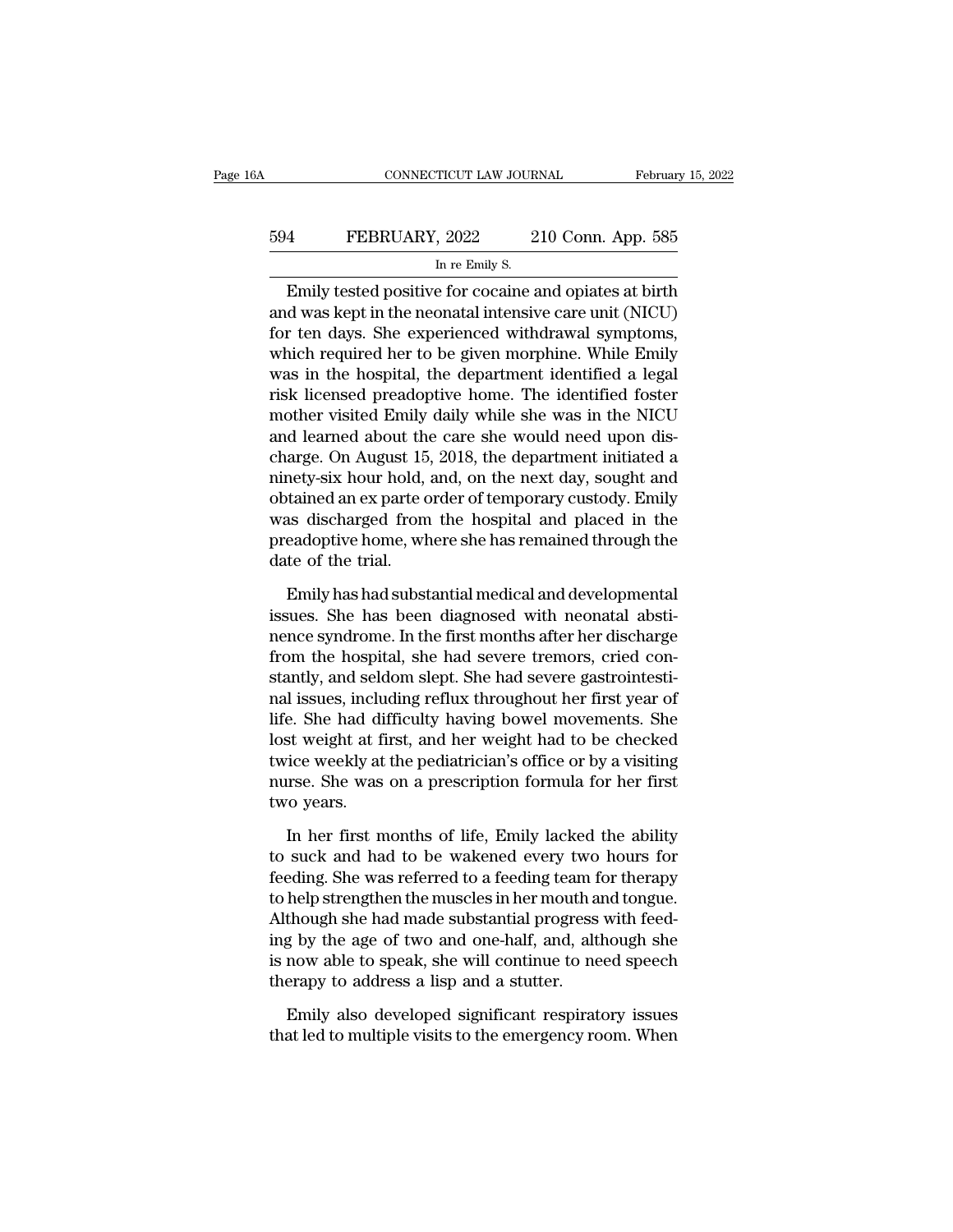she was four months old, she was referred to a pulmo-<br>three months old, she was referred to a pulmo-<br>toleral she was four months old, she was referred to a pulmo-<br>toleral sheet forty five minutes, three or four times 210 Conn. App. 585 FEBRUARY, 2022 595<br>
In re Emily S.<br>
She was four months old, she was referred to a pulmo-<br>
nologist. She had to be given breathing treatments, each<br>
taking about forty-five minutes, three or four times<br> 210 Conn. App. 585 FEBRUARY, 2022 595<br>
In re Emily S.<br>
she was four months old, she was referred to a pulmo-<br>
nologist. She had to be given breathing treatments, each<br>
taking about forty-five minutes, three or four times<br> 210 Conn. App. 585 FEBRUARY, 2022 595<br>
In re Emily S.<br>
She was four months old, she was referred to a pulmo-<br>
nologist. She had to be given breathing treatments, each<br>
taking about forty-five minutes, three or four times<br> In re Emily S.<br>
She was four months old, she was referred to a pulmo-<br>
nologist. She had to be given breathing treatments, each<br>
taking about forty-five minutes, three or four times<br>
daily. On November 25, 2018, she was di a strong met analys.<br>
She was four months old, she was referred to a pulmo-<br>
nologist. She had to be given breathing treatments, each<br>
taking about forty-five minutes, three or four times<br>
daily. On November 25, 2018, she she was four months old, she was referred to a pulmo-<br>nologist. She had to be given breathing treatments, each<br>taking about forty-five minutes, three or four times<br>daily. On November 25, 2018, she was diagnosed with<br>pneumo nologist. She had to be given breathing treatments, each taking about forty-five minutes, three or four times<br>daily. On November 25, 2018, she was diagnosed with<br>pneumonia in an emergency room visit and was given<br>a stronge taking about forty-five minutes, three or four times<br>daily. On November 25, 2018, she was diagnosed with<br>pneumonia in an emergency room visit and was given<br>a stronger breathing treatment. Her respiratory issues<br>have contin daily. On November 25, 2018, she was diagnosed with<br>pneumonia in an emergency room visit and was given<br>a stronger breathing treatment. Her respiratory issues<br>have continued. She has been diagnosed with severe<br>persistent as pneumonia in an emergency room visit and was given<br>a stronger breathing treatment. Her respiratory issues<br>have continued. She has been diagnosed with severe<br>persistent asthma, which is managed through adminis-<br>tration of a a stronger breathing treatment. Her respiratory issues<br>have continued. She has been diagnosed with severe<br>persistent asthma, which is managed through adminis-<br>tration of an inhaled steroid once or twice a day. A dual<br>treat have continued. She has been diagnosed with severe<br>persistent asthma, which is managed through adminis-<br>tration of an inhaled steroid once or twice a day. A dual<br>treatment plan is in place when she develops conges-<br>tion, b persistent asthma, which is managed through administration of an inhaled steroid once or twice a day. A dual treatment plan is in place when she develops congestion, because she gets sick very quickly. She is seen by a pul tration of an innated steroid once or twice a day. A dual<br>treatment plan is in place when she develops conges-<br>tion, because she gets sick very quickly. She is seen by<br>a pulmonologist every four months. Her physician has<br>s treatment plan is in p<br>tion, because she gets<br>a pulmonologist every<br>stated that she is li<br>throughout her life. As<br>she has been classified<br>needs, Level 3.<sup>2</sup><br>At the age of eighte pulmonologist every four months. Her physician has<br>ated that she is likely to have pulmonary issues<br>roughout her life. As a result of her respiratory issues,<br>e has been classified as a child with complex medical<br>eds, Level stated that she is likely to have pulmonary issues<br>throughout her life. As a result of her respiratory issues,<br>she has been classified as a child with complex medical<br>needs, Level 3.<sup>2</sup><br>At the age of eighteen months, Emily

throughout her life. As a result of her respiratory issues,<br>she has been classified as a child with complex medical<br>needs, Level 3.<sup>2</sup><br>At the age of eighteen months, Emily was tested for<br>Hepatitis C and was found to be pos she has been classified as a child with complex medical<br>needs, Level 3.<sup>2</sup><br>At the age of eighteen months, Emily was tested for<br>Hepatitis C and was found to be positive. She will need<br>to have blood tests every eight months monder and the age of eighteen months, Emily was tested for<br>Hepatitis C and was found to be positive. She will need<br>to have blood tests every eight months to monitor the<br>effects of the Hepatitis C infection on her liver. S At the age of eighteen months, Emily was tested for<br>Hepatitis C and was found to be positive. She will need<br>to have blood tests every eight months to monitor the<br>effects of the Hepatitis C infection on her liver. She is<br>mo At the age of eighteen months, Emily was tested for<br>Hepatitis C and was found to be positive. She will need<br>to have blood tests every eight months to monitor the<br>effects of the Hepatitis C infection on her liver. She is<br>mo Hepatitis C and was found to be positive. She will need<br>to have blood tests every eight months to monitor the<br>effects of the Hepatitis C infection on her liver. She is<br>monitored by the gastroenterology department at the<br>Co to have blood tests every eight months to monitor the<br>effects of the Hepatitis C infection on her liver. She is<br>monitored by the gastroenterology department at the<br>Connecticut Children's Medical Center for this condi-<br>tio Connecticut Children's Medical Center for this condition. Her medical providers hope to delay treatment for the condition until she is at least five years old because the treatments are harsh for children. Because of the tion. Her medical providers hope to delay treatment for<br>the condition until she is at least five years old because<br>the treatments are harsh for children. Because of the<br> $\frac{2}{3}$  A Level 3 classification of a child with c

the condition until she is at least five years old because<br>the treatments are harsh for children. Because of the<br> $\frac{1}{2}$ A Level 3 classification of a child with complex medical needs is defined<br>by the department's pract the treatments are harsh for children. Because of the  $\frac{1}{2}$ A Level 3 classification of a child with complex medical needs is defined by the department's practice guide, in relevant part, to mean "a child with a chroni <sup>2</sup> A Level 3 classification of a child with complex medical needs is defined<br><sup>2</sup> A Level 3 classification of a child with complex medical needs is defined<br>by the department's practice guide, in relevant part, to mean "a c <sup>2</sup> A Level 3 classification of a child with complex medical needs is defined by the department's practice guide, in relevant part, to mean "a child with a chronic condition that is not well-controlled or which requires d by the department's practice guide, in relevant part, to mean "a child with a chronic condition that is not well-controlled or which requires daily or regular intensive medical follow-up or treatment, including severe form  $\sigma$  are dependential fraction that is not well-controlled or which requires daily or regular intensive medical follow-up or treatment, including severe forms of chronic disease such as . . . severe persistent asthma whic regular intensive medical follow-up or treatment, including severe forms of chronic disease such as . . . severe persistent asthma which requires intensive and ongoing medical follow-up or has required an acute hospitaliza available on the department's website at https://portal.ct.gov/-/media/DCF/<br>chronic disease such as . . . severe persistent as than which requires inten-<br>sive and ongoing medical follow-up or has required an acute hospital Policy/BPGuides/21-5PG-HEALTH-CARE-STANDARDS-AND-PRACTICEor (pediatric intensive care unit] admission in the past six months." Department of Children and Families, "Health Care Standards and Practice for Children and Youth in Care," Children with Complex Medical Needs, p. 86, av 2021).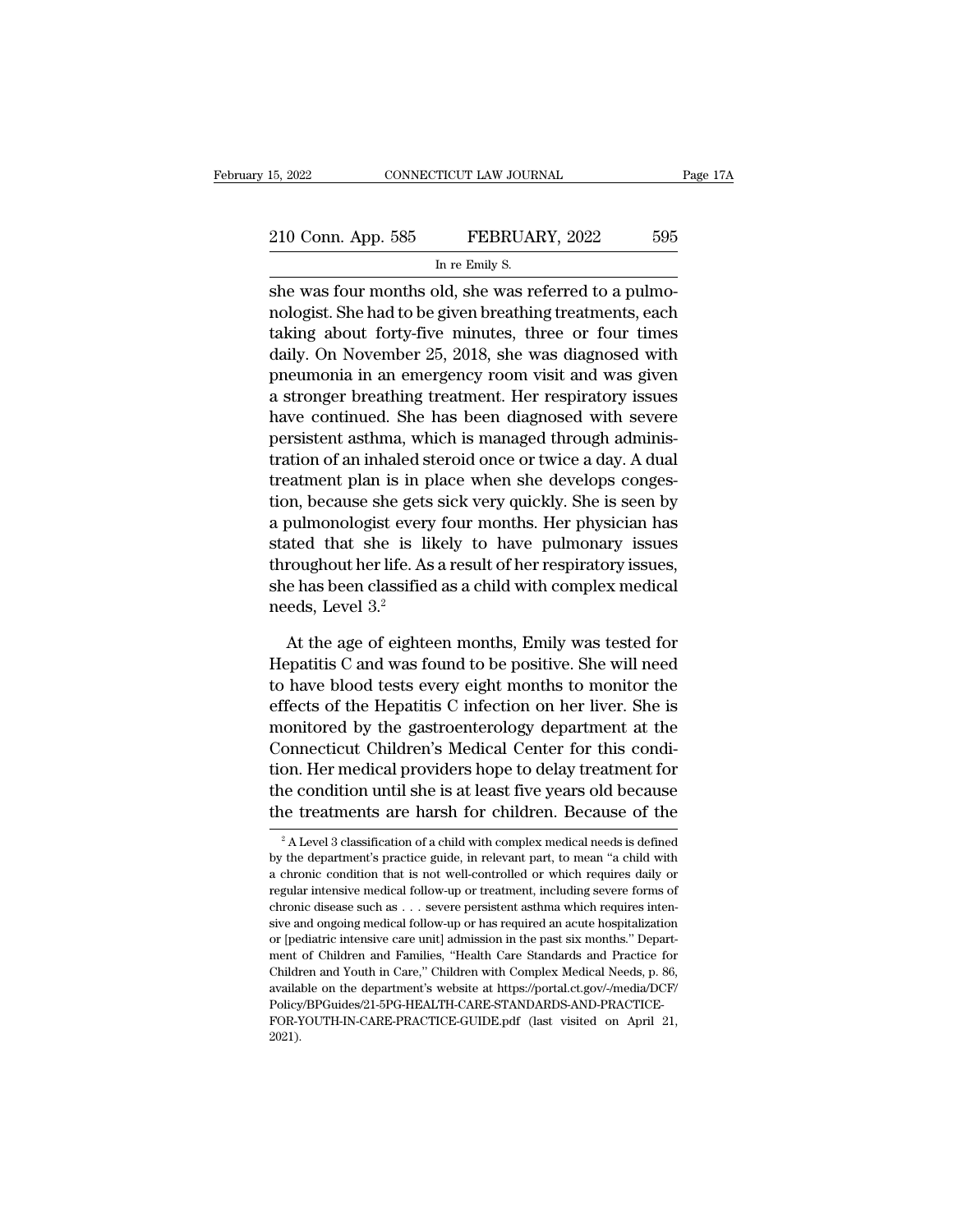# EXECUTE CONNECTICUT LAW JOURNAL February 15, 2022<br>596 FEBRUARY, 2022 210 Conn. App. 585<br>In re Emily S. TICUT LAW JOUR.<br>, 2022 2<br>In re Emily S.<br>she cannot tal

CONNECTICUT LAW JOURNAL Februar<br>
Februar<br>
FEBRUARY, 2022 210 Conn. App. 585<br>
In re Emily S.<br>
Hepatitis C infection, she cannot take certain medica-<br>
tions that can harm the liver, and care must be taken<br>
to ensure that all FEBRUARY, 2022 210 Conn. App. 585<br>
In re Emily S.<br>
Hepatitis C infection, she cannot take certain medications that can harm the liver, and care must be taken<br>
to ensure that all of her medical providers are aware<br>
of the c FEBRUARY, 2022 210 Conn. App. 585<br>
In re Emily S.<br>
Hepatitis C infection, she cannot take certain medications that can harm the liver, and care must be taken<br>
to ensure that all of her medical providers are aware<br>
of the c 596 FEBRUARY<br>
Hepatitis C infection,<br>
tions that can harm the<br>
to ensure that all of l<br>
of the condition.<br>
Emily was developn In re Emily S.<br>
Epatitis C infection, she cannot take certain medicaliens<br>
that can harm the liver, and care must be taken<br>
ensure that all of her medical providers are aware<br>
the condition.<br>
Emily was developmentally dela Hepatitis C infection, she cannot take certain medications that can harm the liver, and care must be taken<br>to ensure that all of her medical providers are aware<br>of the condition.<br>Emily was developmentally delayed in both g

The patrics C infection, she cannot take certain medications that can harm the liver, and care must be taken<br>to ensure that all of her medical providers are aware<br>of the condition.<br>Emily was developmentally delayed in both to ensure that all of her medical providers are aware<br>of the condition.<br>Emily was developmentally delayed in both gross and<br>fine motor skills. She has required physical therapy and<br>occupational therapy to address those del to ensure that an of her medical providers are aware<br>of the condition.<br>Emily was developmentally delayed in both gross and<br>fine motor skills. She has required physical therapy and<br>occupational therapy to address those dela Emily was developmentally delayed in both gross and<br>fine motor skills. She has required physical therapy and<br>occupational therapy to address those delays. She had<br>tightness on her left side, and there was a question as<br>to Emily was developmentally delayed in both gross and<br>fine motor skills. She has required physical therapy and<br>occupational therapy to address those delays. She had<br>tightness on her left side, and there was a question as<br>to fine motor skills. She has required physical therapy and<br>occupational therapy to address those delays. She had<br>tightness on her left side, and there was a question as<br>to whether she might have cerebral palsy. She has had<br>v discharged. Findness on her left side, and there was a question as<br>whether she might have cerebral palsy. She has had<br>stibular issues which are very frustrating for her. She<br>ceived Birth to Three services from October, 2018,<br>rough Nov for whether she hight have cerebial paisy. She has had<br>vestibular issues which are very frustrating for her. She<br>received Birth to Three services from October, 2018,<br>through November, 2020, when she was successfully<br>discha

parameter of Birth to Three services from October, 2018,<br>through November, 2020, when she was successfully<br>discharged.<br>Emily is currently in day care full time, although her<br>foster mother has sometimes kept her home during received Birth to Tifree services Hont October, 2016,<br>through November, 2020, when she was successfully<br>discharged.<br>Emily is currently in day care full time, although her<br>foster mother has sometimes kept her home during th through November, 2020, when she was successiumy<br>discharged.<br>Emily is currently in day care full time, although her<br>foster mother has sometimes kept her home during the<br>pandemic. Emily is in a therapeutic room in her day<br>c Emily is currently in day care full time, although her<br>foster mother has sometimes kept her home during the<br>pandemic. Emily is in a therapeutic room in her day<br>care setting. Her teacher is a certified therapeutic<br>teacher. Emily is currently in day care full time, although her<br>foster mother has sometimes kept her home during the<br>pandemic. Emily is in a therapeutic room in her day<br>care setting. Her teacher is a certified therapeutic<br>teacher. foster mother has sometimes k<br>pandemic. Emily is in a thera<br>care setting. Her teacher is<br>teacher. The therapeutic room<br>a smaller class with more dire<br>The staff is trained to admin<br>treatment during the day.<br>Emily has a hard Frame and the adapting to strangers and looks<br>acher. The therapeutic room in the day care provides<br>smaller class with more direct one-on-one attention.<br>the staff is trained to administer Emily's breathing<br>eatment during th care setting. Her teacher is a certified therapeute<br>teacher. The therapeutic room in the day care provides<br>a smaller class with more direct one-on-one attention.<br>The staff is trained to administer Emily's breathing<br>treatme

reacher. The therapeutic room in the day care provides<br>a smaller class with more direct one-on-one attention.<br>The staff is trained to administer Emily's breathing<br>treatment during the day.<br>Emily has a hard time adapting to a shialter class with indee unect one-on-one attention.<br>The staff is trained to administer Emily's breathing<br>treatment during the day.<br>Emily has a hard time adapting to strangers and looks<br>to her foster mother as her sourc The start is trained to administer Emily's breathing<br>treatment during the day.<br>Emily has a hard time adapting to strangers and looks<br>to her foster mother as her source of security. Emily<br>received Birth to Three services at Emily has a hard time adapting to strangers and looks<br>to her foster mother as her source of security. Emily<br>received Birth to Three services at the day care because<br>her providers thought it was beneficial to see her inter-Emily has a hard time adapting to strangers and looks<br>to her foster mother as her source of security. Emily<br>received Birth to Three services at the day care because<br>her providers thought it was beneficial to see her interto her foster mother as her source of security<br>received Birth to Three services at the day care her providers thought it was beneficial to see h<br>act with other children. Emily's foster mother co<br>cated with the Birth to Thr refluence but it of three services at the day care because<br>tr providers thought it was beneficial to see her inter-<br>t with other children. Emily's foster mother communi-<br>ted with the Birth to Three providers regularly to g Fract with other children. Emily's foster mother communicated with the Birth to Three providers regularly to get<br>reports on what they had done and to share what she<br>was noticing about Emily's development.<br>Although Emily wa

act with other children. Enlity stoster mother communi-<br>cated with the Birth to Three providers regularly to get<br>reports on what they had done and to share what she<br>was noticing about Emily's development.<br>Although Emily wa cated with the Briti to Tiffee providers regularly to get<br>reports on what they had done and to share what she<br>was noticing about Emily's development.<br>Although Emily was successfully discharged from<br>Birth to Three services, reports on what they had done and to share what she<br>was noticing about Emily's development.<br>Although Emily was successfully discharged from<br>Birth to Three services, she continues to need physical<br>and occupational therapy f was noticing about Entity's development.<br>
Although Emily was successfully discharged from<br>
Birth to Three services, she continues to need physical<br>
and occupational therapy for various issues. She is<br>
delayed in developing Although Emily was succe<br>Birth to Three services, she condoccupational therapy for<br>delayed in developing fine more a fork or spoon. The conditional causes<br>affects her eating and causes<br>with toys such as Megablox.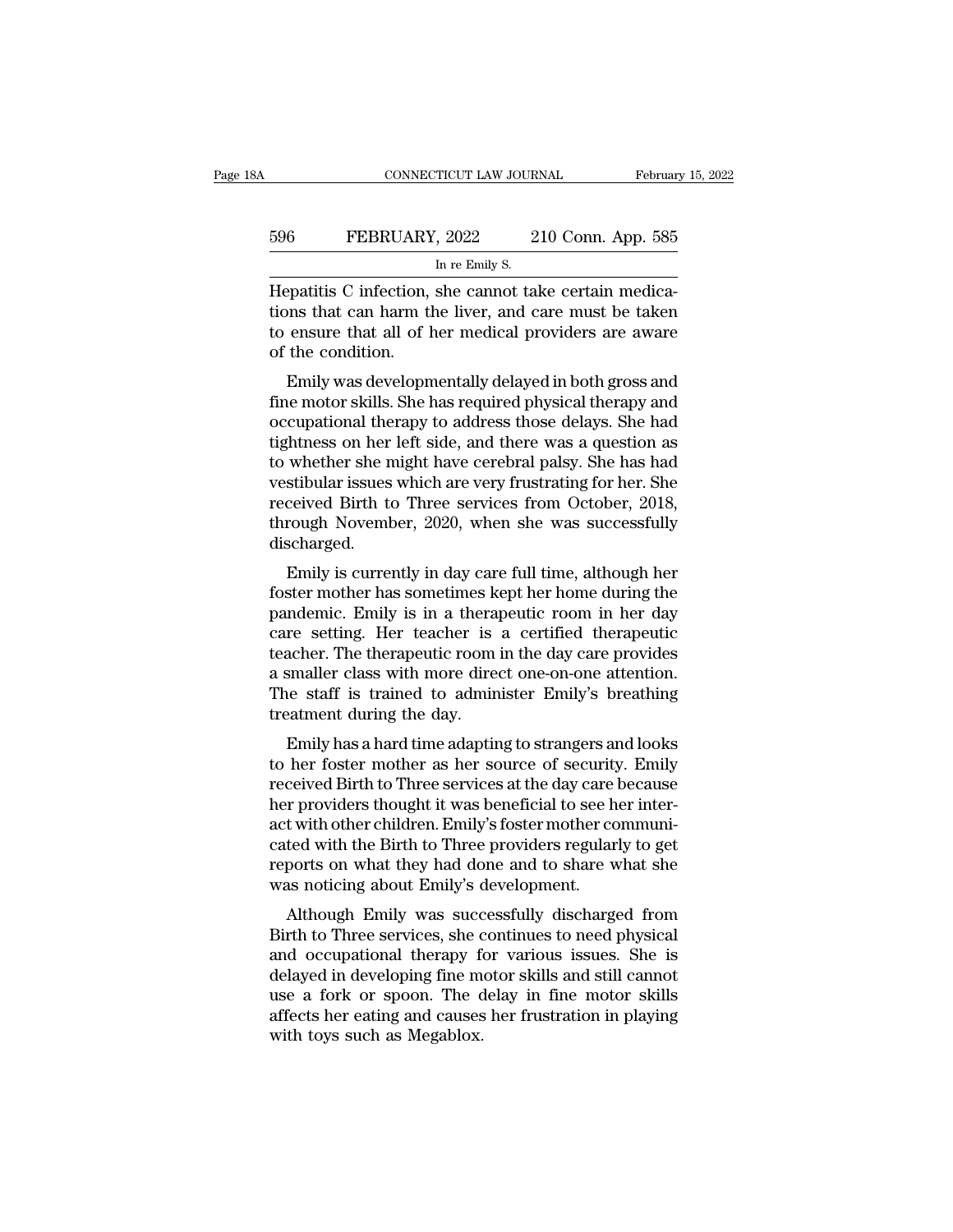| 15, 2022           | CONNECTICUT LAW JOURNAL                             | Page 19A |
|--------------------|-----------------------------------------------------|----------|
|                    |                                                     |          |
| 210 Conn. App. 585 | FEBRUARY, 2022                                      | 597      |
|                    | In re Emily S.                                      |          |
|                    | Emily's providers attribute much of Emily's medical |          |

EMILET 2022 2022 2022 2022<br>
Emily's providers attribute much of Emily's medical<br>
diphysical progress to the consistent care and attention of box foster methor, who has attended every medi-210 Conn. App. 585 FEBRUARY, 2022 597<br>
In re Emily S.<br>
Emily's providers attribute much of Emily's medical<br>
and physical progress to the consistent care and atten-<br>
tion of her foster mother, who has attended every medical 210 Conn. App. 585 FEBRUARY, 2022 597<br>
In re Emily S.<br>
Emily's providers attribute much of Emily's medical<br>
and physical progress to the consistent care and attention of her foster mother, who has attended every medi-<br>
cal 210 Conn. App. 585 FEBRUARY, 2022 597<br>
In re Emily S.<br>
Emily's providers attribute much of Emily's medical<br>
and physical progress to the consistent care and atten-<br>
tion of her foster mother, who has attended every medi-<br> INTERTITY 2022<br>In re Emily S.<br>Emily's providers attribute much of Emily's medical<br>and physical progress to the consistent care and atten-<br>tion of her foster mother, who has attended every medi-<br>cal appointment with her and m re Emily S.<br>
Emily's providers attribute much of Emily's medical<br>
and physical progress to the consistent care and atten-<br>
tion of her foster mother, who has attended every medi-<br>
cal appointment with her and has careful Emily's providers attribute much of Emily's medical<br>and physical progress to the consistent care and atten-<br>tion of her foster mother, who has attended every medi-<br>cal appointment with her and has carefully attended to<br>the and physical progress to the consistent care and attention of her foster mother, who has attended every medical appointment with her and has carefully attended to the various breathing and other medical treatments and phys tion of her foster mother, who has attend<br>cal appointment with her and has carefu<br>the various breathing and other medical t<br>physical therapy exercises that have be<br>for Emily at home. The foster mother':<br>son has also partic reponding with the and has calculary addressed to<br>e various breathing and other medical treatments and<br>ysical therapy exercises that have been prescribed<br>r Emily at home. The foster mother's six year old<br>n has also partici the various breaking and other included treatments and<br>physical therapy exercises that have been prescribed<br>for Emily at home. The foster mother's six year old<br>son has also participated in Emily's physical therapy,<br>motivat

Fright and the extended in Emily's physical discrete for Emily at home. The foster mother's six year old son has also participated in Emily's physical therapy, motivating her to copy his actions.<br>Emily's pediatrician has i For Emily at home. The foster moduer's star year of<br>son has also participated in Emily's physical therapy,<br>motivating her to copy his actions.<br>Emily's pediatrician has indicated that, as a result of<br>her prenatal exposure t Soon has also paracipate<br>motivating her to copy l<br>Emily's pediatrician ha<br>her prenatal exposure t<br>have learning disabilities<br>when she starts school.<br>education services. e to drugs, Emily is<br>ies and will have an<br>ol. She will likely r<br>B<br>The Father<br>February, 1975, in I

B

Mr. F. was born in February, 1975, in Hartford, Concricut, in a household with his mother, his sister, and<br>s grandmother Ho also bas two paternal half siblings nection services.<br>
B<br>
The Father<br>
Mr. F. was born in February, 1975, in Hartford, Connecticut, in a household with his mother, his sister, and<br>
his grandmother. He also has two paternal half-siblings.<br>
He told the departme B<br>
His grandmother. He also has two paternal half-siblings.<br>
He told the department that he continues to have a<br>
relationship with his mother and all his siblings who He Father<br>Mr. F. was born in February, 1975, in Hartford, Con-<br>necticut, in a household with his mother, his sister, and<br>his grandmother. He also has two paternal half-siblings.<br>He told the department that he continues to The Father<br>Mr. F. was born in February, 1975, in Hartford, Con-<br>necticut, in a household with his mother, his sister, and<br>his grandmother. He also has two paternal half-siblings.<br>He told the department that he continues to Mr. F. was born in February, 1975, in Hartford, Connecticut, in a household with his mother, his sister, and<br>his grandmother. He also has two paternal half-siblings.<br>He told the department that he continues to have a<br>relat Mr. F. was born in February, 1975, in Hartford, Connecticut, in a household with his mother, his sister, and<br>his grandmother. He also has two paternal half-siblings.<br>He told the department that he continues to have a<br>relat necticut, in a household with his mother, his sister, and<br>his grandmother. He also has two paternal half-siblings.<br>He told the department that he continues to have a<br>relationship with his mother and all his siblings, who<br>p his grandmother. He also has two paternal half-siblings.<br>He told the department that he continues to have a relationship with his mother and all his siblings, who provide financial and emotional support for him. He denied He told the department that he continues to have a<br>relationship with his mother and all his siblings, who<br>provide financial and emotional support for him. He<br>denied any traumas during his childhood and reported<br>that he did relationship with his mother and all his siblings, who<br>provide financial and emotional support for him. He<br>denied any traumas during his childhood and reported<br>that he did well in school, although he admitted to<br>behavioral provide financial and emotional support for him. He<br>denied any traumas during his childhood and reported<br>that he did well in school, although he admitted to<br>behavioral issues in school, where he was often in trou-<br>ble. Whe denied any traumas during his childhood and reporte<br>that he did well in school, although he admitted t<br>behavioral issues in school, where he was often in trou<br>ble. When he was seventeen, in 1992, he was arrested<br>and subseq Mr. F. has never been married, but he has one older<br>identication is sues in school, where he was often in trou-<br>e. When he was seventeen, in 1992, he was arrested,<br>d subsequently convicted, on charges of robbery in<br>e first ble. When he was seventeen, in 1992, he was arrested,<br>ble. When he was seventeen, in 1992, he was arrested,<br>and subsequently convicted, on charges of robbery in<br>the first degree, for which he received a five year sen-<br>tenc

records indicate that Mr. F. had a history of domestice<br>works to the first degree, for which he received a five year sen-<br>tence. He obtained his GED while incarcerated.<br>Mr. F. has never been married, but he has one older<br>c and sassequently convicted, on enalges of rossery in<br>the first degree, for which he received a five year sen-<br>tence. He obtained his GED while incarcerated.<br>Mr. F. has never been married, but he has one older<br>child, Daijah tence. He obtained his GED while incarcerated.<br>
Mr. F. has never been married, but he has one older<br>
child, Daijah, who is now an adult. The department's<br>
records indicate that Mr. F. was substantiated for physi-<br>
cal negl Mr. F. has never been married, but he has one older<br>child, Daijah, who is now an adult. The department's<br>records indicate that Mr. F. was substantiated for physi-<br>cal neglect with regard to Daijah in 2003. The social<br>worke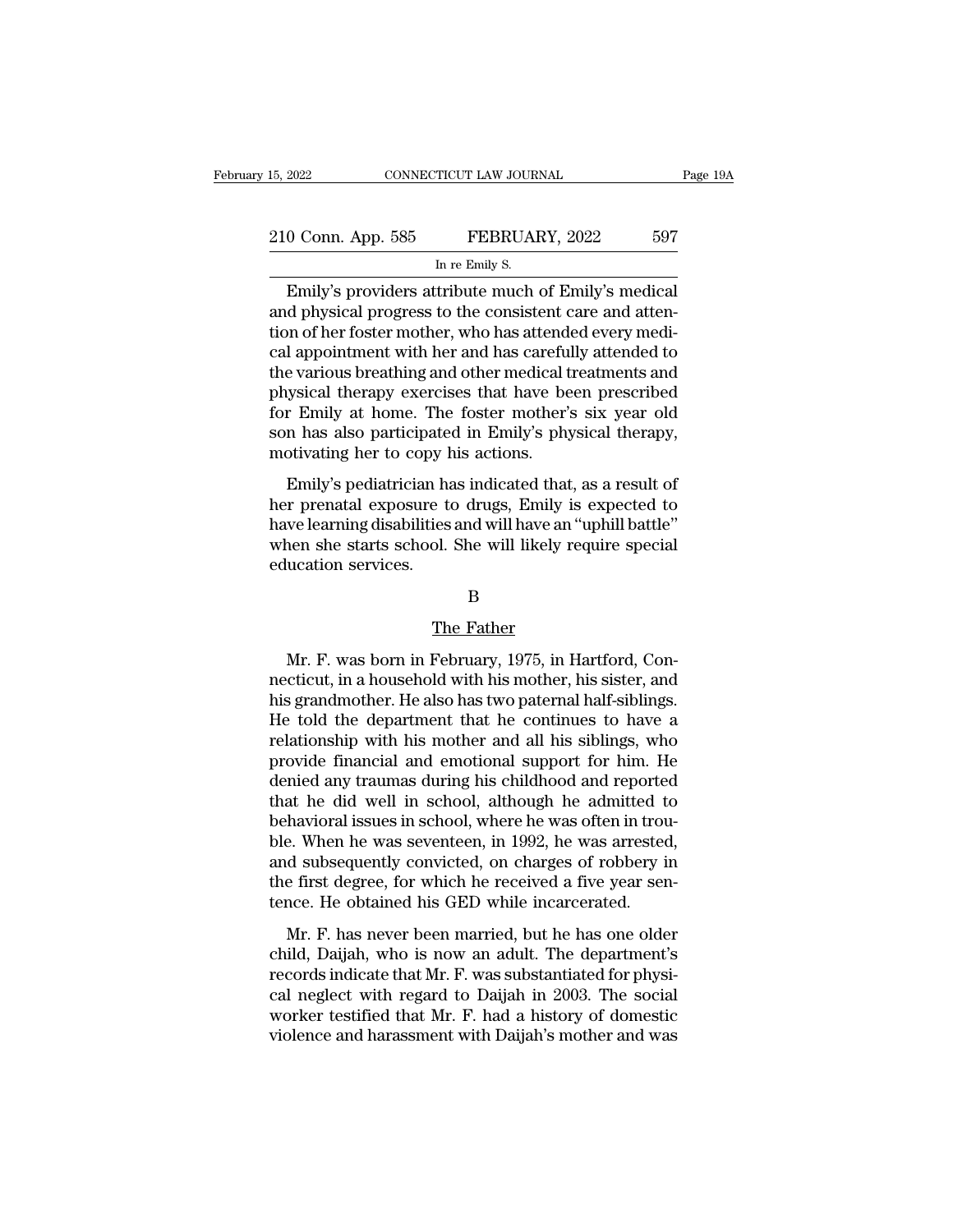| ۱A  | CONNECTICUT LAW JOURNAL                                  | February 15, 2022  |
|-----|----------------------------------------------------------|--------------------|
| 598 | FEBRUARY, 2022                                           | 210 Conn. App. 585 |
|     | In re Emily S.                                           |                    |
|     | convicted of violating a protective order for which Dai- |                    |

CONNECTICUT LAW JOURNAL Februar<br>
FEBRUARY, 2022 210 Conn. App. 585<br>
In re Emily S.<br>
convicted of violating a protective order for which Dai-<br>
jah's mother was the protected person. That testimony<br>
was corresponded by a cop FEBRUARY, 2022 210 Conn. App. 585<br>
In re Emily S.<br>
Convicted of violating a protective order for which Dai-<br>
jah's mother was the protected person. That testimony<br>
was corroborated by a copy of a 2006 decision by the<br>
Conn EBRUARY, 2022 210 Conn. App. 585<br>
In re Emily S.<br>
convicted of violating a protective order for which Dai-<br>
jah's mother was the protected person. That testimony<br>
was corroborated by a copy of a 2006 decision by the<br>
Conn FEBRUARY, 2022 210 Conn. App. 585<br>
In re Emily S.<br>
convicted of violating a protective order for which Dai-<br>
jah's mother was the protected person. That testimony<br>
was corroborated by a copy of a 2006 decision by the<br>
Conn INDERTICALLY, 2002 2003 COMM TYPP 333<br>
convicted of violating a protective order for which Dai-<br>
jah's mother was the protected person. That testimony<br>
was corroborated by a copy of a 2006 decision by the<br>
Connecticut Supr convicted of violatin<br>
jah's mother was the<br>
was corroborated by<br>
Connecticut Supren<br>
conviction arising fi<br>
child's mother.<br>
Mr. F. has been i mvicted or violating a protective order for which Dal-<br>n's mother was the protected person. That testimony<br>as corroborated by a copy of a 2006 decision by the<br>nmecticut Supreme Court, which affirmed Mr. F.'s<br>nviction arisi lian is mother was the protected person. That testimony<br>was corroborated by a copy of a 2006 decision by the<br>Connecticut Supreme Court, which affirmed Mr. F.'s<br>conviction arising from a 2003 incident relating to his<br>child'

was corroborated by a copy or a 2006 decision by the<br>Connecticut Supreme Court, which affirmed Mr. F.'s<br>conviction arising from a 2003 incident relating to his<br>child's mother.<br>Mr. F. has been incarcerated for most of his a Connecticut supreme Court, which affirmed Mr. F. s<br>conviction arising from a 2003 incident relating to his<br>child's mother.<br>Mr. F. has been incarcerated for most of his adult<br>life, with relatively brief periods of liberty f conviction arising from a 2003 incident relating to his<br>child's mother.<br>Mr. F. has been incarcerated for most of his adult<br>life, with relatively brief periods of liberty followed<br>by new arrests, convictions, and further in child s mother.<br>
Mr. F. has been incarcerated for most of his adult<br>
life, with relatively brief periods of liberty followed<br>
by new arrests, convictions, and further incarceration.<br>
More specifically: Mr. F.'s Connecticut Mr. F. has been incarcerated for most of his adult<br>life, with relatively brief periods of liberty followed<br>by new arrests, convictions, and further incarceration.<br>More specifically: Mr. F.'s Connecticut criminal convic-<br>ti life, with relatively brief periods of liberty followed<br>by new arrests, convictions, and further incarceration.<br>More specifically: Mr. F.'s Connecticut criminal convic-<br>tion history indicates that, between 1992 and 2012, h by new arrests, convictions, and further incarceration.<br>More specifically: Mr. F.'s Connecticut criminal conviction history indicates that, between 1992 and 2012, he<br>was convicted on the following dates on the stated<br>Conne More specifically: Mr. F.'s Connecticut criminal conviction history indicates that, between 1992 and 2012, he was convicted on the following dates on the stated Connecticut charges: (1) December 12, 1992, larceny in the s tion history indicates that, between 1992 and 2012, he<br>was convicted on the following dates on the stated<br>Connecticut charges: (1) December 12, 1992, larceny<br>in the sixth degree; (2) April 23, 1993, robbery in the<br>first d was convicted on the following dates on the stated<br>Connecticut charges: (1) December 12, 1992, larceny<br>in the sixth degree; (2) April 23, 1993, robbery in the<br>first degree and conspiracy to commit robbery in the<br>first deg Connecticut charges: (1) December 12, 1992, larceny<br>in the sixth degree; (2) April 23, 1993, robbery in the<br>first degree and conspiracy to commit robbery in the<br>first degree; (3) November 12, 1997, sale of narcotics;<br>(4) in the sixth degree; (2) April 23, 1993, robbery in the<br>first degree and conspiracy to commit robbery in the<br>first degree; (3) November 12, 1997, sale of narcotics;<br>(4) May 12, 1999, carrying a pistol without a permit and<br> first degree and conspiracy to commit robbery in the<br>first degree; (3) November 12, 1997, sale of narcotics;<br>(4) May 12, 1999, carrying a pistol without a permit and<br>possession of narcotics; (5) February 14, 2003, disor-<br> first degree; (3) November 12, 1997, sale of narcotics;<br>(4) May 12, 1999, carrying a pistol without a permit and<br>possession of narcotics; (5) February 14, 2003, disor-<br>derly conduct; (6) August 5, 2004, running from police (4) May 12, 1999, carrying a pistol without a permit and possession of narcotics; (5) February 14, 2003, disor-<br>derly conduct; (6) August 5, 2004, running from police;<br>(7) August 5, 2004, violation of a protective order; possession of narcotics; (5) February 14, 2003, disor-<br>derly conduct; (6) August 5, 2004, running from police;<br>(7) August 5, 2004, violation of a protective order; and<br>(8) October 18, 2012, violation of a protective order. derly conduct; (6) August 5, 2004, running from police;<br>(7) August 5, 2004, violation of a protective order; and<br>(8) October 18, 2012, violation of a protective order.<br>During those years, he was also convicted of violation (7) August 5, 2004, violation of a protective order; and (8) October 18, 2012, violation of a protective order.<br>During those years, he was also convicted of violations of probation in 1999, 2004, and 2012. He spent approx (8) October 18, 2012, violation of a protective order.<br>During those years, he was also convicted of violations<br>of probation in 1999, 2004, and 2012. He spent approxi-<br>mately nineteen of the twenty-three years between 1992 During those years, he was also convicted of violations<br>of probation in 1999, 2004, and 2012. He spent approxi-<br>mately nineteen of the twenty-three years between 1992<br>and 2015 in correctional facilities. During some of his of probation in 1999, 2004, and 2012. He spent approximately nineteen of the twenty-three years between 1992 and 2015 in correctional facilities. During some of his periods in the community, he was on probation, parole, or d 2015 in correctional facilities. During some of his<br>d 2015 in correctional facilities. During some of his<br>riods in the community, he was on probation, parole,<br>special parole. His criminal history in Connecticut,<br>far as t and 2015 in correctional racilities. During some of his<br>periods in the community, he was on probation, parole,<br>or special parole. His criminal history in Connecticut,<br>so far as the record discloses, ended when he was<br>disch

periods in the community, he was on probation, parole,<br>or special parole. His criminal history in Connecticut,<br>so far as the record discloses, ended when he was<br>discharged from a period of special parole in April, 2016.<br>Wh or special parole. His criminal nistory in Connecticut,<br>so far as the record discloses, ended when he was<br>discharged from a period of special parole in April, 2016.<br>When he was not incarcerated, Mr. F. worked at vari-<br>ous so far as the record discloses, ended when he was<br>discharged from a period of special parole in April, 2016.<br>When he was not incarcerated, Mr. F. worked at vari-<br>ous jobs. He was most recently employed in 2017, at<br>Boost Mo discharged from a period of special<br>When he was not incarcerated, N<br>ous jobs. He was most recently  $\epsilon$ <br>Boost Mobile, where he worked 1<br>Before that, he worked at Hartford<br>mental services for seven months.<br>as a truck driver when he was not incarcerated, Mr. F. worked at vari-<br>is jobs. He was most recently employed in 2017, at<br>post Mobile, where he worked for eighteen months.<br>fore that, he worked at Hartford Hospital in environ-<br>ental services ous jobs. He was most recently employed in 2017, at<br>Boost Mobile, where he worked for eighteen months.<br>Before that, he worked at Hartford Hospital in environ-<br>mental services for seven months. He has also worked<br>as a truck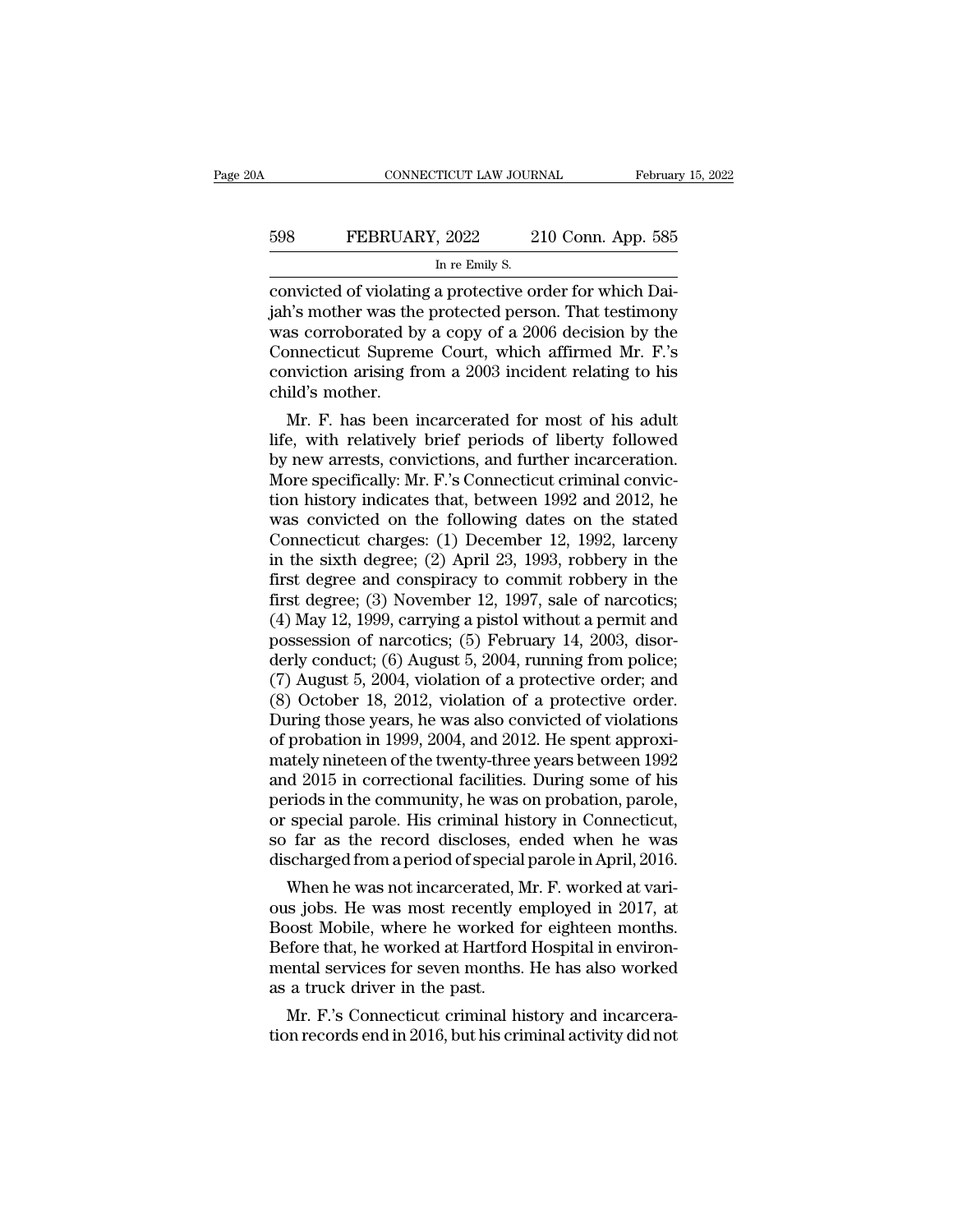end then. App. 585 FEBRUARY, 2022 599<br>
The Emily S.<br>
The department did not introduce<br>
a copy of Mr. F.'s criminal conviction history from other<br>
end then. Although the department did not introduce<br>
a copy of Mr. F.'s crim 210 Conn. App. 585 FEBRUARY, 2022 599<br>
In re Emily S.<br>
end then. Although the department did not introduce<br>
a copy of Mr. F.'s criminal conviction history from other<br>
states, both the social worker and Mr. F. testified tha 210 Conn. App. 585 FEBRUARY, 2022 599<br>
In re Emily S.<br>
end then. Although the department did not introduce<br>
a copy of Mr. F.'s criminal conviction history from other<br>
states, both the social worker and Mr. F. testified tha 210 Conn. App. 585 FEBRUARY, 2022 599<br>
In re Emily S.<br>
end then. Although the department did not introduce<br>
a copy of Mr. F.'s criminal conviction history from other<br>
states, both the social worker and Mr. F. testified tha In re Emily S.<br>
In re Emily S.<br>
end then. Although the department did not introduce<br>
a copy of Mr. F.'s criminal conviction history from other<br>
states, both the social worker and Mr. F. testified that,<br>
when the social wor In re Emily S.<br>
end then. Although the department did not introduce<br>
a copy of Mr. F.'s criminal conviction history from other<br>
states, both the social worker and Mr. F. testified that,<br>
when the social worker first spoke end then. Although the department did not introduce<br>a copy of Mr. F.'s criminal conviction history from other<br>states, both the social worker and Mr. F. testified that,<br>when the social worker first spoke with Mr. F. on July a copy of Mr. F.'s criminal conviction history from other<br>states, both the social worker and Mr. F. testified that,<br>when the social worker first spoke with Mr. F. on July<br>26, 2019, he was incarcerated at Strafford County C states, both the social worker and Mr. F. testified that,<br>when the social worker first spoke with Mr. F. on July<br>26, 2019, he was incarcerated at Strafford County Cor-<br>rectional facility in Dover, New Hampshire, where he<br>w when the social worker first spoke with Mr. F. on July 26, 2019, he was incarcerated at Strafford County Correctional facility in Dover, New Hampshire, where he was serving a sentence on state criminal charges from the sta 26, 2019, he was incarcerated at Strafford County Correctional facility in Dover, New Hampshire, where he was serving a sentence on state criminal charges from the state of Maine and was also under an order of detention fo rectional facility in Dover, New Hampshire, wher<br>was serving a sentence on state criminal charges 1<br>the state of Maine and was also under an orde<br>detention for a pending federal criminal charge.<br>social worker testified tha is serving a sentence on state criminal charges from<br>e state of Maine and was also under an order of<br>tention for a pending federal criminal charge. The<br>cial worker testified that she believed that Mr. F.'s<br>carceration bega detention for a pending federal criminal charge. The<br>social worker testified that she believed that Mr. F.'s<br>incarceration began on or about February 19, 2019, and<br>Mr. F. did not offer contradictory testimony.<br>Evidence as

detention for a pending rederar criminal charge. The<br>social worker testified that she believed that Mr. F.'s<br>incarceration began on or about February 19, 2019, and<br>Mr. F. did not offer contradictory testimony.<br>Evidence as social worker testined that site beneved that Mr. F. s<br>incarceration began on or about February 19, 2019, and<br>Mr. F. did not offer contradictory testimony.<br>Evidence as to Mr. F.'s incarceration status as of the<br>date of tri Incarceration began on or about February 19, 2019, and<br>Mr. F. did not offer contradictory testimony.<br>Evidence as to Mr. F.'s incarceration status as of the<br>date of trial is found in the testimony of both the social<br>worker Mr. F. did not oner contradictory testimony.<br>Evidence as to Mr. F.'s incarceration status as of the<br>date of trial is found in the testimony of both the social<br>worker and Mr. F. and in nine documents related to<br>the criminal Evidence as to Mr. F.'s incarceration status as of the<br>date of trial is found in the testimony of both the social<br>worker and Mr. F. and in nine documents related to<br>the criminal charge pending against Mr. F. in federal<br>Di date of trial is found in the testimony of both the social<br>worker and Mr. F. and in nine documents related to<br>the criminal charge pending against Mr. F. in federal<br>District Court in Maine. These documents were<br>attached to worker and Mr. F. and in nine documents related to<br>the criminal charge pending against Mr. F. in federal<br>District Court in Maine. These documents were<br>attached to a motion for judicial notice filed on Febru-<br>ary 7, 2021, w the criminal charge pending against Mr. F. in federal<br>District Court in Maine. These documents were<br>attached to a motion for judicial notice filed on Febru-<br>ary 7, 2021, which was granted without objection and<br>without limi District Court in Maine. These documents were<br>attached to a motion for judicial notice filed on Febru-<br>ary 7, 2021, which was granted without objection and<br>without limitation. The documents include an arrest<br>warrant issued attached to a motion for judicial notice filed on February 7, 2021, which was granted without objection and<br>without limitation. The documents include an arrest<br>warrant issued on January 20, 2019; the criminal com-<br>plaint d ary 7, 2021, which was granted without objection and<br>without limitation. The documents include an arrest<br>warrant issued on January 20, 2019; the criminal com-<br>plaint dated January 30, 2019; an indictment synopsis<br>dated Jun without limitation. The documents include an arrest<br>warrant issued on January 20, 2019; the criminal com-<br>plaint dated January 30, 2019; an indictment synopsis<br>dated June 20, 2019; an order of detention pending trial<br>issue warrant issued on January 20, 2019; the criminal complaint dated January 30, 2019; an indictment synopsis<br>dated June 20, 2019; an order of detention pending trial<br>issued on May 30, 2019; an excerpt from a transcript<br>of a h plaint dated January 30, 2019; an indictment synopsis<br>dated June 20, 2019; an order of detention pending trial<br>issued on May 30, 2019; an excerpt from a transcript<br>of a hearing held on February 6 and February 11, 2020,<br>on dated June 20, 2019; an order of detention pending trial<br>issued on May 30, 2019; an excerpt from a transcript<br>of a hearing held on February 6 and February 11, 2020,<br>on Mr. F.'s motion to suppress certain evidence in the<br>Di issued on May 30, 2019; an excerpt from a transcript<br>of a hearing held on February 6 and February 11, 2020,<br>on Mr. F.'s motion to suppress certain evidence in the<br>District Court action; a speedy trial order dated April<br>30, of a hearing held on February 6 and February 11, 2020,<br>on Mr. F.'s motion to suppress certain evidence in the<br>District Court action; a speedy trial order dated April<br>30, 2020; a decision on [Mr. F.'s] renewed motion for<br>a on Mr. F.'s motion to suppress certain evidence in the<br>District Court action; a speedy trial order dated April<br>30, 2020; a decision on [Mr. F.'s] renewed motion for<br>an expedited and combined plea and sentencing hearing<br>by District Court action; a speedy trial order dated April 30, 2020; a decision on [Mr. F.'s] renewed motion for an expedited and combined plea and sentencing hearing by telephone or videoconference, dated June 2, 2020; a dec 30, 2020; a decision on [Mr. F.'s] renewed motion<br>an expedited and combined plea and sentencing hea<br>by telephone or videoconference, dated June 2, 2<br>a decision on [Mr. F.'s] second renewed motion fo<br>expedited and combined The information that can be gleaned from the federal<br>The information of Mr. F.'s] second renewed motion for an<br>pedited and combined plea and sentencing hearing<br>Trive-videoconference, dated August 24, 2020; and a<br>eedy tria by telephole of videocomerence, dated Julie 2, 2020,<br>a decision on [Mr. F.'s] second renewed motion for an<br>expedited and combined plea and sentencing hearing<br>by videoconference, dated August 24, 2020; and a<br>speedy trial o a decision on [Mr. F. s] second renewed modon for an expedited and combined plea and sentencing hearing by videoconference, dated August 24, 2020; and a speedy trial order dated December 11, 2020.<br>The information that can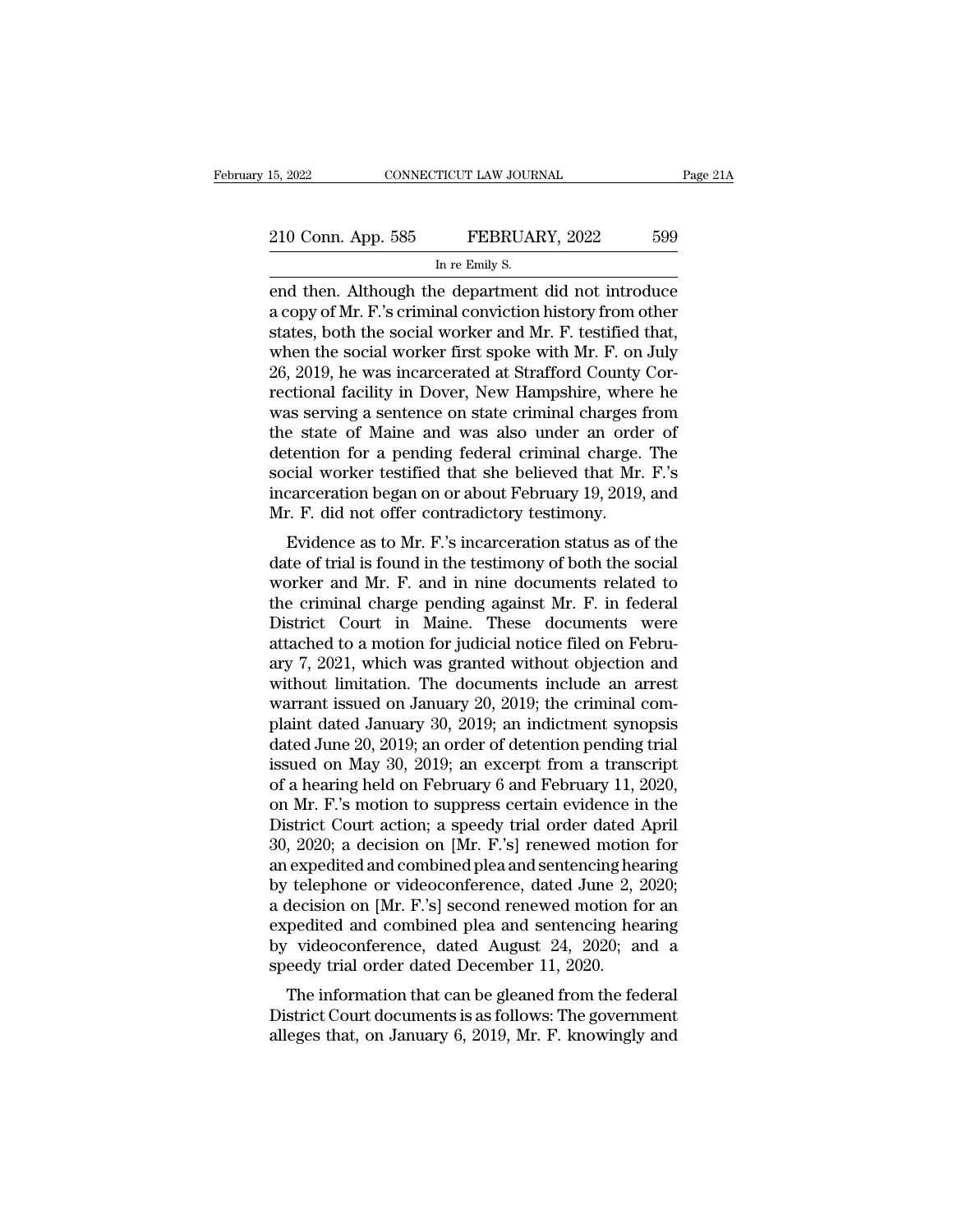# CONNECTICUT LAW JOURNAL February 15, 2022<br>600 FEBRUARY, 2022 210 Conn. App. 585<br>In re Emily S. TICUT LAW JOUR.<br>, 2022 2<br>In re Emily S.<br>d heroin with i

CONNECTICUT LAW JOURNAL February 15, 2022<br>
FEBRUARY, 2022 210 Conn. App. 585<br>
In re Emily S.<br>
intentionally possessed heroin with intent to distribute<br>
it in violation of 21 U.S.C. § 841 (a) (1) (2018). His arrest<br>
resulte FEBRUARY, 2022 210 Conn. App. 585<br>
In re Emily S.<br>
intentionally possessed heroin with intent to distribute<br>
it in violation of 21 U.S.C. § 841 (a) (1) (2018). His arrest<br>
resulted from a traffic stop in Maine on that date FEBRUARY, 2022 210 Conn. App. 585<br>
In re Emily S.<br>
intentionally possessed heroin with intent to distribute<br>
it in violation of 21 U.S.C.  $\S$  841 (a) (1) (2018). His arrest<br>
resulted from a traffic stop in Maine on that d FEBRUARY, 2022 210 Conn. App. 585<br>
In re Emily S.<br>
intentionally possessed heroin with intent to distribute<br>
it in violation of 21 U.S.C. § 841 (a) (1) (2018). His arrest<br>
resulted from a traffic stop in Maine on that dat In re Emily S.<br>
In re Emily S.<br>
intentionally possessed heroin with intent to distribute<br>
it in violation of 21 U.S.C. § 841 (a) (1) (2018). His arrest<br>
resulted from a traffic stop in Maine on that date. On<br>
the date of In re Emily S.<br>
intentionally possessed heroin with intent to distribute<br>
it in violation of 21 U.S.C. § 841 (a) (1) (2018). His arrest<br>
resulted from a traffic stop in Maine on that date. On<br>
the date of the traffic stop intentionally possessed heroin with intent to distribute<br>it in violation of 21 U.S.C. § 841 (a) (1) (2018). His arrest<br>resulted from a traffic stop in Maine on that date. On<br>the date of the traffic stop, he was out on bond it in violation of 21 U.S.C. § 841 (a) (1) (2018). His arrest<br>resulted from a traffic stop in Maine on that date. On<br>the date of the traffic stop, he was out on bond on<br>various Maine state charges. His motion to suppress<br>c resulted from a traffic stop in Maine on that date. On<br>the date of the traffic stop, he was out on bond on<br>various Maine state charges. His motion to suppress<br>certain evidence obtained as a result of the traffic stop<br>was d the date of the traffic stop, he was out on bond on<br>various Maine state charges. His motion to suppress<br>certain evidence obtained as a result of the traffic stop<br>was denied. He subsequently moved for an expedited<br>and comb various Maine state charges. His motion to suppress<br>certain evidence obtained as a result of the traffic stop<br>was denied. He subsequently moved for an expedited<br>and combined plea and sentencing hearing by telephone<br>or vide certain evidence obtained as a result of the traffic stop<br>was denied. He subsequently moved for an expedited<br>and combined plea and sentencing hearing by telephone<br>or videoconference so that he could enter a conditional<br>gui was denied. He subsequently moved for an expedited<br>and combined plea and sentencing hearing by telephone<br>or videoconference so that he could enter a conditional<br>guilty plea, be sentenced, and then appeal the denial<br>of his and combined plea and sentencing hearing by telephone<br>or videoconference so that he could enter a conditional<br>guilty plea, be sentenced, and then appeal the denial<br>of his motion to suppress. The District Court denied<br>the m or videoconference so that he could enter a conditional<br>guilty plea, be sentenced, and then appeal the denial<br>of his motion to suppress. The District Court denied<br>the motion on June 2, 2020, but on August 24, 2020, the<br>Dis guilty plea, be sentenced, and then appeal the denial<br>of his motion to suppress. The District Court denied<br>the motion on June 2, 2020, but on August 24, 2020, the<br>District Court granted Mr. F.'s second renewed motion<br>for s of his motion to suppress. The District Court denied<br>the motion on June 2, 2020, but on August 24, 2020, the<br>District Court granted Mr. F.'s second renewed motion<br>for such a remote hearing. As of the date of trial in this<br> the motion on June 2, 2020, but on August 24, 2020, the<br>District Court granted Mr. F.'s second renewed motion<br>for such a remote hearing. As of the date of trial in this<br>case, the federal plea and sentencing hearing had not District Court granted Mr. F.'s second renewed motion<br>for such a remote hearing. As of the date of trial in this<br>case, the federal plea and sentencing hearing had not yet<br>been scheduled. On at least two occasions, the Dist for such a remote hearing. As of the date of trial in this<br>case, the federal plea and sentencing hearing had not yet<br>been scheduled. On at least two occasions, the District<br>Court had issued, on its motion, "speedy trial or case, the federal plea and sentencing hearing had not yet<br>been scheduled. On at least two occasions, the District<br>Court had issued, on its motion, "speedy trial orders,"<br>in which the court excluded certain dates from the<br> been scheduled. On at least two occasions, the District<br>Court had issued, on its motion, "speedy trial orders,"<br>in which the court excluded certain dates from the<br>calculations under the Speedy Trial Act, attributing the<br>ex Court had issued, on its motion, "speedy trial orders,"<br>in which the court excluded certain dates from the<br>calculations under the Speedy Trial Act, attributing the<br>exclusion to the public health crisis caused by the<br>Covidin which the court excluded ce<br>calculations under the Speedy Tri<br>exclusion to the public health<br>Covid-19 pandemic. The more re<br>dated December 11, 2020, exclude<br>February 1, 2021, and April 5, 20<br>under the Speedy Trial Act.<br> reductions dider the speedy That Fie, darhoung the<br>clusion to the public health crisis caused by the<br>wid-19 pandemic. The more recent of those orders,<br>ted December 11, 2020, excluded the time between<br>bruary 1, 2021, and Ap Federal court sentencing. The more recent of those orders,<br>dated December 11, 2020, excluded the time between<br>February 1, 2021, and April 5, 2021, from calculations<br>under the Speedy Trial Act.<br>Mr. F. testified at trial th

For the Hore Technical of these orders,<br>dated December 11, 2020, excluded the time between<br>February 1, 2021, and April 5, 2021, from calculations<br>under the Speedy Trial Act.<br>Mr. F. testified at trial that he hopes to have The second of the sentence are the served.<br>
February 1, 2021, and April 5, 2021, from calculations<br>
under the Speedy Trial Act.<br>
Mr. F. testified at trial that he hopes to have his<br>
federal court sentencing hearing in Apri Forday 1, 2021, and 1.pm 0, 2021, from careadations<br>
under the Speedy Trial Act.<br>
Mr. F. testified at trial that he hopes to have his<br>
federal court sentencing hearing in April, 2021, and he<br>
hopes to receive a sentence of Mr. F. testified at trial that he hopes to have his<br>federal court sentencing hearing in April, 2021, and he<br>hopes to receive a sentence of time served. He testified<br>that his sentencing range under the Federal Sentencing<br>Gu Mr. F. testified at trial that he hopes to have his<br>federal court sentencing hearing in April, 2021, and he<br>hopes to receive a sentence of time served. He testified<br>that his sentencing range under the Federal Sentencing<br>Gu federal court sentencing hearing in April, 2021, and he<br>hopes to receive a sentence of time served. He testified<br>that his sentencing range under the Federal Sentencing<br>Guidelines is "thirty or thirty-one months" and he has hopes to receive a sentence of time served. He testified<br>that his sentencing range under the Federal Sentencing<br>Guidelines is "thirty or thirty-one months" and he has<br>served "about twenty-one" months. His testimony is not<br> that his sentencing range under the Federal Sentencing<br>Guidelines is "thirty or thirty-one months" and he has<br>served "about twenty-one" months. His testimony is not<br>entirely consistent with the federal court documents.<br>In Guidelines is "thirty or thirty-one months" and he has<br>served "about twenty-one" months. His testimony is not<br>entirely consistent with the federal court documents.<br>In a ruling dated June 2, 2020, the federal district judge served "about twenty-one" months. His testimony is not<br>entirely consistent with the federal court documents.<br>In a ruling dated June 2, 2020, the federal district judge<br>observed that, according to a preplea presentence<br>repo entirely consistent with the federal court documents.<br>In a ruling dated June 2, 2020, the federal district judge<br>observed that, according to a preplea presentence<br>report authorized by the court, Mr. F.'s Guideline range<br>is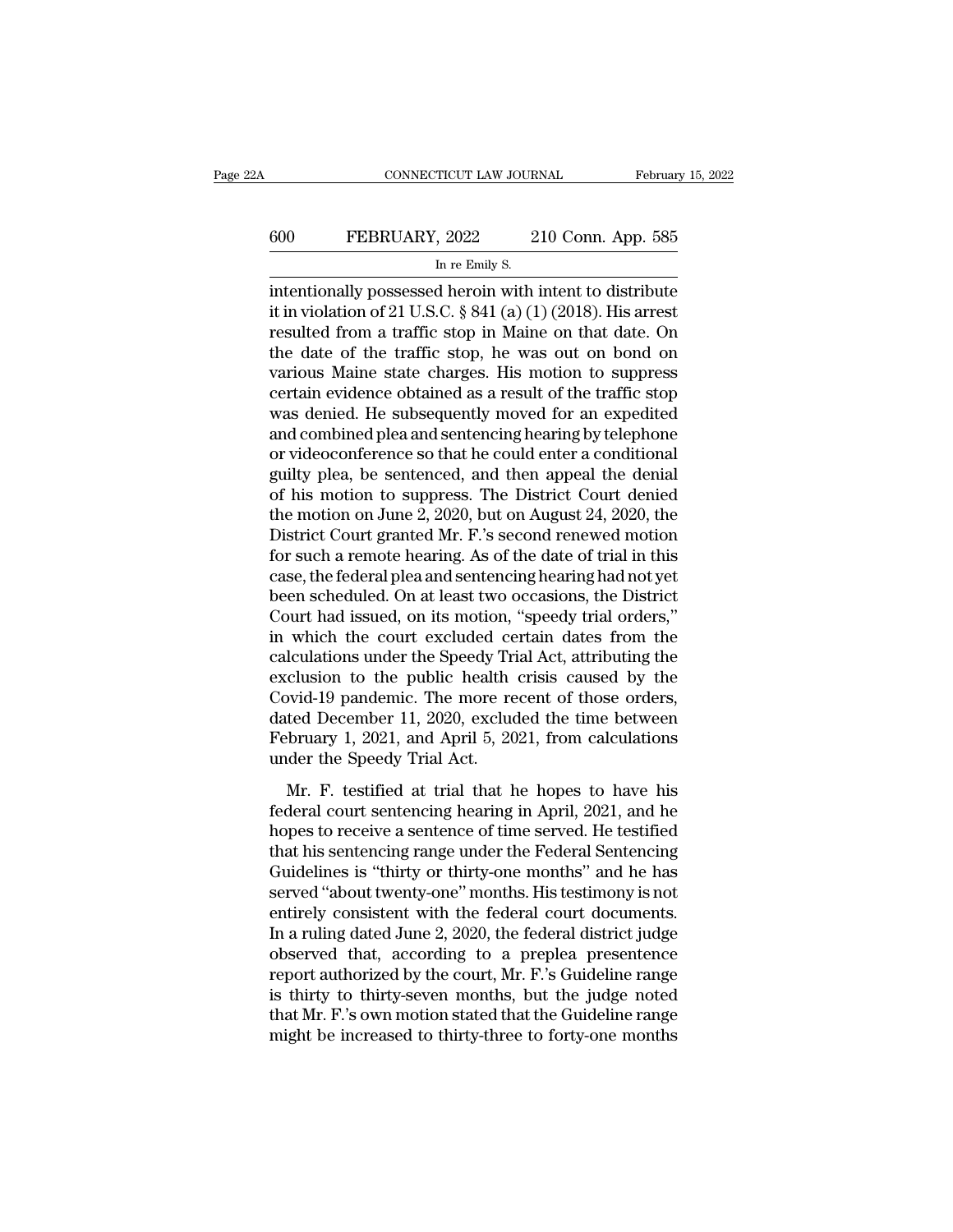EXECTE AN SOURNAL Page 23A<br>
210 Conn. App. 585 FEBRUARY, 2022 601<br>
In re Emily S.<br>
When additional information about his criminal history<br>
was considered. The District Court further commented<br>
that Mr. E. would not begin t 210 Conn. App. 585 FEBRUARY, 2022 601<br>
In re Emily S.<br>
when additional information about his criminal history<br>
was considered. The District Court further commented<br>
that Mr. F. would not begin to be detained on the federal 210 Conn. App. 585 FEBRUARY, 2022 601<br>
In re Emily S.<br>
when additional information about his criminal history<br>
was considered. The District Court further commented<br>
that Mr. F. would not begin to be detained on the federal 210 Conn. App. 585 FEBRUARY, 2022 601<br>
In re Emily S.<br>
when additional information about his criminal history<br>
was considered. The District Court further commented<br>
that Mr. F. would not begin to be detained on the federal IN TREASURE TO SULTER THE SULTER TRINING THE EMILY S.<br>
When additional information about his criminal history<br>
was considered. The District Court further commented<br>
that Mr. F. would not begin to be detained on the federa In re Emly S.<br>
When additional information about his criminal history<br>
was considered. The District Court further commented<br>
that Mr. F. would not begin to be detained on the federal<br>
charge until he completed his sentence when additional information about his criminal history<br>was considered. The District Court further commented<br>that Mr. F. would not begin to be detained on the federal<br>charge until he completed his sentence on the state<br>char was considered. The District Court further commented<br>that Mr. F. would not begin to be detained on the federal<br>charge until he completed his sentence on the state<br>charge, an event which was imminent at the time of<br>the Dist that Mr. F. would not begin to be detained on the federal<br>charge until he completed his sentence on the state<br>charge, an event which was imminent at the time of<br>the District Court's ruling on June 2, 2020. If the District<br> charge until he completed his sentence on the state<br>charge, an event which was imminent at the time of<br>the District Court's ruling on June 2, 2020. If the District<br>Court's summary is accurate, Mr. F. had served approxi-<br>ma charge, an event which was imminent at the time of<br>the District Court's ruling on June 2, 2020. If the District<br>Court's summary is accurate, Mr. F. had served approxi-<br>mately eight months in federal detention by February<br>8 the District Court's ruling on June 2, 2020. If the District Court's summary is accurate, Mr. F. had served approximately eight months in federal detention by February 8, 2021, the date of the trial in this court, and he m Court's summary is accurate, Mr. F. had served approximately eight months in federal detention by February<br>8, 2021, the date of the trial in this court, and he may<br>face a Guideline sentence range of as much as forty-<br>one m mately eight months in federal detention by February<br>8, 2021, the date of the trial in this court, and he may<br>face a Guideline sentence range of as much as forty-<br>one months. If Mr. F.'s testimony was accurate, he was<br>hopi 8, 2021, the date of the trial in this court, and he may<br>face a Guideline sentence range of as much as forty-<br>one months. If Mr. F.'s testimony was accurate, he was<br>hoping for time served but was exposed to the possibil-<br>i face a Guideline sentence<br>one months. If Mr. F.'s te<br>hoping for time served bu<br>ity of eight more months<br>of the trial in this cour<br>plea and sentencing wou<br>sentence would be.<br>There is no evidence For time served but was exposed to the possibil-<br>
There is no evident more months of incarceration. At the time<br>
the trial in this court, it was unknown when his<br>
ea and sentencing would be scheduled and what his<br>
intence hoping for thre served but was exposed to the possibility of eight more months of incarceration. At the time<br>of the trial in this court, it was unknown when his<br>plea and sentencing would be scheduled and what his<br>sentence

but it can be inferred to have been at some time between<br>plea and sentencing would be scheduled and what his<br>sentence would be.<br>There is no evidence in the record as to the exact<br>date when Mr. F. moved from Connecticut to of the trial in this court, it was unknown when his<br>plea and sentencing would be scheduled and what his<br>sentence would be.<br>There is no evidence in the record as to the exact<br>date when Mr. F. moved from Connecticut to Maine plea and sentencing would be scheduled and what his<br>sentence would be.<br>There is no evidence in the record as to the exact<br>date when Mr. F. moved from Connecticut to Maine,<br>but it can be inferred to have been at some time b There is no evidence in the record as to the exact<br>date when Mr. F. moved from Connecticut to Maine,<br>but it can be inferred to have been at some time between<br>2016, when he was discharged from special parole in<br>Connecticut, There is no evidence in the record as to the exact<br>te when Mr. F. moved from Connecticut to Maine,<br>it it can be inferred to have been at some time between<br>16, when he was discharged from special parole in<br>ponnecticut, and date when Mr. F. moved from Connecticut to Malle,<br>but it can be inferred to have been at some time between<br>2016, when he was discharged from special parole in<br>Connecticut, and 2018, when he had a relationship with<br>Florence

but it can be interfed to have been at some time between<br>2016, when he was discharged from special parole in<br>Connecticut, and 2018, when he had a relationship with<br>Florence M., the mother of the child at issue in this cas 2010, when he was uschaiged noth spectal parole in<br>Connecticut, and 2018, when he had a relationship with<br>Florence M., the mother of the child at issue in this case.<br>The social worker initially spoke with Mr. F. on July<br>26 Florence M., the mother of the child at issue in this case.<br>The social worker initially spoke with Mr. F. on July<br>26, 2019. He told the social worker that Ms. M. was<br>with him for "a time" in Maine and that he loved her<br>bu The social worker initially spoke with Mr. F. on July 26, 2019. He told the social worker that Ms. M. was with him for "a time" in Maine and that he loved her but could not stay in a relationship with her because she was The social worker initially spoke with Mr. F. on July 26, 2019. He told the social worker that Ms. M. was with him for "a time" in Maine and that he loved her but could not stay in a relationship with her because she was u 26, 2019. He told the social worker that Ms. M. was<br>with him for "a time" in Maine and that he loved her<br>but could not stay in a relationship with her because<br>she was using heroin and cocaine. (Ex. 3, p. 3.) He<br>made incons with him for "a time" in Maine and that he loved her<br>but could not stay in a relationship with her because<br>she was using heroin and cocaine. (Ex. 3, p. 3.) He<br>made inconsistent statements about whether he knew<br>about Ms. M. but could not stay in a relationship with her because<br>she was using heroin and cocaine. (Ex. 3, p. 3.) He<br>made inconsistent statements about whether he knew<br>about Ms. M.'s pregnancy and his potential paternity.<br>In his firs she was using heroin and cocaine. (Ex. 3, p. 3.) He<br>made inconsistent statements about whether he knew<br>about Ms. M.'s pregnancy and his potential paternity.<br>In his first conversation with the social worker, he<br>stated that made inconsistent statements about whether he knew<br>about Ms. M.'s pregnancy and his potential paternity.<br>In his first conversation with the social worker, he<br>stated that he was aware that Ms. M. had a baby but<br>he did not b about Ms. M.'s pregnancy and his potential paternity.<br>In his first conversation with the social worker, he<br>stated that he was aware that Ms. M. had a baby but<br>he did not believe the child was his. At other times he<br>stated In his first conversation with the social worker, he<br>stated that he was aware that Ms. M. had a baby but<br>he did not believe the child was his. At other times he<br>stated that he was unaware that Ms. M. was pregnant<br>or had hi stated that he was aware that Ms. M. had a baby but<br>he did not believe the child was his. At other times he<br>stated that he was unaware that Ms. M. was pregnant<br>or had his child. He admitted that he had not taken<br>phone call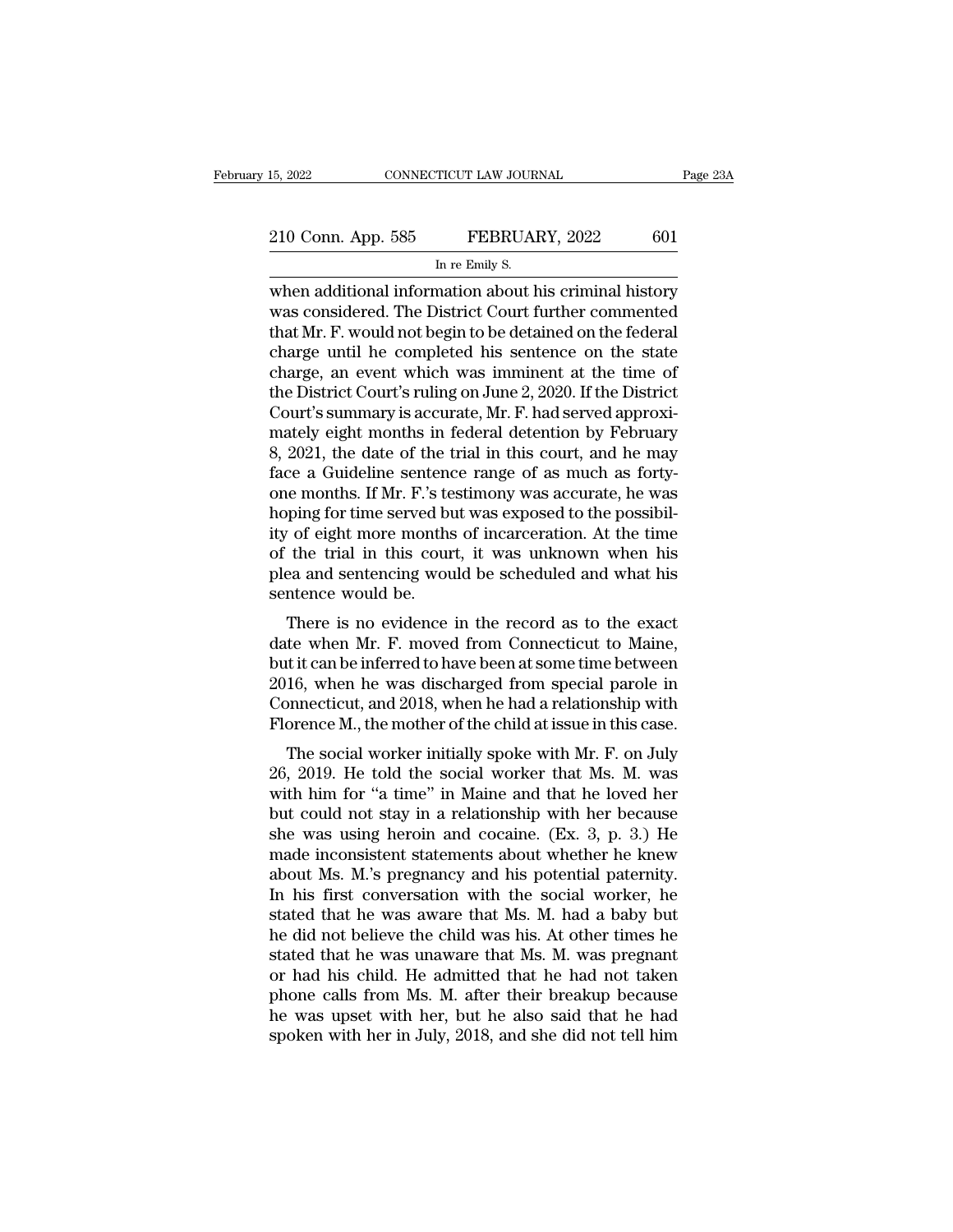# CONNECTICUT LAW JOURNAL February 15, 2022<br>602 FEBRUARY, 2022 210 Conn. App. 585<br>In re Emily S. TICUT LAW JOUR.<br>, 2022 2<br>In re Emily S.<br>nitially did not.

CONNECTICUT LAW JOURNAL February 15, 2022<br>
She Was pregnant. He initially did not want to participate<br>
FEBRUARY, 2022 210 Conn. App. 585<br>
She was pregnant. He initially did not want to participate<br>
in a paternity test. Whe FEBRUARY, 2022 210 Conn. App. 585<br>
In re Emily S.<br>
she was pregnant. He initially did not want to participate<br>
in a paternity test. When the social worker contacted<br>
him again a month after their first conversation, how-<br> FEBRUARY, 2022 210 Conn. App. 585<br>
In re Emily S.<br>
she was pregnant. He initially did not want to participate<br>
in a paternity test. When the social worker contacted<br>
him again a month after their first conversation, how-<br> EBRUARY, 2022 210 Conn. App. 585<br>
In re Emily S.<br>
she was pregnant. He initially did not want to participate<br>
in a paternity test. When the social worker contacted<br>
him again a month after their first conversation, how-<br> In re Emily S.<br>
She was pregnant. He initially did not want to participate<br>
in a paternity test. When the social worker contacted<br>
him again a month after their first conversation, how-<br>
ever, he said that he might be the  $\frac{1}{100}$  and  $\frac{1}{100}$  are  $\frac{1}{100}$  and  $\frac{1}{100}$  and  $\frac{1}{100}$  and  $\frac{1}{100}$  and  $\frac{1}{100}$  and  $\frac{1}{100}$  and  $\frac{1}{100}$  and  $\frac{1}{100}$  and  $\frac{1}{100}$  and  $\frac{1}{100}$  and  $\frac{1}{100}$  and  $\frac{1}{100}$  a she was pregnant. He initially did not want to participate<br>in a paternity test. When the social worker contacted<br>him again a month after their first conversation, how-<br>ever, he said that he might be the father and agreed t in a paternity test. When the social worker cont<br>him again a month after their first conversation,<br>ever, he said that he might be the father and agre<br>a paternity test. He did not want to provide any reso<br>for the child unti him again a month after their first conversation, however, he said that he might be the father and agreed to a paternity test. He did not want to provide any resources for the child until the paternity test was completed. may be the factor and agreed to a<br>paternity test. He did not want to provide any resources<br>for the child until the paternity test was completed.<br>A DNA test was ordered, and the results received in<br>October, 2019, confirmed

resource.<br>
for the child until the paternity test was completed.<br>
A DNA test was ordered, and the results received in<br>
October, 2019, confirmed Mr. F.'s paternity.<br>
In November, 2019, after his paternity was deter-<br>
mined, A DNA test was ordered, and the results received in<br>October, 2019, confirmed Mr. F.'s paternity.<br>In November, 2019, after his paternity was deter-<br>mined, Mr. F. offered Tabitha Hand as a placement<br>resource. Ms. Hand lived Corober, 2019, confirmed Mr. F.'s paternity.<br>
In November, 2019, after his paternity was deter-<br>
mined, Mr. F. offered Tabitha Hand as a placement<br>
resource. Ms. Hand lived in Madawaska, Maine. On<br>
December 12, 2019, Mr. In November, 2019, after his paternity was deter-<br>mined, Mr. F. offered Tabitha Hand as a placement<br>resource. Ms. Hand lived in Madawaska, Maine. On<br>December 12, 2019, Mr. F.'s counsel filed a motion for<br>an order for an ex In November, 2019, after his paternity was deter-<br>mined, Mr. F. offered Tabitha Hand as a placement<br>resource. Ms. Hand lived in Madawaska, Maine. On<br>December 12, 2019, Mr. F.'s counsel filed a motion for<br>an order for an ex mined, Mr. F. offered Tabitha Hand as a placement<br>resource. Ms. Hand lived in Madawaska, Maine. On<br>December 12, 2019, Mr. F.'s counsel filed a motion for<br>an order for an expedited ICPC study of Ms. Hand as<br>fictive kin. In resource. Ms. Hand lived in Madawaska, Maine. On<br>December 12, 2019, Mr. F.'s counsel filed a motion for<br>an order for an expedited ICPC study of Ms. Hand as<br>fictive kin. In the motion, he represented that Ms. Hand<br>lived in December 12, 2019, Mr. F.'s counsel filed a motion for<br>an order for an expedited ICPC study of Ms. Hand as<br>fictive kin. In the motion, he represented that Ms. Hand<br>lived in the town where Mr. F. planned to live when<br>his pr an order for an expedited ICPC study of Ms. Hand as<br>fictive kin. In the motion, he represented that Ms. Hand<br>lived in the town where Mr. F. planned to live when<br>his prison sentence was concluded and that she was a<br>licensed fictive kin. In the motion, he represented that Ms. Hand<br>lived in the town where Mr. F. planned to live when<br>his prison sentence was concluded and that she was a<br>licensed foster parent in Maine. The social worker<br>spoke wit lived in the town where Mr. F. planned to live when<br>his prison sentence was concluded and that she was a<br>licensed foster parent in Maine. The social worker<br>spoke with Ms. Hand and began the process of collect-<br>ing informat his prison sentence was concluded and that she was a<br>licensed foster parent in Maine. The social worker<br>spoke with Ms. Hand and began the process of collect-<br>ing information to assess her suitability. In speaking<br>with Ms. licensed foster parent in Maine. The social worker<br>spoke with Ms. Hand and began the process of collect-<br>ing information to assess her suitability. In speaking<br>with Ms. Hand, the social worker learned that Ms. Hand<br>was the spoke with Ms. Hand and began the process of collect-<br>ing information to assess her suitability. In speaking<br>with Ms. Hand, the social worker learned that Ms. Hand<br>was the mother of a friend of Mr. F. and had only met<br>Mr. ing information to assess her suitability. In speaking<br>with Ms. Hand, the social worker learned that Ms. Hand<br>was the mother of a friend of Mr. F. and had only met<br>Mr. F. on a few occasions. The department concluded<br>that with Ms. Hand, the social worker learned that Ms. Hand<br>was the mother of a friend of Mr. F. and had only met<br>Mr. F. on a few occasions. The department concluded<br>that Ms. Hand did not qualify as fictive kin because she<br>had was the mother of a friend of Mr. F. and had only met<br>Mr. F. on a few occasions. The department concluded<br>that Ms. Hand did not qualify as fictive kin because she<br>had never met the child. It also determined that an<br>expedit Mr. F. on a few occasions. The department concluded<br>that Ms. Hand did not qualify as fictive kin because she<br>had never met the child. It also determined that an<br>expedited ICPC study could not be requested because<br>Ms. Hand that Ms. Hand did not qualify as fictive kin because she<br>had never met the child. It also determined that an<br>expedited ICPC study could not be requested because<br>Ms. Hand did not have a biological relationship with<br>the chil had never met the child. It also determined that an expedited ICPC study could not be requested because Ms. Hand did not have a biological relationship with the child. Mr. F. did not agree with the department's decision n expedited ICPC study could not be requested because<br>Ms. Hand did not have a biological relationship with<br>the child. Mr. F. did not agree with the department's<br>decision not to consider Ms. Hand and stated that he<br>did not th Ms. Hand did not have a biological relationship with<br>the child. Mr. F. did not agree with the department's<br>decision not to consider Ms. Hand and stated that he<br>did not think it would be harmful to the child to change<br>her p the child. Mr. F. did not agree with the department's<br>decision not to consider Ms. Hand and stated that he<br>did not think it would be harmful to the child to change<br>her placement since she was so young. When the social<br>work decision not to consider Ms. Hand are did not think it would be harmful to the her placement since she was so young worker attempted to explain the impadany age, Mr. F. became upset and end call. He nevertheless subsequent r placement since she was so young. When the social<br>orker attempted to explain the impact of removals at<br>y age, Mr. F. became upset and ended the telephone<br>II. He nevertheless subsequently withdrew his motion<br>r an ICPC stu worker attempted to explain the impact of removals at any age, Mr. F. became upset and ended the telephone call. He nevertheless subsequently withdrew his motion for an ICPC study for Ms. Hand.<br>Mr. F. also proposed his fir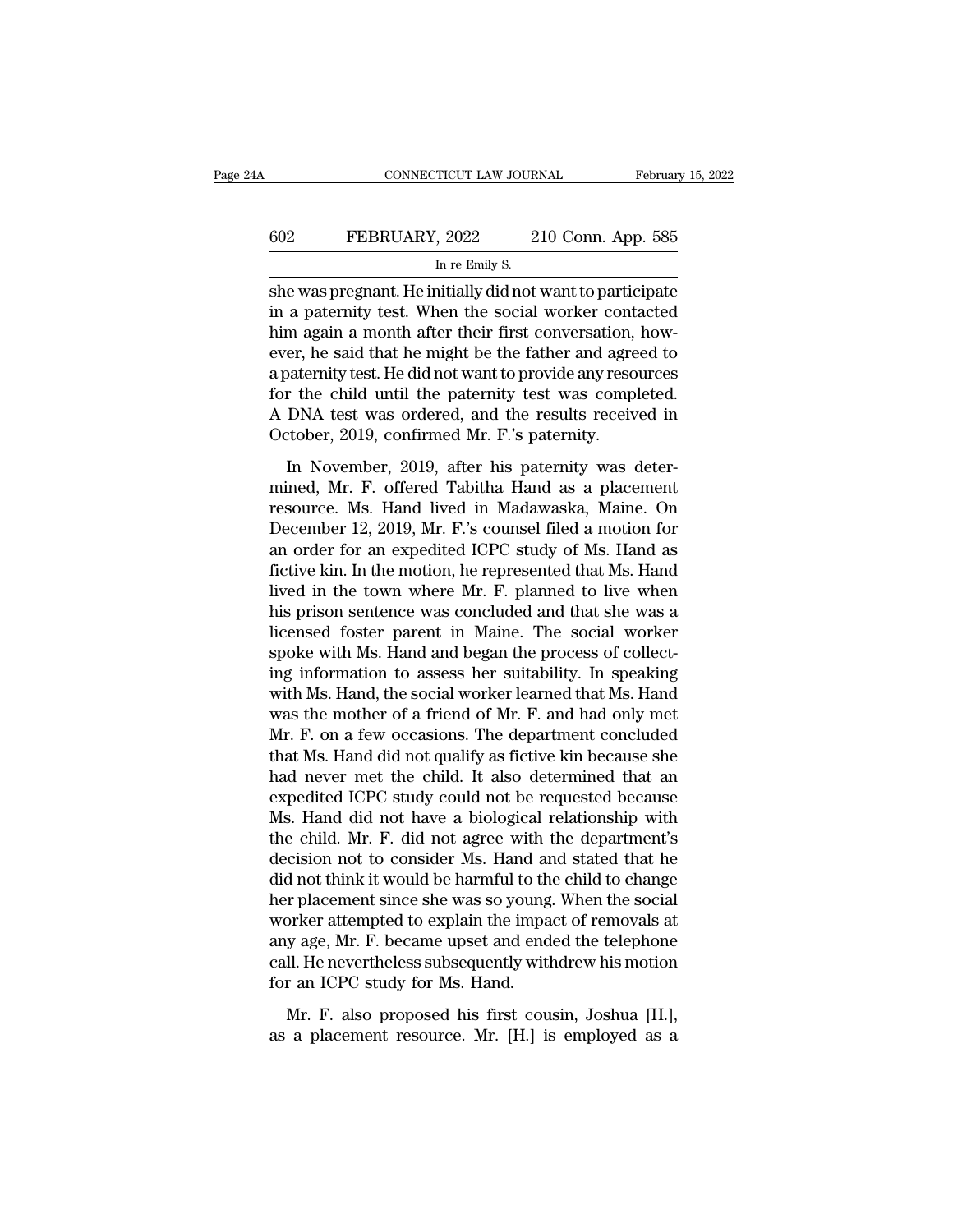| 15, 2022           | CONNECTICUT LAW JOURNAL                                 | Page 25A |
|--------------------|---------------------------------------------------------|----------|
|                    |                                                         |          |
| 210 Conn. App. 585 | FEBRUARY, 2022                                          | 603      |
|                    | In re Emily S.                                          |          |
|                    | firefighter in Hartford and also runs an electric busi- |          |

Firefighter in Hartford and also runs an electric busi-<br>
The Emily S.<br>
The Emily S.<br>
The department assessed Mr. [H.] as a possible<br>
The department assessed Mr. [H.] as a possible<br>
The social works makes 210 Conn. App. 585 FEBRUARY, 2022 603<br>
In re Emily S.<br>
firefighter in Hartford and also runs an electric business. The department assessed Mr. [H.] as a possible placement resource for Emily. The social worker spoke with h 210 Conn. App. 585 FEBRUARY, 2022 603<br>
In re Emily S.<br>
Firefighter in Hartford and also runs an electric busi-<br>
resons. The department assessed Mr. [H.] as a possible<br>
placement resource for Emily. The social worker spoke<br> 210 Conn. App. 585 FEBRUARY, 2022 603<br>
In re Emily S.<br>
firefighter in Hartford and also runs an electric busi-<br>
ness. The department assessed Mr. [H.] as a possible<br>
placement resource for Emily. The social worker spoke<br>
w IF THE CONSERVIES IN THE CONSERVANT IN THE CONSERVANT IN THE CHIRD THE CHIRD RESP. The department assessed Mr. [H.] as a possible placement resource for Emily. The social worker spoke with him and then met with him with th mediative and also runs an electric business. The department assessed Mr. [H.] as a possible placement resource for Emily. The social worker spoke with him and then met with him with the foster mother, who described the ch firefighter in Hartford and also runs an electric business. The department assessed Mr. [H.] as a possible placement resource for Emily. The social worker spoke with him and then met with him with the foster mother, who de ness. The department assessed Mr. [H.] as a possible<br>placement resource for Emily. The social worker spoke<br>with him and then met with him with the foster mother,<br>who described the child and provided a summary of her<br>medica placement resource for Emily. The social worker spoke<br>with him and then met with him with the foster mother,<br>who described the child and provided a summary of her<br>medical conditions and needs. Mr. [H.] and his mother<br>subse with him and then met with him with the foster mother,<br>who described the child and provided a summary of her<br>medical conditions and needs. Mr. [H.] and his mother<br>subsequently met with the foster mother and the child<br>for a who described the child and provided a summary of her<br>medical conditions and needs. Mr. [H.] and his mother<br>subsequently met with the foster mother and the child<br>for a two hour visit at the foster mother's home, where<br>the medical conditions and needs. Mr. [H.] and his mother<br>subsequently met with the foster mother and the child<br>for a two hour visit at the foster mother's home, where<br>the foster mother took photographs of the child with<br>Mr. [ subsequently met with the foster mother and the child<br>for a two hour visit at the foster mother's home, where<br>the foster mother took photographs of the child with<br>Mr. [H.] and his mother. After meeting with the child<br>and for a two hour visit at the foster mother's home, where<br>the foster mother took photographs of the child with<br>Mr. [H.] and his mother. After meeting with the child<br>and the foster mother, Mr. [H.] did not wish to remove<br>the the foster mother took photographs of the child with Mr. [H.] and his mother. After meeting with the child and the foster mother, Mr. [H.] did not wish to remove the child from her foster home and no longer wished to be co Mr. [H.] and his mother. After meeting with the<br>and the foster mother, Mr. [H.] did not wish to re<br>the child from her foster home and no longer v<br>to be considered a placement option. The foster m<br>with the department's appr e child from her foster home and no longer wished<br>be considered a placement option. The foster mother,<br>th the department's approval, offered to meet Mr.<br>I.] in Hartford to take the child to meet Mr. F.'s mother,<br>t Mr. [H.] to be considered a placement option. The foster mother,<br>with the department's approval, offered to meet Mr.<br>[H.] in Hartford to take the child to meet Mr. F.'s mother,<br>but Mr. [H.] never responded to that offer.<br>Mr. F. has with the department's approval, offe<br>
[H.] in Hartford to take the child to mee<br>
but Mr. [H.] never responded to that<br>
Mr. F. has not proposed other fan<br>
possible resources for the child. His n<br>
and unable to care for the

Note that the child to meet Mr. F. s mother,<br>it Mr. [H.] never responded to that offer.<br>Mr. F. has not proposed other family members as<br>sssible resources for the child.<br>His mother is elderly<br>d unable to care for the child.

but Mr. [H.] never responded to that offer.<br>
Mr. F. has not proposed other family members as<br>
possible resources for the child.<br>
His mother is elderly<br>
and unable to care for the child.<br>
Mr. F. was provided with specific s Mr. F. has not proposed other family members as<br>possible resources for the child. His mother is elderly<br>and unable to care for the child.<br>Mr. F. was provided with specific steps which required,<br>among other things, that he possible resources for the child. His mother is elderly<br>and unable to care for the child.<br>Mr. F. was provided with specific steps which required,<br>among other things, that he engage in substance abuse<br>treatment and a mental and unable to care for the child.<br>
Mr. F. was provided with specific steps which required,<br>
among other things, that he engage in substance abuse<br>
treatment and a mental health assessment and treat-<br>
ment at the correction Mr. F. was provided with specific steps which required,<br>among other things, that he engage in substance abuse<br>treatment and a mental health assessment and treat-<br>ment at the correctional facility. He did not do so even<br>whe Mr. F. was provided with specific steps which required,<br>among other things, that he engage in substance abuse<br>treatment and a mental health assessment and treat-<br>ment at the correctional facility. He did not do so even<br>wh among other things, that he engage in substance abuse<br>treatment and a mental health assessment and treat-<br>ment at the correctional facility. He did not do so even<br>when such services were available; he told the social<br>worke treatment and a mental health assessment and treat-<br>ment at the correctional facility. He did not do so even<br>when such services were available; he told the social<br>worker he did not think he needed the services. Since<br>the o ment at the correctional facility. He did not do so even<br>when such services were available; he told the social<br>worker he did not think he needed the services. Since<br>the onset of the pandemic, such services by outside<br>provi when such services were available; he told the social<br>worker he did not think he needed the services. Since<br>the onset of the pandemic, such services by outside<br>providers have been suspended and have not been avail-<br>able to worker he did not think he needed the services. Since<br>the onset of the pandemic, such services by outside<br>providers have been suspended and have not been avail-<br>able to him. The social worker has called Mr. F. on a<br>monthly the onset of the pandemic, such services by outside<br>providers have been suspended and have not been avail-<br>able to him. The social worker has called Mr. F. on a<br>monthly basis to discuss the child with him. The social<br>worke providers have been suspended and have not been available to him. The social worker has called Mr. F. on a monthly basis to discuss the child with him. The social worker has not always been able to reach him, in part becau able to him. The social worker has called Mr. F. on a<br>monthly basis to discuss the child with him. The social<br>worker has not always been able to reach him, in part<br>because he has a job in the correctional facility's laun-<br> monthly basis to discuss the child with him. The social<br>worker has not always been able to reach him, in part<br>because he has a job in the correctional facility's laun-<br>dry and telephone calls have to be scheduled around<br>hi worker has not always been able to reach him, in part<br>because he has a job in the correctional facility's laun-<br>dry and telephone calls have to be scheduled around<br>his work hours. He has participated in telephone calls<br>whe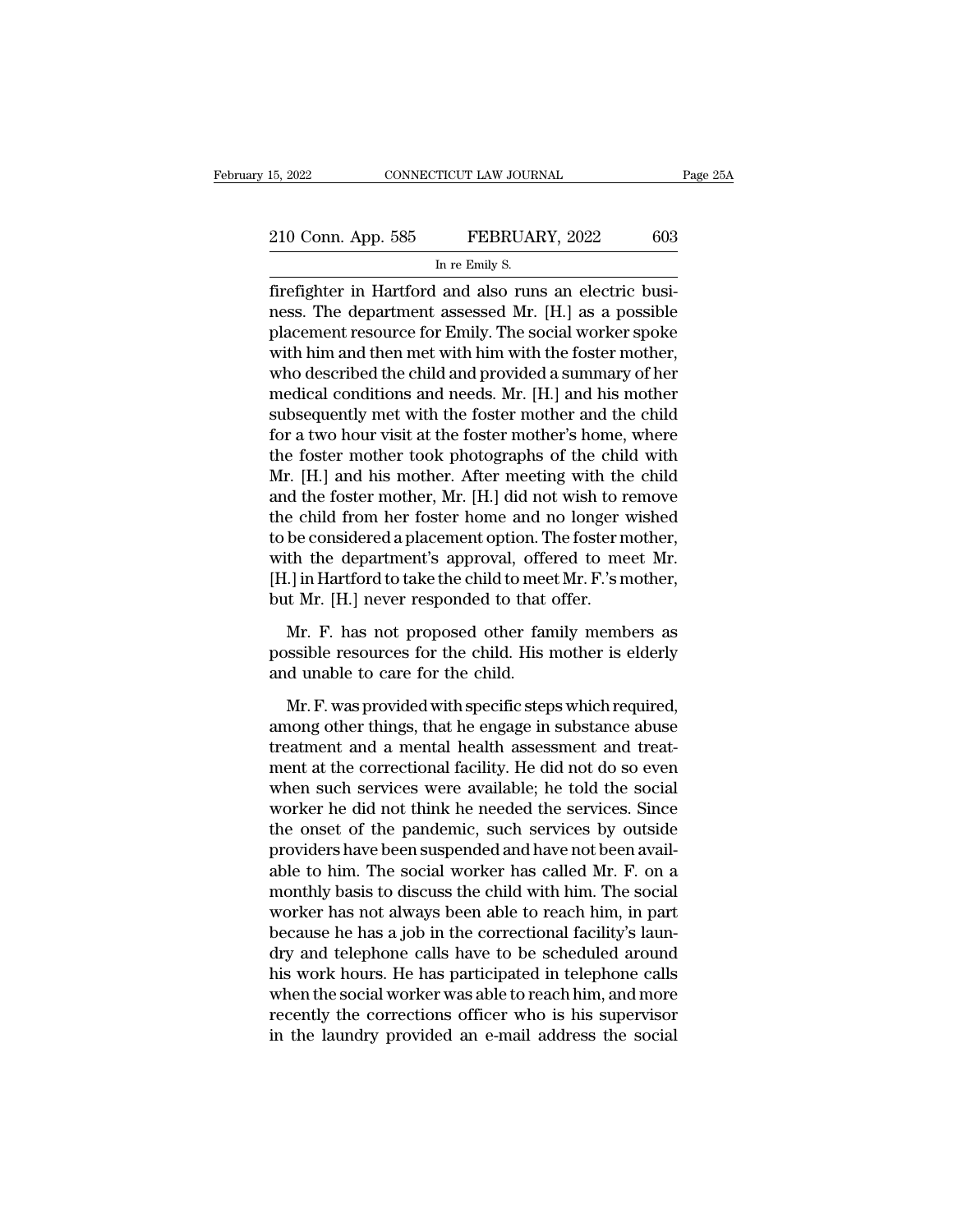## CONNECTICUT LAW JOURNAL February 15, 2022<br>604 FEBRUARY, 2022 210 Conn. App. 585<br>In re Emily S. TICUT LAW JOUR.<br>, 2022 2<br>In re Emily S.<br>end photograp CONNECTICUT LAW JOURNAL February 15, 2022<br>604 FEBRUARY, 2022 210 Conn. App. 585<br>In re Emily S.<br>Worker could use to send photographs of the child for<br>him.

him.

FEBRUARY, 2022 210 Conn. App. 585<br>
In re Emily S.<br>
Driver could use to send photographs of the child for<br>
Mr. F. has expressed concern for the child and a<br>
sire to be able to parent her or to have her placed<br>
th bis family  $\frac{604}{\text{In re Emily S.}}$ <br>  $\frac{604}{\text{In re Emily S.}}$ <br>
worker could use to send photographs of the child for<br>
him.<br>
Mr. F. has expressed concern for the child and a<br>
desire to be able to parent her or to have her placed<br>
with his family In re Emily S.<br>
worker could use to send photographs of the child for<br>
him.<br>
Mr. F. has expressed concern for the child and a<br>
desire to be able to parent her or to have her placed<br>
with his family. Although he has regular worker could use to send photographs of the child for<br>him.<br>Mr. F. has expressed concern for the child and a<br>desire to be able to parent her or to have her placed<br>with his family. Although he has regularly asked about<br>her, Worker todat ast to send photographs of are enhal to<br>him.<br>Mr. F. has expressed concern for the child and a<br>desire to be able to parent her or to have her placed<br>with his family. Although he has regularly asked about<br>her, h Mr. F. has expressed concern for the child and a desire to be able to parent her or to have her placed with his family. Although he has regularly asked about her, he has never sent her a letter or card. The social worker Mr. F. has expressed concern for the child and a<br>desire to be able to parent her or to have her placed<br>with his family. Although he has regularly asked about<br>her, he has never sent her a letter or card. The social<br>worker t desire to be able to parent her or to have her placed<br>with his family. Although he has regularly asked about<br>her, he has never sent her a letter or card. The social<br>worker told him that the foster mother was making a<br>memor with his family. Although he has regularly asked about<br>her, he has never sent her a letter or card. The social<br>worker told him that the foster mother was making a<br>memory book for the child about her biological family,<br>incl her, he has never sent her a letter or card. The social<br>worker told him that the foster mother was making a<br>memory book for the child about her biological family,<br>including photos of the child's maternal uncle and his<br>fami worker told him that the foster mother was making a<br>memory book for the child about her biological family,<br>including photos of the child's maternal uncle and his<br>family and photos of Mr. [H.'s] visit with the child, but<br>Mr memory book for the child about her biological family,<br>including photos of the child's maternal uncle and his<br>family and photos of Mr. [H.'s] visit with the child, but<br>Mr. F. never provided anything to the social worker to including photos of the child's maternal uncle and his<br>family and photos of Mr. [H.'s] visit with the child, but<br>Mr. F. never provided anything to the social worker to<br>be included. He told the social worker that it would b family and photos of Mr. [H.'s] vi<br>Mr. F. never provided anything to<br>be included. He told the social we<br>difficult for him to write to the ch<br>not know what to say. Mr. F. has<br>Although he inquired about visits<br>ment did not p  $\ddot{H}$ . F. acknowled anything to the social worker to included. He told the social worker that it would be fficult for him to write to the child because he would at know what to say. Mr. F. has never met the child. It h good care of the child worker and a women be difficult for him to write to the child because he would<br>not know what to say. Mr. F. has never met the child.<br>Although he inquired about visits with her, the depart-<br>ment did n

related for finit to write to the effided because he would<br>not know what to say. Mr. F. has never met the child.<br>Although he inquired about visits with her, the depart-<br>ment did not provide visits.<br>Mr. F. acknowledged that Although he inquired about visits with her, the department did not provide visits.<br>
Mr. F. acknowledged that the foster mother has taken<br>
good care of the child. He admitted that the date of his<br>
release from prison is un relationship in the matrice about visits with her, the department did not provide visits.<br>
Mr. F. acknowledged that the foster mother has taken<br>
good care of the child. He admitted that the date of his<br>
release from prison ment did not provide visits.<br>
Mr. F. acknowledged that the foster mother has taken<br>
good care of the child. He admitted that the date of his<br>
release from prison is unknown, although he hopes that<br>
it will be soon. He furt Mr. F. acknowledged that the foster mother has taken<br>good care of the child. He admitted that the date of his<br>release from prison is unknown, although he hopes that<br>it will be soon. He further admitted that when he is<br>rele good care of the child. He admitted that the date of his<br>release from prison is unknown, although he hopes that<br>it will be soon. He further admitted that when he is<br>released from prison, he will need to find housing and<br>em release from prison is unknown, although he hopes that<br>it will be soon. He further admitted that when he is<br>released from prison, he will need to find housing and<br>employment and will have to engage in services recom-<br>mende it will be soon.<br>released from p<br>employment an<br>mended by the<br>court to deny th<br>to care for the c<br>his family. d by the department. He nevertheless asks the<br>o deny the petition to allow him time to be able<br>et for the child himself or to have her placed with<br>nily.<br>III<br>THE PETITION FOR TERMINATION OF<br>PARENTAL RIGHTS e petition to allow him time to be<br>ild himself or to have her placed<br>III<br>TION FOR TERMINATION OF<br>PARENTAL RIGHTS<br>indful of what is at stake in a pro

### III

Framily.<br>
THE PETITION FOR TERMINATION OF<br>
PARENTAL RIGHTS<br>
The court is mindful of what is at stake in a proceed-<br>
g to terminate parental rights. "[T]he termination of<br>
rental rights is defined as the complete sever III<br>
THE PETITION FOR TERMINATION OF<br>
PARENTAL RIGHTS<br>
The court is mindful of what is at stake in a proceed-<br>
ing to terminate parental rights. "[T]he termination of<br>
parental rights is defined . . . as the complete sever III<br>THE PETITION FOR TERMINATION OF<br>PARENTAL RIGHTS<br>The court is mindful of what is at stake in a proceed-<br>ing to terminate parental rights. "[T]he termination of<br>parental rights is defined . . . as the complete sever-<br>anc THE PETITION FOR TERMINATION OF<br>PARENTAL RIGHTS<br>The court is mindful of what is at stake in a proceed-<br>ing to terminate parental rights. "[T]he termination of<br>parental rights is defined . . . as the complete sever-<br>ance by FARENTAL RIGHTS<br>The court is mindful of what is at stake in a proceed-<br>ing to terminate parental rights. "[T]he termination of<br>parental rights is defined . . . as the complete sever-<br>ance by court order of the legal relati THE RETTE MOILED THE COLLEGATE THE CONTROLLED THE CONTROLLED SURVEY OF PARTING IN SURVEY AND parental rights is defined . . . as the complete severance by court order of the legal relationship, with all its rights and res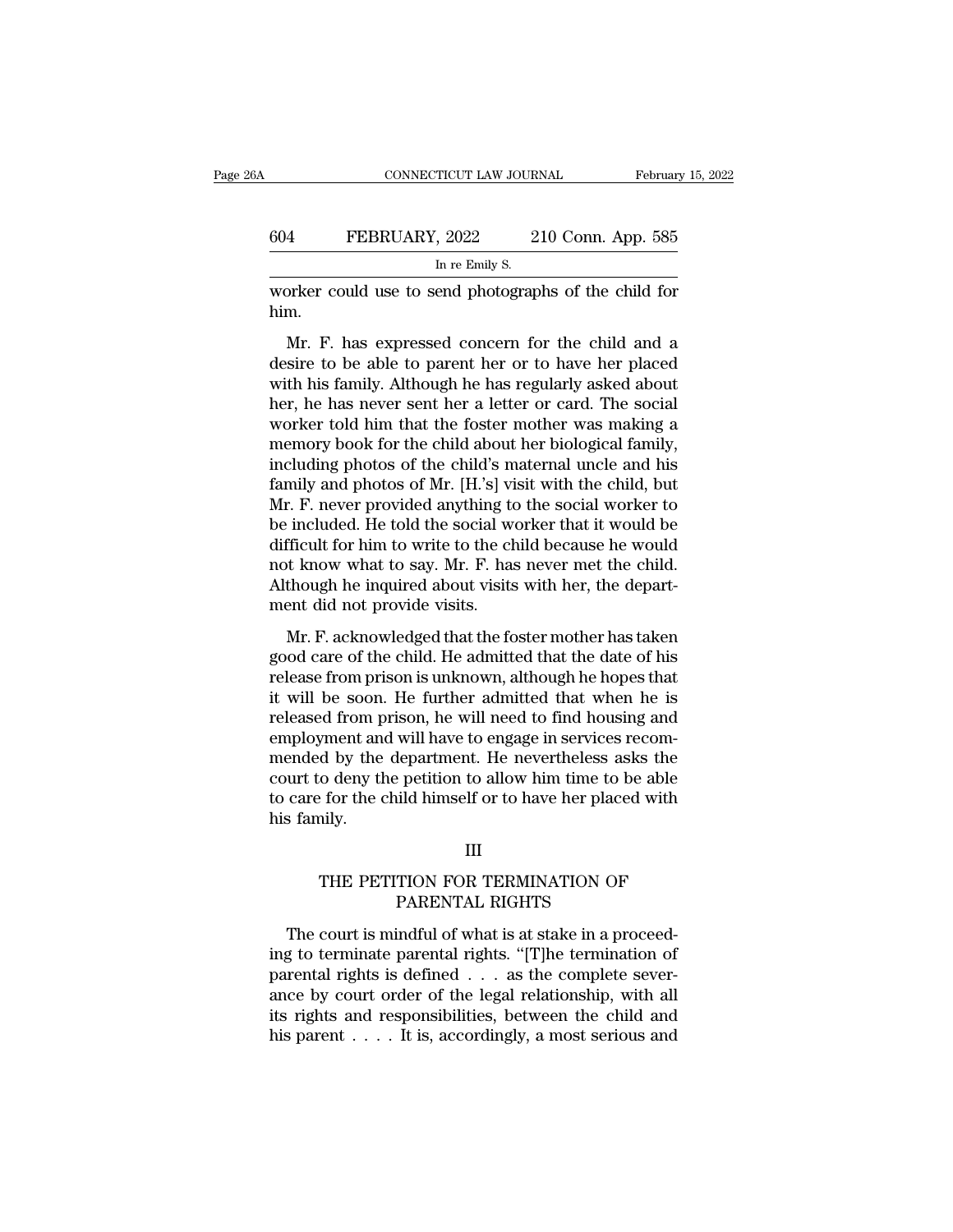# 15, 2022 CONNECTICUT LAW JOURNAL Page 27A<br>210 Conn. App. 585 FEBRUARY, 2022 605<br>In re Emily S. TICUT LAW JOUR.<br>FEBRUAI<br>In re Emily S.<br>M. Altho

sensitive judicial action. . . . . Although the severance<br>of the parent-child relationship may be required under<br>sensitive judicial action. . . . Although the severance<br>of the parent-child relationship may be required unde 210 Conn. App. 585 FEBRUARY, 2022 605<br>
In re Emily S.<br>
Sensitive judicial action. . . . Although the severance<br>
of the parent-child relationship may be required under<br>
some circumstances, the United States Supreme Court<br>
h 210 Conn. App. 585 FEBRUARY, 2022 605<br>
In re Emily S.<br>
Sensitive judicial action. . . . . Although the severance<br>
of the parent-child relationship may be required under<br>
some circumstances, the United States Supreme Court 210 Conn. App. 585 FEBRUARY, 2022 605<br>
In re Emily S.<br>
Sensitive judicial action. . . . Although the severance<br>
of the parent-child relationship may be required under<br>
some circumstances, the United States Supreme Court<br> In re Emily S.<br>
In re Emily S.<br>
Sensitive judicial action. . . . Although the severance<br>
of the parent-child relationship may be required under<br>
some circumstances, the United States Supreme Court<br>
has repeatedly held that In re Emily S.<br>
sensitive judicial action. . . . Although the severance<br>
of the parent-child relationship may be required under<br>
some circumstances, the United States Supreme Court<br>
has repeatedly held that the interest o sensitive judicial action. . . . Although the severance<br>of the parent-child relationship may be required under<br>some circumstances, the United States Supreme Court<br>has repeatedly held that the interest of parents in their<br> of the parent-child relationship may be required under<br>some circumstances, the United States Supreme Court<br>has repeatedly held that the interest of parents in their<br>children is a fundamental constitutional right that undesome circumstances, the United States Supreme Court<br>has repeatedly held that the interest of parents in their<br>children is a fundamental constitutional right that unde-<br>niably warrants deference and, absent a powerful coun has repeatedly held that the interest of parents in their children is a fundamental constitutional right that unde-<br>niably warrants deference and, absent a powerful coun-<br>tervailing interest, protection." (Internal quotat children is a fundamental constitutional right that unde-<br>niably warrants deference and, absent a powerful coun-<br>tervailing interest, protection." (Internal quotation<br>marks omitted.) In re Tresin J., 334 Conn. 314, 324–25 miably warrants deference and, absent a powerful countervailing interest, protection." (Internal quotation marks omitted.) In re Tresin J., 334 Conn. 314, 324–25, 222 A.3d 83 (2019). With due consideration for the serious tervailing interest, protection." (Internal quotation marks omitted.) *In re Tresin J.*, 334 Conn. 314, 324–25, 222 A.3d 83 (2019). With due consideration for the serious nature of this action, the court has carefully con marks omitted.) In re Tres<br>222 A.3d 83 (2019). With dous nature of this action, thered the petition, all of the petition, all of the parties.<br>dance with the standards reflection with the standards reflection.<br>"A hearing o 2 A.3d 83 (2019). With due consideration for the seri-<br>is nature of this action, the court has carefully consid-<br>ed the petition, all of the evidence presented, the<br>formation in the court files judicially noticed in accorous nature of this action, the court has carefully considered the petition, all of the evidence presented, the information in the court files judicially noticed in accordance with the standards required by law, and the arg

ered the petition, all of the evidence presented, the<br>information in the court files judicially noticed in accor-<br>dance with the standards required by law, and the argu-<br>ments of the parties.<br>"A hearing on a petition to te information in the court files judicially noticed in accordance with the standards required by law, and the arguments of the parties.<br>
"A hearing on a petition to terminate parental rights<br>
consists of two phases, adjudic dance with the standards required by law, and the arguments of the parties.<br>
"A hearing on a petition to terminate parental rights<br>
consists of two phases, adjudication and disposition.<br>  $\dots$  In the adjudicatory phase, th ments of the parties.<br>
"A hearing on a petition to terminate parental rights<br>
consists of two phases, adjudication and disposition.<br>  $\ldots$  In the adjudicatory phase, the trial court deter-<br>
mines whether one of the statut "A hearing on a petition to terminate parental rights<br>consists of two phases, adjudication and disposition.<br>... In the adjudicatory phase, the trial court deter-<br>mines whether one of the statutory grounds for termina-<br>tio consists of two phases, adjudication and disposition.<br>  $\dots$  In the adjudicatory phase, the trial court deter-<br>
mines whether one of the statutory grounds for termina-<br>
tion of parental rights [under General Statutes § 17a . . . . In the adjudicatory phase, the trial court determines whether one of the statutory grounds for termination of parental rights [under General Statutes  $\S 17a-112$  (j)] exists by clear and convincing evidence. If th mines whether one of the statutory grounds for termination of parental rights [under General Statutes § 17a-<br>112 (j)] exists by clear and convincing evidence. If the<br>trial court determines that a statutory ground for term tion of parental rights [under General Statutes § 17a-<br>112 (j)] exists by clear and convincing evidence. If the<br>trial court determines that a statutory ground for termi-<br>nation exists, it proceeds to the dispositional pha 112 (j)] exists by clear and convincing evidence. If the trial court determines that a statutory ground for termination exists, it proceeds to the dispositional phase.<br>  $\dots$  In the dispositional phase, the emphasis approp trial court determines that a statutory ground for termination exists, it proceeds to the dispositional phase.<br>  $\ldots$  In the dispositional phase, the emphasis appropriately shifts from the conduct of the parent to the bes nation exists, it proceeds to the dispositional phase.<br>
... In the dispositional phase, the emphasis appropriately shifts from the conduct of the parent to the best<br>
interest of the child." (Citation omitted; internal quo ... In the dispositional phase, the emphasis appropriately shifts from the conduct of the parent to the best interest of the child." (Citation omitted; internal quotation marks omitted.) In re Gianni C., 129 Conn. App. 22 ately shifts from the conduct of the parent to the best<br>interest of the child." (Citation omitted; internal quota-<br>tion marks omitted.) In re Gianni C., 129 Conn. App.<br>227, 230, 19 A.3d 233 (2011). "The best interest dete interest of the child." (Citation omitted; internal quotation marks omitted.) In re Gianni C., 129 Conn. App.<br>227, 230, 19 A.3d 233 (2011). "The best interest determination also must be supported by clear and convincing<br>e tion marks omitted.) In re Gianni C., 129 Conn. App.<br>227, 230, 19 A.3d 233 (2011). "The best interest determination also must be supported by clear and convincing<br>evidence." Id., 230–31. Pursuant to Practice Book § 35a-<br>7 227, 230, 19 A.3d 233 (2011). "The best interest determination also must be supported by clear and convincing<br>evidence." Id., 230–31. Pursuant to Practice Book § 35a-<br>7 (a), "[i]n the adjudicatory phase, the judicial autho nation also must be supported by clear and convincing<br>evidence." Id., 230–31. Pursuant to Practice Book § 35a-<br>7 (a), "[i]n the adjudicatory phase, the judicial authority<br>is limited to evidence of events preceding the fili evidence." Id., 230–31. Pursuant to Practice Book § 35a-7 (a), "[i]n the adjudicatory phase, the judicial authority is limited to evidence of events preceding the filing of the petition or the latest amendment, except whe a), "[i]n the adjudicatory phase, the judicial authority<br>limited to evidence of events preceding the filing of<br>e petition or the latest amendment, except where the<br>dicial authority must consider subsequent events as<br>x art is limited to evidence of events preceding the filing of<br>the petition or the latest amendment, except where the<br>judicial authority must consider subsequent events as<br>part of its determination as to the existence of a groun the petition or the latest amendment, except where the<br>judicial authority must consider subsequent events as<br>part of its determination as to the existence of a ground<br>for termination of parental rights."<br>In this case, the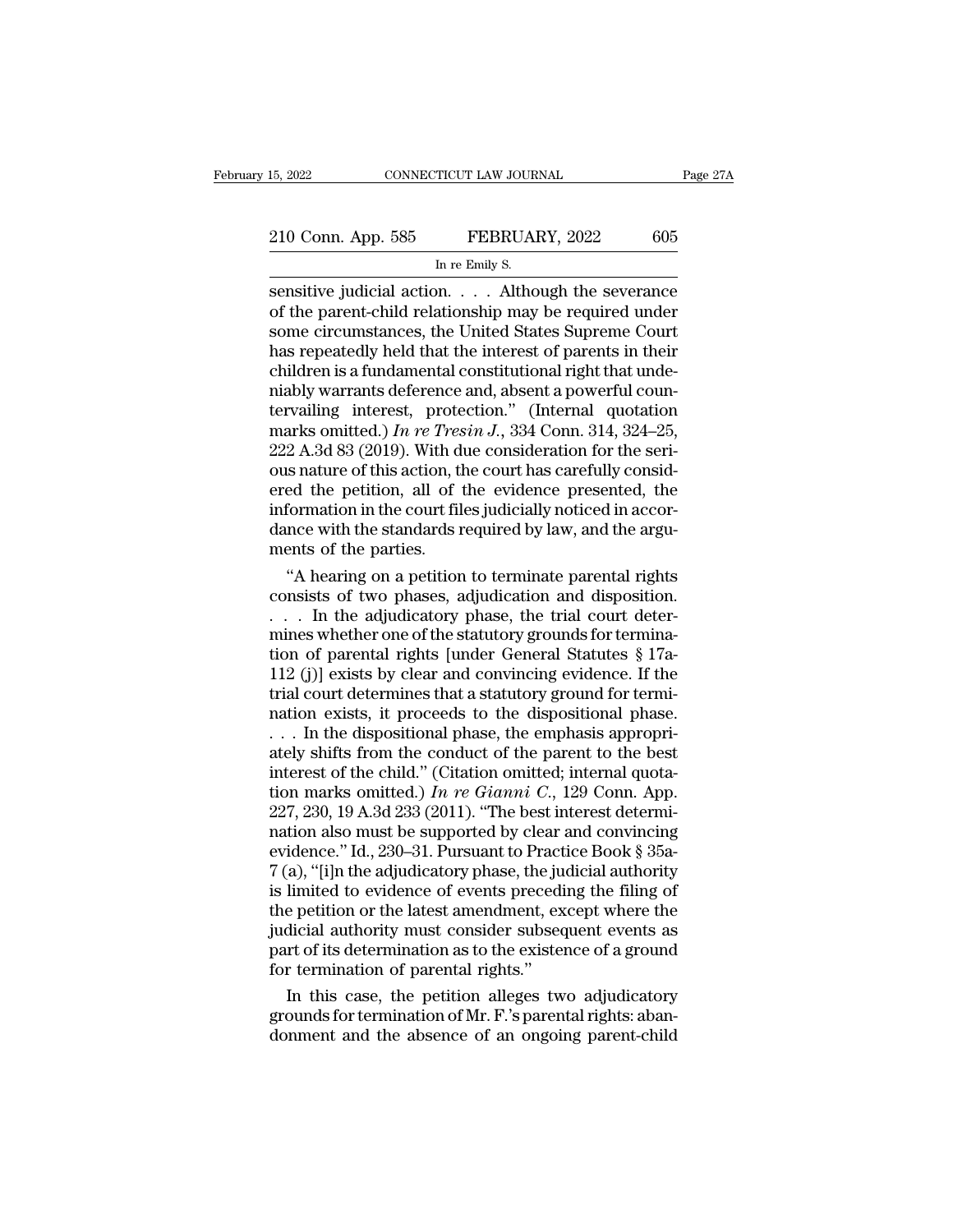# CONNECTICUT LAW JOURNAL February 15, 2022<br>606 FEBRUARY, 2022 210 Conn. App. 585<br>In re Emily S. TICUT LAW JOUR.<br>, 2022 2<br>In re Emily S.<br>ents of these ad

CONNECTICUT LAW JOURNAL February 15, 2022<br>
FEBRUARY, 2022 210 Conn. App. 585<br>
In re Emily S.<br>
Trelationship. The elements of these adjudicatory grounds<br>
are set out in § 17a-112 (j), which provides in relevant FEBRUARY, 2022 210 Conn. App. 585<br>
In re Emily S.<br>
Trelationship. The elements of these adjudicatory grounds<br>
are set out in § 17a-112 (j), which provides in relevant<br>
part as follows: "The Superior Court, upon notice and<br> FEBRUARY, 2022 210 Conn. App. 585<br>
In re Emily S.<br>
Trelationship. The elements of these adjudicatory grounds<br>
are set out in § 17a-112 (j), which provides in relevant<br>
part as follows: "The Superior Court, upon notice and 606 FEBRUARY, 2022 210 Conn. App. 585<br>
In re Emily S.<br>
Trelationship. The elements of these adjudicatory grounds<br>
are set out in § 17a-112 (j), which provides in relevant<br>
part as follows: "The Superior Court, upon notice In re Emily S.<br>
The elements of these adjudicatory grounds<br>
are set out in § 17a-112 (j), which provides in relevant<br>
part as follows: "The Superior Court, upon notice and<br>
hearing as provided in sections 45a-716 and 45a- $\frac{m \text{ Fe } \text{Euluy s.}}{m \text{ Fe } \text{Euluy s.}}$ <br>
Felationship. The elements of these adjudicatory grounds<br>
are set out in § 17a-112 (j), which provides in relevant<br>
part as follows: "The Superior Court, upon notice and<br>
hearing as p relationship. The elements of these adjudicatory grounds<br>are set out in § 17a-112 (j), which provides in relevant<br>part as follows: "The Superior Court, upon notice and<br>hearing as provided in sections 45a-716 and 45a-717,<br>m are set out in § 17a-112 (j), which provides in relevant<br>part as follows: "The Superior Court, upon notice and<br>hearing as provided in sections 45a-716 and 45a-717,<br>may grant a petition filed pursuant to this section if it part as follows: "The Superior Court, upon notice and<br>hearing as provided in sections 45a-716 and 45a-717,<br>may grant a petition filed pursuant to this section if it<br>finds by clear and convincing evidence that (1) the<br>Depar hearing as provided in sections 45a-716 and 45a-717, may grant a petition filed pursuant to this section if it finds by clear and convincing evidence that (1) the Department of Children and Families has made reasonable eff may grant a petition filed pursuant to this section if it<br>finds by clear and convincing evidence that (1) the<br>Department of Children and Families has made reason-<br>able efforts to locate the parent and to reunify the child<br> finds by clear and convincing evidence that  $(1)$  the<br>Department of Children and Families has made reason-<br>able efforts to locate the parent and to reunify the child<br>with the parent in accordance with subsection  $(a)$  of<br>s Department of Children and Families has made reasonable efforts to locate the parent and to reunify the child<br>with the parent in accordance with subsection (a) of<br>section 17a-111b, unless the court finds in this proceed-<br> able efforts to locate the parent and to reunify the child<br>with the parent in accordance with subsection (a) of<br>section 17a-111b, unless the court finds in this proceed-<br>ing that the parent is unable or unwilling to benef with the parent in accordance with subsection (a) of<br>section 17a-111b, unless the court finds in this proceed-<br>ing that the parent is unable or unwilling to benefit<br>from reunification efforts, except that such finding is<br> section 17a-111b, unless the court finds in this proceed-<br>ing that the parent is unable or unwilling to benefit<br>from reunification efforts, except that such finding is<br>not required if the court has determined at a hearing<br> ing that the parent is unable or unwilling to benefit<br>from reunification efforts, except that such finding is<br>not required if the court has determined at a hearing<br>pursuant to section 17a-111b, or determines at trial on<br>t from reunification efforts, except that such finding is<br>not required if the court has determined at a hearing<br>pursuant to section 17a-111b, or determines at trial on<br>the petition, that such efforts are not required, (2) t not required if the court has determined at a hearing<br>pursuant to section 17a-111b, or determines at trial on<br>the petition, that such efforts are not required, (2) termi-<br>nation is in the best interest of the child, and ( pursuant to section 17a-111b, or determines at trial on<br>the petition, that such efforts are not required, (2) termi-<br>nation is in the best interest of the child, and (3) (A)<br>the child has been abandoned by the parent in th the petition, that such efforts are not required, (2) termi-<br>nation is in the best interest of the child, and (3) (A)<br>the child has been abandoned by the parent in the<br>sense that the parent has failed to maintain a reason nation is in the best interest of the child, and  $(3)$  (A)<br>the child has been abandoned by the parent in the<br>sense that the parent has failed to maintain a reasonable<br>degree of interest, concern or responsibility as to th the child has been abandoned by the parent in the<br>sense that the parent has failed to maintain a reasonable<br>degree of interest, concern or responsibility as to the<br>welfare of the child . . . [or] (D) there is no ongoing<br>pa sense that the parent has failed to maintain a reasonable<br>degree of interest, concern or responsibility as to the<br>welfare of the child  $\ldots$  [or] (D) there is no ongoing<br>parent-child relationship, which means the relation degree of interest, concern or responsibility as to the<br>welfare of the child  $\ldots$  [or] (D) there is no ongoing<br>parent-child relationship, which means the relationship<br>that ordinarily develops as a result of a parent havi welfare of the child  $\ldots$  [or] (D) there is no ongoing<br>parent-child relationship, which means the relationship<br>that ordinarily develops as a result of a parent having<br>met on a day-to-day basis the physical, emotional, mo parent-child relationship, which means the relationship<br>that ordinarily develops as a result of a parent having<br>met on a day-to-day basis the physical, emotional, moral<br>and educational needs of the child and to allow furth that ordinarily develops as a result of a parent having<br>met on a day-to-day basis the physical, emotional, moral<br>and educational needs of the child and to allow further<br>time for the establishment or reestablishment of suc met on a day-to-day basis the physical, emotional, moral<br>and educational needs of the child and to allow further<br>time for the establishment or reestablishment of such<br>parent-child relationship would be detrimental to the<br> and educational needs of the child and to allow further<br>time for the establishment or reestablishment of such<br>parent-child relationship would be detrimental to the<br>best interest of the child  $\ldots$ . "That is, in this case, time for the establishment or reestablishment of such<br>parent-child relationship would be detrimental to the<br>best interest of the child  $\ldots$ ." That is, in this case,<br>to prove an adjudicatory ground, the department must<br>pr parent-child relationship would be detrimental to the<br>best interest of the child  $\ldots$ ." That is, in this case,<br>to prove an adjudicatory ground, the department must<br>prove by clear and convincing evidence that it made<br>reas best interest of the child  $\ldots$ ." That is, in this case,<br>to prove an adjudicatory ground, the department must<br>prove by clear and convincing evidence that it made<br>reasonable efforts to reunify Mr. F. with the child or tha to prove an adjudicatory ground, the department must<br>prove by clear and convincing evidence that it made<br>reasonable efforts to locate Mr. F.; that it made reason-<br>able efforts to reunify Mr. F. with the child or that Mr.<br>F prove by clear and convincing evidence that it made<br>reasonable efforts to locate Mr. F.; that it made reason-<br>able efforts to reunify Mr. F. with the child or that Mr.<br>F. was unable or unwilling to benefit from reunificati reasonable efforts to locate Mr. F.; that it made reasonable efforts to reunify Mr. F. with the child or that Mr. F. was unable or unwilling to benefit from reunification efforts; and either that Mr. F. abandoned the child able efforts to reunify Mr. F. with the child or that Mr. F. was unable or unwilling to benefit from reunification<br>efforts; and either that Mr. F. abandoned the child, or<br>that there is no ongoing parent-child relationship,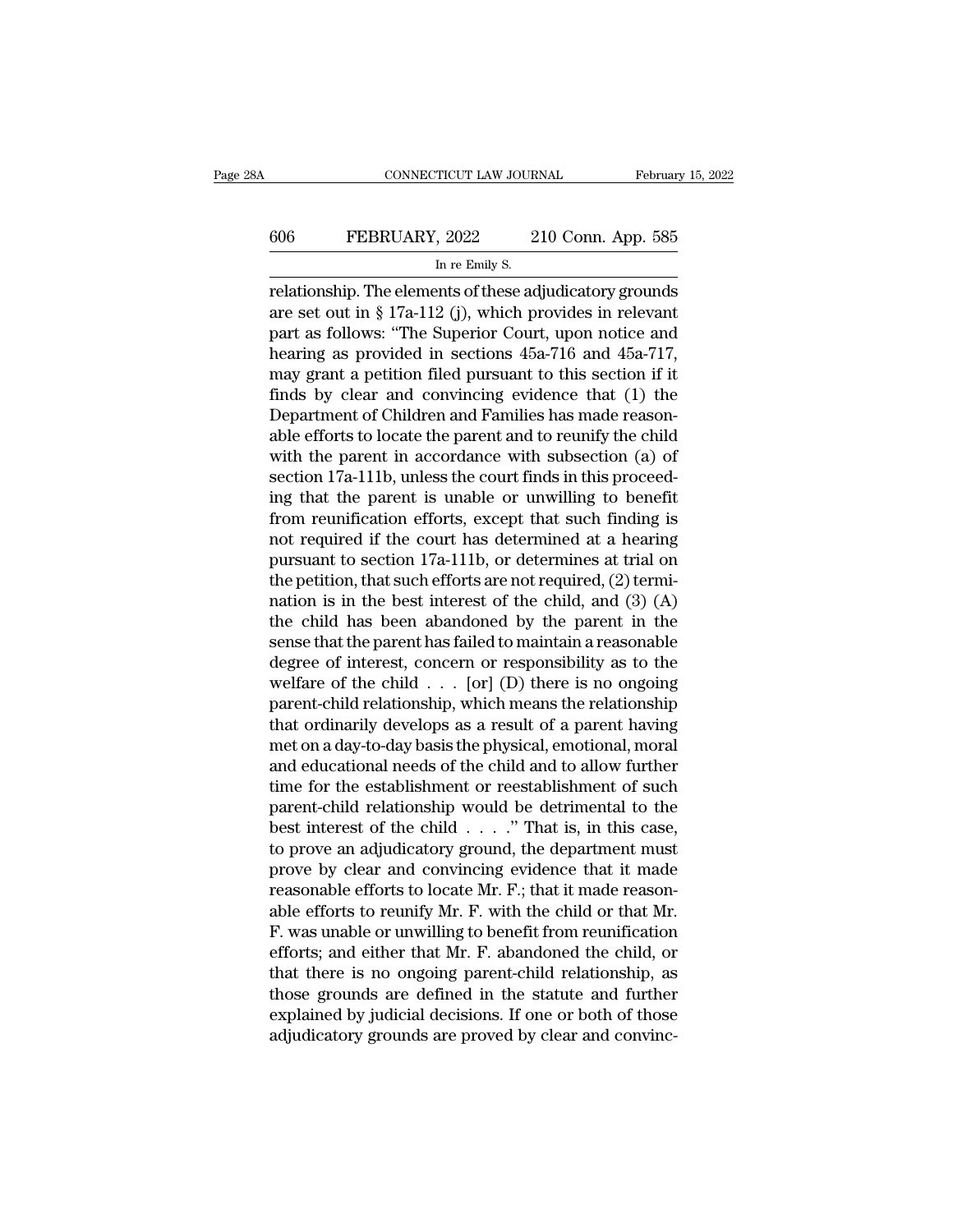# 15, 2022 CONNECTICUT LAW JOURNAL Page 29A<br>210 Conn. App. 585 FEBRUARY, 2022 607<br>In re Emily S. TICUT LAW JOUR.<br>FEBRUAI<br>In re Emily S.<br>Trment must a

<sup>15, 2022</sup> CONNECTICUT LAW JOURNAL Page 29A<br>
210 Conn. App. 585 FEBRUARY, 2022 607<br>
In re Emily S.<br>
ing evidence, the department must also prove, by clear<br>
and convincing evidence, that termination is in the best<br>
interest 210 Conn. App. 585 FEBRUARY, 2022 607<br>
In re Emily S.<br>
ing evidence, the department must also prove, by clear<br>
and convincing evidence, that termination is in the best<br>
interest of the child. 210 Conn. App. 585<br>
interest of the departm<br>
interest of the child. the department must also prove, by clear<br>ang evidence, that termination is in the bear<br>e child.<br>A<br>ADJUDICATORY FINDINGS

### A

### i

A<br>DICATORY FINDINGS<br>i<br>Reasonable Efforts<br>iously], in a proceeding on a ADJUDICATORY FINDINGS<br>
i<br>
Reasonable Efforts<br>
As stated [previously], in a proceeding on a petition<br>
r termination of parental rights under § 17a-112 (j),<br>
a court must first determine whether there is alsor ADJUDICATORY FINDINGS<br>  $\rm i$ <br>
Reasonable Efforts<br>
As stated [previously], in a proceeding on a petition<br>
for termination of parental rights under § 17a-112 (j),<br>
the court must first determine whether there is clear<br>
and i<br>
Reasonable Efforts<br>
As stated [previously], in a proceeding on a petition<br>
for termination of parental rights under § 17a-112 (j),<br>
the court must first determine whether there is clear<br>
and convincing evidence that the  $\begin{array}{c} \text{Reasonable Efforts} \\ \text{As stated [previously], in a proceeding on apetition} \\ \text{for termination of parental rights under § 17a-112 (j),} \\ \text{the court must first determine whether there is clear} \\ \text{and convincing evidence that the department made reasonable efforts to locate the parent and to reunity the} \\ \text{parent and child unless the court finds that the parent.} \end{array}$ Reasonable Efforts<br>As stated [previously], in a proceeding on a petition<br>for termination of parental rights under  $\S 17a-112$  (j),<br>the court must first determine whether there is clear<br>and convincing evidence that the dep As stated [previously], in a proceeding on a petition<br>for termination of parental rights under  $\S 17a-112$  (j),<br>the court must first determine whether there is clear<br>and convincing evidence that the department made rea-<br>s As stated [previously], in a proceeding on a petition<br>for termination of parental rights under  $\S 17a-112$  (j),<br>the court must first determine whether there is clear<br>and convincing evidence that the department made rea-<br>s for termination of parental rights under  $\S$  17a-112 (j),<br>the court must first determine whether there is clear<br>and convincing evidence that the department made rea-<br>sonable efforts to locate the parent and to reunify the the court must first determine whether there is clear<br>and convincing evidence that the department made rea-<br>sonable efforts to locate the parent and to reunify the<br>parent and child, unless the court finds that the parent<br>w and convincing evidence that the department made reasonable efforts to locate the parent and to reunify the parent and child, unless the court finds that the parent was unable or unwilling to benefit from reunification eff sonable efforts to locate the parent and to reunify the<br>parent and child, unless the court finds that the parent<br>was unable or unwilling to benefit from reunification<br>efforts. "The word reasonable is the linchpin on which<br> parent and child, unless the court finds that the parent<br>was unable or unwilling to benefit from reunification<br>efforts. "The word reasonable is the linchpin on which<br>the department's efforts in a particular set of circum-<br> was unable or unwilling to benefit from reunification<br>efforts. "The word reasonable is the linchpin on which<br>the department's efforts in a particular set of circum-<br>stances are to be adjudged, using the clear and convinc-<br> efforts. "The word reasonable is the linchpin on which<br>the department's efforts in a particular set of circum-<br>stances are to be adjudged, using the clear and convinc-<br>ing standard of proof. Neither the word reasonable no the department's efforts in a particular set of circum-<br>stances are to be adjudged, using the clear and convinc-<br>ing standard of proof. Neither the word reasonable nor<br>the word efforts is, however, defined by our legislat stances are to be adjudged, using the clear and convincing standard of proof. Neither the word reasonable nor<br>the word efforts is, however, defined by our legislature<br>or by the federal act from which the requirement was<br>dr ing standard of proof. Neither the word reasonable nor<br>the word efforts is, however, defined by our legislature<br>or by the federal act from which the requirement was<br>drawn.... [R]easonable efforts means doing every-<br>thing the word efforts is, however, defined by our legislature<br>or by the federal act from which the requirement was<br>drawn.... [R]easonable efforts means doing every-<br>thing reasonable, not everything possible." (Internal<br>quotati or by the federal act from which the requirement was<br>drawn.... [R]easonable efforts means doing every-<br>thing reasonable, not everything possible." (Internal<br>quotation marks omitted.) In re Jason R., 129 Conn.<br>App. 746, 76 drawn. . . . [R]easonable efforts means doing every-<br>thing reasonable, not everything possible." (Internal<br>quotation marks omitted.) In re Jason R., 129 Conn.<br>App. 746, 767–68, 23 A.3d 18 (2011), aff'd, 306 Conn.<br>438, 51 thing reasonable, not everything possible." (Internal<br>quotation marks omitted.) In re Jason R., 129 Conn.<br>App. 746, 767–68, 23 A.3d 18 (2011), aff'd, 306 Conn.<br>438, 51 A.3d 334 (2012). "[I]n determining whether the<br>depart quotation marks omitted.) In re Jason R., 129 Conn.<br>App. 746, 767–68, 23 A.3d 18 (2011), aff'd, 306 Conn.<br>438, 51 A.3d 334 (2012). "[I]n determining whether the<br>department has made reasonable efforts to reunify a<br>parent a App. 746, 767–68, 23 A.3d 18 (2011), aff'd, 306 Conn.<br>438, 51 A.3d 334 (2012). "[I]n determining whether the<br>department has made reasonable efforts to reunify a<br>parent and a child or whether there is sufficient evi-<br>dence 438, 51 A.3d 334 (2012). "[I]n determining whether the<br>department has made reasonable efforts to reunify a<br>parent and a child or whether there is sufficient evi-<br>dence that a parent is unable or unwilling to benefit<br>from department has made reasonable efforts to reunify a<br>parent and a child or whether there is sufficient evi-<br>dence that a parent is unable or unwilling to benefit<br>from reunification efforts, the court is required in the<br>adju parent and a child or whether there is sufficient evidence that a parent is unable or unwilling to benefit from reunification efforts, the court is required in the adjudicatory phase to make its assessment on the basis of dence that a parent is unable or unwilling to benefit<br>from reunification efforts, the court is required in the<br>adjudicatory phase to make its assessment on the basis<br>of events preceding the date on which the termination<br>p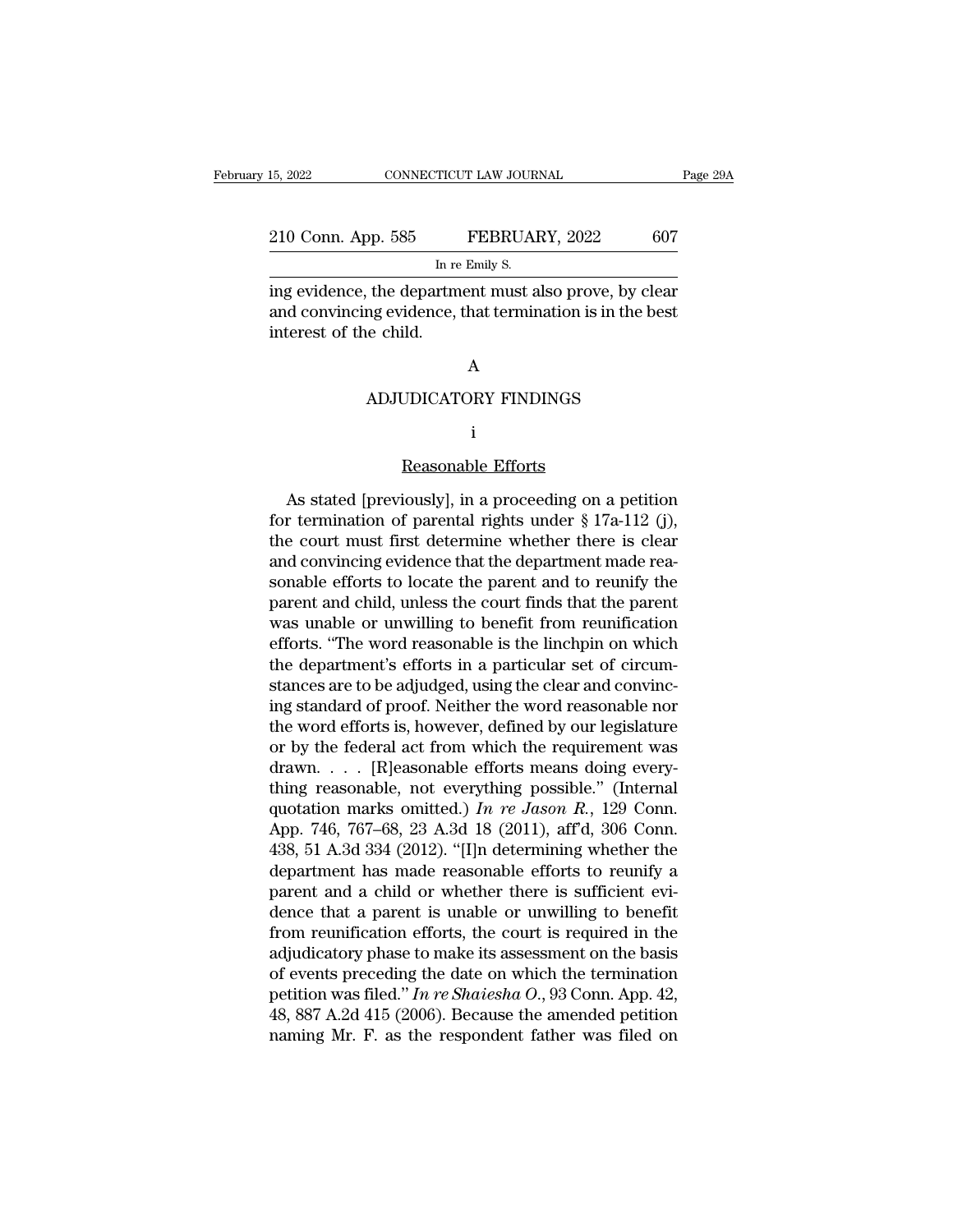| A   | CONNECTICUT LAW JOURNAL                                                                                          |                    | February 15, 2022 |
|-----|------------------------------------------------------------------------------------------------------------------|--------------------|-------------------|
|     |                                                                                                                  |                    |                   |
| 608 | FEBRUARY, 2022                                                                                                   | 210 Conn. App. 585 |                   |
|     | In re Emily S.                                                                                                   |                    |                   |
|     | September 12, 2019, the court must assess the depart-<br>ment's efforts on the basis of events before that date. |                    |                   |
|     | Clear and convincing evidence establishes that the                                                               |                    |                   |
|     | department made reasonable efforts to locate the child's                                                         |                    |                   |
|     | father under the circumstances that existed before the                                                           |                    |                   |

 $\frac{1}{200}$  FEBRUARY, 2022 210 Conn. App. 585<br>
In re Emily S.<br>
September 12, 2019, the court must assess the depart-<br>
ment's efforts on the basis of events before that date.<br>
Clear and convincing evidence establishes that In re Emily S.<br>September 12, 2019, the court must assess the depart-<br>ment's efforts on the basis of events before that date.<br>Clear and convincing evidence establishes that the<br>department made reasonable efforts to locate t September 12, 2019, the court must assess the department's efforts on the basis of events before that date.<br>Clear and convincing evidence establishes that the department made reasonable efforts to locate the child's father dependent 12, 2019, the court must assess the department's efforts on the basis of events before that date.<br>Clear and convincing evidence establishes that the<br>department made reasonable efforts to locate the child's<br>father Clear and convincing evidence establishes that the<br>department made reasonable efforts to locate the child's<br>father under the circumstances that existed before the<br>adjudicatory date. The mother left the hospital on the<br>day Clear and convincing evidence establishes that the<br>department made reasonable efforts to locate the child's<br>father under the circumstances that existed before the<br>adjudicatory date. The mother left the hospital on the<br>day department made reasonable efforts to locate the child's<br>father under the circumstances that existed before the<br>adjudicatory date. The mother left the hospital on the<br>day of the child's birth without providing any informafather under the circumstances that existed before the adjudicatory date. The mother left the hospital on the day of the child's birth without providing any information about the child's paternity. The department had diffi adjudicatory date. The mother left the hospital on the<br>day of the child's birth without providing any informa-<br>tion about the child's paternity. The department had<br>difficulty locating the mother for a time. When the<br>mother day of the child's birth without providing any information about the child's paternity. The department had difficulty locating the mother for a time. When the mother did speak with department social workers, she gave incon tion about the child's paternity. The department had<br>difficulty locating the mother for a time. When the<br>mother did speak with department social workers, she<br>gave inconsistent information about the child's possible<br>paterni difficulty locating the mother for a time. When the<br>mother did speak with department social workers, she<br>gave inconsistent information about the child's possible<br>paternity, naming, at various times, Mr. S., Mr. F., and<br>a m mother did speak with department social workers, she<br>gave inconsistent information about the child's possible<br>paternity, naming, at various times, Mr. S., Mr. F., and<br>a man whose name she did not know who lived in<br>Bristol. gave inconsistent information about the child's poss<br>paternity, naming, at various times, Mr. S., Mr. F.,<br>a man whose name she did not know who lived<br>Bristol. Mr. S. believed that he might be the father<br>agreed to a paterni Exerting, maning, at various antest,  $m$ . i.e.,  $m$ . 1, and<br>man whose name she did not know who lived in<br>istol. Mr. S. believed that he might be the father and<br>reed to a paternity test, which subsequently excluded<br>m. The m a man whose name she and not has write free in<br>Bristol. Mr. S. believed that he might be the father and<br>agreed to a paternity test, which subsequently excluded<br>him. The mother had not received prenatal care and<br>did not kno

Erisson: Int. S. Scheved and Ite Inghis Se are nation and<br>agreed to a paternity test, which subsequently excluded<br>him. The mother had not received prenatal care and<br>did not know the child's true gestational age.<br>The social in The mother had not received prenatal care and<br>did not know the child's true gestational age.<br>The social worker testified credibly that, when Ms.<br>M. first mentioned Mr. F. in October, 2018, Ms. M. men-<br>tioned his approx search that the received prenatal calc and<br>did not know the child's true gestational age.<br>The social worker testified credibly that, when Ms.<br>M. first mentioned Mr. F. in October, 2018, Ms. M. men-<br>tioned his approximate a The social worker testified credibly that, when Ms.<br>M. first mentioned Mr. F. in October, 2018, Ms. M. mentioned his approximate age and said that he might be<br>in jail in Maine. The social worker conducted online<br>searches The social worker testified credibly that, when Ms.<br>M. first mentioned Mr. F. in October, 2018, Ms. M. mentioned his approximate age and said that he might be<br>in jail in Maine. The social worker conducted online<br>searches f M. first mentioned Mr. F. in October, 2018, Ms. M. mentioned his approximate age and said that he might be in jail in Maine. The social worker conducted online searches for him at that time, but without more information, s tioned his approximate age and said that he might be<br>in jail in Maine. The social worker conducted online<br>searches for him at that time, but without more informa-<br>tion, she was unable to locate him. On July 7, 2019, an<br>ano in jail in Maine. The social worker conducted online<br>searches for him at that time, but without more informa-<br>tion, she was unable to locate him. On July 7, 2019, an<br>anonymous caller informed the department's Care Line<br>tha searches for him at that time, but without more information, she was unable to locate him. On July 7, 2019, an<br>anonymous caller informed the department's Care Line<br>that her boyfriend, Mr. F., might be the father of Ms.<br>M.' tion, she was unable to locate him. On July 7, 2019, an<br>anonymous caller informed the department's Care Line<br>that her boyfriend, Mr. F., might be the father of Ms.<br>M.'s child. The caller provided sufficient information<br>ab anonymous caller informed the department's Care Line<br>that her boyfriend, Mr. F., might be the father of Ms.<br>M.'s child. The caller provided sufficient information<br>about Mr. F.'s date of birth and possible location to<br>allow that her boyfriend, Mr. F., might be the f.<br>M.'s child. The caller provided sufficient<br>about Mr. F.'s date of birth and possible<br>allow the social worker, with some "diggin<br>him in New Hampshire after speaking with j<br>and in In light of the mother's inconsistent statements about Mr. F.'s date of birth and possible location to ow the social worker, with some "digging," to locate m in New Hampshire after speaking with jails in Maine d in New Ha about interest of shart and possible focation to<br>allow the social worker, with some "digging," to locate<br>him in New Hampshire after speaking with jails in Maine<br>and in New Hampshire. The social worker spoke to Mr.<br>F. for t

allow are social worker, wan some digging, to focale<br>him in New Hampshire after speaking with jails in Maine<br>and in New Hampshire. The social worker spoke to Mr.<br>F. for the first time on July 26, 2019.<br>In light of the moth and in New Hampshire and potally what, and in Mew Hampshire. The social worker spoke to Mr.<br>F. for the first time on July 26, 2019.<br>In light of the mother's inconsistent statements about<br>the child's possible paternity, her F. for the first time on July 26, 2019.<br>In light of the mother's inconsistent statements about<br>the child's possible paternity, her inability to provide<br>accurate information about Mr. F.'s date of birth or his<br>location, th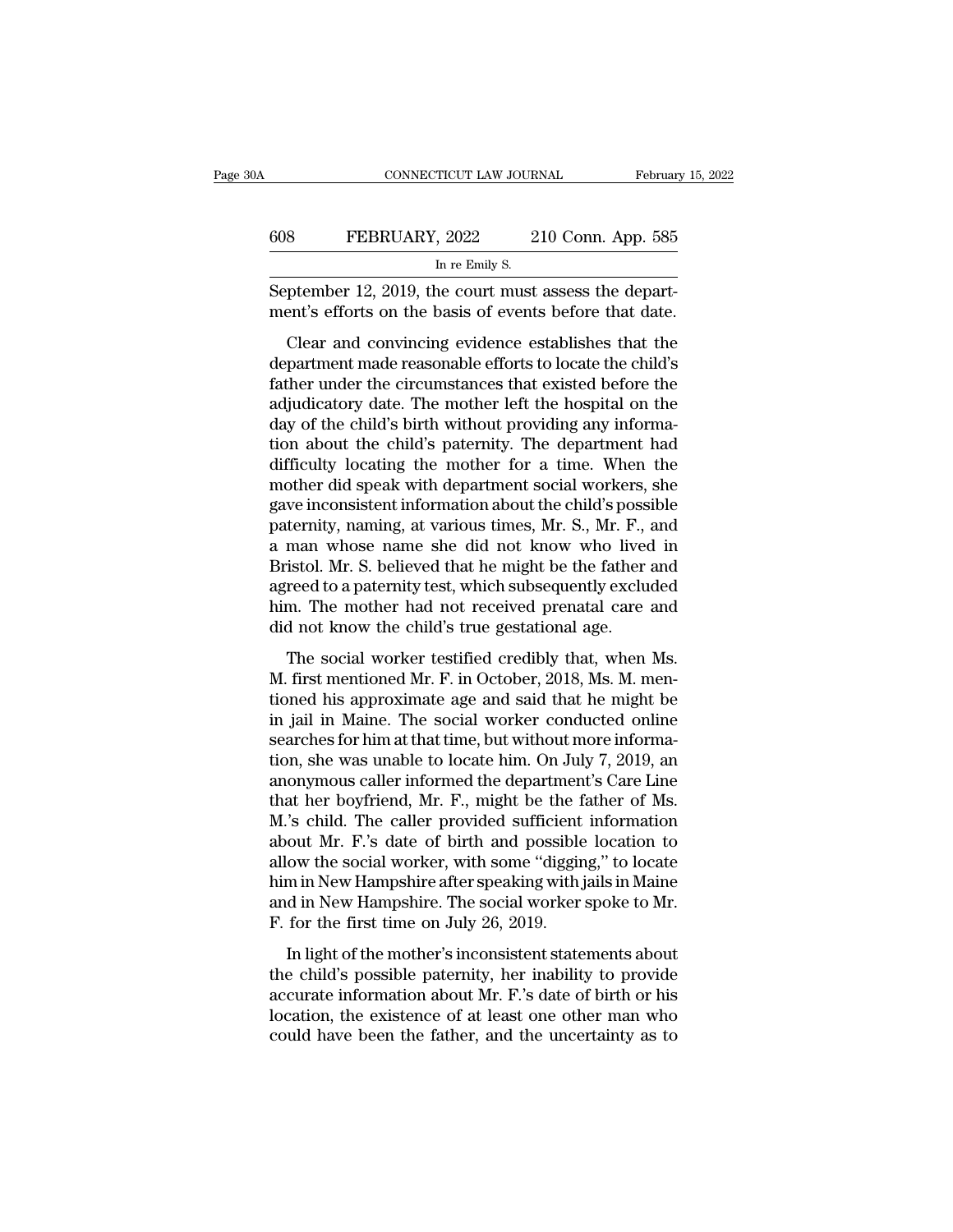| 15, 2022           | CONNECTICUT LAW JOURNAL                               |     |
|--------------------|-------------------------------------------------------|-----|
| 210 Conn. App. 585 | FEBRUARY, 2022                                        | 609 |
|                    | In re Emily S.                                        |     |
|                    | when the child was conceived the department's efforts |     |

EVALUARY, 2022 ENDINE CONNECTICUT LAW JOURNAL Page 31A<br>
210 Conn. App. 585 FEBRUARY, 2022 609<br>
In re Emily S.<br>
When the child was conceived, the department's efforts<br>
to locate Mr. F. were reasonable under the circum-210 Conn. App. 585 FEBRUARY, 2022 609<br>
In re Emily S.<br>
when the child was conceived, the department's efforts<br>
to locate Mr. F. were reasonable under the circum-<br>
stances. The social worker conducted online searches<br>
for M 210 Conn. App. 585 FEBRUARY, 2022 609<br>
In re Emily S.<br>
when the child was conceived, the department's efforts<br>
to locate Mr. F. were reasonable under the circum-<br>
stances. The social worker conducted online searches<br>
for M 210 Conn. App. 585 FEBRUARY, 2022 609<br>
In re Emily S.<br>
when the child was conceived, the department's efforts<br>
to locate Mr. F. were reasonable under the circum-<br>
stances. The social worker conducted online searches<br>
for In re Emily S.<br>
In re Emily S.<br>
When the child was conceived, the department's efforts<br>
to locate Mr. F. were reasonable under the circum-<br>
stances. The social worker conducted online searches<br>
for Mr. F. in October, 2018, In re Emily S.<br>
when the child was conceived, the department's efforts<br>
to locate Mr. F. were reasonable under the circum-<br>
stances. The social worker conducted online searches<br>
for Mr. F. in October, 2018, but was unable when the child was conceived, the department's efforts<br>to locate Mr. F. were reasonable under the circum-<br>stances. The social worker conducted online searches<br>for Mr. F. in October, 2018, but was unable to locate him<br>then. to locate Mr. F. were reasonable under the circum-<br>stances. The social worker conducted online searches<br>for Mr. F. in October, 2018, but was unable to locate him<br>then. When the mother then identified other putative<br>father stances. The social worker conducted online searches<br>for Mr. F. in October, 2018, but was unable to locate him<br>then. When the mother then identified other putative<br>fathers, the department followed up on those leads.<br>When t for Mr. F. in October, 2018, but was unable to locate him<br>then. When the mother then identified other putative<br>fathers, the department followed up on those leads.<br>When the department received information that allowed<br>it to then. When the mother then identified other putative<br>fathers, the department followed up on those leads.<br>When the department received information that allowed<br>it to conduct a more focused search for Mr. F., the<br>social work fathers, the department<br>When the department<br>it to conduct a mor<br>social worker did so<br>him in New Hampsh<br>three weeks of recei<br>her to find him.<br>As to reunification to conduct a more focused search for Mr. F., the<br>cial worker did so promptly, and she soon located<br>m in New Hampshire. She spoke with Mr. F. within<br>ree weeks of receiving the information that allowed<br>r to find him.<br>As to r alleges both that the department made reasonable<br>exceed worker did so promptly, and she soon located<br>him in New Hampshire. She spoke with Mr. F. within<br>three weeks of receiving the information that allowed<br>her to find him.

Exercis worker that so prompary, and she soon located<br>him in New Hampshire. She spoke with Mr. F. within<br>three weeks of receiving the information that allowed<br>her to find him.<br>As to reunification efforts, the termination p Find at New Hampshine. She spoke what M. 1. what<br>three weeks of receiving the information that allowed<br>her to find him.<br>As to reunification efforts, the termination petition<br>alleges both that the department made reasonable her to find him.<br>As to reunification efforts, the termination petition<br>alleges both that the department made reasonable<br>efforts to reunify the father and the child, and in the<br>alternative, that the father was unable or unw As to reunification efforts, the termination petition<br>alleges both that the department made reasonable<br>efforts to reunify the father and the child, and in the<br>alternative, that the father was unable or unwilling to<br>benefit As to reunification efforts, the termination petition<br>alleges both that the department made reasonable<br>efforts to reunify the father and the child, and in the<br>alternative, that the father was unable or unwilling to<br>benefit alleges both that the departme<br>efforts to reunify the father and<br>alternative, that the father was u<br>benefit from reunification effort<br>these allegations must be proved<br>ing evidence based on events prio<br>date of September 12, Forts to reality are ratact and are erind, and in the derivative, that the father was unable or unwilling to mefit from reunification efforts. Either or both of ese allegations must be proved by clear and convinceg evidenc discributely, and the ratical was thus the child. Benefit from reunification efforts. Either or both of these allegations must be proved by clear and convincing evidence based on events prior to the adjudicatory date of S

these allegations must be proved by clear and convincing evidence based on events prior to the adjudicatory<br>date of September 12, 2019.<br>As of the adjudicatory date, the department had made<br>no efforts to reunify Mr. F. wit detect and see *In gevidence* based on events prior to the adjudicatory<br>date of September 12, 2019.<br>As of the adjudicatory date, the department had made<br>no efforts to reunify Mr. F. with the child. It had only<br>recently loc App. 13–49–50 (where coterminous performance and additional and the department had made<br>no efforts to reunify Mr. F. with the child. It had only<br>recently located him and his paternity had not yet been<br>determined. See *In* As of the adjudicatory date, the department had made<br>no efforts to reunify Mr. F. with the child. It had only<br>recently located him and his paternity had not yet been<br>determined. See In re Shaiesha O., supra, 93 Conn.<br>App. As of the adjudicatory date, the department had made<br>no efforts to reunify Mr. F. with the child. It had only<br>recently located him and his paternity had not yet been<br>determined. See In re Shaiesha O., supra, 93 Conn.<br>App. no efforts to reunify Mr<br>recently located him and<br>determined. See  $In re$ <br>App. 49–50 (where co<br>before paternity was est<br>make reasonable efforts<br>adjudicatory date).<br>The court finds, howe termined. See *In re Shaiesha O.*, supra, 93 Conn.<br>pp. 49–50 (where coterminous petition was filed<br>fore paternity was established, department failed to<br>ake reasonable efforts to reunify parent and child by<br>judicatory date App. 49–50 (where coterminous petition was filed<br>before paternity was established, department failed to<br>make reasonable efforts to reunify parent and child by<br>adjudicatory date).<br>The court finds, however, that clear and c

Tapp. 18 33 (where esternalistical peritori was filed to<br>before paternity was established, department failed to<br>make reasonable efforts to reunify parent and child by<br>adjudicatory date).<br>The court finds, however, that clea before patentaly was established, department falled to<br>make reasonable efforts to reunify parent and child by<br>adjudicatory date).<br>The court finds, however, that clear and convincing<br>evidence establishes that Mr. F. was una Make Feasonable choris to Feurnity parent and enhances<br>adjudicatory date).<br>The court finds, however, that clear and convincing<br>evidence establishes that Mr. F. was unable or unwilling<br>to benefit from reunification efforts The court finds, however, that clear and convincing<br>evidence establishes that Mr. F. was unable or unwilling<br>to benefit from reunification efforts as of September<br>12, 2019. As of that date, Mr. F. was incarcerated in<br>New H The court finds, however, that clear and convincing<br>evidence establishes that Mr. F. was unable or unwilling<br>to benefit from reunification efforts as of September<br>12, 2019. As of that date, Mr. F. was incarcerated in<br>New H evidence establishes that Mr. F. was unable or unwilling<br>to benefit from reunification efforts as of September<br>12, 2019. As of that date, Mr. F. was incarcerated in<br>New Hampshire on Maine state criminal charges, for<br>which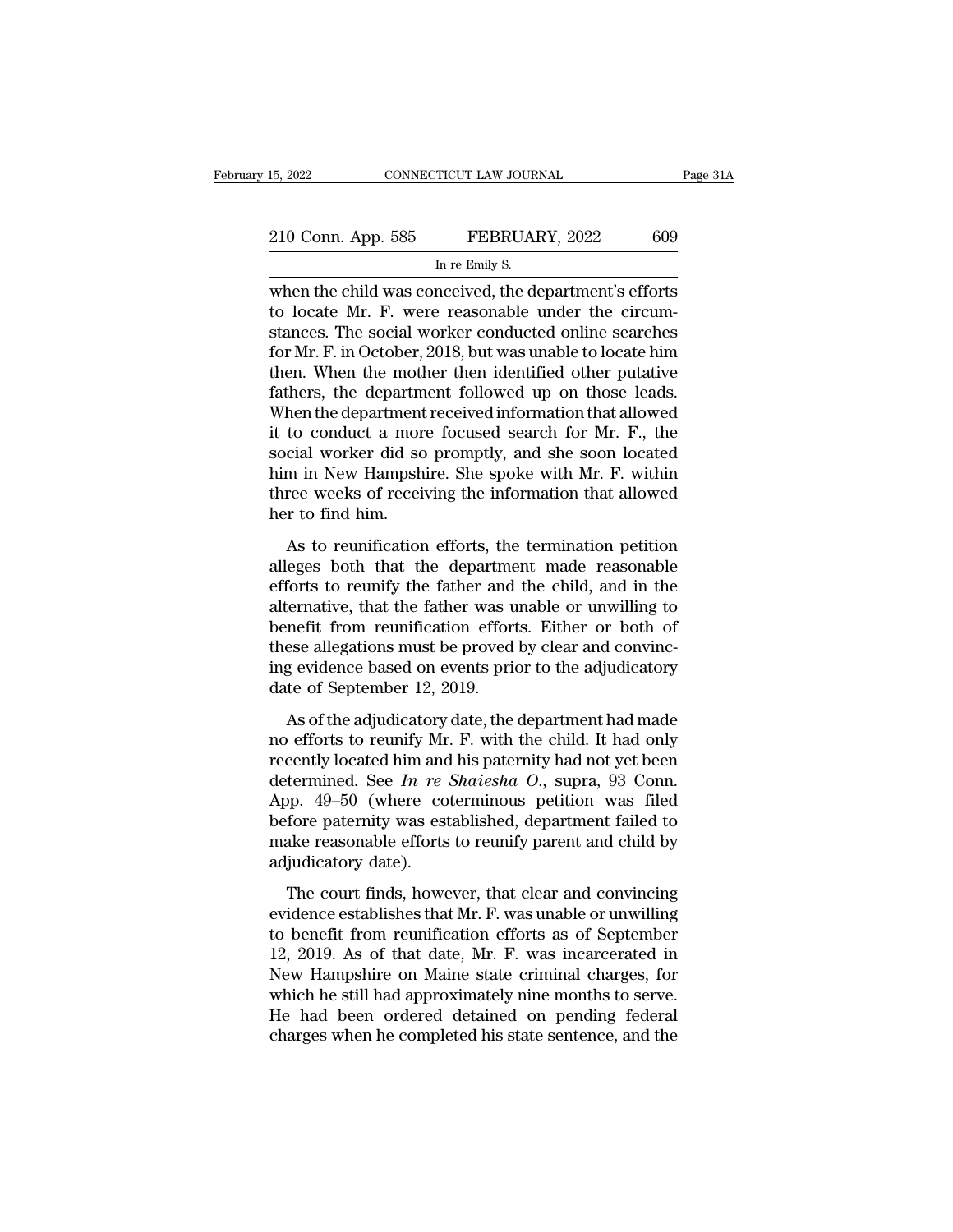# CONNECTICUT LAW JOURNAL February 15, 2022<br>610 FEBRUARY, 2022 210 Conn. App. 585<br>In re Emily S. TICUT LAW JOUR.<br>, 2022 2<br>In re Emily S.<br>| charges was

CONNECTICUT LAW JOURNAL February 15, 2022<br>
FEBRUARY, 2022 210 Conn. App. 585<br>
In re Emily S.<br>
Outcome of his federal charges was unknown as of the<br>
adjudicatory date. The department could not refer him FEBRUARY, 2022 210 Conn. App. 585<br>
In re Emily S.<br>
The department could not refer him<br>
adjudicatory date. The department could not refer him<br>
for rehabilitative services in the community, such as<br>
drug seroping and treatme  $f_{\text{in re}}$   $\frac{610}{\text{In re}}$   $\frac{FEBRUARY, 2022}{\text{In re}}$   $\frac{210}{\text{Conn}}$ . App. 585<br>
outcome of his federal charges was unknown as of the<br>
adjudicatory date. The department could not refer him<br>
for rehabilitative services in the c  $\frac{610}{\text{In re Emily s.}}$  and  $\frac{610}{\text{In re Emily s.}}$ <br>The Emily S.<br>The Emily S.<br>adjudicatory date. The department could not refer him<br>for rehabilitative services in the community, such as<br>drug screening and treatment, mental health i In re Emily S.<br>
In re Emily S.<br>
outcome of his federal charges was unknown as of the<br>
adjudicatory date. The department could not refer him<br>
for rehabilitative services in the community, such as<br>
drug screening and treatme In re Enlity S.<br>
In re Enlity S.<br>
adjudicatory date. The department could not refer him<br>
for rehabilitative services in the community, such as<br>
drug screening and treatment, mental health issues, and<br>
parenting services. A outcome of his federal charges was unknown as of the adjudicatory date. The department could not refer him for rehabilitative services in the community, such as drug screening and treatment, mental health issues, and paren adjudicatory date. The department could not refer him<br>for rehabilitative services in the community, such as<br>drug screening and treatment, mental health issues, and<br>parenting services. Although substance abuse and par-<br>enti for rehabilitative services in the community, such as<br>drug screening and treatment, mental health issues, and<br>parenting services. Although substance abuse and par-<br>enting services might have been available to him<br>through t drug screening and treatment, mental health issues, and<br>parenting services. Although substance abuse and par-<br>enting services might have been available to him<br>through the correctional facility while he was incarcer-<br>ated, parenting service<br>enting service<br>through the co<br>ated, at least<br>services. At tri<br>to participate<br>from jail.<br>"[T]he fact The fact of incarceration, in and of itself, cannot the same impact of the same incarcer-<br>
"Tells at least initially he did not feel he needed any<br>
rvices. At trial, he acknowledged that he would need<br>
participate in such be the basis for a termination of parental rights. . . .

services. At trial, he acknowledged that he would need<br>to participate in such services when he is released<br>from jail.<br>"[T]he fact of incarceration, in and of itself, cannot<br>be the basis for a termination of parental right to participate in such services when he is released<br>from jail.<br>"[T]he fact of incarceration, in and of itself, cannot<br>be the basis for a termination of parental rights.  $\dots$ .<br>At the same time, a court properly may take in from jail.<br>
"[T]he fact of incarceration, in and of itself, cannot<br>
be the basis for a termination of parental rights. . . .<br>
At the same time, a court properly may take into consideration the inevitable effects of incarce "[T]he fact of incarceration, in and of itself, cannot<br>be the basis for a termination of parental rights.  $\dots$  .<br>At the same time, a court properly may take into consideration the inevitable effects of incarceration on an "[T]he fact of incarceration, in and of itself, cannot<br>be the basis for a termination of parental rights. . . .<br>At the same time, a court properly may take into consid-<br>eration the inevitable effects of incarceration on a be the basis for a termination of parental rights.  $\dots$ <br>At the same time, a court properly may take into consideration the inevitable effects of incarceration on an<br>individual's ability to assume his or her role as a pare At the same time, a court properly may take into consideration the inevitable effects of incarceration on an individual's ability to assume his or her role as a parent.<br>  $\ldots$  Extended incarceration severely hinders the d eration the inevitable effects of incarceration on an individual's ability to assume his or her role as a parent.<br>  $\ldots$  Extended incarceration severely hinders the department's ability to offer services and the parent's individual's ability to assume his or her role as a parent.<br>  $\ldots$  Extended incarceration severely hinders the<br>
department's ability to offer services and the parent's<br>
ability to make and demonstrate the changes that wou ... Extended incarceration severely hinders the<br>department's ability to offer services and the parent's<br>ability to make and demonstrate the changes that would<br>enable reunification of the family." (Internal quotation<br>marks department's ability to offer services and the parent's<br>ability to make and demonstrate the changes that would<br>enable reunification of the family." (Internal quotation<br>marks omitted.) In re Tresin J., supra, 334 Conn. 325 ability to make and demonstrate the changes that would<br>enable reunification of the family." (Internal quotation<br>marks omitted.) In re Tresin J., supra, 334 Conn. 325.<br>While imprisonment alone can never constitute aban-<br>do enable reunification of the family." (Internal quotation<br>marks omitted.) *In re Tresin J.*, supra, 334 Conn. 325.<br>While imprisonment alone can never constitute aban-<br>donment, "[o]n the other hand, the inevitable restraints marks omitted.) *In re Tresin J.*, supra, 334 Conn. 325.<br>While imprisonment alone can never constitute aban-<br>donment, "[o]n the other hand, the inevitable restraints<br>imposed by incarceration do not in themselves excuse<br>a f While imprisonment alon<br>donment, "[o]n the other l<br>imposed by incarceration<br>a failure to make use<br>resources for contact with<br>mile Appeal (Docket No.<br>446 A.2d 808 (1982).<br>Mr. F.'s incarceration i posed by incarceration do not in themselves excuse<br>failure to make use of available though limited<br>sources for contact with a distant child." In re Juve-<br>le Appeal (Docket No. 10155), 187 Conn. 431, 443,<br>6 A.2d 808 (1982) a failure to make use of available though limited<br>resources for contact with a distant child." In re Juve-<br>nile Appeal (Docket No. 10155), 187 Conn. 431, 443,<br>446 A.2d 808 (1982).<br>Mr. F.'s incarceration in New Hampshire a

resources for contact with a distant child." In re Juve-<br>nile Appeal (Docket No. 10155), 187 Conn. 431, 443,<br>446 A.2d 808 (1982).<br>Mr. F.'s incarceration in New Hampshire also hin-<br>dered the department's ability to offer v mile Appeal (Docket No. 10155), 187 Conn. 431, 443,<br>446 A.2d 808 (1982).<br>Mr. F.'s incarceration in New Hampshire also hin-<br>dered the department's ability to offer visitation, espe-<br>cially in light of the fact that, as of t 446 A.2d 808 (1982).<br>
Mr. F.'s incarceration in New Hampshire also hin-<br>
dered the department's ability to offer visitation, espe-<br>
cially in light of the fact that, as of the date the petition<br>
was filed, Emily was a med Mr. F.'s incarceration in New Hampshire also hin-<br>dered the department's ability to offer visitation, espe-<br>cially in light of the fact that, as of the date the petition<br>was filed, Emily was a medically complex thirteen<br>mo Mr. F.'s incarceration in New Hampshire also hin-<br>dered the department's ability to offer visitation, espe-<br>cially in light of the fact that, as of the date the petition<br>was filed, Emily was a medically complex thirteen<br>mo dered the department's ability to offer visitation, especially in light of the fact that, as of the date the petition was filed, Emily was a medically complex thirteen month old child with severe respiratory issues that re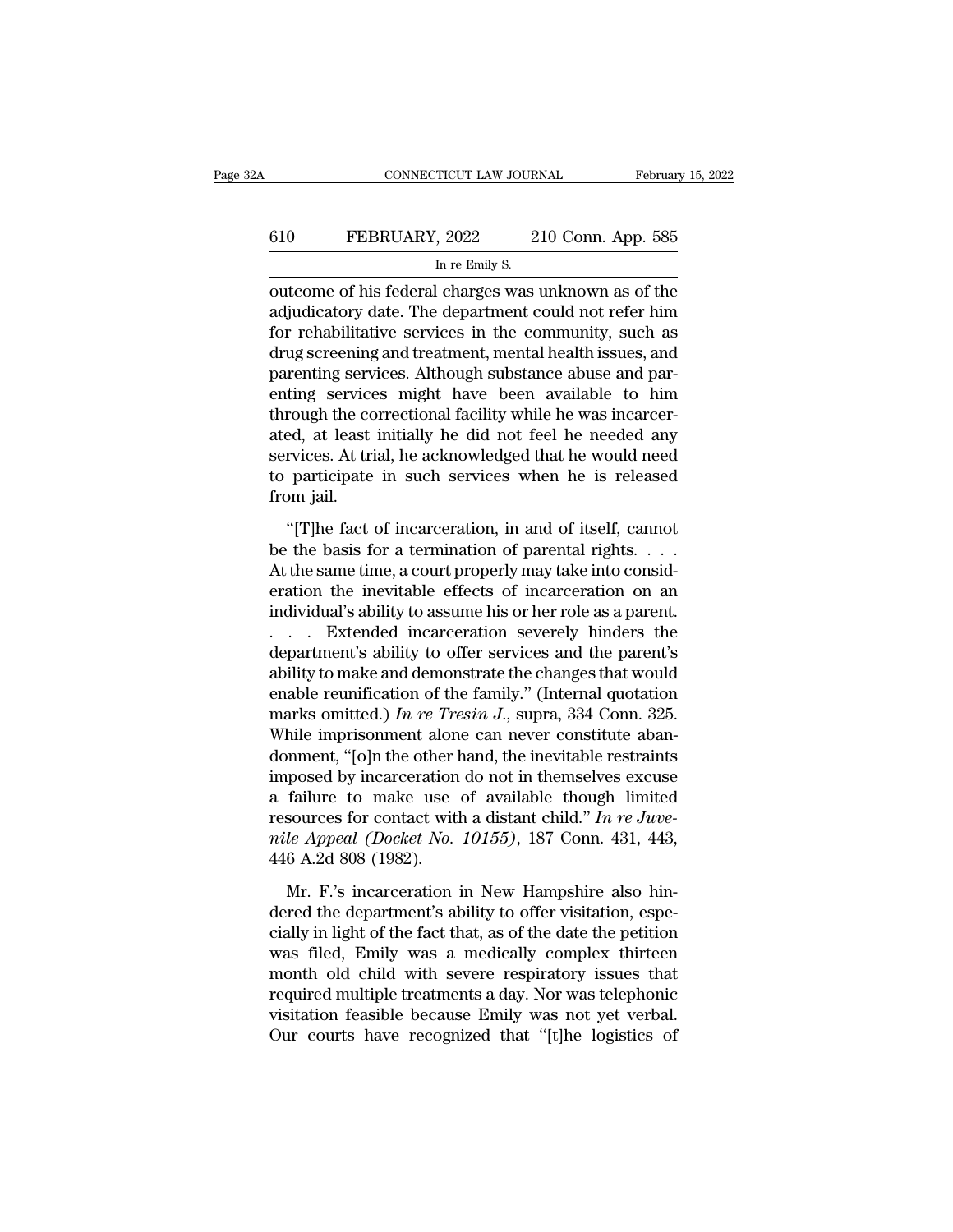| 15, 2022           | CONNECTICUT LAW JOURNAL                                |     |
|--------------------|--------------------------------------------------------|-----|
| 210 Conn. App. 585 | FEBRUARY, 2022                                         | 611 |
|                    | In re Emily S.                                         |     |
|                    | orison visits with voung children particularly to out- |     |

15, 2022 CONNECTICUT LAW JOURNAL<br>
210 Conn. App. 585 FEBRUARY, 2022 611<br>
In re Emily S.<br>
prison visits with young children, particularly to out-<br>
of-state facilities, limit their feasibility." In re Elvin G.,<br>
210 Conn. 48 <sup>210</sup> Conn. App. 585 FEBRUARY, 2022 611<br>
In re Emily S.<br>
prison visits with young children, particularly to out-<br>
of-state facilities, limit their feasibility." *In re Elvin G.*,<br>
310 Conn. 485, 515, 78 A.3d 797 (2013); se 210 Conn. App. 585 FEBRUARY, 2022 611<br>
In re Emily S.<br>
prison visits with young children, particularly to out-<br>
of-state facilities, limit their feasibility." In re Elvin G.,<br>
310 Conn. 485, 515, 78 A.3d 797 (2013); see al <sup>210</sup> Conn. App. 585 **FEBRUARY**, 2022 611<br>
In re Emily S.<br>
prison visits with young children, particularly to out-<br>
of-state facilities, limit their feasibility." *In re Elvin G*.,<br>
310 Conn. 485, 515, 78 A.3d 797 (2013); In re Emily S.<br>
ison visits with young children, particularly to out-<br>
state facilities, limit their feasibility." In re Elvin G.,<br>
0 Conn. 485, 515, 78 A.3d 797 (2013); see also In re<br>
iciano B., 129 Conn. App. 449, 461, prison visits with young children, particularly to out-<br>of-state facilities, limit their feasibility." In re Elvin G.,<br>310 Conn. 485, 515, 78 A.3d 797 (2013); see also In re<br>Luciano B., 129 Conn. App. 449, 461, 21 A.3d 85

prison visits with young children, particularly to out-<br>of-state facilities, limit their feasibility." In re Elvin G.,<br>310 Conn. 485, 515, 78 A.3d 797 (2013); see also In re<br>Luciano B., 129 Conn. App. 449, 461, 21 A.3d 85 court also finds, by clear and convincing evidence, that the department made reasonable efforts to locate the father in light of all the circumstances. The court also finds, by clear and convincing evidence, that the depa Luciano B., 129 Conn. App. 449, 461, 21 A.3d 858 (2011).<br>
In sum, the court finds, by clear and convincing evi-<br>
dence, that the department made reasonable efforts to<br>
locate the father in light of all the circumstances. Lation D., 125 Collicton, 1449, 401, 21 A.50056 (2011).<br>In sum, the court finds, by clear and convincing evidence, that the department made reasonable efforts to<br>locate the father in light of all the circumstances. The<br>co In sum, the court find<br>dence, that the departm<br>locate the father in light<br>court also finds, by clear<br>the father was unable or<br>fication efforts as of the<br>foreseeable future.<br>The court now turns Fraction and the department made reasonable enorts to<br>cate the father in light of all the circumstances. The<br>urt also finds, by clear and convincing evidence, that<br>e father was unable or unwilling to benefit from reuni-<br>at Figure 1.1 and the father in fight of<br>court also finds, by clear and<br>the father was unable or unw<br>fication efforts as of the adj<br>foreseeable future.<br>The court now turns to<br>alleged in the petition.

### ii

### Abandonment

The court now turns to the adjudicatory grounds<br>eged in the petition.<br>ii<br>Abandonment<br>The first alleged adjudicatory ground is abandon-<br>ent. As our courts have often stated, abandonment<br>cours where a parent fails to visit a ment. As our courts to the adjudicatory grounds<br>alleged in the petition.<br>ii<br>Abandonment<br>The first alleged adjudicatory ground is abandon-<br>ment. As our courts have often stated, abandonment<br>"occurs where a parent fails to v <sup>ii</sup><br>Abandonment<br>I'vecurs where a parent fails to visit a child, does not<br>display love or affection for the child, does not person-<br>ally interact with the child, and demonstrates no.con ii<br> **display display displand**<br>
The first alleged adjudicatory ground is abandon-<br>
ment. As our courts have often stated, abandonment<br>
"occurs where a parent fails to visit a child, does not<br>
display love or affection for Abandonment<br>The first alleged adjudicatory ground is abandon-<br>ment. As our courts have often stated, abandonment<br>"occurs where a parent fails to visit a child, does not<br>display love or affection for the child, does not pe Example in the first alleged adjudicatory ground is abandon-<br>ment. As our courts have often stated, abandonment<br>"occurs where a parent fails to visit a child, does not<br>display love or affection for the child, does not pers The first alleged adjudicatory ground is abandon-<br>ment. As our courts have often stated, abandonment<br>"occurs where a parent fails to visit a child, does not<br>display love or affection for the child, does not person-<br>ally i ment. As our courts have often stated, abandonment<br>
"occurs where a parent fails to visit a child, does not<br>
display love or affection for the child, does not person-<br>
ally interact with the child, and demonstrates no con "occurs where a parent fails to visit a child, does not display love or affection for the child, does not personally interact with the child, and demonstrates no concern for the child's welfare.  $\ldots$  Section 17a-112 [(j) display love or affection for the child, does not person-<br>ally interact with the child, and demonstrates no con-<br>cern for the child's welfare.... Section 17a-112 [(j)<br>(3) (A)] does not contemplate a sporadic showing of<br>th ally interact with the child, and demonstrates no concern for the child's welfare. . . . Section 17a-112 [(j) (3) (A)] does not contemplate a sporadic showing of the indicia of interest, concern or responsibility for the cern for the child's welfare..... Section 17a-112 [(j) (3) (A)] does not contemplate a sporadic showing of the indicia of interest, concern or responsibility for the welfare of a child. A parent must maintain a reasonable (3) (A)] does not contemplate a sporadic showing of the indicia of interest, concern or responsibility for the welfare of a child. A parent must maintain a reasonable degree of interest in the welfare of his or her child. the indicia of interest, concern or responsibility welfare of a child. A parent must maintain a rease degree of interest in the welfare of his or her Maintain implies a continuing, reasonable deg concern." (Internal quota enate of a child. A patent must maintain a reasonable<br>gree of interest in the welfare of his or her child.<br>aintain implies a continuing, reasonable degree of<br>ncern." (Internal quotation marks omitted.) In  $re\,Jer\,Jaine\,S$ . Maintain implies a continuing, reasonable degree of<br>concern." (Internal quotation marks omitted.) In reJer-<br>maine S., 86 Conn. App. 819, 839–40, 863 A.2d 720, cert.<br>denied, 273 Conn. 938, 875 A.2d 43 (2005).<br>There is clea

maintain implies a continuity, reasonable degree of<br>concern." (Internal quotation marks omitted.) In re Jer-<br>maine S., 86 Conn. App. 819, 839–40, 863 A.2d 720, cert.<br>denied, 273 Conn. 938, 875 A.2d 43 (2005).<br>There is cle to concern. (Internal quotation marks omitted.) *In reser-<br>maine S.*, 86 Conn. App. 819, 839–40, 863 A.2d 720, cert.<br>denied, 273 Conn. 938, 875 A.2d 43 (2005).<br>There is clear and convincing evidence that as of the<br>adjudic mathe s., so Colum. App. 019, 039–40, 003 A.2d 720, Cert.<br>denied, 273 Conn. 938, 875 A.2d 43 (2005).<br>There is clear and convincing evidence that as of the<br>adjudicatory date, September 12, 2019, Mr. F. had never<br>seen the c There is clear and convincing evidence that as of the adjudicatory date, September 12, 2019, Mr. F. had never<br>seen the child, provided financial support, attempted<br>to communicate with the child, shown an interest in<br>the ch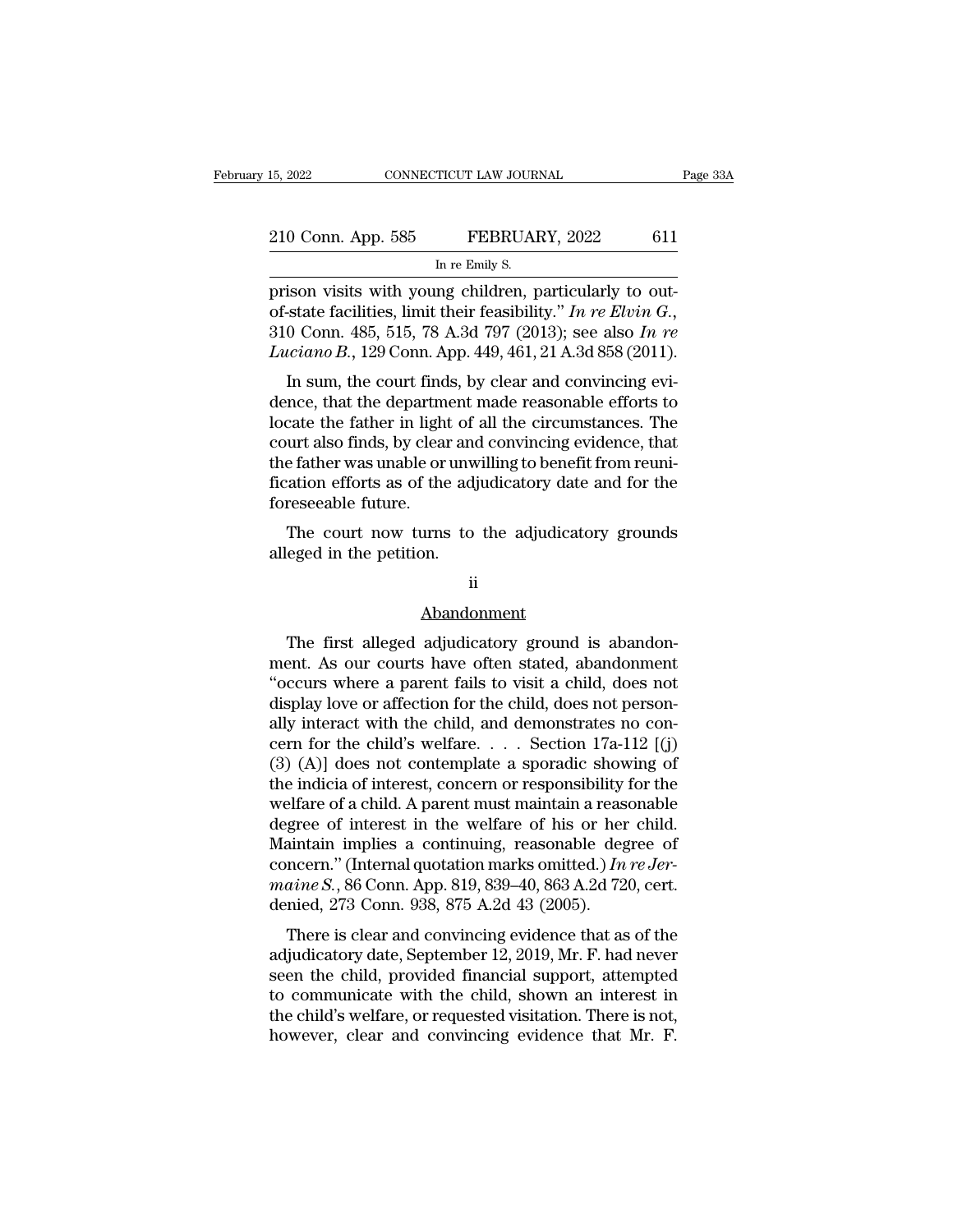# CONNECTICUT LAW JOURNAL February 15, 2022<br>612 FEBRUARY, 2022 210 Conn. App. 585<br>In re Emily S. TICUT LAW JOUR.<br>, 2022 2<br>In re Emily S.<br>'s father befor

CONNECTICUT LAW JOURNAL February 15, 2<br> **knew** he was the child's father before that date. Ms. M.<br>
had moved from Maine to Connecticut before the child's<br>
hirth Ms. M. oxpressed considerable uncertainty about FEBRUARY, 2022 210 Conn. App. 585<br>
In re Emily S.<br> *knew* he was the child's father before that date. Ms. M.<br>
had moved from Maine to Connecticut before the child's<br>
birth. Ms. M. expressed considerable uncertainty about<br> 612 FEBRUARY, 2022 210 Conn. App. 585<br>
In re Emily S.<br>
knew he was the child's father before that date. Ms. M.<br>
had moved from Maine to Connecticut before the child's<br>
birth. Ms. M. expressed considerable uncertainty abou FEBRUARY, 2022 210 Conn. App. 585<br>
In re Emily S.<br> *knew* he was the child's father before that date. Ms. M.<br>
had moved from Maine to Connecticut before the child's<br>
birth. Ms. M. expressed considerable uncertainty about<br> In re Emily S.<br>
In re Emily S.<br> *knew* he was the child's father before that date. Ms. M.<br>
had moved from Maine to Connecticut before the child's<br>
birth. Ms. M. expressed considerable uncertainty about<br>
the child's paterni In re Emily S.<br>
Knew he was the child's father before that date. Ms. M.<br>
had moved from Maine to Connecticut before the child's<br>
birth. Ms. M. expressed considerable uncertainty about<br>
the child's paternity. She told the knew he was the child's father before that date. Ms. M.<br>had moved from Maine to Connecticut before the child's<br>birth. Ms. M. expressed considerable uncertainty about<br>the child's paternity. She told the department on one<br>oc had moved from Maine to Connecticut before the child's<br>birth. Ms. M. expressed considerable uncertainty about<br>the child's paternity. She told the department on one<br>occasion that Mr. F. might be the father, but on subse-<br>qu birth. Ms. M. expressed considerable uncertainty about<br>the child's paternity. She told the department on one<br>occasion that Mr. F. might be the father, but on subse-<br>quent occasions she denied that he could be the father.<br>A the child's paternity. She told the department on one occasion that Mr. F. might be the father, but on subsequent occasions she denied that he could be the father.<br>At least one other man—Mr. S.—believed that he (Mr. S.) mi occasion that Mr. F. might be the father, but on subsequent occasions she denied that he could be the father.<br>At least one other man—Mr. S.—believed that he (Mr.<br>S.) might be the father. Mr. F. himself made contradic-<br>tory quent occasions she denied that he could be the father.<br>At least one other man—Mr. S.—believed that he (Mr.<br>S.) might be the father. Mr. F. himself made contradic-<br>tory statements to the social worker as to whether he<br>knew At least one other man—Mr. S.—believed that he (Mr. S.) might be the father. Mr. F. himself made contradictory statements to the social worker as to whether he knew that Ms. M. was pregnant or had given birth. Sometimes he S.) might be the father. Mr. F. himself made contradictory statements to the social worker as to whether he knew that Ms. M. was pregnant or had given birth. Sometimes he said that he had not spoken with her since their re tory statements to the social worker as to whether he<br>knew that Ms. M. was pregnant or had given birth.<br>Sometimes he said that he had not spoken with her<br>since their relationship ended; sometimes he said he<br>had spoken with knew that Ms. M. was pregnant or had given birth.<br>Sometimes he said that he had not spoken with her<br>since their relationship ended; sometimes he said he<br>had spoken with her in July, 2018, a few weeks before<br>the child's bir Sometimes he said that he had not spoken with her<br>since their relationship ended; sometimes he said he<br>had spoken with her in July, 2018, a few weeks before<br>the child's birth, and she had not told him she was<br>pregnant; som since their relationship ended; sometimes he said he<br>had spoken with her in July, 2018, a few weeks before<br>the child's birth, and she had not told him she was<br>pregnant; sometimes he said that he knew she had a<br>child but di had spoken with her in July, 2018, a few weeks before<br>the child's birth, and she had not told him she was<br>pregnant; sometimes he said that he knew she had a<br>child but did not believe he was the child's father. He<br>admitted the child's birth, and she had not told him she was<br>pregnant; sometimes he said that he knew she had a<br>child but did not believe he was the child's father. He<br>admitted she had tried to contact him after they broke<br>up but h pregnant; sometimes he said that he knew she had a<br>child but did not believe he was the child's father. He<br>admitted she had tried to contact him after they broke<br>up but he had not returned her calls. The fact that a<br>girlfr child but did not believe he was the child's father. He admitted she had tried to contact him after they broke up but he had not returned her calls. The fact that a girlfriend of his knew of the child's birth and of his pr admitted she had tried to contact him after they broke<br>up but he had not returned her calls. The fact that a<br>girlfriend of his knew of the child's birth and of his<br>prior relationship with Ms. M. suggests that he *may*<br>have up but he had not returned her calls. The fact that a<br>girlfriend of his knew of the child's birth and of his<br>prior relationship with Ms. M. suggests that he *may*<br>have known more than he admitted, but the evidence<br>is not c girlfriend of his knew of the child's birth and of his<br>prior relationship with Ms. M. suggests that he *may*<br>have known more than he admitted, but the evidence<br>is not clear and convincing. Because his paternity was<br>not est ment. of established until after the adjudicatory date, the<br>purt is not persuaded that his conduct before the adju-<br>catory date can fairly be held to constitute abandon-<br>ent.<br>iii<br>Absence of An Ongoing Parent-Child Relationship<br>T

iii

Example 12 can fairly be held to constitute abandon-<br>
The department also alleged, as an adjudicatory<br>
The department also alleged, as an adjudicatory<br>
pound, that there is no ongoing parent-child relation-<br>
in between  $\$ ment.<br>
iii<br>
Absence of An Ongoing Parent-Child Relationship<br>
The department also alleged, as an adjudicatory<br>
ground, that there is no ongoing parent-child relation-<br>
ship between Mr. F. and Emily. Pursuant to § 17a-112<br> iii<br>Absence of An Ongoing Parent-Child Relationship<br>The department also alleged, as an adjudicatory<br>ground, that there is no ongoing parent-child relation-<br>ship between Mr. F. and Emily. Pursuant to § 17a-112<br>(j) (3) (D), iii<br>
(4) Absence of An Ongoing Parent-Child Relationship<br>
The department also alleged, as an adjudicatory<br>
ground, that there is no ongoing parent-child relation-<br>
ship between Mr. F. and Emily. Pursuant to § 17a-112<br>
(j) Absence of An Ongoing Parent-Child Relationship<br>The department also alleged, as an adjudicatory<br>ground, that there is no ongoing parent-child relation-<br>ship between Mr. F. and Emily. Pursuant to  $\S 17a-112$ <br>(j) (3) (D), a The department also alleged, as an adjudicatory<br>ground, that there is no ongoing parent-child relation-<br>ship between Mr. F. and Emily. Pursuant to  $\S 17a-112$ <br>(j) (3) (D), a court may terminate a parent's parental<br>rights The department also alleged, as an adjudicatory<br>ground, that there is no ongoing parent-child relation-<br>ship between Mr. F. and Emily. Pursuant to  $\S 17a-112$ <br>(j) (3) (D), a court may terminate a parent's parental<br>rights ground, that there is no ongoing parent-child relation-<br>ship between Mr. F. and Emily. Pursuant to  $\S 17a-112$ <br>(j) (3) (D), a court may terminate a parent's parental<br>rights if "there is no ongoing parent-child relationshi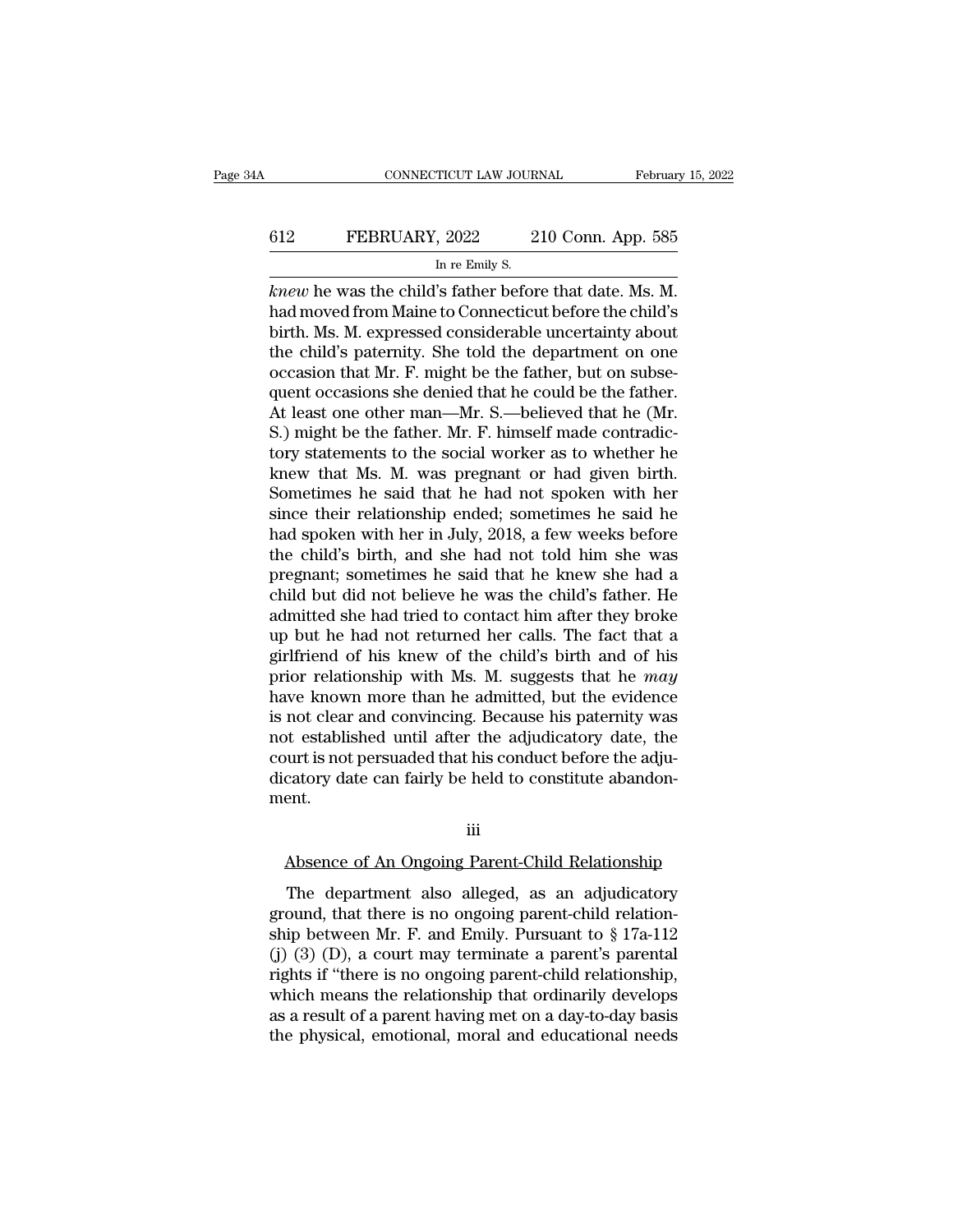| 15, 2022           | CONNECTICUT LAW JOURNAL                                   |     |
|--------------------|-----------------------------------------------------------|-----|
| 210 Conn. App. 585 | FEBRUARY, 2022                                            | 613 |
|                    | In re Emily S.                                            |     |
|                    | of the child and to allow further time for the establish- |     |

of the child and to allow further time for the establishment or reestablishment of such parent-child relation-<br>the child and to allow further time for the establishment or reestablishment of such parent-child relation-<br>thi 210 Conn. App. 585 FEBRUARY, 2022 613<br>
In re Emily S.<br>
of the child and to allow further time for the establishment or reestablishment of such parent-child relation-<br>
ship would be detrimental to the best interest of the 210 Conn. App. 585 FEBRUARY, 2022 613<br>
In re Emily S.<br>
of the child and to allow further time for the establishment or reestablishment of such parent-child relationship would be detrimental to the best interest of the chi  $\begin{array}{c} \textcolor{red}{210}\ \textcolor{red}{\text{Conn. App. 5}}\\ \textcolor{red}{\text{of the child and t}}\\ \textcolor{red}{\text{ment or reestablishi}}\\ \textcolor{red}{\text{ship would be de}}\\ \textcolor{red}{\text{child . . . .'}}\\ \textcolor{red}{\text{In In re Tresi}} \end{array}$ In re Emily S.<br> **In re Emily S.**<br> **In chief connect that Interest of the establishment or reestablishment of such parent-child relation-<br>
ip would be detrimental to the best interest of the<br>
ild . . . ."<br>
In** *In re Tresin* of the child and to allow further time for the establishment or reestablishment of such parent-child relation-<br>ship would be detrimental to the best interest of the<br>child . . . ."<br>In *In re Tresin J.*, supra, 334 Conn. 32

of the child and to allow further time for the establishment or reestablishment of such parent-child relation-<br>ship would be detrimental to the best interest of the<br>child  $\ldots$ ."<br>In *In re Tresin J.*, supra, 334 Conn. 323 ship would be detrimental to the best interest of the<br>child  $\ldots$ ."<br>In *In re Tresin J*., supra, 334 Conn. 323–33, our<br>Supreme Court provided a comprehensive summary of<br>its prior decisions concerning the adjudicatory grou and would be definited to the best interest of the<br>child . . . ."<br>In *In re Tresin J.*, supra, 334 Conn. 323–33, our<br>Supreme Court provided a comprehensive summary of<br>its prior decisions concerning the adjudicatory ground In *In re Tresin J.*, supra, 334 Conn. 323–33, our<br>Supreme Court provided a comprehensive summary of<br>its prior decisions concerning the adjudicatory ground<br>of no ongoing parent-child relationship and further<br>addressed the In *In re Tresin J.*, supra, 334 Conn. 323–33, our<br>Supreme Court provided a comprehensive summary of<br>its prior decisions concerning the adjudicatory ground<br>of no ongoing parent-child relationship and further<br>addressed the Supreme Court provided a comprehensive summary of<br>its prior decisions concerning the adjudicatory ground<br>of no ongoing parent-child relationship and further<br>addressed the application of this ground to an incarcer-<br>ated par its prior decisions concerning the adjudicatory ground<br>of no ongoing parent-child relationship and further<br>addressed the application of this ground to an incarcer-<br>ated parent. It emphasized that this ground must not<br>be us of no ongoing parent-child relationship and further<br>addressed the application of this ground to an incarcer-<br>ated parent. It emphasized that this ground must not<br>be used to place " 'insurmountable burden[s]' " on non-<br>cust addressed the application of this ground to an inc<br>ated parent. It emphasized that this ground mu<br>be used to place " 'insurmountable burden[s]' " or<br>custodial parents. Id., 326. It has explicitly rejec<br>literal interpretati be used to place. The engineeration and subsequently in one-<br>stodial parents. Id., 326. It has explicitly rejected a<br>eral interpretation of the statute, holding that day-to-<br>y absence alone is insufficient to support a fi custodial parents. Id., 326. It has explicitly rejected a<br>literal interpretation of the statute, holding that day-to-<br>day absence alone is insufficient to support a finding<br>of no ongoing parent-child relationship. Id.<br>"Th

relational parents. Tal., 526. It has explored a diteral interpretation of the statute, holding that day-to-<br>day absence alone is insufficient to support a finding<br>of no ongoing parent-child relationship. Id.<br>"The lack of *Intera Interpretation of the statute, holding that day to*<br> *Iday absence alone is insufficient to support a finding*<br> *In ongoing parent-child relationship is a*<br> *In fights."* (Internal quotation marks omitted.) Id., 32 ground of no ongoing parent-child relationship. Id.<br>
"The lack of an ongoing parent-child relationship is a<br>
no fault statutory ground for the termination of parental<br>
rights." (Internal quotation marks omitted.) Id., 325 The lack of an ongoing parent-child relationship is a<br>mo fault statutory ground for the termination of parental<br>rights." (Internal quotation marks omitted.) Id., 325. In<br> $In\;re\;Tresin\;J$ , the Supreme Court reiterated that " "The lack of an ongoing parent-child relationship is a<br>no fault statutory ground for the termination of parental<br>rights." (Internal quotation marks omitted.) Id., 325. In<br>In re Tresin J., the Supreme Court reiterated that no fault statutory ground for the termination of parental<br>rights." (Internal quotation marks omitted.) Id., 325. In<br>In re Tresin J., the Supreme Court reiterated that "the<br>ground of no ongoing parent-child relationship for rights." (Internal quotation marks omitted.) Id., 325. In *In re Tresin J*., the Supreme Court reiterated that "the ground of no ongoing parent-child relationship for the termination of parental rights contemplates a situ In re Tresin J., the Supreme Court reiterated that "the ground of no ongoing parent-child relationship for the termination of parental rights contemplates a situation in which, regardless of fault, a child either has neve ground of no ongoing parent-child relationship for the<br>termination of parental rights contemplates a situation<br>in which, regardless of fault, a child either has never<br>known his or her parents, so that no relationship has<br>e *dermination of parental rights contemplates a situation*<br>in which, regardless of fault, a child either has never<br>known his or her parents, so that no relationship has<br>ever developed between them, or has definitively lost<br> in which, regardless of fault, a child either has never<br>known his or her parents, so that no relationship has<br>ever developed between them, or has definitively lost<br>that relationship, so that despite its former existence it known his or her parents, so that no relationship has<br>ever developed between them, or has definitively lost<br>that relationship, so that despite its former existence it<br>has now been completely displaced. . . . *The ultimate<br>* ever developed between<br>that relationship, so that<br>has now been completely<br>*question is whether the c<br>ries or feelings for the no<br>in nature.*" (Emphasis i<br>marks omitted.) Id.<br>To determine whether that relationship, so that despite its former existence it<br>has now been completely displaced. . . . The ultimate<br>question is whether the child has some present memo-<br>ries or feelings for the natural parent that are positi child relationship and the first scheme that are positive<br>
in nature." (Emphasis in original; internal quotation<br>
marks omitted.) Id.<br>
To determine whether there is " 'no ongoing parent-<br>
child relationship," " the court

First step process. In the first step, a petition of the matural parent that are positive<br>in nature." (Emphasis in original; internal quotation<br>marks omitted.) Id.<br>To determine whether there is " no ongoing parent-<br>child r prove the lack of an original; internal quotation<br>marks omitted.) Id.<br>To determine whether there is " 'no ongoing parent-<br>child relationship,' " the court must engage in a two<br>step process. Id. "In the first step, a petiti by clear and convincing evidence.<br>
To determine whether there is " no ongoing parent-<br>
child relationship," the court must engage in a two<br>
step process. Id. "In the first step, a petitioner must<br>
prove the lack of an ongo child relationship," the court must engage in a two<br>step process. Id. "In the first step, a petitioner must<br>prove the lack of an ongoing parent-child relationship<br>by clear and convincing evidence. In other words, the<br>petit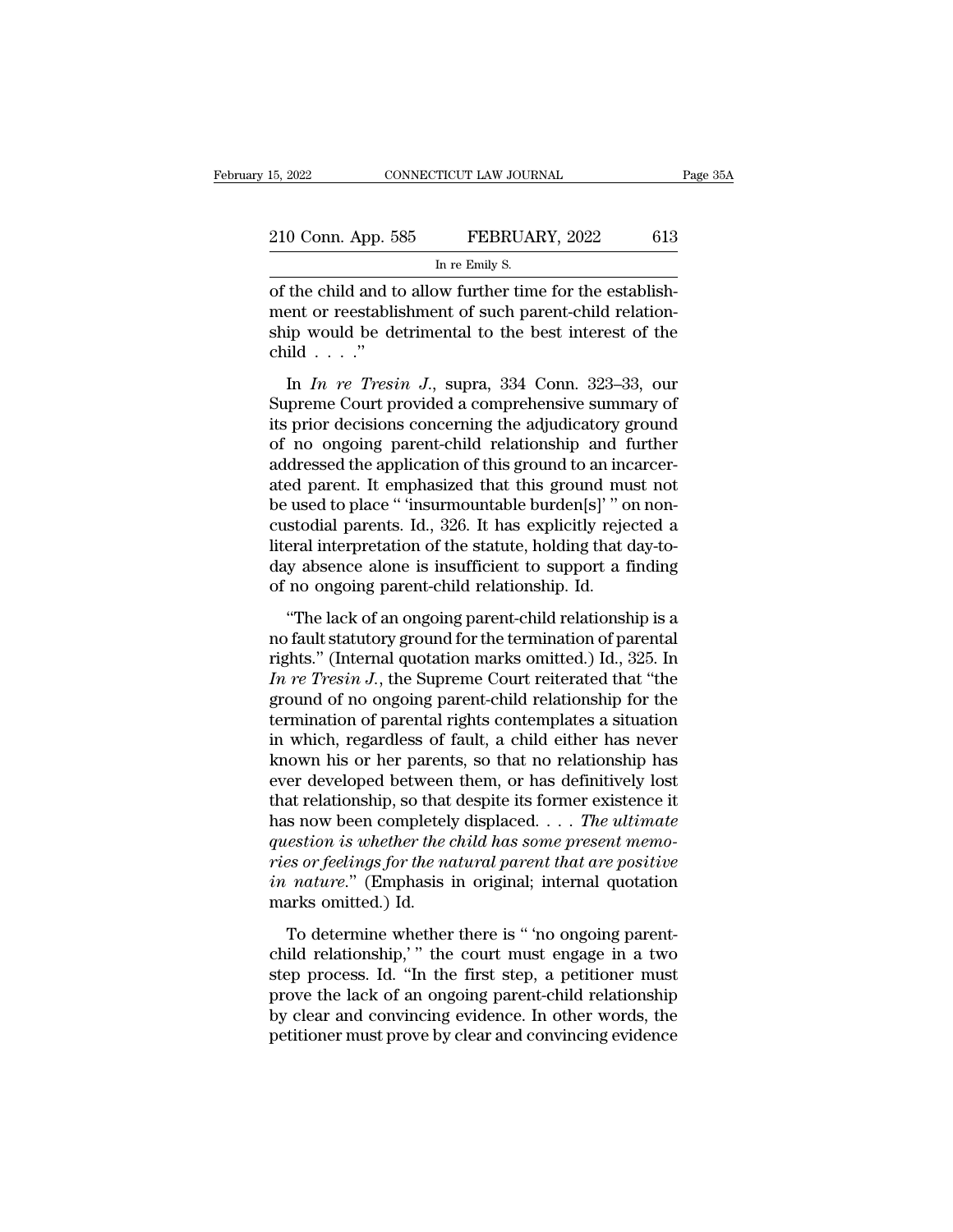# CONNECTICUT LAW JOURNAL February 15, 2022<br>614 FEBRUARY, 2022 210 Conn. App. 585<br>In re Emily S. TICUT LAW JOUR.<br>, 2022 2<br>In re Emily S.<br>present memo

CONNECTICUT LAW JOURNAL February 15, 2022<br>
February 15, 2022<br>
The child has no present memories or feelings for<br>
the natural parent that are positive in nature. If the<br>
metitioneris unable to prove a lack of an option pare FEBRUARY, 2022 210 Conn. App. 585<br>
In re Emily S.<br>
that the child has no present memories or feelings for<br>
the natural parent that are positive in nature. If the<br>
petitioner is unable to prove a lack of an ongoing parent-<br> FEBRUARY, 2022 210 Conn. App. 585<br>
In re Emily S.<br>
that the child has no present memories or feelings for<br>
the natural parent that are positive in nature. If the<br>
petitioner is unable to prove a lack of an ongoing parent-EGRUARY, 2022 210 Conn. App. 585<br>
In re Emily S.<br>
that the child has no present memories or feelings for<br>
the natural parent that are positive in nature. If the<br>
petitioner is unable to prove a lack of an ongoing parent-<br> In re Emily S.<br>
In re Emily S.<br>
that the child has no present memories or feelings for<br>
the natural parent that are positive in nature. If the<br>
petitioner is unable to prove a lack of an ongoing parent-<br>
child relationshi In re Emily S.<br>
that the child has no present memories or feelings for<br>
the natural parent that are positive in nature. If the<br>
petitioner is unable to prove a lack of an ongoing parent-<br>
child relationship by clear and co that the child has no present memories or feelings for<br>the natural parent that are positive in nature. If the<br>petitioner is unable to prove a lack of an ongoing parent-<br>child relationship by clear and convincing evidence, the natural parent that are positive in nature. If the petitioner is unable to prove a lack of an ongoing parent-<br>child relationship by clear and convincing evidence, the petition must be denied, and there is no need to pr petitioner is unable to prove a lack of an ongoing parent-<br>child relationship by clear and convincing evidence, the<br>petition must be denied, and there is no need to proceed<br>to the second step of the inquiry. If, and only i child relationship by clear and convincing evidence, the petition must be denied, and there is no need to proceed to the second step of the inquiry. If, and only if, the petitioner has proven a lack of an ongoing parent-ch petition must be denied, and there is no need to proceed<br>to the second step of the inquiry. If, and only if, the<br>petitioner has proven a lack of an ongoing parent-child<br>relationship does the inquiry proceed to the second<br>s to the second step of the inquiry. If, and only if, the petitioner has proven a lack of an ongoing parent-child relationship does the inquiry proceed to the second step, whereby the petitioner must prove by clear and conv petitioner has proven a lack of an ongoing parent-child<br>relationship does the inquiry proceed to the second<br>step, whereby the petitioner must prove by clear and<br>convincing evidence that to allow further time for the<br>establ relationship does the inquiry proceed to the second<br>step, whereby the petitioner must prove by clear and<br>convincing evidence that to allow further time for the<br>establishment or reestablishment of the relationship<br>would be Fp, whereby the petholer must prove by clear and<br>
mvincing evidence that to allow further time for the<br>
tablishment or reestablishment of the relationship<br>
build be contrary to the best interests of the child.<br>
ly then may convincing evidence that to allow further time for the<br>establishment or reestablishment of the relationship<br>would be contrary to the best interests of the child.<br>Only then may the court proceed to the disposition<br>phase." (

Examismment of reestablishment of the Felationship<br>would be contrary to the best interests of the child.<br>Only then may the court proceed to the disposition<br>phase." (Internal quotation marks omitted.) Id., 326–27.<br>"There ar would be contrary to the best interests of the child.<br>Only then may the court proceed to the disposition<br>phase." (Internal quotation marks omitted.) Id., 326–27.<br>"There are two exceptions to the general rule that<br>the exis The first exception was somitted.) Id., 326–27.<br>
"There are two exceptions to the general rule that<br>
the existence of an ongoing parent-child relationship<br>
is determined by looking to the present feelings and<br>
memories of phase. (Internal quotation marks omitted.) id.,  $320-27$ .<br>
"There are two exceptions to the general rule that<br>
the existence of an ongoing parent-child relationship<br>
is determined by looking to the present feelings and<br>
m "There are two exceptions to the general rule that<br>the existence of an ongoing parent-child relationship<br>is determined by looking to the present feelings and<br>memories of the child toward the respondent parent.<br>The first e the existence of an ongoing parent-child relationship<br>is determined by looking to the present feelings and<br>memories of the child toward the respondent parent.<br>The first exception  $\ldots$  applies when the child is an<br>infant, is determined by looking to the present feelings and<br>memories of the child toward the respondent parent.<br>The first exception  $\ldots$  applies when the child is an<br>infant, and that exception changes the focus of the first<br>ste memories of the child toward the respondent parent.<br>The first exception  $\ldots$  applies when the child is an<br>infant, and that exception changes the focus of the first<br>step of the inquiry  $\ldots$  [W]hen a child is virtually a<br> The first exception  $\ldots$  applies when the child is an infant, and that exception changes the focus of the first step of the inquiry  $\ldots$  [W]hen a child is virtually a newborn infant whose present feelings can hardly be infant, and that exception changes the focus of the first<br>step of the inquiry. . . . [W]hen a child is virtually a<br>newborn infant whose present feelings can hardly be<br>discerned with any reasonable degree of confidence, it step of the inquiry. . . . . [W]hen a child is virtually a<br>newborn infant whose present feelings can hardly be<br>discerned with any reasonable degree of confidence, it<br>makes no sense to inquire as to the infant's feelings,<br> newborn infant whose present feelings can hardly be<br>discerned with any reasonable degree of confidence, it<br>makes no sense to inquire as to the infant's feelings,<br>and the proper inquiry focuses on whether the parent<br>has pos discerned with any reasonable degree of confidence, it makes no sense to inquire as to the infant's feelings, and the proper inquiry focuses on whether the parent has positive feelings toward the child.  $\dots$  Under those c ''The second exception . . . applies when the petiand the proper inquiry focuses on whether the parent<br>has positive feelings toward the child. . . . Under<br>those circumstances, it is appropriate to consider the<br>conduct of a respondent parent." (Internal quotation<br>marks om

those circumstances, it is appropriate to consider the<br>conduct of a respondent parent." (Internal quotation<br>marks omitted.) Id., 327.<br>"The second exception  $\ldots$  applies when the peti-<br>tioner has engaged in conduct that i those circuitstances, it is appropriate to consider the<br>conduct of a respondent parent." (Internal quotation<br>marks omitted.) Id., 327.<br>"The second exception  $\ldots$  applies when the peti-<br>tioner has engaged in conduct that exception parameteric internal quotation<br>marks omitted.) Id., 327.<br>"The second exception  $\ldots$  applies when the petitioner has engaged in conduct that inevitably has led<br>to the lack of an ongoing parent-child relationship lack of an ongoing parent-child relationship<br>tioner has engaged in conduct that inevitably has led<br>to the lack of an ongoing parent-child relationship<br>between the respondent parent and the child. This<br>exception precludes "The second exception  $\ldots$  applies when the petitioner has engaged in conduct that inevitably has led to the lack of an ongoing parent-child relationship between the respondent parent and the child. This exception preclu tioner has engaged in conduct that inevitably has led<br>to the lack of an ongoing parent-child relationship<br>between the respondent parent and the child. This<br>exception precludes the petitioner from relying on the<br>lack of an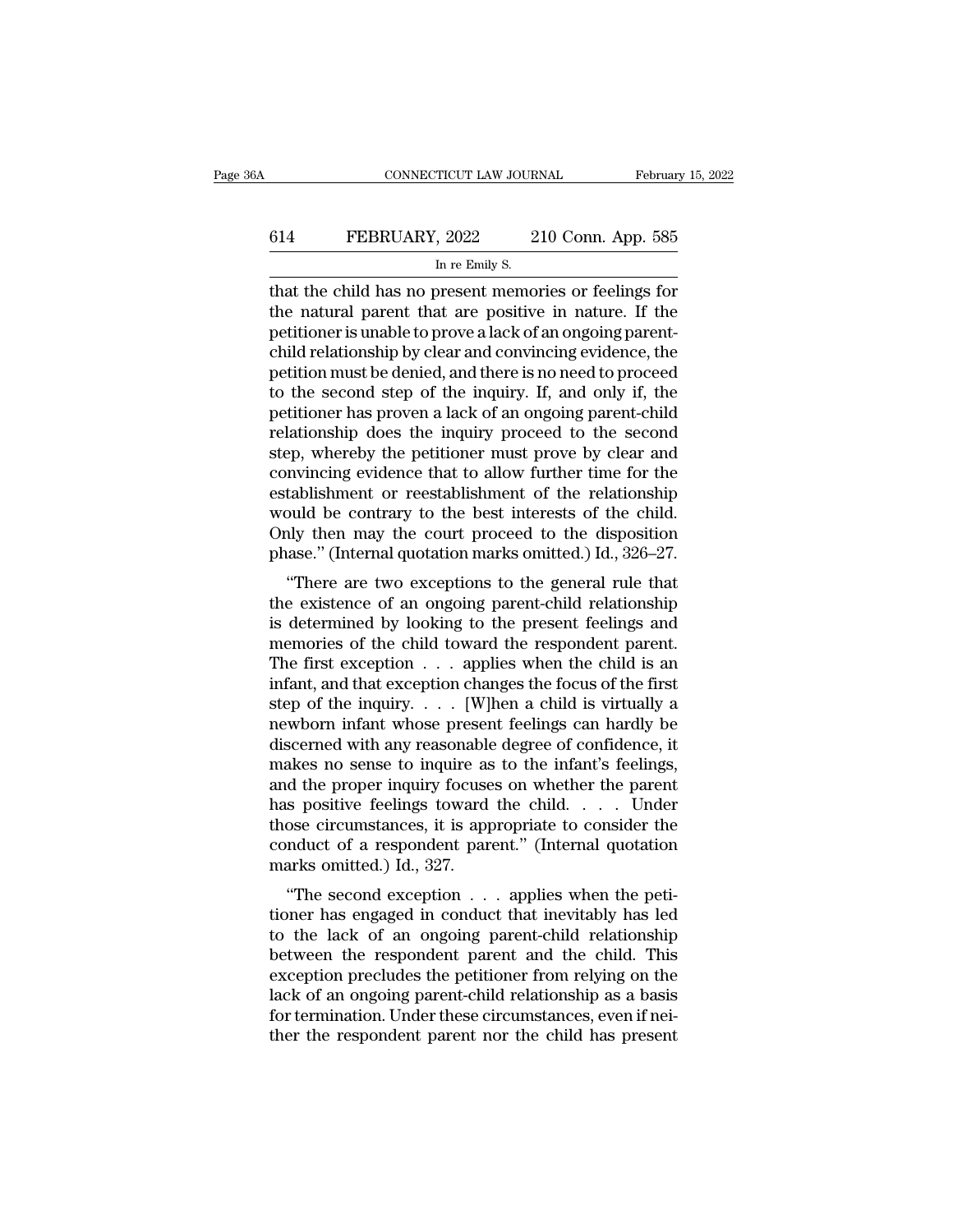# 15, 2022 CONNECTICUT LAW JOURNAL Page 37A<br>210 Conn. App. 585 FEBRUARY, 2022 615<br>In re Emily S. TICUT LAW JOUR.<br>FEBRUAI<br>In re Emily S.<br>be other and

positive feelings for the other, and, even if the child<br>acks any present memories of the respondent parent,<br>the positive is precluded from relying on the lacks and positive is precluded from relying on the lacks 210 Conn. App. 585 FEBRUARY, 2022 615<br>
In re Emily S.<br>
positive feelings for the other, and, even if the child<br>
lacks any present memories of the respondent parent,<br>
the petitioner is precluded from relying on [the lack 210 Conn. App. 585 FEBRUARY, 2022 615<br>
In re Emily S.<br>
positive feelings for the other, and, even if the child<br>
lacks any present memories of the respondent parent,<br>
the petitioner is precluded from relying on [the lack<br>
o 210 Conn. App. 585 FEBRUARY, 2022 615<br>
In re Emily S.<br>
positive feelings for the other, and, even if the child<br>
lacks any present memories of the respondent parent,<br>
the petitioner is precluded from relying on [the lack<br>
o In re Emily S.<br>
In re Emily S.<br>
positive feelings for the other, and, even if the child<br>
lacks any present memories of the respondent parent,<br>
the petitioner is precluded from relying on [the lack<br>
of an ongoing parent-chi In re Emily S.<br>
positive feelings for the other, and, even if the child<br>
lacks any present memories of the respondent parent,<br>
the petitioner is precluded from relying on [the lack<br>
of an ongoing parent-child relationship positive feelings for the other, and, even if the child<br>lacks any present memories of the respondent parent,<br>the petitioner is precluded from relying on [the lack<br>of an ongoing parent-child relationship] as a basis for<br>te lacks any present memories of the respondent parent,<br>the petitioner is precluded from relying on [the lack<br>of an ongoing parent-child relationship] as a basis for<br>termination. . . . . The interference inquiry properly<br>focu the petitioner is precluded from relying on [the lack<br>of an ongoing parent-child relationship] as a basis for<br>termination. . . . The interference inquiry properly<br>focuses not on the petitioner's intent in engaging in<br>the c of an ongoing parent-child relationship] as a basis for<br>termination. . . . The interference inquiry properly<br>focuses not on the petitioner's intent in engaging in<br>the conduct at issue, but on the consequences of that<br>condu *remination.* . . . The interference inquiry properly focuses not on the petitioner's intent in engaging in the conduct at issue, but on the consequences of that conduct. In other words, the question is whether the petitio focuses not on the petitioner's intent in engaging in<br>the conduct at issue, but on the consequences of that<br>conduct. In other words, the question is whether the<br>petitioner engaged in conduct that inevitably led to a<br>noncus the conduct at issue, but on the consequences of that<br>conduct. In other words, the question is whether the<br>petitioner engaged in conduct that inevitably led to a<br>noncustodial parent's lack of an ongoing parent-child<br>relat conduct. In other words, the question is whether the<br>petitioner engaged in conduct that inevitably led to a<br>noncustodial parent's lack of an ongoing parent-child<br>relationship. If the answer to that question is yes, the<br>pe petitioner engaged in conduct that inevitably led to a<br>noncustodial parent's lack of an ongoing parent-child<br>relationship. If the answer to that question is yes, the<br>petitioner will be precluded from relying on the ground<br> noncustodial parent's lack of an ongoing parent-child<br>relationship. If the answer to that question is yes, the<br>petitioner will be precluded from relying on the ground<br>of no ongoing parent-child relationship as a basis for<br> Mutionship. If the answer to that question is yes, the<br>titioner will be precluded from relying on the ground<br>no ongoing parent-child relationship as a basis for<br>rmination regardless of the petitioner's intent—or<br>t—to inter petitioner will be precided front felying on the ground<br>of no ongoing parent-child relationship as a basis for<br>termination regardless of the petitioner's intent—or<br>not—to interfere." (Citation omitted, emphasis in origi-<br>n

or no ongoing parent-child relationship as a basis for<br>termination regardless of the petitioner's intent—or<br>not—to interfere." (Citation omitted; emphasis in origi-<br>nal; internal quotation marks omitted.) Id., 327–28.<br>Appl fernimation regardiess of the petitioner's internation-or<br>not—to interfere." (Citation omitted; emphasis in origi-<br>nal; internal quotation marks omitted.) Id., 327–28.<br>Applying these principles to the case at hand, the<br>cou Indeed, that fact is undisputed. She has never been implying these principles to the case at hand, the court finds that the department has proved, by clear and convincing evidence, that the child has no positive feelings f Hall, internal quotation manks omitted.) id.,  $327-28$ .<br>Applying these principles to the case at hand, the<br>court finds that the department has proved, by clear<br>and convincing evidence, that the child has no positive<br>feeli Applying these principles to the case at hand, the court finds that the department has proved, by clear and convincing evidence, that the child has no positive feelings for or memories of the respondent father. Indeed, tha although the father did not expressly raise the issue,<br>and convincing evidence, that the child has no positive<br>elings for or memories of the respondent father.<br>deed, that fact is undisputed. She has never been in<br>scare. Sh and convincing evidence, that the child has no positive<br>feelings for or memories of the respondent father.<br>Indeed, that fact is undisputed. She has never been in<br>his care. She has never met him or even seen him. She<br>would

reemigs for or memories or the respondent rather.<br>Indeed, that fact is undisputed. She has never been in<br>his care. She has never met him or even seen him. She<br>would not recognize him if she were to see him now.<br>Although th indeed, that fact is undisputed. She has hever been in<br>his care. She has never met him or even seen him. She<br>would not recognize him if she were to see him now.<br>Although the father did not expressly raise the issue,<br>the co Ins care. She has hever hier film of even seen film. She<br>would not recognize him if she were to see him now.<br>Although the father did not expressly raise the issue,<br>the court has considered whether the virtual infancy<br>excep Modula not recognize finit if she were to see finit now.<br>
Although the father did not expressly raise the issue,<br>
the court has considered whether the virtual infancy<br>
exception applies in this case. The court concludes t Although the father did not expressly raise the issue,<br>the court has considered whether the virtual infancy<br>exception applies in this case. The court concludes that<br>it does not. As stated [previously], the virtual infancy the court has considered whether the virtual infancy<br>exception applies in this case. The court concludes that<br>it does not. As stated [previously], the virtual infancy<br>exception applies when the child is "virtually a newbo exception applies in this case. The court concludes that<br>it does not. As stated [previously], the virtual infancy<br>exception applies when the child is "virtually a newborn<br>infant whose present feelings can hardly be discer it does not. As stated [previously], the virtual infancy<br>exception applies when the child is "virtually a newborn<br>infant whose present feelings can hardly be discerned<br>with any reasonable degree of confidence . . . ."<br>(Int exception applies when the child is "virtually a newborn<br>infant whose present feelings can hardly be discerned<br>with any reasonable degree of confidence  $\dots$ ."<br>(Internal quotation marks omitted.) Id., 327. The child's<br>age infant whose present feelings can hardly be discerned<br>with any reasonable degree of confidence  $\dots$ . "<br>(Internal quotation marks omitted.) Id., 327. The child's<br>age and ability to express her feelings is assessed as<br>of th with any reasonable degree of confidence  $\dots$  . . ."<br>(Internal quotation marks omitted.) Id., 327. The child's<br>age and ability to express her feelings is assessed as<br>of the time of the termination trial. See id., 329. "To (Internal quotation marks omitted.) Id., 327. The child's<br>age and ability to express her feelings is assessed as<br>of the time of the termination trial. See id., 329. "To<br>determine whether a petitioner has established the la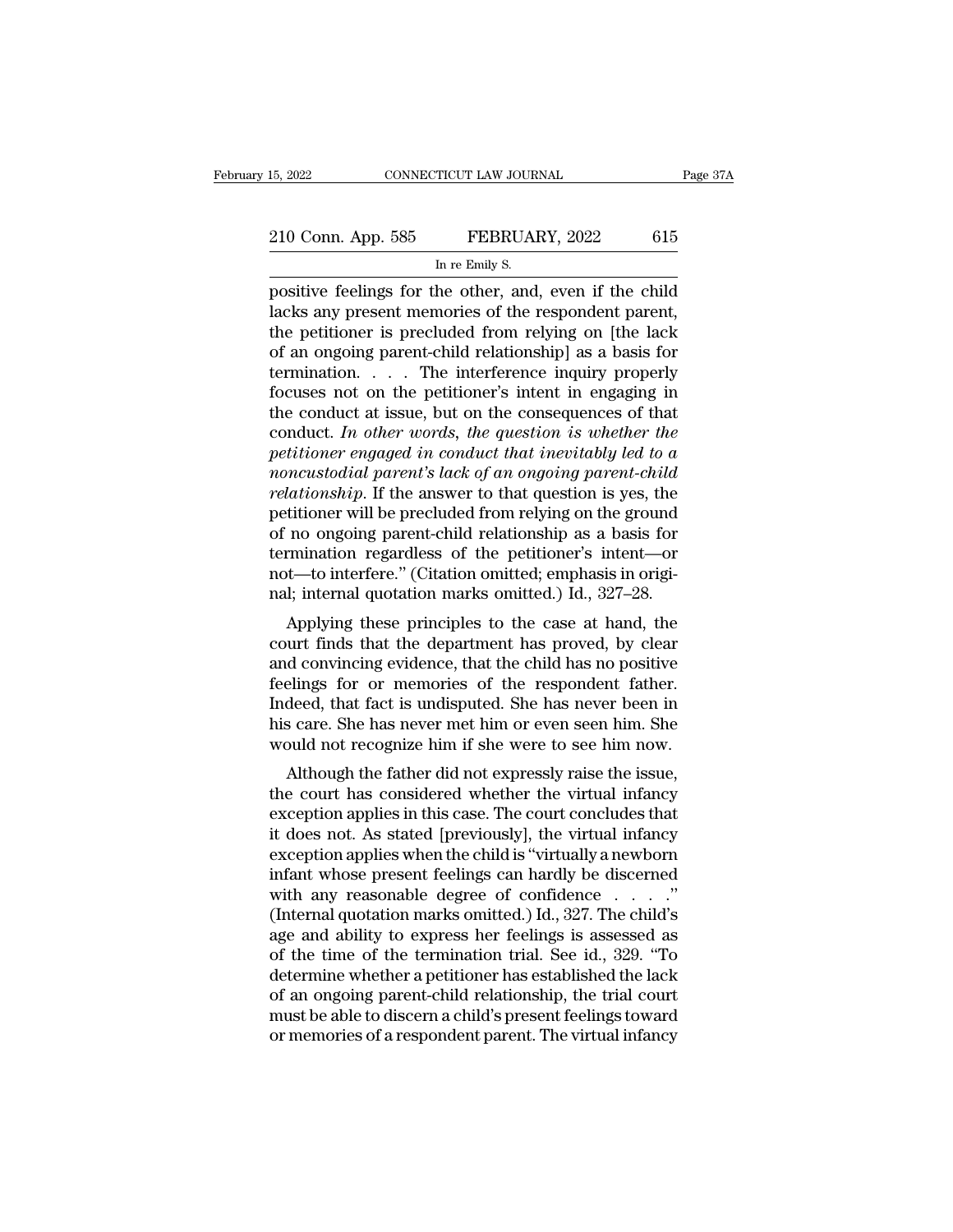# CONNECTICUT LAW JOURNAL February 15, 2022<br>616 FEBRUARY, 2022 210 Conn. App. 585<br>In re Emily S. TICUT LAW JOUR.<br>, 2022 2<br>In re Emily S.<br>nt of the parti

EXECUTE CONNECTICUT LAW JOURNAL February 15, 2023<br>
EXCEPTION THE PART OF THE PART OF THE PART OF THE PART OF THE PART OF THE PART OF THE PART OF THE PART OF THE PART OF THE PART OF THE PART OF THE PART OF THE PART OF THE P FEBRUARY, 2022 210 Conn. App. 585<br>
In re Emily S.<br>
Exception takes account of the particular problem that<br>
is presented when a child is too young to be able to<br>
articulate those present feelings and memories. . . .<br>
The in 616 FEBRUARY, 2022 210 Conn. App. 585<br>
In re Emily S.<br>
exception takes account of the particular problem that<br>
is presented when a child is too young to be able to<br>
articulate those present feelings and memories. . . .<br>
T FEBRUARY, 2022 210 Conn. App. 585<br>
In re Emily S.<br>
exception takes account of the particular problem that<br>
is presented when a child is too young to be able to<br>
articulate those present feelings and memories. . . .<br>
The i In re Emily S.<br>
In re Emily S.<br>
exception takes account of the particular problem that<br>
is presented when a child is too young to be able to<br>
articulate those present feelings and memories. . . .<br>
The inability of the cour In re Emily S.<br>
exception takes account of the particular problem that<br>
is presented when a child is too young to be able to<br>
articulate those present feelings and memories. . . .<br>
The inability of the court to discern or exception takes account of the particular problem that<br>is presented when a child is too young to be able to<br>articulate those present feelings and memories. . . .<br>The inability of the court to discern or to be presented<br>wit is presented when a child is too young to be able articulate those present feelings and memories. The inability of the court to discern or to be present with evidence regarding a virtual infant's *present* feings drives t In this case, at the time of the termination hearing and the time of the court to discern or to be presented<br>th evidence regarding a virtual infant's *present* feel-<br>gs drives the exception. *That finding must be made<br>the* The mability of the court to uscern of to be presented<br>with evidence regarding a virtual infant's *present* feel-<br>ings drives the exception. *That finding must be made*<br>at the time of the termination hearing." (Emphasis in

with evidence regarding a virtual miant s *present* reel-<br>ings drives the exception. That finding must be made<br>at the time of the termination hearing." (Emphasis in<br>original; internal quotation marks omitted.) Id.<br>In this mgs urves the exception. That finally mast be made<br>at the time of the termination hearing." (Emphasis in<br>original; internal quotation marks omitted.) Id.<br>In this case, at the time of the termination hearing,<br>there was clea at the time of the termination hearing. (Emphasis in<br>original; internal quotation marks omitted.) Id.<br>In this case, at the time of the termination hearing,<br>there was clear and convincing evidence the child was<br>not "virtual In this case, at the time of the termination hearing,<br>there was clear and convincing evidence the child was<br>not "virtually a newborn infant." She was two and one-<br>half years old. There was clear and convincing evidence<br>tha In this case, at the time of the termination hearing,<br>there was clear and convincing evidence the child was<br>not "virtually a newborn infant." She was two and one-<br>half years old. There was clear and convincing evidence<br>tha there was clear and convincing evidence the child was<br>not "virtually a newborn infant." She was two and one-<br>half years old. There was clear and convincing evidence<br>that she is capable of expressing her feelings for the<br>pe not "virtually a newborn infant." She was two and one-<br>half years old. There was clear and convincing evidence<br>that she is capable of expressing her feelings for the<br>people she regards as family. She refers to her foster<br>m half years old. There was clear and convincing evidence<br>that she is capable of expressing her feelings for the<br>people she regards as family. She refers to her foster<br>mother as "mommy," her foster mother's son as her<br>brothe that she is capable of expressing her feelings for the<br>people she regards as family. She refers to her foster<br>mother as "mommy," her foster mother's son as her<br>brother, and her foster mother's parents as her "nana"<br>and "pa people she regards as family. She refers to her foster<br>mother as "mommy," her foster mother's son as her<br>brother, and her foster mother's parents as her "nana"<br>and "papa." She demonstrates affection and positive<br>feelings f mother as "mommy," her foster mother's son as her brother, and her foster mother's parents as her "nana" and "papa." She demonstrates affection and positive feelings for her foster family. Letters from her speech therapist brother, and her foster mother's parents as her "nana"<br>and "papa." She demonstrates affection and positive<br>feelings for her foster family. Letters from her speech<br>therapist, her physical therapist, her pediatrician, and<br>he and "papa." She demonstrates affection and positive<br>feelings for her foster family. Letters from her speech<br>therapist, her physical therapist, her pediatrician, and<br>her Birth to Three developmental therapist all described<br> feelings for her foster family. Letters from her speech<br>therapist, her physical therapist, her pediatrician, and<br>her Birth to Three developmental therapist all described<br>her trusting relationship with and attachment to her therapist, her physical therapist, her pediatrician, and<br>her Birth to Three developmental therapist all described<br>her trusting relationship with and attachment to her<br>foster mother, as did the testimony of the social worke her Birth to Three developmental therapist all described<br>her trusting relationship with and attachment to her<br>foster mother, as did the testimony of the social worker.<br>Because it is undisputed that the child has no present her trusting relationship with and attachment to her foster mother, as did the testimony of the social worker.<br>Because it is undisputed that the child has no present positive feelings for or memories of Mr. F., whom she ha foster mother, as did the testime<br>Because it is undisputed that the<br>positive feelings for or memori<br>has never seen, and because the<br>ing evidence that the child's<br>parental figures *can* be discerne<br>exception does not apply. Example that the child has no present<br>sitive feelings for or memories of Mr. F., whom she<br>s never seen, and because there is clear and convinc-<br>g evidence that the child's present feelings about<br>rental figures *can* be di positive reemigs for or memories of Mr. F., wholft site<br>has never seen, and because there is clear and convinc-<br>ing evidence that the child's present feelings about<br>parental figures *can* be discerned, the "virtual infancy

ras never seen, and because there is clear and convinci-<br>ing evidence that the child's present feelings about<br>parental figures *can* be discerned, the "virtual infancy"<br>exception does not apply.<br>The court has also conside mg evidence that the child's present reemigs about<br>parental figures *can* be discerned, the "virtual infancy"<br>exception does not apply.<br>The court has also considered whether the "interfer-<br>ence" exception applies either b parental rightes *can* be discerned, the virtual miancy<br>exception does not apply.<br>The court has also considered whether the "interfer-<br>ence" exception applies either because the department<br>was unable to locate Mr. F. when Exception does not apply.<br>The court has also considered whether the "interfer-<br>ence" exception applies either because the department<br>was unable to locate Mr. F. when he was first mentioned<br>as a possible father in October, The court has also considered whether the "interference" exception applies either because the department was unable to locate Mr. F. when he was first mentioned as a possible father in October, 2018, or because the child' ence" exception applies either because the department<br>was unable to locate Mr. F. when he was first mentioned<br>as a possible father in October, 2018, or because the<br>child's mother thereafter repeatedly said that Mr. F.<br>was was unable to locate Mr. F. when he was first mentioned<br>as a possible father in October, 2018, or because the<br>child's mother thereafter repeatedly said that Mr. F.<br>was not the father. The court has previously found that<br>th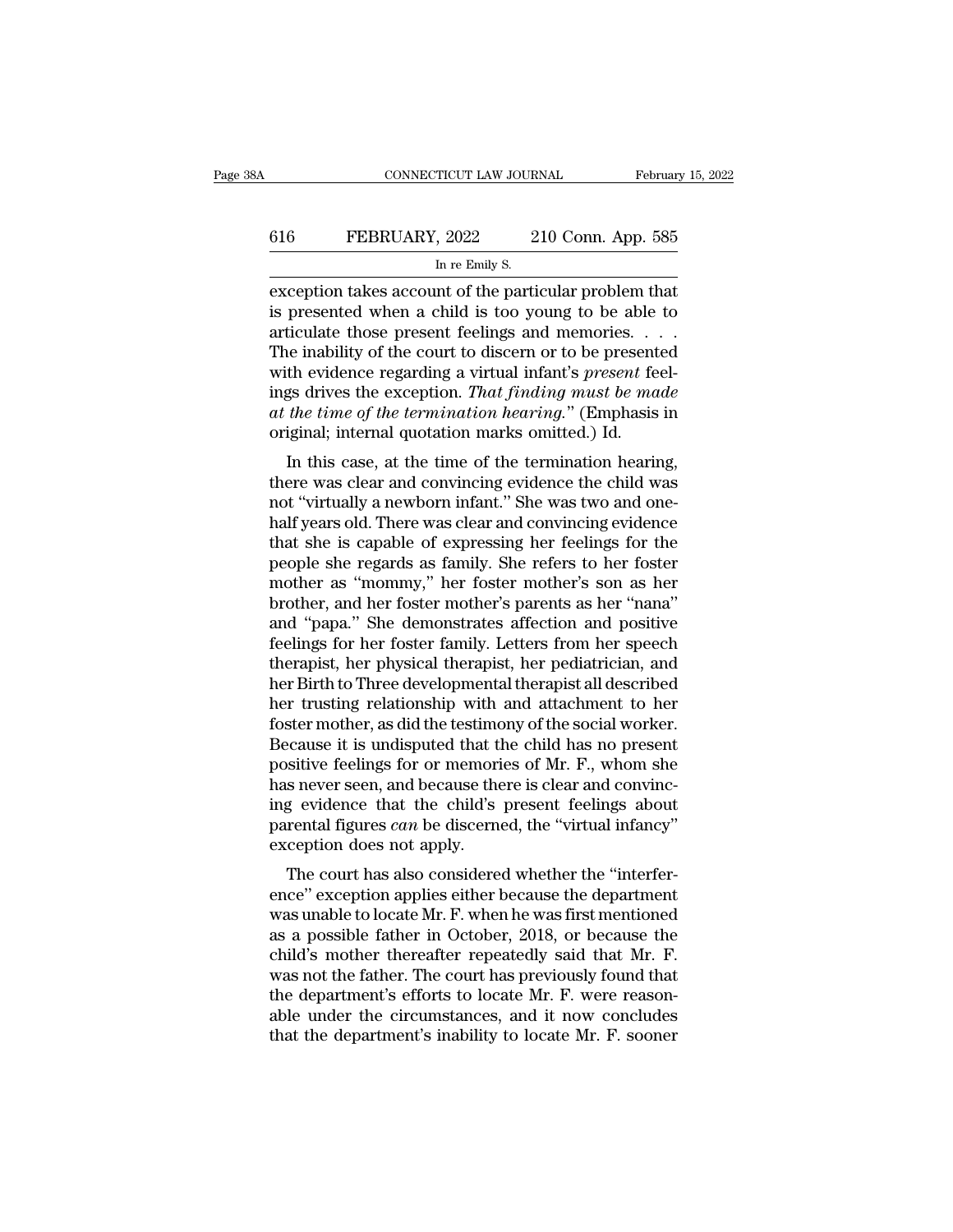### 15, 2022 CONNECTICUT LAW JOURNAL Page 39A<br>
210 Conn. App. 585 FEBRUARY, 2022 617<br>
In re Emily S. TICUT LAW JOUR.<br>FEBRUAI<br>In re Emily S.<br>terference '' Ne

15, 2022 CONNECTICUT LAW JOURNAL Page 39A<br>
210 Conn. App. 585 FEBRUARY, 2022 617<br>
In re Emily S.<br>
does not constitute "interference." Nor can the mother's<br>
statements directing the department away from the 210 Conn. App. 585 FEBRUARY, 2022 617<br>
In re Emily S.<br>
does not constitute "interference." Nor can the mother's<br>
statements directing the department away from the<br>
search for Mr. F. be considered as "interference" under<br>
L 210 Conn. App. 585 FEBRUARY, 2022 617<br>
In re Emily S.<br>
does not constitute "interference." Nor can the mother's<br>
statements directing the department away from the<br>
search for Mr. F. be considered as "interference" under<br>
I 210 Conn. App. 585 FEBRUARY, 2022 617<br>
In re Emily S.<br>
does not constitute "interference." Nor can the mother's<br>
statements directing the department away from the<br>
search for Mr. F. be considered as "interference" under<br> In re Emily S.<br>
does not constitute "interference." Nor can the mother's<br>
statements directing the department away from the<br>
search for Mr. F. be considered as "interference" under<br>
In re Tresin J. and the cases discussed if the Emay s.<br>
does not constitute "interference." Nor can the mother's<br>
statements directing the department away from the<br>
search for Mr. F. be considered as "interference" under<br>
In re Tresin J. and the cases discussed does not constitute "interference." Nor can the mother's<br>statements directing the department away from the<br>search for Mr. F. be considered as "interference" under<br> $In re Tresin J$ . and the cases discussed therein. "Our<br>case law m statements directing the department away from the<br>search for Mr. F. be considered as "interference" under<br>*In re Tresin J*. and the cases discussed therein. "Our<br>case law makes clear that the interference exception<br>is aki search for Mr. F. be considered as "interference" under<br> *In re Tresin J*. and the cases discussed therein. "Our<br>
case law makes clear that the interference exception<br>
is akin to the equitable doctrine of 'clean hands' an *In re Tresin J.* and the cases discussed therein. "Our case law makes clear that the interference exception is akin to the equitable doctrine of 'clean hands' and is triggered only by the conduct of the petitioner rather case law makes clear that the interference exception<br>is akin to the equitable doctrine of 'clean hands' and is<br>triggered only by the conduct of the petitioner rather<br>than that of a third party or some other external facto is akin to the equitable doctrine of 'clean hands' and is<br>triggered only by the conduct of the petitioner rather<br>than that of a third party or some other external factor<br>that occasioned the separation." In re Tresin J., s triggered only by the conduct of the petitioner rather<br>than that of a third party or some other external factor<br>that occasioned the separation." In re Tresin J., supra,<br>334 Conn. 332. The clear and convincing evidence esta than that of a third party or some other external factor<br>that occasioned the separation." In re Tresin J., supra,<br>334 Conn. 332. The clear and convincing evidence estab-<br>lishes that Mr. F.'s separation from the child is a that occasioned the separation." In re Tresin J., supra,<br>334 Conn. 332. The clear and convincing evidence estab-<br>lishes that Mr. F.'s separation from the child is a result of<br>his own conduct, from refusing the mother's te 334 Conn. 332. The clear and convincing evidence estab-<br>lishes that Mr. F.'s separation from the child is a result of<br>his own conduct, from refusing the mother's telephone<br>calls after they broke up to engaging in criminal lishes that Mr. F.'.'s separation from the child is a result of<br>his own conduct, from refusing the mother's telephone<br>calls after they broke up to engaging in criminal conduct<br>that resulted in his incarceration in New Hamp his own conduct, from refusing the<br>calls after they broke up to engaging<br>that resulted in his incarceration i<br>The petitioner here—the departme<br>the separation that resulted in the<br>parent-child relationship, and the i<br>tion t at resulted in his incarceration in New Hampshire.<br>
i.e petitioner here—the department—did not cause<br>
e separation that resulted in the lack of an ongoing<br>
rent-child relationship, and the interference excep-<br>
in therefore The petitioner here—the department—did not cause<br>the separation that resulted in the lack of an ongoing<br>parent-child relationship, and the interference excep-<br>tion therefore does not apply.<br>The court is mindful that incarc

the separation that resulted in the lack of an ongoing<br>parent-child relationship, and the interference excep-<br>tion therefore does not apply.<br>The court is mindful that incarceration, in and of<br>itself, cannot be the basis fo parent-child relationship, and the interference exception therefore does not apply.<br>The court is mindful that incarceration, in and of itself, cannot be the basis for a termination of parental rights, but the court may pro tion therefore does not apply.<br>The court is mindful that incarceration, in and of itself, cannot be the basis for a termination of parental<br>rights, but the court may properly consider the effects<br>of incarceration on a par The court is mindful that incarceration, in and of<br>itself, cannot be the basis for a termination of parental<br>rights, but the court may properly consider the effects<br>of incarceration on a parent's ability to assume a paren-The court is mindful that incarceration, in and of<br>itself, cannot be the basis for a termination of parental<br>rights, but the court may properly consider the effects<br>of incarceration on a parent's ability to assume a paren itself, cannot be the basis for a termination of parental<br>rights, but the court may properly consider the effects<br>of incarceration on a parent's ability to assume a paren-<br>tal role. See id., 325. As the Supreme Court reco rights, but the court may properly consider the effects<br>of incarceration on a parent's ability to assume a paren-<br>tal role. See id., 325. As the Supreme Court recognized<br>in *In re Tresin J*. and earlier cases, "[e]xtended of incarceration on a parent's ability to assume a parental role. See id., 325. As the Supreme Court recognized<br>in *In re Tresin J*. and earlier cases, "[e]xtended incar-<br>ceration severely hinders the department's ability tal role. See id., 325. As the Supreme Court recognized<br>in *In re Tresin J*. and earlier cases, "[e]xtended incar-<br>ceration severely hinders the department's ability to<br>offer services and the parent's ability to make and in *In re Tresin J*. and earlier cases, "[e]xtended incar-<br>ceration severely hinders the department's ability to<br>offer services and the parent's ability to make and dem-<br>onstrate the changes that would enable reunificatio ceration severely hinders the department's ability to<br>offer services and the parent's ability to make and dem-<br>onstrate the changes that would enable reunification<br>of the family. . . . This is particularly the case when<br>a offer services and the parent's ability to make and demonstrate the changes that would enable reunification of the family. . . . This is particularly the case when a parent has been incarcerated for much or all of his or h onstrate the changes that would enable reunification<br>of the family. . . . This is particularly the case when<br>a parent-has been incarcerated for much or all of his<br>or her child's life and, as a result, the normal parent-<br>c of the family. . . . . This is particularly the case when<br>a parent has been incarcerated for much or all of his<br>or her child's life and, as a result, the normal parent-<br>child bond that develops from regular contact instea a parent has been incarcerated for much or all of his<br>or her child's life and, as a result, the normal parent-<br>child bond that develops from regular contact instead<br>is weak or absent." (Internal quotation marks omitted.)<br>I or her child's life and, as a result, the normal parent-child bond that develops from regular contact instead<br>is weak or absent." (Internal quotation marks omitted.)<br>Id. The usual challenges to creating a parent-child rela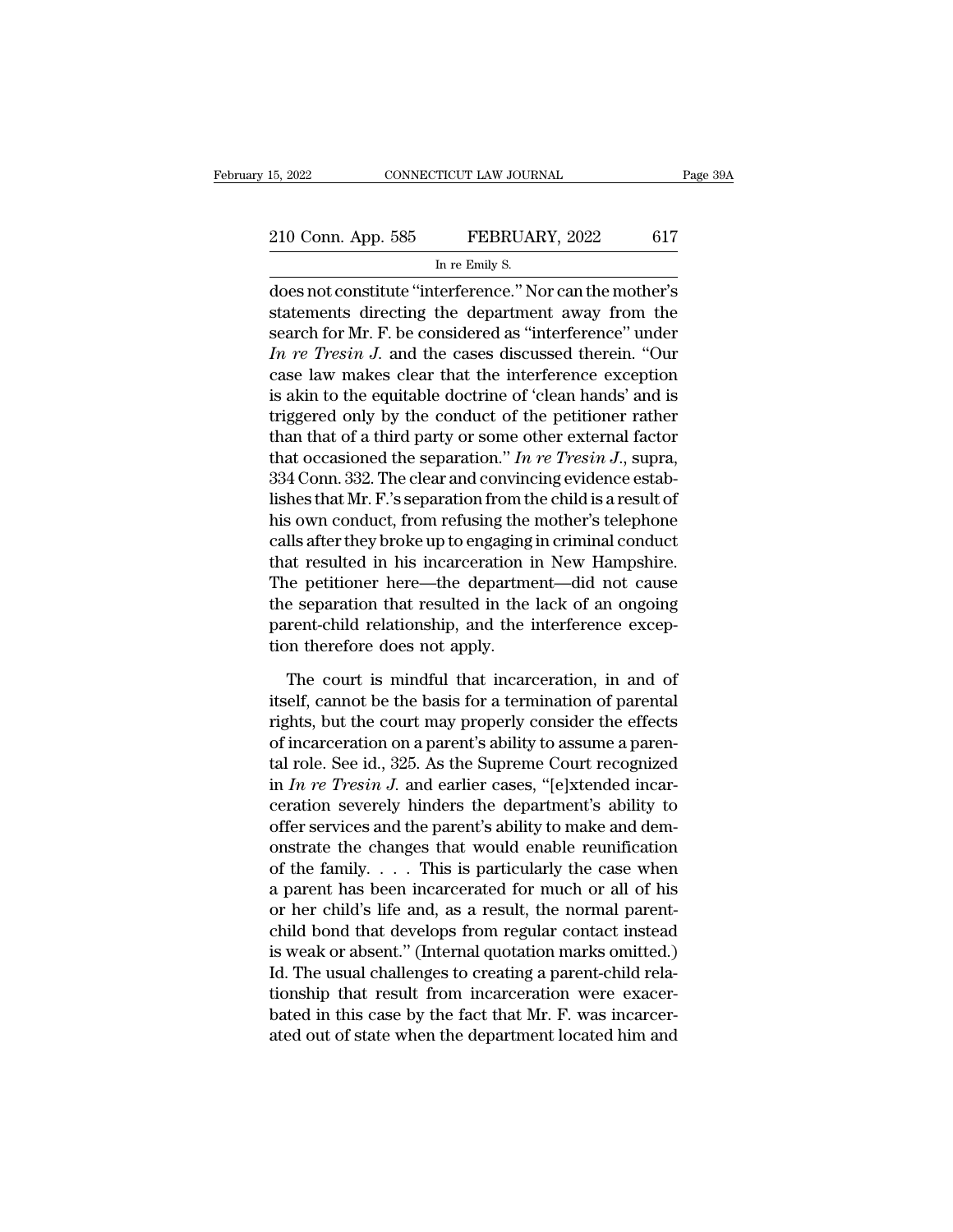|     | CONNECTICUT LAW JOURNAL                                                                                       | February 15, 2022  |
|-----|---------------------------------------------------------------------------------------------------------------|--------------------|
| 618 | FEBRUARY, 2022                                                                                                | 210 Conn. App. 585 |
|     | In re Emily S.                                                                                                |                    |
|     | has continued to be incarcerated out of state throughout<br>the entire time he has been a party to this case. |                    |
|     | It is noteworthy, moreover, that the social worker                                                            |                    |

FEBRUARY, 2022 210 Conn. App. 585<br>
In re Emily S.<br>
s continued to be incarcerated out of state throughout<br>
e entire time he has been a party to this case.<br>
It is noteworthy, moreover, that the social worker<br>
couraged Mr. F EEBRUARY, 2022 210 Conn. App. 585<br>
In re Emily S.<br>
has continued to be incarcerated out of state throughout<br>
the entire time he has been a party to this case.<br>
It is noteworthy, moreover, that the social worker<br>
encourage In re Emily S.<br>
has continued to be incarcerated out of state throughout<br>
the entire time he has been a party to this case.<br>
It is noteworthy, moreover, that the social worker<br>
encouraged Mr. F. to begin to establish a rel has continued to be incarcerated out of state throughout<br>the entire time he has been a party to this case.<br>It is noteworthy, moreover, that the social worker<br>encouraged Mr. F. to begin to establish a relationship<br>with Emil Has continued to be incarcerated out of state throughout<br>the entire time he has been a party to this case.<br>It is noteworthy, moreover, that the social worker<br>encouraged Mr. F. to begin to establish a relationship<br>with Emil It is noteworthy, moreover, that the social worker<br>encouraged Mr. F. to begin to establish a relationship<br>with Emily by writing to her. He told the social worker<br>it was hard because he would not know what to say.<br>He chose It is noteworthy, moreover, that the social worker<br>encouraged Mr. F. to begin to establish a relationship<br>with Emily by writing to her. He told the social worker<br>it was hard because he would not know what to say.<br>He chose encouraged Mr. F. to begin to establish a relationship<br>with Emily by writing to her. He told the social worker<br>it was hard because he would not know what to say.<br>He chose not to provide Emily, through the social<br>worker, wi with Emily by writing to her. He told the social worker<br>it was hard because he would not know what to say.<br>He chose not to provide Emily, through the social<br>worker, with even a note or a letter that might tell her<br>somethin was hard because he would not know what to say.<br>  $\epsilon$  chose not to provide Emily, through the social<br>
price, with even a note or a letter that might tell her<br>
mething about himself and how he felt about her. He<br>
d not ask The chose not to provide Entity, through the social<br>worker, with even a note or a letter that might tell her<br>something about himself and how he felt about her. He<br>did not ask for the social worker's help in getting mail<br>to

worker, while verilatiote of a fetter that hight ten her<br>something about himself and how he felt about her. He<br>did not ask for the social worker's help in getting mail<br>to Emily or in thinking about what he might say to her something about finisen and in<br>did not ask for the social worl<br>to Emily or in thinking about w<br>In sum, the court finds, by c<br>dence, that no ongoing parent-<br>between Mr. F. and Emily, a<br>statutory ground applies.<br>The court no Emily or in thinking about what he might say to her.<br>In sum, the court finds, by clear and convincing evi-<br>nce, that no ongoing parent-child relationship exists<br>tween Mr. F. and Emily, and no exception to this<br>atutory grou In sum, the court finds, by clear and convincing evidence, that no ongoing parent-child relationship exists<br>between Mr. F. and Emily, and no exception to this<br>statutory ground applies.<br>The court now must determine, by clea

In sunt, the court mids, by clear and convincing evidence, that no ongoing parent-child relationship exists<br>between Mr. F. and Emily, and no exception to this<br>statutory ground applies.<br>The court now must determine, by cle between Mr. F. and Emily, and no exception to this<br>statutory ground applies.<br>The court now must determine, by clear and convinc-<br>ing evidence, whether "to allow further time for the<br>establishment or reestablishment of suc between M. F. and Enlity, and no exception to this<br>statutory ground applies.<br>The court now must determine, by clear and convinc-<br>ing evidence, whether "to allow further time for the<br>establishment or reestablishment of such Statutory ground appnes.<br>
The court now must determine, by clear and convincing<br>
evidence, whether "to allow further time for the<br>
establishment or reestablishment of such parent-child<br>
relationship would be detrimental t The court now must determine, by clear and convincing evidence, whether "to allow further time for the establishment or reestablishment of such parent-child relationship would be detrimental to the best interest of the ch ing evidence, whether "to allow further time for the establishment or reestablishment of such parent-child relationship would be detrimental to the best interest of the child." General Statutes § 17a-112 (j) (3) (D). The establishment or reestablishment of such parent-child<br>relationship would be detrimental to the best interest<br>of the child." General Statutes § 17a-112 (j) (3) (D). The<br>Supreme Court has construed this language to mean<br>the relationship would be detrimental to the best interest<br>of the child." General Statutes § 17a-112 (j) (3) (D). The<br>Supreme Court has construed this language to mean<br>the time needed "for the [respondent] to meet 'on a<br>day to of the child." General Statutes  $\S 17a-112$  (j) (3) (D). The<br>Supreme Court has construed this language to mean<br>the time needed "for the [respondent] to meet 'on a<br>day to day basis the physical, emotional, moral and<br>educat Supreme Court has construed this language to mean<br>the time needed "for the [respondent] to meet 'on a<br>day to day basis the physical, emotional, moral and<br>educational needs' " of the child. In re Juvenile Appeal<br>(Anonymous) the time needed "for the [respondent] to meet 'on a<br>day to day basis the physical, emotional, moral and<br>educational needs' " of the child. In re Juvenile Appeal<br>(Anonymous), 181 Conn. 638, 646, 436 A.2d 290 (1980).<br>Among day to day basis the physical, emotional, moral and<br>educational needs'" of the child. In re Juvenile Appeal<br>(Anonymous), 181 Conn. 638, 646, 436 A.2d 290 (1980).<br>Among the factors to be considered in deciding whether<br>it wo educational needs'" of the child. In re Juvenile Appeal (Anonymous), 181 Conn. 638, 646, 436 A.2d 290 (1980).<br>Among the factors to be considered in deciding whether<br>it would be detrimental to Emily's best interest to allow (*Anonymous*), 181 Conn. 638, 646, 436 A.2d 290 (1980).<br>Among the factors to be considered in deciding whether<br>it would be detrimental to Emily's best interest to allow<br>further time to develop a parent-child relationship Among the factors to be considered in deciding whether<br>it would be detrimental to Emily's best interest to allow<br>further time to develop a parent-child relationship with<br>her father are the length of stay in her foster hom it would be detrimental to Emily's best interest to allow<br>further time to develop a parent-child relationship with<br>her father are the length of stay in her foster home, the<br>nature of her relationship with her foster parent further time to d<br>her father are th<br>nature of her re<br>degree of conta<br>and the nature o<br>See In re Savana<br>484 (1999).<br>Our Supreme Tradier are the length of stay in her foster home, the<br>ture of her relationship with her foster parent, the<br>gree of contact maintained with the natural parent,<br>d the nature of her relationship to her natural parent.<br>e  $In re$ Fractive of the Telationship with her foster parent, the degree of contact maintained with the natural parent, and the nature of her relationship to her natural parent.<br>See *In re Savanna M*., 55 Conn. App. 807, 816, 740 A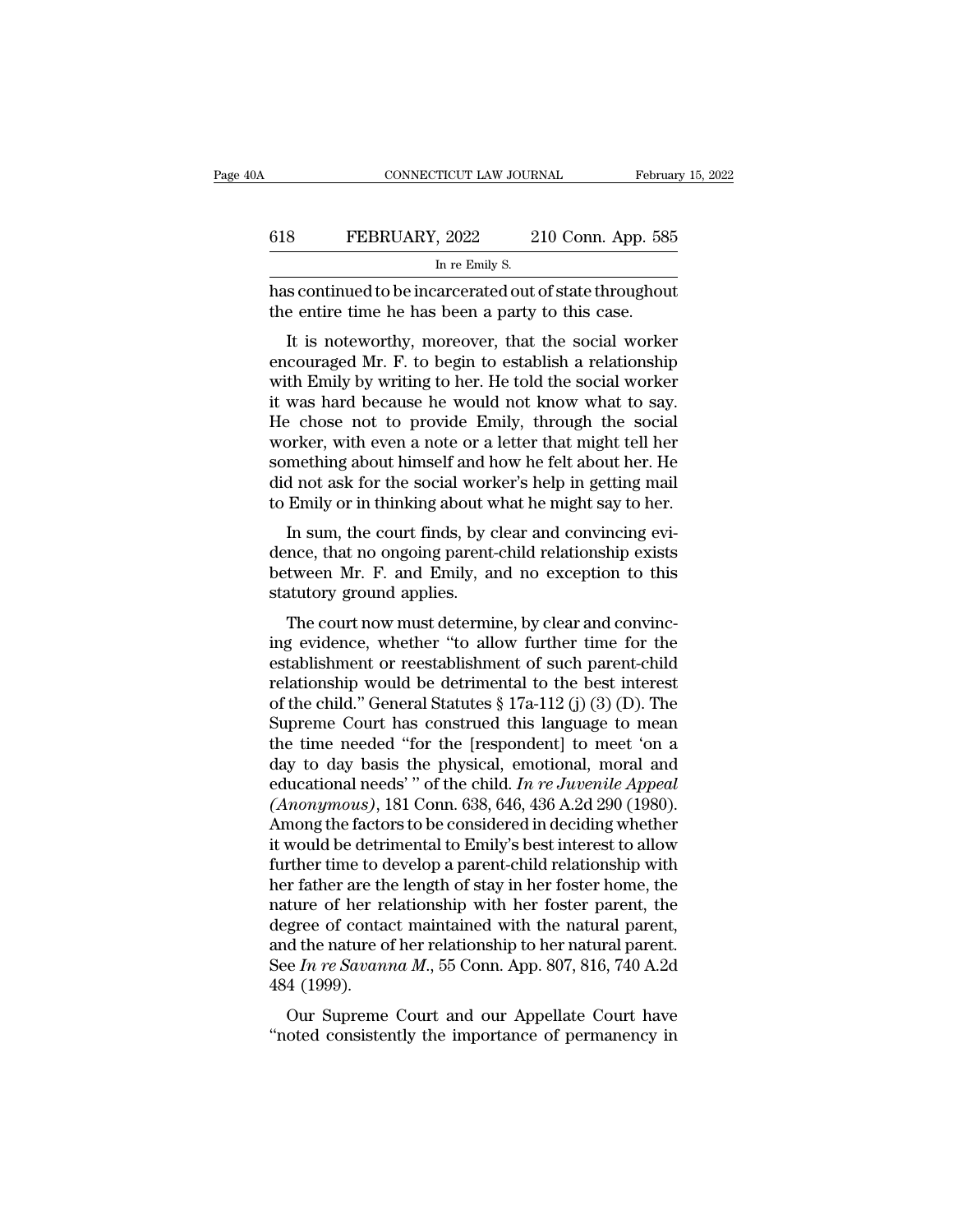connecticut LAW JOURNAL Page 41A<br>
210 Conn. App. 585 **FEBRUARY**, 2022 619<br>
In re Emily S.<br>
children's lives. *In re Juvenile Appeal (Anonymous)*, [supra, 181 Conn. 646] (removing child from foster home or further delaying 210 Conn. App. 585 FEBRUARY, 2022 619<br>
In re Emily S.<br>
children's lives. In re Juvenile Appeal (Anonymous),<br>
[supra, 181 Conn. 646] (removing child from foster<br>
home or further delaying permanency would be incon-<br>
sistent Sistem W. App. 585 FEBRUARY, 2022 619<br>
In re Emily S.<br>
children's lives. *In re Juvenile Appeal (Anonymous)*,<br>
[supra, 181 Conn. 646] (removing child from foster<br>
home or further delaying permanency would be incon-<br>
sisten In re Emily S.<br>
In re Emily S.<br>
Children's lives. *In re Juvenile Appeal (Anonymous)*,<br>
[supra, 181 Conn. 646] (removing child from foster<br>
home or further delaying permanency would be incon-<br>
sistent with his best interes m re Emily S.<br>
children's lives. In re Juvenile Appeal (Anonymous),<br>
[supra, 181 Conn. 646] (removing child from foster<br>
home or further delaying permanency would be incon-<br>
sistent with his best interest); In re Victoria children's lives. In re Juvenile Appeal (Anonymous),<br>[supra, 181 Conn. 646] (removing child from foster<br>home or further delaying permanency would be incon-<br>sistent with his best interest); In re Victoria B., 79<br>Conn. App. [supra, 181 Conn. 646] (removing child from foster<br>home or further delaying permanency would be incon-<br>sistent with his best interest); *In re Victoria B.*, 79<br>Conn. App. 245, 263, 829 A.2d 855 (2003) (trial court's<br>findi home or further delaying permanency would be inconsistent with his best interest); *In re Victoria B.*, 79 Conn. App. 245, 263, 829 A.2d 855 (2003) (trial court's findings were not clearly erroneous where much of child's s sistent with his best interest); *In re Victoria B.*, 79<br>Conn. App. 245, 263, 829 A.2d 855 (2003) (trial court's<br>findings were not clearly erroneous where much of<br>child's short life had been spent in custody [of commis-<br>s Conn. App. 245, 263, 829 A.2d 855 (2003) (trial court's findings were not clearly erroneous where much of child's short life had been spent in custody [of commissioner] and child needed stability and permanency in her lif findings were not clearly erroneous where much of<br>child's short life had been spent in custody [of commis-<br>sioner] and child needed stability and permanency in<br>her life); In re Teshea D., [9 Conn. App. 490, 493–94,<br>519 A. child's short life had been spent in custody [of commissioner] and child needed stability and permanency in<br>her life); *In re Teshea D*., [9 Conn. App. 490, 493–94,<br>519 A.2d 1232 (1987)] (child's need for permanency in<br>her sioner] and child needed stability and permanency in<br>her life); *In re Teshea D*., [9 Conn. App. 490, 493–94,<br>519 A.2d 1232 (1987)] (child's need for permanency in<br>her life lends added support to the court's finding that<br> her life); *In re Teshea D.*, [9 Conn. App. 490, 493–94, 519 A.2d 1232 (1987)] (child's need for permanency in her life lends added support to the court's finding that her best interest warranted termination of the respon 519 A.2d 1232 (1987)] (child's need for permanency in<br>her life lends added support to the court's finding that<br>her best interest warranted termination of the respon-<br>dent's parental rights). Virtually all experts, from ma her life lends added support to the court's finding that<br>her best interest warranted termination of the respon-<br>dent's parental rights). Virtually all experts, from many<br>different professional disciplines, agree that child There is parameters walking and experts, from many<br>fferent professional disciplines, agree that children<br>ed and benefit from continuous, stable home environ-<br>ents." (Internal quotation marks omitted.) In re<br>*uvonta V.*, 2 different professional disciplines, agree that children<br>need and benefit from continuous, stable home environ-<br>ments." (Internal quotation marks omitted.) In re<br>Davonta V., 285 Conn. 483, 494, 940 A.2d 733 (2008).<br>There i

tinction processional disciplines, agree and enhancements." (Internal quotation marks omitted.) In re<br>Davonta V., 285 Conn. 483, 494, 940 A.2d 733 (2008).<br>There is clear and convincing evidence that to allow<br>further time ments." (Internal quotation marks omitted.) In re<br>Davonta V., 285 Conn. 483, 494, 940 A.2d 733 (2008).<br>There is clear and convincing evidence that to allow<br>further time for the establishment of a parent-child rela-<br>tionsh Davonta V., 285 Conn. 483, 494, 940 A.2d 733 (2008).<br>There is clear and convincing evidence that to allow<br>further time for the establishment of a parent-child rela-<br>tionship with Mr. F. would be highly detrimental to the<br> There is clear and convincing evidence that to allow<br>further time for the establishment of a parent-child rela-<br>tionship with Mr. F. would be highly detrimental to the<br>best interest of the child. Emily is now two years an There is clear and convincing evidence that to allow<br>further time for the establishment of a parent-child rela-<br>tionship with Mr. F. would be highly detrimental to the<br>best interest of the child. Emily is now two years and further time for the establishment of a parent-child rela-<br>tionship with Mr. F. would be highly detrimental to the<br>best interest of the child. Emily is now two years and<br>eight months old, and she has been in the department tionship with Mr. F. would be highly detrimental to the<br>best interest of the child. Emily is now two years and<br>eight months old, and she has been in the department's<br>care since she was ten days old. She has been in the<br>sam best interest of the child. Emily is now two years and<br>eight months old, and she has been in the department's<br>care since she was ten days old. She has been in the<br>same foster home for her entire life; it is the only home<br>s eight months old, and she has been in the department's<br>care since she was ten days old. She has been in the<br>same foster home for her entire life; it is the only home<br>she has ever known. Emily is medically complex and<br>devel care since she was ten days old. She has been in the<br>same foster home for her entire life; it is the only home<br>she has ever known. Emily is medically complex and<br>developmentally delayed, and her pediatrician has<br>advised th same foster home for her entire life; it is the only home<br>she has ever known. Emily is medically complex and<br>developmentally delayed, and her pediatrician has<br>advised the department and her foster mother that she<br>is likely she has ever known. Emily is medically complex and<br>developmentally delayed, and her pediatrician has<br>advised the department and her foster mother that she<br>is likely to experience significant challenges when she<br>is school a developmentally delayed, and her pediatrician has<br>advised the department and her foster mother that she<br>is likely to experience significant challenges when she<br>is school aged. She is shy and sometimes fearful of<br>strangers, advised the department and her foster mother that she<br>is likely to experience significant challenges when she<br>is school aged. She is shy and sometimes fearful of<br>strangers, and Mr. F. is a stranger to her. Her physical<br>the is likely to experience significant challenges when she<br>is school aged. She is shy and sometimes fearful of<br>strangers, and Mr. F. is a stranger to her. Her physical<br>therapist and her speech therapist have stated that her<br>s is school aged. She is shy and sometimes fearful of strangers, and Mr. F. is a stranger to her. Her physical therapist and her speech therapist have stated that her sense of safety and security with a trusted caregiver has strangers, and Mr. F. is a stranger to her. Her physical<br>therapist and her speech therapist have stated that her<br>sense of safety and security with a trusted caregiver<br>has been instrumental in the progress she has made in<br>o therapist and her speech therapist have stated that her sense of safety and security with a trusted caregiver has been instrumental in the progress she has made in overcoming feeding difficulties, motor weakness, and speec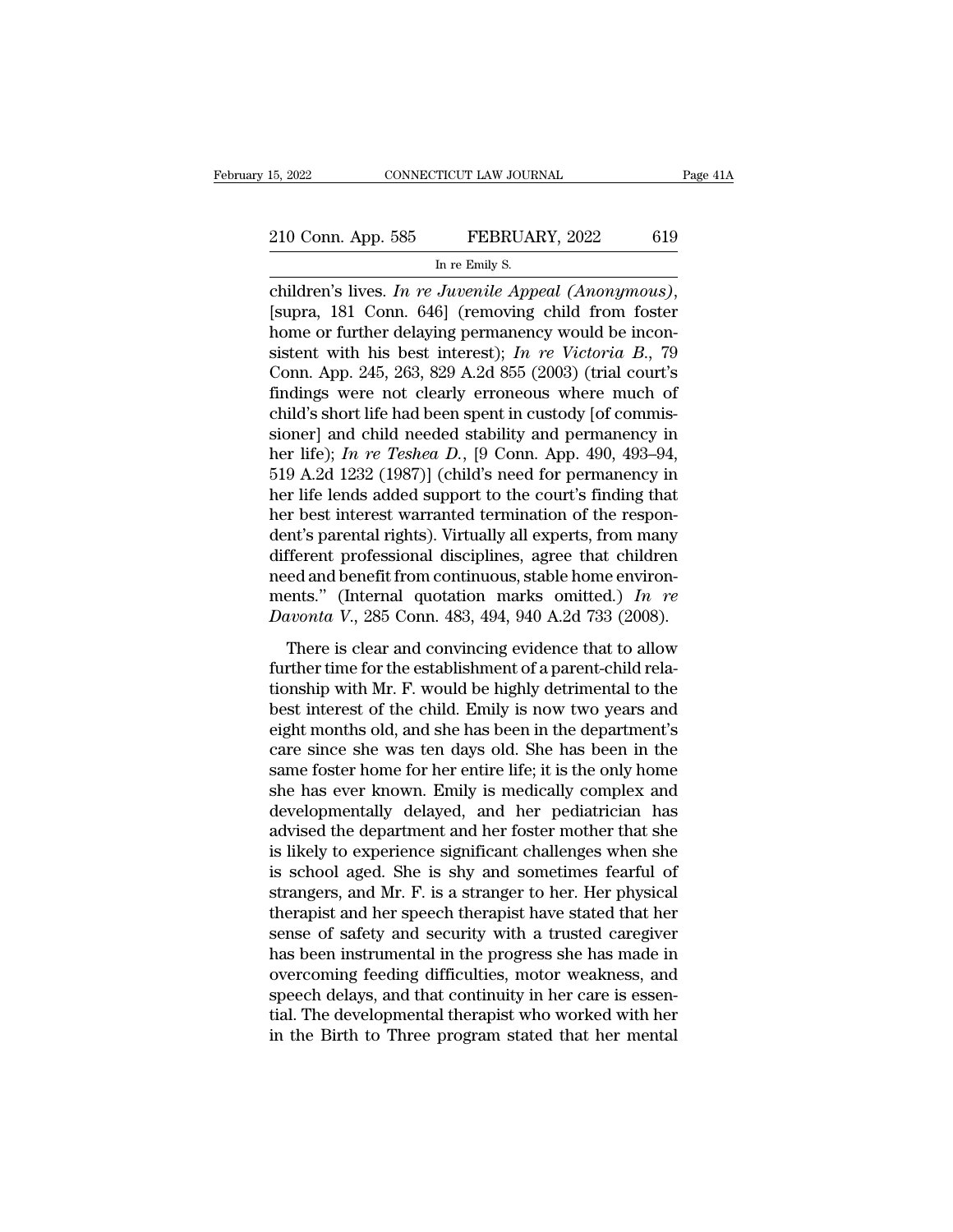### CONNECTICUT LAW JOURNAL February 15, 2022<br>620 FEBRUARY, 2022 210 Conn. App. 585<br>In re Emily S. TICUT LAW JOUR.<br>, 2022 2<br>In re Emily S.<br>atively compre

CONNECTICUT LAW JOURNAL Februar<br>
620 FEBRUARY, 2022 210 Conn. App. 585<br>
In re Emily S.<br>
health would be "negatively compromised and poten-<br>
tially irreparable" if she were to be removed from the FEBRUARY, 2022 210 Conn. App. 585<br>
In re Emily S.<br>
health would be "negatively compromised and potentially irreparable" if she were to be removed from the<br>
consistent and positive environment in which she is<br>
placed 620 FEBRUARY, 2022 210 Conn. App. 585<br>
In re Emily S.<br>
health would be "negatively compromised and potentially irreparable" if she were to be removed from the consistent and positive environment in which she is placed. placed. In re Emily S.<br>
alth would be "negatively compromised and poten-<br>
Illy irreparable" if she were to be removed from the<br>
nsistent and positive environment in which she is<br>
aced.<br>
Whether Mr. F. is released from incarceratio health would be "negatively compromised and potentially irreparable" if she were to be removed from the consistent and positive environment in which she is placed.<br>Whether Mr. F. is released from incarceration in April, 20

Apple in the consistent and positive environment in which she is<br>placed.<br>Whether Mr. F. is released from incarceration in April,<br>2021, as he hopes, or at some unknown time between<br>April, 2021, and 2023, as is possible base range, and positive environment in which she is<br>placed.<br>Whether Mr. F. is released from incarceration in April,<br>2021, as he hopes, or at some unknown time between<br>April, 2021, and 2023, as is possible based on his Guide-<br>l placed.<br>
Whether Mr. F. is released from incarceration in April,<br>
2021, as he hopes, or at some unknown time between<br>
April, 2021, and 2023, as is possible based on his Guide-<br>
line range, he will not be ready to assume a Whether Mr. F. is released from incarceration in April,<br>2021, as he hopes, or at some unknown time between<br>April, 2021, and 2023, as is possible based on his Guide-<br>line range, he will not be ready to assume a parental<br>ro Whether Mr. F. is released from incarceration in April,<br>2021, as he hopes, or at some unknown time between<br>April, 2021, and 2023, as is possible based on his Guide-<br>line range, he will not be ready to assume a parental<br>rol 2021, as he hopes, or at some unknown time between<br>April, 2021, and 2023, as is possible based on his Guide-<br>line range, he will not be ready to assume a parental<br>role in Emily's life for a substantial period of time after April, 2021, and 2023, as is possible based on his Guideline range, he will not be ready to assume a parental<br>role in Emily's life for a substantial period of time after<br>his release. As he admitted at trial, when he is rel line range, he will not be ready to assume a parental<br>role in Emily's life for a substantial period of time after<br>his release. As he admitted at trial, when he is released,<br>he will need to obtain housing and a legal income role in Emily's life for a substantial period of time after<br>his release. As he admitted at trial, when he is released,<br>he will need to obtain housing and a legal income and<br>engage in services to which DCF can refer him. Th his release. As he admitted at trial, when he is released,<br>he will need to obtain housing and a legal income and<br>engage in services to which DCF can refer him. That<br>is only the beginning. Given his criminal history, con-<br>s he will need to obtain housing and a legal income and<br>engage in services to which DCF can refer him. That<br>is only the beginning. Given his criminal history, con-<br>sisting of numerous convictions and lengthy periods of<br>incar engage in services to which DCF can refer him. That<br>is only the beginning. Given his criminal history, con-<br>sisting of numerous convictions and lengthy periods of<br>incarceration since 1992, he would need to demonstrate<br>that is only the beginning. Given his criminal history, consisting of numerous convictions and lengthy periods of incarceration since 1992, he would need to demonstrate that he can avoid further criminal activity and incarcerat sisting of numerous convictions and lengthy periods of<br>incarceration since 1992, he would need to demonstrate<br>that he can avoid further criminal activity and incarcera-<br>tion. It is by no means assured that he will succeed. incarceration since 1992, he would need to demonstrate<br>that he can avoid further criminal activity and incarcera-<br>tion. It is by no means assured that he will succeed.<br>He would also need considerable education concerning<br>c that he can avoid further criminal activity and incarceration. It is by no means assured that he will succeed.<br>He would also need considerable education concerning<br>child development generally and Emily's many special<br>needs tion. It is by no means assured that he will succeed.<br>He would also need considerable education concerning<br>child development generally and Emily's many special<br>needs in particular. To allow such further time for the<br>establ He would also need considerable education concerning<br>child development generally and Emily's many special<br>needs in particular. To allow such further time for the<br>establishment of a parent-child relationship would<br>indefinit child development generally and Emily's many special<br>needs in particular. To allow such further time for the<br>establishment of a parent-child relationship would<br>indefinitely delay the permanency that is critical to Emi-<br>ly' needs in particular. To allow such further time for the establishment of a parent-child relationship would indefinitely delay the permanency that is critical to Emily's continued development and well-being. The department establishment of a parent-child<br>indefinitely delay the permanency tl<br>ly's continued development and we<br>ment has proved, by clear and co<br>that it would be detrimental to Em<br>allow further time for the establis<br>child relations by clear and convincing evidence<br>
be detrimental to Emily's best interest to<br>
time for the establishment of a parent<br>
ship with Mr. F.<br>
B<br>
DISPOSITIONAL FINDINGS<br>
has found, by clear and convincing ev

### B

ow further time for the establishment of a parent-<br>
ild relationship with Mr. F.<br>
B<br>
DISPOSITIONAL FINDINGS<br>
The court has found, by clear and convincing evi-<br>
nce, that an adjudicatory ground for termination<br>
ists because child relationship with Mr. F.<br>
B<br>
DISPOSITIONAL FINDINGS<br>
The court has found, by clear and convincing evi-<br>
dence, that an adjudicatory ground for termination<br>
exists because there was no ongoing parent-child rela-<br>
tio B<br>
B<br>
DISPOSITIONAL FINDINGS<br>
The court has found, by clear and convincing evi-<br>
dence, that an adjudicatory ground for termination<br>
exists because there was no ongoing parent-child rela-<br>
tionship as defined by § 17a-112 B<br>
DISPOSITIONAL FINDINGS<br>
The court has found, by clear and convincing evi-<br>
dence, that an adjudicatory ground for termination<br>
exists because there was no ongoing parent-child rela-<br>
tionship as defined by § 17a-112 (j DISPOSITIONAL FINDINGS<br>The court has found, by clear and convincing evi-<br>dence, that an adjudicatory ground for termination<br>exists because there was no ongoing parent-child rela-<br>tionship as defined by  $\S 17a-112$  (j) (3) The court has found, by clear and convincing evi-<br>dence, that an adjudicatory ground for termination<br>exists because there was no ongoing parent-child rela-<br>tionship as defined by  $\S 17a-112(j)(3)(D)$  and to allow<br>further tim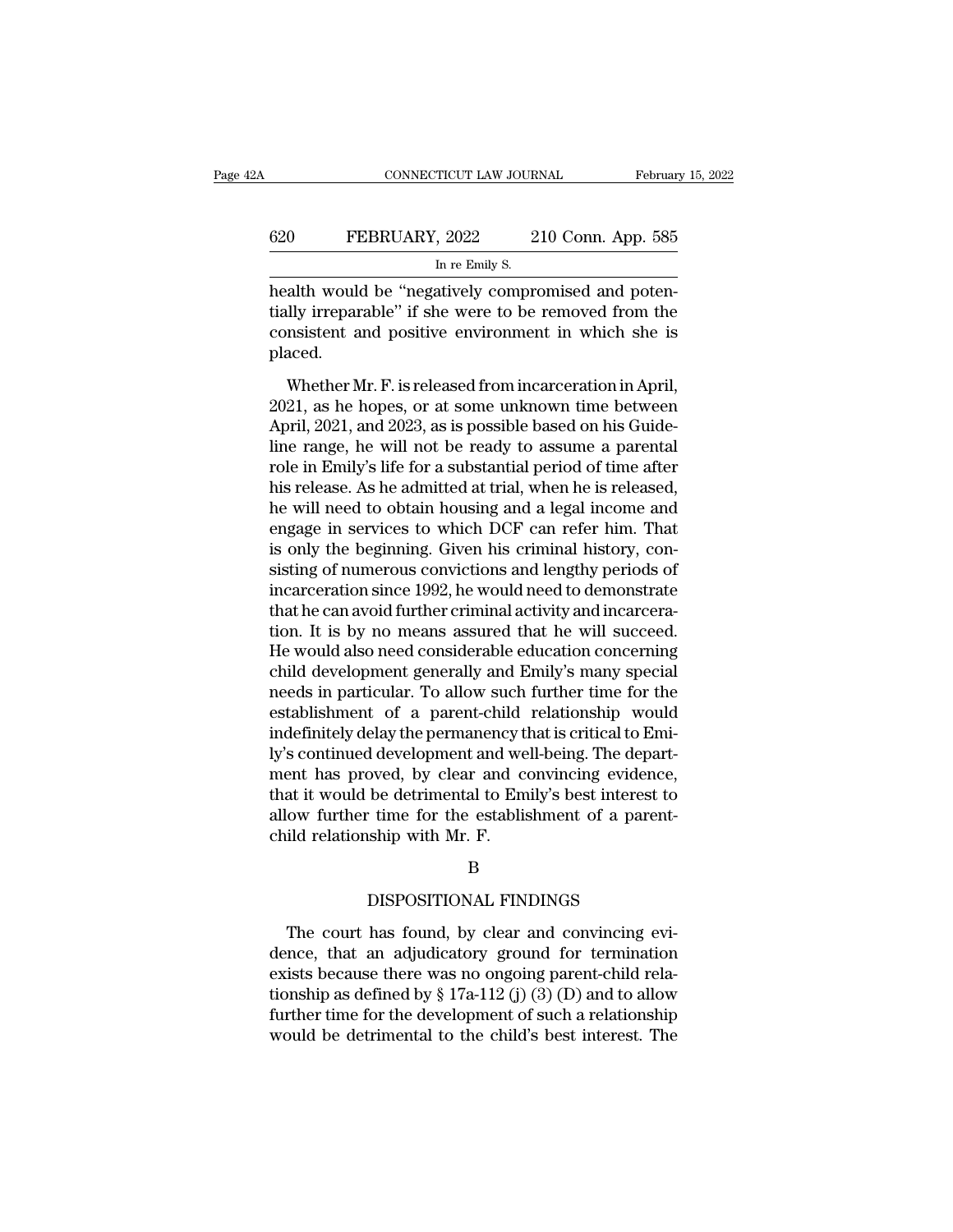| 15, 2022           | CONNECTICUT LAW JOURNAL                             | Page 43A |
|--------------------|-----------------------------------------------------|----------|
| 210 Conn. App. 585 | FEBRUARY, 2022                                      | 621      |
|                    | In re Emily S.                                      |          |
|                    | court must now determine whether clear and convinc- |          |

connectricut LAW JOURNAL<br>
210 Conn. App. 585 FEBRUARY, 2022 621<br>
In re Emily S.<br>
court must now determine whether clear and convinc-<br>
ing evidence establishes that it is in the child's best<br>
interest to terminate Mr. F's p 210 Conn. App. 585 FEBRUARY, 2022 621<br>
In re Emily S.<br>
court must now determine whether clear and convincing evidence establishes that it is in the child's best<br>
interest to terminate Mr. F.'s parental rights. 210 Conn. App. 585 FEBRUARY, 2022<br>
In re Emily S.<br>
court must now determine whether clear and conving evidence establishes that it is in the child's interest to terminate Mr. F.'s parental rights.<br>
"The best interests of t  $\frac{1}{\ln \text{re}\text{ Emily S}}$ <br>
In re Emily S.<br>
The registed the child include the child's best<br>
terest to terminate Mr. F.'s parental rights.<br>
"The best interests of the child include the child's<br>
terests in sustained growth, devel

In re Emily S.<br>
court must now determine whether clear and convincing<br>
evidence establishes that it is in the child's best<br>
interest to terminate Mr. F.'s parental rights.<br>
"The best interests of the child include the chil court must now determine whether clear and convincing<br>ing evidence establishes that it is in the child's best<br>interest to terminate Mr. F.'s parental rights.<br>"The best interests of the child include the child's<br>interests i the disposition of a terminal phase of a termination of parental rights.<br>
"The best interests of the child include the child's<br>
"The best interests of the child include the child's<br>
interests in sustained growth, developm rights that the trial court of the composition of the composition of the continuity and stability of its environment. . . . In the dispositional phase of a termination of parental rights hearing, the trial court must deter "The best interests of the child include the child's<br>interests in sustained growth, development, well-being,<br>and continuity and stability of its environment.... In<br>the dispositional phase of a termination of parental<br>righ "The best interests of the child include the child's<br>interests in sustained growth, development, well-being,<br>and continuity and stability of its environment. . . . In<br>the dispositional phase of a termination of parental<br>r interests in sustained growth, development, well-being,<br>and continuity and stability of its environment. . . . In<br>the dispositional phase of a termination of parental<br>rights hearing, the trial court must determine whether and continuity and stability of its environment. . . . In<br>the dispositional phase of a termination of parental<br>rights hearing, the trial court must determine whether<br>it is established by clear and convincing evidence that the dispositional phase of a termination of parental rights hearing, the trial court must determine whether it is established by clear and convincing evidence that the continuation of the respondent's parental rights is n rights hearing, the trial countil is established by clear and<br>the continuation of the resent in the best interest of the<br>marks omitted.) In re Anther 764, 936 A.2d 638 (2007), 0<br>943 A.2d 1100 (2008).<br>In deciding whether c is established by electrical and convincing evidence and<br>e continuation of the respondent's parental rights is<br>t in the best interest of the child." (Internal quotation<br>arks omitted.) In re Anthony H., 104 Conn. App. 744, are commutation of the responseries parental rights is<br>not in the best interest of the child." (Internal quotation<br>marks omitted.) In re Anthony H., 104 Conn. App. 744,<br>764, 936 A.2d 638 (2007), cert. denied, 285 Conn. 92

marks omitted.) In re Anthony H., 104 Conn. App. 744,<br>764, 936 A.2d 638 (2007), cert. denied, 285 Conn. 920,<br>943 A.2d 1100 (2008).<br>In deciding whether continuation of the parental<br>rights of Mr. F. is in the child's best i Fig. 336 A.2d 638 (2007), cert. denied, 285 Conn. 920, 943 A.2d 1100 (2008).<br>In deciding whether continuation of the parental<br>rights of Mr. F. is in the child's best interest, the court<br>has considered the importance and v 1943 A.2d 1100 (2008).<br> **Savanna M. F.** is in the child's best interest, the court<br>
has considered the importance and value of the child's<br>
genetic bond with her biological father. See *In re*<br> *Savanna M.*, supra, 55 Con In deciding whether continuation of the parental<br>rights of Mr. F. is in the child's best interest, the court<br>has considered the importance and value of the child's<br>genetic bond with her biological father. See In re<br>Savann In deciding whether continuation of the parental<br>rights of Mr. F. is in the child's best interest, the court<br>has considered the importance and value of the child's<br>genetic bond with her biological father. See In re<br>Savann rights of Mr. F. is in the child's best interest, the court<br>has considered the importance and value of the child's<br>genetic bond with her biological father. See In re<br>Savanna M., supra, 55 Conn. App. 816 ("the genetic<br>bond has considered the importance and value of the child's<br>genetic bond with her biological father. See In re<br>Savanna M., supra, 55 Conn. App. 816 ("the genetic<br>bond shared by a biological parent and his or her child,<br>althoug genetic bond with her biological father. See In re<br>
Savanna M., supra, 55 Conn. App. 816 ("the genetic<br>
bond shared by a biological parent and his or her child,<br>
although not determinative of the issue of the best inter-<br> Savanna M., supra, 55 Conn. App. 816 ("the genetic<br>bond shared by a biological parent and his or her child,<br>although not determinative of the issue of the best inter-<br>est of the child, is certainly a factor to consider" ( bond shared by a biological parent and his or her child,<br>although not determinative of the issue of the best inter-<br>est of the child, is certainly a factor to consider" (inter-<br>nal quotation marks omitted)). The court has although not determinative of the issue of the best interest of the child, is certainly a factor to consider" (inter-<br>nal quotation marks omitted)). The court has also considered the child's need for sustained stability an est of the child, is certainly a factor to consider" (inter-<br>nal quotation marks omitted)). The court has also con-<br>sidered the child's need for sustained stability and<br>continuity in her environment. "Our appellate courts<br> nal quotation marks omitted)). The court has also considered the child's need for sustained stability and continuity in her environment. "Our appellate courts have recognized that long-term stability is critical to a chil sidered the child's need for sustained stability and<br>continuity in her environment. "Our appellate courts<br>have recognized that long-term stability is critical to a<br>child's future health and development . . . . Because<br>of continuity in her environment. "Our appellate courts<br>have recognized that long-term stability is critical to a<br>child's future health and development  $\dots$ . Because<br>of the psychological effects of prolonged termination<br>proc have recognize<br>child's future l<br>of the psychol<br>proceedings on<br>in custody case<br>marks omitted<br>App. 767.<br>Pursuant to the psychological effects of prolonged termination<br>oceedings on young children, time is of the essence<br>custody cases." (Citation omitted; internal quotation<br>arks omitted.) In re Anthony H., supra, 104 Conn.<br>pp. 767.<br>Pursu proceedings on young children, time is of the essence<br>in custody cases." (Citation omitted; internal quotation<br>marks omitted.) In re Anthony H., supra, 104 Conn.<br>App. 767.<br>Pursuant to § 17a-112 (k), except where terminati

froecourigs on young emanch, the is of the essence<br>in custody cases." (Citation omitted; internal quotation<br>marks omitted.) In re Anthony H., supra, 104 Conn.<br>App. 767.<br>Pursuant to § 17a-112 (k), except where termination<br> marks omitted.) In re Anthony H., supra, 104 Conn.<br>App. 767.<br>Pursuant to § 17a-112 (k), except where termination<br>is based upon consent, the court is required to make<br>findings as to seven factors. The seven factors set for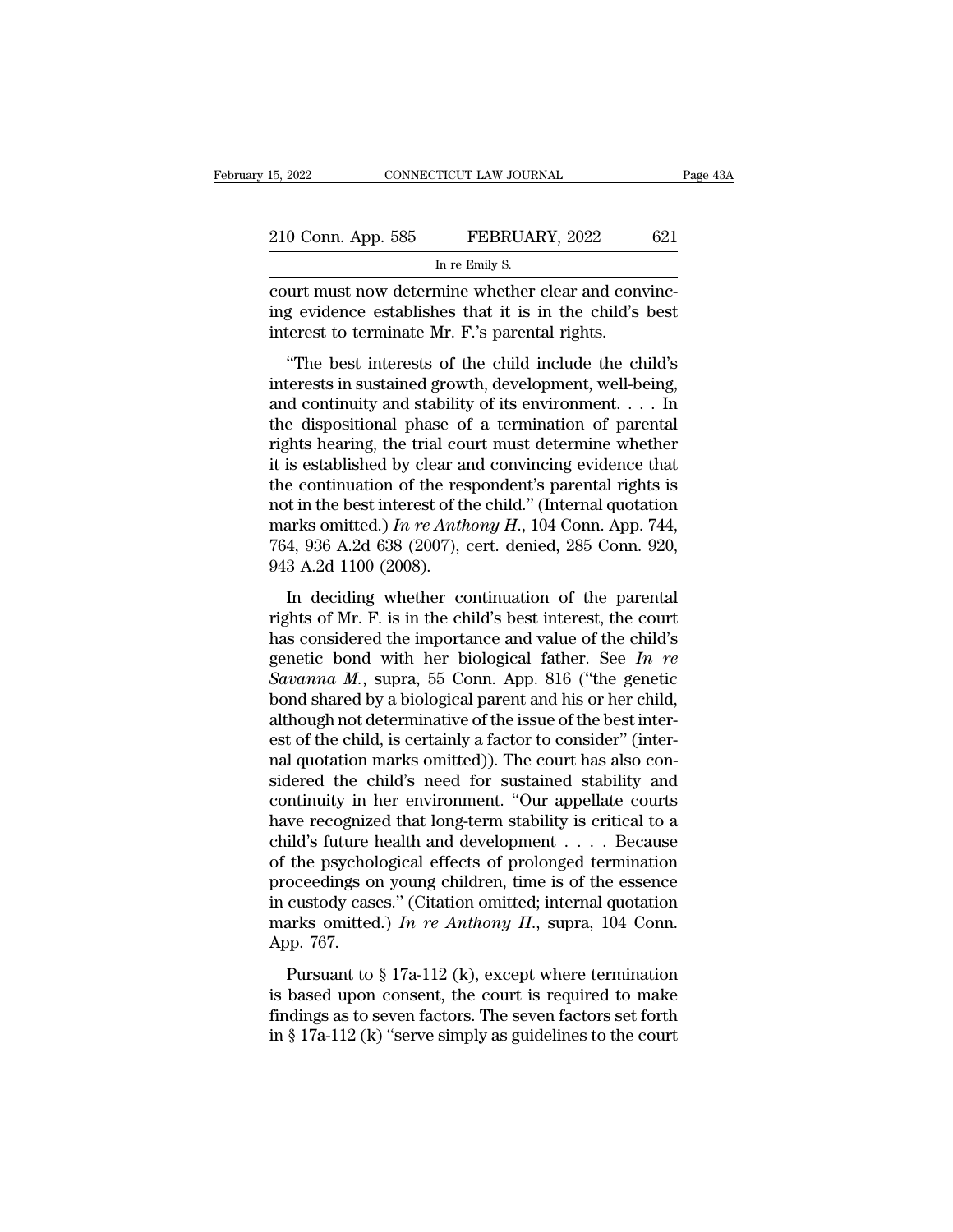### EXECUTE CONNECTICUT LAW JOURNAL February 15, 2022<br>622 FEBRUARY, 2022 210 Conn. App. 585<br>In re Emily S. TICUT LAW JOUR.<br>, 2022 2<br>In re Emily S.<br>, prerequisites

cONNECTICUT LAW JOURNAL February 15, 2022<br> **622** FEBRUARY, 2022 210 Conn. App. 585<br>
In re Emily S.<br>
and are not statutory prerequisites that need to be<br>
proven before termination can be ordered." In re Quan-<br>
stra M 60 Con FEBRUARY, 2022 210 Conn. App. 585<br>
In re Emily S.<br>
and are not statutory prerequisites that need to be<br>
proven before termination can be ordered.'' *In re Quan-*<br> *itra M.*, 60 Conn. App. 96, 104, 758 A.2d 863, cert. denie *in re Emily S.*<br> *in re Emily S.*<br> *in re Emily S.*<br> **in re Emily S.**<br> **in re Emily S.**<br> **in re Connection Can be ordered.**<br> *itra M.*, 60 Conn. App. 96, 104, 758 A.2d 863, cert. denied,<br>
255 Conn. 903, 762 A.2d 909 (20 EBRUARY, 2022 210 Conn. App. 585<br>
In re Emily S.<br>
and are not statutory prerequisites that need to be<br>
proven before termination can be ordered." In re Quan-<br>
itra M., 60 Conn. App. 96, 104, 758 A.2d 863, cert. denied,<br>
2 In re Emily S.<br>
In re Emily S.<br>
and are not statutory prerequisites that need to be<br>
proven before termination can be ordered." In re Quan-<br>
itra M., 60 Conn. App. 96, 104, 758 A.2d 863, cert. denied,<br>
255 Conn. 903, 762 and are not<br>proven before<br>*itra M*., 60 Cc<br>255 Conn. 90<br>court makes<br>112 (k). for prefequisities that if<br>ination can be ordered."  $l$ <br>pp. 96, 104, 758 A.2d 863, c<br> $l$  A.2d 909 (2000). As to<br>lowing findings as require<br> $\$  17a-112 (k) (1)<br>aature and extent of servi *The time 10 Conn. App.* 96, 104, 758 A.2d 863, cert. denied,<br>
5 Conn. 903, 762 A.2d 909 (2000). As to Mr. F., the<br>
urt makes the following findings as required by § 17a-<br>
2 (k).<br>
§ 17a-112 (k) (1)<br> *The timeliness, nature* 

255 Conn. 903, 762 A.2d 909 (2000). As to Mr. F., the<br>court makes the following findings as required by § 17a-<br>112 (k).<br>§ 17a-112 (k) (1)<br>*The timeliness, nature and extent of services offered,*<br>provided, and made availabl required by § 17a-112 (k).<br>
<sup>§</sup> 17a-112 (k) (1)<br> *Fhe timeliness, nature and extent of services offered,*<br> *provided, and made available to the parent and the*<br> *child by an agency to facilitate the reunion of the child*<br> <sup>§</sup> 17<br>*The timeliness, natu*<br>*provided, and made c<br>child by an agency to fo<br>with the parent*<br>Mr. F. has been incar  $$ 17a-112 (k) (1)$ <br>The timeliness, nature and extent of services offered,<br>ovided, and made available to the parent and the<br>id by an agency to facilitate the reunion of the child<br>th the parent<br>Mr. F. has been incarcerated i The timeliness, nature and extent of services offered,<br>provided, and made available to the parent and the<br>child by an agency to facilitate the reunion of the child<br>with the parent<br>Mr. F. has been incarcerated in New Hampsh

The timetiness, nature and extent of services offered,<br>provided, and made available to the parent and the<br>child by an agency to facilitate the reunion of the child<br>with the parent<br>Mr. F. has been incarcerated in New Hampsh provided, and made available to the parent and the<br>child by an agency to facilitate the reunion of the child<br>with the parent<br>Mr. F. has been incarcerated in New Hampshire since<br>the department located him in July, 2019. The and the parameteristic the relation of the child<br>with the parent<br>Mr. F. has been incarcerated in New Hampshire since<br>the department located him in July, 2019. The depart-<br>ment was therefore unable to refer him to services Mr. F. has been incarcerated in New Hampshire since<br>the department located him in July, 2019. The depart-<br>ment was therefore unable to refer him to services<br>in the community. The department discussed services<br>available to Mr. F. has been incarcerated in New Hampshire since<br>the department located him in July, 2019. The depart-<br>ment was therefore unable to refer him to services<br>in the community. The department discussed services<br>available to the department located him in July, 2019. The department was therefore unable to refer him to services<br>in the community. The department discussed services<br>available to him in the correctional facility, including<br>substance ment was therefore unit the community. The available to him in the substance abuse, men grams, and recommend grams. Those programs ing the pandemic.  $\frac{1}{3}$  17. The department discussed<br>the correctional facility<br>mental health, and pare<br>nended that he engage in<br>ams, however, were susp<br>\$ 17a-112 (k) (2)<br>partment of Children an bstance abuse, mental health, and parenting pro-<br>ams, and recommended that he engage in those pro-<br>ams. Those programs, however, were suspended dur-<br>g the pandemic.<br> $$ 17a-112 (k) (2)$ <br>[*W*]hether the Department of Children

grams, and recommended that he engage in those programs. Those programs, however, were suspended during the pandemic.<br>
§ 17a-112 (k) (2)<br>
[W]hether the Department of Children and Families<br>
has made reasonable efforts to re grams. Those programs, however, were suspended during the pandemic.<br>  $\frac{8}{17a-112}$  (k) (2)<br>
[W]hether the Department of Children and Families<br>
has made reasonable efforts to reunite the family pur-<br>
suant to the federal ing the pandemic.<br>
§ 17a-112 (k) (2)<br> *[W]hether the Department of Children and Fam*<br>
has made reasonable efforts to reunite the family<br>
suant to the federal Adoption and Safe Familie.<br>
of 1997, as amended from time to tim  $\S$  17a-112 (k) (2)<br>[W]hether the Department of Children and Families<br>is made reasonable efforts to reunite the family pur-<br>ant to the federal Adoption and Safe Families Act<br>1997, as amended from time to time<br>After Mr. F. [W]hether the Department of Children and Families<br>has made reasonable efforts to reunite the family pur-<br>suant to the federal Adoption and Safe Families Act<br>of 1997, as amended from time to time<br>After Mr. F.'s paternity w

presented to reunite the family pursuant to the federal Adoption and Safe Families Act of 1997, as amended from time to time<br>After Mr. F.'s paternity was established, the department made reasonable efforts under the circu mas made reasonable efforts to retaille the families Act<br>of 1997, as amended from time to time<br>After Mr. F.'s paternity was established, the depart-<br>ment made reasonable efforts under the circumstances<br>presented to reunite siant to the jetteral Adoption and Suje Families Act<br>of 1997, as amended from time to time<br>After Mr. F.'s paternity was established, the depart-<br>ment made reasonable efforts under the circumstances<br>presented to reunite th information about the child advised the father to participate<br>
above the child advised to remit and Safe Families Act of 1997. The social<br>
Adoption and Safe Families Act of 1997. The social<br>
worker contacted him on a month After Mr. F.'s paternity was established, the department made reasonable efforts under the circumstances presented to reunite the family pursuant to the federal Adoption and Safe Families Act of 1997. The social worker con ment made reasonable efforts under the circumstances<br>presented to reunite the family pursuant to the federal<br>Adoption and Safe Families Act of 1997. The social<br>worker contacted him on a monthly basis to provide<br>information presented to reunite the family pursuant to the federal<br>Adoption and Safe Families Act of 1997. The social<br>worker contacted him on a monthly basis to provide<br>information about the child, provided photographs of<br>the child t Adoption and Safe Families Act of 1997. The social worker contacted him on a monthly basis to provide information about the child, provided photographs of the child to him, assessed his cousin as a placement resource for t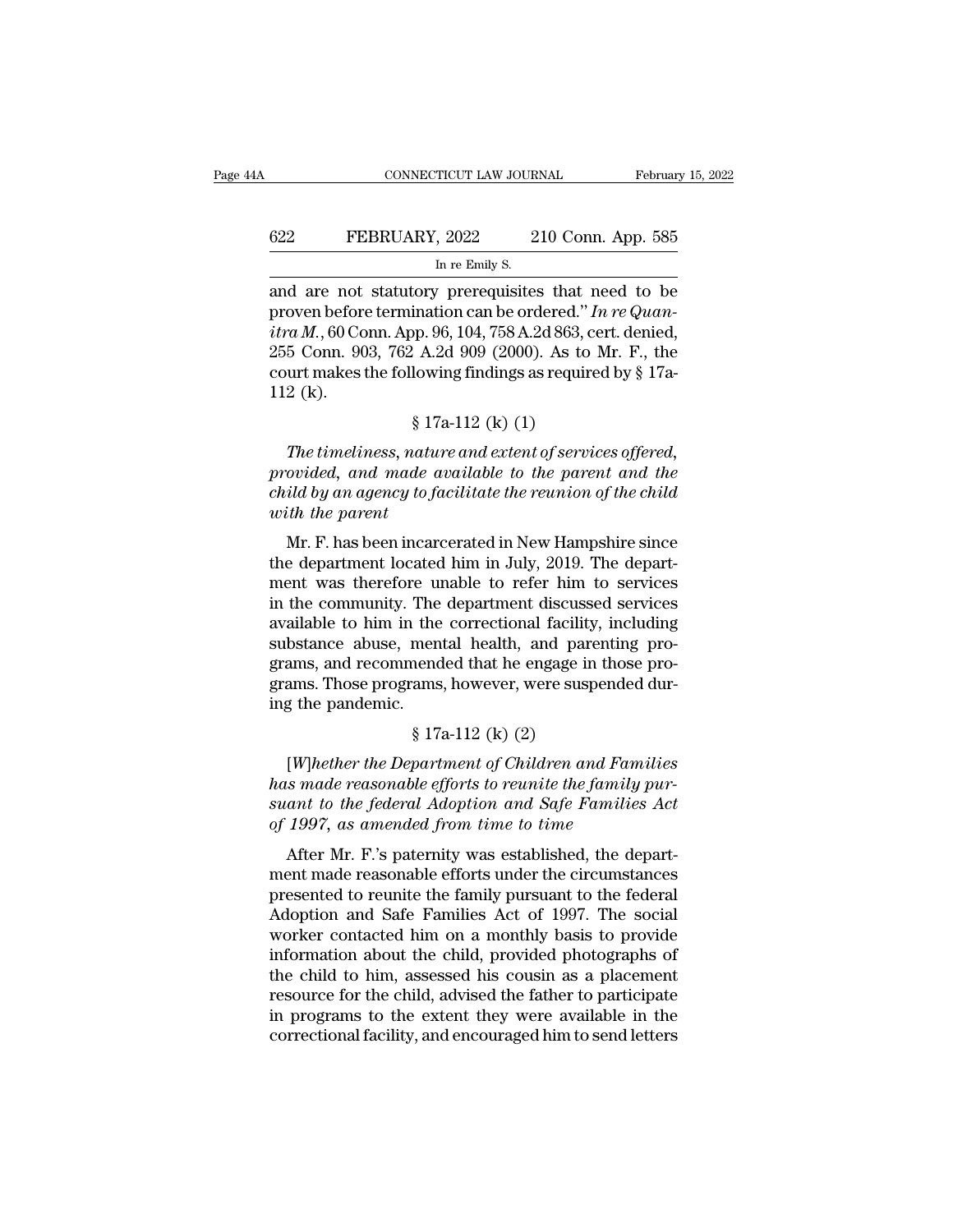| 15, 2022           | CONNECTICUT LAW JOURNAL                                   | Page 45A |
|--------------------|-----------------------------------------------------------|----------|
| 210 Conn. App. 585 | FEBRUARY, 2022                                            | 623      |
|                    | In re Emily S.                                            |          |
|                    | about himself to be shared with the child. His incarcera- |          |

15, 2022 CONNECTICUT LAW JOURNAL<br>
210 Conn. App. 585 FEBRUARY, 2022 623<br>
In re Emily S.<br>
about himself to be shared with the child. His incarcera-<br>
tion in New Hampshire made it impossible to refer him 210 Conn. App. 585 FEBRUARY, 2022 623<br>
In re Emily S.<br>
about himself to be shared with the child. His incarcera-<br>
tion in New Hampshire made it impossible to refer him<br>
for services in the community. His out-of-state incar 210 Conn. App. 585 FEBRUARY, 2022 623<br>
In re Emily S.<br>
about himself to be shared with the child. His incarcera-<br>
tion in New Hampshire made it impossible to refer him<br>
for services in the community. His out-of-state incar 210 Conn. App. 585 FEBRUARY, 2022 623<br>
In re Emily S.<br>
about himself to be shared with the child. His incarcera-<br>
tion in New Hampshire made it impossible to refer him<br>
for services in the community. His out-of-state incar In re Emily S.<br>
In re Emily S.<br>
about himself to be shared with the child. His incarcera-<br>
tion in New Hampshire made it impossible to refer him<br>
for services in the community. His out-of-state incarcer-<br>
ation, Emily's yo m<br>about himself to be shartion in New Hampshire<br>for services in the comm<br>ation, Emily's young as<br>subsequent emergence<br>provision of visits.<br>§ 17a shared with the child. This<br>hire made it impossible t<br>ommunity. His out-of-stang<br>age and fragile healt<br>ence of a pandemic pre<br>\$ 17a-112 (k) (3)<br>any applicable court ord services in the community. His out-of-state incarcer-<br> *T*), Emily's young age and fragile health, and the<br>
sequent emergence of a pandemic precluded the<br>
wision of visits.<br>
§ 17a-112 (k) (3)<br>
[*T*]*he terms of any applica* 

ation, Emily's young age and fragile health, and the<br>subsequent emergence of a pandemic precluded the<br>provision of visits.<br> $\S 17a-112$  (k) (3)<br>[*T*]he terms of any applicable court order entered<br>into and agreed upon by any *and the provision of visits.*<br>  $\S 17a-112 (k) (3)$ <br>
[The terms of any applicable court order entered<br>
into and agreed upon by any individual or agency<br>
and the parent, and the extent to which all parties<br>
have fulfilled th *have fulfilled their sits.*<br> *have fulfilled their optay applicable court order entered*<br> *into and agreed upon by any individual or agency*<br> *and the parent, and the extent to which all parties*<br> *have fulfilled their ob*  $$17a-112$  (k) (3)<br>[T]he terms of any applicable court order entered<br>to and agreed upon by any individual or agency<br>at the parent, and the extent to which all parties<br>we fulfilled their obligations under such order<br>The co [*T*]he terms of any applicable court order entered<br>into and agreed upon by any individual or agency<br>and the parent, and the extent to which all parties<br>have fulfilled their obligations under such order<br>The court ordered

The terms of any application coard order entered<br>into and agreed upon by any individual or agency<br>and the parent, and the extent to which all parties<br>have fulfilled their obligations under such order<br>The court ordered spe into and agreed upon by any individual or agency<br>and the parent, and the extent to which all parties<br>have fulfilled their obligations under such order<br>The court ordered specific steps for the department<br>and Mr. F. to faci and the parent, and the extent to antich all parties<br>have fulfilled their obligations under such order<br>The court ordered specific steps for the department<br>and Mr. F. to facilitate reunification. The department<br>complied wit Ine court ordered specific steps for the department<br>and Mr. F. to facilitate reunification. The department<br>complied with its obligations to the extent that it was<br>possible to do so. Mr. F.'s specific steps, and his compli-

and Mr. F. to factuate retunitation. The department complied with its obligations to the extent that it was possible to do so. Mr. F.'s specific steps, and his compliance or lack of compliance with them, were as follows:<br> *complied with its obligation*<br>possible to do so. Mr. F.'s spe<br>ance or lack of compliance v<br>• Keep all appointments s<br>ate with DCF home visit<br>nounced, and visits by the or guardian ad litem.<br>Mr. F. has been incarce ce or lack of compliance with them, were as follows:<br>
• Keep all appointments set by or with DCF. Cooper-<br>  $e$  with DCF home visits, announced or unan-<br>
unced, and visits by the child(ren)'s attorney and/<br>
guardian ad lit • Keep all appointments set by or with DCF. Cooper-<br>ate with DCF home visits, announced or unan-<br>nounced, and visits by the child(ren)'s attorney and/<br>or guardian ad litem.<br>Mr. F. has been incarcerated in New Hampshire<br>th

The parameters set by or with DCF. Cooperate with DCF home visits, announced or unan-<br>nounced, and visits by the child (ren)'s attorney and/<br>or guardian ad litem.<br>Mr. F. has been incarcerated in New Hampshire<br>throughout t from the department.<br> *Let with DCF home visits, annoanced or anan-*<br> *nounced, and visits by the child(ren)'s attorney and/*<br> *or guardian ad litem.*<br> **Mr.** F. has been incarcerated in New Hampshire<br>
throughout the entire Mr. F. has been incarcerated in New Hampshire<br>throughout the entire time he has been known to the<br>department. He has cooperated with telephone calls<br>from the department.<br>• Let DCF, your attorney, and the attorney for the<br>c

*time.* partment. He has cooperated with telephone calls<br>
im the department.<br>
• Let DCF, your attorney, and the attorney for the<br>
ild(ren) know where you and the child are at all<br>
me.<br>
Mr. F. has been incarcerated in New Hampshire **•** *Let DCF, your attorney, and the attorney for the child(ren) know where you and the child are at all time.*<br>Mr. F. has been incarcerated in New Hampshire since the steps were ordered.<br>• *Take part in counseling and ma* 

*child(ren) know where you and the child are at all<br>time.*<br>Mr. F. has been incarcerated in New Hampshire since<br>the steps were ordered.<br>• Take part in counseling and make progress toward<br>the identified treatment goals: Pare *Family. F.* has been incarcerated in New Hampshire since<br>
the steps were ordered.<br>
• *Take part in counseling and make progress toward<br>
the identified treatment goals: Parenting, Individual,<br>
Family. The identified goals Mr. F. has been incarcerated in New Hampshire since*<br>the steps were ordered.<br>• *Take part in counseling and make progress toward*<br>*the identified treatment goals: Parenting, Individual,<br>Family. The identified goals are: ( free from domestic violence/substance abuse/criminal*<br>*free from domesting and make progress toward*<br>*free identified treatment goals: Parenting, Individual,*<br>*Family. The identified goals are: (1) Create and maintain saf*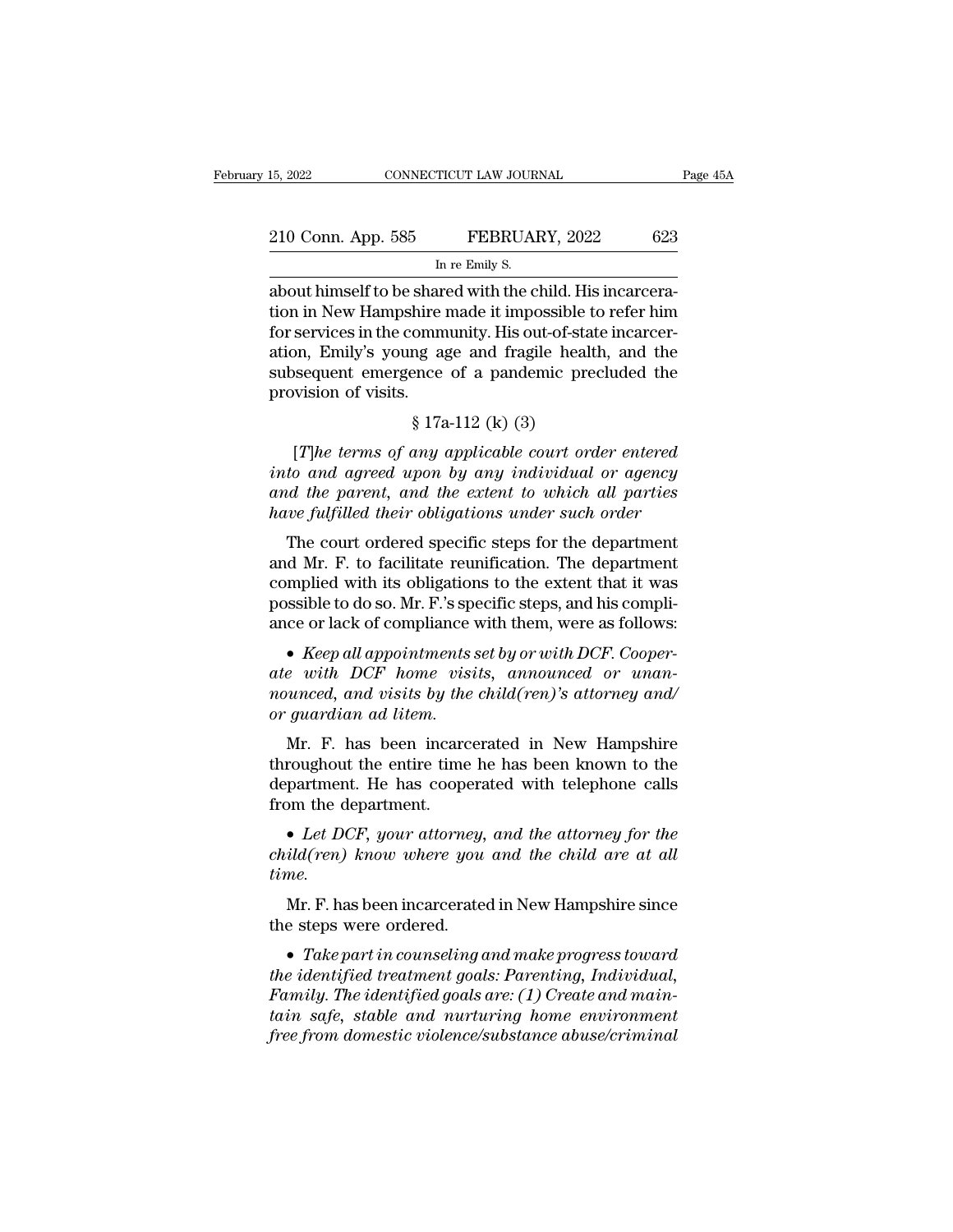### CONNECTICUT LAW JOURNAL February 15, 2022<br>624 FEBRUARY, 2022 210 Conn. App. 585<br>In re Emily S. TICUT LAW JOUR.<br>, 2022 2<br>In re Emily S.<br>*Angers for sub*

*CONNECTICUT LAW JOURNAL* February 15, 2022<br> **activity.** (2) Learn triggers for substance abuse and<br> *activity.* (2) Learn triggers for substance abuse and<br> *atternate coping mechanisms.* (3) Understand impact<br>
of substanc *alternate coping mechanisms. (3) Understand impactivity. (2) Learn triggers for substance abuse and alternate coping mechanisms. (3) Understand impact of substance abuse on children. (4) Learn and demonstrate are ammunita of the FEBRUARY, 2022 of substance abuse on children. (4) Learn triggers for substance abuse and alternate coping mechanisms. (3) Understand impact of substance abuse on children. (4) Learn and demonstrate age appropria strate age appropriate and developmental expectations* (5) *Learn triggers for substance abuse and*<br>alternate coping mechanisms. (3) *Understand impact*<br>of substance abuse on children. (4) *Learn and demonstrate age appro* In re Emily S.<br> **Supervision, 2018** and the remains and the remains and the remains and the remains and the reduced of substance abuse on children. (4) Learn and demonstrate age appropriate parenting skills in the areas of In re Emily S.<br>
activity. (2) Learn triggers for substance abuse and<br>
alternate coping mechanisms. (3) Understand impact<br>
of substance abuse on children. (4) Learn and demon-<br>
strate age appropriate parenting skills in the *activity.* (2) Learn triggers for substance abuse and<br>alternate coping mechanisms. (3) Understand impact<br>of substance abuse on children. (4) Learn and demon-<br>strate age appropriate parenting skills in the areas of<br>supervi *alternate coping mechanisms.* (3) Understand impact<br>of substance abuse on children. (4) Learn and demon-<br>strate age appropriate parenting skills in the areas of<br>supervision, discipline and developmental expecta-<br>tions. (5 *strate age appropriate parenting skills in the areas of* supervision, discipline and developmental expectations. (5) Understand danger that criminal activity presents to children. (6) Develop and implement appropriate cop *terations, discipline parenting skills in the areas of*<br>*tupervision, discipline and developmental expecta-<br>tions.* (5) Understand danger that criminal activity<br>presents to children. (6) Develop and implement<br>appropriate *supervision, discipline and developmental expectations.* (5) Understand danger that criminal activity<br>presents to children. (6) Develop and implement<br>appropriate coping mechanisms to safely address<br>stressors of parenting. *tions.* (5) Understand danger that criminal activity<br>presents to children. (6) Develop and implement<br>appropriate coping mechanisms to safely address<br>stressors of parenting. (7) Create and maintain nur-<br>turing relationship *for presents to chi*<br>*dappropriate constressors of pare<br><i>turing relations*<br>*health needs im<br>maintain emoti*<br>*for Emily.*<br>Mr. F. has not ressors of parenting. (7) Create and maintain nur-<br>ring relationship with Emily. (8) Address mental<br>alth needs in individual counseling in order to<br>aintain emotion stability and be a stable resource<br>r Emily.<br>Mr. F. has not turing relationship with Emily. (8) Address mental<br>health needs in individual counseling in order to<br>maintain emotion stability and be a stable resource<br>for Emily.<br>Mr. F. has not complied with this step. He remains<br>incarce

health needs in individual counseling in order to<br>maintain emotion stability and be a stable resource<br>for Emily.<br>Mr. F. has not complied with this step. He remains<br>incarcerated and, before the onset of the pandemic,<br>had no maintain emotion stability and be a stable resource<br>for Emily.<br>Mr. F. has not complied with this step. He remains<br>incarcerated and, before the onset of the pandemic,<br>had not engaged in any services that were available to<br>h for Emily.<br>Mr. F. has not complied with this step. He remains<br>incarcerated and, before the onset of the pandemic,<br>had not engaged in any services that were available to<br>him at Strafford County Corrections in the areas of<br>s Mr. F. has not complied with this step. He remains<br>incarcerated and, before the onset of the pandemic,<br>had not engaged in any services that were available to<br>him at Strafford County Corrections in the areas of<br>substance ab Mr. F. has not complied with this step. He remains<br>incarcerated and, before the onset of the pandemic,<br>had not engaged in any services that were available to<br>him at Strafford County Corrections in the areas of<br>substance ab **the recommendations about the recommendations**<br>**the recommendations in the areas of**<br>substance abuse, mental health, or parenting. The availability of such programs was curtailed after the pan-<br>demic began.<br>• *Submit to a* 

**Example 18 and 2011** and health, or parenting. The availability of such programs was curtailed after the pandemic began.<br>
• *Submit to a substance abuse evaluation and follow*<br> *the recommendations about treatment, includ prevention.* mic began.<br>• Submit to a substance abuse evaluation and follow<br>e recommendations about treatment, including<br>patient treatment if necessary, aftercare and relapse<br>evention.<br>Mr. F. has not engaged in substance abuse programrecommenaations about treatment, incluaing<br>patient treatment if necessary, aftercare and relapse<br>evention.<br>Mr. F. has not engaged in substance abuse program-<br>ing.<br>• *Submit to random drug testing; the time and*<br>ethod of th

ming.

*mpatient treatment if necessary, aftercare and relapse*<br>*prevention.*<br>Mr. F. has not engaged in substance abuse program-<br>ming.<br>• Submit to random drug testing; the time and<br>*method of the testing will be up to DCF to deci* Mr. F. has not engaged in substance abuse programing.<br>
• Submit to random drug testing; the time and ethod of the testing will be up to DCF to decide.<br>
Mr. F. has not been referred for drug testing because is incarcerated. Mr. F. has not engaged in substance abuse programming.<br>
• *Submit to random drug testing; the time and* method of the testing will be up to DCF to decide.<br>
Mr. F. has not been referred for drug testing because<br>
he is incar

ethod of the testing will be up to DCF to decide.<br>Mr. F. has not been referred for drug testing because<br>is incarcerated.<br>• Not use illegal drugs or abuse alcohol or medicine.<br>Mr. F. denies use of illegal drugs, alcohol, or Mr. F. has not been referred f<br>he is incarcerated.<br>• *Not use illegal drugs or abu*<br>Mr. F. denies use of illegal dru<br>as he is currently incarcerated.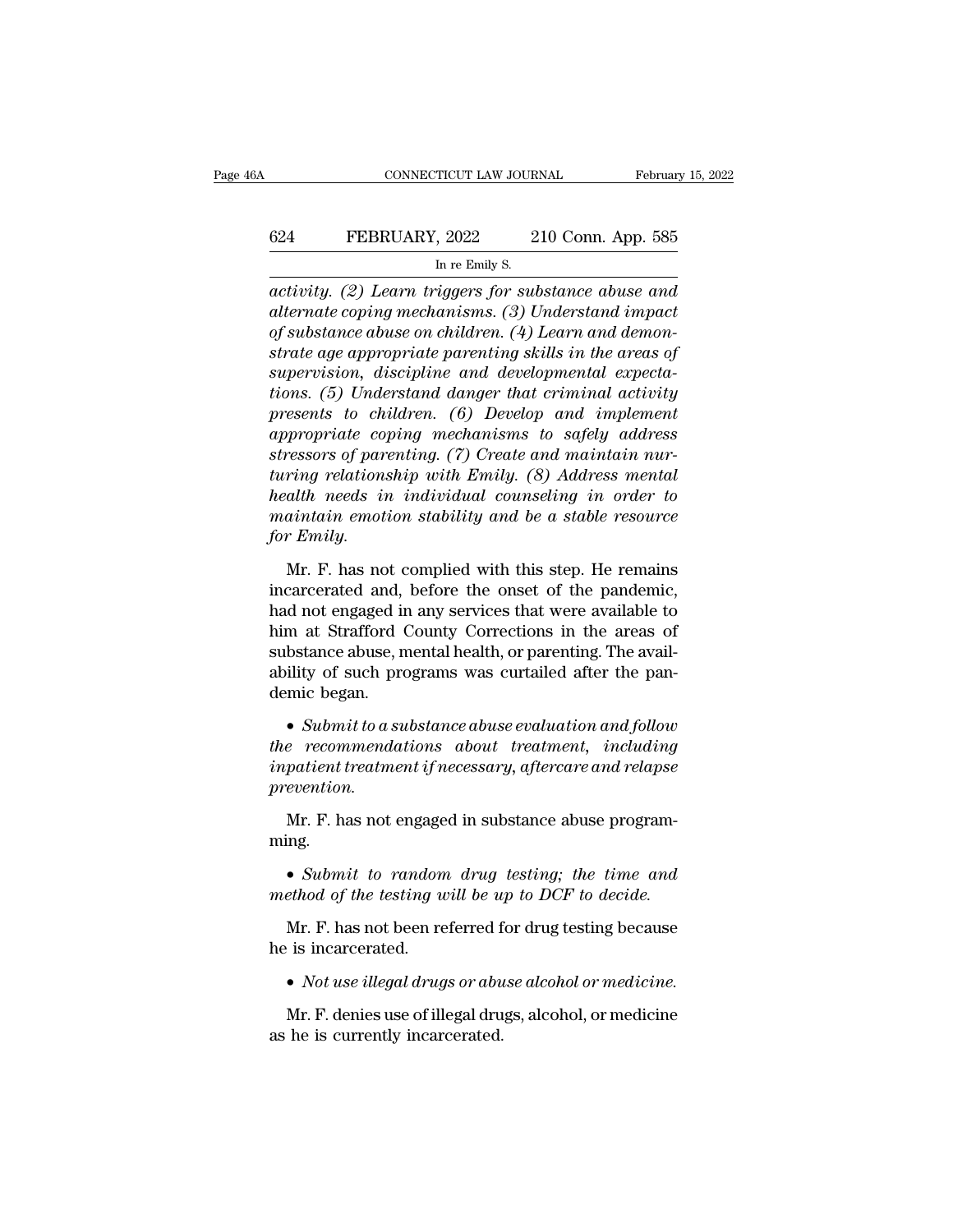| 15, 2022           | CONNECTICUT LAW JOURNAL | Page 47A |
|--------------------|-------------------------|----------|
|                    |                         |          |
|                    |                         |          |
| 210 Conn. App. 585 | FEBRUARY, 2022          | 625      |
|                    | In re Emily S.          |          |

In re Emily S.<br> **Cooperate with service providers recommended**<br> **Cooperate with service providers recommended**<br> **PACE 10 Cooperate with service providers recommended**<br> **PACE 10 Cooperate with service providers recommen** *for parenting/individual/family counseling, in-home*<br>*for parenting/individual/family counseling, in-home*<br>*support services and/or substance abuse assessment/*<br>*treatment: Substance abuse treatment at correctional support serial isomate in the Emily S.*<br> **b** *service providers recommended*<br> **o** *Cooperate with service providers recommended*<br> *support services and/or substance abuse assessment/*<br> *treatment: Substance abuse treatmen treatment: Substance abuse treatment: Substance abuse treatment: Substance abuse treatment: Substance abuse treatment facility; Mental health assessment and treatment at correctional facility; Mental health assessment and Factor Collar Hyp. 303*<br> *Factor LEDECTRY, 2022*<br> *Face Emily S.*<br> **Facility:** Cooperate with service providers recommended<br>
for parenting/individual/family counseling, in-home<br>
support services and/or substance abuse ass Im re H<br>
• Cooperate with service of the service of the services and/or support services and/or support services and/or support<br>
facility; Mental health ass<br>
correctional facility.<br>
Mr. F. has not engaged in • Cooperate with service providers recommended<br>r parenting/individual/family counseling, in-home<br>pport services and/or substance abuse assessment/<br>eatment: Substance abuse treatment at correctional<br>cility; Mental health as For parenting intertatally conserving, in-nome<br>support services and/or substance abuse assessment/<br>treatment: Substance abuse treatment at correctional<br>facility; Mental health assessment and treatment at<br>correctional facil pended as a result of the pandemic.<br> **Example 2018** assessment and treatment at correctional facility.<br>
Mr. F. has not engaged in substance abuse or mental<br>
health services, which the correctional facility sus-<br>
pended as

Mr. F. has not engaged in substance abuse or mental<br>alth services, which the correctional facility sus-<br>nded as a result of the pandemic.<br>• Cooperate with court-ordered evaluations or test-<br>g.<br>No evaluations or testing hav

*ing.*

dealth services, which the correctional facility sus-<br>
pended as a result of the pandemic.<br>
• *Cooperate with court-ordered evaluations or test-*<br> *ing.*<br>
No evaluations or testing have been ordered by the<br>
court since the • *Cooperate with court-ordered evaluations or test-*<br> *service providers or testing have been ordered by the*<br>
court since the steps were ordered.<br>
• *Sign releases allowing DCF to communicate with*<br> *service providers to the*<br> **the court since the steps were ordered.**<br>
• *Sign releases allowing DCF to communicate with*<br> *service providers to check on your attendance, cooperation and progress toward identified goals, and for use*<br> *in futu* No evaluations or testing have been ordered by the<br>court since the steps were ordered.<br>• *Sign releases allowing DCF to communicate with*<br>*service providers to check on your attendance, coopera-*<br>*tion and progress toward we examine the steps*<br> **with 30 days.**<br> **within 30 days.**<br>
Mr. F. has not been • Sign releases allowing DCF to communicate with<br>rvice providers to check on your attendance, coopera-<br>on and progress toward identified goals, and for use<br>future proceedings with this court. Sign the release<br>thin 30 days % and progress toward identified goals, and for use<br>future proceedings with this court. Sign the release<br>thin 30 days.<br>Mr. F. has not been asked to sign any releases of<br>formation.<br>• *Sign releases allowing your child's att* 

information.

*in future proceedings with this court. Sign the release*<br>*within 30 days.*<br>Mr. F. has not been asked to sign any releases of<br>information.<br>• *Sign releases allowing your child's attorney and*<br>*guardian to review your chil caling 30 days.*<br> *calyon Mr. F. has not been asked to sign any release:*<br> *cal, psychiatric and/or educational records.*<br> **cal, psychiatric and/or educational records.**<br>
No releases were needed because Emily is committin Mr. F. has not been asked to sign any releases of<br>formation.<br>• *Sign releases allowing your child's attorney and*<br>ardian to review your child's medical, psychologi-<br>l, psychiatric and/or educational records.<br>No releases we the department of the department of the department of the department's care.<br>
• *Get or maintain adequate housing and a legal*<br>
• *Get or maintain adequate housing and a legal*<br> *income.* 

*income.*

*d*, *psychiatric and/or* educational records.<br>
No releases were needed because Emily is committed<br>
the department's care.<br>
• Get or maintain adequate housing and a legal<br>
come.<br>
Mr. F. is incarcerated and has a job in the No releases were needed because Emily is committed<br>to the department's care.<br> $\bullet$  *Get or maintain adequate housing and a legal<br>income.*<br>Mr. F. is incarcerated and has a job in the correctional<br>facility. He does not have **↓ 6** to the department's care.<br>
● *Get or maintain adequate housing and a legal*<br>
income.<br>
Mr. F. is incarcerated and has a job in the correctional<br>
facility. He does not have adequate housing or a legal<br>
income outside

*income.*<br> *Mr. F.* is incarcerated and has a job in the correctional facility. He does not have adequate housing or a legal<br>
income outside the correctional facility.<br>
• *Immediately let DCF know about any changes in the Mr. F.* is incarcerated and has a job in the correctional facility. He does not have adequate housing or a legal income outside the correctional facility.<br>• *Immediately let DCF know about any changes in the make-up of th*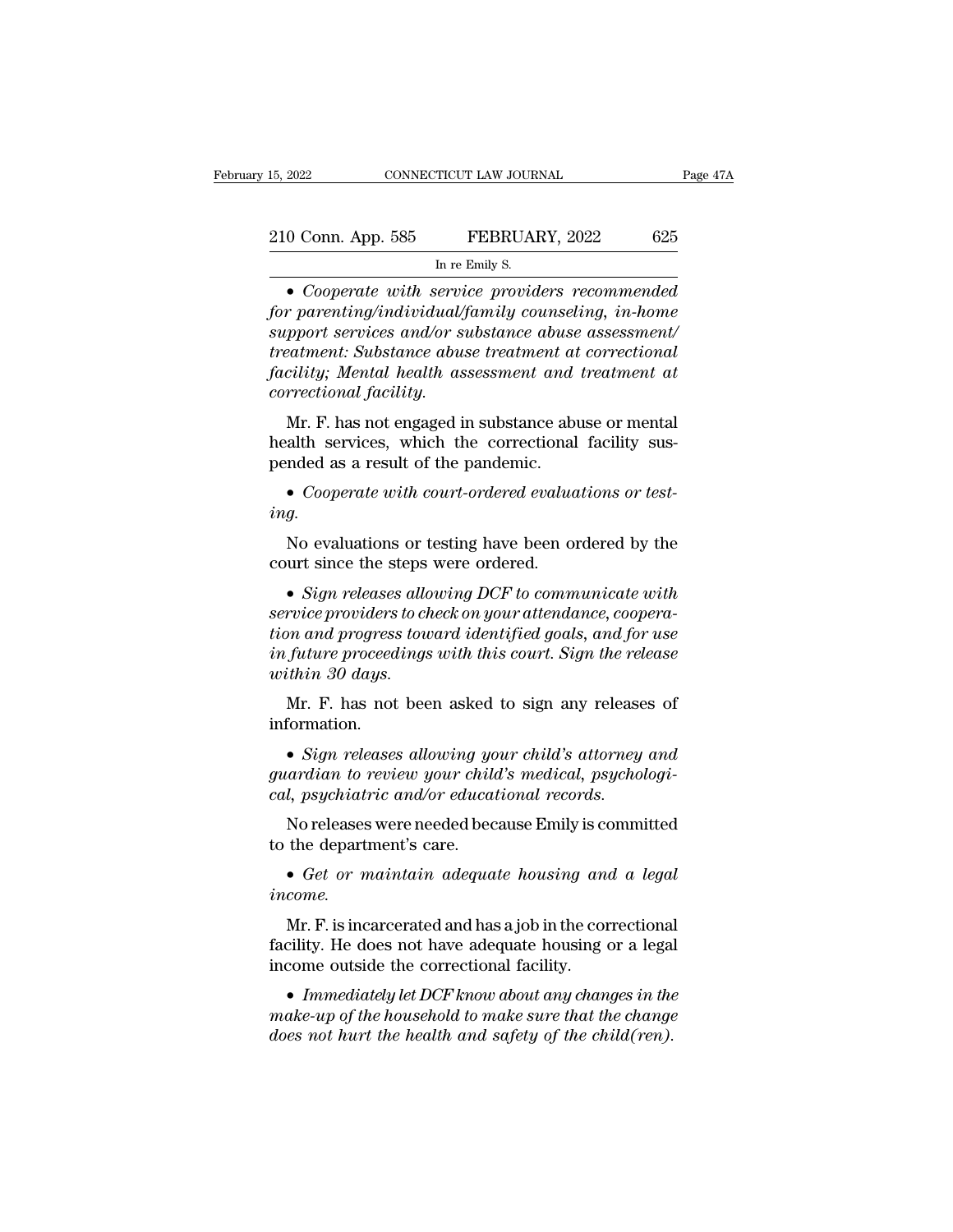|     | CONNECTICUT LAW JOURNAL                                                                     |                    | February 15, 2022 |
|-----|---------------------------------------------------------------------------------------------|--------------------|-------------------|
|     |                                                                                             |                    |                   |
| 626 | FEBRUARY, 2022                                                                              | 210 Conn. App. 585 |                   |
|     | In re Emily S.                                                                              |                    |                   |
|     | This step did not apply to Mr. F. because he was<br>incarcerated throughout the proceeding. |                    |                   |

FEBRUARY, 2022 210 Conn. App. 585<br>
In re Emily S.<br>
This step did not apply to Mr. F. because he was<br>
incarcerated throughout the proceeding.<br>
• *Not get involved with the criminal justice system.*<br>
Cooperate with the Offic <sup>Co</sup> FEBRUARY, 2022 210 Conn. App. 585<br>
In re Emily S.<br> **Cooperated throughout the proceeding.**<br>
• Not get involved with the criminal justice system.<br>
Cooperate with the Office of Adult Probation or parole<br>
officer and fol In re Emily S.<br> **officer and follow in the conditional follow your conditions of probation or parole.**<br> **officer and follow your conditions of probation or parole.**<br> **cooperate with the Office of Adult Probation or parole** *parole.* • *Not get involved with the criminal justice system.*<br>• *Not get involved with the criminal justice system.*<br>poperate with the Office of Adult Probation or parole<br>ficer and follow your conditions of probation or<br>role.<br>Mr. • Not get involved with the criminal justice system.<br>Cooperate with the Office of Adult Probation or parole<br>officer and follow your conditions of probation or<br>parole.<br>Mr. F. was incarcerated throughout this proceeding.<br>Hi

Cooperate with the Office of Adult Probation or parole officer and follow your conditions of probation or parole.<br>
Mr. F. was incarcerated throughout this proceeding.<br>
His federal criminal charges remain pending. There wa since the steps were ordered.<br>Suppose the steps of probation or<br>parole.<br>Mr. F. was incarcerated throughout this proceeding.<br>His federal criminal charges remain pending. There was<br>no evidence of new involvement in criminal Mr. F. was incarcerated throughout this proceeding.<br>
s federal criminal charges remain pending. There was<br>
evidence of new involvement in criminal activity<br>
ice the steps were ordered.<br>
• *Visit the child(ren) as often as* 

His federal criminal charges remain pending. There was<br>no evidence of new involvement in criminal activity<br>since the steps were ordered.<br>• *Visit the child(ren)* as often as DCF permits.<br>The department did not provide visi ince the steps were ordered.<br>
• *Visit the child(ren) as often as DCF permits.*<br>
The department did not provide visits for Mr. F., who<br>
was incarcerated in New Hampshire throughout his<br>
involvement in this proceeding.<br>
•

• *Visit the child(ren) as often as DCF permits.*<br>The department did not provide visits for Mr. F., who<br>was incarcerated in New Hampshire throughout his<br>involvement in this proceeding.<br>• Within thirty (30) days of this ord The department did not provide visits for Mr. F., who<br>was incarcerated in New Hampshire throughout his<br>involvement in this proceeding.<br>• Within thirty (30) days of this order, and at any<br>time after that, tell DCF in writin *was incarcerated in New Hampshire throughout his*<br>involvement in this proceeding.<br>• Within thirty (30) days of this order, and at any<br>time after that, tell DCF in writing the name, address,<br>family relationship and birth d *consideration in the child-pairs an englemental*<br> **consider as Within thirty** (30) days of this order, and at any<br> *consider that, tell DCF in writing the name, address,*<br> *family relationship and birth date of any person* • Within thirty (30) days of this order, and at any<br>me after that, tell DCF in writing the name, address,<br>mily relationship and birth date of any person(s)<br>ho you would like the department to investigate and<br>msider as a p time after that, tell DCF in writing the name, address,<br>family relationship and birth date of any person(s)<br>who you would like the department to investigate and<br>consider as a placement resource for the child(ren).<br>Mr. F. family relationship and birth date of<br>who you would like the department to i<br>consider as a placement resource for ti<br>Mr. F. complied with this step. He<br>an acquaintance in Maine, then propos<br>Hartford as a placement resource

*no you would like the department to investigate and*<br>msider as a placement resource for the child(ren).<br>Mr. F. complied with this step. He first proposed<br>acquaintance in Maine, then proposed a cousin in<br>artford as a plac consider as a placement resource for the child (ren).<br>
Mr. F. complied with this step. He first proposed<br>
an acquaintance in Maine, then proposed a cousin in<br>
Hartford as a placement resource.<br>
Having considered the parti Mr. F. complied with this ste<br>an acquaintance in Maine, then<br>Hartford as a placement resourc<br>Having considered the parties'<br>specific steps, the court now add<br>factors under  $\S 17a-112$  (k).<br> $\S 17a-112$  (k)

For all manner, then proposed<br>ferment resource.<br>Each the parties' compliand<br>court now addresses the<br> $h$ -112 (k).<br> $\$  17a-112 (k) (4)<br>ad emotional ties of the Having considered the parties' compliance with the<br>ecific steps, the court now addresses the remaining<br>ctors under  $\S 17a-112$  (k).<br> $\S 17a-112$  (k) (4)<br>[*T*]he feelings and emotional ties of the child with<br>spect to the ch

*respectific steps, the court now addresses the remaining*<br> *factors under* § 17a-112 (k).<br>
§ 17a-112 (k) (4)<br> *Fine feelings and emotional ties of the child with*<br> *respect to the child's parents, any guardian of such*<br> specific steps, the court now addresses the remaining<br>factors under § 17a-112 (k).<br>§ 17a-112 (k) (4)<br>[*T]he feelings and emotional ties of the child with*<br>respect to the child's parents, any guardian of such<br>child's person *ical care, s* is in the child with<br> *i* and *ical care, s* in the child is and emotional ties of the child with<br> *ical care, custody or control of the child for at least*<br> *one year and with whom the child has developed s* <sup>§</sup> 17a-112 (k) (4)<br>
[*T*]he feelings and emotional ties of the child with<br>
respect to the child's parents, any guardian of such<br>
child's person and any person who has exercised phys-<br>
ical care, custody or control of the <sup>7</sup><br>*ical respect to the child's*<br>*child's person and arical care, custody of*<br>*ical care, custody of*<br>*icant emotional ties*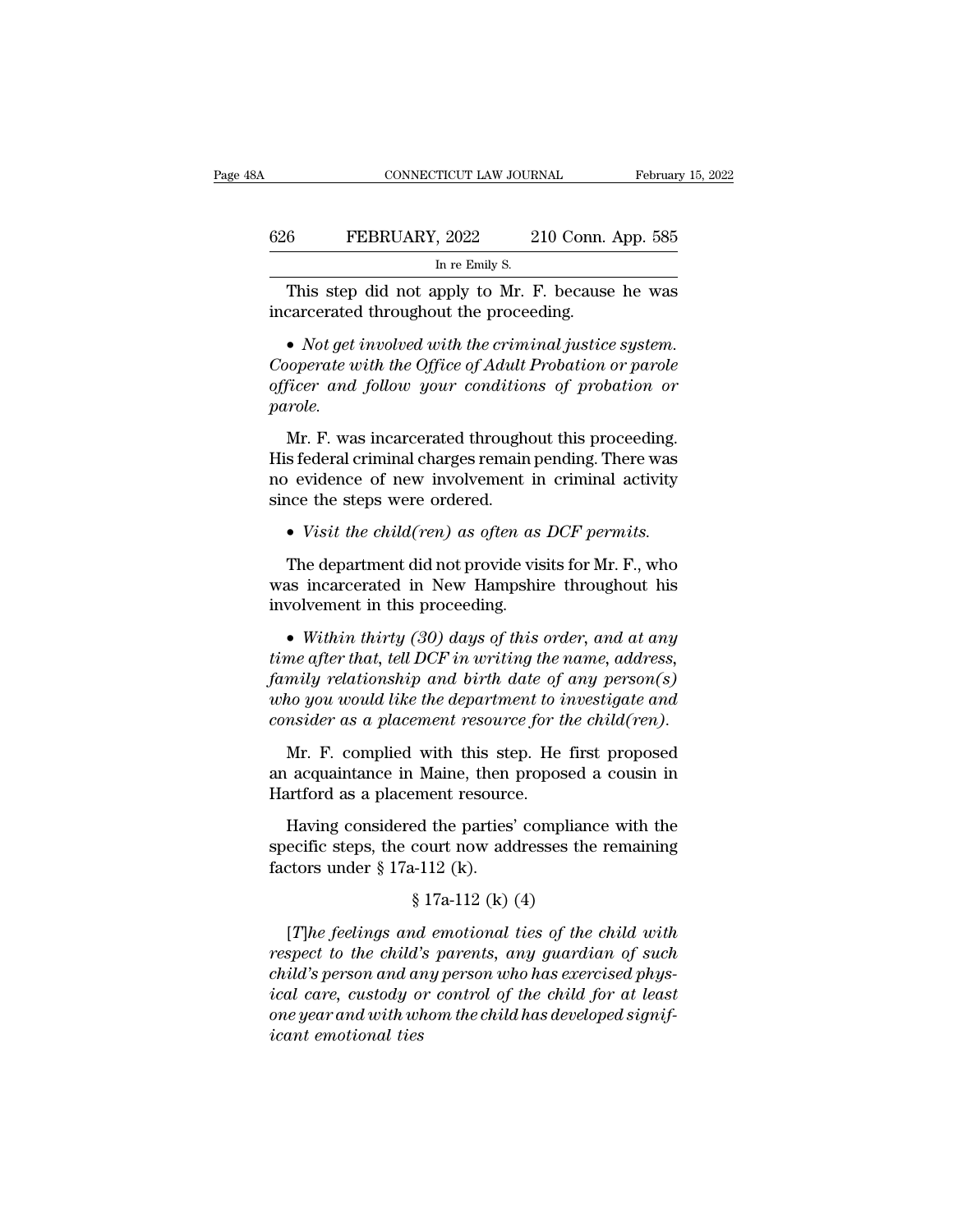| 15, 2022           | CONNECTICUT LAW JOURNAL                             |     | Page 49A |
|--------------------|-----------------------------------------------------|-----|----------|
|                    |                                                     |     |          |
| 210 Conn. App. 585 | FEBRUARY, 2022                                      | 627 |          |
|                    | In re Emily S.                                      |     |          |
|                    | Emily has never met $MrF$ and has no emotional ties |     |          |

Emily has never met Mr. F. and has no emotional ties<br>
The FEBRUARY, 2022 627<br>
The Emily S.<br>
Emily has never met Mr. F. and has no emotional ties<br>
th him. He has never provided any physical care for<br>
The position of the soc 210 Conn. App. 585 FEBRUARY, 2022 627<br>
In re Emily S.<br>
Emily has never met Mr. F. and has no emotional ties<br>
with him. He has never provided any physical care for<br>
her. Despite encouragement from the social worker,<br>
Mr. E. 210 Conn. App. 585 FEBRUARY, 2022 627<br>
In re Emily S.<br>
Emily has never met Mr. F. and has no emotional ties<br>
with him. He has never provided any physical care for<br>
her. Despite encouragement from the social worker,<br>
Mr. F. 210 Conn. App. 585 FEBRUARY, 2022 627<br>
In re Emily S.<br>
Emily has never met Mr. F. and has no emotional ties<br>
with him. He has never provided any physical care for<br>
her. Despite encouragement from the social worker,<br>
Mr. F. INCRETE TRENCESSERVIES TO SERVICE THE CONDUCTS OF THE EMILY S.<br>
Emily has never met Mr. F. and has no emotional ties<br>
with him. He has never provided any physical care for<br>
her. Despite encouragement from the social worker In re Emily S.<br>
Emily has never met Mr. F. and has no er<br>
with him. He has never provided any phys<br>
her. Despite encouragement from the soo<br>
Mr. F. did not attempt to communicate wi<br>
writing letters or cards or having fami Emily has hever lifet Mr. 1: and has ho chiodonal des<br>th him. He has never provided any physical care for<br>r. Despite encouragement from the social worker,<br>r. F. did not attempt to communicate with Emily by<br>iting letters or one. Despite encouragement from the social worker,<br>her. Despite encouragement from the social worker,<br>Mr. F. did not attempt to communicate with Emily by<br>writing letters or cards or having family members pro-<br>vide her with

Fig. Despite encouragement from the social worker,<br>Mr. F. did not attempt to communicate with Emily by<br>writing letters or cards or having family members pro-<br>vide her with information about him.<br>Emily has been in the same ers, speech and physical therapists, developmental therapists and her proton and one-half years, since her discharge from the hospital after her birth. She has been observed by social workers, speech and physical therapist whing retters of eards of having rannly includers provide her with information about him.<br>
Emily has been in the same foster home for two and<br>
one-half years, since her discharge from the hospital<br>
after her birth. She has Finally has been in the same foster home for two and<br>one-half years, since her discharge from the hospital<br>after her birth. She has been observed by social work-<br>ers, speech and physical therapists, developmental ther-<br>api Emily has been in the same foster home for two and<br>one-half years, since her discharge from the hospital<br>after her birth. She has been observed by social work-<br>ers, speech and physical therapists, developmental ther-<br>apist one-half years, since her discharge from the hospital<br>after her birth. She has been observed by social work-<br>ers, speech and physical therapists, developmental ther-<br>apists and her pediatrician to be deeply attached to her after her birth. She has been<br>ers, speech and physical ther<br>apists and her pediatrician t<br>foster mother. She calls he<br>and goes to her for comfo<br>foster mother is willing to a<br>available for adoption.<br>§ 17a-112 sical dictaphass, acvelopment<br>atrician to be deeply attaced<br>calls her foster mother<br>or comfort when she is<br>lling to adopt Emily if sh<br>ion.<br>§ 17a-112 (k) (5)<br>lhe age of the child he calls her foster mother "mon<br>for comfort when she is upset.<br>willing to adopt Emily if she beco<br>pption.<br>§ 17a-112 (k) (5)<br>[*T*]*he age of the child*<br>n on August 5, 2018. She was two

Emily was born on August 5, 2018. She was two and<br>e-half years old as of the date of the termination trial.<br>See it was two and<br>e-half years old as of the date of the termination trial. available for adoption.<br>  $\S 17a-112$  (k) (5)<br>
[*T*]*he age of the child*<br>
Emily was born on August 5, 2018. She was two and<br>
one-half years old as of the date of the termination trial.<br>
She is now two years and eight mon She is now two years and eight months old.<br>She is now two years and eight months old.<br>She is now two years and eight months old.<br>She is now two years and eight months old.<br>She is now two years and eight months old.<br>She is Fig. 112 (k) (6)<br>  $[he\ age\ of\ the\ child\$ <br>
so f the date of the terminars and eight months old<br>
s 17a-112 (k) (6)<br>  $[parent\ has\ made\ to\ a$ Emily was born on August 5, 2018. She was two and<br>e-half years old as of the date of the termination trial.<br>le is now two years and eight months old.<br> $$ 17a-112$  (k) (6)<br>[*T*]*he efforts the parent has made to adjust such* 

Emily was born on August 5, 2018. She was two and<br>
one-half years old as of the date of the termination trial.<br>
She is now two years and eight months old.<br>  $\S 17a-112$  (k) (6)<br>
[*T*]he efforts the parent has made to adjus one-half years old as of the date of the termination trial.<br>
She is now two years and eight months old.<br>  $\S 17a-112$  (k) (6)<br>
[*T*]*he efforts the parent has made to adjust such*<br>
parent's circumstances, conduct, or cond She is now two years and eight months old.<br>
§ 17a-112 (k) (6)<br> *child home in the parent has made to adjust such*<br> *child home in the best interest of the child to return such*<br> *child home in the foreseeable future, inclu*  $$17a-112$  (k) (6)<br>[*T*]he efforts the parent has made to adjust such<br>parent's circumstances, conduct, or conditions to<br>make it in the best interest of the child to return such<br>child home in the foreseeable future, includ *maintained contact with the parent has made to adjust such parent's circumstances, conduct, or conditions to* make it in the best interest of the child to return such child home in the foreseeable future, including, but [T]he efforts the parent has made to adjust such<br>parent's circumstances, conduct, or conditions to<br>make it in the best interest of the child to return such<br>child home in the foreseeable future, including, but<br>not limited parent's circumstances, conduct, or conditions to<br>make it in the best interest of the child to return such<br>child home in the foreseeable future, including, but<br>not limited to, (A) the extent to which the parent has<br>maintai make it in the best interest of the child to return such child home in the foreseeable future, including, but not limited to,  $(A)$  the extent to which the parent has maintained contact with the child as part of an effort *child home in the foreseeable future, including, but*<br>not limited to, (A) the extent to which the parent has<br>maintained contact with the child as part of an effort<br>to reunite the child with the parent, provided the court<br> *not limited to, (A) the extent to which the parent has*<br>*maintained contact with the child as part of an effort*<br>*to reunite the child with the parent, provided the court*<br>*may give weight to incidental visitations, commu* ke relative the ends with the parent, proclude the education<br>may give weight to incidental visitations, communi-<br>cations or contributions, and (B) the maintenance of<br>regular contact or communication with the guardian<br>or ot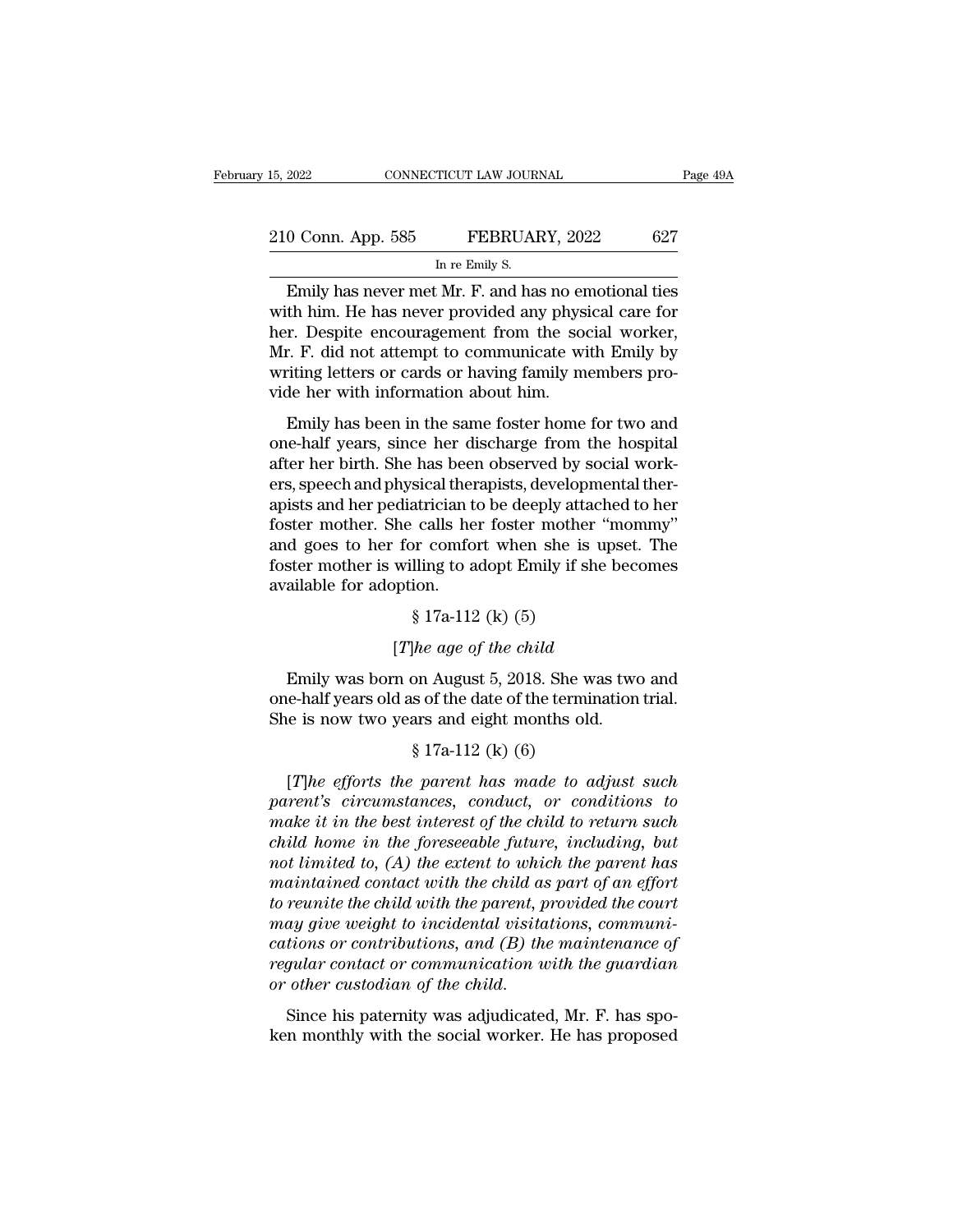### CONNECTICUT LAW JOURNAL February 15, 2022<br>628 FEBRUARY, 2022 210 Conn. App. 585<br>In re Emily S. TICUT LAW JOUR.<br>, 2022 2<br>In re Emily S.<br>nd has asked :

Februar<br>
Februar<br>
628 FEBRUARY, 2022 210 Conn. App. 585<br>
In re Emily S.<br>
placement resources and has asked about Emily's well-<br>
being. He has not written to Emily or tried to communi-<br>
aster with her fester parant, through 628 FEBRUARY, 2022 210 Conn. App. 585<br>
In re Emily S.<br>
placement resources and has asked about Emily's well-<br>
being. He has not written to Emily or tried to communi-<br>
cate with her foster parent through the department.<br>
Al 628 FEBRUARY, 2022 210 Conn. App. 585<br>
In re Emily S.<br>
placement resources and has asked about Emily's well-<br>
being. He has not written to Emily or tried to communicate<br>
with her foster parent through the department.<br>
Alt FEBRUARY, 2022 210 Conn. App. 585<br>
In re Emily S.<br>
placement resources and has asked about Emily's well-<br>
being. He has not written to Emily or tried to communi-<br>
cate with her foster parent through the department.<br>
Althou  $\frac{1}{2}$  In re Emily S.<br>
placement resources and has asked about<br>
being. He has not written to Emily or tried<br>
cate with her foster parent through the<br>
Although he inquired about the possibility<br>
did not move to have vis es and has asked about Exerciten to Emily or tried to<br>er parent through the d<br>eed about the possibility of<br>we visits ordered.<br>§ 17a-112 (k) (7)<br>which a parent has been ing. He has not written to Emily or tried to communi-<br>te with her foster parent through the department.<br>though he inquired about the possibility of visits, he<br>d not move to have visits ordered.<br> $$ 17a-112$  (k) (7)<br>[*T*]he

cate with her foster parent through the department.<br> *Although he inquired about the possibility of visits, he*<br> *fid not move to have visits ordered.*<br>  $\frac{8}{17a-112}$  (k) (7)<br>
[*T]he extent to which a parent has been pre* Although he inquired about the possibility of visits, he<br>did not move to have visits ordered.<br> $\S 17a-112$  (k) (7)<br>[*T*]he extent to which a parent has been prevented<br>from maintaining a meaningful relationship with the<br>chil did not move to have visits ordered.<br>  $\S$  17a-112 (k) (7)<br>
[*T*]he extent to which a parent has been prevented<br>
from maintaining a meaningful relationship with the<br>
child by the unreasonable act or conduct of the other<br>
pa <sup>§</sup> 17a-112 (k) (7)<br> *person that the parent has been prevented*<br> *from maintaining a meaningful relationship with the*<br> *child by the unreasonable act or conduct of the other*<br> *parent of the child, or the unreasonable ac* [*T*]he extent to which a parent has been prevented<br>om maintaining a meaningful relationship with the<br>ild by the unreasonable act or conduct of the other<br>rent of the child, or the unreasonable act of any other<br>rson or by from maintaining a meaningful relationship with the<br>child by the unreasonable act or conduct of the other<br>parent of the child, or the unreasonable act of any other<br>person or by the economic circumstances of the parent.<br>Mr

child by the unreasonable act or conduct of the other<br>parent of the child, or the unreasonable act of any other<br>person or by the economic circumstances of the parent.<br>Mr. F. has not been prevented from maintaining a<br>meani parent of the child, or the unreasonable act of any other<br>person or by the economic circumstances of the parent.<br>Mr. F. has not been prevented from maintaining a<br>meaningful relationship with the child by the unreason-<br>abl person or by the economic circumstances of the parent.<br>Mr. F. has not been prevented from maintaining a<br>meaningful relationship with the child by the unreason-<br>able act or conduct of the other parent of the child, or<br>the u Mr. F. has not been prevented from maintaining a<br>meaningful relationship with the child by the unreason-<br>able act or conduct of the other parent of the child, or<br>the unreasonable act of any other person or by his eco-<br>nomi Mr. F. has not been prevented from maintaining a<br>meaningful relationship with the child by the unreason-<br>able act or conduct of the other parent of the child, or<br>the unreasonable act of any other person or by his eco-<br>nomi meaningful relationship with the child by the unreason-<br>able act or conduct of the other parent of the child, or<br>the unreasonable act of any other person or by his eco-<br>nomic circumstances of the parent. He refused tele-<br>p able act or conduct of the other<br>the unreasonable act of any oth<br>nomic circumstances of the p<br>phone contact with Ms. M. after if<br>t was his own criminal activity t<br>tion and made him unavailable t<br>a relationship with Emily.<br> The circumstances of the parent. He refused tele-<br>one contact with Ms. M. after their relationship ended.<br>was his own criminal activity that led to his incarcera-<br>on and made him unavailable to develop and maintain<br>relati phone contact with Ms. M. after their relationship ended.<br>It was his own criminal activity that led to his incarceration and made him unavailable to develop and maintain<br>a relationship with Emily.<br>The court has carefully

Freedom and made him unavailable to develop and maintain<br>a relationship with Emily.<br>The court has carefully considered the seven factors<br>required by § 17a-112 (k) as well as all evidence con-<br>cerning Emily's best interests ation and made him unavailable to develop and maintain<br>a relationship with Emily.<br>The court has carefully considered the seven factors<br>required by § 17a-112 (k) as well as all evidence con-<br>cerning Emily's best interests i a relationship with Emily.<br>
The court has carefully considered the seven factors<br>
required by § 17a-112 (k) as well as all evidence con-<br>
cerning Emily's best interests in relation to the continu-<br>
ation of Mr. F.'s paren The court has carefully considered the seven factors<br>required by § 17a-112 (k) as well as all evidence con-<br>cerning Emily's best interests in relation to the continu-<br>ation of Mr. F.'s parental rights. Mr. F. has testifie The court has carefully considered the seven factors<br>required by § 17a-112 (k) as well as all evidence con-<br>cerning Emily's best interests in relation to the continu-<br>ation of Mr. F.'s parental rights. Mr. F. has testifie required by § 17a-112 (k) as well as all evidence concerning Emily's best interests in relation to the continuation of Mr. F.'s parental rights. Mr. F. has testified as to his love and concern for his daughter. Our courts cerning Emily's best interests in relation to the continuation of Mr. F.'s parental rights. Mr. F. has testified as<br>to his love and concern for his daughter. Our courts<br>have recognized, however, that love and a biological ation of Mr. F.'s parental rights. Mr. F. has testified as<br>to his love and concern for his daughter. Our courts<br>have recognized, however, that love and a biological<br>bond is not enough. See *In re Ashley S.*, 61 Conn. App. to his love and concern for his daughter. Our courts<br>have recognized, however, that love and a biological<br>bond is not enough. See *In re Ashley S.*, 61 Conn. App.<br>658, 667, 769 A.2d 718, cert. denied, 255 Conn. 950, 769<br>A have recognized, however, that love and a biological<br>bond is not enough. See *In re Ashley S.*, 61 Conn. App.<br>658, 667, 769 A.2d 718, cert. denied, 255 Conn. 950, 769<br>A.2d 61 (2001). A parent must also be able to provide<br> bond is not enough. See *In re Ashley S.*, 61 Conn. App. 658, 667, 769 A.2d 718, cert. denied, 255 Conn. 950, 769 A.2d 61 (2001). A parent must also be able to provide a safe, stable environment. As a result of his crimin 658, 667, 769 A.2d 718, cert. denied, 255 Conn. 950, 769<br>A.2d 61 (2001). A parent must also be able to provide<br>a safe, stable environment. As a result of his criminal<br>conduct, Mr. F. has never been available to provide a<br>h needs.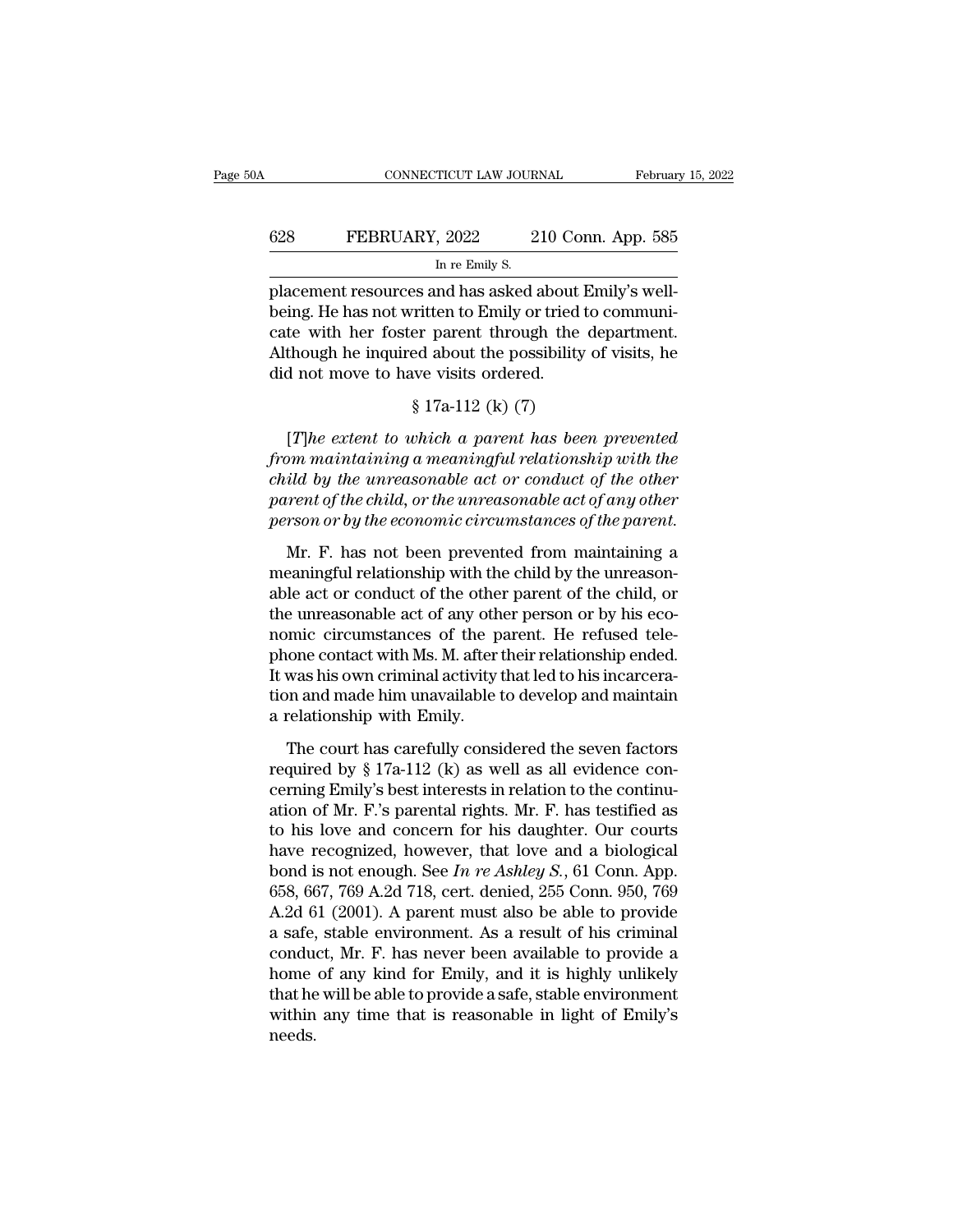| 15, 2022           | CONNECTICUT LAW JOURNAL                        | Page 51A |
|--------------------|------------------------------------------------|----------|
|                    |                                                |          |
| 210 Conn. App. 585 | FEBRUARY, 2022                                 | 629      |
|                    | In re Emily S.                                 |          |
|                    | narent must also be able to recognize and meet |          |

CONNECTICUT LAW JOURNAL Page 51.<br>
0 Conn. App. 585 FEBRUARY, 2022 629<br>
In re Emily S.<br>
A parent must also be able to recognize and meet<br>
is child's developmental needs. It was clear from the<br>
idence that Mr. E has a limite 210 Conn. App. 585 FEBRUARY, 2022 629<br>
In re Emily S.<br>
A parent must also be able to recognize and meet<br>
his child's developmental needs. It was clear from the<br>
evidence that Mr. F. has a limited understanding of<br>
the need 210 Conn. App. 585 FEBRUARY, 2022 629<br>
In re Emily S.<br>
A parent must also be able to recognize and meet<br>
his child's developmental needs. It was clear from the<br>
evidence that Mr. F. has a limited understanding of<br>
the need 210 Conn. App. 585 FEBRUARY, 2022 629<br>
In re Emily S.<br>
A parent must also be able to recognize and meet<br>
his child's developmental needs. It was clear from the<br>
evidence that Mr. F. has a limited understanding of<br>
the need In re Emily S.<br>
A parent must also be able to recognize and meet<br>
his child's developmental needs. It was clear from the<br>
evidence that Mr. F. has a limited understanding of<br>
the needs of young children generally and of Em In re Emily S.<br>
A parent must also be able to recognize and meet<br>
his child's developmental needs. It was clear from the<br>
evidence that Mr. F. has a limited understanding of<br>
the needs of young children generally and of Em A parent must also be able to recognize and meet<br>his child's developmental needs. It was clear from the<br>evidence that Mr. F. has a limited understanding of<br>the needs of young children generally and of Emily's<br>specific phys his child's developmental needs. It was clear from the evidence that Mr. F. has a limited understanding of the needs of young children generally and of Emily's specific physical, medical, and emotional needs. At the outset evidence that Mr. F. has a limited understanding of<br>the needs of young children generally and of Emily's<br>specific physical, medical, and emotional needs. At the<br>outset of his involvement in the case, he did not think<br>it wo the needs of young children generally and of Emily's<br>specific physical, medical, and emotional needs. At the<br>outset of his involvement in the case, he did not think<br>it would cause any problems to move Emily to the home<br>of specific physical, medical, and emotional needs. At the outset of his involvement in the case, he did not think<br>it would cause any problems to move Emily to the home<br>of a stranger in Maine because she was so young. He<br>beca outset of his involvement in the case, he did not think<br>it would cause any problems to move Emily to the home<br>of a stranger in Maine because she was so young. He<br>became upset with and hung up on the social worker<br>when she it would cause any problems to move Emily to the home<br>of a stranger in Maine because she was so young. He<br>became upset with and hung up on the social worker<br>when she attempted to explain the trauma experienced<br>by children of a stranger in Maine because she was so young. He<br>became upset with and hung up on the social worker<br>when she attempted to explain the trauma experienced<br>by children with changes in placement. Even at the time<br>of trial, became upset with and hung up on the social worker<br>when she attempted to explain the trauma experienced<br>by children with changes in placement. Even at the time<br>of trial, he continued to believe that Emily should be<br>placed when she attempted to explain the trauma experienced<br>by children with changes in placement. Even at the time<br>of trial, he continued to believe that Emily should be<br>placed with his family rather than with the foster<br>mother, by children with char<br>of trial, he continue<br>placed with his far<br>mother, who he ack<br>care. He persisted in<br>identified any family<br>to care for her.<br>Emily needs a care and, he continued to befieve that Emily should be<br>aced with his family rather than with the foster<br>other, who he acknowledged had provided excellent<br>re. He persisted in this belief even though he had not<br>entified any famil placed with his handy hands had with the foster<br>mother, who he acknowledged had provided excellent<br>care. He persisted in this belief even though he had not<br>identified any family member who was willing and able<br>to care for

modici, who he defined mediate independent care. He persisted in this belief even though he had not identified any family member who was willing and able to care for her.<br>Emily needs a caregiver who is capable of nurturing care. He persisted in all scher even along the had not<br>identified any family member who was willing and able<br>to care for her.<br>Emily needs a caregiver who is capable of nurturing<br>her, monitoring and attending to her many me as she enters school, and ensuring that she receives<br>to care for her.<br>Emily needs a caregiver who is capable of nurturing<br>her, monitoring and attending to her many medical con-<br>ditions, assisting her in addressing the deve the services a caregiver who is capable of nurturing<br>her, monitoring and attending to her many medical con-<br>ditions, assisting her in addressing the developmental<br>challenges she currently faces and those she will face<br>as s Emily needs a caregiver who is capable of nurturing<br>her, monitoring and attending to her many medical con-<br>ditions, assisting her in addressing the developmental<br>challenges she currently faces and those she will face<br>as sh her, monitoring and attending to her many medical conditions, assisting her in addressing the developmental challenges she currently faces and those she will face as she enters school, and ensuring that she receives the se ditions, assisting her in addressing the challenges she currently faces and thos<br>as she enters school, and ensuring tha<br>the services she will need to continue t<br>grow. Mr. F. is not currently capable of<br>nurture, and it is n She enters school, and ensuring that she receives<br>she enters school, and ensuring that she receives<br>e services she will need to continue to develop and<br>ow. Mr. F. is not currently capable of providing such<br>trure, and it is as are enters sensor, and ensuring and site receives<br>the services she will need to continue to develop and<br>grow. Mr. F. is not currently capable of providing such<br>nurture, and it is not foreseeable that he will be able<br>to

are services she win heed to containte to develop that<br>grow. Mr. F. is not currently capable of providing such<br>nurture, and it is not foreseeable that he will be able<br>to do so within a reasonable time.<br>The court has also c the finding legal employment and it is not foreseeable that he will be able<br>to do so within a reasonable time.<br>The court has also considered Emily's need for per-<br>manence and stability. Mr. F. will have many challenges<br>upo The court has also considered Emily's need for per-<br>manence and stability. Mr. F. will have many challenges<br>upon his release from prison, including but not limited<br>to finding legal employment and avoiding further crimi-<br>n are the court has also considered Emily's need for per-<br>manence and stability. Mr. F. will have many challenges<br>upon his release from prison, including but not limited<br>to finding legal employment and avoiding further crimi The court has also considered Emily's need for pe<br>manence and stability. Mr. F. will have many challenge<br>upon his release from prison, including but not limite<br>to finding legal employment and avoiding further crim<br>nal acti Considering all the evidence presented, the court from the recesse from prison, including but not immed<br>to finding legal employment and avoiding further crimi-<br>nal activity. It is not in Emily's best interest to wait for<br>an indefinite but undoubtedly protracted period of the main set of Mr. It is not in Emily's best interest to wait for an indefinite but undoubtedly protracted period of time to see if Mr. F. can overcome those challenges.<br>Considering all the evidence presented, the court f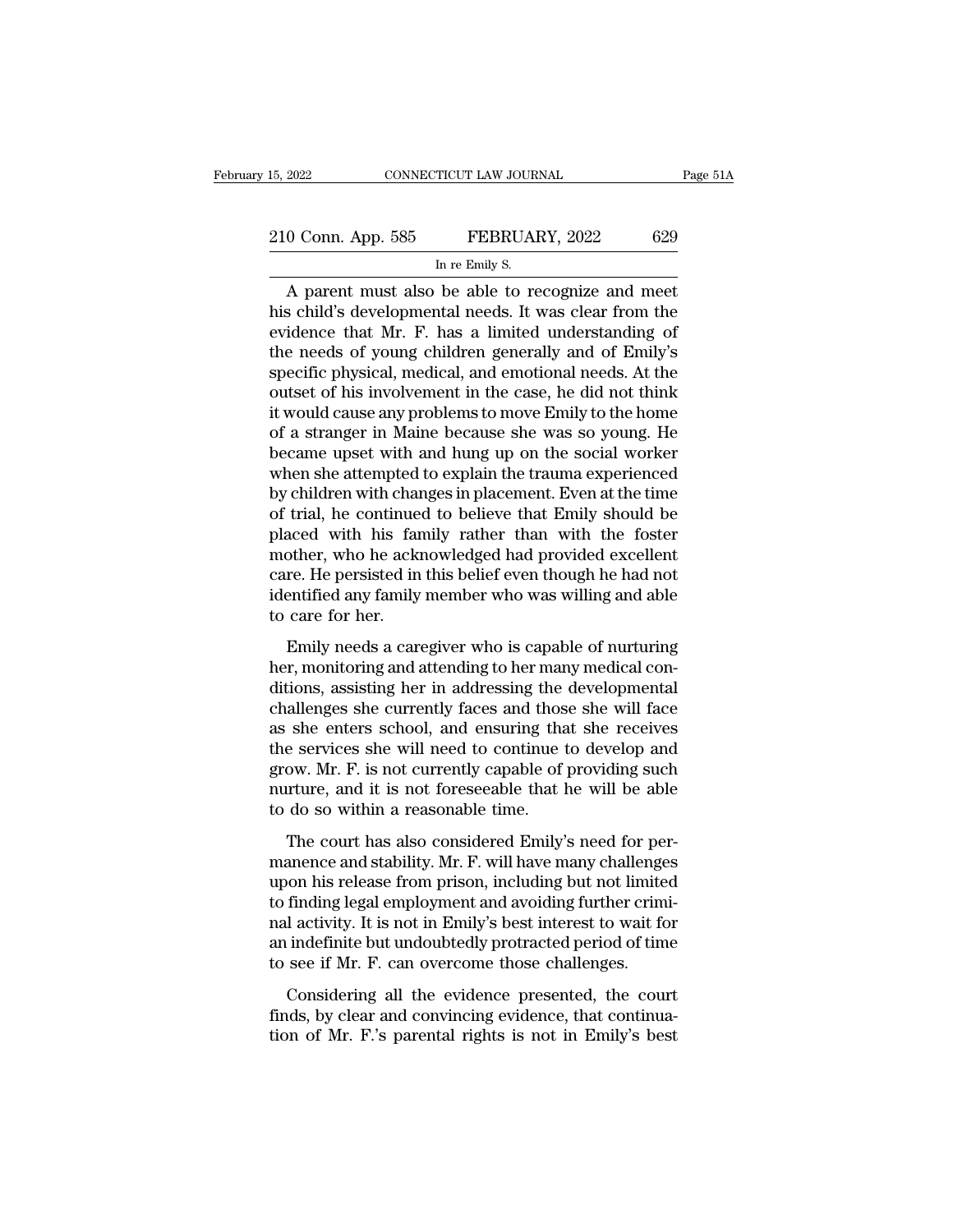### CONNECTICUT LAW JOURNAL February 15, 2022<br>630 FEBRUARY, 2022 210 Conn. App. 585<br>In re Emily S. TICUT LAW JOUR.<br>, 2022 2<br>In re Emily S.<br>ination of Mr CONNECTICUT LAW JOURNAL February 15, 2022<br>
FEBRUARY, 2022 210 Conn. App. 585<br>
In re Emily S.<br>
Interest, and that termination of Mr. F.'s parental rights<br>
is in Emily's best interest. 630 FEBRUARY, 2022<br>
In re Emily s<br>
interest, and that termination of<br>
is in Emily's best interest. FEBROART, 2022 210 COIL App. 363<br>
In re Emily S.<br>
st, and that termination of Mr. F.'s parental rights<br>
Emily's best interest.<br>
IV<br>
CONCLUSION AND ORDERS AS TO THE<br>
TERMINATION PETITION

In re Emily S.<br>
hat termination of Mr. F.'s parental rights<br>
best interest.<br>
IV<br>
USION AND ORDERS AS TO THE<br>
TERMINATION PETITION<br>
all the reasons stated [previously], the

### IV

Exercist, and that termination of Mr. F.'s parental rights<br>
in Emily's best interest.<br>
IV<br>
CONCLUSION AND ORDERS AS TO THE<br>
TERMINATION PETITION<br>
In sum, for all the reasons stated [previously], the<br>
urt finds, by clear an is in Emily's best interest.<br>
IV<br>
CONCLUSION AND ORDERS AS TO THE<br>
TERMINATION PETITION<br>
In sum, for all the reasons stated [previously], the<br>
court finds, by clear and convincing evidence, a statu-<br>
tory ground exists for IV<br>CONCLUSION AND ORDERS AS TO THE<br>TERMINATION PETITION<br>In sum, for all the reasons stated [previously], the<br>court finds, by clear and convincing evidence, a statu-<br>tory ground exists for the termination of Mr. F.'s paren-CONCLUSION AND ORDERS AS TO THE<br>TERMINATION PETITION<br>In sum, for all the reasons stated [previously], the<br>court finds, by clear and convincing evidence, a statu-<br>tory ground exists for the termination of Mr. F.'s paren-<br>t CONCLOSION AND ORDERS AS TO THE<br>
TERMINATION PETITION<br>
In sum, for all the reasons stated [previously], the<br>
court finds, by clear and convincing evidence, a statu-<br>
tory ground exists for the termination of Mr. F.'s paren reasons stated [previously], the<br>court finds, by clear and convincing evidence, a statu-<br>tory ground exists for the termination of Mr. F.'s paren-<br>tal rights. More specifically, the court finds, by clear<br>and convincing evi In sum, for all the reasons stated [previously], the<br>court finds, by clear and convincing evidence, a statu-<br>tory ground exists for the termination of Mr. F.'s paren-<br>tal rights. More specifically, the court finds, by cle court finds, by clear and convincing evidence, a statu-<br>tory ground exists for the termination of Mr. F.'s paren-<br>tal rights. More specifically, the court finds, by clear<br>and convincing evidence, that the department made<br>r tory ground exists for the termination of Mr. F.'s parental rights. More specifically, the court finds, by clear<br>and convincing evidence, that the department made<br>reasonable efforts to locate Mr. F., that Mr. F. was<br>unable tal rights. More specifically, the court finds, by clear<br>and convincing evidence, that the department made<br>reasonable efforts to locate Mr. F., that Mr. F. was<br>unable or unwilling to benefit from reunification efforts,<br>th and convincing evidence, that the department made<br>reasonable efforts to locate Mr. F., that Mr. F. was<br>unable or unwilling to benefit from reunification efforts,<br>that there is no ongoing parent-child relationship as<br>defin reasonable efforts to locate Mr. F., that Mr. F. was<br>unable or unwilling to benefit from reunification efforts,<br>that there is no ongoing parent-child relationship as<br>defined by § 17a-112 (j) (3) (D), and that to allow fur unable or unwilling to benefit from reunification efforts,<br>that there is no ongoing parent-child relationship as<br>defined by § 17a-112 (j) (3) (D), and that to allow further<br>time for the establishment of such a relationshi that there is no ongoing parent-child relationship as<br>defined by § 17a-112 (j) (3) (D), and that to allow further<br>time for the establishment of such a relationship would<br>be detrimental to the best interest of the child. T defined by § 17a-112 (j) (3) (D), and that to allow further<br>time for the establishment of such a relationship would<br>be detrimental to the best interest of the child. The<br>court also finds, by clear and convincing evidence, time for the establishment of such a relationship would<br>be detrimental to the best interest of the child. The<br>court also finds, by clear and convincing evidence, that<br>termination of Mr. F.'s parental rights is in Emily's b be detrimental to the best interest of the child. The court also finds, by clear and convincing evidence, that termination of Mr. F.'s parental rights is in Emily's best interest. Accordingly, the petition for termination court also finds, by clear and convincing evidence, that<br>termination of Mr. F.'s parental rights is in Emily's best<br>interest. Accordingly, the petition for termination of<br>parental rights is granted. Judgment is entered ter termination of Mr. F.'s parental rights is in Emily's best<br>interest. Accordingly, the petition for termination of<br>parental rights is granted. Judgment is entered terminat-<br>ing the parental rights of Mr. F. as to Emily, and interest. Accordingly, the petition for termination of parental rights is granted. Judgment is entered terminating the parental rights of Mr. F. as to Emily, and the Commissioner of the Department of Children and Families parental rights is granted. Judgment is entereding the parental rights of Mr. F. as to Emily Commissioner of the Department of Children lies is appointed as Emily's statutory parent. Then the shall file, within thirty days as Emily's statutory parent. The depare<br>within thirty days, a report as to the<br>ild and shall also timely file any add<br>at are required by law.<br>V<br>PERMANENCY PLAN<br>20, after the petition for termination of ent shall file, within thirty days, a report as to the<br>atus of the child and shall also timely file any addi-<br>nal reports that are required by law.<br>V<br>PERMANENCY PLAN<br>On April 6, 2020, after the petition for termination of<br>

### V

status of the child and shall also timely file any additional reports that are required by law.<br>
V<br>
PERMANENCY PLAN<br>
On April 6, 2020, after the petition for termination of<br>
parental rights had been filed, the petitioner m reports that are required by law.<br>
V<br>
PERMANENCY PLAN<br>
On April 6, 2020, after the petition for termination of<br>
parental rights had been filed, the petitioner moved for<br>
review of a permanency plan for Emily. By objection<br> V<br>
Data April 6, 2020, after the petition for termination of<br>
parental rights had been filed, the petitioner moved for<br>
review of a permanency plan for Emily. By objection<br>
dated April 15, 2020, Mr. F. opposed the proposed On April 6, 2020, after the petition for termination of<br>arental rights had been filed, the petitioner moved for<br>eview of a permanency plan for Emily. By objection<br>ated April 15, 2020, Mr. F. opposed the proposed plan.<sup>3</sup><br><sup></sup> parental rights had been filed, the petitioner moved for<br>review of a permanency plan for Emily. By objection<br>dated April 15, 2020, Mr. F. opposed the proposed plan.<sup>3</sup><br><sup>3</sup> Because of the temporary closure of the New Brita

review of a permanency plan for Emily. By objection dated April 15, 2020, Mr. F. opposed the proposed plan.<sup>3</sup> Because of the temporary closure of the New Britain juvenile clerk's office at the outset of the pandemic, the timely.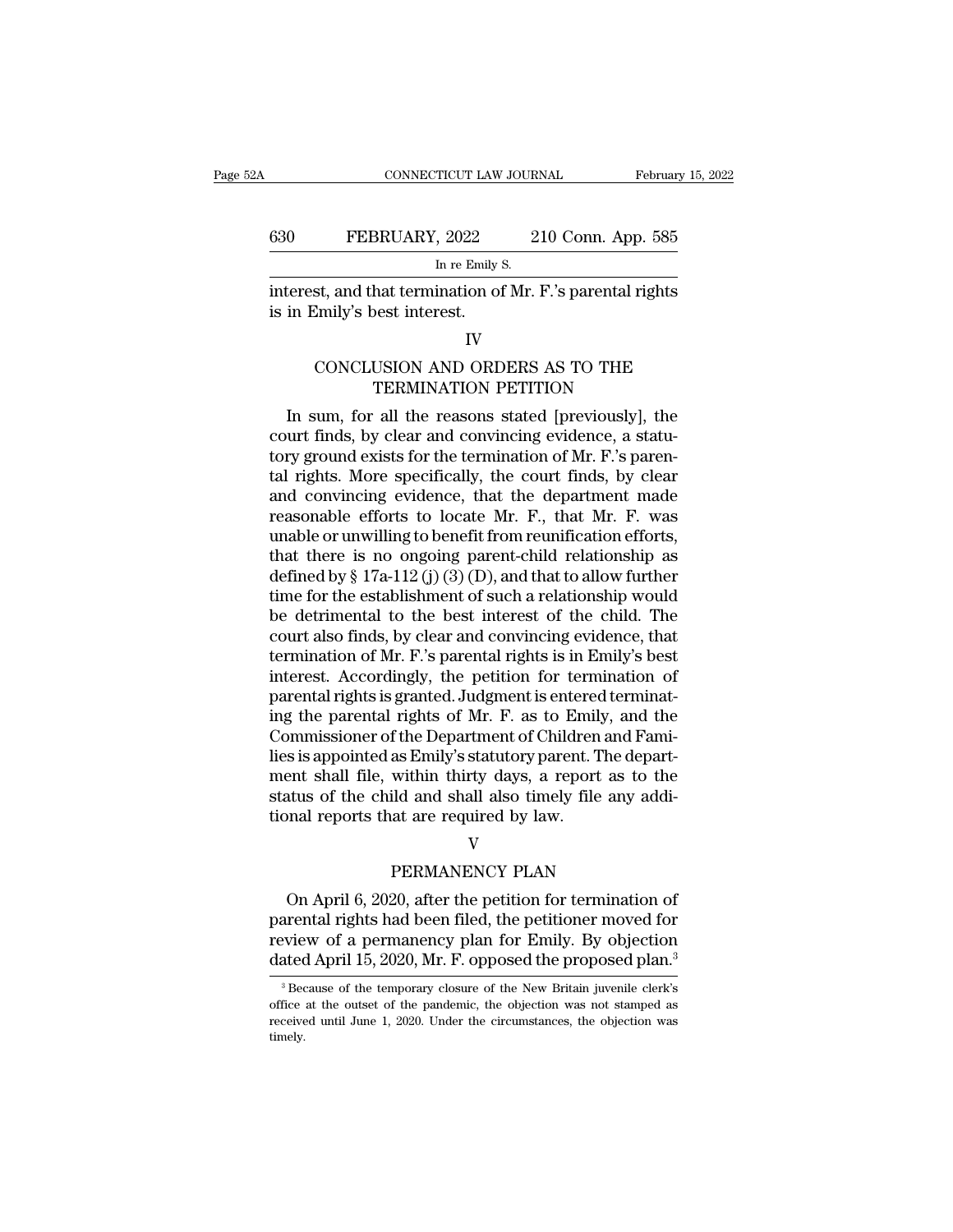| 15, 2022           | CONNECTICUT LAW JOURNAL                              | Page 53A |
|--------------------|------------------------------------------------------|----------|
|                    |                                                      |          |
| 210 Conn. App. 585 | FEBRUARY, 2022                                       | 631      |
|                    | In re Emily S.                                       |          |
|                    | The contested motion was consolidated for trial with |          |

The contested motion was consolidated for trial with<br>The contested motion was consolidated for trial with<br>the termination of parental rights petition. 210 Conn. App. 585 FEBRUARY, 2022<br>
In re Emily S.<br>
The contested motion was consolidated for triation<br>
the termination of parental rights petition.<br>
The proposed permanency plan is termination

 $\frac{0 \text{ Conn. App. 585} \qquad \text{FEBRUARY, 2022} \qquad 631}{\text{In re Emily s.}}$ <br>
He contested motion was consolidated for trial with<br>
the termination of parental rights petition.<br>
The proposed permanency plan is termination of the<br>
ther's parental 210 Conn. App. 585 FEBRUARY, 2022 631<br>
In re Emily S.<br>
The contested motion was consolidated for trial with<br>
the termination of parental rights petition.<br>
The proposed permanency plan is termination of the<br>
father's paren In re Emily S.<br>The contested motion was consolidated for trial with<br>the termination of parental rights petition.<br>The proposed permanency plan is termination of the<br>father's parental rights and adoption. The motion for<br>rev and on the ERRIC of the contested motion was consolidated for trial with<br>the termination of parental rights petition.<br>The proposed permanency plan is termination of the<br>father's parental rights and adoption. The motion for The contested motion was consolidated for trial with<br>the termination of parental rights petition.<br>The proposed permanency plan is termination of the<br>father's parental rights and adoption. The motion for<br>review is governed the termination of parental rights petition.<br>The proposed permanency plan is termination of the<br>father's parental rights and adoption. The motion for<br>review is governed by General Statutes § 46b-129 (k)<br>and Practice Book § The proposed permanency plan is termination of the<br>father's parental rights and adoption. The motion for<br>review is governed by General Statutes  $\S 46b-129$  (k)<br>and Practice Book  $\S 35a-14$ . Under each provision, the<br>commi father's parental rights and adoption. The motion for<br>review is governed by General Statutes  $\S$  46b-129 (k)<br>and Practice Book  $\S$  35a-14. Under each provision, the<br>commissioner has the burden of proving by a fair pre-<br>po review is governed by General Statutes § 46b-129 (k)<br>and Practice Book § 35a-14. Under each provision, the<br>commissioner has the burden of proving by a fair pre-<br>ponderance of the evidence that the proposed perma-<br>nency pla and Practice Book § 35a-14. Under each provision, the<br>commissioner has the burden of proving by a fair pre-<br>ponderance of the evidence that the proposed perma-<br>nency plan is in the child's best interests. Under the<br>statute commissioner has the burden of proving by a fair pre-<br>ponderance of the evidence that the proposed perma-<br>nency plan is in the child's best interests. Under the<br>statute, at a permanency plan hearing, "the court shall<br>appro ponderance of the evidence that the proposed perma-<br>nency plan is in the child's best interests. Under the<br>statute, at a permanency plan hearing, "the court shall<br>approve a permanency plan that is in the best interests<br>of nency plan is in the child's best interests. Under the<br>statute, at a permanency plan hearing, "the court shall<br>approve a permanency plan that is in the best interests<br>of the child or youth and takes into consideration the<br> statute, at a permanency plan hearing, "the court shall<br>approve a permanency plan that is in the best interests<br>of the child or youth and takes into consideration the<br>child's or youth's need for permanency. The child's or<br> approve a permanency plan that is in the best interests<br>of the child or youth and takes into consideration the<br>child's or youth's need for permanency. The child's or<br>youth's health and safety shall be of paramount concern<br> of the child or youth and takes into consideration the child's or youth's need for permanency. The child's or youth's health and safety shall be of paramount concern<br>in formulating such plan." General Statutes  $\S$  46b-129 child's or youth's need for permanency. The child's or<br>youth's health and safety shall be of paramount concern<br>in formulating such plan." General Statutes § 46b-129<br>(k) (2). Practice Book § 35a-14 (d) makes clear that<br>rev youth's health and safety shall be of paramount concern<br>in formulating such plan." General Statutes § 46b-129<br>(k) (2). Practice Book § 35a-14 (d) makes clear that<br>review of a permanency plan is a dispositional question,<br>b in formulating such plan." General Statutes § 46b-129 (k) (2). Practice Book § 35a-14 (d) makes clear that review of a permanency plan is a dispositional question, based on the prior adjudication of neglect. The court mus (k) (2). Practice Book § 35a-14 (d) makes clear that<br>review of a permanency plan is a dispositional question,<br>based on the prior adjudication of neglect. The court<br>must also find that the department has made reasonable<br>ef review of a permanency plan is a dispositional question,<br>based on the prior adjudication of neglect. The court<br>must also find that the department has made reasonable<br>efforts to achieve the existing permanency plan. See<br>Gen based on the prior adjudication of neglect. The court<br>must also find that the department has made reasonable<br>efforts to achieve the existing permanency plan. See<br>General Statutes § 46b-129 (k) (4) (F); see also Practice<br>B ust also find that the department has made reasonable<br>forts to achieve the existing permanency plan. See<br>eneral Statutes § 46b-129 (k) (4) (F); see also Practice<br>ook § 35a-14 (d). The prior plan, filed May 16, 2019,<br>d app efforts to achieve the existing permanency plan. See<br>General Statutes § 46b-129 (k) (4) (F); see also Practice<br>Book § 35a-14 (d). The prior plan, filed May 16, 2019,<br>and approved by the court, *Lobo*, *J*., on June 26, 20

General Statutes § 46b-129 (k) (4) (F); see also Practice<br>Book § 35a-14 (d). The prior plan, filed May 16, 2019,<br>and approved by the court, *Lobo*, *J*., on June 26, 2019,<br>was for termination of parental rights and adopti Book § 35a-14 (d). The prior plan, filed May 16, 2019,<br>and approved by the court, *Lobo*, *J*., on June 26, 2019,<br>was for termination of parental rights and adoption.<br>For the reasons discussed [previously] in consider-<br>ati and approved by the court,  $Lobo$ ,  $J$ ., on June 26, 2019,<br>was for termination of parental rights and adoption.<br>For the reasons discussed [previously] in consider-<br>ation of the petition for termination of the parental<br>right was for termination of parental rights and adoption.<br>For the reasons discussed [previously] in consideration of the petition for termination of the parental<br>rights of Mr. F., the court finds that the proposed perma-<br>nency For the reasons discussed [previously] in consideration of the petition for termination of the parental rights of Mr. F., the court finds that the proposed permanency plan of termination of the parental rights of Mr. F. an ation of the petition for termination of the parental<br>rights of Mr. F., the court finds that the proposed perma-<br>nency plan of termination of the parental rights of Mr.<br>F. and adoption is in Emily's best interest. The cour rights of Mr. F., the court finds that the proposed perma-<br>nency plan of termination of the parental rights of Mr.<br>F. and adoption is in Emily's best interest. The court<br>further finds that the department has made reasonabl nency plan of termination of the parental rights of Mr.<br>F. and adoption is in Emily's best interest. The court<br>further finds that the department has made reasonable<br>efforts to achieve the most recent permanency plan.<br>Mr. F F. and adoption is in Emily's best interest. The court<br>further finds that the department has made reasonable<br>efforts to achieve the most recent permanency plan.<br>Mr. F.'s objection to the proposed permanency plan is<br>overrul further finds that the department has made reasonable<br>efforts to achieve the most recent permanency plan.<br>Mr. F.'s objection to the proposed permanency plan is<br>overruled. The motion for review of the permanency<br>plan is gra efforts to achieve the most recent pern<br>Mr. F.'s objection to the proposed perma<br>overruled. The motion for review of the<br>plan is granted, and the permanency pla<br>The clerk shall establish dates for the<br>file the next permane r. F.'s object<br>erruled. The<br>an is grante<br>e clerk sha<br>e the next p<br>an and notif<br>So ordered.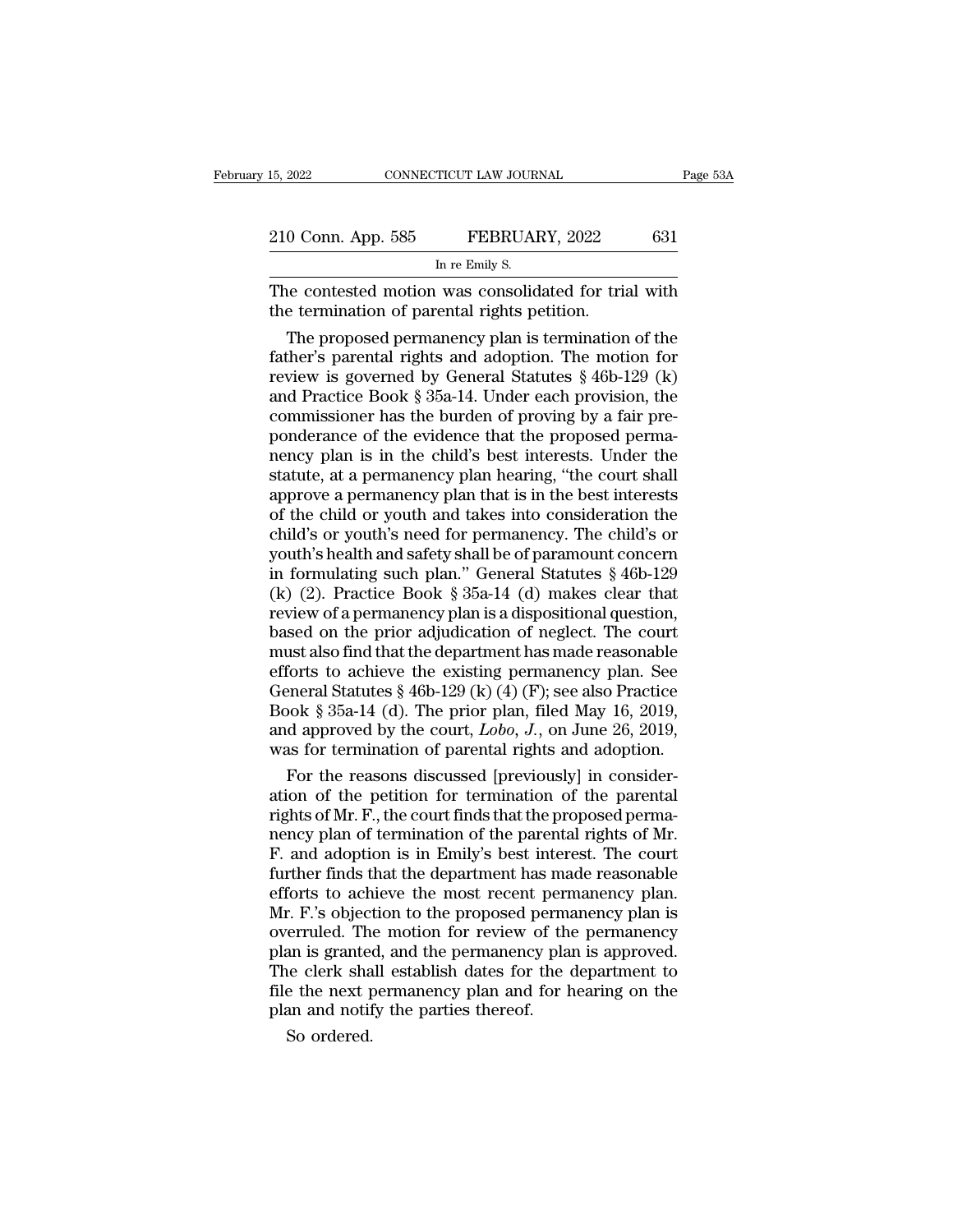### CONNECTICUT LAW JOURNAL February 15, 2022<br>632 FEBRUARY, 2022 210 Conn. App. 632<br>Canner v. Governor's Ridge Assn., Inc. CONNECTICUT LAW JOURNAL<br>BRUARY, 2022 210 Conn.<br>Canner *v.* Governor's Ridge Assn., Inc.

### FEBRUARY, 2022 210 Conn. App. 632<br>
Canner v. Governor's Ridge Assn., Inc.<br>
GLEN A. CANNER, EXECUTOR (ESTATE OF<br>
CHARLES A. CANNER) v. GOVERNOR'S<br>
PIDGE ASSOCIATION INC. FT AL FEBRUARY, 2022 210 Conn. App. 632<br>
Canner v. Governor's Ridge Assn., Inc.<br>
LEN A. CANNER, EXECUTOR (ESTATE OF<br>
CHARLES A. CANNER) v. GOVERNOR'S<br>
RIDGE ASSOCIATION, INC., ET AL. FEBRUARY, 2022 210 Conn. App.<br>
Canner v. Governor's Ridge Assn., Inc.<br>
N A. CANNER, EXECUTOR (ESTATE OF HARLES A. CANNER) v. GOVERNOR'S<br>
RIDGE ASSOCIATION, INC., ET AL. (AC 42981) (AC 42981)<br>
Kovernor's Ridge Assn., Inc.<br>
R, EXECUTOR (ES<br>
ANNER) v. GOVEF<br>
DCIATION, INC., ET<br>
(AC 42981)<br>
RI v. GOVERNOR'S LEN A. CANNER, EXECUTOR (ESTATE OF CHARLES A. CANNER) *v*. GOVERNOR'S<br>RIDGE ASSOCIATION, INC., ET AL. (AC 42981)<br>LOUIS D. PUTERI *v*. GOVERNOR'S RIDGE ASSOCIATION, INC., ET AL. CANNER, EXECUTOR (ESTATE<br>
LES A. CANNER)  $v$ . GOVERNOR'<br>
GE ASSOCIATION, INC., ET AL.<br>
(AC 42981)<br>
D. PUTERI  $v$ . GOVERNOR'S RIDC<br>
ASSOCIATION, INC., ET AL.<br>
(AC 42982) R, EXECUTOR (ES<br>ANNER) v. GOVEF<br>DCIATION, INC., ET<br>(AC 42981)<br>RI v. GOVERNOR'S<br>TION, INC., ET AL<br>(AC 42982)<br>Suarez and DiPentima, Js.

# (AC 42981)<br>
LOUIS D. PUTERI  $v$ . GOVERNOR'S RIDGE<br>
ASSOCIATION, INC., ET AL.<br>
(AC 42982)<br>
Prescott, Suarez and DiPentima, Js.

### *Syllabus*

- $(AC 42982)$ <br>Prescott, Suarez and DiPentima, Js.<br> $Syllabus$ <br>In two separate actions, each plaintiff appealed from the decision of the trial<br>court concluding that all of his claims, including, inter alia, negligence, (AC 42302)<br>Prescott, Suarez and DiPentima, Js.<br>Syllabus<br>wo separate actions, each plaintiff appealed from the decision of the trial<br>court concluding that all of his claims, including, inter alia, negligence,<br>against the de In two separate actions, each plaintiff appealed from the decision of the trial<br>court concluding that all of his claims, including, inter alia, negligence,<br>against the defendants, including G Co., were time barred by the a Syllabus<br>
statute of limits of his claims, including, inter alia, negligence,<br>
against the defendants, including G Co., were time barred by the applica-<br>
ble statute of limitations. Each plaintiff was the owner of a condom *Syllabus*<br>wo separate actions, each plaintiff appealed from the decision of the trial<br>court concluding that all of his claims, including, inter alia, negligence,<br>against the defendants, including G Co., were time barred b wo separate actions, each plaintiff appealed from the decision of the trial<br>court concluding that all of his claims, including, inter alia, negligence,<br>against the defendants, including G Co., were time barred by the appli court concluding that all of his claims, including, inter alia, negligence, against the defendants, including G Co., were time barred by the applicable statute of limitations. Each plaintiff was the owner of a condominium against the defendants, including G Co., were time barred by the applica-<br>ble statute of limitations. Each plaintiff was the owner of a condominium<br>unit in G Co.'s common interest community, and each plaintiff alleged<br>vari ble statute of limitations. Each plaintiff was the owner of a condomium unit in G Co.'s common interest community, and each plaintiff alleged various claims against the defendants, seeking damages and an order directing th unit in G Co.'s common interest community, and each plaintiff alleged<br>various claims against the defendants, seeking damages and an order<br>directing the defendants to repair the foundation of the condominium<br>unit and any da extraintiff filed a separate appeal to this court. *Held*: the trial court properly concluded that unit resulting from certain problems with the foundation and settling after construction. Following a hearing, the court re unit and any damage to that unit resulting from certain problems with<br>the foundation and settling after construction. Following a hearing, the<br>court rendered judgment in favor of the defendants in each case, and<br>each plai
	- the foundation and settling after construction. Following a hearing, the court rendered judgment in favor of the defendants in each case, and each plaintiff filed a separate appeal to this court. *Held*: the trial court pr court rendered judgment in favor of the defendants in each case, and each plaintiff filed a separate appeal to this court. *Held*:<br>he trial court properly concluded that the plaintiff C's claims against G Co.<br>brought pursu each plaintiff filed a separate appeal to this court. *Held*:<br>he trial court properly concluded that the plaintiff C's claims against G Co.<br>brought pursuant to the applicable provision (§ 47-278) of the Common<br>Interest Ow he trial court properly concluded that the plaintiff C's claims against G Co.<br>brought pursuant to the applicable provision (§ 47-278) of the Common<br>Interest Ownership Act (CIOA) (§ 47-200 et seq.) were barred by the<br>three From the bylaws of the common interest common interest common interest common interest common and the common interest common interest common interest common interest common interest of limitations codified in statute (§ 5 Extreme to whereship Act (CIOA) (§ 47-200 et seq.) were barred by the three year tort statute of limitations codified in statute (§ 52-577).<br>a. The trial court correctly determined that C's claims seeking to enforce a rig The example in the statute of limitations codified in statute (§ 52-577).<br>
	A. The trial court correctly determined that C's claims seeking to enforce<br>
	a right granted or obligation imposed by the CIOA, or by the declarati a. The trial court correctly determined that C's claims seeking to enforce a right granted or obligation imposed by the CIOA, or by the declaration or the bylaws of the common interest community did not sound in contract a right granted or obligation imposed by the CIOA, or by the declaration or the bylaws of the common interest community did not sound in contract and that  $\S 52-577$  was the appropriate statute of limitations: C's claims is the bylaws of the common interest community did not sound in<br>contract and that § 52-577 was the appropriate statute of limitations:<br>C's claims sounded in tort, as the CIOA creates a statutory duty on a<br>condominium assoc elements, and that \$52-577 was the appropriate statute of limitations:<br>C's claims sounded in tort, as the CIOA creates a statutory duty on a<br>condominium association to maintain, repair, and replace the common<br>elements, and C's claims sounded in tort, as the CIOA creates a statutory duty on a condominium association to maintain, repair, and replace the common elements, and C alleged that G Co. failed, neglected, and refused to maintain its co condominium association to maintain, repair, and replace the common elements, and C alleged that G Co. failed, neglected, and refused to maintain its common elements, failed to promptly repair its common elements, and fail elements, and C alleged that G Co. failed, neglected, and refused to maintain its common elements, failed to promptly repair its common elements, and failed to promptly take responsibility for and deal with problems relate maintain its common elements, failed to promptly repair its common<br>elements, and failed to promptly take responsibility for and deal with<br>problems related to common elements in violation of the CIOA; more-<br>over, the claims relations, and failed to promptly take responsibility for and deal with problems related to common elements in violation of the CIOA; moreover, the claims did not sound in breach of contract because the provisions of G Co. problems related to common elements in violation of the CIOA; more-<br>over, the claims did not sound in breach of contract because the provi-<br>sions of G Co.'s governing documents relied on by C did not create a<br>contractual o power, the claims did not sound in breach of contract because the provisions of G Co.'s governing documents relied on by C did not create a contractual obligation on the part of G Co. to maintain, repair, and/or replace th sions of G Co.'s governing documents relied on by C did not create a contractual obligation on the part of G Co. to maintain, repair, and/or replace the foundation for the unit but, rather, they made clear that the contra sions of G Co.'s governing documents relied on by C did not create a contractual obligation on the part of G Co. to maintain, repair, and/or replace the foundation for the unit but, rather, they made clear that the contra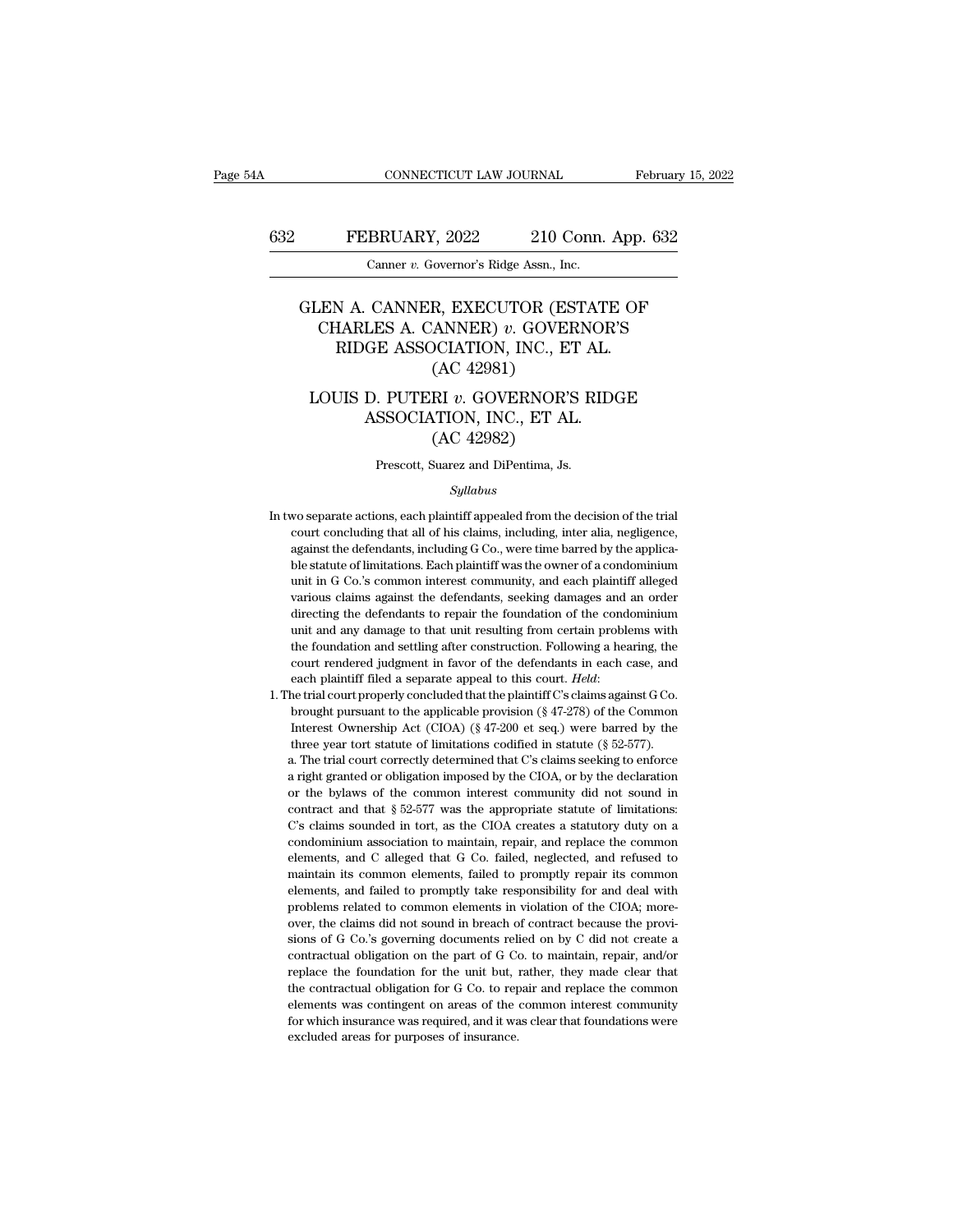### 15, 2022 CONNECTICUT LAW JOURNAL Page 55A<br>
210 Conn. App. 632 FEBRUARY, 2022 633<br>
Canner v. Governor's Ridge Assn., Inc. 15, 2022 CONNECTICUT LAW JOURNAL<br>
210 Conn. App. 632 FEBRUARY, 2022 633<br>
Canner *v.* Governor's Ridge Assn., Inc.<br>
b. The trial court's factual findings and legal conclusions were sufficiently

**b. Columber 1941** Connection Connection Connection Connection Connection Connection Connection Connection Connection Connection Connection Connection Connection Connection Connection Connection Connection Connection Conn Supported by the record and were not clearly erroneous: because § 52-577 is a statute of repose, and not a true statute of limitations, the time 577 is a statute of repose, and not a true statute of limitations, the time Canner  $v$ . Governor's Ridge Assn., Inc.<br>
b. The trial court's factual findings and legal conclusions were sufficiently<br>
supported by the record and were not clearly erroneous: because  $\S 52-577$  is a statute of repose, a Canner v. Governor's Ridge Assn., Inc.<br>
b. The trial court's factual findings and legal conclusions were sufficiently<br>
supported by the record and were not clearly erroneous: because § 52-<br>
577 is a statute of repose, and b. The trial court's factual findings and legal conclusions were sufficiently supported by the record and were not clearly erroneous: because  $\S$  52-577 is a statute of repose, and not a true statute of limitations, the t supported by the record and were not clearly erroneous: because  $\S$  52-577 is a statute of repose, and not a true statute of limitations, the time period within which a plaintiff must commence an action begins to run at t 577 is a statute of repose, and not a true statute of limitations, the time<br>period within which a plaintiff must commence an action begins to run<br>at the moment the act or omission complained of occurs, and C explicitly<br>de period within which a plaintiff must commence an action begins to run<br>at the moment the act or omission complained of occurs, and C explicitly<br>described the original wrong as G Co.'s allowing the units to be built<br>on soft at the moment the act or omission complained of occurs, and C explicitly described the original wrong as G Co.'s allowing the units to be built on soft ground, such that the closing date, which was the day on which C came described the original wrong as G Co.'s allowing the units to be built<br>on soft ground, such that the closing date, which was the day on which<br>C came into possession of the unit with an allegedly defective foundation,<br>was t on soft ground, such that the closing date, which was the day on which C came into possession of the unit with an allegedly defective foundation, was the date on which the statute of repose period began to run, and C comm C came into possession of the unit with an allegedly defective foundation, was the date on which the statute of repose period began to run, and C commenced his action beyond the period of time in  $\S$  52-577; moreover, the was the date on which the statute of repose period began to run, and C commenced his action beyond the period of time in  $\S$  52-577; moreover, the court properly concluded that the doctrine of equitable estoppel did not p C commenced his action beyond the period of time in  $\S$  52-577; moreover, the court properly concluded that the doctrine of equitable estoppel did not preclude G Co. from asserting its statute of limitations defense, as, the court properly concluded that the doctrine of equitable estoppel did<br>not preclude G Co. from asserting its statute of limitations defense, as,<br>although C asserted that he relied on G Co.'s alleged representations<br>that not preclude G Co. from asserting its statute of limitations defense, as, although C asserted that he relied on G Co.'s alleged representations that it would repair the foundation, reliance alone was insufficient to sustai although C asserted that he relied on G Co.'s alleged representations<br>that it would repair the foundation, reliance alone was insufficient to<br>sustain the burden of proof for the imposition of equitable estoppel, and<br>the co that it would repair the foundation, reliance alone was insufficient to sustain the burden of proof for the imposition of equitable estoppel, and the court explicitly found that the evidence established that C did not exer sustain the burden of proof for the impos<br>the court explicitly found that the evide<br>exercise due diligence that would have<br>conduct and that there was simply no evid<br>limitation period, G Co., by its conduct<br>induce C to refr the court explicitly found that the evidence established that C did not exercise due diligence that would have uncovered the alleged initial conduct and that there was simply no evidence that, during the applicable limitat exercise due diligence that would have uncovered the alleged initial<br>conduct and that there was simply no evidence that, during the applicable<br>limitation period, G Co., by its conduct or otherwise, did anything to<br>induce C

conduct and that there was simply no evidence that, during the applicable<br>limitation period, G Co., by its conduct or otherwise, did anything to<br>induce C to refrain from filing suit.<br>c. This court declined to review C's cl limitation period, G Co., by its conduct or otherwise, did anything to induce C to refrain from filing suit.<br>c. This court declined to review C's claim that the trial court improperly concluded that his nuisance claims wer induce C to refrain from filing suit.<br>c. This court declined to review C's claim that the trial court improperly<br>concluded that his nuisance claims were barred by the statute of limita-<br>tions: C's claim that the trial cour c. This court declined to review C's claim that the trial court improperly concluded that his nuisance claims were barred by the statute of limitations: C's claim that the trial court erred in ruling that the nuisance alle concluded that his nuisance claims were barred by the statute of limitations: C's claim that the trial court erred in ruling that the nuisance alleged was permanent as opposed to temporary without having the benefit of exp tions: C's claim that the trial court erred in ruling that the nuisance alleged was permanent as opposed to temporary without having the benefit of expert testimony was inadequately briefed; moreover, C's claim that the co alleged was permanent as opposed to temporary without having the benefit of expert testimony was inadequately briefed; moreover, C's claim that the court erred in ruling that the nuisance alleged was permanent as opposed t benefit of expert testimony was inadequately briefed; moreover, C's claim<br>that the court erred in ruling that the nuisance alleged was permanent<br>as opposed to temporary without affording C an opportunity to present<br>expert that the court erred in ruling that the nuisance alleged was permanent as opposed to temporary without affording C an opportunity to present expert testimony was not properly preserved for appellate review, as a review of as opposed to temporary without affording C an<br>expert testimony was not properly preserved fo<br>review of the record revealed that C did not se<br>testimony at any time before or during the limi<br>and did not raise any issue abou expert testimony was not properly preserved for appellate review, as a review of the record revealed that C did not seek to introduce expert testimony at any time before or during the limited evidentiary hearing and did n failed as well, and the record revealed that C did not seek to introduce expert estimony at any time before or during the limited evidentiary hearing and did not raise any issue about expert witness testimony in his motion

estimony at any time before or during the limited evidentiary hearing<br>and did not raise any issue about expert witness testimony in his motion<br>o reargue and/or to correct the judgment.<br>or the same legal reasons that C's cl and did no<br>co reargue<br>or the sam<br>failed as v<br>between ti<br>of C.<br>Argued the same legal reasons that C's claims failed, the plaintiff P's claims<br>led as well, and, even though the underlying facts differed slightly<br>tween the appeals, P's briefing on appeal was almost identical to that<br>C.<br>Argued failed as well, and, even though the underlying facts differed slightly<br>between the appeals, P's briefing on appeal was almost identical to that<br>of C.<br>Argued March 11, 2021—officially released February 15, 2022<br>*Procedural* 

France as wen, and, even though the underlying facts dinered signly<br>between the appeals, P's briefing on appeal was almost identical to that<br>of C.<br>Argued March 11, 2021—officially released February 15, 2022<br>*Procedural His* For other and appears, brought to the Superior Court in the sum of C.<br>Argued March 11, 2021—officially released February 15, 2022<br>*Procedural History*<br>Action, in each case, for, inter alia, negligence, and<br>for other relief Argued March 11, 2021—officially released February 15, 2022<br> *Procedural History*<br>
Action, in each case, for, inter alia, negligence, and<br>
for other relief, brought to the Superior Court in the<br>
judicial district of Fairfi Algued Match 11, 2021—officially released Pebruary 15, 2022<br>
Procedural History<br>
Action, in each case, for, inter alia, negligence, and<br>
for other relief, brought to the Superior Court in the<br>
judicial district of Fairfiel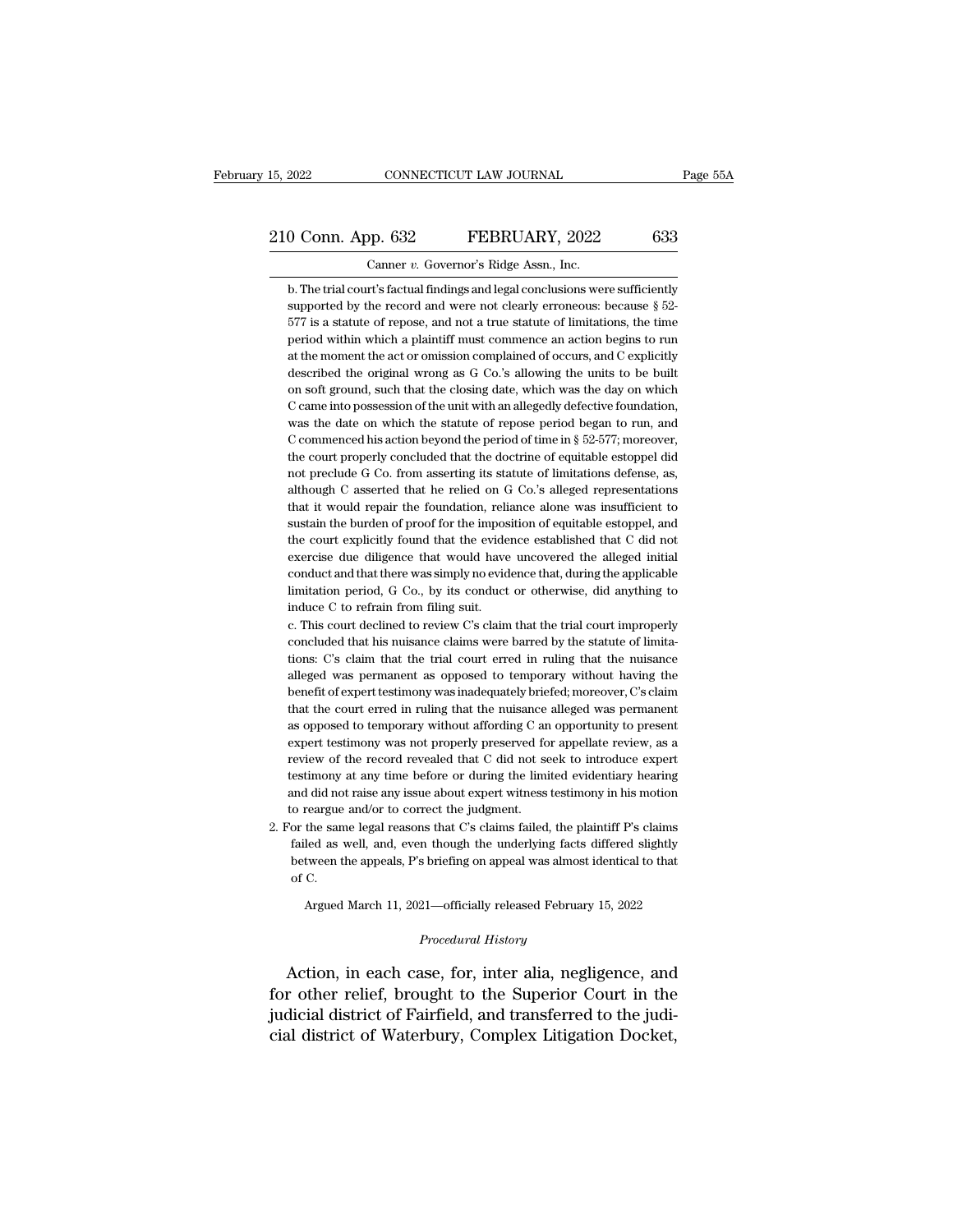### CONNECTICUT LAW JOURNAL February 15, 2022<br>634 FEBRUARY, 2022 210 Conn. App. 632<br>Canner v. Governor's Ridge Assn., Inc. CONNECTICUT LAW JOURNAL<br>BRUARY, 2022 210 Conn.<br>Canner *v.* Governor's Ridge Assn., Inc.<br>Sess were tried to the court *Lager*

CONNECTICUT LAW JOURNAL Februar<br>
FEBRUARY, 2022 210 Conn. App. 632<br>
Canner v. Governor's Ridge Assn., Inc.<br>
where the cases were tried to the court, *Lager*, *J.*; judg-<br>
ment in each case for the defendants, from which th 634 FEBRUARY, 2022 210 Conn. App. 632<br>
Canner v. Governor's Ridge Assn., Inc.<br>
where the cases were tried to the court, *Lager*, *J*.; judg-<br>
ment in each case for the defendants, from which the<br>
plaintiff in each case fil FEBRUARY, 2022 210 Conn. App. 632<br>
Canner v. Governor's Ridge Assn., Inc.<br>
where the cases were tried to the court, *Lager*, *J*.; judg-<br>
ment in each case for the defendants, from which the<br>
plaintiff in each case filed *Canner v. Governor's Ridge Assn., Inc.*<br> **Affirmed** and case for the defendants, from which the<br>
plaintiff in each case filed an appeal to this court.<br> *Affirmed.*<br> *Glen A. Canner*, for the appellant in Docket Nos. AC<br>
4 where the cases were tried to the court, *Lager*,  $J_{\cdot}$ ;<br>ment in each case for the defendants, from which<br>plaintiff in each case filed an appeal to this c<br>Affirmed.<br>*Glen A. Canner*, for the appellant in Docket Nos<br>4298 ent in each case for the defendants, from which the<br> *Tirmed.*<br> *Glen A. Canner*, for the appellant in Docket Nos. AC<br>
981 and AC 42982 (plaintiff in each case).<br> *Timothy M. Gondek*, for the appellee in Docket Nos.<br>
7. 42 plaintiff in each case filed an appeal to this c<br>Affirmed.<br>Glen A. Canner, for the appellant in Docket Nos<br>42981 and AC 42982 (plaintiff in each case).<br>Timothy M. Gondek, for the appellee in Docket<br>AC 42981 and AC 42982 (n

*Glen A. Canner*, for the appellant in Docket Nos. AC<br>981 and AC 42982 (plaintiff in each case).<br>*Timothy M. Gondek*, for the appellee in Docket Nos.<br>2 42981 and AC 42982 (named defendant).<br>*Deborah Etlinger*, with whom, o *Glen A. Canner*, for the appellant in Docket Nos. AC<br>42981 and AC 42982 (plaintiff in each case).<br>*Timothy M. Gondek*, for the appellee in Docket Nos.<br>AC 42981 and AC 42982 (named defendant).<br>*Deborah Etlinger*, with whom 42981 and AC 42982 (plaintiff in each case).<br> *Timothy M. Gondek*, for the appellee in Docket Nos.<br>
AC 42981 and AC 42982 (named defendant).<br> *Deborah Etlinger*, with whom, on the brief, was *Erin*<br> *Canalia*, for the app Timothy M. Gondek, for the appellee in Docket Nos.<br>AC 42981 and AC 42982 (named defendant).<br>Deborah Ettinger, with whom, on the brief, was Erin<br>Canalia, for the appellees in Docket Nos. AC 42981<br>and AC 42982 (defendants So *Adam J. Deborah Ettinger*, with whom, on the brief, was *Erin*<br>*Adam J.* Or the appellees in Docket Nos. AC 42981<br>*AC 42982* (defendants South Meadow Develop-<br>*Adam J. DiFulvio*, with whom, on the brief, was<br>*Adam J. DiFu Deborah Etlinger*, with whom, on the brief, was *Erin Canalia*, for the appellees in Docket Nos. AC 42981 and AC 42982 (defendants South Meadow Development, LLC, Glenn Tatangelo, and Anthony O. Lucera).<br>Adam J. DiFulvio

*Canalia*, for the appellees in Docket Nos. AC 42981<br>and AC 42982 (defendants South Meadow Development, LLC, Glenn Tatangelo, and Anthony O. Lucera).<br>Adam J. DiFulvio, with whom, on the brief, was<br>Thomas R. Gerarde, for th Canata, for the appenees in<br>and AC 42982 (defendants<br>ment, LLC, Glenn Tatangelo,<br>*Adam J. DiFulvio*, with *Thomas R. Gerarde*, for the<br>AC 42981 and AC 42982 (defe<br>and Donald G. Murray).<br>*Donald W. Doeg*, with who *Posician M. DiFulvio,* with whom, on the brief, was<br>*Domas R. Gerarde*, for the appellees in Docket Nos.<br>*Donald G. Murray*).<br>*Donald W. Doeg,* with whom, on the brief, was *Mat-*<br>*Ponald W. Doeg,* with whom, on the brief *Adam J. DiFulvio*, with whom, on the brief, was<br>*Thomas R. Gerarde*, for the appellees in Docket Nos.<br>AC 42981 and AC 42982 (defendants Town of Trumbull<br>and Donald G. Murray).<br>*Donald W. Doeg*, with whom, on the brief, wa

Hall *J. Diratoo*, whit whold, on the brief, was<br>Thomas R. Gerarde, for the appellees in Docket Nos.<br>AC 42981 and AC 42982 (defendants Town of Trumbull<br>and Donald G. Murray).<br>Donald W. Doeg, with whom, on the brief, was Ma Fromas R. Gerarae, for the apple AC 42981 and AC 42982 (defend<br>and Donald G. Murray).<br>Donald W. Doeg, with whom<br>thew K. Stiles, for the appelle<br>42981 and AC 42982 (defenda<br>LLC, and Kareem Adeeb). Donald W. Doeg, with whom, on the brief, was Mateur K. Stiles, for the appellees in Docket Nos. AC<br>981 and AC 42982 (defendants Adeeb Consulting,<br>0, and Kareem Adeeb).<br>0pinion<br>SUAREZ, J. These appeals arise from a dispute

*Opinion*

*thew K. Stiles*, for the appellees in Docket Nos. AC<br>42981 and AC 42982 (defendants Adeeb Consulting,<br>LLC, and Kareem Adeeb).<br> $opinion$ <br>SUAREZ, J. These appeals arise from a dispute con-<br>cerning the foundations of two condomi 42981 and AC 42982 (defendants Adeeb Consulting,<br>LLC, and Kareem Adeeb).<br> $\frac{opinion}{opinion}$ <br>SUAREZ, J. These appeals arise from a dispute con-<br>cerning the foundations of two condominium units<br>located in the Governor's Ridge comm LLC, and Kareem Adeeb).<br>  $\qquad$   $\qquad$   $\qquad$   $\qquad$   $\qquad$   $\qquad$   $\qquad$   $\qquad$   $\qquad$   $\qquad$   $\qquad$   $\qquad$   $\qquad$   $\qquad$   $\qquad$   $\qquad$   $\qquad$   $\qquad$   $\qquad$   $\qquad$   $\qquad$   $\qquad$   $\qquad$   $\qquad$   $\qquad$   $\qquad$   $\qquad$   $\qquad$   $\qquad$   $\qquad$   $\qquad$   $\qquad$   $\qquad$ *Opinion*<br>
SUAREZ, J. These appeals arise from a dispute concerning the foundations of two condominium units<br>
located in the Governor's Ridge common interest com-<br>
munity in Trumbull.<sup>1</sup> In Docket No. AC 42981 (first<br>
app SUAREZ, J. These appeals arise from a dispute concerning the foundations of two condominium units located in the Governor's Ridge common interest community in Trumbull.<sup>1</sup> In Docket No. AC 42981 (first appeal), the plaint SUAREZ, J. These appeals arise from a dispute concerning the foundations of two condominium units located in the Governor's Ridge common interest community in Trumbull.<sup>1</sup> In Docket No. AC 42981 (first appeal), the plaint cerning the foundations of two condominium units<br>located in the Governor's Ridge common interest com-<br>munity in Trumbull.<sup>1</sup> In Docket No. AC 42981 (first<br>appeal), the plaintiff, Glen A. Canner (Canner), in his<br>capacity as ppeal), the plaintiff, Glen A. Canner (Canner), in his apacity as executor of the estate of Charles A. Canner,<sup>2</sup> ppeals from the judgment of the trial court in favor f the defendants, Governor's Ridge Association, Inc.<br><sup>1</sup> capacity as executor of the estate of Charles A. Canner,<sup>2</sup> appeals from the judgment of the trial court in favor of the defendants, Governor's Ridge Association, Inc.<br> $\frac{1}{1}$ Although the appeals were not consolidated,

appeals from the judgment of the trial court in favor<br>of the defendants, Governor's Ridge Association, Inc.<br> $\frac{1}{1}$ Although the appeals were not consolidated, we resolve both appeals<br>in one opinion for purposes of judic of the defendants, Governor's Ridge Association, Inc.<br>
<sup>1</sup> Although the appeals were not consolidated, we resolve both appeals<br>
in one opinion for purposes of judicial economy because the claims and<br>
factual backgrounds a

appeals.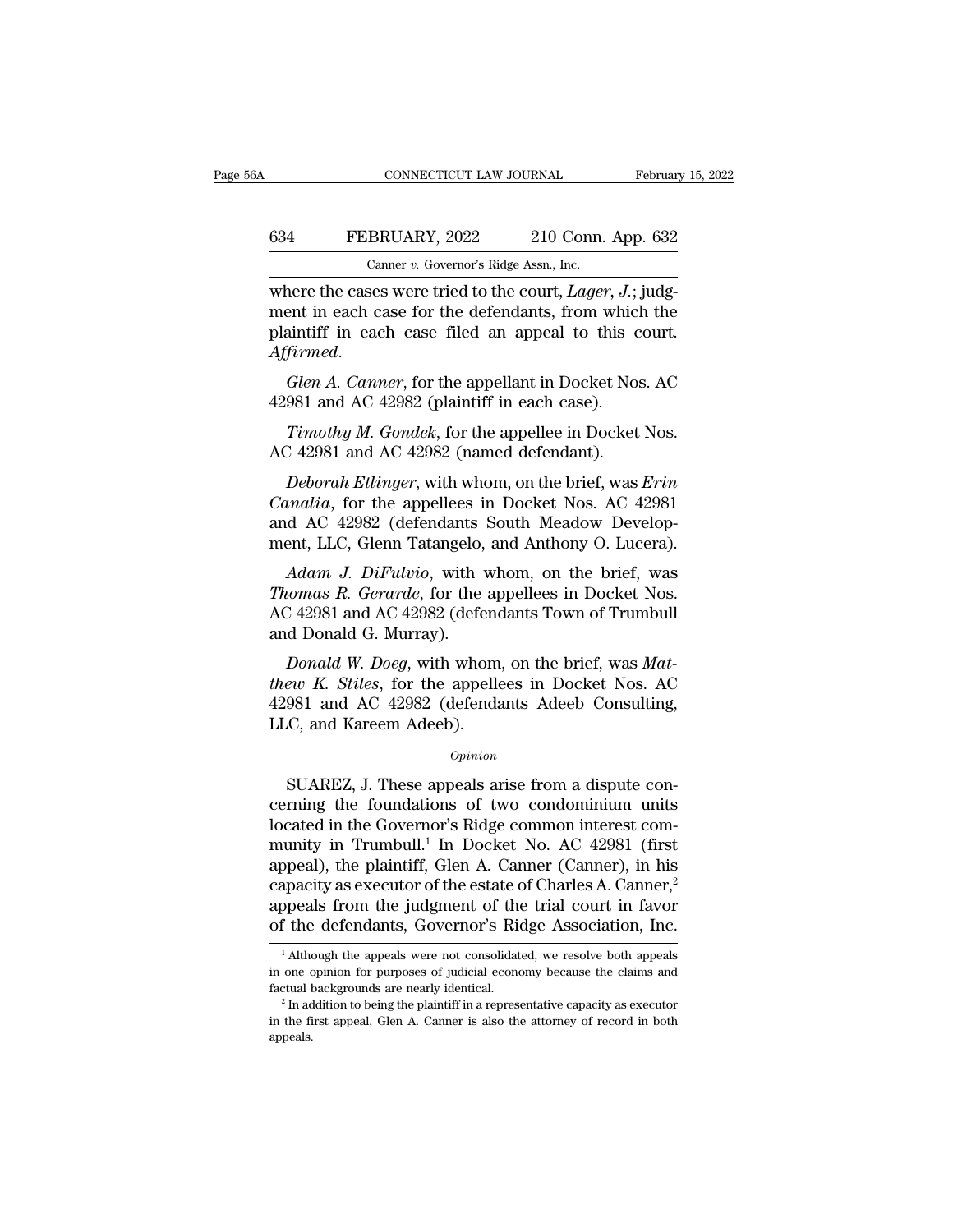# 15, 2022 CONNECTICUT LAW JOURNAL Page 57A<br>
210 Conn. App. 632 FEBRUARY, 2022 635<br>
Canner v. Governor's Ridge Assn., Inc.

15, 2022 CONNECTICUT LAW JOURNAL<br>
210 Conn. App. 632 FEBRUARY, 2022 635<br>
Canner *v.* Governor's Ridge Assn., Inc.<br>
(Governor's Ridge); South Meadow Development, LLC (Governor's Ridge); South Meadow Development, LLC<br>
(Governor's Ridge); South Meadow Development, LLC<br>
(Governor's Ridge); South Meadow Development, LLC<br>
(South Meadow), Glenn Tatangelo, and Anthony O. Lucano (South Meadow) 210 Conn. App. 632 FEBRUARY, 2022 635<br>
Canner v. Governor's Ridge Assn., Inc.<br>
(Governor's Ridge); South Meadow Development, LLC<br>
(South Meadow), Glenn Tatangelo, and Anthony O. Luc-<br>
era (South Meadow defendants); the tow 210 Conn. App. 632 FEBRUARY, 2022 635<br>
Canner v. Governor's Ridge Assn., Inc.<br>
(Governor's Ridge); South Meadow Development, LLC<br>
(South Meadow), Glenn Tatangelo, and Anthony O. Luc-<br>
era (South Meadow defendants); the tow 210 Conn. App. 632 FEBRUARY, 2022 635<br>
Canner v. Governor's Ridge Assn., Inc.<br>
(Governor's Ridge); South Meadow Development, LLC<br>
(South Meadow), Glenn Tatangelo, and Anthony O. Luc-<br>
era (South Meadow defendants); the tow Canner v. Governor's Ridge Assn., Inc.<br>
(Governor's Ridge); South Meadow Development, LLC<br>
(South Meadow), Glenn Tatangelo, and Anthony O. Luc-<br>
era (South Meadow defendants); the town of Trumbull<br>
and Donald G. Murray (t Covernor's Ridge); South Meadow Development, LLC<br>(South Meadow), Glenn Tatangelo, and Anthony O. Luc-<br>era (South Meadow defendants); the town of Trumbull<br>and Donald G. Murray (town defendants); and Adeeb<br>Consulting, LLC (A (Governor's Ridge); South Meadow Development, LLC<br>(South Meadow), Glenn Tatangelo, and Anthony O. Luc-<br>era (South Meadow defendants); the town of Trumbull<br>and Donald G. Murray (town defendants); and Adeeb<br>Consulting, LLC ( (South Meadow), Glenn Tatangelo, and Anthony O. Luc-<br>era (South Meadow defendants); the town of Trumbull<br>and Donald G. Murray (town defendants); and Adeeb<br>Consulting, LLC (Adeeb Consulting) and Kareem Adeeb<br>(Adeeb defenda era (South Meadow defendants); the town of Trumbull<br>and Donald G. Murray (town defendants); and Adeeb<br>Consulting, LLC (Adeeb Consulting) and Kareem Adeeb<br>(Adeeb defendants),<sup>3</sup> after the court concluded that<br>each count al and Donald G. Murray (town defendants); and Adeeb<br>Consulting, LLC (Adeeb Consulting) and Kareem Adeeb<br>(Adeeb defendants),<sup>3</sup> after the court concluded that<br>each count alleged against the defendants was time<br>barred by the Consulting, LLC (Adeeb Consulting) and Kareem Adeeb<br>
(Adeeb defendants),<sup>3</sup> after the court concluded that<br>
each count alleged against the defendants was time<br>
barred by the applicable statute of limitations. On<br>
appeal, (Adeeb defendants),<sup>3</sup> after the court concluded that<br>each count alleged against the defendants was time<br>barred by the applicable statute of limitations. On<br>appeal, Canner claims that the court improperly con-<br>cluded that each count alleged against the defendants was time<br>barred by the applicable statute of limitations. On<br>appeal, Canner claims that the court improperly con-<br>cluded that (1) his claim against Governor's Ridge<br>brought pursua barred by the applicable statute of limitations. On appeal, Canner claims that the court improperly concluded that (1) his claim against Governor's Ridge brought pursuant to General Statutes  $\S 47-278$  is time barred by t appeal, Canner claims that the court improperly coluded that (1) his claim against Governor's Rid<br>brought pursuant to General Statutes § 47-278 is tire<br>barred by the statute of limitations period set forth<br>General Statutes ought pursuant to General Statutes  $\S$  47-278 is time<br>
rred by the statute of limitations period set forth in<br>
eneral Statutes  $\S$  52-577, and (2) his nuisance claims<br>
e time barred by the statute of limitations codified<br> barred by the statute of limitations period set forth in<br>General Statutes  $\S$  52-577, and (2) his nuisance claims<br>are time barred by the statute of limitations codified<br>in either  $\S$  52-577 or General Statutes  $\S$  52-584.

General Statutes § 52-577, and (2) his nuisance claims<br>are time barred by the statute of limitations codified<br>in either § 52-577 or General Statutes § 52-584.<br>In Docket No. AC 42982 (second appeal), the plaintiff,<br>Louis D are time barred by the statute of limitations codified<br>in either  $\S 52-577$  or General Statutes  $\S 52-584$ .<br>In Docket No. AC 42982 (second appeal), the plaintiff,<br>Louis D. Puteri, similarly appeals from the judgment of<br>th in either  $\S$  52-577 or General Statutes  $\S$  52-584.<br>In Docket No. AC 42982 (second appeal), the plaintiff,<br>Louis D. Puteri, similarly appeals from the judgment of<br>the trial court in favor of the defendants after the cour In Docket No. AC 42982 (second appeal), the plaintiff,<br>Louis D. Puteri, similarly appeals from the judgment of<br>the trial court in favor of the defendants after the court<br>concluded that each count alleged against the defen-In Docket No. AC 42982 (second appeal), the plaintiff,<br>Louis D. Puteri, similarly appeals from the judgment of<br>the trial court in favor of the defendants after the court<br>concluded that each count alleged against the defen-Louis D. Puteri, similarly appeals from the judgment of<br>the trial court in favor of the defendants after the court<br>concluded that each count alleged against the defen-<br>dants was time barred by the applicable statute of lim the trial court in favor of the<br>concluded that each count a<br>dants was time barred by the<br>tations. On appeal, Puteri cl<br>for the same reasons Canner<br>disagree with the plaintiffs ar<br>judgments of the court. Canner asserts in his<br>Canner asserts in his<br>tiffs and, accordingly<br>t.<br>I<br>AC 42981<br>volves property loc

### I

sagree with the plaintiffs and, accordingly, affirm the<br>dgments of the court.<br>I<br>AC 42981<br>The first appeal involves property located at 220<br>tch's Pass, a condominium unit located in the Gover-<br>ris Pidse common interest comm judgments of the court.<br>
I<br>
AC 42981<br>
The first appeal involves property located at 220<br>
Fitch's Pass, a condominium unit located in the Gover-<br>
nor's Ridge common interest community in Trumbull<br>
(220 Unit). We hadin by at I<br>AC 42981<br>The first appeal involves property located at 220<br>Fitch's Pass, a condominium unit located in the Gover-<br>nor's Ridge common interest community in Trumbull<br>(220 Unit). We begin by setting forth the procedural<br>his AC 42981<br>
The first appeal involves property located at 220<br>
Fitch's Pass, a condominium unit located in the Gover-<br>
nor's Ridge common interest community in Trumbull<br>
(220 Unit). We begin by setting forth the procedural<br> AC 42981<br>The first appeal involves property located at 220<br>Fitch's Pass, a condominium unit located in the Gover-<br>nor's Ridge common interest community in Trumbull<br>(220 Unit). We begin by setting forth the procedural<br>histo The first appeal involves property located at 220<br>Fitch's Pass, a condominium unit located in the Gover-<br>nor's Ridge common interest community in Trumbull<br>(220 Unit). We begin by setting forth the procedural<br>history of thi nor's Ridge common interest community in Trumbull (220 Unit). We begin by setting forth the procedural history of this case as well as the relevant facts that were found by the trial court or are otherwise undisputed.<br><sup>3</sup> history of this case as well as the relevant facts that were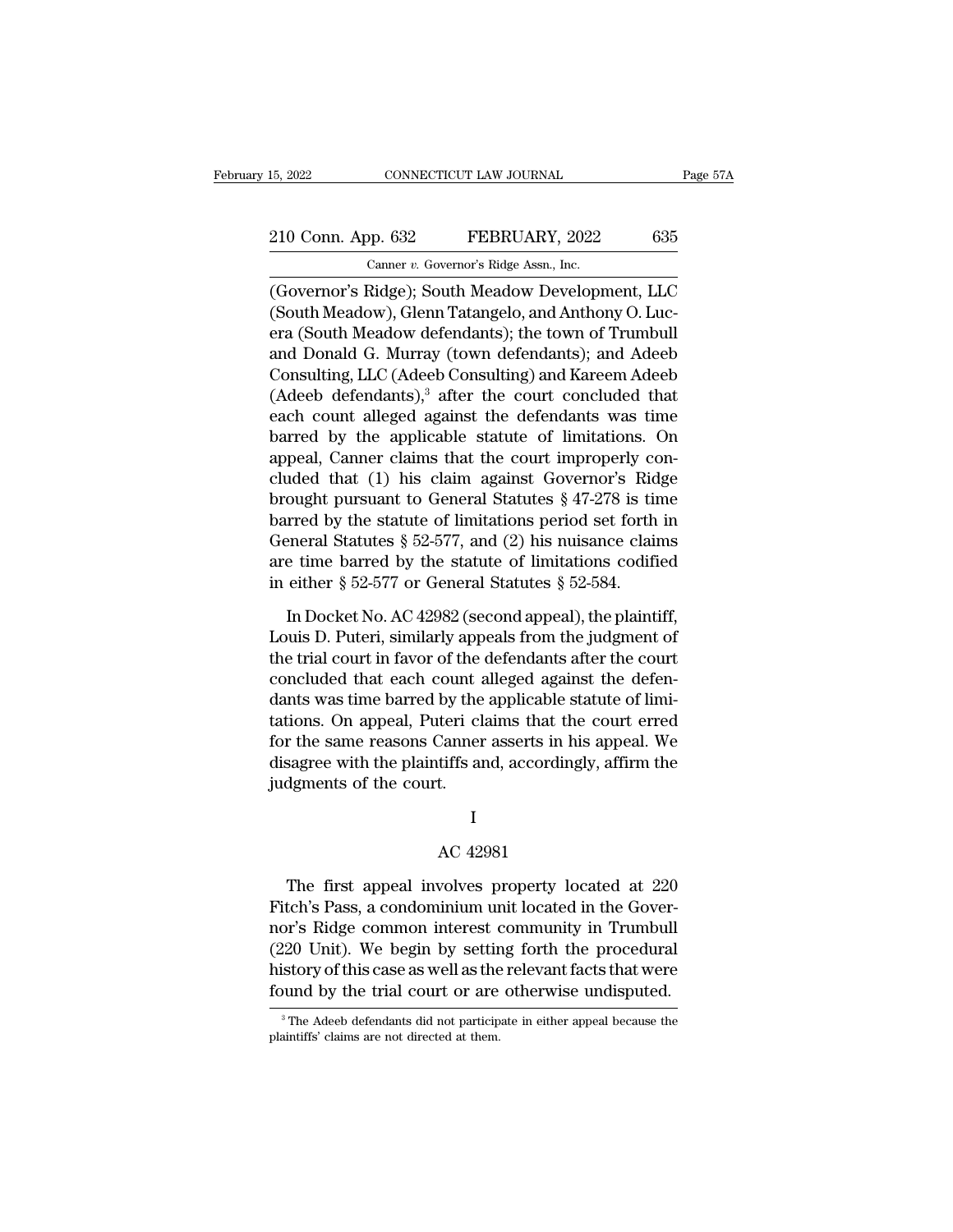## CONNECTICUT LAW JOURNAL February 15, 2022<br>636 FEBRUARY, 2022 210 Conn. App. 632<br>Canner v. Governor's Ridge Assn., Inc. CONNECTICUT LAW JOURNAL Februar<br>
FEBRUARY, 2022 210 Conn. App. 632<br>
Canner *v.* Governor's Ridge Assn., Inc.<br>
In 2000, Governor's Ridge applied to the Trumbull

CONNECTICUT LAW JOURNAL February 15, 20<br>
FEBRUARY, 2022 210 Conn. App. 632<br>
Canner v. Governor's Ridge Assn., Inc.<br>
In 2000, Governor's Ridge applied to the Trumbull<br>
anning and Zoning Commission (planning and zoning<br>
mmis FEBRUARY, 2022 210 Conn. App. 632<br>
Canner v. Governor's Ridge Assn., Inc.<br>
In 2000, Governor's Ridge applied to the Trumbull<br>
Planning and Zoning Commission (planning and zoning<br>
commission) to construct thirty-six detache 636 FEBRUARY, 2022 210 Conn. App. 632<br>Camer v. Governor's Ridge Assn., Inc.<br>In 2000, Governor's Ridge applied to the Trumbull<br>Planning and Zoning Commission (planning and zoning<br>commission) to construct thirty-six detached  $\begin{tabular}{l} \hline \textbf{636} & \textbf{FEBRUARY, 2022} & \textbf{210 Conn. App. 632} \\ \hline \textbf{Canner } v. \textbf{Government's Ridge Assn., Inc.} \\ \hline \textbf{In 2000, Governor's Ridge applied to the Trumbull} \\ \textbf{Planning and Zoning Commission (planning and zoning commission) to construct thirty-six detached units constituting phase II of the Governor's Ridge common interest community. The 220 Unit was a part of this phase. \\ \hline \textbf{A bearing was hold on the application on Novombor} \\ \hline \end{tabular}$ Canner v. Governor's Ridge Assn., Inc.<br>
In 2000, Governor's Ridge applied to the Trumbull<br>
Planning and Zoning Commission (planning and zoning<br>
commission) to construct thirty-six detached units con-<br>
stituting phase II of Canner v. Governor's Ridge Assn., inc.<br>
In 2000, Governor's Ridge applied to the Trumbull<br>
Planning and Zoning Commission (planning and zoning<br>
commission) to construct thirty-six detached units con-<br>
stituting phase II o In 2000, Governor's Ridge applied to the Trumbull<br>Planning and Zoning Commission (planning and zoning<br>commission) to construct thirty-six detached units con-<br>stituting phase II of the Governor's Ridge common inter-<br>est com Planning and Zoning Commission (planning and zoning<br>commission) to construct thirty-six detached units con-<br>stituting phase II of the Governor's Ridge common inter-<br>est community. The 220 Unit was a part of this phase.<br>A h commission) to construct thirty-six detached units constituting phase II of the Governor's Ridge common interest community. The 220 Unit was a part of this phase.<br>A hearing was held on the application on November 27, 2000, stituting phase II of the Governor's Ridge common interest community. The 220 Unit was a part of this phase.<br>A hearing was held on the application on November 27, 2000, and, on January 10, 2001, the planning and zoning com est community. The 220 Unit was a part of this phase.<br>A hearing was held on the application on November<br>27, 2000, and, on January 10, 2001, the planning and<br>zoning commission issued a special permit to Gover-<br>nor's Ridge t A hearing was held on the application on November<br>27, 2000, and, on January 10, 2001, the planning and<br>zoning commission issued a special permit to Gover-<br>nor's Ridge to construct the units. The permit stated:<br>"A report sh 27, 2000, and, on January 10, 2001, the planning and<br>zoning commission issued a special permit to Gover-<br>nor's Ridge to construct the units. The permit stated:<br>"A report shall be submitted to the Building Official<br>which sp zoning commission issued a special permit to Governor's Ridge to construct the units. The permit stated:<br>"A report shall be submitted to the Building Official<br>which specifies the depth of the peat, where it begins<br>and stop nor's Ridge to construct the units. The permit stated:<br>"A report shall be submitted to the Building Official<br>which specifies the depth of the peat, where it begins<br>and stops, the proposed method of remediation, the<br>propose "A report shall be submitted to the Building Official<br>which specifies the depth of the peat, where it begins<br>and stops, the proposed method of remediation, the<br>proposed depth of the fill, and the proposed depth of<br>the pil which specifies the depth of the peat, where it begins<br>and stops, the proposed method of remediation, the<br>proposed depth of the fill, and the proposed depth of<br>the pilings for each individual unit; the report shall<br>be perm and stops, the proposed method of remediation, the proposed depth of the fill, and the proposed depth of the pilings for each individual unit; the report shall be permanently retained at the Trumbull Town Hall."<br>Although t proposed depth of the fill, and the proposed depth of<br>the pilings for each individual unit; the report shall<br>be permanently retained at the Trumbull Town Hall."<br>Although the planning and zoning commission's special<br>permit the pilings for each individual unit; the report shall<br>be permanently retained at the Trumbull Town Hall."<br>Although the planning and zoning commission's special<br>permit contained provisions related to foundation con-<br>struct be permanently retained at the Trumbull Town Hall."<br>Although the planning and zoning commission's special<br>permit contained provisions related to foundation con-<br>struction in light of certain soil conditions, the Trumbull<br>B Although the planning and zoning co<br>permit contained provisions related<br>struction in light of certain soil cond:<br>Building Department (building departained jurisdiction over how the<br>constructed and whether to issue a<br>pancy The condition is contained to contraded to control of the metallical conditions, the Trumbull illding Department (building department) ultimately tained jurisdiction over how the foundations were nstructed and whether to i Building Department (building department) ultimately<br>retained jurisdiction over how the foundations were<br>constructed and whether to issue a certificate of occu-<br>pancy for the particular units.<br>On June 27, 2001, Governor's

Bunding Deparation (bunding deparation) diamately<br>retained jurisdiction over how the foundations were<br>constructed and whether to issue a certificate of occu-<br>pancy for the particular units.<br>On June 27, 2001, Governor's Rid Framea Januarion over now are foundations were<br>constructed and whether to issue a certificate of occu-<br>pancy for the particular units.<br>On June 27, 2001, Governor's Ridge sold the phase<br>II development rights to South Meadow pancy for the particular units.<br>
On June 27, 2001, Governor's Ridge sold the phase<br>
II development rights to South Meadow, which had<br>
been formed by Tatangelo and Lucera. According to<br>
Tatangelo, South Meadow was aware at on June 27, 2001, Governor's Ridge sold the phase<br>II development rights to South Meadow, which had<br>been formed by Tatangelo and Lucera. According to<br>Tatangelo, South Meadow was aware at the time that<br>the soil conditions at On June 27, 2001, Governor's Ridge sold the phase<br>II development rights to South Meadow, which had<br>been formed by Tatangelo and Lucera. According to<br>Tatangelo, South Meadow was aware at the time that<br>the soil conditions at II development rights to South Meadow, which had<br>been formed by Tatangelo and Lucera. According to<br>Tatangelo, South Meadow was aware at the time that<br>the soil conditions at the phase II location presented<br>certain challenge been formed by Tatangelo and Lucera. According to<br>Tatangelo, South Meadow was aware at the time that<br>the soil conditions at the phase II location presented<br>certain challenges. As a result, South Meadow hired<br>Adeeb Consulti Tatangelo, South Meadow was aware at the time that<br>the soil conditions at the phase II location presented<br>certain challenges. As a result, South Meadow hired<br>Adeeb Consulting on June 13, 2001, for limited engi-<br>neering ser the soil conditions at the phase II location presented<br>certain challenges. As a result, South Meadow hired<br>Adeeb Consulting on June 13, 2001, for limited engi-<br>neering services concerning the design of the founda-<br>tions. K certain challenges. As a result, South Meadow hired<br>Adeeb Consulting on June 13, 2001, for limited engi-<br>neering services concerning the design of the founda-<br>tions. Kareem Adeeb, a geotechnical and structural<br>engineer, co Adeeb Consulting on June 13, 2001, for limited engi-<br>neering services concerning the design of the founda-<br>tions. Kareem Adeeb, a geotechnical and structural<br>engineer, concluded that a piling system for phase II<br>foundation neering services concerning the design of the foundations. Kareem Adeeb, a geotechnical and structural<br>engineer, concluded that a piling system for phase II<br>foundations would not be viable. Accordingly, Adeeb<br>designed a fo tions. Kareem Adeeb, a geotechnical and structural<br>engineer, concluded that a piling system for phase II<br>foundations would not be viable. Accordingly, Adeeb<br>designed a foundation system using geo-fabric, footings,<br>and grad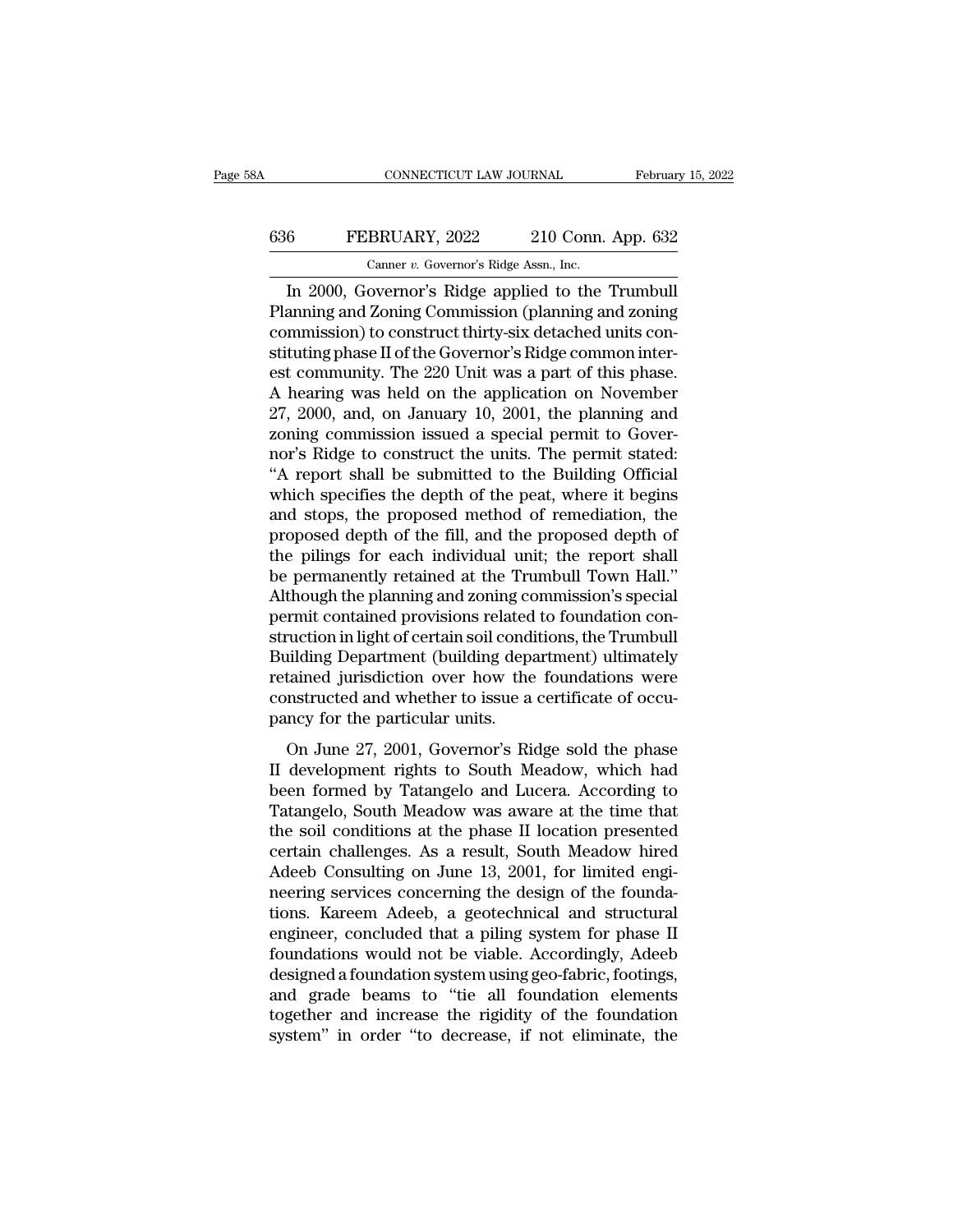# 15, 2022 CONNECTICUT LAW JOURNAL Page 59A<br>
210 Conn. App. 632 FEBRUARY, 2022 637<br>
Canner v. Governor's Ridge Assn., Inc.

EXERUARY, 2022<br>
CANNECTICUT LAW JOURNAL<br>
CANNECTICUT LAW JOURNAL<br>
CANNECTICUT LAW JOURNAL<br>
CANNECTICUT LAW JOURNAL<br>
CANNECTICUT LAW JOURNAL<br>
CANNECTICUT CANNECTIC PASSES CONTROLS CANNECTIC CANNECTIC PASSES CONTROLS CANNECT 210 Conn. App. 632 FEBRUARY, 2022 637<br>
Canner v. Governor's Ridge Assn., Inc.<br>
chance that differential settlement will take place."<sup>4</sup><br>
Because the soil conditions were different for each<br>
unit's location, Adeeb addresse 210 Conn. App. 632 FEBRUARY, 2022 637<br>
Canner v. Governor's Ridge Assn., Inc.<br>
chance that differential settlement will take place."<sup>4</sup><br>
Because the soil conditions were different for each<br>
unit's location, Adeeb addresse 210 Conn. App. 632 FEBRUARY, 2022 637<br>
Canner v. Governor's Ridge Assn., Inc.<br>
chance that differential settlement will take place."<sup>4</sup><br>
Because the soil conditions were different for each<br>
unit's location, Adeeb addresse Canner *v.* Governor's Ridge Assn., Inc.<br>
chance that differential settlement will take place."<sup>4</sup><br>
Because the soil conditions were different for each<br>
unit's location, Adeeb addressed each unit separately<br>
by making bor Camer *i*. Governor's hage assn., me.<br>
chance that differential settlement will take place."<sup>4</sup><br>
Because the soil conditions were different for each<br>
unit's location, Adeeb addressed each unit separately<br>
by making borings chance that differential settlement will take place."<sup>4</sup><br>Because the soil conditions were different for each<br>unit's location, Adeeb addressed each unit separately<br>by making borings, designing a foundation for each<br>condomin Because the soil conditions were different for each<br>unit's location, Adeeb addressed each unit separately<br>by making borings, designing a foundation for each<br>condominium unit, and performing site visits. The build-<br>ing depa unit's location, Adeeb addressed each<br>by making borings, designing a foun<br>condominium unit, and performing site<br>ing department ultimately approved Ad<br>inspected each foundation to deterr<br>whether the geo-fabric was properly ndominium unit, and performing site visits. The build-<br>g department ultimately approved Adeeb's design and<br>spected each foundation to determine, inter-alia,<br>nether the geo-fabric was properly installed and the<br>otings were ing department ultimately approved Adeeb's design and<br>inspected each foundation to determine, inter alia,<br>whether the geo-fabric was properly installed and the<br>footings were properly designed.<br>On July 27, 2001, South Meado

inspected each foundation to determine, inter alia,<br>whether the geo-fabric was properly installed and the<br>footings were properly designed.<br>On July 27, 2001, South Meadow issued a public offer-<br>ing statement for phase II. T whether the geo-fabric was properly installed and the<br>footings were properly designed.<br>On July 27, 2001, South Meadow issued a public offer-<br>ing statement for phase II. The statement included,<br>among other things, architect footings were properly designed.<br>
On July 27, 2001, South Meadow issued a public offer-<br>
ing statement for phase II. The statement included,<br>
among other things, architectural drawings for the vari-<br>
ous phase II unit mode On July 27, 2001, South Meadow issued a public offer-<br>ing statement for phase II. The statement included,<br>among other things, architectural drawings for the vari-<br>ous phase II unit models. The drawings showed that<br>the foun On July 27, 2001, South Meadow issued a public offering statement for phase II. The statement included, among other things, architectural drawings for the various phase II unit models. The drawings showed that the foundati ing statement for phase II. The statement included,<br>among other things, architectural drawings for the vari-<br>ous phase II unit models. The drawings showed that<br>the foundations would be built with concrete walls and<br>footing among other things, architectural drawings for the vari-<br>ous phase II unit models. The drawings showed that<br>the foundations would be built with concrete walls and<br>footings, not with piles. On December 28, 2001, Canner,<br>on ous phase II unit models. The drawings showed that<br>the foundations would be built with concrete walls and<br>footings, not with piles. On December 28, 2001, Canner,<br>on behalf of his parents, Charles A. Canner (Charles)<br>and Do the foundations would be built with concrete walls and<br>footings, not with piles. On December 28, 2001, Canner,<br>on behalf of his parents, Charles A. Canner (Charles)<br>and Doris L. Canner (Doris), sent South Meadow's attor-<br>n footings, not with piles. On December 28, 2001, Canner,<br>on behalf of his parents, Charles A. Canner (Charles)<br>and Doris L. Canner (Doris), sent South Meadow's attor-<br>ney a signed contract with a purchaser's rider and a<br>dep on behalf of his parents, Charles A. Canner (Charles)<br>and Doris L. Canner (Doris), sent South Meadow's attor-<br>ney a signed contract with a purchaser's rider and a<br>deposit check for the purchase of the 220 Unit. On<br>January and Doris L. Canner (Doris), sent South Meadow's attor-<br>ney a signed contract with a purchaser's rider and a<br>deposit check for the purchase of the 220 Unit. On<br>January 16, 2002, after making borings at the site, Adeeb<br>Cons ney a signed contract with a purchaser's rider and a deposit check for the purchase of the 220 Unit. On January 16, 2002, after making borings at the site, Adeeb Consulting issued a report concerning the construction of th deposit checl<br>January 16, 20<br>Consulting iss<br>of the unit's<br>department o<br>not require tl<br>on piles.<br>While const be unity issued a report concerning the construction<br>the unit's foundation. That same day, a building<br>partment official issued a building permit that did<br>t require that the foundation for the unit be built<br>piles.<br>While co of the unit's foundation. That same day, a building<br>department official issued a building permit that did<br>not require that the foundation for the unit be built<br>on piles.<br>While construction was in progress, Donald G. Mur-<br>r

department official issued a building permit that did<br>not require that the foundation for the unit be built<br>on piles.<br>While construction was in progress, Donald G. Mur-<br>ray, a building department official, issued a certifi not require that the foundation for the unit be built<br>on piles.<br>While construction was in progress, Donald G. Mur-<br>ray, a building department official, issued a certificate<br>of occupancy for the 220 Unit—the final act of th on piles.<br>
While construction was in progress, Donald G. Mur-<br>
ray, a building department official, issued a certificate<br>
of occupancy for the 220 Unit—the final act of the<br>
building department's involvement with the 220 U ray, a building department official, issued a certificate of occupancy for the 220 Unit—the final act of the building department's involvement with the 220 Unit. As of the date the certificate was issued, construction  $\over$ % of occupancy for the 220 Unit—the final act of the building department's involvement with the 220 Unit.<br>As of the date the certificate was issued, construction<br> $^{4}$ The court found that "Adeeb also stated that '[b]ased

building department's involvement with the 220 Unit.<br>As of the date the certificate was issued, construction<br><sup>4</sup>The court found that "Adeeb also stated that '[b]ased on my calculations<br>and analysis, these buildings will no As of the date the certificate was issued, construction<br>
<sup>4</sup> The court found that "Adeeb also stated that '[b]ased on my calculations<br>
and analysis, these buildings will not undergo differential settlement....<br>
I must emph As Of the tate the certificate was issued, construction<br>
<sup>4</sup> The court found that "Adeeb also stated that "[b]ased on my calculations<br>
and analysis, these buildings will not undergo differential settlement....<br>
I must emph  $^\circ$  The court found that "Adeeb also stated that '[b]ased or and analysis, these buildings will not undergo differential I must emphasize that, in the practice of our profession, v can by providing sound engineering cons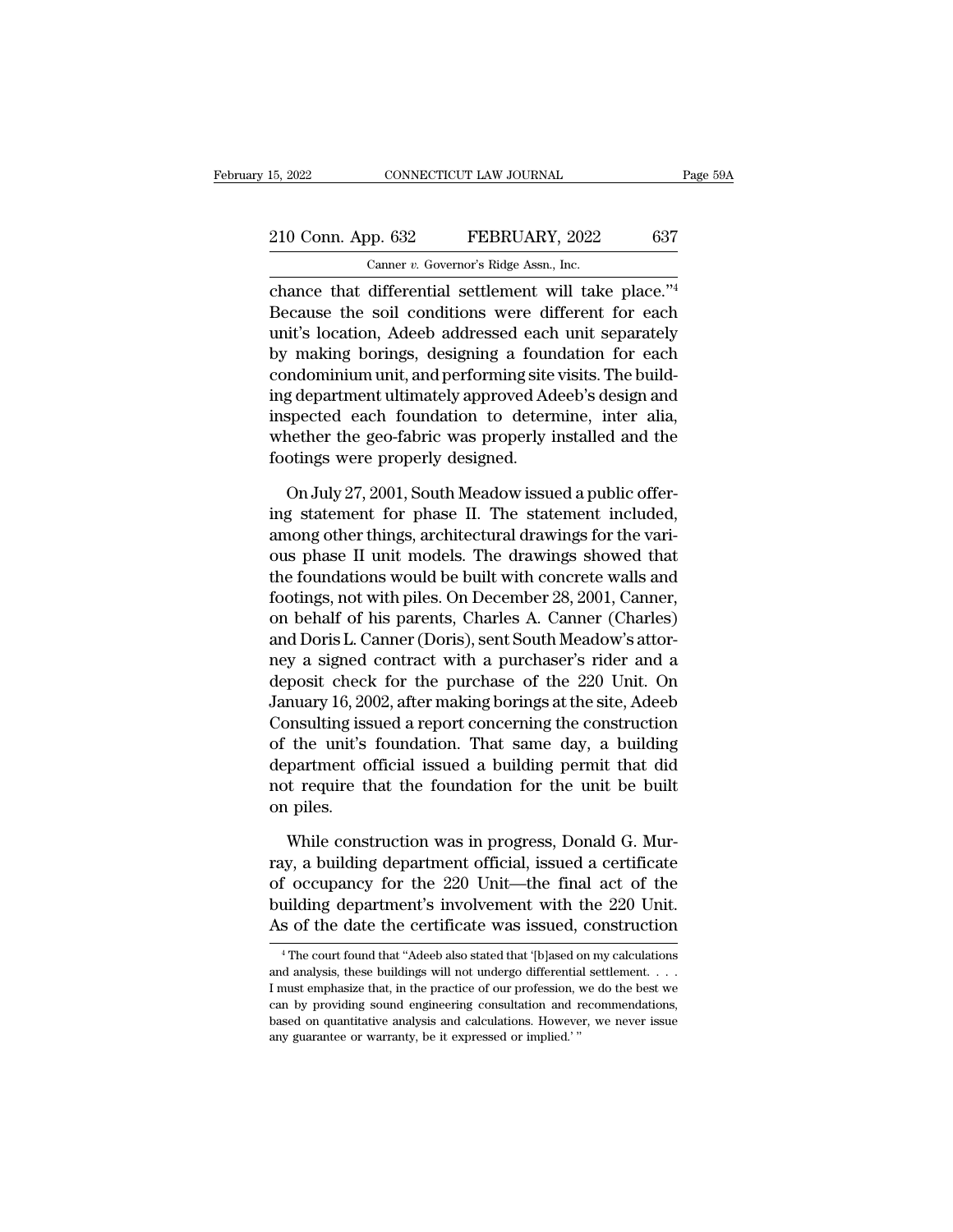| A   | CONNECTICUT LAW JOURNAL                                                                                     | February 15, 2022  |
|-----|-------------------------------------------------------------------------------------------------------------|--------------------|
| 638 | FEBRUARY, 2022                                                                                              | 210 Conn. App. 632 |
|     | Canner v. Governor's Ridge Assn., Inc.                                                                      |                    |
|     | was substantially complete. On April 30, 2002, Charles<br>and Doris closed on the purchase of the 220 Unit. |                    |
|     | Although not within his jurisdiction, Paul Kallmeyer,                                                       |                    |

FEBRUARY, 2022 210 Conn. App. 632<br>
Canner v. Governor's Ridge Assn., Inc.<br>
as substantially complete. On April 30, 2002, Charles<br>
d Doris closed on the purchase of the 220 Unit.<br>
Although not within his jurisdiction, Paul 638 FEBRUARY, 2022 210 Conn. App. 632<br>Canner v. Governor's Ridge Assn., Inc.<br>was substantially complete. On April 30, 2002, Charles<br>and Doris closed on the purchase of the 220 Unit.<br>Although not within his jurisdiction, P Canner v. Governor's Ridge Assn., Inc.<br>
was substantially complete. On April 30, 2002, Charles<br>
and Doris closed on the purchase of the 220 Unit.<br>
Although not within his jurisdiction, Paul Kallmeyer,<br>
the Trumbull Direct was substantially complete. On April 30, 2002, Charles<br>and Doris closed on the purchase of the 220 Unit.<br>Although not within his jurisdiction, Paul Kallmeyer,<br>the Trumbull Director of Public Works and Town Engi-<br>neer, deci was substantiany complete. On April 60, 2002, Charles<br>and Doris closed on the purchase of the 220 Unit.<br>Although not within his jurisdiction, Paul Kallmeyer,<br>the Trumbull Director of Public Works and Town Engi-<br>neer, decid Although not within his jurisdiction, Paul Kallmeyer,<br>the Trumbull Director of Public Works and Town Engi-<br>neer, decided to monitor certain phase II units for settle-<br>ment.<sup>5</sup> There was no directive from the town to do so. Although not within his jurisdiction, Paul Kallmeyer,<br>the Trumbull Director of Public Works and Town Engi-<br>neer, decided to monitor certain phase II units for settle-<br>ment.<sup>5</sup> There was no directive from the town to do so. the Trumbull Director of Public Works and Town Engineer, decided to monitor certain phase II units for settlement.<sup>5</sup> There was no directive from the town to do so.<br>Between November 26, 2003, and September 30, 2008, the Tr neer, decided to monitor certain phase II units for settlement.<sup>5</sup> There was no directive from the town to do so.<br>Between November 26, 2003, and September 30, 2008, the Trumbull engineering department went to the 220 Unit ment.<sup>5</sup> There was no directive from the town to do so.<br>Between November 26, 2003, and September 30, 2008,<br>the Trumbull engineering department went to the 220<br>Unit to take certain measurements, which Charles later<br>received Between November 26, 2003,<br>the Trumbull engineering dep<br>Unit to take certain measuren<br>received. Although the town r<br>umentation about phase II, (<br>his father had made any effo<br>between 2003 and 2008.<br>In 2011, pursuant to a po In 2011, pursuant to a power of attorney, Canner took the state ceived. Although the town maintained extensive doc-<br>nentation about phase II, Canner was not aware if<br>s father had made any effort to obtain town records<br>twee Free ived. Although the town maintained extensive documentation about phase II, Canner was not aware if<br>his father had made any effort to obtain town records<br>between 2003 and 2008.<br>In 2011, pursuant to a power of attorney,

received: individual property Canner was not aware if<br>this father had made any effort to obtain town records<br>between 2003 and 2008.<br>In 2011, pursuant to a power of attorney, Canner took<br>steps to put the unit on the market, this father had made any effort to obtain town records<br>between 2003 and 2008.<br>In 2011, pursuant to a power of attorney, Canner took<br>steps to put the unit on the market, including preparing<br>a residential property condition the fault and the foundations and 2008.<br>In 2011, pursuant to a power of attorney, Canner took<br>steps to put the unit on the market, including preparing<br>a residential property condition form, which identified<br>"[m]inor settli In 2011, pursuant to a power of attorney, Canner took<br>steps to put the unit on the market, including preparing<br>a residential property condition form, which identified<br>"[m]inor settling problem several years ago" with resp In 2011, pursuant to a power of attorney, Canner took<br>steps to put the unit on the market, including preparing<br>a residential property condition form, which identified<br>"(m]inor settling problem several years ago" with resp steps to put the unit on the market, including preparing<br>a residential property condition form, which identified<br>"[m]inor settling problem several years ago" with respect<br>to the foundations and basement but indicated the s a residential property condition form, which identified<br>"[m]inor settling problem several years ago" with respect<br>to the foundations and basement but indicated the set-<br>tling had been repaired and there had been no problem "[m]inor settling problem several years ago" with respect<br>to the foundations and basement but indicated the set-<br>tling had been repaired and there had been no problems<br>since that time. The 220 Unit was put on the market<br>o to the foundations and basement but indicated the set-<br>tling had been repaired and there had been no problems<br>since that time. The 220 Unit was put on the market<br>on March 27, 2011, but it did not sell. On May 10, 2011,<br>the tling had been repaired and there had been no problems<br>since that time. The 220 Unit was put on the market<br>on March 27, 2011, but it did not sell. On May 10, 2011,<br>the real estate agent marketing the 220 Unit sent Canner<br>a since that time. The 220 Unit was put on the market<br>on March 27, 2011, but it did not sell. On May 10, 2011,<br>the real estate agent marketing the 220 Unit sent Canner<br>an e-mail discussing a prospective buyer's concern<br>"abou on March 27, 2011, but it did not sell. On May 10, 2011,<br>the real estate agent marketing the 220 Unit sent Canner<br>an e-mail discussing a prospective buyer's concern<br>"about the very dramatic slope in the floors—from the<br>bas the real estate agent marketing the 220 Unit sent Canner<br>an e-mail discussing a prospective buyer's concern<br>"about the very dramatic slope in the floors—from the<br>basement up to the second floor." Canner testified that<br>he d an e-mail discussing a prospective buyer's concern<br>"about the very dramatic slope in the floors—from the<br>basement up to the second floor." Canner testified that<br>he did not notice any settlement during the period of<br>time wh "about the very dramatic slope in the floors—from the basement up to the second floor." Canner testified that he did not notice any settlement during the period of time when the unit was on the market, but he also testifi basement up to the second floor.<br>he did not notice any settlement<br>time when the unit was on the<br>testified that by May 10, 2011, he<br>in the unit's floors and that by M<br>had given him the chart contain<br>engineering measurements In June, 2012, Governor's Ridge hired Fuller Engi-<br>In June, 2012, Governor's Ridge hired Fuller Engi-<br>In June, 2012, Governor's Ridge hired Fuller Engi-<br>In June, 2012, Governor's Ridge hired Fuller Engi-<br>In June, 2012, Gov testified that by May 10, 2011, he was aware of a slope<br>in the unit's floors and that by March 27, 2011, Charles<br>had given him the chart containing the 2003 to 2008<br>engineering measurements.<br>In June, 2012, Governor's Ridg

1 The court explained: ''Notably, in a letter to [Tatangelo] related to sewer westerd April 23, 2002, Kallmeyer acknowledged that the building depart-

In June, 2012, Governor's Ridge hired Fuller Engi-<br>neering & Land Surveying, LLC, to monitor settling at<br><sup>5</sup> The court explained: "Notably, in a letter to [Tatangelo] related to sewer<br>issues dated April 23, 2002, Kallmeyer In June, 2012, Governor's Ridge hired Full<br>neering & Land Surveying, LLC, to monitor se<br><sup>5</sup>The court explained: "Notably, in a letter to [Tatangelo] relat<br>issues dated April 23, 2002, Kallmeyer acknowledged that the build<br>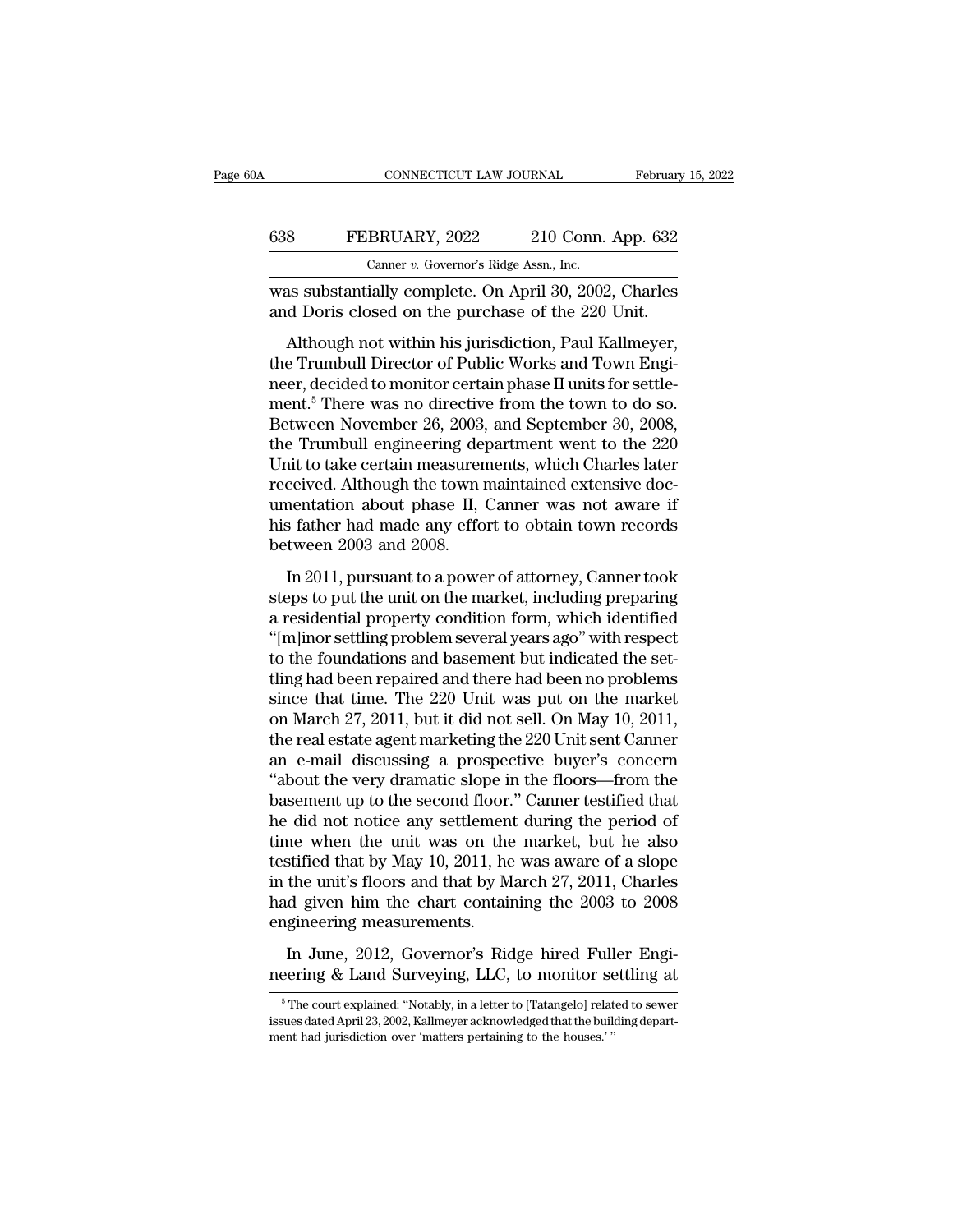# 15, 2022 CONNECTICUT LAW JOURNAL Page 61A<br>
210 Conn. App. 632 FEBRUARY, 2022 639<br>
Canner v. Governor's Ridge Assn., Inc.

15, 2022 CONNECTICUT LAW JOURNAL<br>
210 Conn. App. 632 FEBRUARY, 2022 639<br>
Canner *v.* Governor's Ridge Assn., Inc.<br>
the 220 Unit, in addition to several other units. On 15, 2022 CONNECTICUT LAW JOURNAL Page 61A<br>
210 Conn. App. 632 FEBRUARY, 2022 639<br>
Canner v. Governor's Ridge Assn., Inc.<br>
the 220 Unit, in addition to several other units. On<br>
February 15, 2013, Canner hired Peter Seirup, 210 Conn. App. 632 FEBRUARY, 2022 639<br>
Canner v. Governor's Ridge Assn., Inc.<br>
the 220 Unit, in addition to several other units. On<br>
February 15, 2013, Canner hired Peter Seirup, a profes-<br>
sional engineer, of Home Directi 210 Conn. App. 632 FEBRUARY, 2022 639<br>
Camer v. Governor's Ridge Assn., Inc.<br>
the 220 Unit, in addition to several other units. On<br>
February 15, 2013, Canner hired Peter Seirup, a profes-<br>
sional engineer, of Home Directi 210 Conn. App. 632 FEBRUARY, 2022 639<br>
Canner v. Governor's Ridge Assn., Inc.<br>
the 220 Unit, in addition to several other units. On<br>
February 15, 2013, Canner hired Peter Seirup, a profes-<br>
sional engineer, of Home Direct Canner v. Governor's Ridge Assn., Inc.<br>
the 220 Unit, in addition to several other units. On<br>
February 15, 2013, Canner hired Peter Seirup, a profes-<br>
sional engineer, of Home Directions, Inc., to inspect<br>
the unit. Seiru Camer *v*. Governors range Assn., mc.<br>
the 220 Unit, in addition to several other units. On<br>
February 15, 2013, Canner hired Peter Seirup, a profes-<br>
sional engineer, of Home Directions, Inc., to inspect<br>
the unit. Seirup the 220 Unit, in addition to several other units. On<br>February 15, 2013, Canner hired Peter Seirup, a profes-<br>sional engineer, of Home Directions, Inc., to inspect<br>the unit. Seirup's home inspection report took into<br>account February 15, 2013, Canner hired Peter Seirup, a professional engineer, of Home Directions, Inc., to inspect<br>the unit. Seirup's home inspection report took into<br>account, in part, "a table of settlement data taken from<br>2003 sional engineer, of Home Directions, Inc., to inspect<br>the unit. Seirup's home inspection report took into<br>account, in part, "a table of settlement data taken from<br>2003 to 2008 . . . . ." This presumably was the engi-<br>neeri the unit. Seirup's home inspection report took into<br>account, in part, "a table of settlement data taken from<br>2003 to 2008 . . . . ." This presumably was the engi-<br>neering assessment data that Charles possessed. The<br>report account, in part, "a table of settlement data taken from<br>2003 to 2008 . . . . " This presumably was the engi-<br>neering assessment data that Charles possessed. The<br>report stated that "building settlement occurs most dra-<br>mat 2003 to 2008  $\ldots$  ." This presumably was the engi-<br>neering assessment data that Charles possessed. The<br>report stated that "building settlement occurs most dra-<br>matically in the beginning, then trails off." On or around<br>A neering assessment data that Charles possessed. The<br>report stated that "building settlement occurs most dra-<br>matically in the beginning, then trails off." On or around<br>April 26, 2013, Canner sent this report to the propert report stated that "building settlement occurs most dramatically in the beginning, then trails off." On or around April 26, 2013, Canner sent this report to the property manager for Governor's Ridge and also went to Trumbu matically in the beginning, then trails off." On or around<br>April 26, 2013, Canner sent this report to the property<br>manager for Governor's Ridge and also went to Trum-<br>bull Town Hall to talk to town officials. Between that<br> April 26, 2013, Canner sent this report to the property<br>manager for Governor's Ridge and also went to Trum-<br>bull Town Hall to talk to town officials. Between that<br>date and January 10, 2016, Canner continued to commu-<br>nicat manager for Governor's Ridge and also went to Trum-<br>bull Town Hall to talk to town officials. Between that<br>date and January 10, 2016, Canner continued to commu-<br>nicate with Governor's Ridge and the property manager<br>to try bull Town Hall to talk to town officials. Between that<br>date and January 10, 2016, Canner continued to commu-<br>nicate with Governor's Ridge and the property manager<br>to try to address the unit's settlement. During the same<br>ti date and January 10, 2<br>nicate with Governor<br>to try to address the<br>time period, and par<br>minutes of Governo<br>ongoing discussions<br>at the 220 Unit.<br>Doris died on Dec try to address the unit's settlement. During the same<br>me period, and particularly from 2013 through 2015,<br>inutes of Governor's Ridge board meetings reflect<br>going discussions and actions related to settlement<br>the 220 Unit.<br> time period, and particularly from 2013 through 2015,<br>minutes of Governor's Ridge board meetings reflect<br>ongoing discussions and actions related to settlement<br>at the 220 Unit.<br>Doris died on December 11, 2012, and Charles o

minutes of Governor's Ridge board meetings reflect<br>ongoing discussions and actions related to settlement<br>at the 220 Unit.<br>Doris died on December 11, 2012, and Charles on<br>December 12, 2015. Canner, as the executor of Charle ongoing discussions and actions related to settlement<br>at the 220 Unit.<br>Doris died on December 11, 2012, and Charles on<br>December 12, 2015. Canner, as the executor of Charles'<br>estate, commenced this action against all the de at the 220 Unit.<br>
Doris died on December 11, 2012, and Charles on<br>
December 12, 2015. Canner, as the executor of Charles'<br>
estate, commenced this action against all the defen-<br>
dants on February 11, 2016, seeking damages a Doris died on December 11, 2012, and Charles on<br>December 12, 2015. Canner, as the executor of Charles'<br>estate, commenced this action against all the defen-<br>dants on February 11, 2016, seeking damages and an<br>order directing Doris died on December 11, 2012, and Charles on<br>December 12, 2015. Canner, as the executor of Charles'<br>estate, commenced this action against all the defen-<br>dants on February 11, 2016, seeking damages and an<br>order directing December 12, 2015. Canner, as the executor of Charles'<br>estate, commenced this action against all the defen-<br>dants on February 11, 2016, seeking damages and an<br>order directing the defendants to repair the foundation<br>and any estate, commenced this action against all the defendants on February 11, 2016, seeking damages and an order directing the defendants to repair the foundation and any damages to the unit resulting from the condition of the dants on February 11, 2016, seeking damages and an order directing the defendants to repair the foundation and any damages to the unit resulting from the condition of the foundation. The sixth amended complaint, which is order directing the defendants to repair the foundation<br>and any damages to the unit resulting from the condition<br>of the foundation. The sixth amended complaint, which<br>is the operative complaint, contains, inter alia, count and any damages to the unit resulting from the complain<br>of the foundation. The sixth amended complain<br>is the operative complaint, contains, inter alia<br>against the defendants alleging negligence, n<br>fraud, fraudulent misrepr the operative complaint, contains, inter alia, counts<br>ainst the defendants alleging negligence, nuisance,<br>aud, fraudulent misrepresentation, breach of contract,<br>d violations of the Common Interest Ownership Act<br>IOA), Gene against the defendants alleging negligence, nuisance,<br>fraud, fraudulent misrepresentation, breach of contract,<br>and violations of the Common Interest Ownership Act<br>(CIOA), General Statutes § 47-200 et seq.<br>The defendants ra

fraud, fraudulent misrepresentation, breach of contract,<br>and violations of the Common Interest Ownership Act<br>(CIOA), General Statutes  $\S$  47-200 et seq.<br>The defendants raised numerous special defenses in<br>their respective and violations of the Common Interest Ownership Act (CIOA), General Statutes  $\S$  47-200 et seq.<br>The defendants raised numerous special defenses in their respective answers to the operative complaint.<br>The court ordered, wi (CIOA), General Statutes  $\S$  47-200 et seq.<br>The defendants raised numerous special defenses in<br>their respective answers to the operative complaint.<br>The court ordered, with the consent of all parties, an<br>evidentiary hearin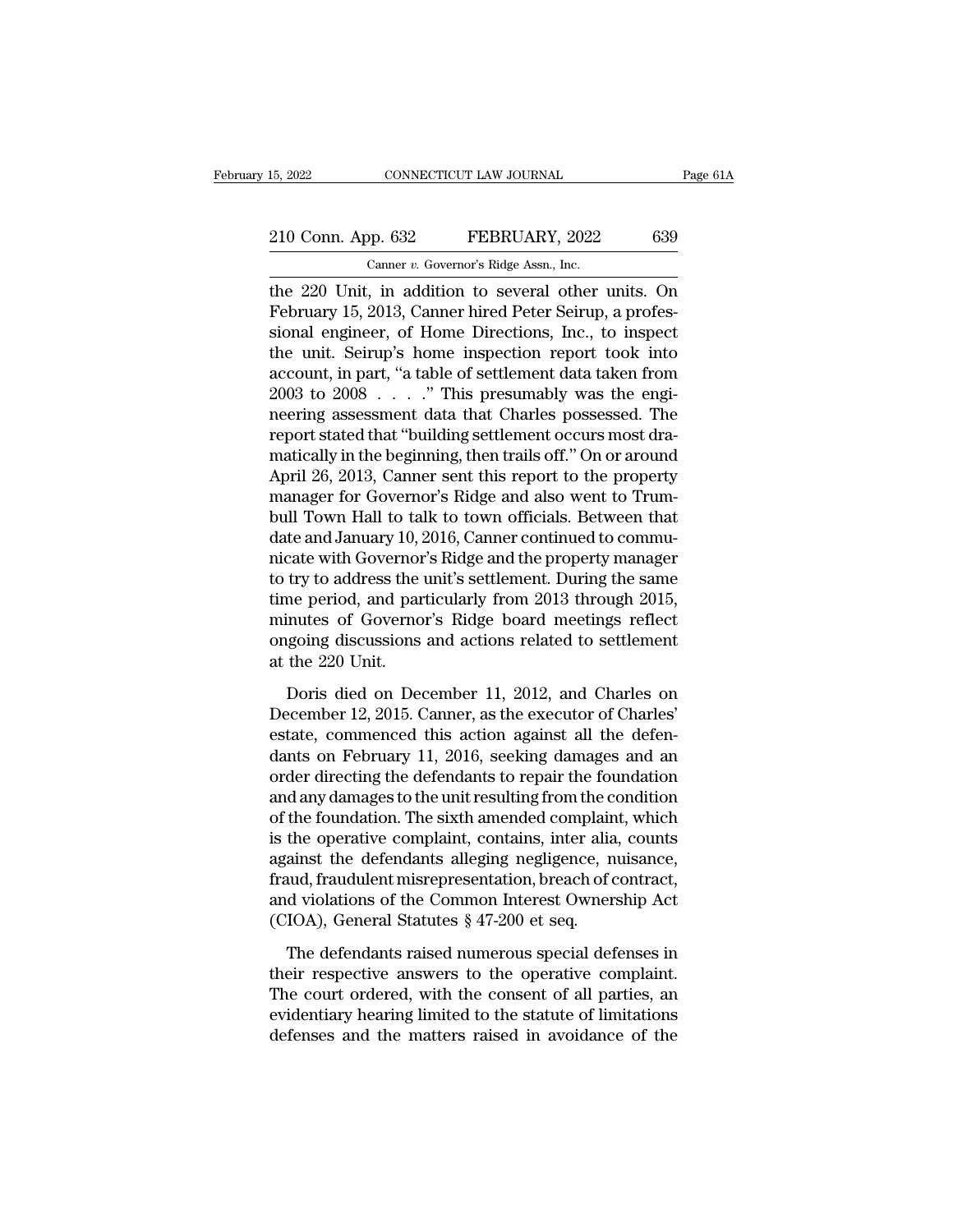## CONNECTICUT LAW JOURNAL February 15, 2022<br>640 FEBRUARY, 2022 210 Conn. App. 632<br>Canner v. Governor's Ridge Assn., Inc. CONNECTICUT LAW JOURNAL Februar<br>
Februar<br>
640 FEBRUARY, 2022 210 Conn. App. 632<br>
Canner *v.* Governor's Ridge Assn., Inc.<br>
statutes of limitations.<sup>6</sup> On November 8 and 9, 2018, the

CONNECTICUT LAW JOURNAL February 15, 2022<br>
Statutes of limitations.<sup>6</sup> On November 8 and 9, 2018, the<br>
court held an evidentiary hearing to determine which<br>
Statutes of limitations.<sup>6</sup> On November 8 and 9, 2018, the<br>
statu EXEMPLARY, 2022 210 Conn. App. 632<br>
Canner v. Governor's Ridge Assn., Inc.<br>
Statutes of limitations.<sup>6</sup> On November 8 and 9, 2018, the<br>
court held an evidentiary hearing to determine which<br>
statute of limitations applied 640 FEBRUARY, 2022 210 Conn. App. 632<br>
Canner v. Governor's Ridge Assn., Inc.<br>
statutes of limitations.<sup>6</sup> On November 8 and 9, 2018, the<br>
court held an evidentiary hearing to determine which<br>
statute of limitations appli ERRUARY, 2022 210 Conn. App. 632<br>
Canner v. Governor's Ridge Assn., Inc.<br>
statutes of limitations.<sup>6</sup> On November 8 and 9, 2018, the<br>
court held an evidentiary hearing to determine which<br>
statute of limitations applied to Canner v. Governor's Ridge Assn., Inc.<br>
statutes of limitations.<sup>6</sup> On November 8 and 9, 2018, the<br>
court held an evidentiary hearing to determine which<br>
statute of limitations applied to each count, and wheth-<br>
er those Canner v. Governor's Ridge<br>statutes of limitations.<sup>6</sup> On Novem<br>court held an evidentiary hearing<br>statute of limitations applied to ea<br>er those statutes time barred t<br>against the defendants. Posthearin<br>pleted by February atutes of limitations.<sup>6</sup> On November 8 and 9, 2018, the<br>urt held an evidentiary hearing to determine which<br>atute of limitations applied to each count, and wheth-<br>those statutes time barred the plaintiff's claims<br>ainst the court held an evidentiary hearing to determine which<br>statute of limitations applied to each count, and wheth-<br>er those statutes time barred the plaintiff's claims<br>against the defendants. Posthearing briefing was com-<br>plete

statute of limitations applied to each count, and whether<br>those statutes time barred the plaintiff's claims<br>against the defendants. Posthearing briefing was com-<br>pleted by February 28, 2019.<br>On May 7, 2019, the court issu er those statutes time barred the plaintiff's claims<br>against the defendants. Posthearing briefing was com-<br>pleted by February 28, 2019.<br>On May 7, 2019, the court issued a memorandum of<br>decision in which it concluded that e against the defendants. Posthearing briefing was completed by February 28, 2019.<br>
On May 7, 2019, the court issued a memorandum of<br>
decision in which it concluded that each count against<br>
the defendants was time barred by pleted by February 28, 2019.<br>
On May 7, 2019, the court issued a memorandum of<br>
decision in which it concluded that each count against<br>
the defendants was time barred by the applicable stat-<br>
ute of limitations and, thus, On May 7, 2019, the court issued a memorandum of<br>decision in which it concluded that each count against<br>the defendants was time barred by the applicable stat-<br>ute of limitations and, thus, rendered judgment in favor<br>of th decision in which it concluded that each count<br>the defendants was time barred by the applicab<br>ute of limitations and, thus, rendered judgment i<br>of the defendants. On May 24, 2019, Canner, pi<br>to "Practice Book § 11-11 and/ For initiations and, thus, rendered judgment in ravor<br>the defendants. On May 24, 2019, Canner, pursuant<br>"Practice Book § 11-11 and/or § 11-12," filed a<br>notion to reargue and/or correct judgment."<sup>7</sup> On the<br>me date, Canner

A

of the defendants. On May 24, 2019, Canner, pursuant<br>to "Practice Book § 11-11 and/or § 11-12," filed a<br>"motion to reargue and/or correct judgment."<sup>7</sup> On the<br>same date, Canner appealed to this court.<br>A<br>Canner's principal Fractice Book § 11-11 and/or § 11-12, filed a<br>
"motion to reargue and/or correct judgment."<sup>7</sup> On the<br>
same date, Canner appealed to this court.<br>
A<br>
Canner's principal argument on appeal is that the<br>
court improperly conc Exame date, Canner appealed to this court.<br>
A<br>
Canner's principal argument on appeal is that the<br>
court improperly concluded that his claim against Gov-<br>
ernor's Ridge that he brought pursuant to § 47-278,<br>
count one of t A<br>
Canner's principal argument on appeal is that the<br>
court improperly concluded that his claim against Gov-<br>
ernor's Ridge that he brought pursuant to  $\S 47-278$ ,<br>
count one of the operative complaint, was barred by<br>
the A<br>
Canner's principal argument on appeal is that the<br>
court improperly concluded that his claim against Gov-<br>
ernor's Ridge that he brought pursuant to § 47-278,<br>
count one of the operative complaint, was barred by<br>
the t Canner's principal argument on appeal is that the<br>court improperly concluded that his claim against Gov-<br>ernor's Ridge that he brought pursuant to  $\S 47-278$ ,<br>count one of the operative complaint, was barred by<br>the three court improperly concluded that his claim against Governor's Ridge that he brought pursuant to § 47-278, count one of the operative complaint, was barred by the three year tort statute of limitations codified in § 52-577. ernor's Ridge that he brought pursuant to § 47-278, count one of the operative complaint, was barred by the three year tort statute of limitations codified in § 52-577. In his view, his claim is contractual in nature beca count one of the operative complaint, was barred by<br>the three year tort statute of limitations codified in<br>§ 52-577. In his view, his claim is contractual in nature<br>because the legal duties alleged to have been breached<br>s ecause the legal duties alleged to have been breached<br>emmed from Governor's Ridge's governing docu-<br>ents (common interest declaration, bylaws, and hand-<br> $100 \text{K}$ <sup>8</sup> and, accordingly, the six year statute of limita-<br> $10^{$ stemmed from Governor's Ridge's governing documents (common interest declaration, bylaws, and hand-<br>book)<sup>8</sup> and, accordingly, the six year statute of limita-<br><sup>6</sup> For purposes of discovery, the trial court consolidated thi

**Association, Inc., Superior Court, inc.**, Superior Court, Dividend Mand-Book)<sup>8</sup> and, accordingly, the six year statute of limita-<br>
<sup>®</sup> For purposes of discovery, the trial court consolidated this action with the action b book)<sup>8</sup> and, accordingly, the six year statute of limita-<br>
<sup>6</sup> For purposes of discovery, the trial court consolidated this action with the action brought against the defendants in *Puteri* v. *Governor's Ridge Associati*  $\frac{1}{1000 \text{ K}}$  and, accordingly, the six year statute of initia-<br>  $\frac{1}{1000 \text{ K}}$  for purposes of discovery, the trial court consolidated this action with<br>
the action brought against the defendants in *Puteri* v. *Gove* the action brought against the defendants in *Puteri* v. *Governor's Ridge*<br>Association, *Inc.*, Superior Court, judicial district of Waterbury, Complex<br>Litigation Docket, Docket No. X10-CV-17-6037281-S, which is the subje

Association, *Inc.*, Superior Court, judicial district of Waterbury, Complex Litigation Docket, Docket No. X10-CV-17-6037281-S, which is the subject of the second appeal addressed in this opinion.<br><sup>7</sup> In that motion, the p Litigation Docket, Docket No.  $X10$ -CV-17-6037281-S, which is the subject of the second appeal addressed in this opinion.<br>
<sup>7</sup> In that motion, the plaintiff claimed that there were inaccuracies in the original memorandum The second appeal addressed in this opinion.<br>
<sup>7</sup> In that motion, the plaintiff claimed that there were inaccuracies in the original memorandum of decision, such as references to incorrect docket numbers and exhibit numbe Figure and executed and executed in the same manner as a deed for the purpose original memorandum of decision, such as references to incorrect docket numbers and exhibit numbers. On June 17, 2019, the court issued a corre

creating a common interest community. . . . [T] a corrected memorandum of decision. The corrected memorandum of decision does not contain any substantive changes.<br>
<sup>8</sup> Our Supreme Court has held that "[a] declaration is a the nature of a contract, in that it establishes the particle in a memorandum of decision. The corrected memorandum of decision does not contain any substantive changes.<br><sup>8</sup> Our Supreme Court has held that "[a] declaratio not contain any substantive changes.<br>
<sup>8</sup> Our Supreme Court has held that "[a] declaration is an instrument recorded and executed in the same manner as a deed for the purpose of creating a common interest community. . . .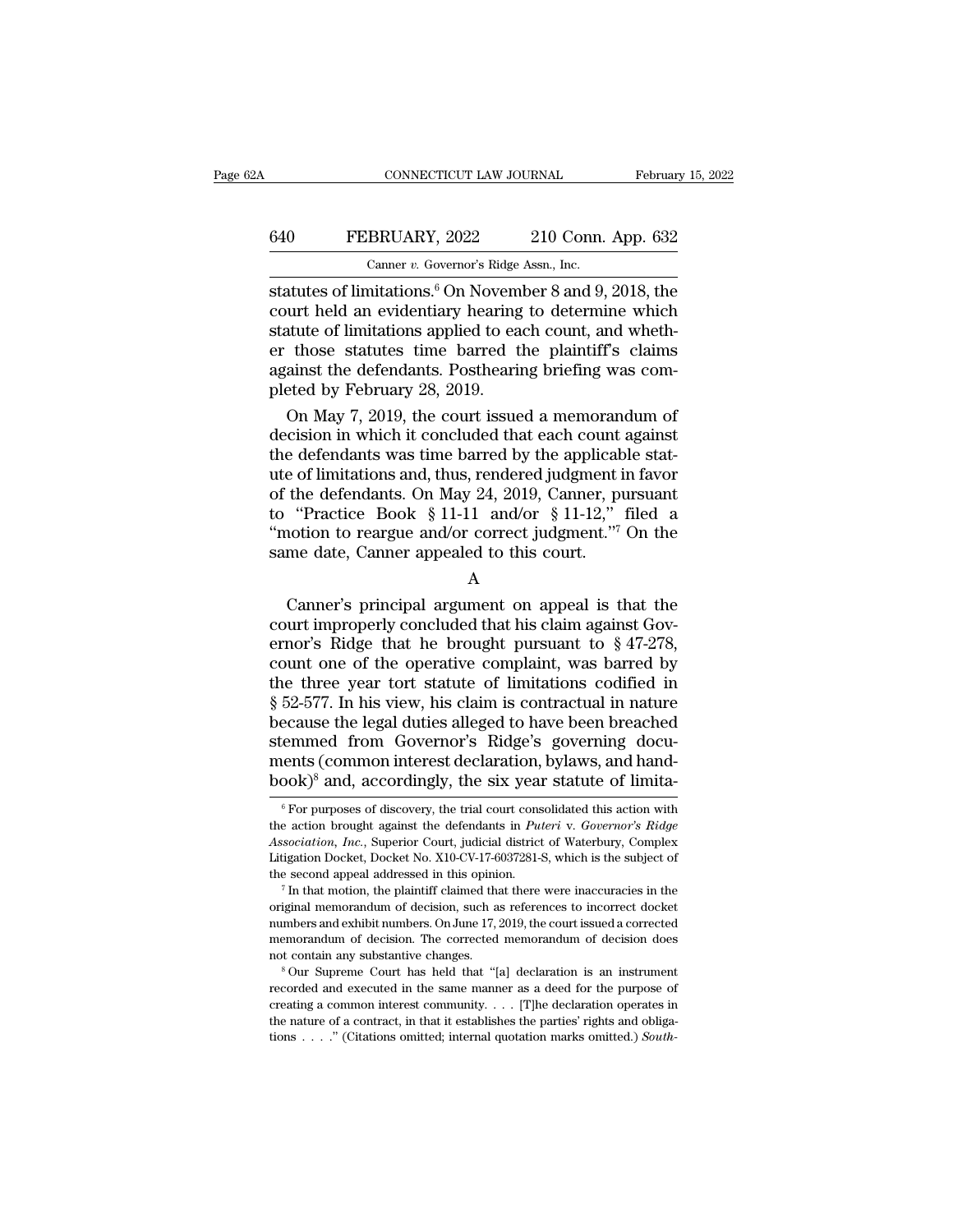| 15, 2022 |                    | CONNECTICUT LAW JOURNAL                                  | Page 63A |
|----------|--------------------|----------------------------------------------------------|----------|
|          | 210 Conn. App. 632 | FEBRUARY, 2022                                           | 641      |
|          |                    | Canner v. Governor's Ridge Assn., Inc.                   |          |
|          |                    | tions set forth in General Statutes $\S 52-576^9$ is the |          |

15, 2022 CONNECTICUT LAW JOURNAL<br>
210 Conn. App. 632 FEBRUARY, 2022 64<br>
Canner v. Governor's Ridge Assn., Inc.<br>
tions set forth in General Statutes  $\S 52-576^9$  is the appropriate limitation period.<sup>10</sup> We disagree. Page 63A<br>641<br>is the 210 Conn. App. 632 FEBRUARY, 2022<br>
Canner v. Governor's Ridge Assn., Inc.<br>
tions set forth in General Statutes § 52-576<sup>9</sup> is<br>
appropriate limitation period.<sup>10</sup> We disagree.<br>
"The determination of which statute of limita

<sup>0</sup> Conn. App. 632 FEBRUARY, 2022 641<br>
Canner *v.* Governor's Ridge Assn., Inc.<br>
ons set forth in General Statutes  $\S 52-576^9$  is the<br>
propriate limitation period.<sup>10</sup> We disagree.<br>
"The determination of which statute of 210 Conn. App. 632 FEBRUARY, 2022 641<br>
Canner v. Governor's Ridge Assn., Inc.<br>
tions set forth in General Statutes § 52-576<sup>9</sup> is the<br>
appropriate limitation period.<sup>10</sup> We disagree.<br>
"The determination of which statute o Canner v. Governor's Ridge Assn., Inc.<br>
tions set forth in General Statutes § 52-576<sup>9</sup> is the<br>
appropriate limitation period.<sup>10</sup> We disagree.<br>
"The determination of which statute of limitations<br>
applies to a given action tions set forth in General Statutes  $\S 52-576^9$  is the<br>appropriate limitation period.<sup>10</sup> We disagree.<br>"The determination of which statute of limitations<br>applies to a given action is a question of law over which<br>our revi appropriate limitation period.<sup>10</sup> We disagree.<br>
"The determination of which statute of limitations<br>
applies to a given action is a question of law over which<br>
our review is plenary." *Vaccaro* v. *Shell Beach Condo-<br>
min* "The determination period." We distigate.<br>
"The determination of which statute of limitations<br>
applies to a given action is a question of law over which<br>
our review is plenary." Vaccaro v. Shell Beach Condo-<br>
minium, Inc. "The determination of which statute of limitations<br>applies to a given action is a question of law over which<br>our review is plenary." Vaccaro v. Shell Beach Condo-<br>minium, Inc., 169 Conn. App. 21, 29, 148 A.3d 1123<br>(2016), applies to a given action is a question of law over which<br>our review is plenary." *Vaccaro* v. *Shell Beach Condo-*<br>*minium, Inc.*, 169 Conn. App. 21, 29, 148 A.3d 1123<br>(2016), cert. denied, 324 Conn. 917, 154 A.3d 1008<br>(2 our review is plenary." *Vaccaro v. Shell Beach Conninium, Inc.*, 169 Conn. App. 21, 29, 148 A.3d (2016), cert. denied, 324 Conn. 917, 154 A.3d (2017). Furthermore, to the extent that we must in pret the parties' pleadings 016), cert. denied, 324 Conn. 917, 154 A.3d 1008<br>017). Furthermore, to the extent that we must inter-<br>et the parties' pleadings, our review also is plenary.<br>e Byrne v. Avery Center for Obstetrics & Gynecology,<br>C., 314 Con (2017). Furthermore, to the extent that we must inter-<br>pret the parties' pleadings, our review also is plenary.<br>See *Byrne* v. Avery Center for Obstetrics & Gynecology,<br>P.C., 314 Conn. 433, 462, 102 A.3d 32 (2014).<br>Becaus

(2011). Talactinotally, to the direction dial we make meat<br>pret the parties' pleadings, our review also is plenary.<br>See Byrne v. Avery Center for Obstetrics & Gynecology,<br>P.C., 314 Conn. 433, 462, 102 A.3d 32 (2014).<br>Beca See *Byrne* v. *Avery Center for Obstetrics & Gynecology,*<br> *P.C.*, 314 Conn. 433, 462, 102 A.3d 32 (2014).<br>
Because § 47-278, which authorizes a cause of action<br>
"to enforce a right granted or obligation imposed by<br>
[the P.C., 314 Conn. 433, 462, 102 A.3d 32 (2014).<br>
Because § 47-278, which authorizes a cause of action<br>
"to enforce a right granted or obligation imposed by<br>
[the CIOA], the declaration or the bylaws"; General<br>
Statutes § 47 Because § 47-278, which authorizes a cause of action<br>"to enforce a right granted or obligation imposed by<br>[the CIOA], the declaration or the bylaws"; General<br>Statutes § 47-278 (a); does not include an express stat-<br>ute of Because § 47-278, which authorizes a cause of action<br>
"to enforce a right granted or obligation imposed by<br>
[the CIOA], the declaration or the bylaws"; General<br>
Statutes § 47-278 (a); does not include an express stat-<br>
ute "to enforce a right granted or obligation imposed by<br>[the CIOA], the declaration or the bylaws"; General<br>Statutes § 47-278 (a); does not include an express stat-<br>ute of limitations period, we must decide which statute<br>of [the CIOA], the declaration or the bylaws"; General<br>Statutes § 47-278 (a); does not include an express stat-<br>ute of limitations period, we must decide which statute<br>of limitations period is applicable to the present claim Statutes § 47-278 (a); does not include an express statute of limitations period, we must decide which statute of limitations period is applicable to the present claim. "Public policy generally supports the limitation of ute of limitations period, we must decide which statute<br>of limitations period is applicable to the present claim.<br>"Public policy generally supports the limitation of a<br>cause of action in order to grant some degree of cer-<br> % of limitations period is applicable to the present claim.<br>
"Public policy generally supports the limitation of a<br>
cause of action in order to grant some degree of cer-<br>
tainty to litigants. . . . The purpose of [a] stat "Public policy generally supports the limitation of a<br>cause of action in order to grant some degree of cer-<br>tainty to litigants. . . . The purpose of [a] statute of<br>limitation[s] . . . is . . . to (1) prevent the unex-<br>pe cause of action in order to grant some degree of certainty to litigants. . . . The purpose of [a] statute of limitation[s] . . . is . . . to (1) prevent the unexpected enforcement of stale and fraudulent claims by allowin tainty to litigants. . . . The purpose of [a] statute of<br>limitation[s] . . . is . . . to (1) prevent the unex-<br>pected enforcement of stale and fraudulent claims by<br>allowing persons after the lapse of a reasonable time,<br>to allowing persons after the lapse of a reasonable time, to plan their affairs with a reasonable degree of certainty, free from the disruptive burden of protracted and unknown potential liability, and (2) to aid in the *wick Milford, LLC*, 294 Conn. 311, 313 n.3, 984 A.2d 676 (2009). The statutes  $\frac{M}{d}$  and  $\frac{M}{d}$  and  $\frac{M}{d}$  condominium *Assn.*, *Inc.* v. 523 *Wheelers Farm Road, Milford, LLC*, 294 Conn. 311, 313 n.3, 984 A.2d 676

and unknown potential liability, and (2) to aid in the wick at Milford Condominium Assn., Inc. v. 523 Wheelers Farm Road, Milford, LLC, 294 Conn. 311, 313 n.3, 984 A.2d 676 (2009).<br>
<sup>9</sup> General Statutes § 52-576 (a) provi wick at Milford Condominium Assn., Inc. v. 523 Wheelers Farm Road,<br>witford, LLC, 294 Conn. 311, 313 n.3, 984 A.2d 676 (2009).<br><sup>9</sup> General Statutes § 52-576 (a) provides: "No action for an account, or on<br>any simple or impl wick at Milford Condominium Assn., Inc. v. 523 Wheelers Farm Road, Milford, LLC, 294 Conn. 311, 313 n.3, 984 A.2d 676 (2009).<br><sup>9</sup> General Statutes § 52-576 (a) provides: "No action for an account, or on any simple or impli <sup>9</sup> General Statutes § 52-576 (a) provides: "No action for an account, or on any simple or implied contract, or on any contract in writing, shall be brought but within six years after the right of action accrues, except a

but within six years after the right of action accrues, except as provided in subsection (b) of this section."<br><sup>10</sup> We note that Canner originally argued before the trial court that the present action was not subject to a any simple of mysers after the right of action accrues, except as provided in subsection (b) of this section."<br><sup>10</sup> We note that Canner originally argued before the trial court that the present action was not subject to an subsection (b) of this section."<br>
<sup>10</sup> We note that Canner originally argued before the trial court that the<br>
present action was not subject to any statute of limitations. He argued in<br>
the alternative that, if the action present action was not subject to any statute of limitations. He argued in the alternative that, if the action was in fact subject to a limitation period,  $\S$  52-576 was the applicable statute of limitations. On appeal, C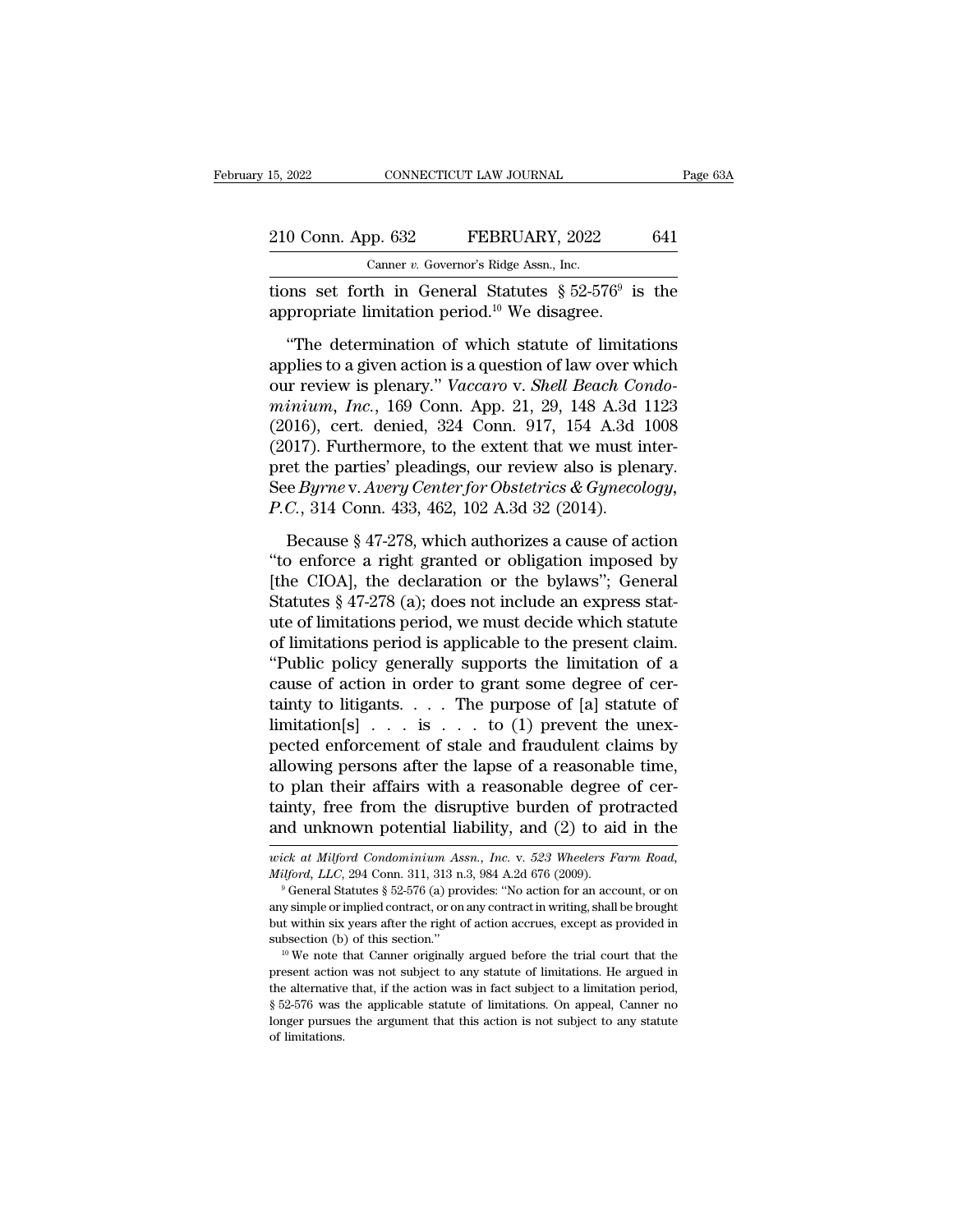## CONNECTICUT LAW JOURNAL February 15, 2022<br>642 FEBRUARY, 2022 210 Conn. App. 632<br>Canner v. Governor's Ridge Assn., Inc. CONNECTICUT LAW JOURNAL Februar<br>
Februar<br>
642 FEBRUARY, 2022 210 Conn. App. 632<br>
Canner *v.* Governor's Ridge Assn., Inc.<br>
search for truth that may be impaired by the loss of

CONNECTICUT LAW JOURNAL February 15, 202<br>
FEBRUARY, 2022 210 Conn. App. 632<br>
Canner v. Governor's Ridge Assn., Inc.<br>
Search for truth that may be impaired by the loss of<br>
evidence, whether by death or disappearance of wit-EVIDENT, 2022 210 Conn. App. 632<br>
Canner v. Governor's Ridge Assn., Inc.<br>
Search for truth that may be impaired by the loss of<br>
evidence, whether by death or disappearance of wit-<br>
nesses, fading memories, disappearance of FEBRUARY, 2022 210 Conn. App. 632<br>
Camer v. Governor's Ridge Assn., Inc.<br>
search for truth that may be impaired by the loss of<br>
evidence, whether by death or disappearance of wit-<br>
nesses, fading memories, disappearance o **EXERUARY, 2022** 210 Conn. App. 632<br>
Canner v. Governor's Ridge Assn., Inc.<br>
search for truth that may be impaired by the loss of<br>
evidence, whether by death or disappearance of wit-<br>
nesses, fading memories, disappearanc Canner v. Governor's Ridge Assn., Inc.<br>
search for truth that may be impaired by the loss of<br>
evidence, whether by death or disappearance of wit-<br>
nesses, fading memories, disappearance of documents<br>
or otherwise.... Ther Example 1. Governor's hage Assn., Inc.<br>
search for truth that may be impaired by the loss of<br>
evidence, whether by death or disappearance of wit-<br>
nesses, fading memories, disappearance of documents<br>
or otherwise.... Ther search for truth that may be impaired by the loss of<br>evidence, whether by death or disappearance of wit-<br>nesses, fading memories, disappearance of documents<br>or otherwise.... Therefore, when a statute includes<br>no express st evidence, whether by death or disappearance of witnesses, fading memories, disappearance of documents<br>or otherwise.... Therefore, when a statute includes<br>no express statute of limitations, we should not simply<br>assume that resses, fading memories, disappearance of documents<br>or otherwise.... Therefore, when a statute includes<br>no express statute of limitations, we should not simply<br>assume that there is no limitation period. Instead, we<br>borrow or otherwise.... Therefore, when a statute includes<br>no express statute of limitations, we should not simply<br>assume that there is no limitation period. Instead, we<br>borrow the most suitable statute of limitations on the<br>basi no express statute of limitations, we should not simply<br>assume that there is no limitation period. Instead, we<br>borrow the most suitable statute of limitations on the<br>basis of the nature of the cause of action or of the<br>rig assume that there is no limitation period. Instead, we<br>borrow the most suitable statute of limitations on the<br>basis of the nature of the cause of action or of the<br>right sued upon." (Emphasis omitted; internal quotation<br>mar borrow the most suitable statute of limitations on the basis of the nature of the cause of action or of the right sued upon." (Emphasis omitted; internal quotationarks omitted.) *Bouchard* v. *State Employees Retir ment Co* ght sued upon." (Emphasis omitted; internal quotation<br>arks omitted.) *Bouchard v. State Employees Retire-*<br>*ent Commission*, 328 Conn. 345, 359–60, 178 A.3d<br>23 (2018), quoting *Bellemare v. Wachovia Mortgage*<br>*prp.*, 284 C marks omitted.) *Bouchard* v. *State Employees Retire-<br>ment Commission*, 328 Conn. 345, 359–60, 178 A.3d<br>1023 (2018), quoting *Bellemare* v. *Wachovia Mortgage*<br>*Corp.*, 284 Conn. 193, 199, 931 A.2d 916 (2007).<br>Generally,

ment Commission, 328 Conn. 345, 359–60, 178 A.3d<br>1023 (2018), quoting *Bellemare* v. Wachovia Mortgage<br>Corp., 284 Conn. 193, 199, 931 A.2d 916 (2007).<br>Generally, "[w]hether [a] plaintiff's cause of action<br>is one for [tort 1023 (2018), quoting *Bellemare* v. *Wachovia Mortgage*<br>Corp., 284 Conn. 193, 199, 931 A.2d 916 (2007).<br>Generally, "[w]hether [a] plaintiff's cause of action<br>is one for [tort or contract] depends upon the definition<br>of [th *Corp.*, 284 Conn. 193, 199, 931 A.2d 916 (2007).<br>
Generally, "[w]hether [a] plaintiff's cause of action<br>
is one for [tort or contract] depends upon the definition<br>
of [those terms] and the allegations of the complaint."<br> Generally, "[w]hether [a] plaintiff's cause of action<br>is one for [tort or contract] depends upon the definition<br>of [those terms] and the allegations of the complaint."<br>(Internal quotation marks omitted.) Meyers v. Living-<br> Generally, "[w]hether [a] plaintiff's cause of action<br>is one for [tort or contract] depends upon the definition<br>of [those terms] and the allegations of the complaint."<br>(Internal quotation marks omitted.) Meyers v. Livingis one for [tort or contract] depends upon the definition<br>of [those terms] and the allegations of the complaint."<br>(Internal quotation marks omitted.) Meyers v. Living-<br>ston, Adler, Pulda, Meiklejohn & Kelly, P.C., 311 Con of [those terms] and the allegations of the complaint."<br>(Internal quotation marks omitted.) Meyers v. Living-<br>ston, Adler, Pulda, Meiklejohn & Kelly, P.C., 311 Conn.<br>282, 291, 87 A.3d 534 (2014). "[T]he fundamental differ (Internal quotation marks omitted.) Meyers v. Living-<br>ston, Adler, Pulda, Meiklejohn & Kelly, P.C., 311 Conn.<br>282, 291, 87 A.3d 534 (2014). "[T]he fundamental differ-<br>ence between tort and contract lies in the nature of t ston, Adler, Pulda, Meiklejohn & Kelly, P.C., 311 Conn.<br>282, 291, 87 A.3d 534 (2014). "[T]he fundamental differ-<br>ence between tort and contract lies in the nature of the<br>interests protected.... The duties of conduct which 282, 291, 87 A.3d 534 (2014). "[T]he fundamental difference between tort and contract lies in the nature of the interests protected. . . . The duties of conduct which give rise to [a tort action] are imposed by the law, a ence between tort and contract lies in the nature of the<br>interests protected. . . . The duties of conduct which<br>give rise to [a tort action] are imposed by the law,<br>and are based primarily upon social policy, and not<br>nece interests protected. . . . The duties of conduct which<br>give rise to [a tort action] are imposed by the law,<br>and are based primarily upon social policy, and not<br>necessarily upon the will or intention of the parties.<br>. . . [ give rise to [a tort action] are imposed by the law,<br>and are based primarily upon social policy, and not<br>necessarily upon the will or intention of the parties.<br> $\ldots$  [W]hen a plaintiff seeks to recover damages for<br>the bre and are based primarily upon social policy, and not<br>necessarily upon the will or intention of the parties.<br> $\ldots$  [W]hen a plaintiff seeks to recover damages for<br>the breach of a statutory duty, such an action sounds<br>in tor necessarily upon the will or intention of the parties.<br>  $\ldots$  [W]hen a plaintiff seeks to recover damages for<br>
the breach of a statutory duty, such an action sounds<br>
in tort. See, e.g., *Curtis v. Loether*, 415 U.S. 189, ... [W]hen a plaintiff seeks to recover damages for<br>the breach of a statutory duty, such an action sounds<br>in tort. See, e.g., *Curtis v. Loether*, 415 U.S. 189, 195,<br>94 S. Ct. 1005, 39 L. Ed. 2d 260 (1974) (damages action the breach of a statutory duty, such an action sounds<br>in tort. See, e.g., *Curtis v. Loether*, 415 U.S. 189, 195,<br>94 S. Ct. 1005, 39 L. Ed. 2d 260 (1974) (damages action<br>pursuant to statute sounds in tort because it define in tort. See, e.g., *Curtis v. Loether*, 415 U.S. 189, 195, 94 S. Ct. 1005, 39 L. Ed. 2d 260 (1974) (damages action<br>pursuant to statute sounds in tort because it defines<br>new legal duty and authorizes courts to compensate<br>p 94 S. Ct. 1005, 39 L. Ed. 2d 260 (1974) (damages action<br>pursuant to statute sounds in tort because it defines<br>new legal duty and authorizes courts to compensate<br>plaintiff for injury caused by defendant's wrongful<br>breach o pursuant to statute sounds in tort because it defines<br>new legal duty and authorizes courts to compensate<br>plaintiff for injury caused by defendant's wrongful<br>breach of duty); *Federal Deposit Ins. Corp.* v. *Citizens*<br>*Bank* new legal duty and authorizes courts to compensate<br>plaintiff for injury caused by defendant's wrongful<br>breach of duty); *Federal Deposit Ins. Corp.* v. *Citizens*<br>*Bank & Trust Co.*, 592 F.2d 364, 368–69 (7th Cir.) (liabil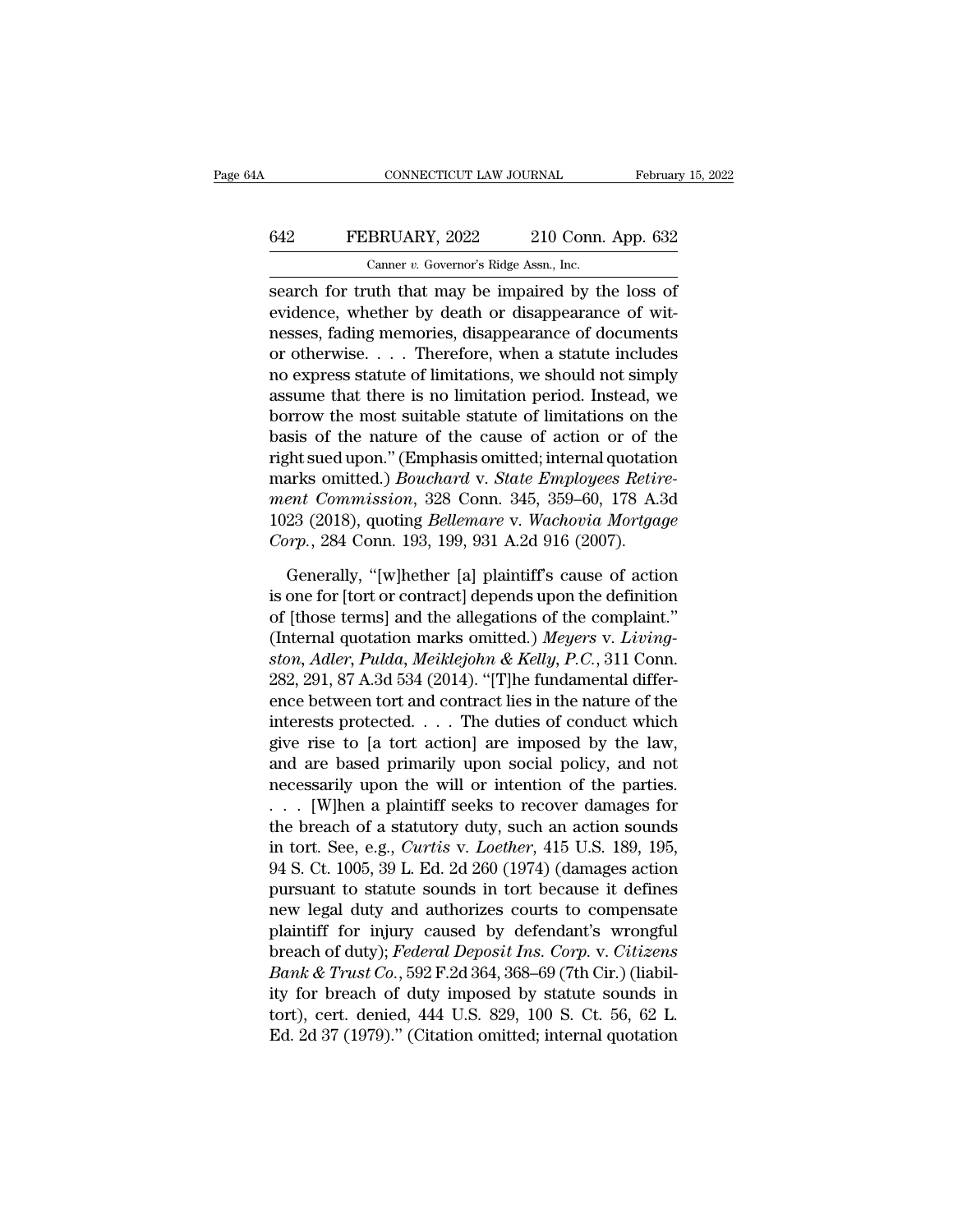## 15, 2022 CONNECTICUT LAW JOURNAL Page 65A<br>
210 Conn. App. 632 FEBRUARY, 2022 643<br>
Canner v. Governor's Ridge Assn., Inc. 15, 2022 CONNECTICUT LAW JOURNAL<br>
210 Conn. App. 632 FEBRUARY, 2022 643<br>
Canner *v.* Governor's Ridge Assn., Inc.<br>
marks omitted.) *Bellemare* v. Wachovia Mortgage

15, 2022 CONNECTICUT LAW JOURNAL Page 65A<br>
210 Conn. App. 632 FEBRUARY, 2022 643<br>
Canner v. Governor's Ridge Assn., Inc.<br>
marks omitted.) *Bellemare* v. *Wachovia Mortgage*<br>
Corp., supra, 284 Conn. 200. <sup>210</sup> Conn. App. 632 FEBRU<br>
<sup>Canner v. Governor's Ridge<br>
marks omitted.) *Bellemare* v.<br> *Corp.*, supra, 284 Conn. 200.<br>
"On the other hand, [c]ontract</sup>

<sup>0</sup> Conn. App. 632 FEBRUARY, 2022 643<br>
<sup>Canner v. Governor's Ridge Assn., Inc.<br>
arks omitted.) *Bellemare* v. *Wachovia Mortgage*<br> *orp.*, supra, 284 Conn. 200.<br>
"On the other hand, [c]ontract actions are created<br>
protect </sup> 210 Conn. App. 632 FEBRUARY, 2022 643<br>
Canner v. Governor's Ridge Assn., Inc.<br>
marks omitted.) *Bellemare* v. *Wachovia Mortgage*<br>
Corp., supra, 284 Conn. 200.<br>
"On the other hand, [c]ontract actions are created<br>
to prote Canner v. Governor's Ridge Assn., Inc.<br>
marks omitted.) *Bellemare* v. *Wachovia Mortgage*<br>
Corp., supra, 284 Conn. 200.<br>
"On the other hand, [c]ontract actions are created<br>
to protect the interest in having promises perf marks omitted.) *Bellemare* v. *Wachovia Mortgage*<br>Corp., supra, 284 Conn. 200.<br>"On the other hand, [c]ontract actions are created<br>to protect the interest in having promises performed.<br>Contract obligations are imposed beca Corp., supra, 284 Conn. 200.<br>
"On the other hand, [c]ontract actions are created<br>
to protect the interest in having promises performed.<br>
Contract obligations are imposed because of [the] con-<br>
duct of the parties manifesti "On the other hand, [c]ontract actions are created<br>to protect the interest in having promises performed.<br>Contract obligations are imposed because of [the] con-<br>duct of the parties manifesting consent, and are owed<br>only to "On the other hand, [c]ontract actions are created<br>to protect the interest in having promises performed.<br>Contract obligations are imposed because of [the] con-<br>duct of the parties manifesting consent, and are owed<br>only to to protect the interest in having promises performed.<br>Contract obligations are imposed because of [the] con-<br>duct of the parties manifesting consent, and are owed<br>only to the specific individuals named in the contract.<br>. . Contract obligations are imposed because c<br>duct of the parties manifesting consent, an<br>only to the specific individuals named in th<br> $\ldots$  In short, [a]n action in contract is for<br>of a duty arising out of a contract; an ac (b) to the specific individuals named in the contract.<br>
In short, [a]n action in contract is for the breach<br>
a duty arising out of a contract; an action in tort is for<br>
breach of duty imposed by law." (Citations omitted;<br> state a cause of action in contract is for the breach<br>of a duty arising out of a contract; an action in tort is for<br>a breach of duty imposed by law." (Citations omitted;<br>internal quotation marks omitted.) Id.<br>"[I]t is wel

For a bring out of a contract is for the breach<br>of a duty arising out of a contract; an action in tort is for<br>a breach of duty imposed by law." (Citations omitted;<br>internal quotation marks omitted.) Id.<br>"[I]t is well esta a breach of duty imposed by law." (Citations omitted;<br>a breach of duty imposed by law." (Citations omitted;<br>internal quotation marks omitted.) Id.<br>"[I]t is well established that  $\dots$  [s]ome complaints<br>state a cause of act a steated of day inposed by idm. (character of day, internal quotation marks omitted.) Id.<br>
"[I]t is well established that  $\ldots$  [s]ome complaints<br>
state a cause of action in both contract and tort.  $\ldots$ <br>
[O]ne cannot br "[I]t is well established that  $\dots$  [s]ome complaints<br>state a cause of action in both contract and tort.  $\dots$ <br>[O]ne cannot bring an action [under both theories, how-<br>ever] merely by couching a claim that one has breached<br> "[I]t is well established that  $\dots$  [s]ome complaints<br>state a cause of action in both contract and tort.  $\dots$ <br>[O]ne cannot bring an action [under both theories, how-<br>ever] merely by couching a claim that one has breached<br> ensure that plaintiffs do not attempt to convert [tort] [O]ne cannot bring an action [under both theories, how-<br>ever] merely by couching a claim that one has breached<br>a standard of care in the language of contract. . . .<br>[T]ort claims cloaked in contractual language are, as a<br> ever] merely by couching a claim that one has breached<br>a standard of care in the language of contract. . . .<br>[T]ort claims cloaked in contractual language are, as a<br>matter of law, not breach of contract claims. . . . To<br>e a standard of care in the language of contract. . . . .<br>[T]ort claims cloaked in contractual language are, as a<br>matter of law, not breach of contract claims. . . . To<br>ensure that plaintiffs do not attempt to convert [tort] [T]ort claims cloaked in contractual language are, as a<br>matter of law, not breach of contract claims. . . . To<br>ensure that plaintiffs do not attempt to convert [tort]<br>claims into breach of contract claims by talismanicall matter of law, not breach of contract claims. . . . . To<br>ensure that plaintiffs do not attempt to convert [tort]<br>claims into breach of contract claims by talismanically<br>invoking contract language in [the] complaint . . . ensure that plaintiffs do not attempt to convert [tort]<br>claims into breach of contract claims by talismanically<br>invoking contract language in [the] complaint . . . .<br>reviewing courts may pierce the pleading veil by looking claims into breach of contract claims by talismanically<br>invoking contract language in [the] complaint . . .<br>reviewing courts may pierce the pleading veil by looking<br>beyond the language used in the complaint to determine<br>th 91. Frame groats may preceduc preading vertey from the system.<br>
Syond the language used in the complaint to determine<br>
true basis of the claim." (Citations omitted; internal<br>
otation marks omitted.) Meyers v. Livingston, Adle beyond are nargingle ased in the complaint to determine<br>the true basis of the claim." (Citations omitted; internal<br>quotation marks omitted.) Meyers v. Livingston, Adler,<br>Pulda, Meiklejohn & Kelly, P.C., supra, 311 Conn. 29

and the article changes of the elastic of the changes with the quotation marks omitted.) Meyers v. Livingston, Adler, Pulda, Meiklejohn & Kelly, P.C., supra, 311 Conn. 290–91.<br>Here, our plenary review leads us to conclude quotation marks omitted.) Region of Euchagoton, Taton, Pulda, Meiklejohn & Kelly, P.C., supra, 311 Conn. 290–<br>91.<br>Here, our plenary review leads us to conclude that<br>Canner's count one claim sounds in tort. General Stat-<br>u The extent provided is to conclude that<br>
Canner's count one claim sounds in tort. General Stat-<br>
terms of 47-249 creates a statutory duty on an association<br>
to maintain, repair, and replace the common elements,<br>
"[e]xcept subsection (b) of the claim sounds in tort. General State<br>Canner's count one claim sounds in tort. General State<br>utes § 47-249 creates a statutory duty on an association<br>to maintain, repair, and replace the common elements Here, our plenary review leads us to conclude that<br>Canner's count one claim sounds in tort. General Stat-<br>utes § 47-249 creates a statutory duty on an association<br>to maintain, repair, and replace the common elements,<br>"[e] Canner's count one claim sounds in tort. General Stat-<br>utes § 47-249 creates a statutory duty on an association<br>to maintain, repair, and replace the common elements,<br>"[e]xcept to the extent provided by the declaration,<br>su utes § 47-249 creates a statutory duty on an association<br>to maintain, repair, and replace the common elements,<br>"[e]xcept to the extent provided by the declaration,<br>subsection (b) of this section or subsection (h) of sec-<br>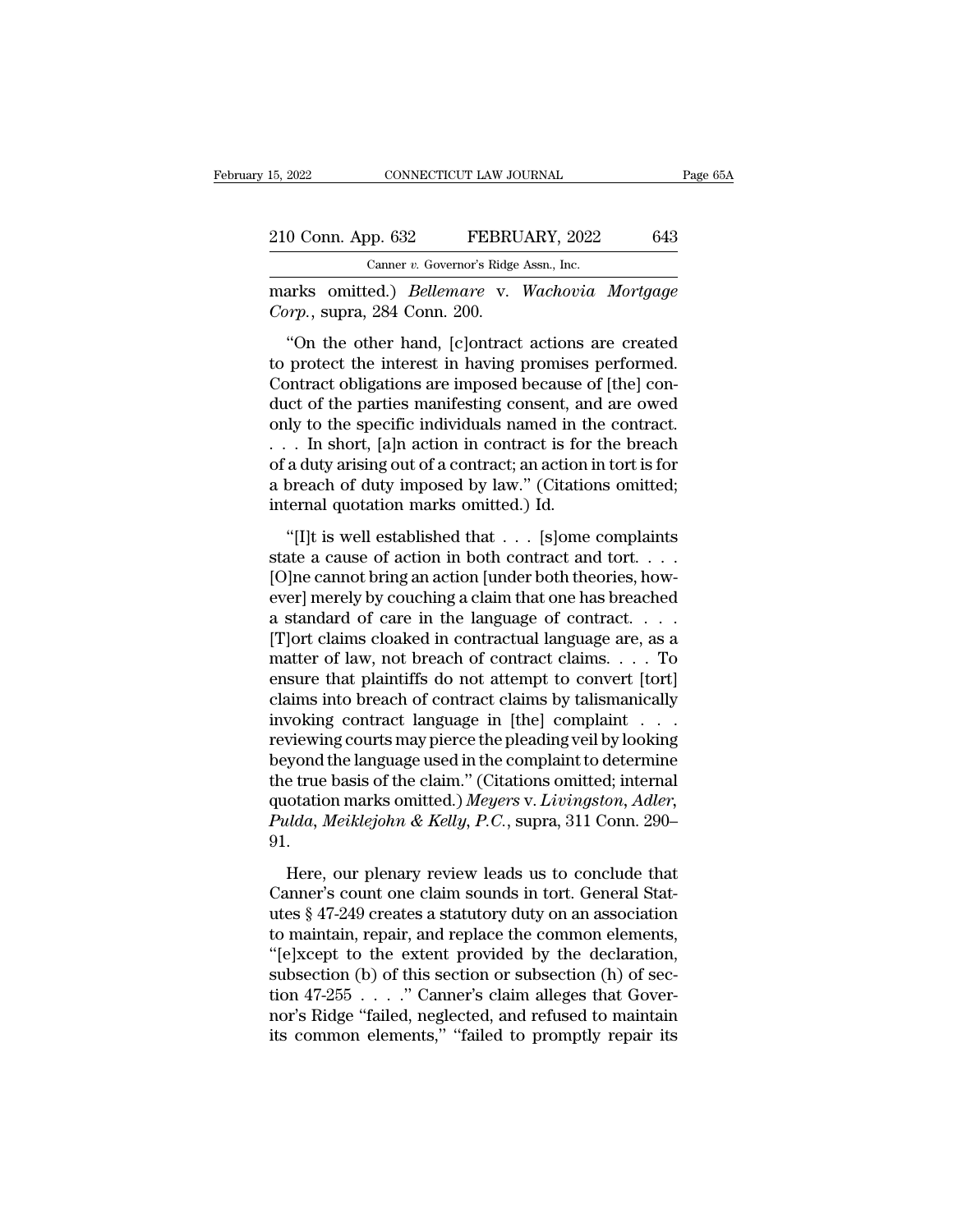# CONNECTICUT LAW JOURNAL February 15, 2022<br>644 FEBRUARY, 2022 210 Conn. App. 632<br>Canner v. Governor's Ridge Assn., Inc.

CONNECTICUT LAW JOURNAL Februar<br>
FEBRUARY, 2022 210 Conn. App. 632<br>
Canner *v.* Governor's Ridge Assn., Inc.<br>
Common elements," and "failed to promptly take CONNECTICUT LAW JOURNAL February 15, 2022<br>
February 15, 2022<br>
Canner v. Governor's Ridge Assn., Inc.<br>
Common elements,'' and ''failed to promptly take<br>
responsibility for and deal with problems related to<br>
common elements' FEBRUARY, 2022 210 Conn. App. 632<br>
Canner v. Governor's Ridge Assn., Inc.<br>
Common elements," and "failed to promptly take<br>
responsibility for and deal with problems related to<br>
common elements" in violation of the CIOA. Th 644 FEBRUARY, 2022 210 Conn. App. 632<br>
Camer v. Governor's Ridge Assn., Inc.<br>
common elements," and "failed to promptly take<br>
responsibility for and deal with problems related to<br>
common elements" in violation of the CIOA EBRUARY, 2022 210 Conn. App. 632<br>
Canner v. Governor's Ridge Assn., Inc.<br>
common elements," and "failed to promptly take<br>
responsibility for and deal with problems related to<br>
common elements" in violation of the CIOA. Th *Canner v. Governor's Ridge Assn., Inc.*<br> **Bellemare** v. *Governor's Ridge Assn., Inc.*<br> **Bellemare** v. **Mortgage Corp.**, supra, 284<br> *Bellemare* v. *Wachovia Mortgage Corp.*, supra, 284<br>
Conn. 200 ("when a plaintiff seeks Canner v. Governor's Ridge Assn., Inc.<br>
common elements," and "failed to promptly take<br>
responsibility for and deal with problems related to<br>
common elements" in violation of the CIOA. Therefore,<br>
we conclude that this cl common elements," and "failed to promptly take<br>responsibility for and deal with problems related to<br>common elements" in violation of the CIOA. Therefore,<br>we conclude that this claim sounds in tort. See<br>*Bellemare* v. *Wach* responsibility<br>
we conclude<br>
we conclude<br> *Bellemare* v.<br>
Conn. 200 ("w<br>
for the breach<br>
in tort").<br>
We must no mmon elements" in violation of the CIOA. Therefore,<br>
e conclude that this claim sounds in tort. See<br> *ullemare* v. *Wachovia Mortgage Corp.*, supra, 284<br>
poin. 200 ("when a plaintiff seeks to recover damages<br>
r the breach we conclude that this claim sounds in tort. See<br> *Bellemare* v. *Wachovia Mortgage Corp.*, supra, 284<br>
Conn. 200 ("when a plaintiff seeks to recover damages<br>
for the breach of a statutory duty, such an action sounds<br>
in t

Bellemare v. Wachovia Mortgage Corp., supra, 284<br>Conn. 200 ("when a plaintiff seeks to recover damages<br>for the breach of a statutory duty, such an action sounds<br>in tort").<br>We must now turn to the question of whether the<br>pr Conn. 200 ("when a plaintiff seeks to recover damages<br>for the breach of a statutory duty, such an action sounds<br>in tort").<br>We must now turn to the question of whether the<br>present action also sounds in contract. We conclude for the breach of a statutory duty, such an action sounds<br>in tort").<br>We must now turn to the question of whether the<br>present action also sounds in contract. We conclude<br>that it does not. By way of background, Canner filed<br> in tort").<br>We must now turn to the question of whether the<br>present action also sounds in contract. We conclude<br>that it does not. By way of background, Camer filed<br>his sixth amended complaint on September 20, 2017,<br>alleging We must now turn to the question of whether the<br>present action also sounds in contract. We conclude<br>that it does not. By way of background, Canner filed<br>his sixth amended complaint on September 20, 2017,<br>alleging in count present action also sounds in contract. We conclude<br>that it does not. By way of background, Canner filed<br>his sixth amended complaint on September 20, 2017,<br>alleging in count one that Governor's Ridge "failed,<br>neglected, an that it does not. By way of background, Canner filed<br>his sixth amended complaint on September 20, 2017,<br>alleging in count one that Governor's Ridge "failed,<br>neglected, and refused to maintain its common ele-<br>ments," "fail his sixth amended complaint on September 20, 2017, alleging in count one that Governor's Ridge "failed, neglected, and refused to maintain its common elements," "failed to promptly repair its common elements," and "failed alleging in count one that Governor's Ridge "failed, neglected, and refused to maintain its common elements," "failed to promptly repair its common elements," and "failed to promptly take responsibility for and deal with p ration or any specific provision of the declaration or any specific provision of  $\S 47-249$ . There was no reference at this time to any contractual obligation codified in the declaration or any specific provision of the de ments," "failed to promptly repair its common elements," and "failed to promptly take responsibility for and deal with problems related to common elements" in violation of § 47-249. There was no reference at this time to a ents," and "failed to promptly take responsibility for<br>d deal with problems related to common elements"<br>violation of § 47-249. There was no reference at this<br>me to any contractual obligation codified in the decla-<br>tion or and deal with problems related to common elements"<br>in violation of § 47-249. There was no reference at this<br>time to any contractual obligation codified in the decla-<br>ration or any specific provision of the declaration tha

in violation of § 47-249. There was no reference at this<br>time to any contractual obligation codified in the decla-<br>ration or any specific provision of the declaration that<br>allegedly had been breached by Governor's Ridge.<br> time to any contractual obligation codified in the declaration or any specific provision of the declaration that allegedly had been breached by Governor's Ridge.<br>The special defenses filed by Governor's Ridge on<br>October 2 ration or any specific provision of the declaration that allegedly had been breached by Governor's Ridge.<br>The special defenses filed by Governor's Ridge on October 20, 2017, put Canner on notice that his claim was time ba allegedly had been breached by Governor's Ridge.<br>The special defenses filed by Governor's Ridge on<br>October 20, 2017, put Canner on notice that his claim<br>was time barred by the statute of limitations in § 52-<br>577. He accor The special defenses filed by Governor's Ridge on<br>October 20, 2017, put Canner on notice that his claim<br>was time barred by the statute of limitations in § 52-<br>577. He accordingly amended count one of his sixth<br>amended com 77. He accordingly amended count one of his sixth<br>mended complaint to allege that Governor's Ridge vio-<br>ted §§ 2.6 (a) and 23.1 of the declaration<sup>11</sup> and § 5.2<br>(b) of the bylaws,<sup>12</sup> in addition to violating the CIOA.<sup>13</sup> amended complaint to allege that Governor's Ridge vio-<br>lated  $\S$ § 2.6 (a) and 23.1 of the declaration<sup>11</sup> and § 5.2<br>(b) of the bylaws,<sup>12</sup> in addition to violating the CIOA.<sup>13</sup><br><sup>11</sup> Section 2.6 (a) of the condominium dec

lated §§ 2.6 (a) and 23.1 of the declaration<sup>11</sup> and § 5.2<br>
(b) of the bylaws,<sup>12</sup> in addition to violating the CIOA.<sup>13</sup><br>
<sup>11</sup> Section 2.6 (a) of the condominium declaration states that "[c]ommon [e]xpenses" include "[e] (b) of the bylaws,<sup>12</sup> in addition to violating the CIOA.<sup>13</sup><br>
<sup>11</sup> Section 2.6 (a) of the condominium declaration states that "[c]ommon<br>
[e]xpenses" include "[e]xpenses of administration, maintenance, repair or<br>
replacem <sup>11</sup> Section 2.6 (a) of the condominium declaration states that "[c]ommon [e]xpenses" include "[e]xpenses of administration, maintenance, repair or replacement of the Common Elements." Section 23.1 of the declaration prov <sup>11</sup> Section 2.6 (a) of the condominium declaration states that "[c]ommon [e]xpenses" include "[e]xpenses of administration, maintenance, repair or replacement of the Common Elements." Section 23.1 of the declaration prov replacement of the Common Elements." Section 23.1 of the declaration provides in relevant part: "Any portion of the Common Interest Community for which insurance is required under Article XXII which is damaged or destroye

provides in relevant part: "Any portion of the Common Interest Community<br>for which insurance is required under Article XXII which is damaged or<br>destroyed shall be repaired or replaced promptly by the Association . . . ."<br> for which insurance is required under Article XXII which is damaged or destroyed shall be repaired or replaced promptly by the Association . . . ."<br><sup>12</sup> Section 5.2 (b) of the bylaws provides in relevant part: "All mainte <sup>12</sup> Section 5.2 (b) of the bylaws provides in relevant part: "All maintenance and repairs of and any replacements to the Common Elements and Limited Common Elements . . . shall be made by the Executive Board and be charg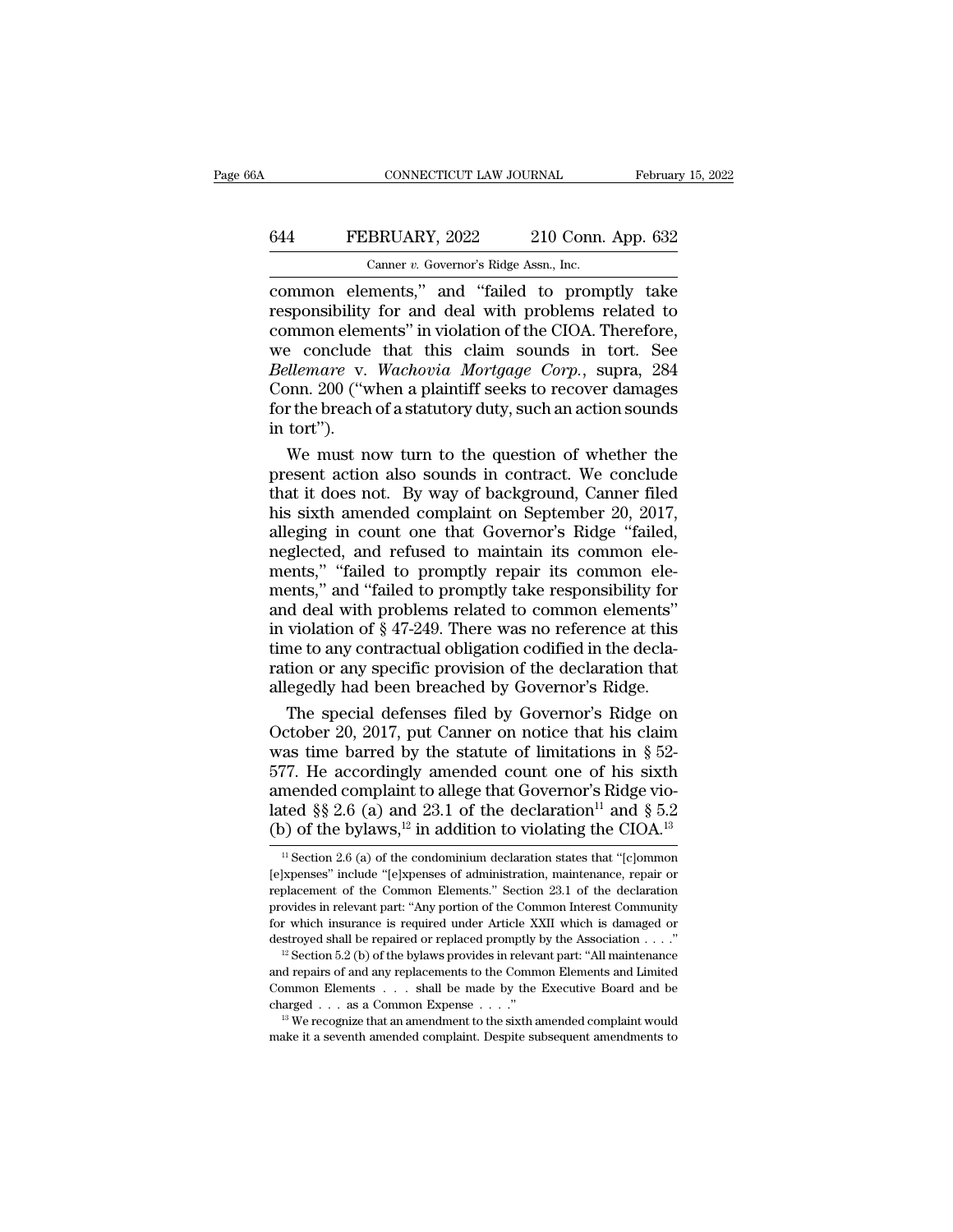### 15, 2022 CONNECTICUT LAW JOURNAL Page 67A<br>
210 Conn. App. 632 FEBRUARY, 2022 645<br>
Canner v. Governor's Ridge Assn., Inc. Canner *v.* Governor's Ridge Assn., Inc.

EXECTIVE CONNECTICUT LAW JOURNAL Page 67A<br>
O Conn. App. 632 FEBRUARY, 2022 645<br>
Canner v. Governor's Ridge Assn., Inc.<br>
We conclude, however, that these amendments were<br>
sufficient to transform this claim into one sounding 210 Conn. App. 632 FEBRUARY, 2022 645<br>
Canner v. Governor's Ridge Assn., Inc.<br>
We conclude, however, that these amendments were<br>
insufficient to transform this claim into one sounding<br>
in breach of contract. See Meyers v. 210 Conn. App. 632 FEBRUARY, 2022 645<br>
Canner v. Governor's Ridge Assn., Inc.<br>
We conclude, however, that these amendments were<br>
insufficient to transform this claim into one sounding<br>
in breach of contract. See *Meyers* v *Pulda, Meiklejohn & Kelly, P.C.*, supra, 311 Connection and Secure 2013 is because the provisions of the governing documents were  $Pulda$ , *Meiklejohn & Kelly, P.C.*, supra, 311 Conn. 290. This is because the provisions of Canner *v.* Governor's Ridge Assn., Inc.<br>
We conclude, however, that these amendments were<br>
insufficient to transform this claim into one sounding<br>
in breach of contract. See *Meyers* v. *Livingston*, *Adler*,<br> *Pulda, Me* We conclude, however, that these amendments were<br>insufficient to transform this claim into one sounding<br>in breach of contract. See *Meyers* v. *Livingston*, *Adler*,<br>*Pulda, Meiklejohn & Kelly, P.C.*, supra, 311 Conn. 290 We conclude, however, that these amendments were<br>insufficient to transform this claim into one sounding<br>in breach of contract. See *Meyers* v. *Livingston*, *Adler*,<br>*Pulda, Meiklejohn & Kelly, P.C.*, supra, 311 Conn. 290. insufficient to transform this claim into one sounding<br>in breach of contract. See *Meyers* v. *Livingston*, *Adler*,<br>*Pulda, Meiklejohn & Kelly, P.C.*, supra, 311 Conn. 290.<br>This is because the provisions of the governing Like many common interest declarations, the Governing docutions is because the provisions of the governing docutions relied on by Canner do not create a contractual ligation on the part of Governor's Ridge to maintain, pa north is is because the provisions of the governing documents relied on by Canner do not create a contractual<br>obligation on the part of Governor's Ridge to maintain,<br>repair, and/or replace the foundation for the 220 Unit.<br>

Final is seculate the problems of the geocrating accurates<br>ments relied on by Canner do not create a contractual<br>obligation on the part of Governor's Ridge to maintain,<br>repair, and/or replace the foundation for the 220 Uni ments reneared on type cannot as not retained a contameonal<br>obligation on the part of Governor's Ridge to maintain,<br>repair, and/or replace the foundation for the 220 Unit.<br>Like many common interest declarations, the Gover-The Common interest declarations, the Governor's Ridge declaration addresses the manner in which<br>it will repair and replace its common elements. Section<br>23.1 of the declaration provides in relevant part that<br>"[a]ny portion Like many common interest declarations, the Governor's Ridge declaration addresses the manner in which<br>it will repair and replace its common elements. Section<br>23.1 of the declaration provides in relevant part that<br>"[a]ny p Like many common interest declarations, the Governor's Ridge declaration addresses the manner in which<br>it will repair and replace its common elements. Section<br>23.1 of the declaration provides in relevant part that<br>"[a]ny nor's Ridge declaration addresses the manner in which<br>it will repair and replace its common elements. Section<br>23.1 of the declaration provides in relevant part that<br>"[a]ny portion of the Common Interest Community for<br>which it will repair and replace its common elements. Section 23.1 of the declaration provides in relevant part that "[a]ny portion of the Common Interest Community for which insurance is required under Article XXII which is dam 23.1 of the declaration provides in relevant part that<br>
"[a]ny portion of the Common Interest Community for<br>
which insurance is required under Article XXII which<br>
is damaged or destroyed shall be repaired or replaced<br>
prom "[a]ny portion of the Common Interest Community for<br>which insurance is required under Article XXII which<br>is damaged or destroyed shall be repaired or replaced<br>promptly by the Association  $\ldots$ ." Article XXII, sec-<br>tion 22 which insurance is required under Article XXII which<br>is damaged or destroyed shall be repaired or replaced<br>promptly by the Association  $\ldots$ ." Article XXII, sec-<br>tion 22.1, titled "Maintaining Insurance," provides:<br>"Comme is damaged or destroyed shall be repaired or replaced<br>promptly by the Association  $\ldots$ ." Article XXII, sec-<br>tion 22.1, titled "Maintaining Insurance," provides:<br>"Commencing not later than the time of the first convey-<br>an promptly by the Association . . . ." Article XXII, section 22.1, titled "Maintaining Insurance," provides:<br>"Commencing not later than the time of the first convey-<br>ance of a Unit to a person other than a Declarant,<br>the As tion 22.1, titled "Maintaining Insurance," provides:<br>
"Commencing not later than the time of the first convey-<br>
ance of a Unit to a person other than a Declarant,<br>
the Association shall obtain and maintain insurance<br>
requ "Commencing not later than the time of the first convey-<br>ance of a Unit to a person other than a Declarant,<br>the Association shall obtain and maintain insurance<br>required by the Act and the Declaration to the extent<br>reasona ance of a Unit to a person other than a Declarant,<br>the Association shall obtain and maintain insurance<br>required by the Act and the Declaration to the extent<br>reasonably available." Section 2.1 defines "Act" as<br>"[t]he Common the Association shall obtain and maintain insurance<br>required by the Act and the Declaration to the extent<br>reasonably available." Section 2.1 defines "Act" as<br>"[t]he Common Interest Ownership Act, Public Act 83-<br>474, Connec required by the Act and the Declaration to the extent<br>reasonably available." Section 2.1 defines "Act" as<br>"[t]he Common Interest Ownership Act, Public Act 83-<br>474, Connecticut General Statutes . . . § 47-200, et<br>seq., Chap reasonably available." Section 2.1 defines "Act" as<br>
"[t]he Common Interest Ownership Act, Public Act 83-<br>
474, Connecticut General Statutes . . . . § 47-200, et<br>
seq., Chapter 828 of the Connecticut General Statutes,<br>
as "[t]he Common Interest Ownership Act, Public Act 83-474, Connecticut General Statutes . . . . § 47-200, et seq., Chapter 828 of the Connecticut General Statutes, as it may be amended from time to time." Additionally, § 22 474, Connecticut General Statutes  $\ldots$  § 47-200, et seq., Chapter 828 of the Connecticut General Statutes, as it may be amended from time to time." Additionally, § 22.2, titled "Physical Damage," provides in relevant par it may be amended from time to time." Additionally,<br>
22.2, titled "Physical Damage," provides in relevant<br>
rt: "The Association shall maintain Property insur-<br>
ce on the Common Elements insuring against all risks<br>
direct  $\frac{1}{8}$  22.2, titled "Physical Damage," provides in relevant<br>part: "The Association shall maintain Property insur-<br>ance on the Common Elements insuring against all risks<br>of direct physical loss commonly insured against.

part: "The Association shall maintain Property insur-<br>part: "The Association shall maintain Property insur-<br>ance on the Common Elements insuring against all risks<br>of direct physical loss commonly insured against."<br>Because ance on the Common Elements insuring against all risks<br>of direct physical loss commonly insured against."<br>Because the relevant language of § 22.1 references<br>"insurance required by the Act," we turn to the CIOA<br>to help disc Because the relevant language of  $\S 22.1$  references<br>"insurance required by the Act," we turn to the CIOA<br>to help discern the provision's meaning. See *Morales*<br>v. *PenTec*, *Inc.*, 57 Conn. App. 419, 438, 749 A.2d 47<br>the v. PenTec, Inc., 57 Conn. App. 419, 438, 749 A.2d 47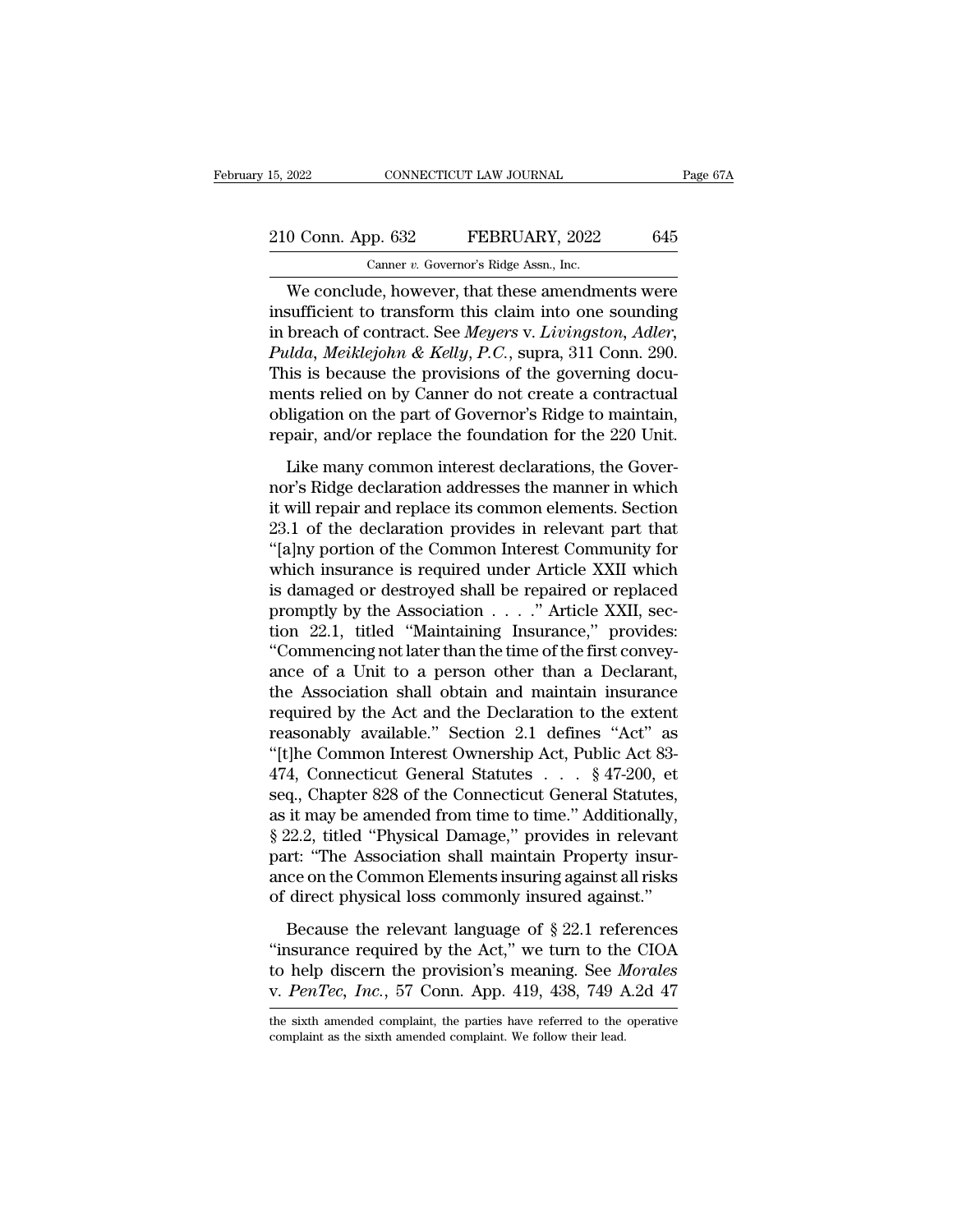## CONNECTICUT LAW JOURNAL February 15, 2022<br>646 FEBRUARY, 2022 210 Conn. App. 632<br>Canner v. Governor's Ridge Assn., Inc. CONNECTICUT LAW JOURNAL Februar<br>
FEBRUARY, 2022 210 Conn. App. 632<br>
Canner *v.* Governor's Ridge Assn., Inc.<br>
(2000) ("[w]hen parties execute a contract that clearly

CONNECTICUT LAW JOURNAL February 15, 2022<br>
February 15, 2022<br>
Canner v. Governor's Ridge Assn., Inc.<br>
(2000) ("[w]hen parties execute a contract that clearly<br>
refers to another document, there is an intent to make<br>
the ter FEBRUARY, 2022 210 Conn. App. 632<br>
Canner v. Governor's Ridge Assn., Inc.<br>
(2000) ("[w]hen parties execute a contract that clearly<br>
refers to another document, there is an intent to make<br>
the terms and conditions of the o 646 FEBRUARY, 2022 210 Conn. App. 632<br>
Camer v. Governor's Ridge Assn., Inc.<br>
(2000) ("[w]hen parties execute a contract that clearly<br>
refers to another document, there is an intent to make<br>
the terms and conditions of th **646** FEBRUARY, 2022 210 Conn. App. 632<br>
Canner v. Governor's Ridge Assn., Inc.<br>
(2000) ("[W]hen parties execute a contract that clearly<br>
refers to another document, there is an intent to make<br>
the terms and conditions of Canner v. Governor's Ridge Assn., Inc.<br>
(2000) ("[W]hen parties execute a contract that clearly<br>
refers to another document, there is an intent to make<br>
the terms and conditions of the other document a part<br>
of their agre Camer *v*. Governor's range assn., inc.<br>
(2000) ("[w]hen parties execute a contract that clearly<br>
refers to another document, there is an intent to make<br>
the terms and conditions of the other document a part<br>
of their agr (2000) ("[w]hen parties execute a contract that clearly<br>refers to another document, there is an intent to make<br>the terms and conditions of the other document a part<br>of their agreement, as long as both parties are aware<br>of refers to another document, there is an intent to make<br>the terms and conditions of the other document a part<br>of their agreement, as long as both parties are aware<br>of the terms and conditions of the second document").<br>Gener the terms and conditions of the other document a part<br>of their agreement, as long as both parties are aware<br>of the terms and conditions of the second document").<br>General Statutes § 47-255 (a) provides in relevant part:<br>"[T % of their agreement, as long as both parties are aware<br>of the terms and conditions of the second document").<br>General Statutes § 47-255 (a) provides in relevant part:<br>"[T]he association shall maintain, to the extent reaso of the terms and conditions of the second document").<br>General Statutes § 47-255 (a) provides in relevant part:<br>"[T]he association shall maintain, to the extent reason-<br>ably available and subject to reasonable deductibles:<br> General Statutes § 47-255 (a) provides in relevant part:<br>
"[T]he association shall maintain, to the extent reason-<br>
ably available and subject to reasonable deductibles:<br>
(1) Property insurance on the common elements . . . "[T]he association shall maintain, to the extent reason-<br>ably available and subject to reasonable deductibles:<br>(1) Property insurance on the common elements . . .<br>insuring against those risks of direct physical loss com-<br> ably available and subject to reasonable deductibles:<br>(1) Property insurance on the common elements . . .<br>insuring against those risks of direct physical loss com-<br>monly insured against . . . *exclusive* of land, excava-<br> (1) Property insurance on the common el<br>insuring against those risks of direct physic<br>monly insured against  $\dots$  *exclusive* of l:<br>tions, *foundations* and other items norma<br>from property policies  $\dots$ ." (Emphasis<br>languag In issured against  $\ldots$  *exclusive* of land, excava-<br>ons, *foundations* and other items normally excluded<br>om property policies  $\ldots$ ." (Emphasis added.) The<br>nguage of the statute makes clear that insurance for<br>undations tions, *foundations* and other items normally excluded<br>from property policies  $\ldots$ ." (Emphasis added.) The<br>language of the statute makes clear that insurance for<br>foundations need not be maintained.<br>In light of the forego

from property policies  $\ldots$ ." (Emphasis added.) The language of the statute makes clear that insurance for foundations need not be maintained.<br>In light of the foregoing, we have little difficulty concluding that the lang language of the statute makes clear that insurance for<br>foundations need not be maintained.<br>In light of the foregoing, we have little difficulty con-<br>cluding that the language of the declaration (and provi-<br>sions of the by foundations need not be maintained.<br>In light of the foregoing, we have little difficulty concluding that the language of the declaration (and provisions of the bylaws and handbook) relied upon by Canner does not create a c In light of the foregoing, we have little difficulty concluding that the language of the declaration (and provisions of the bylaws and handbook) relied upon by Canner does not create a contractual obligation for Governor' In light of the foregoing, we have little difficulty concluding that the language of the declaration (and provisions of the bylaws and handbook) relied upon by Canner does not create a contractual obligation for Gover nor cluding that the language of the declaration (and provisions of the bylaws and handbook) relied upon by Canner does not create a contractual obligation for Gover nor's<br>Ridge to maintain, repair, and/or replace the foundati sions of the bylaws and handbook) relied upon by Canner does not create a contractual obligation for Gover<br>nor'sRidge to maintain, repair, and/or replace the foun-<br>dation at the 220 Unit.<sup>14</sup> Rather, the governing docu-<br>me ner does not create a contractual obligation for Gover<br>nor'sRidge to maintain, repair, and/or replace the foun-<br>dation at the 220 Unit.<sup>14</sup> Rather, the governing docu-<br>ments make clear that the contractual obligation for<br>G nor's<br>Ridge to maintain, repair, and/or replace the foundation at the 220 Unit.<sup>14</sup> Rather, the governing documents make clear that the contractual obligation for<br>Governor's Ridge to repair and replace the common<br>interest dation at the 220 Unit.<sup>14</sup> Rather, the governing documents make clear that the contractual obligation for Governor's Ridge to repair and replace the common interest community is contingent on areas for which insurance is ments make clear that the contractual obligation for<br>Governor's Ridge to repair and replace the common<br>interest community is contingent on areas for which<br>insurance is required under Article XXII of the declara-<br>tion. Beca Governor's Ridge to repair and replace the common<br>interest community is contingent on areas for which<br>insurance is required under Article XXII of the declara-<br>tion. Because it is clear that foundations are excluded<br>areas f interest community is contingent on areas for which<br>insurance is required under Article XXII of the declara-<br>tion. Because it is clear that foundations are excluded<br>areas for purposes of insurance; see General Statutes<br>§ 4 insurance is required under Article XXII of the declara-<br>tion. Because it is clear that foundations are excluded<br>areas for purposes of insurance; see General Statutes<br> $$47-255$  (a); there was no corresponding duty to main 47-255 (a); there was no corresponding duty to main-<br>in, repair, and/or replace the foundation at issue.<br>ccordingly, we conclude that the court correctly deter-<br>ined that Canner's claim did not sound in contract<br> $\frac{14}{1}$ tain, repair, and/or replace the foundation at issue.<br>Accordingly, we conclude that the court correctly deter-<br>mined that Canner's claim did not sound in contract<br> $\frac{14}{1}$ Canner also relies on § 2.6 (a) of the declarati

Accordingly, we conclude that the court correctly deter-<br>mined that Canner's claim did not sound in contract<br> $\frac{14}{4}$ Canner also relies on § 2.6 (a) of the declaration and § 5.2 (b) of the<br>bylaws; see footnotes 11 and 1 mined that Canner's claim did not sound in contract<br>
<sup>14</sup> Canner also relies on § 2.6 (a) of the declaration and § 5.2 (b) of the<br>
bylaws; see footnotes 11 and 12 of this opinion; in addition to other declara-<br>
tion, byla <sup>14</sup> Canner also relies on § 2.6 (a) of the declaration and § 5.2 (b) of the bylaws; see footnotes 11 and 12 of this opinion; in addition to other declaration, bylaw, and handbook provisions he raises for the first time o <sup>14</sup> Canner also relies on § 2.6 (a) of the declar bylaws; see footnotes 11 and 12 of this opinion; in tion, bylaw, and handbook provisions he raises for A simple review of these provisions similarly re of Governor's Ridg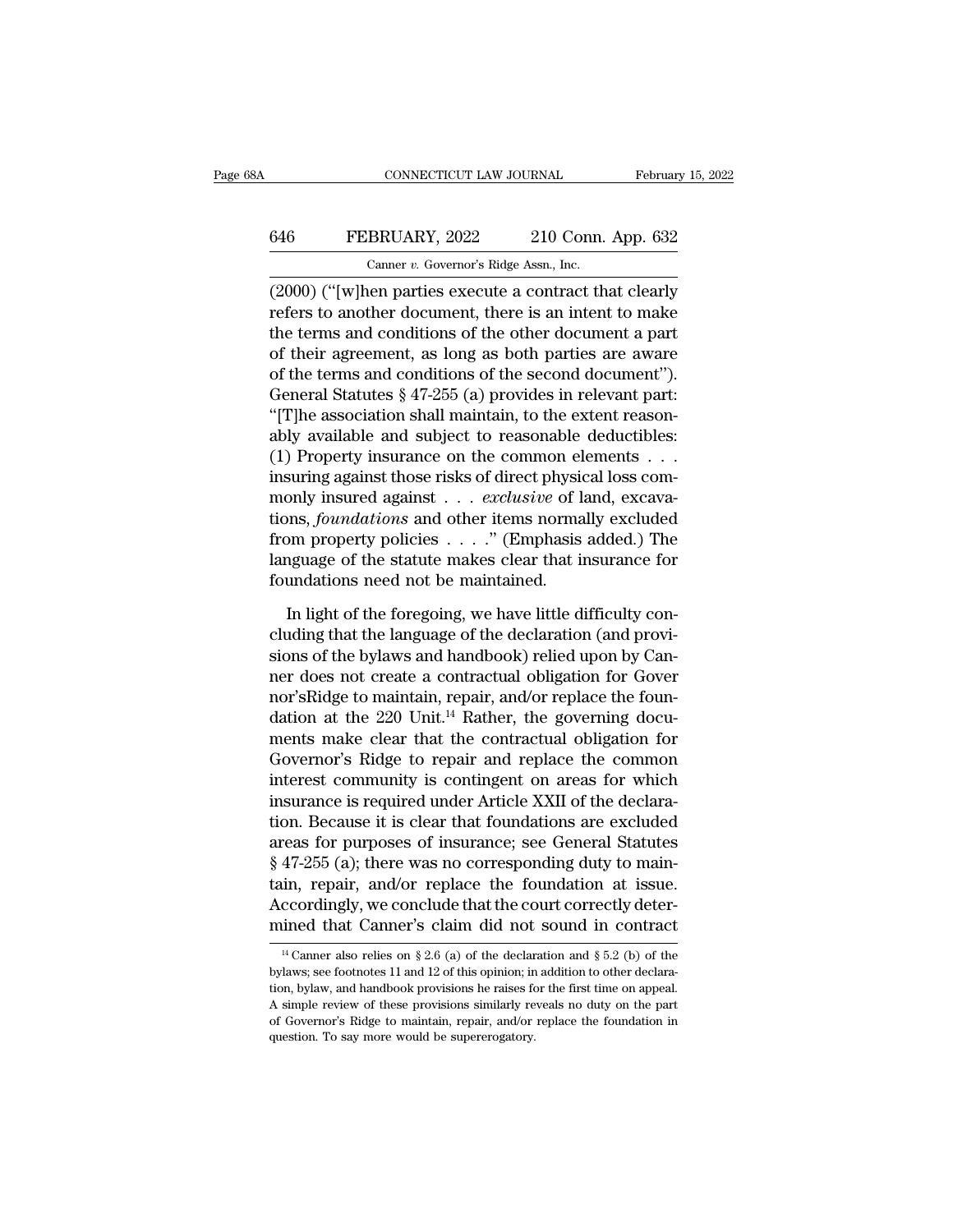15, 2022 CONNECTICUT LAW JOURNAL Page 69A<br>
210 Conn. App. 632 FEBRUARY, 2022 647<br>
Canner v. Governor's Ridge Assn., Inc. Canner *v.* Governor's Ridge Assn., Inc.

and, thus, § 52-577 was the appropriate statute of limit tions. tions.

B

Canner v. Governor's Ridge Assn., Inc.<br>
d, thus, § 52-577 was the appropriate statute of limita-<br>
D<br>
In conjunction with his initial statute of limitations<br>
gument, Canner makes numerous subclaims, many<br>
which are predica Canner *v.* Governor's Ruge Assn., Inc.<br>
and, thus, § 52-577 was the appropriate statute of limitations.<br>
B<br>
In conjunction with his initial statute of limitations<br>
argument, Canner makes numerous subclaims, many<br>
of whic and, thus,  $\S$  52-577 was the appropriate statute of limitations.<br>
B<br>
In conjunction with his initial statute of limitations<br>
argument, Canner makes numerous subclaims, many<br>
of which are predicated on his unsuccessful co B<br>
In conjunction with his initial statute of limitations<br>
argument, Canner makes numerous subclaims, many<br>
of which are predicated on his unsuccessful contention<br>
that the six year statute of limitations period in § 52-57 B<br>
In conjunction with his initial statute of limitations<br>
argument, Canner makes numerous subclaims, many<br>
of which are predicated on his unsuccessful contention<br>
that the six year statute of limitations period. More spe In conjunction with his initial statute of limitations<br>argument, Canner makes numerous subclaims, many<br>of which are predicated on his unsuccessful contention<br>that the six year statute of limitations period in § 52-576<br>is In conjunction with his initial statute of limitations<br>argument, Canner makes numerous subclaims, many<br>of which are predicated on his unsuccessful contention<br>that the six year statute of limitations period in § 52-576<br>is argument, Canner makes numerous subclaims, many<br>of which are predicated on his unsuccessful contention<br>that the six year statute of limitations period in § 52-576<br>is the applicable limitation period. More specifically,<br>Ca of which are predicated on his unsuccessful contention<br>that the six year statute of limitations period in § 52-576<br>is the applicable limitation period. More specifically,<br>Canner argues that the court erred in finding that that the six year statute of limitations period in § 52-576<br>
is the applicable limitation period. More specifically,<br>
Canner argues that the court erred in finding that the<br>
statute of limitations for his claim pursuant t is the applicable limitation period. More specifically,<br>Canner argues that the court erred in finding that the<br>statute of limitations for his claim pursuant to  $§ 47-278$ <br>started to run on April 30, 2002, when Charles and Canner argues that the court erred in finding that the<br>statute of limitations for his claim pursuant to  $\S 47-278$ <br>started to run on April 30, 2002, when Charles and Doris<br>purchased the unit. He argues that the claim did statute of limitations for his claim pursuant to  $\S$  47-278<br>started to run on April 30, 2002, when Charles and Doris<br>purchased the unit. He argues that the claim did not<br>"accrue" in 2002, and that any statute of limitatio started to run on April 30, 2002, w<br>purchased the unit. He argues t<br>"accrue" in 2002, and that any<br>"did not start running until 2016<br>the court erred by concluding t<br>was not estopped from asserting<br>tions defense. We disagre relative and the chain and hot corrue" in 2002, and that any statute of limitations<br>id not start running until 2016." He also argues that<br>e court erred by concluding that Governor's Ridge<br>as not estopped from asserting its did not start running until 2016." He also argues that<br>
the court erred by concluding that Governor's Ridge<br>
was not estopped from asserting its statute of limita-<br>
tions defense. We disagree.<br>
"The question of whether a p

the court erred by concluding that Governor's Ridge<br>was not estopped from asserting its statute of limita-<br>tions defense. We disagree.<br>"The question of whether a party's claim is barred<br>by the statute of limitations is a q was not estopped from asserting its statute of limitations defense. We disagree.<br>
"The question of whether a party's claim is barred<br>
by the statute of limitations is a question of law, which<br>
this court reviews de novo.. The question of whether a party's claim is barred<br>by the statute of limitations is a question of law, which<br>this court reviews de novo.... The factual findings<br>that underpin that question of law, however, will not<br>be dist "The question of whether a party's claim is barred<br>by the statute of limitations is a question of law, which<br>this court reviews de novo.... The factual findings<br>that underpin that question of law, however, will not<br>be dis "The question of whether a party's claim is barred<br>by the statute of limitations is a question of law, which<br>this court reviews de novo. . . . The factual findings<br>that underpin that question of law, however, will not<br>be d by the statute of limitations is a question of law, which<br>this court reviews de novo. . . . The factual findings<br>that underpin that question of law, however, will not<br>be disturbed unless shown to be clearly erroneous."<br>(C this court reviews de novo. . . . The factual findings<br>that underpin that question of law, however, will not<br>be disturbed unless shown to be clearly erroneous."<br>(Citation omitted; internal quotation marks omitted.)<br> $Jarvis$  that underpin that question of law, however, will not<br>be disturbed unless shown to be clearly erroneous."<br>(Citation omitted; internal quotation marks omitted.)<br>Jarvis v. Lieder, 117 Conn. App. 129, 146, 978 A.2d 106<br>(2009 be disturbed unless shown to be clearly erroneous."<br>(Citation omitted; internal quotation marks omitted.)<br>Jarvis v. Lieder, 117 Conn. App. 129, 146, 978 A.2d 106<br>(2009). "The party claiming estoppel . . . has the bur-<br>den (Citation omitted; internal quotation marks omitted.)<br> *Jarvis* v. *Lieder*, 117 Conn. App. 129, 146, 978 A.2d 106<br>
(2009). "The party claiming estoppel . . . has the bur-<br>
den of proof. . . . Whether that burden has been *Jarvis v. Lieder*, 117 Conn. App. 129, 146, 978 A.2d 106 (2009). "The party claiming estoppel . . . has the burden of proof. . . . Whether that burden has been met is a question of fact that will not be overturned unless (2009). "The party claiming estoppel . . . has the burden of proof. . . . Whether that burden has been met<br>is a question of fact that will not be overturned unless<br>it is clearly erroneous." (Internal quotation marks omitden of proof. . . . Whether that burden has been met<br>is a question of fact that will not be overturned unless<br>it is clearly erroneous." (Internal quotation marks omit-<br>ted.) Li v. Yaggi, 185 Conn. App. 691, 711–12, 198 A. is a question of fact that will not be overturned unless<br>it is clearly erroneous." (Internal quotation marks omit-<br>ted.) *Li* v. *Yaggi*, 185 Conn. App. 691, 711–12, 198 A.3d<br>123 (2018). "A court's determination is clearl it is clearly erroneous." (Internal quotation marks omit-<br>ted.) Li v. Yaggi, 185 Conn. App. 691, 711–12, 198 A.3d<br>123 (2018). "A court's determination is clearly errone-<br>ous only in cases in which the record contains no e ted.) *Li* v. *Yaggi*, 185 Conn. App. 691, 711–12, 198 A.3d 123 (2018). "A court's determination is clearly errone-<br>ous only in cases in which the record contains no evi-<br>dence to support it, or in cases in which there is 123 (2018). "A court's determination is clearly errone-<br>ous only in cases in which the record contains no evi-<br>dence to support it, or in cases in which there is evi-<br>dence, but the reviewing court is left with the defini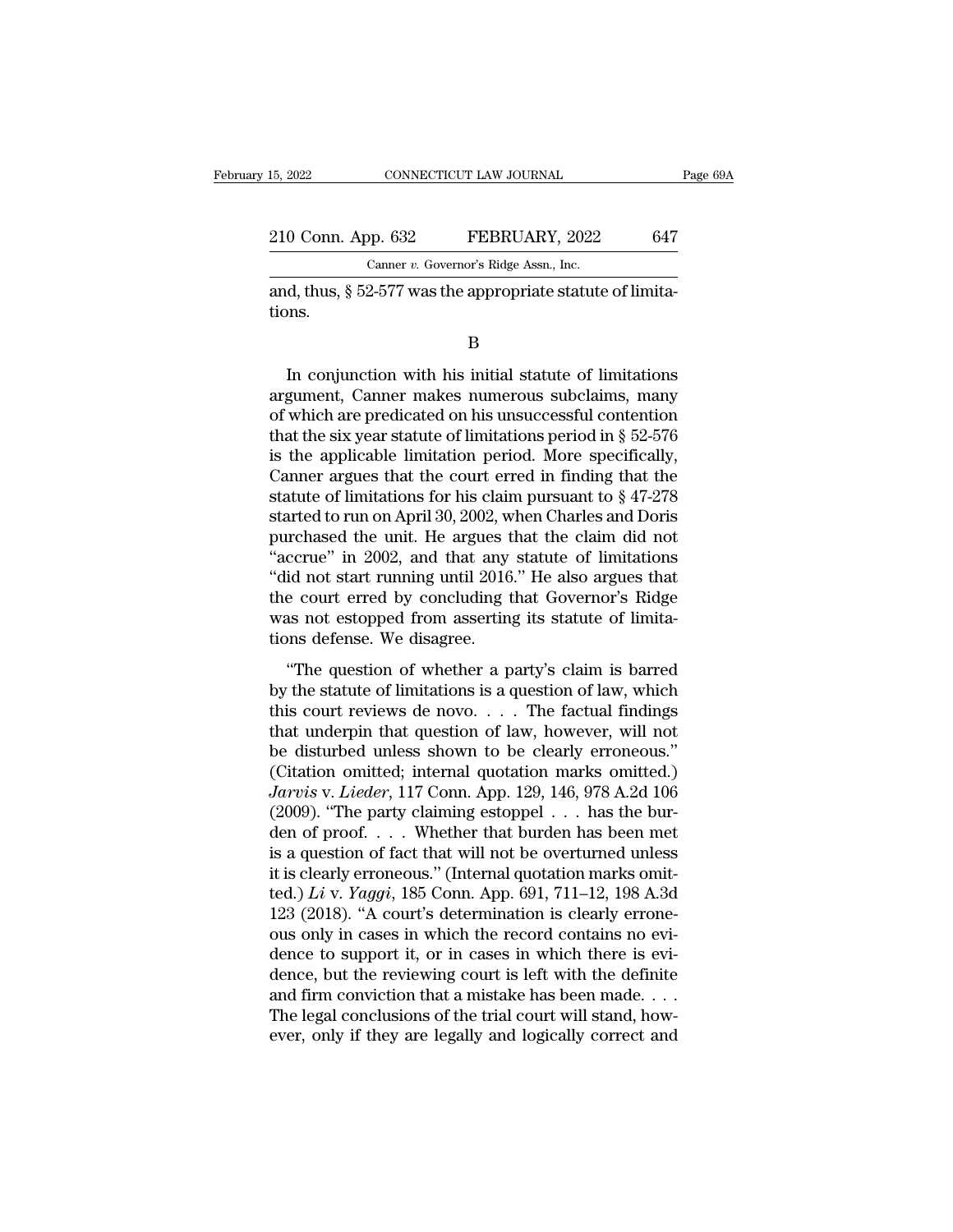## CONNECTICUT LAW JOURNAL February 15, 2022<br>648 FEBRUARY, 2022 210 Conn. App. 632<br>Canner v. Governor's Ridge Assn., Inc. CONNECTICUT LAW JOURNAL Februar<br>
FEBRUARY, 2022 210 Conn. App. 632<br>
Canner *v.* Governor's Ridge Assn., Inc.<br>
are consistent with the facts of the case." (Internal

CONNECTICUT LAW JOURNAL February 15, 20<br>
FEBRUARY, 2022 210 Conn. App. 632<br>
Canner v. Governor's Ridge Assn., Inc.<br>
are consistent with the facts of the case.'' (Internal<br>
quotation marks omitted.) *Blackwell* v. *Mahmood* G48 FEBRUARY, 2022 210 Conn. App. 632<br>Canner v. Governor's Ridge Assn., Inc.<br>are consistent with the facts of the case." (Internal<br>quotation marks omitted.) *Blackwell* v. *Mahmood*, 120<br>Conn. App. 690, 694, 992 A.2d 1219 G48 FEBRUARY, 2022 210 Conn. App. 632<br>
Canner *v.* Governor's Ridge Assn., Inc.<br>
are consistent with the facts of the case." (Internal<br>
quotation marks omitted.) *Blackwell* v. *Mahmood*, 120<br>
Conn. App. 690, 694, 992 A.2d

Canner v. Governor's Ridge Assn., Inc.<br>
are consistent with the facts of the case." (Internal<br>
quotation marks omitted.) *Blackwell* v. *Mahmood*, 120<br>
Conn. App. 690, 694, 992 A.2d 1219 (2010).<br>
Canner's first subclaim r are consistent with the facts of the case." (Internal<br>quotation marks omitted.) *Blackwell* v. Mahmood, 120<br>Conn. App. 690, 694, 992 A.2d 1219 (2010).<br>Canner's first subclaim requires little discussion<br>because his argument notation marks omitted.) *Blackwell v. Mahmood*, 120<br>Conn. App. 690, 694, 992 A.2d 1219 (2010).<br>Canner's first subclaim requires little discussion<br>because his argument of accrual is misplaced for a<br>fundamental reason—§ 52-From. App. 690, 694, 992 A.2d 1219 (2010).<br>
Conn. App. 690, 694, 992 A.2d 1219 (2010).<br>
Canner's first subclaim requires little discussion<br>
because his argument of accrual is misplaced for a<br>
fundamental reason—§ 52-577 is Canner's first subclaim requires little discussion<br>because his argument of accrual is misplaced for a<br>fundamental reason—§ 52-577 is a statute of repose,<br>not a true statute of limitations. See *State v. Lombardo*<br>*Bros. M* Canner's first subclaim requires little discussion<br>because his argument of accrual is misplaced for a<br>fundamental reason—§ 52-577 is a statute of repose,<br>not a true statute of limitations. See *State* v. Lombardo<br>*Bros. M* because his argument of accrual is misplaced for a<br>fundamental reason—§ 52-577 is a statute of repose,<br>not a true statute of limitations. See *State* v. Lombardo<br>*Bros. Mason Contractors*, 307 Conn. 412, 416 n.2, 54<br>A.3d fundamental reason—§ 52-577 is a statute of repose,<br>not a true statute of limitations. See *State* v. Lombardo<br>*Bros. Mason Contractors*, 307 Conn. 412, 416 n.2, 54<br>A.3d 1005 (2012) ("[w]hile statutes of limitation are<br>so not a true statute of limitations. See *State v. Lombardo*<br>*Bros. Mason Contractors*, 307 Conn. 412, 416 n.2, 54<br>A.3d 1005 (2012) ("[w]hile statutes of limitation are<br>sometimes called statutes of repose, the former bars<br>[a *Bros. Mason Contractors*, 307 Conn. 412, 416 n.2, 54<br>A.3d 1005 (2012) ("[w]hile statutes of limitation are<br>sometimes called statutes of repose, the former bars<br>[a] right of action unless it is filed within a specified<br>per A.3d 1005 (2012) ("[w]hile statutes of limitation are<br>sometimes called statutes of repose, the former bars<br>[a] right of action unless it is filed within a specified<br>period of time after [an] injury occurs, [whereas] stat-<br> omitted)). riod of time after [an] injury occurs, [whereas] stat-<br>e[s] of repose [terminate] any right of action after a<br>ecific time has elapsed, regardless of whether there<br>s as yet been an injury" (internal quotation marks<br>aitted)) Let a specific time has elapsed, regardless of whether there has as yet been an injury" (internal quotation marks omitted)).<br>Section 52-577, the applicable statute, provides: "No action founded upon a tort shall be brough

specific time has elapsed, regardless of whether there<br>specific time has elapsed, regardless of whether there<br>has as yet been an injury" (internal quotation marks<br>omitted)).<br>Section 52-577, the applicable statute, provides *p*<br>**planned in the court of the mail of the mail of the mail of the mainted).<br>
Section 52-577, the applicable statute, provides: "No<br>
action founded upon a tort shall be brought but within<br>
three years from the date of th** omitted)).<br>Section 52-577, the applicable statute, provides: "No<br>action founded upon a tort shall be brought but within<br>three years from the date of the *act or omission com-<br>plained of.*" (Emphasis added.) As this court Section 52-577, the applicable statute, provides: "No<br>action founded upon a tort shall be brought but within<br>three years from the date of the *act or omission com-*<br>plained of." (Emphasis added.) As this court has<br>observe Section 52-577, the applicable statute, provides: "No<br>action founded upon a tort shall be brought but within<br>three years from the date of the *act or omission com-*<br>plained of." (Emphasis added.) As this court has<br>observe action founded upon a tort shall be brought but within<br>three years from the date of the *act or omission com-*<br>plained of." (Emphasis added.) As this court has<br>observed, "[§] 52-577 is an occurrence statute, meaning<br>that three years from the date of the *act or omission complained of.*" (Emphasis added.) As this court has observed, "[§] 52-577 is an occurrence statute, meaning that the time period within which a plaintiff must commence an plained of." (Emphasis added.) As this court has<br>observed, "[§] 52-577 is an occurrence statute, meaning<br>that the time period within which a plaintiff must com-<br>mence an action begins to run at the moment the act<br>or omiss observed, "[§] 52-577 is an occurrence statute, meaning<br>that the time period within which a plaintiff must com-<br>mence an action begins to run at the moment the act<br>or omission complained of occurs." (Internal quotation<br>ma that the time period within which a plaintiff must com-<br>mence an action begins to run at the moment the act<br>or omission complained of occurs." (Internal quotation<br>marks omitted.) *Pagan* v. *Gonzalez*, 113 Conn. App.<br>135, mence an action begins to run at the moment the act<br>or omission complained of occurs." (Internal quotation<br>marks omitted.) *Pagan* v. *Gonzalez*, 113 Conn. App.<br>135, 139, 965 A.2d 582 (2009). For that reason, "[w]hen<br>cond or omission complained of occurs." (Internal quotation<br>marks omitted.) *Pagan v. Gonzalez*, 113 Conn. App.<br>135, 139, 965 A.2d 582 (2009). For that reason, "[w]hen<br>conducting an analysis under § 52-577, the only facts<br>mate marks omitted.) *Pagan* v. *Gonzalez*, 113 Conn. App.<br>135, 139, 965 A.2d 582 (2009). For that reason, "[w]hen<br>conducting an analysis under § 52-577, the only facts<br>material to the trial court's decision . . . are the date 135, 139, 965 A.2d 582 (2009). For that reason, "[w]hen<br>conducting an analysis under  $\S$  52-577, the only facts<br>material to the trial court's decision . . . are the date<br>of the wrongful conduct alleged in the complaint an conducting an analysis under  $\S$  52-577, the only facts<br>material to the trial court's decision . . . are the date<br>of the wrongful conduct alleged in the complaint and<br>the date the action was filed." (Internal quotation ma material to the trial court's decision  $\ldots$  are the date<br>of the wrongful conduct alleged in the complaint and<br>the date the action was filed." (Internal quotation marks<br>omitted.) Id. As our Supreme Court has explained, "t of the wrongful conduct alleged in the complaint and<br>the date the action was filed." (Internal quotation marks<br>omitted.) Id. As our Supreme Court has explained, "the<br>history of [the] legislative choice of language [contain the date the action was filed." (Internal quotation marks omitted.) Id. As our Supreme Court has explained, "the history of [the] legislative choice of language [contained in § 52-577] precludes any construction thereof de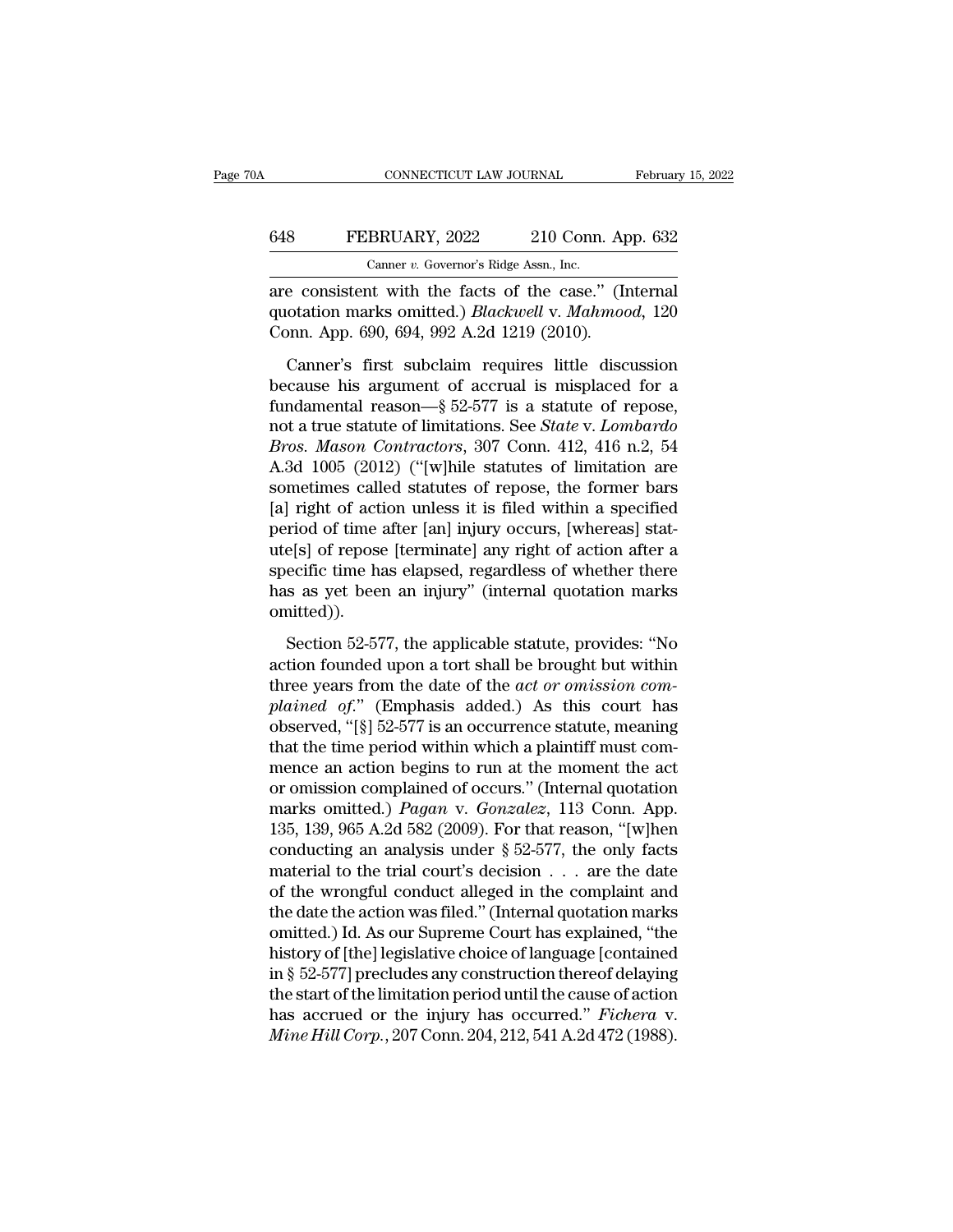# 15, 2022 CONNECTICUT LAW JOURNAL Page 71A<br>
210 Conn. App. 632 FEBRUARY, 2022 649<br>
Canner v. Governor's Ridge Assn., Inc.

15, 2022 CONNECTICUT LAW JOURNAL<br>
210 Conn. App. 632 FEBRUARY, 2022 649<br>
Canner *v.* Governor's Ridge Assn., Inc.<br>
Both before this court and the trial court, Canner EXECTIVE DRIVER THE SURVEY OF THE PAGE 714<br>
O Conn. App. 632 FEBRUARY, 2022 649<br>
Canner v. Governor's Ridge Assn., Inc.<br>
Both before this court and the trial court, Canner<br>
plicitly described the original wrong as Governor 210 Conn. App. 632 FEBRUARY, 2022 649<br>
Canner v. Governor's Ridge Assn., Inc.<br>
Both before this court and the trial court, Canner<br>
explicitly described the original wrong as Governor's<br>
Ridge's allowing the 220 Unit to be 210 Conn. App. 632 FEBRUARY, 2022 649<br>
Canner v. Governor's Ridge Assn., Inc.<br>
Both before this court and the trial court, Canner<br>
explicitly described the original wrong as Governor's<br>
Ridge's allowing the 220 Unit to be 210 Conn. App. 632 FEBRUARY, 2022 649<br>
Canner v. Governor's Ridge Assn., Inc.<br>
Both before this court and the trial court, Canner<br>
explicitly described the original wrong as Governor's<br>
Ridge's allowing the 220 Unit to be Canner v. Governor's Ridge Assn., Inc.<br>
Both before this court and the trial court, Canner<br>
explicitly described the original wrong as Governor's<br>
Ridge's allowing the 220 Unit to be built on soft ground.<br>
The operative co Canner v. Governors Ridge Assn., inc.<br>
Both before this court and the trial court, Canner<br>
explicitly described the original wrong as Governor's<br>
Ridge's allowing the 220 Unit to be built on soft ground.<br>
The operative co Both before this court and the trial court, Canner<br>explicitly described the original wrong as Governor's<br>Ridge's allowing the 220 Unit to be built on soft ground.<br>The operative complaint also contains allegations that,<br>pri explicitly described the original wrong as Governor's<br>Ridge's allowing the 220 Unit to be built on soft ground.<br>The operative complaint also contains allegations that,<br>prior to constructing the unit, Governor's Ridge knew<br> Ridge's allowing the 220 Unit to be built on soft ground.<br>The operative complaint also contains allegations that,<br>prior to constructing the unit, Governor's Ridge knew<br>that there were issues with the soil on the property<br>w The operative complaint also contains allegations that,<br>prior to constructing the unit, Governor's Ridge knew<br>that there were issues with the soil on the property<br>where the unit is located, and that there existed a risk<br>th prior to constructing the unit, Governor's Ridge knew<br>that there were issues with the soil on the property<br>where the unit is located, and that there existed a risk<br>that settling could occur if condominium units were<br>built that there were issues with the soil on the property<br>where the unit is located, and that there existed a risk<br>that settling could occur if condominium units were<br>built on that property. We agree with the court's finding<br>th where the unit is located, and that there existed a risk<br>that settling could occur if condominium units were<br>built on that property. We agree with the court's finding<br>that the closing date of April 30, 2002, which was the<br> that settling could occur if condominium units were<br>built on that property. We agree with the court's finding<br>that the closing date of April 30, 2002, which was the<br>day on which Charles and Doris came into posses-<br>sion of built on that property. We agree with the court's finding<br>that the closing date of April 30, 2002, which was the<br>day on which Charles and Doris came into posses-<br>sion of the 220 Unit and the allegedly defective founda-<br>tio that the closing date of April 30, 2002, which was the<br>day on which Charles and Doris came into posses-<br>sion of the 220 Unit and the allegedly defective founda-<br>tion, was the date on which the statute of repose period<br>bega day on which Charles and Doris came into possession of the 220 Unit and the allegedly defective foundation, was the date on which the statute of repose period began to run. This was the point latest in time the constructio sion of the 220 Unit and the allegedly defective foundation, was the date on which the statute of repose period<br>began to run. This was the point latest in time the<br>construction of the allegedly defective foundation<br>occurre tion, was the date on which the statute of repose period<br>began to run. This was the point latest in time the<br>construction of the allegedly defective foundation<br>occurred and is when Charles and Doris officially<br>became unit began to run. This was the point latest in time the construction of the allegedly defective foundation occurred and is when Charles and Doris officially became unit owners and could bring an action pursuant to the law. Acc erroneous. Example unit owners and could bring an action pursuant<br>the law. Accordingly, we conclude that the court's<br>ctual findings and legal conclusions are sufficiently<br>pported by the record, and therefore are not clearly<br>roneous.<br> became and owners and could sing an action parsame to the law. Accordingly, we conclude that the court's factual findings and legal conclusions are sufficiently supported by the record, and therefore are not clearly errone

factual findings and legal conclusions are sufficiently<br>supported by the record, and therefore are not clearly<br>erroneous.<br>Turning to Canner's next subclaim related to his stat-<br>ute of limitations argument—namely, that the estate manigs and regal concretations are same<br>terms supported by the record, and therefore are not clearly<br>erroneous.<br>Turning to Canner's next subclaim related to his stat-<br>ute of limitations argument—namely, that the cou defeated by the record, and therefore are not elearly<br>erroneous.<br>Turning to Canner's next subclaim related to his stat-<br>ute of limitations argument—namely, that the court<br>improperly concluded that Governor's Ridge was not<br> Turning to Canner's next subclaim related to his stat-<br>ute of limitations argument—namely, that the court<br>improperly concluded that Governor's Ridge was not<br>estopped from asserting its statute of limitations<br>defense—we con Turning to Canner's next subclaim related to his stat-<br>ute of limitations argument—namely, that the court<br>improperly concluded that Governor's Ridge was not<br>estopped from asserting its statute of limitations<br>defense—we con ute of limitations argument—namely, that the court<br>improperly concluded that Governor's Ridge was not<br>estopped from asserting its statute of limitations<br>defense—we conclude that this claim is similarly unavail-<br>ing.He argu improperly concluded that Governor's Ridge was not estopped from asserting its statute of limitations defense—we conclude that this claim is similarly unavailing.<br>He argues that the court improperly rejected his assertion estopped from asserting its statute of limitations<br>defense—we conclude that this claim is similarly unavail-<br>ing.He argues that the court improperly rejected his<br>assertion that Governor's Ridge should be estopped<br>from asse defense—we conclude that this claim is similarly unavailing.<br>He argues that the court improperly rejected his<br>assertion that Governor's Ridge should be estopped<br>from asserting its statute of limitations defense because<br>it ing.He argues that the court improperly rejected his<br>assertion that Governor's Ridge should be estopped<br>from asserting its statute of limitations defense because<br>it allegedly acknowledged that the foundation is a com-<br>mon assertion that Governor's Ridge should be estopped<br>from asserting its statute of limitations defense because<br>it allegedly acknowledged that the foundation is a com-<br>mon element, that it was responsible for the settling<br>tha from asserting its statute of limitations defense because<br>it allegedly acknowledged that the foundation is a com-<br>mon element, that it was responsible for the settling<br>that occurred, and that it intended to repair the foun it allegedly acknowledged that the foundation is a common element, that it was responsible for the settling that occurred, and that it intended to repair the foundation. He further argues that he relied on those representa mon element, that it was responsible for the settling<br>that occurred, and that it intended to repair the founda-<br>tion. He further argues that he relied on those represen-<br>tations, and that his reliance "prevented [him] from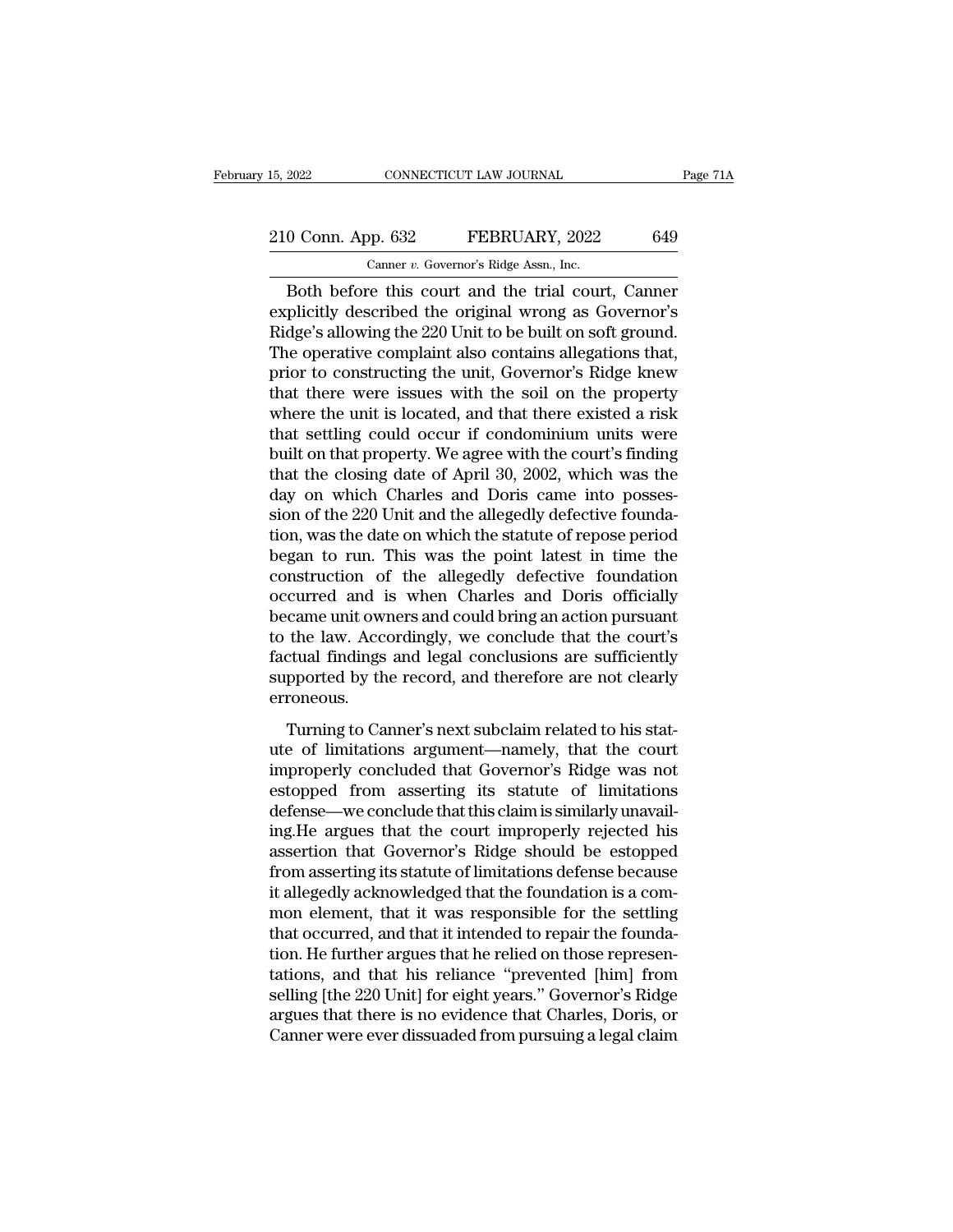### CONNECTICUT LAW JOURNAL February 15, 2022<br>650 FEBRUARY, 2022 210 Conn. App. 632<br>Canner v. Governor's Ridge Assn., Inc. CONNECTICUT LAW JOURNAL<br>BRUARY, 2022 210 Conn.<br>Canner *v.* Governor's Ridge Assn., Inc.<br>hat it prevented them from obtain

CONNECTICUT LAW JOURNAL Februar<br>
650 FEBRUARY, 2022 210 Conn. App. 632<br>
Canner v. Governor's Ridge Assn., Inc.<br>
against it or that it prevented them from obtaining infor-<br>
mation related to a potential claim. We agree with 650 FEBRUARY, 2022 210 Conn. App. 632<br>
Canner v. Governor's Ridge Assn., Inc.<br>
against it or that it prevented them from obtaining infor-<br>
mation related to a potential claim. We agree with Gov-<br>
ernor's Ridge. 650 FEBRUA<br>
Canner<br>
against it or that it p<br>
mation related to a<br>
ernor's Ridge.<br>
A claim of estop  $\frac{1}{2}$  Canner v. Governor's Ridge Assn., Inc.<br>
ainst it or that it prevented them from obtaining infor-<br>
ainst it or that it prevented them from obtaining infor-<br>
ainst it or that it prevented them from obtaining infor

Canner v. Governor's Ridge Assn., Inc.<br>
against it or that it prevented them from obtaining infor-<br>
mation related to a potential claim. We agree with Governor's Ridge.<br>
A claim of estoppel requires proof of two essential against it or that it prevented them from obtaining information related to a potential claim. We agree with Governor's Ridge.<br>A claim of estoppel requires proof of two essential elements: (1) "[T]he party against whom esto against it of that it prevented them noncobranning into<br>mation related to a potential claim. We agree with Gov-<br>ernor's Ridge.<br>A claim of estoppel requires proof of two essential<br>elements: (1) "[T]he party against whom est exist and of estoppel requires proof of two essential<br>elements: (1) "[T]he party against whom estoppel is<br>claimed must do or say something calculated or intended<br>to induce another party to believe that certain facts<br>exist A claim of estoppel requires proof of two essential<br>elements: (1) "[T]he party against whom estoppel is<br>claimed must do or say something calculated or intended<br>to induce another party to believe that certain facts<br>exist a A claim of estoppel requires proof of two essential<br>elements: (1) "[T]he party against whom estoppel is<br>claimed must do or say something calculated or intended<br>to induce another party to believe that certain facts<br>exist a elements: (1) "[T]he party against whom estoppel is<br>claimed must do or say something calculated or intended<br>to induce another party to believe that certain facts<br>exist and to act on that belief," and (2) "the other party<br>m claimed must do or say something calculated or intended<br>to induce another party to believe that certain facts<br>exist and to act on that belief," and (2) "the other party<br>must change its position in reliance on those facts,<br> to induce another party to believe that certain facts<br>exist and to act on that belief," and  $(2)$  "the other party<br>must change its position in reliance on those facts,<br>thereby incurring some injury." (Internal quotation<br>m exist and to act on that belief," and  $(2)$  "the other party<br>must change its position in reliance on those facts,<br>thereby incurring some injury." (Internal quotation<br>marks omitted.) *TD Bank*, *N.A.* v. *Salce*, 175 Conn. must change its position in reliance on those facts,<br>thereby incurring some injury." (Internal quotation<br>marks omitted.) *TD Bank*, *N.A.* v. *Salce*, 175 Conn. App.<br>757, 767, 169 A.3d 317 (2017). "It is fundamental that a thereby incurring some injury." (Internal quotation<br>marks omitted.) *TD Bank*, *N.A.* v. *Salce*, 175 Conn. App.<br>757, 767, 169 A.3d 317 (2017). "It is fundamental that a<br>person who claims an estoppel must show that he has<br> marks omitted.) *TD Bank, N.A.* v. *Salce*, 175 Conn. App.<br>757, 767, 169 A.3d 317 (2017). "It is fundamental that a<br>person who claims an estoppel must show that he has<br>exercised due diligence to know the truth, and that h Here, Canner's argument centers on the assertion<br>at Canner's argument center of things but also<br>cked any reasonably available means of acquiring<br>cowledge." (Internal quotation marks omitted.) Id.<br>Here, Canner's argument ce person who claims an escopper mast show and he has<br>exercised due diligence to know the truth, and that he<br>not only did not know the true state of things but also<br>lacked any reasonably available means of acquiring<br>knowledge

Exercised due dingence to thow the true, that it most only did not know the true state of things but also lacked any reasonably available means of acquiring knowledge." (Internal quotation marks omitted.) Id.<br>Here, Canner' that day reasonably available means of acquiring<br>lacked any reasonably available means of acquiring<br>knowledge." (Internal quotation marks omitted.) Id.<br>Here, Canner's argument centers on the assertion<br>that Canner and his p knowledge." (Internal quotation marks omitted.) Id.<br>
Here, Canner's argument centers on the assertion<br>
that Canner and his parents relied on Governor's Ridge's<br>
alleged representations that it would repair the founda-<br>
ti Here, Canner's argument centers on the assertion<br>that Canner and his parents relied on Governor's Ridge's<br>alleged representations that it would repair the founda-<br>tion. Reliance alone, however, is insufficient to sustain<br>h at canner and its parents rened on covernor 5 range 5<br>eged representations that it would repair the founda-<br>in. Reliance alone, however, is insufficient to sustain<br>s burden of proof for the imposition of equitable<br>toppel. tion. Reliance alone, however, is insufficient to sustain<br>his burden of proof for the imposition of equitable<br>estoppel. See *Celentano* v. Oaks Condominium Assn.,<br>265 Conn. 579, 614–15, 830 A.2d 164 (2003).<br>This claim is e

First tend of proof for the imposition of equitable<br>estoppel. See *Celentano* v. Oaks *Condominium Assn.*,<br>265 Conn. 579, 614–15, 830 A.2d 164 (2003).<br>This claim is essentially factual in nature. In rejecting<br>the estoppel ration of Proset for the Imposition of equations<br>estoppel. See *Celentano* v. Oaks Condominium Assn.,<br>265 Conn. 579, 614–15, 830 A.2d 164 (2003).<br>This claim is essentially factual in nature. In rejecting<br>the estoppel argum 265 Conn. 579, 614–15, 830 A.2d 164 (2003).<br>
This claim is essentially factual in nature. In rejecting<br>
the estoppel argument asserted by Canner, the court<br>
explicitly found that the evidence "overwhelming[ly]<br>
establishe This claim is essentially factual in nature. In rejecting<br>the estoppel argument asserted by Canner, the court<br>explicitly found that the evidence "overwhelming[ly]<br>establishe[d]" that Charles, Doris, and Canner did not<br>exer This claim is essentially factual in nature. In rejecting<br>the estoppel argument asserted by Canner, the court<br>explicitly found that the evidence "overwhelming[ly]<br>establishe[d]" that Charles, Doris, and Canner did not<br>exer the estoppel argument asserted by Canner, the court<br>explicitly found that the evidence "overwhelming[ly]<br>establishe[d]" that Charles, Doris, and Canner did not<br>exercise due diligence that would have uncovered the<br>alleged i explicitly found that the evidence "overwhelming[ly]<br>establishe[d]" that Charles, Doris, and Canner did not<br>exercise due diligence that would have uncovered the<br>alleged initial conduct. Similarly, the court found that<br>ther establishe[d]" that Charles, Doris, and Canner did not<br>exercise due diligence that would have uncovered the<br>alleged initial conduct. Similarly, the court found that<br>there was simply no evidence that, during the applicable<br> exercise due diligence that would have uncovered the alleged initial conduct. Similarly, the court found that<br>there was simply no evidence that, during the applicable<br>limitation period, Governor's Ridge, by its conduct or<br> alleged initial conduct. Similarly, the court found that<br>there was simply no evidence that, during the applicable<br>limitation period, Governor's Ridge, by its conduct or<br>otherwise, did anything to induce them to refrain fro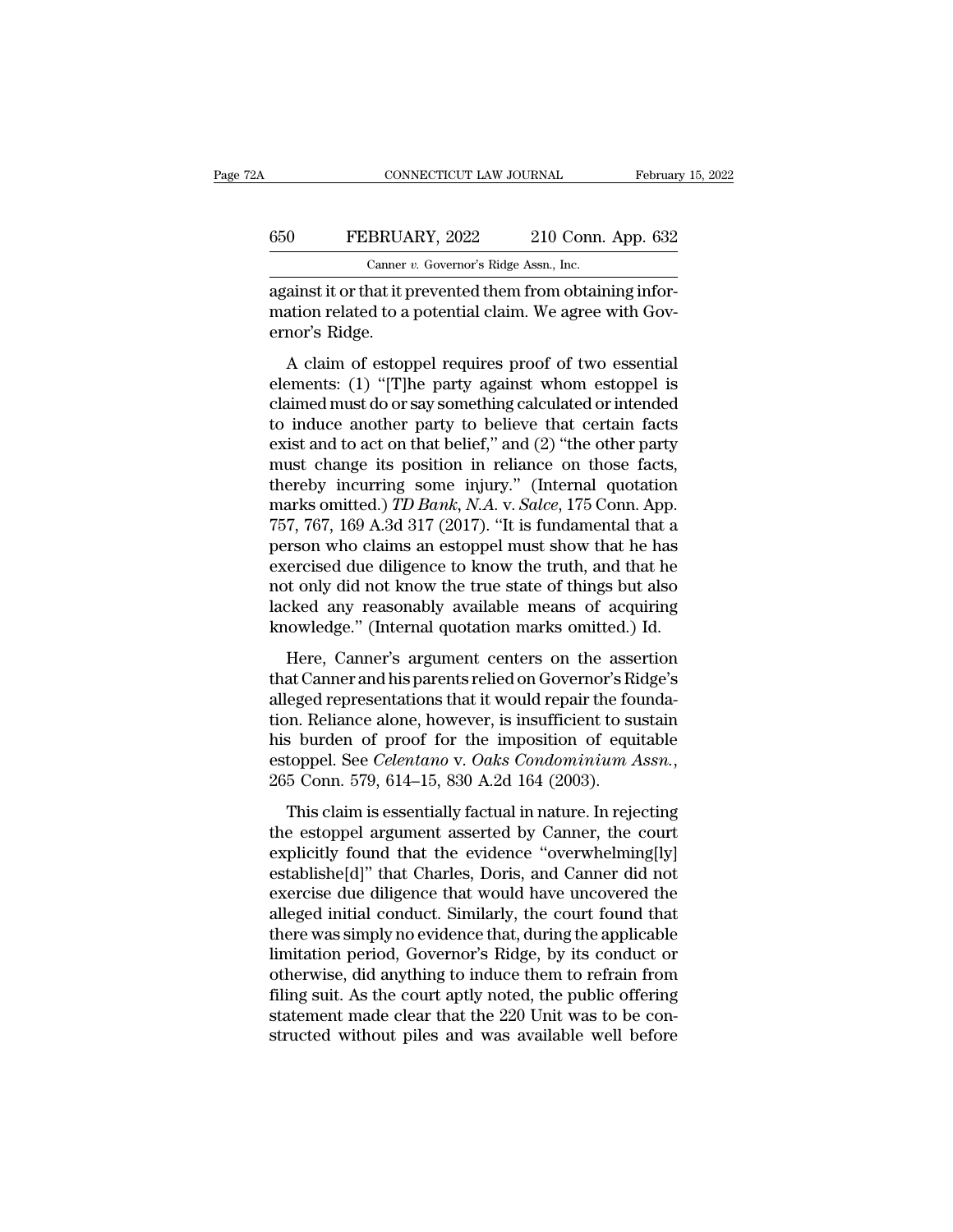## 15, 2022 CONNECTICUT LAW JOURNAL Page 73A<br>
210 Conn. App. 632 FEBRUARY, 2022 651<br>
Canner v. Governor's Ridge Assn., Inc. 15, 2022 CONNECTICUT LAW JOURNAL<br>
210 Conn. App. 632 FEBRUARY, 2022 651<br>
Canner *v.* Governor's Ridge Assn., Inc.<br>
Canner, on behalf of his parents, sent South Meadow's

EREGALE CONNECTICUT LAW JOURNAL Page 73A<br>
210 Conn. App. 632 FEBRUARY, 2022 651<br>
Canner v. Governor's Ridge Assn., Inc.<br>
Canner, on behalf of his parents, sent South Meadow's<br>
attorney a signed contract for the unit. Moreo 210 Conn. App. 632 FEBRUARY, 2022 651<br>
Canner v. Governor's Ridge Assn., Inc.<br>
Canner, on behalf of his parents, sent South Meadow's<br>
attorney a signed contract for the unit. Moreover, there<br>
were numerous public documents 210 Conn. App. 632 FEBRUARY, 2022 651<br>
Canner v. Governor's Ridge Assn., Inc.<br>
Canner, on behalf of his parents, sent South Meadow's<br>
attorney a signed contract for the unit. Moreover, there<br>
were numerous public documents 210 Conn. App. 632 FEBRUARY, 2022 651<br>
Canner v. Governor's Ridge Assn., Inc.<br>
Canner, on behalf of his parents, sent South Meadow's<br>
attorney a signed contract for the unit. Moreover, there<br>
were numerous public document Canner v. Governor's Ridge Assn., Inc.<br>Canner, on behalf of his parents, sent South Meadow's<br>attorney a signed contract for the unit. Moreover, there<br>were numerous public documents available at the build-<br>ing department we Canner v. Governor's Ridge Assn., Inc.<br>Canner, on behalf of his parents, sent South Meadow's<br>attorney a signed contract for the unit. Moreover, there<br>were numerous public documents available at the build-<br>ing department w Canner, on behalf of his parents, sent South Meadow's<br>attorney a signed contract for the unit. Moreover, there<br>were numerous public documents available at the build-<br>ing department well before the unit was purchased.<br>For e attorney a signed contract for the unit. Moreover, there were numerous public documents available at the building department well before the unit was purchased.<br>For example, one report from a professional engineer question were numerous public documents available at the building department well before the unit was purchased.<br>For example, one report from a professional engineer questioned Adeeb's foundation design and opined that it created a ing department well before the unit was purchased.<br>For example, one report from a professional engineer<br>questioned Adeeb's foundation design and opined that<br>it created a "risk of some long-term settlement and<br>structural di For example, one report from a professional engineer<br>questioned Adeeb's foundation design and opined that<br>it created a "risk of some long-term settlement and<br>structural distress." On the basis of our review of the<br>record, questioned Adeeb's foundation design and opined that<br>it created a "risk of some long-term settlement and<br>structural distress." On the basis of our review of the<br>record, we conclude that the court's factual findings<br>are not it created a "risk of some long-term settlement and<br>structural distress." On the basis of our review of the<br>record, we conclude that the court's factual findings<br>are not clearly erroneous and that the court properly<br>interp structural distress." On the basis of our review of record, we conclude that the court's factual find are not clearly erroneous and that the court prop interpreted and applied the law to its findings of factual find the c terpreted and applied the law to its findings of facts.<br>he court properly concluded that the doctrine of equi-<br>ble estoppel did not preclude Governor's Ridge from<br>sserting its statute of limitations defense.<sup>15</sup><br><sup>15</sup> It ap The court properly concluded that the doctrine of equitable estoppel did not preclude Governor's Ridge from asserting its statute of limitations defense.<sup>15</sup><br> $\frac{15 \text{ It appears that Canner makes three additional subclass related to his  
statute of limitations arguments. We decline to review two of them because  
they are independently brief, and the third fails because this court cannot$ 

applicable to the original claim  $\ldots$ . " Canner does not provide any legal analysis beyond that assertion and does not brief the issue properly, as applicable to a tort claim pursuant to  $\S 52-577$ .<br>Second, Canner appear *Vacaro* v are onlying that assertion and does not brief the issue properly, as applicable to a tort claim pursuant to § 52-577. Second, Canner appears to claim that the court erred by not concluding that the continuing co applicable to a tort claim pursuant to  $\S$  52-577.<br>Second, Canner appears to claim that the court erred by not concluding<br>that the continuing course of conduct doctrine tolled the statute of limita-<br>tions. Once again, Can Second, Canner appears to claim that the court erred by not concluding<br>that the continuing course of conduct doctrine tolled the statute of limita-<br>tions. Once again, Canner resorts to a context and analysis free citation that the continuing course of conduct doctrine tolled the statute of limitations. Once again, Canner resorts to a context and analysis free citation to  $Vaccaro$  v. *Shell Beach Condominium, Inc.*, supra, 169 Conn. App. 43, a tions. Once again, Canner resorts to a context and analysis free citation to Vaccaro v. Shell Beach Condominium, Inc., supra, 169 Conn. App. 43, and a host of conclusory statements with no relevant supporting citations to Vaccaro v. Shell Beach Condominium, Inc., supra, 169 Conn. App. 43, and a host of conclusory statements with no relevant supporting citations to the record. His brief fails to provide any meaningful analysis about the sco a host of conclusory statements with no relevant and the mecod. His brief fails to provide any meaning of the duty, if any, owed to him by Governo foundation pursuant to  $\S 47-249$ , how that dut original wrong, or how Gov e record. His brief fails to provide any meaningful analysis about the scope the duty, if any, owed to him by Governor's Ridge in relation to the undation pursuant to  $§ 47-249$ , how that duty was related to the alleged i the record. His brief fails to provide any meaningful analysis about the scope<br>of the duty, if any, owed to him by Governor's Ridge in relation to the<br>foundation pursuant to § 47-249, how that duty was related to the alle original wrong, or how Governor's Ridge allegedly continued to breach that

assertion, in any, or we want to \$47-249, how that duty was related to the alleged original wrong, or how Governor's Ridge allegedly continued to breach that duty within the meaning of our case law. "We are not required t

table estoppel did not preclude Governor's Ridge from<br>asserting its statute of limitations defense.<sup>15</sup><br> $^{15}$  It appears that Camer makes three additional subclaims related to his<br>statute of limitations arguments. We dec **EXECUTE AND ASSEMUTE AND PECTAGE COVETION 5 TEMPLE**<br>asserting its statute of limitations defense.<sup>15</sup><br> $^{15}$  It appears that Canner makes three additional subclaims relate<br>statute of limitations arguments. We decline to <sup>15</sup> It appears that Canner makes three additional subclaims related to his  $^{15}$  It appears that Canner makes three additional subclaims related to his atute of limitations arguments. We decline to review two of them be <sup>15</sup> It appears that Canner makes three additional subclaims related to his statute of limitations arguments. We decline to review two of them because they are inadequately briefed, and the third fails because this court

Extatute of limitations arguments. We decline to review two of them because they are inadequately briefed, and the third fails because this court cannot review a ruling that was not in fact made. We briefly explain. First, Under a manifold the manifold and the third fails because this court cannot review a ruling that was not in fact made. We briefly explain. First, Canner argues in a conclusory manner that the court erred in failing to rul review a ruling that was not in fact made. We briefly explain.<br>
Frist, Canner argues in a conclusory manner that the court erred in failing<br>
to rule that reaffirmations by Governor's Ridge of its obligation to fix the<br>
uni First, Canner argues in a conclusory manner that the court erred in failing to rule that reaffirmations by Governor's Ridge of its obligation to fix the unit's foundation and settling problems "restarted" the statute of li First, Canner argues in a conclusory manner that the court erred in failing<br>to rule that reaffirmations by Governor's Ridge of its obligation to fix the<br>unit's foundation and settling problems "restarted" the statute of l unit's foundation and settling problems "restarted" the statute of limitations.<br>In support of this assertion, Canner merely cites to one, unpublished Superior Court decision,  $Advani$  v.  $Park\ Mead\ Condominium\ Assn$ , Superior Court, judici In support of this assertion, Canner merely cites to one, unpublished Superior Court decision, *Advani* v. *Park Mead Condominium Assn.*, Superior Court, judicial district of Stamford-Norwalk, Docket No. CV-17-6032437-S ( Court decision, *Advani* v. *Park Mead Condominium Assn.*, Superior Court, judicial district of Stamford-Norwalk, Docket No. CV-17-6032437-S (August 14, 2018), for the proposition that "an unambiguous reaffirmation of a c indicial district of Stamford-Norwalk, Docket No. CV<br>
14, 2018), for the proposition that "an unambiguous<br>
tractual obligation is a basis on which to 'restart' the<br>
applicable to the original claim  $\ldots$ . " Canner does<br>
a second, Canner appears to claim that the court erred by not concluding at the control of a concetual obligation is a basis on which to 'restart' the statute of limitations plicable to the original claim  $\ldots$ ." Canner doe Fractual obligation is a basis on which to 'restart' the statute of limitations applicable to the original claim  $\ldots$ ." Canner does not provide any legal analysis beyond that assertion and does not brief the issue proper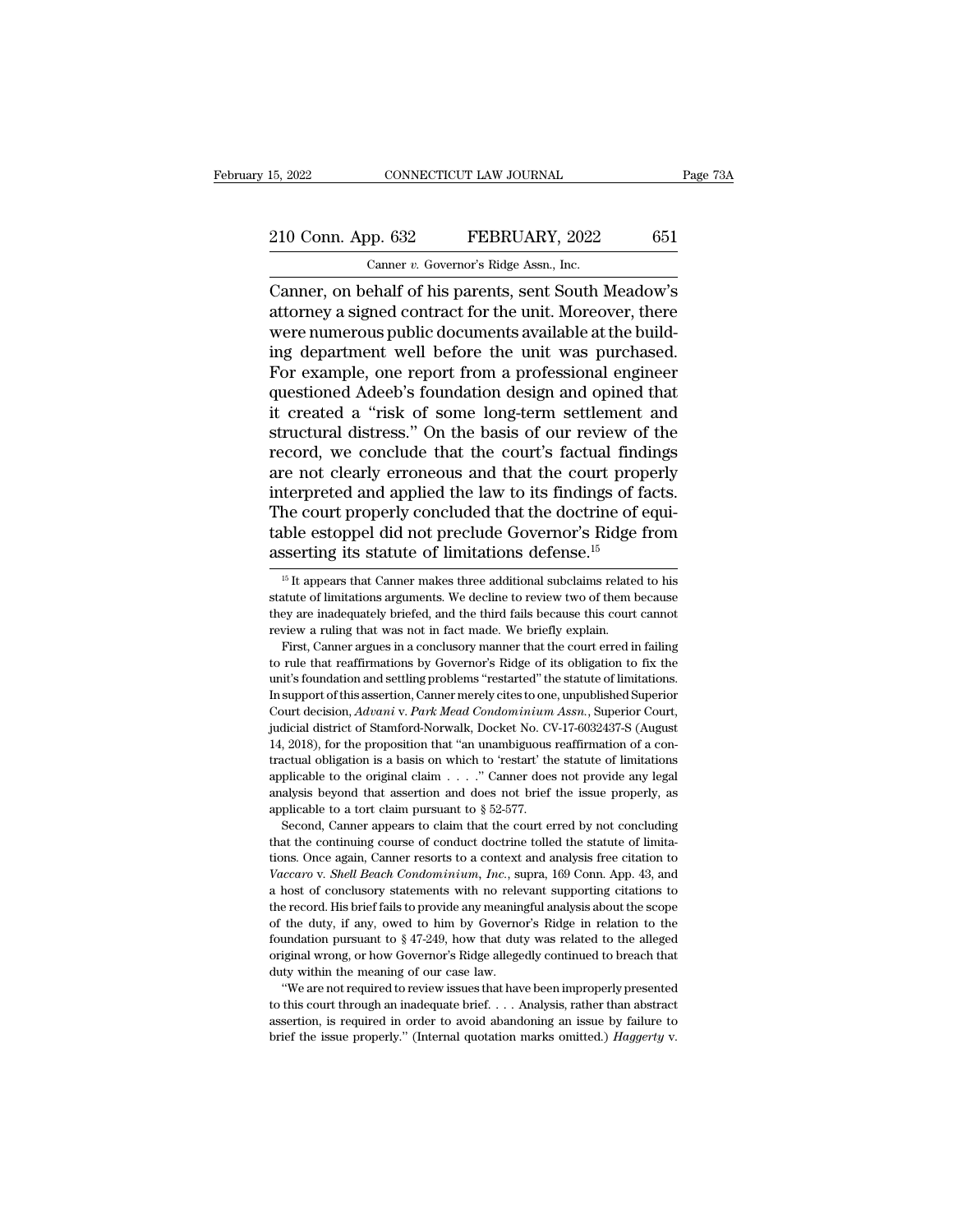| 74A | CONNECTICUT LAW JOURNAL                | February 15, 2022  |
|-----|----------------------------------------|--------------------|
| 652 | FEBRUARY, 2022                         | 210 Conn. App. 632 |
|     | Canner v. Governor's Ridge Assn., Inc. |                    |
|     |                                        |                    |

C<sub>c</sub>

EEBRUARY, 2022 210 Conn. App. 632<br>
Canner v. Governor's Ridge Assn., Inc.<br>
C<br>
Canner's final claim is that the court improperly con-<br>
ded that his nuisance claims are barred by the statute<br>
limitations codified in either 652 FEBRUARY, 2022 210 Conn. App. 632<br>
Canner *v*. Governor's Ridge Assn., Inc.<br>
C<br>
C<br>
Canner's final claim is that the court improperly concluded that his nuisance claims are barred by the statute<br>
of limitations codifie FEBRUARY, 2022 210 Conn. App. 632<br>Canner v. Governor's Ridge Assn., Inc.<br>C<br>Canner's final claim is that the court improperly con-<br>cluded that his nuisance claims are barred by the statute<br>of limitations codified in either He breaks his claim into two parts. Specifically, he C<br>Canner's final claim is that the court improperly con-<br>cluded that his nuisance claims are barred by the statute<br>of limitations codified in either  $\S~52\textrm{-}577$  or  $\S~52\textrm{-}584$ .<sup>16</sup><br>He breaks his claim into two parts Canner's final claim is that the court improperly concluded that his nuisance claims are barred by the statute of limitations codified in either  $\S 52-577$  or  $\S 52-584$ .<sup>16</sup> He breaks his claim into two parts. Specifical Canner's final claim is that the court improperly concluded that his nuisance claims are barred by the statute of limitations codified in either  $\S 52-577$  or  $\S 52-584$ .<sup>16</sup> He breaks his claim into two parts. Specifical cluded that his nuisance claims are barred by the statute<br>of limitations codified in either  $\S 52-577$  or  $\S 52-584$ .<sup>16</sup><br>He breaks his claim into two parts. Specifically, he<br>argues that the court erred in finding that th of limitations codified in either  $\S 52-577$  or  $\S 52-584$ .<sup>16</sup><br>He breaks his claim into two parts. Specifically, he<br>argues that the court erred in finding that the alleged<br>nuisance is permanent as opposed to temporary wi He breaks his claim into two parts. Specifically, he<br>argues that the court erred in finding that the alleged<br>nuisance is permanent as opposed to temporary without<br>(1) hearing expert testimony on the subject, and (2)<br>afford argues that the court erred in finding that the alleged<br>nuisance is permanent as opposed to temporary without<br>(1) hearing expert testimony on the subject, and (2)<br>affording him an opportunity to present expert testi-<br>mony. nuisance is permanent as opposed to temporary without<br>(1) hearing expert testimony on the subject, and (2)<br>affording him an opportunity to present expert testi-<br>mony. The defendants argue that we should decline to<br>review t (1) hearing expert testimony on the subject, and (2) affording him an opportunity to present expert testimony. The defendants argue that we should decline to review this claim because it is inadequately briefed and becaus affording him an opportunity to present expert testi-<br>mony. The defendants argue that we should decline to<br>review this claim because it is inadequately briefed and<br>because Canner failed to raise or preserve it before the<br>c mony. The defendants argue that we should decline to<br>review this claim because it is inadequately briefed and<br>because Canner failed to raise or preserve it before the<br>court. Upon our review of the record, we agree with<br>the claim. East Connect tanks of the record, we agree with<br>urt. Upon our review of the record, we agree with<br>e defendants and conclude that the first part of his<br>im is inadequately briefed and the second part is<br>preserved. Accordingl Fourth-gent out forces are to all the court, we agree that<br>the defendants and conclude that the first part of his<br>claim,<br>unpreserved. Accordingly, we decline to review this<br>claim.<br>With respect to the first part of his clai

erred in and the second part is<br>claim is inadequately briefed and the second part is<br>unpreserved. Accordingly, we decline to review this<br>claim.<br>With respect to the first part of his claim, Canner<br>appears to argue that the and a material proced and are second part is<br>unpreserved. Accordingly, we decline to review this<br>claim.<br>With respect to the first part of his claim, Canner<br>appears to argue that the court, as a matter of law,<br>erred in ruli many with respect to the first part of his claim, Canner<br>appears to argue that the court, as a matter of law,<br>erred in ruling that the nuisance alleged was permanent<br>as opposed to temporary without benefit of expert testi-With respect to the first part of his claim, Canner<br>appears to argue that the court, as a matter of law,<br>erred in ruling that the nuisance alleged was permanent<br>as opposed to temporary without benefit of expert testi-<br>mony erred in ruling that the nuisance alleged was permanent<br>as opposed to temporary without benefit of expert testi-<br>mony. He states in general terms that "[e]xpert testi-<br>mony is required if the question involved goes beyond<br> as opposed to temporary without benefit of expert testi-<br>mony. He states in general terms that "[e]xpert testi-<br>mony is required if the question involved goes beyond<br>*Williams*, 84 Conn. App. 675, 684, 855 A.2d 264 (2004).

mony. He states in general terms that "[e]xpert testi-<br>mony is required if the question involved goes beyond<br>williams, 84 Conn. App. 675, 684, 855 A.2d 264 (2004). Because Canner<br>has not adequately briefed these subclaims mony is required if the question involved goes beyond<br> *Williams*, 84 Conn. App. 675, 684, 855 A.2d 264 (2004). Because Canner<br>
has not adequately briefed these subclaims beyond his mere abstract legal<br>
assertions, we decl

Williams, 84 Conn. App. 675, 684, 855 A.2d 264 (2004). Because Canner has not adequately briefed these subclaims beyond his mere abstract legal assertions, we decline to review them.<br>Last, it appears that Canner argues tha Williams, 84 Conn. App. 675, 684, 855 A.2d 264 (2004). Because Canner has not adequately briefed these subclaims beyond his mere abstract legal assertions, we decline to review them.<br>Last, it appears that Canner argues tha of decision, we decline to review them.<br>
Last, it appears that Canner argues that the court erred in finding that<br>
Governor's Ridge reasonably exercised its discretion in deciding not to repair<br>
the foundation in question. assertions, we decline to review them.<br>
Last, it appears that Canner argues that the court erred in finding that<br>
Governor's Ridge reasonably exercised its discretion in deciding not to repair<br>
the foundation in question. Last, it appears that Canner argues that the court erred in finding that Governor's Ridge reasonably exercised its discretion in deciding not to repair the foundation in question. Upon our review of the court's memorandum Governor's Ridge reasonably exercised its discretion in deciding not to repair<br>the foundation in question. Upon our review of the court's memorandum<br>of decision, no such issue was considered nor was such ruling made. Becau of decision, no such issue was considered nor was such ruling made. Because<br>we cannot opine on a court's ruling that did not occur, this claim fails. See,<br>e.g., *Lane* v. *Cashman*, 179 Conn. App. 394, 416, 180 A.3d 13 (2 we cannot opine on a court's ruling that did not occur, this claim fails. See, e.g., *Lane* v. *Cashman*, 179 Conn. App. 394, 416, 180 A.3d 13 (2018) ("[w]e are unable to review a ruling that was not made"); *State* v. *M* e.g., *Lane* v. *Cashman*, 179 Conn. App. 394, 416, 180 A.3d 13 (2018) ("[w]e are unable to review a ruling that was not made"); *State* v. *McLaughlin*, 135 Conn. App. 193, 202, 41 A.3d 694 ("[w]e cannot pass on the corr 135 Conn. App. 193, 202, 41 A.3d 694 ("[w]e cannot pass on the correctness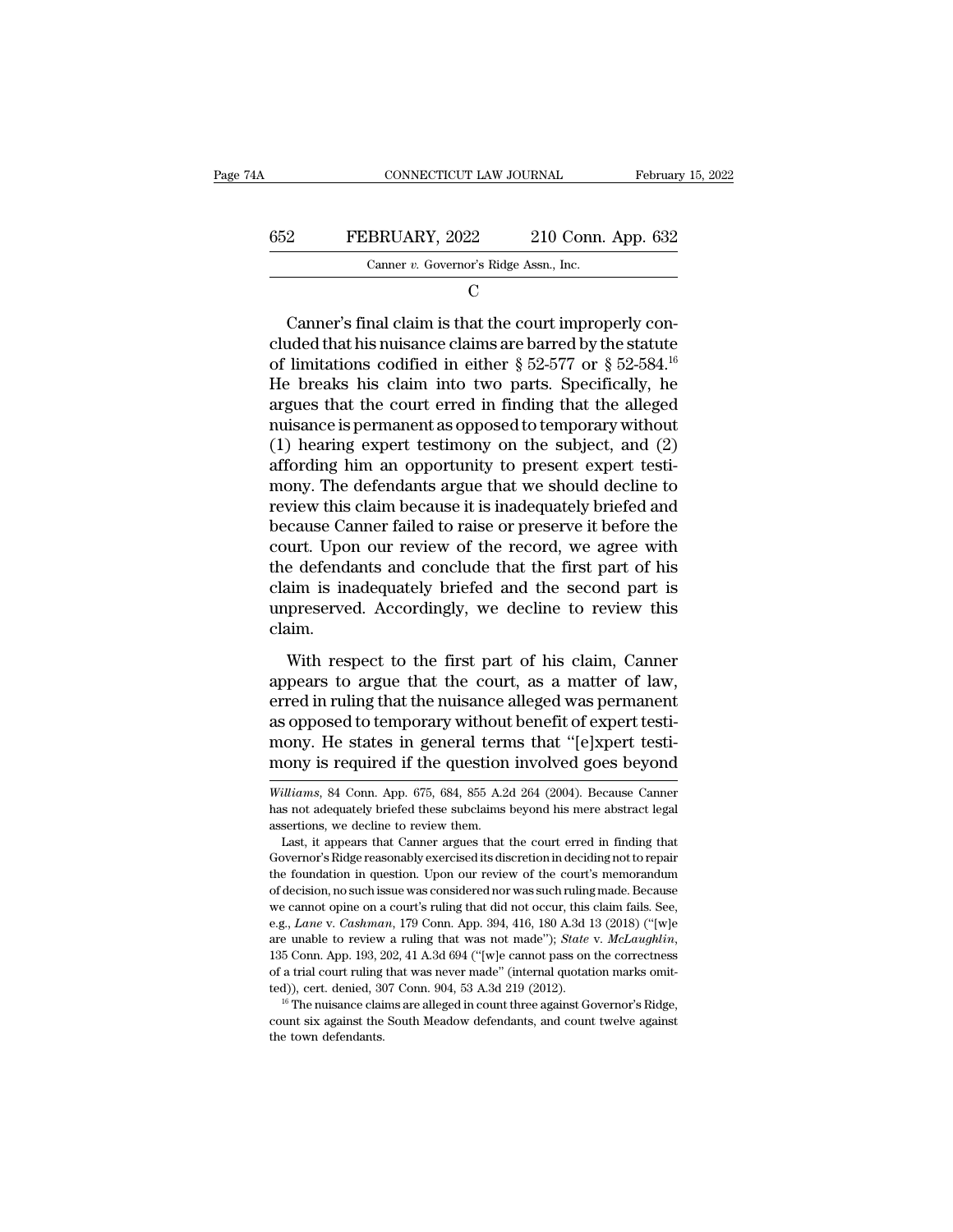#### 15, 2022 CONNECTICUT LAW JOURNAL Page 75A<br>
210 Conn. App. 632 FEBRUARY, 2022 653<br>
Canner v. Governor's Ridge Assn., Inc. CONNECTICUT LAW JOURNAL<br>Dp. 632 FEBRUARY, 2022<br>Canner *v.* Governor's Ridge Assn., Inc.<br>Ordinary knowledge and expe

the field of ordinary knowledge and experience of<br>the field of ordinary knowledge and experience of<br>judges and jurors," and cites two cases in support of<br>this principle. He appears to argue that the court based 210 Conn. App. 632 FEBRUARY, 2022 653<br>
Canner v. Governor's Ridge Assn., Inc.<br>
the field of ordinary knowledge and experience of<br>
judges and jurors,'' and cites two cases in support of<br>
this principle. He appears to argue 210 Conn. App. 632 FEBRUARY, 2022 653<br>
Canner v. Governor's Ridge Assn., Inc.<br>
the field of ordinary knowledge and experience of<br>
judges and jurors," and cites two cases in support of<br>
this principle. He appears to argue 210 Conn. App. 632 FEBRUARY, 2022 653<br>
Canner v. Governor's Ridge Assn., Inc.<br>
the field of ordinary knowledge and experience of<br>
judges and jurors," and cites two cases in support of<br>
this principle. He appears to argue Canner *v*. Governor's Ridge Assn., Inc.<br>
the field of ordinary knowledge and experience of<br>
judges and jurors," and cites two cases in support of<br>
this principle. He appears to argue that the court based<br>
its finding that Camer v. Governor's Ridge Assn., Inc.<br>the field of ordinary knowledge and experience of<br>judges and jurors," and cites two cases in support of<br>this principle. He appears to argue that the court based<br>its finding that the nu the field of ordinary knowledge and experience of<br>judges and jurors," and cites two cases in support of<br>this principle. He appears to argue that the court based<br>its finding that the nuisance could not be abated on<br>the test judges and jurors," and cites two cases in support of<br>this principle. He appears to argue that the court based<br>its finding that the nuisance could not be abated on<br>the testimony of Kevin Moore, the former president of<br>Gove this principle. He appears to argue that the court based<br>its finding that the nuisance could not be abated on<br>the testimony of Kevin Moore, the former president of<br>Governor's Ridge, who was not an engineer or a "design<br>pro its finding that the nuisance could not be abated on<br>the testimony of Kevin Moore, the former president of<br>Governor's Ridge, who was not an engineer or a "design<br>professional." He then summarily states that "[w]hether<br>or the testimony of Kevin Moore, the former president of Governor's Ridge, who was not an engineer or a "design professional." He then summarily states that "[w]hether or not [the 220 Unit's] foundation and settling problems Governor's Ridge, who was not an engineer or a "design<br>professional." He then summarily states that "[w]hether<br>or not [the 220 Unit's] foundation and settling problems<br>can be abated is a matter for  $\ldots$  expert testimony. professional." He then summarily states that "[w]hether<br>or not [the 220 Unit's] foundation and settling problems<br>can be abated is a matter for . . . expert testimony."<br>He does not, however, cite any case law for this con-<br> or not [the 220 Unit's] foundation and settling problems<br>can be abated is a matter for  $\dots$  expert testimony."<br>He does not, however, cite any case law for this con-<br>tention, provide relevant citations to the record, or pr can be abated is a matter for  $\dots$  expert testimony."<br>He does not, however, cite any case law for this contention, provide relevant citations to the record, or pro-<br>vide analysis of the issue. As we explained previously,<br> He does not, however, cite any case law for this contention, provide relevant citations to the record, or provide analysis of the issue. As we explained previously, "[w]e are not required to review issues that have been i tention, provide relevant citations to the record, or provide analysis of the issue. As we explained previously, "[w]e are not required to review issues that have been improperly presented to this court through an inadequ vide analysis of the issue. As we explained previously,<br>"[w]e are not required to review issues that have been<br>improperly presented to this court through an inade-<br>quate brief. . . . Analysis, rather than [mere] abstract<br> "[w]e are not required to review issues that have been<br>improperly presented to this court through an inade-<br>quate brief.... Analysis, rather than [mere] abstract<br>assertion, is required in order to avoid abandoning an<br>issu improperly presented to this court through an inade-<br>quate brief. . . . Analysis, rather than [mere] abstract<br>assertion, is required in order to avoid abandoning an<br>issue by failure to brief the issue properly. . . . We do quate brief. . . . Analysis, rather than [mere] abstract<br>assertion, is required in order to avoid abandoning an<br>issue by failure to brief the issue properly. . . . We do<br>not reverse the judgment of a trial court on the bas assertion, is required in order to avoid abandoning an<br>issue by failure to brief the issue properly. . . . We do<br>not reverse the judgment of a trial court on the basis<br>of challenges to its rulings that have not been adequ issue by failure to brief the issue properly. . . . We<br>not reverse the judgment of a trial court on the ba<br>of challenges to its rulings that have not been adequat<br>briefed." (Internal quotation marks omitted.) *Starboo*<br>*F* The second part of Canner's claim fare second<br>tirfield Development, LLC v. Gremp, 195 Conn. App.<br>5. 31, 223 A.3d 75 (2019). Accordingly, we decline to<br>ach the merits of the first part of his claim.<br>The second part of Canne or chancinges to as rainings and rate for securitive quality,<br>
briefed." (Internal quotation marks omitted.) Starboard<br>
Fairfield Development, LLC v. Gremp, 195 Conn. App.<br>
21, 31, 223 A.3d 75 (2019). Accordingly, we decli

Fairfield Development, LLC v. Gremp, 195 Conn. App.<br>21, 31, 223 A.3d 75 (2019). Accordingly, we decline to<br>reach the merits of the first part of his claim.<br>The second part of Canner's claim fares no better.<br>"It is well es 21, 31, 223 A.3d 75 (2019). Accordingly, we decline to<br>reach the merits of the first part of his claim.<br>The second part of Canner's claim fares no better.<br>"It is well established that an appellate court is under<br>no obliga 21, 31, 22, 183 Thea To (2019). Recordingly, we decline to<br>reach the merits of the first part of his claim.<br>"It is well established that an appellate court is under<br>no obligation to consider a claim that is not distinctly<br> The second part of Canner's claim fares no better.<br>
"It is well established that an appellate court is under<br>
no obligation to consider a claim that is not distinctly<br>
raised at the trial level." (Internal quotation marks The second part of Canner's claim fares no better.<br>
"It is well established that an appellate court is under<br>
no obligation to consider a claim that is not distinctly<br>
raised at the trial level." (Internal quotation marks "It is well established that an appellate court is under<br>no obligation to consider a claim that is not distinctly<br>raised at the trial level." (Internal quotation marks omit-<br>ted.) McMahon v. Middletown, 181 Conn. App. 68, no obligation to consider a claim that is not distinctly<br>raised at the trial level." (Internal quotation marks omit-<br>ted.) McMahon v. Middletown, 181 Conn. App. 68, 76,<br>186 A.3d 58 (2018); see also Practice Book § 60-5. "T raised at the trial level." (Internal quotation marks omit-<br>ted.) McMahon v. Middletown, 181 Conn. App. 68, 76,<br>186 A.3d 58 (2018); see also Practice Book § 60-5. "The<br>requirement that [a] claim be raised distinctly means ted.) McMahon v. Middletown, 181 Conn. App. 68, 76, 186 A.3d 58 (2018); see also Practice Book § 60-5. "The requirement that [a] claim be raised distinctly means that it must be so stated as to bring to the attention of t 186 A.3d 58 (2018); see also Practice Book § 60-5. "The requirement that [a] claim be raised distinctly means that it must be so stated as to bring to the attention of the court the *precise* matter on which its decision requirement that [a] claim be raised distinctly means<br>that it must be so stated as to bring to the attention of<br>the court the *precise* matter on which its decision is<br>being asked. . . . The reason for the rule is obvious that it must be so stated as to bring to the attention of<br>the court the *precise* matter on which its decision is<br>being asked.  $\ldots$ . The reason for the rule is obvious:<br>to permit a party to raise a claim on appeal that h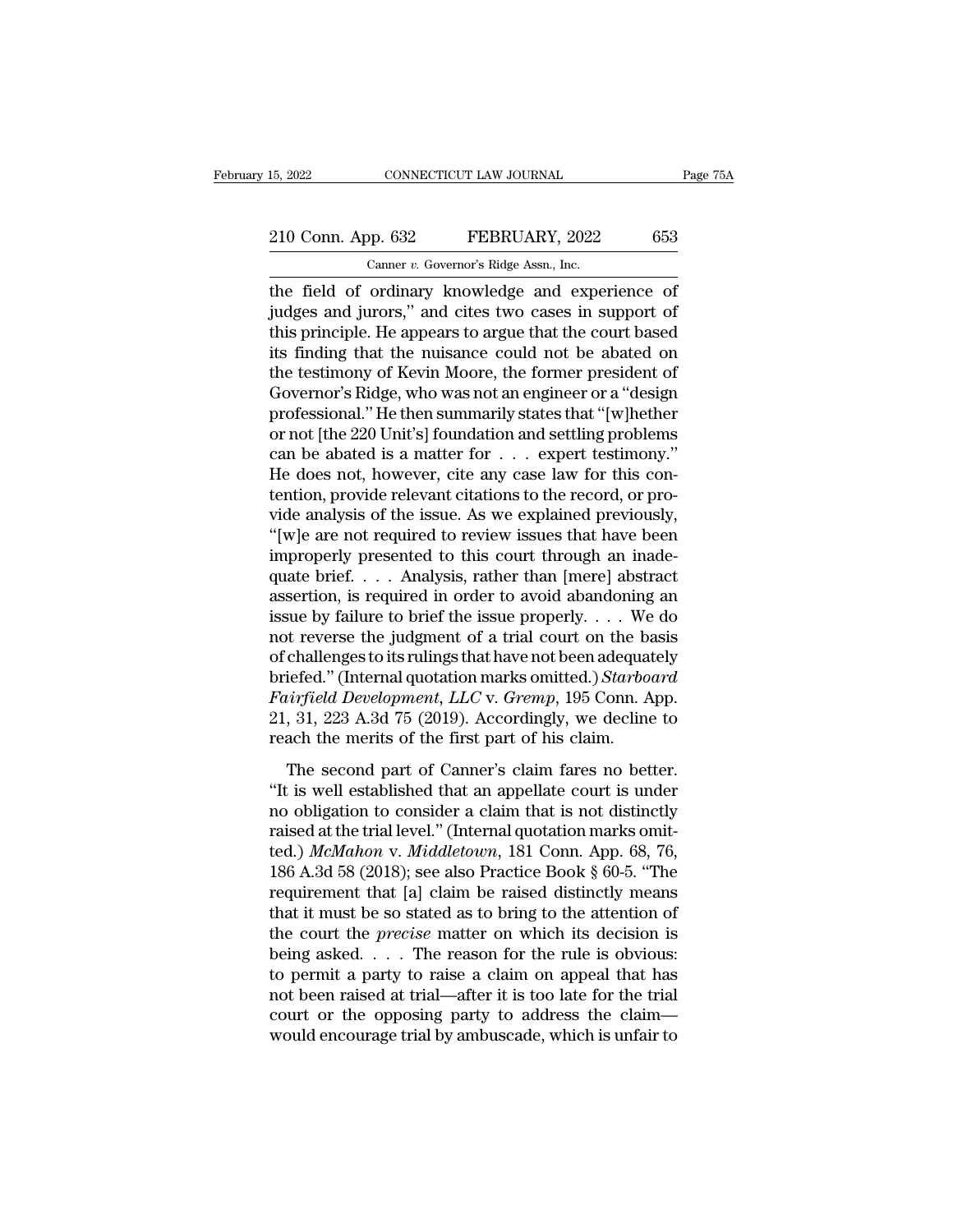## CONNECTICUT LAW JOURNAL February 15, 2022<br>654 FEBRUARY, 2022 210 Conn. App. 632<br>Canner v. Governor's Ridge Assn., Inc. CONNECTICUT LAW JOURNAL Februar<br>
FEBRUARY, 2022 210 Conn. App. 632<br>
Canner *v.* Governor's Ridge Assn., Inc.<br>
both the trial court and the opposing party." (Citations

CONNECTICUT LAW JOURNAL February 15, 2022<br>
FEBRUARY, 2022 210 Conn. App. 632<br>
Canner v. Governor's Ridge Assn., Inc.<br>
both the trial court and the opposing party.'' (Citations<br>
omitted; emphasis in original; internal quota 654 FEBRUARY, 2022 210 Conn. App. 632<br>Canner v. Governor's Ridge Assn., Inc.<br>both the trial court and the opposing party." (Citations<br>omitted; emphasis in original; internal quotation marks<br>omitted.) McMahon v. Middletown, **EBRUARY**, 2022 210 Conn. App.<br>
Canner *v.* Governor's Ridge Assn., Inc.<br>
both the trial court and the opposing party." (Citationitted; emphasis in original; internal quotation ma<br>
omitted.) *McMahon* v. *Middletown*, supr FEBRUARY, 2022 210 Conn. App. 632<br>
Canner v. Governor's Ridge Assn., Inc.<br>
th the trial court and the opposing party." (Citations<br>
nitted; emphasis in original; internal quotation marks<br>
aitted.) McMahon v. Middletown, su

Canner v. Governor's Ridge Assn., Inc.<br>
both the trial court and the opposing party." (Citations<br>
omitted: emphasis in original; internal quotation marks<br>
omitted.) McMahon v. Middletown, supra, 76.<br>
In the present case, both the trial court and the opposing party." (Citations<br>omitted; emphasis in original; internal quotation marks<br>omitted.) McMahon v. Middletown, supra, 76.<br>In the present case, Canner points us to the court's<br>limited sche omitted; emphasis in original; internal quotation marks<br>
omitted.) McMahon v. Middletown, supra, 76.<br>
In the present case, Canner points us to the court's<br>
limited scheduling order, which required that "fact wit-<br>
ness de onitted.) McMahon v. Middletown, supra, 76.<br>
In the present case, Canner points us to the court's<br>
limited scheduling order, which required that "fact wit-<br>
ness depositions related to issues regarding the statute<br>
of lim In the present case, Canner points us to the court's<br>limited scheduling order, which required that "fact wit-<br>ness depositions related to issues regarding the statute<br>of limitations" be completed by a certain date. Relyin In the present case, Canner points us to the court's<br>limited scheduling order, which required that "fact wit-<br>ness depositions related to issues regarding the statute<br>of limitations" be completed by a certain date. Relying limited scheduling order, which required that "fact witness depositions related to issues regarding the statute of limitations" be completed by a certain date. Relying on this order, he contends that the court's procedures ness depositions related to issues regarding the statute<br>of limitations" be completed by a certain date. Relying<br>on this order, he contends that the court's procedures<br>for the limited hearing on November 8 and 9, 2018,<br>pro of limitations" be completed by a certain date. Relying<br>on this order, he contends that the court's procedures<br>for the limited hearing on November 8 and 9, 2018,<br>provided *only* for fact witnesses, not experts. He<br>asserts, on this order, he contends that the court's procedures<br>for the limited hearing on November 8 and 9, 2018,<br>provided *only* for fact witnesses, not experts. He<br>asserts, without support from the record, that the court<br>indicat for the limited hearing on November 8 and 9, 2018,<br>provided *only* for fact witnesses, not experts. He<br>asserts, without support from the record, that the court<br>indicated that the advantage of calling only fact wit-<br>nesses provided *only* for fact witnesses, not experts. He<br>asserts, without support from the record, that the court<br>indicated that the advantage of calling only fact wit-<br>nesses was so the parties could avoid the expense of<br>exper asserts, without support from the record, that the court<br>indicated that the advantage of calling only fact wit-<br>nesses was so the parties could avoid the expense of<br>expert disclosure and depositions at that stage of litiga indicated that the advantage of calling only fact wit-<br>nesses was so the parties could avoid the expense of<br>expert disclosure and depositions at that stage of litiga-<br>tion. Governor's Ridge argues that the court's limited<br> nesses was so the parties could avoid the expense of<br>expert disclosure and depositions at that stage of litiga-<br>tion. Governor's Ridge argues that the court's limited<br>scheduling order does not "reference or preclude the<br>di expert disclosure and depositions at that stage of litigation. Governor's Ridge argues that the court's limited scheduling order does not "reference or preclude the disclosure of expert witnesses." It points to the fact th tion. Governor's Ridge argues that the court's limited<br>scheduling order does not "reference or preclude the<br>disclosure of expert witnesses." It points to the fact<br>that the court twice modified the limited scheduling<br>order scheduling order does not "reference or preclude the<br>disclosure of expert witnesses." It points to the fact<br>that the court twice modified the limited scheduling<br>order and that the two prior versions of the order stated<br>tha disclosure of expert witnesses." It points to the fact<br>that the court twice modified the limited scheduling<br>order and that the two prior versions of the order stated<br>that "[t]he scope of the deposition may be expanded<br>by a that the court twice modified the limited scheduling<br>order and that the two prior versions of the order stated<br>that "[t]he scope of the deposition may be expanded<br>by agreement of all counsel." On August 16, 2018, the<br>cour order and that the two prior versions of the order stated<br>that "[t]he scope of the deposition may be expanded<br>by agreement of all counsel." On August 16, 2018, the<br>court held a hearing status conference. Governor's<br>Ridge f that "[t]he scope of the deposition may be expanded<br>by agreement of all counsel." On August 16, 2018, the<br>court held a hearing status conference. Governor's<br>Ridge further argues that "the plaintiff did not identify<br>any ex durt held a hearing status conference. Governor's<br>dge further argues that "the plaintiff did not identify<br>y expert witnesses he wished to call during [that]<br>atus conference," and that he "did not  $\dots$  file a<br>ngle expert w Fidge further argues that "the plaintiff did not identify<br>any expert witnesses he wished to call during [that]<br>status conference," and that he "did not  $\ldots$  file a<br>single expert witness disclosure."<sup>17</sup><br>Our review of the

before the state or during the wished to call during [that]<br>status conference," and that he "did not  $\ldots$  file a<br>single expert witness disclosure."<sup>17</sup><br>Our review of the record reveals that the plaintiff did<br>not seek to status conference," and that he "did not  $\ldots$  file a<br>single expert witness disclosure."<sup>17</sup><br>Our review of the record reveals that the plaintiff did<br>not seek to introduce expert testimony at any time<br>before or during the single expert witness disclosure."<sup>17</sup><br>Our review of the record reveals that the plaintiff did<br>not seek to introduce expert testimony at any time<br>before or during the limited evidentiary hearing. Nor<br>has he directed this Our review of the record reveals that the plaintiff did<br>not seek to introduce expert testimony at any time<br>before or during the limited evidentiary hearing. Nor<br>has he directed this court to any place in the record<br>where h Our review of the record reveals that the plaintiff did<br>not seek to introduce expert testimony at any time<br>before or during the limited evidentiary hearing. Nor<br>has he directed this court to any place in the record<br>where h not seek to introduce expert testimony at any time<br>before or during the limited evidentiary hearing. Nor<br>has he directed this court to any place in the record<br>where he did so. He similarly did not raise any issue<br>about ex where he did so. He similarly did not raise any issue<br>about expert witness testimony in his motion to reargue<br>and/or to correct the judgment. To allow the plaintiff<br>to advance this unpreserved claim on appeal would be<br> $\frac$ to advance this unpreserved claim on appeal would be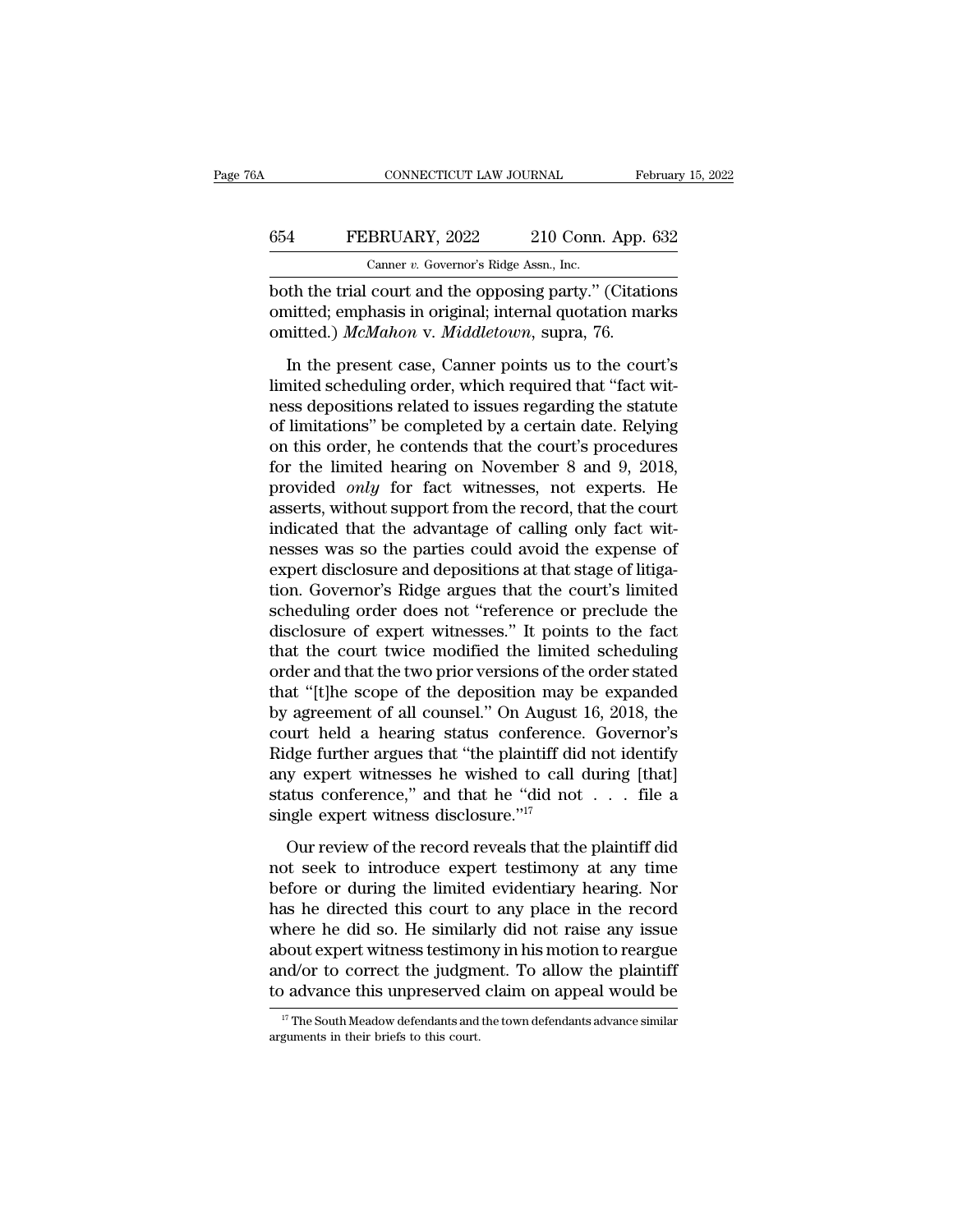15, 2022 CONNECTICUT LAW JOURNAL Page 7<br>
210 Conn. App. 632 FEBRUARY, 2022 655<br>
Canner v. Governor's Ridge Assn., Inc.<br>
unfair to the court and to the defendants. See, e.g.,<br> *Ravetto* v. *Triton Thalassic Technologies, In Ravetto* v. *Rapp.* 632 **PEBRUARY**, 2022 655<br> *Canner v. Governor's Ridge Assn., Inc.*<br> *Ravetto* v. *Triton Thalassic Technologies, Inc.*, 285<br> *Ravetto* v. *Triton Thalassic Technologies, Inc.*, 285<br>
Conn. 716, 730, 941 210 Conn. App. 632 FEBRUARY, 2022 655<br>
Canner v. Governor's Ridge Assn., Inc.<br>
unfair to the court and to the defendants. See, e.g.,<br> *Ravetto* v. *Triton Thalassic Technologies, Inc.*, 285<br>
Conn. 716, 730, 941 A.2d 309 ( 210 Conn. App. 632 FEBRUARY, 2022 655<br>
Canner v. Governor's Ridge Assn., Inc.<br>
unfair to the court and to the defendants. See, e.g.,<br> *Ravetto* v. *Triton Thalassic Technologies, Inc.*, 285<br>
Conn. 716, 730, 941 A.2d 309 ( Canner v. Governor's Ridge Assn., Inc.<br>
unfair to the court and to the defendants. See, e.g.,<br>
Ravetto v. Triton Thalassic Technologies, Inc., 285<br>
Conn. 716, 730, 941 A.2d 309 (2008) ("[f]or us [t]o review<br>
[a] claim, wh Canner v. Governor's Ridge Assn., Inc.<br>
unfair to the court and to the defendants. See, e.g.,<br>
Ravetto v. Triton Thalassic Technologies, Inc., 285<br>
Conn. 716, 730, 941 A.2d 309 (2008) ("[f]or us [t]o review<br>
[a] claim, wh unfair to the court and to the defendants. See, e.g.,<br> *Ravetto* v. *Triton Thalassic Technologies*, *Inc.*, 285<br>
Conn. 716, 730, 941 A.2d 309 (2008) ("[f]or us [t]o review<br>
[a] claim, which has been articulated for the fi Ravetto v. Triton Thalassic Technologies, Inc., 285<br>Conn. 716, 730, 941 A.2d 309 (2008) ("[f]or us [t]o review<br>[a] claim, which has been articulated for the first time<br>on appeal and not before the trial court, would result Conn. 716, 730, 941 A.2d 30<br>[a] claim, which has been<br>on appeal and not before<br>in a trial by ambuscade" (in<br>ted)). We therefore declin<br>claim because he failed pr<br>for appellate review. % (internal quotation)<br>ecline to review this<br>d properly to preser<br>II<br>AC 42982<br>e claims made by 1

#### II

We next address the claims made by Puteri in his<br>peak. As previously mentioned, Puteri claims that the<br>wet are for the same reasons Cannor asserts in the<br>wet error for the same reasons Cannor asserts in the for appellate review.<br>
II<br>
AC 42982<br>
We next address the claims made by Puteri in his<br>
appeal. As previously mentioned, Puteri claims that the<br>
court erred for the same reasons Canner asserts in the<br>
first appeal. In fact Example 18 and the same reasons Canner asserts in this<br>appeal. As previously mentioned, Puteri claims that the<br>court erred for the same reasons Canner asserts in the<br>first appeal. In fact, Puteri's briefing on appeal is al Fig. 2013<br>
Fig. 2013<br>
We next address the claims made by Puteri in his<br>
appeal. As previously mentioned, Puteri claims that the<br>
court erred for the same reasons Canner asserts in the<br>
first appeal. In fact, Puteri's brief AC 42982<br>We next address the claims made by Puteri in his<br>appeal. As previously mentioned, Puteri claims that the<br>court erred for the same reasons Canner asserts in the<br>first appeal. In fact, Puteri's briefing on appeal is We next address the claims made by Puteri in his<br>appeal. As previously mentioned, Puteri claims that the<br>court erred for the same reasons Canner asserts in the<br>first appeal. In fact, Puteri's briefing on appeal is almost<br>i We next address the claims made by Puteri in his<br>appeal. As previously mentioned, Puteri claims that the<br>court erred for the same reasons Canner asserts in the<br>first appeal. In fact, Puteri's briefing on appeal is almost<br>i appeal. As previously mentioned, Puteri claims that the court erred for the same reasons Canner asserts in the first appeal. In fact, Puteri's briefing on appeal is almost identical to that of Canner's. For purposes of jud court erred for the same reasons Canner asserts in the first appeal. In fact, Puteri's briefing on appeal is almosidentical to that of Canner's. For purposes of judicial economy, we do not discuss Puteri's claims to the sa Examplear. In fact, 1 aterts ofteing on appear is amost<br>entical to that of Canner's. For purposes of judicial<br>onomy, we do not discuss Puteri's claims to the same<br>tent we did for Canner's in part I of this opinion<br>cause Pu formed by the trial court of Same Sections of Judeon<br>economy, we do not discuss Puteri's claims to the same<br>extent we did for Canner's in part I of this opinion<br>because Puteri's claims fail for the same legal reasons,<br>even

economy, we do not diseases F dern's claims to die same<br>extent we did for Canner's in part I of this opinion<br>because Puteri's claims fail for the same legal reasons,<br>even though the underlying facts differ slightly.<br>We beg Extern we did for Caliner's in part 1 or this opinion<br>because Puteri's claims fail for the same legal reasons,<br>even though the underlying facts differ slightly.<br>We begin by setting forth the following relevant facts,<br>found because Tuten's claims fail for the same legal reasons,<br>even though the underlying facts differ slightly.<br>We begin by setting forth the following relevant facts,<br>found by the trial court or otherwise undisputed, and<br>the pr We begin by setting forth the following relevant facts,<br>found by the trial court or otherwise undisputed, and<br>the procedural history. This action involves property<br>located at 105 Governor Trumbull Way, which is also<br>a cond We begin by setting forth the following relevant facts,<br>found by the trial court or otherwise undisputed, and<br>the procedural history. This action involves property<br>located at 105 Governor Trumbull Way, which is also<br>a cond found by the trial court or otherwise undisputed, and<br>the procedural history. This action involves property<br>located at 105 Governor Trumbull Way, which is also<br>a condominium unit located in the Governor's Ridge<br>common inte the procedural histo<br>located at 105 Gover<br>a condominium unit<br>common interest co<br>The 105 Unit was pur<br>Loretta G. Puteri (Pu<br>South Meadow.<br>The 105 Unit was condominium unit located in the Governor's Ridge<br>condominium unit located in the Governor's Ridge<br>mmon interest community in Trumbull (105 Unit).<br>le 105 Unit was purchased by Puteri and his late wife,<br>pretta G. Puteri (Put a condominative and focated in the dovernor's range<br>common interest community in Trumbull (105 Unit).<br>The 105 Unit was purchased by Puteri and his late wife,<br>Loretta G. Puteri (Puteris), on December 26, 2001, from<br>South Me

Example 105 Unit was purchased by Puteri and his late wife,<br>The 105 Unit was purchased by Puteri and his late wife,<br>Loretta G. Puteri (Puteris), on December 26, 2001, from<br>South Meadow.<br>The 105 Unit was part of phase II of Fire Too effit was parenased by Taterrand instate whe,<br>Loretta G. Puteri (Puteris), on December 26, 2001, from<br>South Meadow.<br>The 105 Unit was part of phase II of the Governor's<br>Ridge common interest community. In 2000, Gov Bottled C. Platter (Platter), on Becchilder 20, 2001, Hond<br>South Meadow.<br>The 105 Unit was part of phase II of the Governor's<br>Ridge common interest community. In 2000, Governor's<br>Ridge applied to the planning and zoning com The 105 Unit was part of phase II of the Governor's<br>Ridge common interest community. In 2000, Governor's<br>Ridge applied to the planning and zoning commis-<br>sion to construct thirty-six detached units constituting<br>phase II of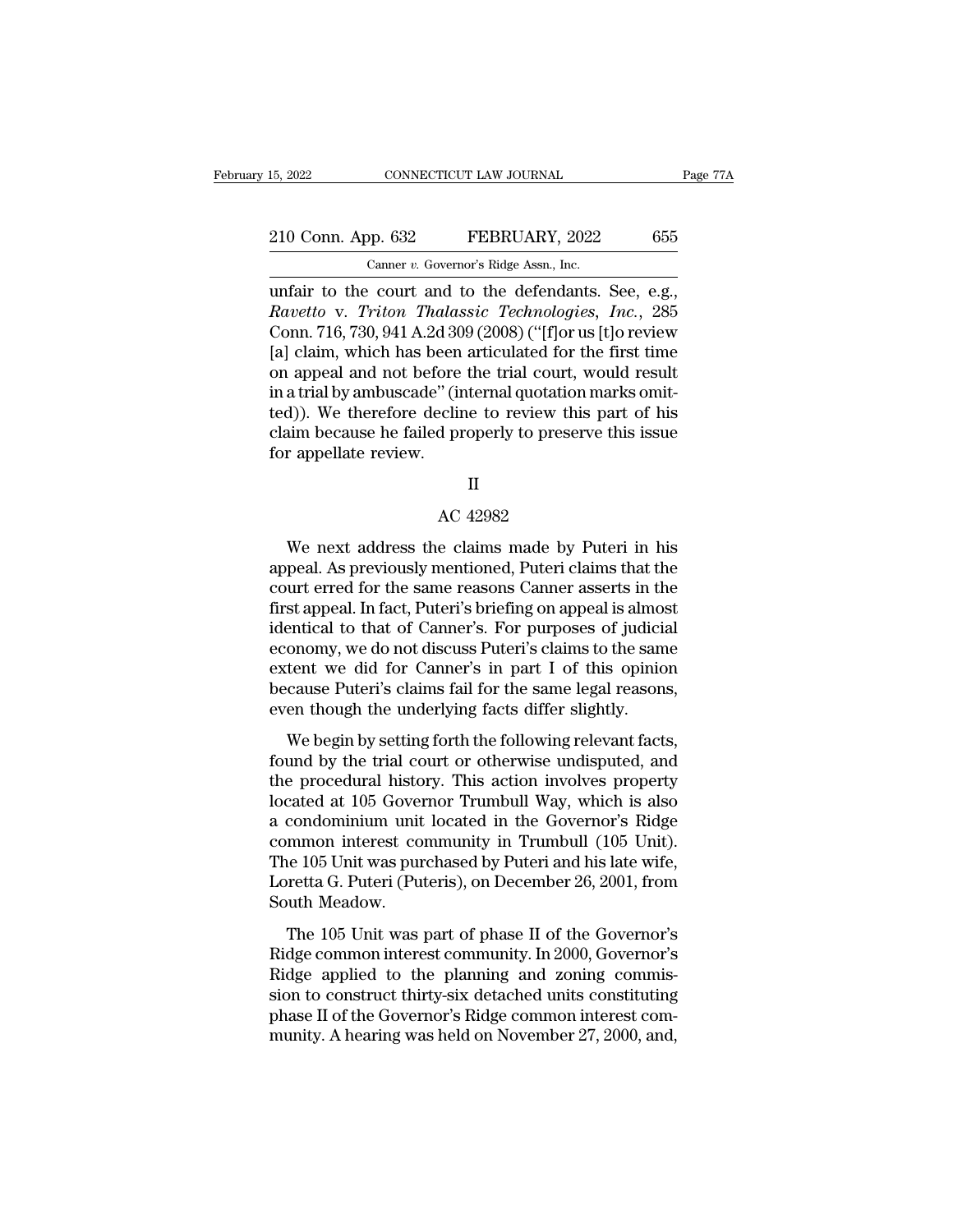## CONNECTICUT LAW JOURNAL February 15, 2022<br>656 FEBRUARY, 2022 210 Conn. App. 632<br>Canner v. Governor's Ridge Assn., Inc. CONNECTICUT LAW JOURNAL Februar<br>
Februar<br>
656 FEBRUARY, 2022 210 Conn. App. 632<br>
Canner *v.* Governor's Ridge Assn., Inc.<br>
on January 10, 2001, the planning and zoning commis-

CONNECTICUT LAW JOURNAL Februar<br>
February 10, 2022 210 Conn. App. 632<br>
Canner v. Governor's Ridge Assn., Inc.<br>
The planning and zoning commis-<br>
Sion issued a special permit to Governor's Ridge to FEBRUARY, 2022 210 Conn. App. 632<br>
Canner v. Governor's Ridge Assn., Inc.<br>
on January 10, 2001, the planning and zoning commis-<br>
sion issued a special permit to Governor's Ridge to<br>
construct the units. Although the planni EBRUARY, 2022 210 Conn. App. 632<br>
Canner v. Governor's Ridge Assn., Inc.<br>
on January 10, 2001, the planning and zoning commis-<br>
sion issued a special permit to Governor's Ridge to<br>
construct the units. Although the planni EBRUARY, 2022 210 Conn. App. 632<br>
Canner v. Governor's Ridge Assn., Inc.<br>
on January 10, 2001, the planning and zoning commis-<br>
sion issued a special permit to Governor's Ridge to<br>
construct the units. Although the planni Canner v. Governor's Ridge Assn., Inc.<br>
on January 10, 2001, the planning and zoning commission issued a special permit to Governor's Ridge to<br>
construct the units. Although the planning and zoning<br>
commission's special p Camer *v.* Governors Ridge Assn., inc.<br>
on January 10, 2001, the planning and zoning commission issued a special permit to Governor's Ridge to<br>
construct the units. Although the planning and zoning<br>
commission's special p on January 10, 2001, the planning and zoning commis-<br>sion issued a special permit to Governor's Ridge to<br>construct the units. Although the planning and zoning<br>commission's special permit contained language related<br>to found sion issued a special permit to Governor's Ridge to<br>construct the units. Although the planning and zoning<br>commission's special permit contained language related<br>to foundation construction in light of certain soil condi-<br>ti construct the units.<br>commission's specia<br>to foundation constr<br>tions, the building de<br>diction over how the<br>whether to issue a<br>particular unit.<br>On June 27, 2001, Foundation construction in light of certain soil condi-<br>foundation construction in light of certain soil condi-<br>priscition over how the foundations were constructed and<br>nether to issue a certificate of occupancy for any<br>rt Films, the building department ultimately retained jurisdiction over how the foundations were constructed and<br>whether to issue a certificate of occupancy for any<br>particular unit.<br>On June 27, 2001, Governor's Ridge sold the

Formed by the foundations were constructed and<br>whether to issue a certificate of occupancy for any<br>particular unit.<br>On June 27, 2001, Governor's Ridge sold the phase<br>II development rights to South Meadow, which had been<br>fo Whether to issue a certificate of occupancy for any<br>particular unit.<br>On June 27, 2001, Governor's Ridge sold the phase<br>II development rights to South Meadow, which had been<br>formed by Tatangelo and Lucera to develop phase I particular unit.<br>
On June 27, 2001, Governor's Ridge sold the phase<br>
II development rights to South Meadow, which had been<br>
formed by Tatangelo and Lucera to develop phase II.<br>
According to Tatangelo, South Meadow was awar on June 27, 2001, Governor's Ridge sold the phase<br>II development rights to South Meadow, which had been<br>formed by Tatangelo and Lucera to develop phase II.<br>According to Tatangelo, South Meadow was aware at<br>the time that th On June 27, 2001, Governor's Ridge sold the phase<br>II development rights to South Meadow, which had been<br>formed by Tatangelo and Lucera to develop phase II.<br>According to Tatangelo, South Meadow was aware at<br>the time that th II development rights to South Meadow, which had been<br>formed by Tatangelo and Lucera to develop phase II.<br>According to Tatangelo, South Meadow was aware at<br>the time that the soil conditions at the phase II location<br>present formed by Tatangelo and Lucera to develop phase II.<br>According to Tatangelo, South Meadow was aware at<br>the time that the soil conditions at the phase II location<br>presented certain challenges. As a result, South Meadow<br>hired According to Tatangelo, South Meadow was aware at<br>the time that the soil conditions at the phase II location<br>presented certain challenges. As a result, South Meadow<br>hired Adeeb Consulting on June 13, 2001, for limited<br>engi the time that the soil conditions at the phase II location<br>presented certain challenges. As a result, South Meadow<br>hired Adeeb Consulting on June 13, 2001, for limited<br>engineering services regarding the design of the founpresented certain challenges. As a result, South Meadow<br>hired Adeeb Consulting on June 13, 2001, for limited<br>engineering services regarding the design of the foun-<br>dations. Its principal, Adeeb, is a geotechnical and struc hired Adeeb Consulting on June 13, 2001, for limited<br>engineering services regarding the design of the foun-<br>dations. Its principal, Adeeb, is a geotechnical and struc-<br>tural engineer. On June 27, 2001, Adeeb issued a repor engineering services regarding the design of the foun-<br>dations. Its principal, Adeeb, is a geotechnical and struc-<br>tural engineer. On June 27, 2001, Adeeb issued a report<br>concerning the foundations for the 105 Unit. The re dations. Its principal, Adeeb, is a geotechnical and structural engineer. On June 27, 2001, Adeeb issued a report<br>concerning the foundations for the 105 Unit. The report<br>was based on a boring at the location and recom-<br>men tural engineer. On June 27, 2001, Adeeb issued a report<br>concerning the foundations for the 105 Unit. The report<br>was based on a boring at the location and recom-<br>mended a foundation system using geo-fabric, footings,<br>and gr concerning the foundations for the 105 Unit. The report<br>was based on a boring at the location and recom-<br>mended a foundation system using geo-fabric, footings,<br>and grade beams. On July 6, 2001, the building depart-<br>ment is was based on a boring at the location and recom-<br>mended a foundation system using geo-fabric, footings,<br>and grade beams. On July 6, 2001, the building depart-<br>ment issued a building permit for the unit, which did<br>not requi mended a foundation system using geo-fabric, footings,<br>and grade beams. On July 6, 2001, the building depart-<br>ment issued a building permit for the unit, which did<br>not require the foundation be built on piles. Although<br>thi and grade beams. On July 6, 2001, the building depart-<br>ment issued a building permit for the unit, which did<br>not require the foundation be built on piles. Although<br>this method of construction was criticized in a letter<br>da ment issued a building permit for the unit, which did<br>not require the foundation be built on piles. Although<br>this method of construction was criticized in a letter<br>dated July 22, 2001, written by Herbert L. Lobdell, a<br>prof Adeeb. ted July 22, 2001, written by Herbert L. Lobdell, a<br>ofessional engineer, that was copied to the building<br>partment, the construction of the unit's foundation<br>oceeded in accordance with the plan developed by<br>leeb.<br>On July 27 professional engineer, that was copied to the building<br>department, the construction of the unit's foundation<br>proceeded in accordance with the plan developed by<br>Adeeb.<br>On July 27, 2001, South Meadow issued a public offer-<br>i

department, the construction of the unit's foundation<br>proceeded in accordance with the plan developed by<br>Adeeb.<br>On July 27, 2001, South Meadow issued a public offer-<br>ing statement for phase II. The statement included,<br>amon proceeded in accordance with the plan developed by<br>Adeeb.<br>On July 27, 2001, South Meadow issued a public offer-<br>ing statement for phase II. The statement included,<br>among other things, architectural drawings for the vari-<br>o Adeeb.<br>
On July 27, 2001, South Meadow issued a public offering<br>
statement for phase II. The statement included,<br>
among other things, architectural drawings for the vari-<br>
ous phase II unit models. The drawings showed that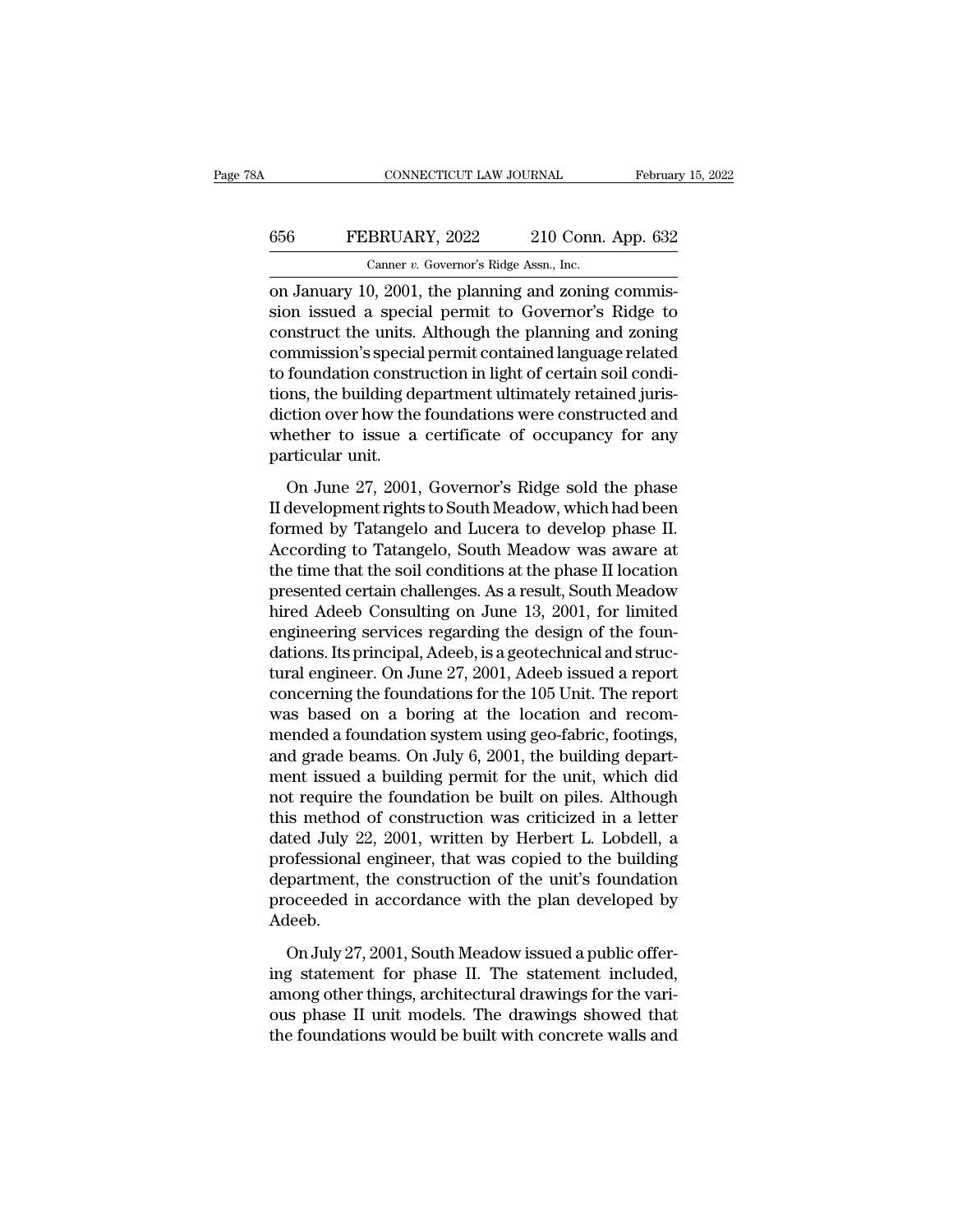For the Sea CONNECTICUT LAW JOURNAL<br>
210 Conn. App. 632 FEBRUARY, 2022 657<br>
Canner v. Governor's Ridge Assn., Inc.<br>
footings, not with piles. The Puteris entered into a con-<br>
tract to purchase the 105 Unit from South Meado 210 Conn. App. 632 FEBRUARY, 2022 657<br>
Canner v. Governor's Ridge Assn., Inc.<br>
footings, not with piles. The Puteris entered into a contract to purchase the 105 Unit from South Meadow on<br>
November 13, 2001. Soon thereafte 210 Conn. App. 632 FEBRUARY, 2022 657<br>
Camer v. Governor's Ridge Assn., Inc.<br>
footings, not with piles. The Puteris entered into a contract to purchase the 105 Unit from South Meadow on<br>
November 13, 2001. Soon thereafter 210 Conn. App. 632 FEBRUARY, 2022 657<br>
Canner v. Governor's Ridge Assn., Inc.<br>
footings, not with piles. The Puteris entered into a contract to purchase the 105 Unit from South Meadow on<br>
November 13, 2001. Soon thereafte Canner v. Governor's Ridge Assn., Inc.<br>
footings, not with piles. The Puteris entered into a con-<br>
tract to purchase the 105 Unit from South Meadow on<br>
November 13, 2001. Soon thereafter, on December 20,<br>
2001, the buildi Camer *v.* Governor's Ridge Assn., inc.<br>
footings, not with piles. The Puteris entered into a con-<br>
tract to purchase the 105 Unit from South Meadow on<br>
November 13, 2001. Soon thereafter, on December 20,<br>
2001, the build footings, not with piles. The Puteris entered into a contract to purchase the 105 Unit from South Meadow on November 13, 2001. Soon thereafter, on December 20, 2001, the building department provided the certificate of occu tract to purchase the 105 Unit from Sot<br>November 13, 2001. Soon thereafter, or<br>2001, the building department provided<br>of occupancy for the 105 Unit. At this tim<br>of the unit was complete, and neithe<br>department nor any other 01, the building department provided the certificate<br>occupancy for the 105 Unit. At this time, construction<br>the unit was complete, and neither the building<br>partment nor any other town department had any<br>ther involvement w of occupancy for the 105 Unit. At this time, construction<br>of the unit was complete, and neither the building<br>department nor any other town department had any<br>further involvement with the unit.<br>On December 26, 2001, the Put

of the unit was complete, and neither the building<br>department nor any other town department had any<br>further involvement with the unit.<br>On December 26, 2001, the Puteris closed on the 105<br>Unit. The same day, they leased the department nor any other town department had any<br>further involvement with the unit.<br>On December 26, 2001, the Puteris closed on the 105<br>Unit. The same day, they leased the unit back to South<br>Meadow until March 20, 2002, fo further involvement with the unit.<br>
On December 26, 2001, the Puteris closed on the 105<br>
Unit. The same day, they leased the unit back to South<br>
Meadow until March 20, 2002, for use as a model home.<br>
After the lease expire On December 26, 2001, the Puteris closed on the 105<br>Unit. The same day, they leased the unit back to South<br>Meadow until March 20, 2002, for use as a model home.<br>After the lease expired, South Meadow addressed a<br>punch list tasks. eadow until March 20, 2002, for use as a model home.<br>
ter the lease expired, South Meadow addressed a<br>
unch list of items for the Puteris, but had no further<br>
volvement with the 105 Unit after completing those<br>
sks.<br>
After After the lease expired, South Meadow addressed a<br>punch list of items for the Puteris, but had no further<br>involvement with the 105 Unit after completing those<br>tasks.<br>After the Puteris moved in, as early as 2003, but no<br>lat

punch list of items for the Puteris, but had no further<br>involvement with the 105 Unit after completing those<br>tasks.<br>After the Puteris moved in, as early as 2003, but no<br>later than 2005, they began to notice cracks on the<br>e involvement with the 105 Unit after completing those<br>tasks.<br>After the Puteris moved in, as early as 2003, but no<br>later than 2005, they began to notice cracks on the<br>exterior and interior of the unit. When they contacted<br>th tasks.<br>
After the Puteris moved in, as early as 2003, but no<br>
later than 2005, they began to notice cracks on the<br>
exterior and interior of the unit. When they contacted<br>
the management company for Governor's Ridge, the<br>
p After the Puteris moved in, as early as 2003, but no<br>later than 2005, they began to notice cracks on the<br>exterior and interior of the unit. When they contacted<br>the management company for Governor's Ridge, the<br>problems were After the Puteris moved in, as early as 2003, but no<br>later than 2005, they began to notice cracks on the<br>exterior and interior of the unit. When they contacted<br>the management company for Governor's Ridge, the<br>problems were later than 2005, they began to notice cracks on the<br>exterior and interior of the unit. When they contacted<br>the management company for Governor's Ridge, the<br>problems were addressed. Puteri testified, however,<br>that the crack exterior and interior of the unit. When they contacted<br>the management company for Governor's Ridge, the<br>problems were addressed. Puteri testified, however,<br>that the cracks would redevelop after they were fixed.<br>He attribut the management company for Governor's Ridge, the<br>problems were addressed. Puteri testified, however,<br>that the cracks would redevelop after they were fixed.<br>He attributed these problems to settling and was aware<br>in the year problems were addressed. Puteri testified, however,<br>that the cracks would redevelop after they were fixed.<br>He attributed these problems to settling and was aware<br>in the years 2006, 2007, and 2008, that the settling was<br>get that the cracks would redevelop after they were fixed.<br>He attributed these problems to settling and was aware<br>in the years 2006, 2007, and 2008, that the settling was<br>getting worse. Additional problems developed during<br>thi He attributed these problems to settling and was aware<br>in the years 2006, 2007, and 2008, that the settling was<br>getting worse. Additional problems developed during<br>this time period, including a large crack on the second<br>fl in the years 2006, 2007, and 2008, that the settling was<br>getting worse. Additional problems developed during<br>this time period, including a large crack on the second<br>floor, a crack in the basement floor, and windows and<br>doo is time period, including a large crack on the second<br>oor, a crack in the basement floor, and windows and<br>oors that would not open correctly. Puteri testified<br>at he was not aware of significant settlement prob-<br>ms until he floor, a crack in the basement floor, and windows and<br>doors that would not open correctly. Puteri testified<br>that he was not aware of significant settlement prob-<br>lems until he placed the 105 Unit on the market in 2012.<br>On

doors that would not open correctly. Puteri testified<br>that he was not aware of significant settlement prob-<br>lems until he placed the 105 Unit on the market in 2012.<br>On June 20, 2012, an e-mail from Puteri to the manage-<br>me that he was not aware of significant settlement prob-<br>lems until he placed the 105 Unit on the market in 2012.<br>On June 20, 2012, an e-mail from Puteri to the manage-<br>ment company described "the most notable defects,"<br>but e lems until he placed the 105 Unit on the market in 2012.<br>On June 20, 2012, an e-mail from Puteri to the manage-<br>ment company described "the most notable defects,"<br>but explicitly stated that there were "several structural<br>i On June 20, 2012, an e-mail from Puteri to the manage-<br>ment company described "the most notable defects,"<br>but explicitly stated that there were "several structural<br>issues over the years" and "[t]his has been an ongoing<br>iss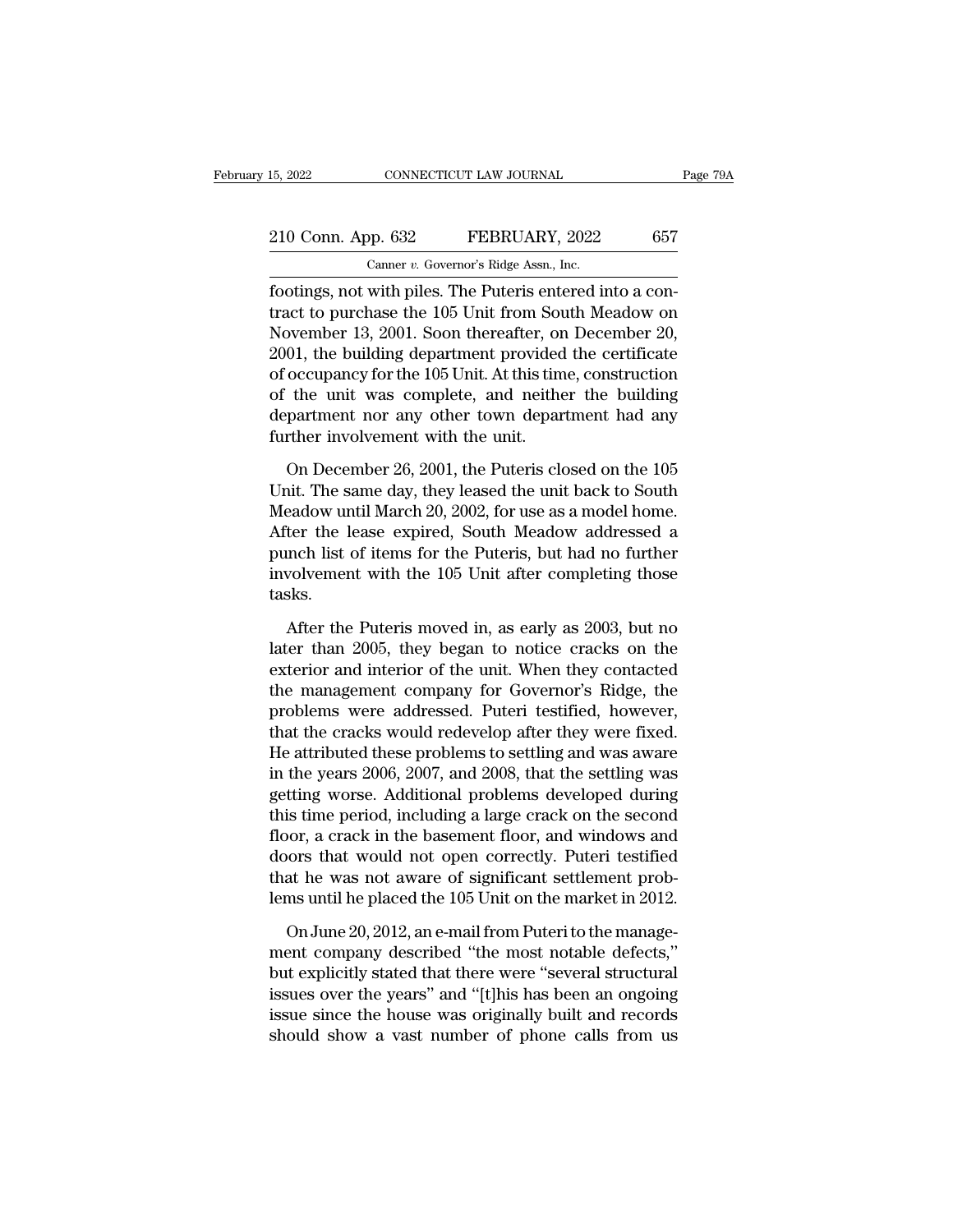#### CONNECTICUT LAW JOURNAL February 15, 2022<br>658 FEBRUARY, 2022 210 Conn. App. 632<br>Canner v. Governor's Ridge Assn., Inc. CONNECTICUT LAW JOURNAL<br>BRUARY, 2022 210 Conn.<br>Canner *v.* Governor's Ridge Assn., Inc.<br>this matter and yet a nermane CONNECTICUT LAW JOURNAL February 15, 2022<br>
FEBRUARY, 2022 210 Conn. App. 632<br>
Canner v. Governor's Ridge Assn., Inc.<br>
pertaining to this matter and yet a permanent fix has<br>
never come." 658 FEBRU<br>
Cannel<br>
pertaining to this<br>
never come.''<br>
Thereafter. bety

FEBRUARY, 2022 210 Conn. App. 632<br>
Canner v. Governor's Ridge Assn., Inc.<br>
Training to this matter and yet a permanent fix has<br>
ver come."<br>
Thereafter, between 2012 and 2016, Governor's Ridge<br>
ok various steps to address t Canner v. Governor's Ridge Assn., Inc.<br>
pertaining to this matter and yet a permanent fix has<br>
never come."<br>
Thereafter, between 2012 and 2016, Governor's Ridge<br>
took various steps to address the settlement, including<br>
hi Canner v. Governor's Ridge Assn., Inc.<br>
pertaining to this matter and yet a permanent fix has<br>
never come."<br>
Thereafter, between 2012 and 2016, Governor's Ridge<br>
took various steps to address the settlement, including<br>
hi pertaining to this matter and yet a permanent fix has<br>never come."<br>Thereafter, between 2012 and 2016, Governor's Ridge<br>took various steps to address the settlement, including<br>hiring Fuller Engineering & Land Surveying, LLC never come."<br>
Thereafter, between 2012 and 2016, Governor's Ridge<br>
took various steps to address the settlement, including<br>
hiring Fuller Engineering & Land Surveying, LLC, to<br>
measure settling at the unit. In mid-December Thereafter, between 2012 and 2016, Governor's Ridge<br>took various steps to address the settlement, including<br>hiring Fuller Engineering & Land Surveying, LLC, to<br>measure settling at the unit. In mid-December, 2015,<br>after lea Thereafter, between 2012 and 2016, Governor's Ridge<br>took various steps to address the settlement, including<br>hiring Fuller Engineering & Land Surveying, LLC, to<br>measure settling at the unit. In mid-December, 2015,<br>after lea took various steps to address the settlement, including<br>hiring Fuller Engineering & Land Surveying, LLC, to<br>measure settling at the unit. In mid-December, 2015,<br>after learning that a neighbor had town records about<br>the pha hiring Fuller Engineering & Land Surveying, LLC, to<br>measure settling at the unit. In mid-December, 2015,<br>after learning that a neighbor had town records about<br>the phase II development, Puteri's daughter, Lorraine<br>Sando, we measure settling at the unit. In mid-December, 2015,<br>after learning that a neighbor had town records about<br>the phase II development, Puteri's daughter, Lorraine<br>Sando, went to the building department, the planning<br>and zoni e phase II development, Puteri's daughter, Lorraine<br>ndo, went to the building department, the planning<br>d zoning commission, wetlands, and other town<br>partments to get records about the 105 Unit. Each<br>ne she verbally request Sando, went to the building department, the planning<br>and zoning commission, wetlands, and other town<br>departments to get records about the 105 Unit. Each<br>time she verbally requested records, she received them.<br>On September

and zoning commission, wetlands, and other town<br>departments to get records about the 105 Unit. Each<br>time she verbally requested records, she received them.<br>On September 5, 2017, Puteri commenced this action.<br>Like Canner, P departments to get records about the 105 Unit. Each<br>time she verbally requested records, she received them.<br>On September 5, 2017, Puteri commenced this action.<br>Like Canner, Puteri seeks to hold the defendants liable<br>for th time she verbally requested records, she received them.<br>
On September 5, 2017, Puteri commenced this action.<br>
Like Canner, Puteri seeks to hold the defendants liable<br>
for the alleged settling of the 105 Unit. His complaint On September 5, 2017, Puteri commenced this action.<br>Like Canner, Puteri seeks to hold the defendants liable<br>for the alleged settling of the 105 Unit. His complaint<br>also contains various counts against the defendants<br>allegi On September 5, 2017, Puteri commenced this action.<br>Like Canner, Puteri seeks to hold the defendants liable<br>for the alleged settling of the 105 Unit. His complaint<br>also contains various counts against the defendants<br>allegi Like Canner, Puteri seeks to hold the defendants liable<br>for the alleged settling of the 105 Unit. His complaint<br>also contains various counts against the defendants<br>alleging negligence, nuisance, fraud, breach of contract,<br> for the alleged settling of the 105 Unit. His complaint<br>also contains various counts against the defendants<br>alleging negligence, nuisance, fraud, breach of contract,<br>and violations of the CIOA. The defendants raised<br>numero also contains various counts against the defendants<br>alleging negligence, nuisance, fraud, breach of contract,<br>and violations of the CIOA. The defendants raised<br>numerous special defenses in their respective answers<br>to the o alleging negligence, nuisance, fraud, breach of contract,<br>and violations of the CIOA. The defendants raised<br>numerous special defenses in their respective answers<br>to the operative complaint claiming the respective<br>counts ag and violations of the CIOA. The defendants raised<br>numerous special defenses in their respective answers<br>to the operative complaint claiming the respective<br>counts against them were time barred pursuant to the<br>applicable sta numerous spec<br>to the operati<br>counts against<br>applicable statt<br>evidentiary hea<br>and matters of<br>9, 2018.<sup>18</sup><br>On Mav 7. 20 unts against them were time barred pursuant to the<br>plicable statutes of limitations or repose. A limited<br>identiary hearing on the statute of limitations defenses<br>d matters of avoidance was held on November 8 and<br>2018.<sup>18</sup><br> applicable statutes of limitations or repose. A limited<br>evidentiary hearing on the statute of limitations defenses<br>and matters of avoidance was held on November 8 and<br>9, 2018.<sup>18</sup><br>On May 7, 2019, the court issued a memoran

evidentiary hearing on the statute of limitations defenses<br>and matters of avoidance was held on November 8 and<br>9, 2018.<sup>18</sup><br>On May 7, 2019, the court issued a memorandum of<br>decision in which it concluded that each count ag and matters of avoidance was held on November 8 and<br>9, 2018.<sup>18</sup><br>On May 7, 2019, the court issued a memorandum of<br>decision in which it concluded that each count against<br>the defendants was time barred by the applicable<br>sta 9, 2018.<sup>18</sup><br>On May 7, 2019, the court issued a memorandum of<br>decision in which it concluded that each count against<br>the defendants was time barred by the applicable<br>statute of limitations and, thus, rendered judgment in<br> On May 7, 2019, the court issued a memorandum of<br>decision in which it concluded that each count against<br>the defendants was time barred by the applicable<br>statute of limitations and, thus, rendered judgment in<br>favor of the On May 7, 2019, the court issued a memorandum of<br>decision in which it concluded that each count against<br>the defendants was time barred by the applicable<br>statute of limitations and, thus, rendered judgment in<br>favor of the decision in which it concluded that each count against<br>the defendants was time barred by the applicable<br>statute of limitations and, thus, rendered judgment in<br>favor of the defendants. On May 24, 2019, Puteri, pursu-<br>ant t favor of the defendants. On May 24, 2019, Puteri, pursu-<br>ant to "Practice Book § 11-11 and/or § 11-12," filed a<br>"motion to reargue and/or correct judgment," which<br>was denied. The same day, Puteri appealed to this court.<br>"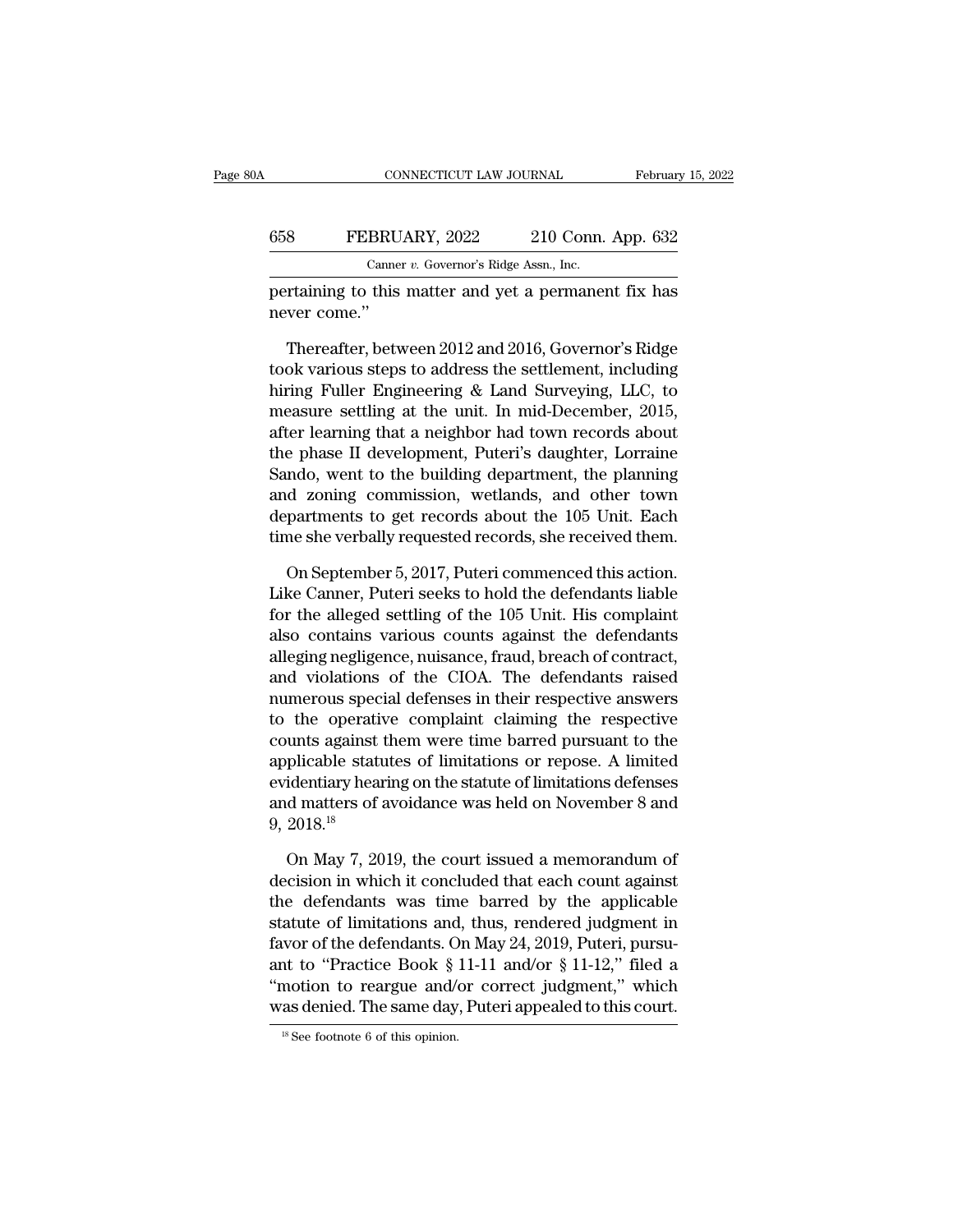A

 $\begin{array}{r} 0 \text{ Conn. App. 632} \ \text{Canner } v. \text{ Governor's Ridge Assn., Inc.} \ \hline \text{A} \end{array}$ <br>Like Canner, Puteri first claims that the court erred concluding that his claim brought pursuant to  $\S~47$ -<br> $\Omega$  (count one of his energive complaint) was barre 210 Conn. App. 632 FEBRUARY, 2022 659<br>
Canner v. Governor's Ridge Assn., Inc.<br>
A<br>
Like Canner, Puteri first claims that the court erred<br>
by concluding that his claim brought pursuant to § 47-<br>
278 (count one of his operat 210 Conn. App. 632 FEBRUARY, 2022 659<br>
Canner v. Governor's Ridge Assn., Inc.<br>
A<br>
Like Canner, Puteri first claims that the court erred<br>
by concluding that his claim brought pursuant to § 47-<br>
278 (count one of his operat Canner v. Governor's Ridge Assn., Inc.<br>
A<br>
Like Canner, Puteri first claims that the court erred<br>
by concluding that his claim brought pursuant to  $\S$  47-<br>
278 (count one of his operative complaint) was barred<br>
by the thr A<br>
Like Canner, Puteri first claims that the court erred<br>
by concluding that his claim brought pursuant to § 47-<br>
278 (count one of his operative complaint) was barred<br>
by the three year tort statute of limitations codifie Like Canner, Puteri first claims that the court erred<br>by concluding that his claim brought pursuant to  $\S$  47-<br>278 (count one of his operative complaint) was barred<br>by the three year tort statute of limitations codified i Like Canner, Puteri first claims that the court erred<br>by concluding that his claim brought pursuant to  $\S$  47-<br>278 (count one of his operative complaint) was barred<br>by the three year tort statute of limitations codified i by concluding that his claim brought pursuant to  $\S$  47-<br>278 (count one of his operative complaint) was barred<br>by the three year tort statute of limitations codified in<br> $\S$  52-577. He argues that his claim is contractual 278 (count one of his operative complaint) was barred<br>by the three year tort statute of limitations codified in<br> $\S 52-577$ . He argues that his claim is contractual in<br>nature because the legal duties alleged to have been<br>b by the three year tort statute of limitations codified in  $\S$  52-577. He argues that his claim is contractual in nature because the legal duties alleged to have been breached stemmed from the Governor's Ridge governing do § 52-577. He argues the leg<br>hature because the leg<br>breached stemmed fro<br>ing documents (comm<br>and handbook) and, a<br>of limitations set fortl<br>limitation period.<br>For the same reasor For the same reasons and utilizing the standard of<br>For the same reasons and accordingly, the six year statute<br>limitations set forth in  $\S$  52-576 is the appropriate<br>initation period.<br>For the same reasons and utilizing the ing documents (common interest declaration, bylaws,<br>and handbook) and, accordingly, the six year statute<br>of limitations set forth in  $\S 52-576$  is the appropriate<br>limitation period.<br>For the same reasons and utilizing the

and handbook) and, accordingly, the six year statute<br>of limitations set forth in § 52-576 is the appropriate<br>limitation period.<br>For the same reasons and utilizing the standard of<br>review set forth in part I A of this opini of limitations set forth in  $\S$  52-576 is the appropriate<br>limitation period.<br>For the same reasons and utilizing the standard of<br>review set forth in part I A of this opinion, Puteri's<br>arguments fail. There is no question t limitation period.<br>
For the same reasons and utilizing the standard of<br>
review set forth in part I A of this opinion, Puteri's<br>
arguments fail. There is no question that Puteri's count<br>
one claim sounds in tort, rather th For the same reasons and utilizing the standard of<br>review set forth in part I A of this opinion, Puteri's<br>arguments fail. There is no question that Puteri's count<br>one claim sounds in tort, rather than in contract, because<br> For the same reasons and utilizing the standard of<br>review set forth in part I A of this opinion, Puteri's<br>arguments fail. There is no question that Puteri's count<br>one claim sounds in tort, rather than in contract, because<br> review set forth in part I A of this opinion, Puteri's<br>arguments fail. There is no question that Puteri's count<br>one claim sounds in tort, rather than in contract, because<br>it is clear that he is seeking redress for a breach arguments fail. There is no question that Puteri's count<br>one claim sounds in tort, rather than in contract, because<br>it is clear that he is seeking redress for a breach of a<br>statutory duty. The language of the declaration ( one claim sounds in tort, rather than in contract, because<br>it is clear that he is seeking redress for a breach of a<br>statutory duty. The language of the declaration (and<br>provisions of the bylaws and handbook) relied upon<br>by it is clear that he is seeking redress for a breach of a<br>statutory duty. The language of the declaration (and<br>provisions of the bylaws and handbook) relied upon<br>by Puteri—which is the same language relied upon by<br>Canner in statutory duty. The language of the declaration (and<br>provisions of the bylaws and handbook) relied upon<br>by Puteri—which is the same language relied upon by<br>Canner in his appeal—does not create a contractual<br>obligation for provisions of the bylaws and handbook) relied upon<br>by Puteri—which is the same language relied upon by<br>Canner in his appeal—does not create a contractual<br>obligation for Governor's Ridge to maintain, repair, and/<br>or replace by Puteri—which is the same language relied upon by<br>Canner in his appeal—does not create a contractual<br>obligation for Governor's Ridge to maintain, repair, and/<br>or replace the foundation at the 105 Unit. Instead, the<br>gover Canner in his appeal—does not create a contractual<br>obligation for Governor's Ridge to maintain, repair, and/<br>or replace the foundation at the 105 Unit. Instead, the<br>governing documents make clear that the duty for Gov-<br>ern obligation for Governor's Ridge to maintain, repair, and/<br>or replace the foundation at the 105 Unit. Instead, the<br>governing documents make clear that the duty for Gov-<br>ernor's Ridge to repair and replace the common interes or replace the foundation at the 105 Unit. Instead, the<br>governing documents make clear that the duty for Gov-<br>ernor's Ridge to repair and replace the common interest<br>community is contingent on areas for which insurance<br>is governing documents make clear that the duty for Governor's Ridge to repair and replace the common interest<br>community is contingent on areas for which insurance<br>is required under Article XXII of the declaration.<br>Because it ernor's Ridge to repair and replace the common interest<br>community is contingent on areas for which insurance<br>is required under Article XXII of the declaration.<br>Because it is clear that foundations are excluded areas<br>for pu community is contingent on areas for which insurance<br>is required under Article XXII of the declaration.<br>Because it is clear that foundations are excluded areas<br>for purposes of insurance, there was no corresponding<br>contrac is required under Article XXII of the declaration.<br>Because it is clear that foundations are excluded areas<br>for purposes of insurance, there was no corresponding<br>contractual obligation to maintain, repair, and/or<br>replace t Because it is clear that foundations are excluded areas<br>for purposes of insurance, there was no corresponding<br>contractual obligation to maintain, repair, and/or<br>replace the foundation at issue. Accordingly, the court<br>corre for purposes of insurance, there was no corresponding<br>contractual obligation to maintain, repair, and/or<br>replace the foundation at issue. Accordingly, the court<br>correctly determined that Puteri's claim did not sound<br>in co contractual obligation<br>replace the foundation<br>correctly determined<br>in contract but, rathe<br>clude that the court c<br>was the appropriate st<br>of Puteri's complaint.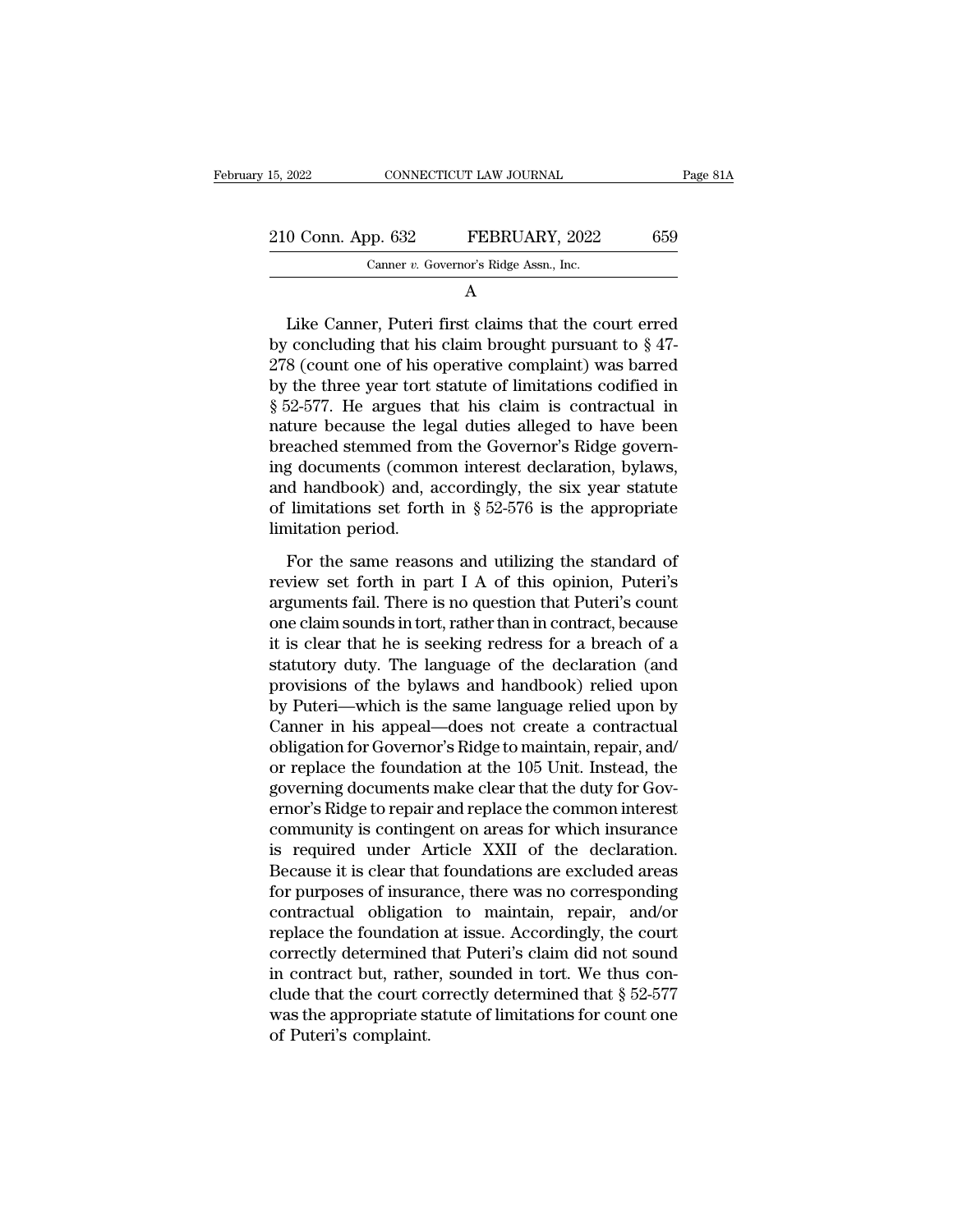## CONNECTICUT LAW JOURNAL February 15, 2022<br>660 FEBRUARY, 2022 210 Conn. App. 632<br>Canner v. Governor's Ridge Assn., Inc. CONNECTICUT LAW JOURNAL Februar<br>
CONNECTICUT LAW JOURNAL Februar<br>
CONNECTICUT LAW JOURNAL Februar<br>
CONNECTICUT LAW JOURNAL Februar<br>
CONNECTICUTE 210 Conn. App. 632<br>
Conner *v.* Governor's Ridge Assn., Inc.<br>
With this as ou

CONNECTICUT LAW JOURNAL February 15, 202<br>
O FEBRUARY, 2022 210 Conn. App. 632<br>
Canner v. Governor's Ridge Assn., Inc.<br>
With this as our backdrop, we conclude that the court<br>
rrectly determined that Puteri's closing date of EBRUARY, 2022 210 Conn. App. 632<br>
Canner v. Governor's Ridge Assn., Inc.<br>
With this as our backdrop, we conclude that the court<br>
correctly determined that Puteri's closing date of<br>
December 26, 2001, was the appropriate st FEBRUARY, 2022 210 Conn. App. 632<br>
Canner v. Governor's Ridge Assn., Inc.<br>
With this as our backdrop, we conclude that the court<br>
correctly determined that Puteri's closing date of<br>
December 26, 2001, was the appropriate FEBRUARY, 2022 210 Conn. App. 632<br>
Canner v. Governor's Ridge Assn., Inc.<br>
With this as our backdrop, we conclude that the court<br>
correctly determined that Puteri's closing date of<br>
December 26, 2001, was the appropriate Canner v. Governor's Ridge Assn., Inc.<br>
With this as our backdrop, we conclude that the court<br>
correctly determined that Puteri's closing date of<br>
December 26, 2001, was the appropriate starting point<br>
for the statute of Canner v. Governor's Ridge Assn., Inc.<br>
With this as our backdrop, we conclude that the court<br>
correctly determined that Puteri's closing date of<br>
December 26, 2001, was the appropriate starting point<br>
for the statute of With this as our backdrop, we conclude that the court<br>correctly determined that Puteri's closing date of<br>December 26, 2001, was the appropriate starting point<br>for the statute of limitations period. As previously<br>explained correctly determined that Puteri's closing date of December 26, 2001, was the appropriate starting point for the statute of limitations period. As previously explained, § 52-577 is a statute of repose. Thus, "the time peri December 26, 2001, was the appropriate starting point<br>for the statute of limitations period. As previously<br>explained, § 52-577 is a statute of repose. Thus, "the<br>time period within which a plaintiff must commence an<br>action plained, § 52-577 is a statute of repose. Thus, "the<br>me period within which a plaintiff must commence an<br>tion begins to run at the moment the act or omission<br>mplained of occurs." (Internal quotation marks omit-<br>d.) *Pagan* explained,  $\frac{1}{3}$   $\frac{1}{2}$   $\frac{1}{2}$  of  $\frac{1}{16}$  at statute of repose. Thus, the time period within which a plaintiff must commence an action begins to run at the moment the act or omission complained of occurs." (I

and period within which a plaintiff mast commented and<br>action begins to run at the moment the act or omission<br>complained of occurs." (Internal quotation marks omit-<br>ted.) *Pagan* v. *Gonzalez*, supra, 113 Conn. App. 139.<br>B complained of occurs." (Internal quotation marks omit-<br>ted.) *Pagan* v. *Gonzalez*, supra, 113 Conn. App. 139.<br>Both before this court and the trial court, Puteri<br>explicitly argues that the original wrong was that Gover-<br>no ted.) *Pagan* v. *Gonzalez*, supra, 113 Conn. App. 139.<br>Both before this court and the trial court, Puteri<br>explicitly argues that the original wrong was that Gover-<br>nor's Ridge allowed the 105 Unit to be built on soft<br>gro began to solutions, supplying the both. The Fig. 2001.<br>Both before this court and the trial court, Puteri<br>explicitly argues that the original wrong was that Gover-<br>nor's Ridge allowed the 105 Unit to be built on soft<br>groun Both before this court and the trial court, Puteri<br>explicitly argues that the original wrong was that Gover-<br>nor's Ridge allowed the 105 Unit to be built on soft<br>ground. We agree with the court that the closing date<br>of Dec explicitly argues that the original wrong was that Governor's Ridge allowed the 105 Unit to be built on soft ground. We agree with the court that the closing date of December 26, 2001, was when the statute of repose period nor's Ridge allowed the 105 Unit to be built on so<br>ground. We agree with the court that the closing da<br>of December 26, 2001, was when the statute of repo<br>period began to run. This is the date the Puteris official<br>became un December 26, 2001, was when the statute of repose<br>riod began to run. This is the date the Puteris officially<br>came unit owners and could pursue an action pursu-<br>t to the law, as well as the latest date the construction<br>the or Becember 26, 2001, was when the statute of repose<br>period began to run. This is the date the Puteris officially<br>became unit owners and could pursue an action pursu-<br>ant to the law, as well as the latest date the construc

became unit owners and could pursue an action pursu-<br>ant to the law, as well as the latest date the construction<br>of the allegedly defective foundation occurred.<br>We next address Puteri's subclaim that Governor's<br>Ridge shoul secular that owners and collar pulsate an action pulsa<br>ant to the law, as well as the latest date the construction<br>of the allegedly defective foundation occurred.<br>We next address Puteri's subclaim that Governor's<br>Ridge sho ment to the taw, as well as the faces date the construction<br>of the allegedly defective foundation occurred.<br>We next address Puteri's subclaim that Governor's<br>Ridge should be estopped from asserting its statute of<br>limitatio We next address Puteri's subclaim that Governor's<br>Ridge should be estopped from asserting its statute of<br>limitations defense. Puteri argues that Governor's Ridge<br>acknowledged that the foundation is a common ele-<br>ment, it w We next address Puteri's subclaim the Ridge should be estopped from asserting<br>limitations defense. Puteri argues that Go<br>acknowledged that the foundation is a<br>ment, it was responsible for the settling<br>and it intended to re Solidary College Should be essepped from asserting to statute of<br>initiations defense. Puteri argues that Governor's Ridge<br>knowledged that the foundation is a common ele-<br>ent, it was responsible for the settling that occurr maturely determed. The maturely acknowledged that the foundation is a common element, it was responsible for the settling that occurred, and it intended to repair the foundation. He too alleges he relied on those represent

ment, it was responsible for the settling that occurred,<br>and it intended to repair the foundation. He too alleges<br>he relied on those representations.<br>Like Canner, Puteri failed to satisfy his burden of<br>proving that estoppe the applicable limit intended be repair the foundation. He too alleges<br>he relied on those representations.<br>Like Canner, Puteri failed to satisfy his burden of<br>proving that estoppel applies in the present case. The<br>court fo and a method of repair are roundation. He too anages<br>he relied on those representations.<br>Like Canner, Puteri failed to satisfy his burden of<br>proving that estoppel applies in the present case. The<br>court found that there was Like Canner, Puteri failed to satisfy his burden of<br>proving that estoppel applies in the present case. The<br>court found that there was no evidence that during<br>the applicable limitation period Governor's Ridge did<br>anything t Like Canner, Puteri failed to satisfy his burden of<br>proving that estoppel applies in the present case. The<br>court found that there was no evidence that during<br>the applicable limitation period Governor's Ridge did<br>anything t proving that estoppel applies in the present case. The court found that there was no evidence that during the applicable limitation period Governor's Ridge did anything to prevent Puteri from discovering facts to support a court found that there was no evidence that during<br>the applicable limitation period Governor's Ridge did<br>anything to prevent Puteri from discovering facts to<br>support a cause of action or to induce him to refrain<br>from filin the applicable limitation period Governor's Ridge did<br>anything to prevent Puteri from discovering facts to<br>support a cause of action or to induce him to refrain<br>from filing suit. There similarly is no evidence that Gov-<br>er anything to prevent Puteri from discovering facts to<br>support a cause of action or to induce him to refrain<br>from filing suit. There similarly is no evidence that Gov-<br>ernor's Ridge made any promises or statements to Put-<br>er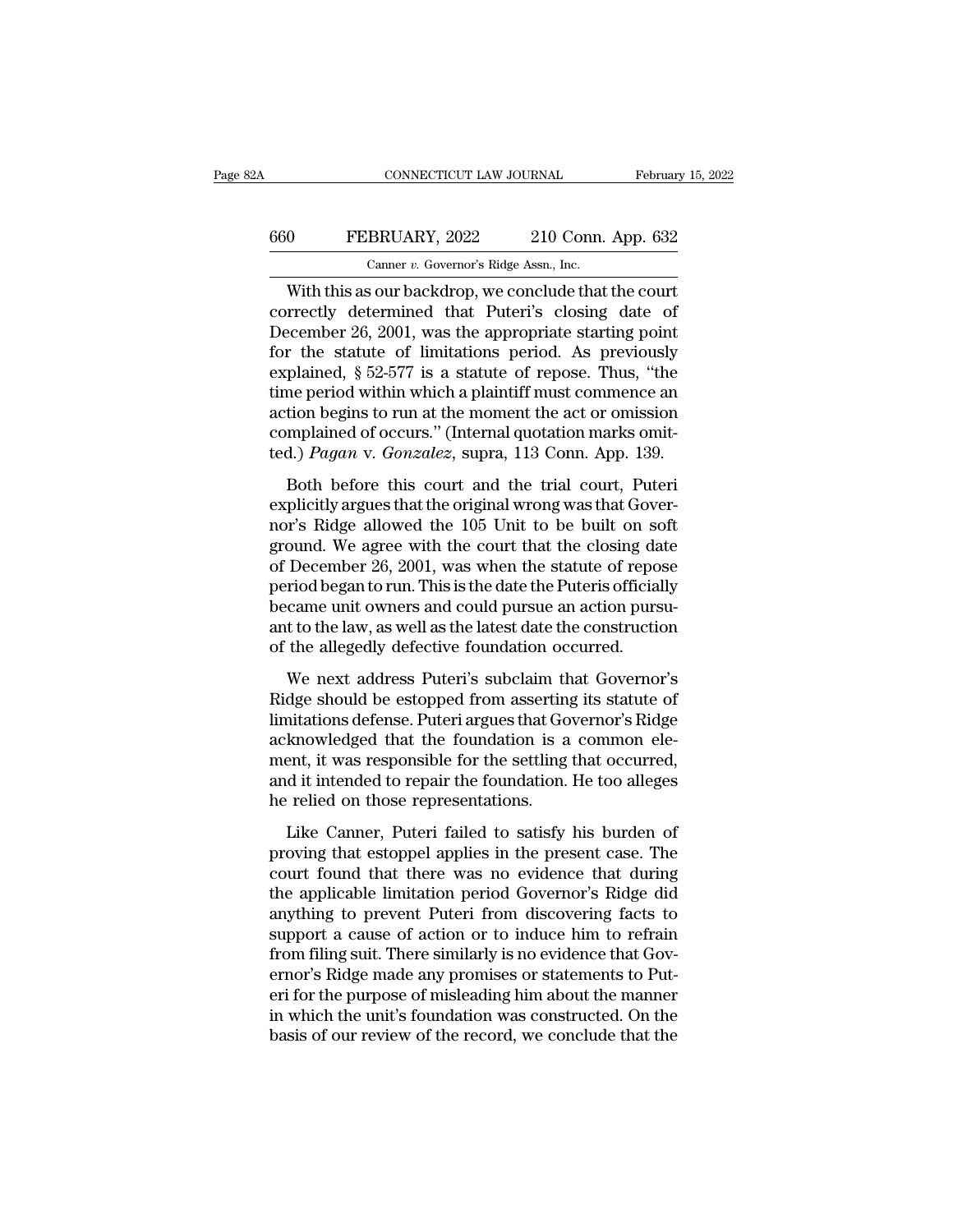## 15, 2022 CONNECTICUT LAW JOURNAL Page 83A<br>
210 Conn. App. 632 FEBRUARY, 2022 661<br>
Canner v. Governor's Ridge Assn., Inc. 15, 2022 CONNECTICUT LAW JOURNAL<br>
210 Conn. App. 632 FEBRUARY, 2022 661<br>
Canner *v.* Governor's Ridge Assn., Inc.<br>
court's factual findings are not clearly erroneous and,

EVALUARY, 2022<br>
COURT 16, 2022<br>
COURT 16, 2022<br>
COURT 16, 2022<br>
COURT 16, 2022<br>
COURT 16, 2027<br>
COURT 16, 2022<br>
COURT 16, 2022<br>
COURT 16, 2022<br>
COURT 16, 2022<br>
COURT 16, 2022<br>
COURT 16, 2022<br>
COURT 16, 2022<br>
COURT 16, 2022 210 Conn. App. 632 FEBRUARY, 2022 661<br>
Canner v. Governor's Ridge Assn., Inc.<br>
court's factual findings are not clearly erroneous and,<br>
under our plenary standard of review, the court prop-<br>
erly interpreted and applied t 210 Conn. App. 632 FEBRUARY, 2022 661<br>
Canner v. Governor's Ridge Assn., Inc.<br>
court's factual findings are not clearly erroneous and,<br>
under our plenary standard of review, the court prop-<br>
erly interpreted and applied t 210 Conn. App. 632 FEBRUARY, 2022 661<br>
Canner v. Governor's Ridge Assn., Inc.<br>
court's factual findings are not clearly erroneous and,<br>
under our plenary standard of review, the court prop-<br>
erly interpreted and applied t Canner v. Governor's Ridge Assn., Inc.<br>
court's factual findings are not clearly erroneous and,<br>
under our plenary standard of review, the court prop-<br>
erly interpreted and applied the law to its findings of<br>
facts. We the Canner v. Governor's Rage Assn., Inc.<br>
court's factual findings are not clearly erroneous and,<br>
under our plenary standard of review, the court prop-<br>
erly interpreted and applied the law to its findings of<br>
facts. We the ly interpreted and applied the law to its findings of<br>
ters. We therefore conclude that the court properly<br>
termined that Governor's Ridge was not estopped<br>
om maintaining its statute of limitations argument.<sup>19</sup><br>
B<br>
As a

B

facts. We therefore conclude that the court properly<br>determined that Governor's Ridge was not estopped<br>from maintaining its statute of limitations argument.<sup>19</sup><br>B<br>As a final matter, as was the case with Canner, we<br>similarl determined that Governor's Ridge was not estopped<br>from maintaining its statute of limitations argument.<sup>19</sup><br>B<br>As a final matter, as was the case with Canner, we<br>similarly decline to review Puteri's claim that the court<br>err from maintaining its statute of limitations argument.<sup>19</sup><br>B<br> $\,$  B<br>As a final matter, as was the case with Canner, we<br>similarly decline to review Puteri's claim that the court<br>erred in ruling that his nuisance claims are B<br>
As a final matter, as was the case with Canner, we<br>
similarly decline to review Puteri's claim that the court<br>
erred in ruling that his nuisance claims are barred by<br>
the applicable statute of limitations. He too speci As a final matter, as was the case with Canner, we<br>similarly decline to review Puteri's claim that the court<br>erred in ruling that his nuisance claims are barred by<br>the applicable statute of limitations. He too specifically As a final matter, as was the case with Canner, we<br>similarly decline to review Puteri's claim that the court<br>erred in ruling that his nuisance claims are barred by<br>the applicable statute of limitations. He too specifically similarly decline to review Puteri's claim that the court<br>erred in ruling that his nuisance claims are barred by<br>the applicable statute of limitations. He too specifically<br>argues that the court erred in finding that the al erred in ruling that his nuisance claims are barred by<br>the applicable statute of limitations. He too specifically<br>argues that the court erred in finding that the alleged<br>nuisance is permanent as opposed to temporary withou the applicable statute of limitations. He too specifically<br>argues that the court erred in finding that the alleged<br>muisance is permanent as opposed to temporary without<br>(1) hearing expert testimony on the subject, and (2)<br> argues that the court erred in finding that the alleged<br>nuisance is permanent as opposed to temporary without<br>(1) hearing expert testimony on the subject, and (2)<br>affording him an opportunity to present expert testi-<br>mony. (1) hearing expert testimony on the subject, and (2) affording him an opportunity to present expert testimony. Like Canner, Puteri failed to adequately brief the first part of his claim. See part I C of this opinion; see affording him an opportunity to present expert testi-<br>mony. Like Canner, Puteri failed to adequately brief the<br>first part of his claim. See part I C of this opinion; see<br>also *Starboard Fairfield Development*, *LLC* v. *Gr* mony. Like Canner, Puteri failed to adequately brief the<br>first part of his claim. See part I C of this opinion; see<br>also *Starboard Fairfield Development*, *LLC* v. *Gremp*,<br>supra, 195 Conn. App. 31 ("[a]nalysis, rather th first part of his claim. See part I C of this opinion; see<br>also *Starboard Fairfield Development*, *LLC* v. *Gremp*,<br>supra, 195 Conn. App. 31 ("[a]nalysis, rather than [mere]<br>abstract assertion, is required in order to avo also *Starboard Fairfield Development*, *LLC* v. *Gremp*,<br>supra, 195 Conn. App. 31 ("[a]nalysis, rather than [mere]<br>abstract assertion, is required in order to avoid aban-<br>doning an issue by failure to brief the issue prop supra, 195 Conn. App. 31 ("[a]nalysis, rather than [mere]<br>abstract assertion, is required in order to avoid aban-<br>doning an issue by failure to brief the issue properly"<br>(internal quotation marks omitted)). Puteri similarl abstract assertion, is required in order to avoid aban-<br>doning an issue by failure to brief the issue properly"<br>(internal quotation marks omitted)). Puteri similarly<br>failed to properly preserve the second part of his claim doning an issue by failure to brief the issue properly"<br>(internal quotation marks omitted)). Puteri similarly<br>failed to properly preserve the second part of his claim<br>for appellate review, as he never raised the issue of<br>e (internal quotation marks omitted)). Puteri similarly<br>failed to properly preserve the second part of his claim<br>for appellate review, as he never raised the issue of<br>expert testimony nor sought to introduce expert testi-<br>m Example expert testimony nor sought to introduce expert testimony before the trial court. Thus, the court never had a chance to address this issue now raised by Puteri. To allow Puteri to advance this unpreserved claim on mony before the trial court. Thus, the court never had<br>a chance to address this issue now raised by Puteri.<br>To allow Puteri to advance this unpreserved claim on<br><sup>19</sup> Puteri similarly raises subclaims that the court (1) err

a chance to address this issue now raised by Puteri.<br>To allow Puteri to advance this unpreserved claim on<br> $\frac{19}{19}$ Puteri similarly raises subclaims that the court (1) erred in failing to<br>rule that reaffirmations by Gov To allow Puteri to advance this unpreserved claim on<br>
<sup>19</sup> Puteri similarly raises subclaims that the court (1) erred in failing to<br>
rule that reaffirmations by Governor's Ridge of its obligation to fix the unit's<br>
founda rule that reaffirmations by Governor's Ridge of its obligation to fix the unit's foundation and settling problems "restarted" the statute of limitations, (2) improperly concluded that the statute of limitations was not tol <sup>19</sup> Puteri similarly raises subclaims that the court (1) erred in failing to rule that reaffirmations by Governor's Ridge of its obligation to fix the unit's foundation and settling problems "restarted" the statute of li Foundation and settling problems "restarted" the statute of limitations, (2) improperly concluded that the statute of limitations was not tolled by the continuing course of conduct doctrine, and (3) erred in finding that G foundation and settling problems "restarted" the statute of limitations, (2) improperly concluded that the statute of limitations was not tolled by the continuing course of conduct doctrine, and (3) erred in finding that improperly concluded that the statute of limitations was not tolled by the continuing course of conduct doctrine, and (3) erred in finding that Gover-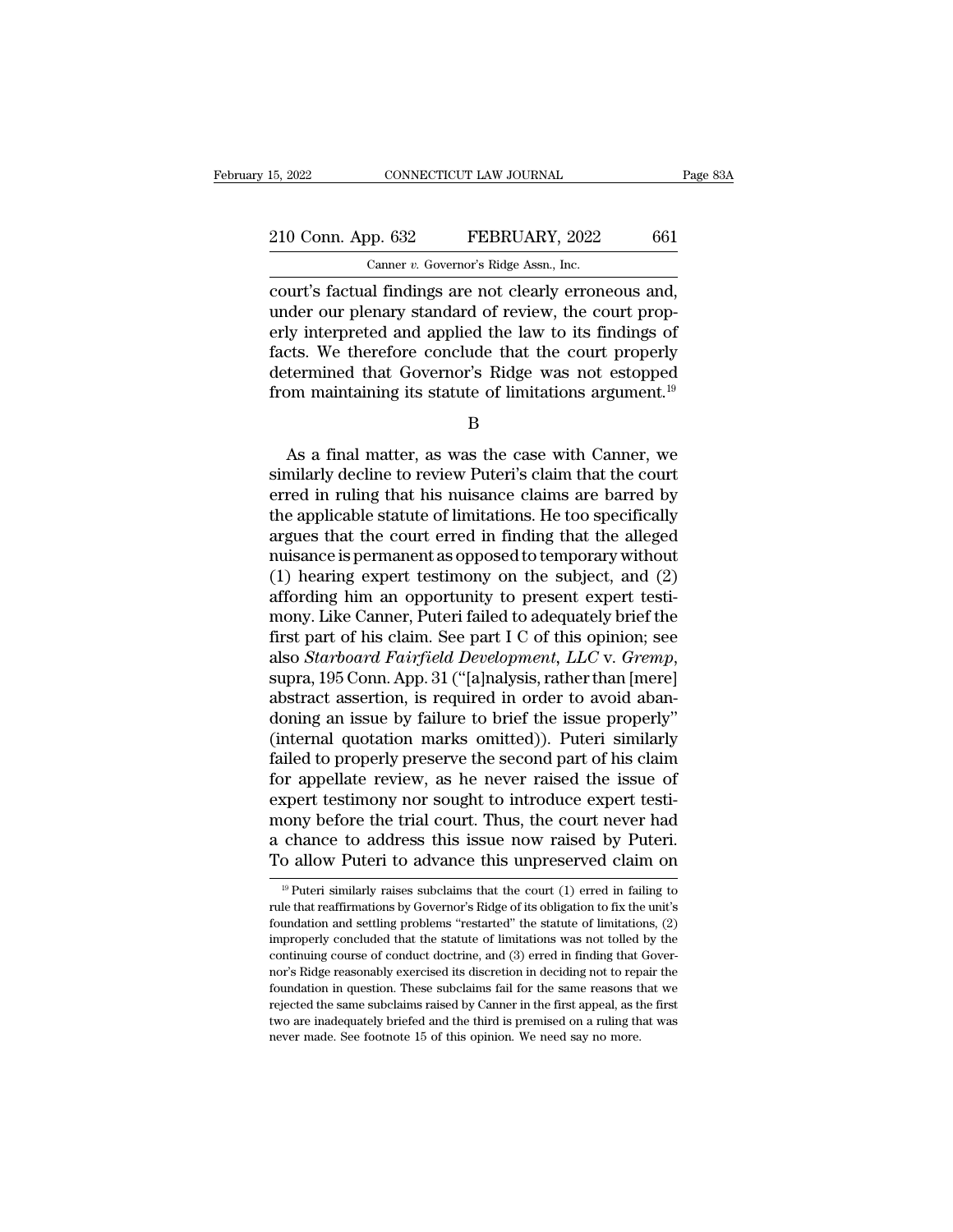#### CONNECTICUT LAW JOURNAL February 15, 2022<br>662 FEBRUARY, 2022 210 Conn. App. 662<br>0'Donnell v. AXA Equitable Life Ins. Co. CONNECTICUT LAW JOURNAL Februar<br>FEBRUARY, 2022 210 Conn. App. 662<br>O'Donnell *v.* AXA Equitable Life Ins. Co.

CONNECTICUT LAW JOURNAL February 15, 2022<br>662 FEBRUARY, 2022 210 Conn. App. 662<br>0 Oponnell v. AXA Equitable Life Ins. Co.<br>appeal would be unfair to the court and to the defen-<br>dants. See *Guiliano* v. *Jefferson Radiology,* FEBRUARY, 2022 210 Conn. App. 662<br>
<sup>O'Donnell v. AXA Equitable Life Ins. Co.<br>
appeal would be unfair to the court and to the defendants. See *Guiliano* v. *Jefferson Radiology, P.C.*, 206<br>
Conn. App. 603, 622, 261 A.3d 140</sup> FEBRUARY, 2022 210 Conn. App. 662<br>
O'Donnell v. AXA Equitable Life Ins. Co.<br>
appeal would be unfair to the court and to the defendants. See *Guiliano* v. *Jefferson Radiology*, *P.C.*, 206<br>
Conn. App. 603, 622, 261 A.3d 1 FEBRUARY, 2022 210 Conn. App. 662<br>
O'Donnell v. AXA Equitable Life Ins. Co.<br>
appeal would be unfair to the court and to the defendants. See *Guiliano* v. *Jefferson Radiology*, *P.C.*, 206<br>
Conn. App. 603, 622, 261 A.3d 1 First time of a XXA Equitable Life Ins. Co.<br>appeal would be unfair to the court and to the defendants. See *Guiliano* v. *Jefferson Radiology*, *P.C.*, 206<br>Conn. App. 603, 622, 261 A.3d 140 (2021) ("[f]or us [t]o<br>review [ The UP of the court and to the defendants. See *Guiliano* v. *Jefferson Radiology*, *P.C.*, 206 Conn. App. 603, 622, 261 A.3d 140 (2021) ("[f]or us [t]o review [a] claim, which has been articulated for the first time on a appeal would be unfair to the c<br>dants. See *Guiliano* v. *Jeffersor*<br>Conn. App. 603, 622, 261 A.3d 14<br>review [a] claim, which has be<br>first time on appeal and not befor<br>result in a trial by ambuscade of tl<br>quotation marks o The judgments are affirmed.<br>The judgments are affirmed.<br>The judgments are affirmed.<br>The judgments are affirmed.<br>In this opinion the other judges c view [a] claim, which has been articulated for st time on appeal and not before the trial court, we sult in a trial by ambuscade of the trial judge" (interortation marks omitted)).<br>The judgments are affirmed.<br>In this opini

#### tation marks omitted)).<br>
The judgments are affirmed.<br>
a this opinion the other judges concurred.<br>
RICHARD T. O'DONNELL *v*. AXA EQUITABLE<br>
LIFE INSURANCE COMPANY<br>
(AC 44215) nents are affirmed.<br>
inion the other judges concurred.<br>
D T. O'DONNELL v. AXA EQUITABLE<br>
LIFE INSURANCE COMPANY<br>
(AC 44215) (AC 44215) RICHARD T. O'DONNELL  $v$ . AXA EQUITABLE<br>LIFE INSURANCE COMPANY<br>(AC 44215)<br>Moll, Cradle and Bishop, Js.

#### *Syllabus*

 $(AC 44215)$ <br>Moll, Cradle and Bishop, Js.<br>Syllabus<br>The plaintiff brought a putative class action seeking to recover damages<br>from the defendant, an insurance company organized under New York Moll, Cradle and Bishop, Js.<br>Syllabus<br>plaintiff brought a putative class action seeking to recover damages<br>from the defendant, an insurance company organized under New York<br>law, for its alleged breach of contract. The plai Moll, Cradle and Bishop, Js.<br>
Syllabus<br>
plaintiff brought a putative class action seeking to recover damages<br>
from the defendant, an insurance company organized under New York<br>
law, for its alleged breach of contract. The Syllabus<br>plaintiff brought a putative class action seeking to recover damages<br>from the defendant, an insurance company organized under New York<br>law, for its alleged breach of contract. The plaintiff and the other putative<br> Syllabus<br>plaintiff brought a putative class action seeking to recover damages<br>from the defendant, an insurance company organized under New York<br>law, for its alleged breach of contract. The plaintiff and the other putative<br> plaintiff brought a putative class action seeking to recover damages<br>from the defendant, an insurance company organized under New York<br>law, for its alleged breach of contract. The plaintiff and the other putative<br>class mem From the defendant, an insurance company organized under New York law, for its alleged breach of contract. The plaintiff and the other putative class members had purchased variable annuity policies from the defendant. The From the State Department of Financial Services (NYDFS), as required by the terms of the Department of the plaintiff and the other putative class members had purchased variable annuity policies from the defendant. The plai class members had purchased variable annuity policies from the defendant. The plaintiff alleged that the defendant had breached its contract with him and the other putative class members by changing the investment strategy dant. The plaintiff alleged that the defendant had breached its contract with him and the other putative class members by changing the investment strategy associated with their policies without seeking approval from the Ne dant. The plaintiff alleged that the defendant had breached its contract with him and the other putative class members by changing the investment strategy associated with their policies without seeking approval from the Ne ment strategy associated with their policies without seeking approval<br>from the New York State Department of Financial Services (NYDFS),<br>as required by the terms of the contract and New York law. The defendant<br>filed a motio from the New York State Department of Financial Services (NYDFS), as required by the terms of the contract and New York law. The defendant filed a motion to strike the original complaint, which the trial court granted. The as required by the terms of the contract and New York law. The defendant filed a motion to strike the original complaint, which the trial court granted. The trial court concluded that the plaintiff had failed to adequately filed a motion to strike the original complaint, which the trial court granted. The trial court concluded that the plaintiff had failed to adequately allege that the defendant's actions caused him damages because he did no granted. The trial court concluded that the plaintiff had failed to ade-<br>quately allege that the defendant's actions caused him damages because<br>he did not allege that the NYDFS would have prevented the defendant<br>from imple quately allege that the defendant's actions caused him damages because<br>he did not allege that the NYDFS would have prevented the defendant<br>from implementing the new investment strategy had it known the full<br>extent of the c he did not allege that the NYDFS would have prevented the defendant<br>from implementing the new investment strategy had it known the full<br>extent of the changes that the new investment strategy would make to<br>the annuity polic from implementing the new investment strategy had it known the full extent of the changes that the new investment strategy would make to the annuity policies. The plaintiff then filed an amended complaint pursuant to the extent of the changes that the new investment strategy would make to<br>the annuity policies. The plaintiff then filed an amended complaint<br>pursuant to the applicable rule of practice ( $\S$  10-44). The defendant filed<br>a motio extent of the changes that the new investment strategy would make to the annuity policies. The plaintiff then filed an amended complaint pursuant to the applicable rule of practice ( $\S$  10-44). The defendant filed a motio pursuant to the applicable rule of practice (§ 10-44). The defendant filed a motion for entry of judgment or, alternatively, to strike the sole count of the amended complaint. In granting the defendant's motion, the trial a motion for entry of judgment or, alternatively, to strike the sole count<br>of the amended complaint. In granting the defendant's motion, the trial<br>court concluded that, despite certain new allegations, the plaintiff's<br>amen of the amended complaint. In granting the defendant's motion, the trial court concluded that, despite certain new allegations, the plaintiff's amended complaint was not materially different from the original complaint and,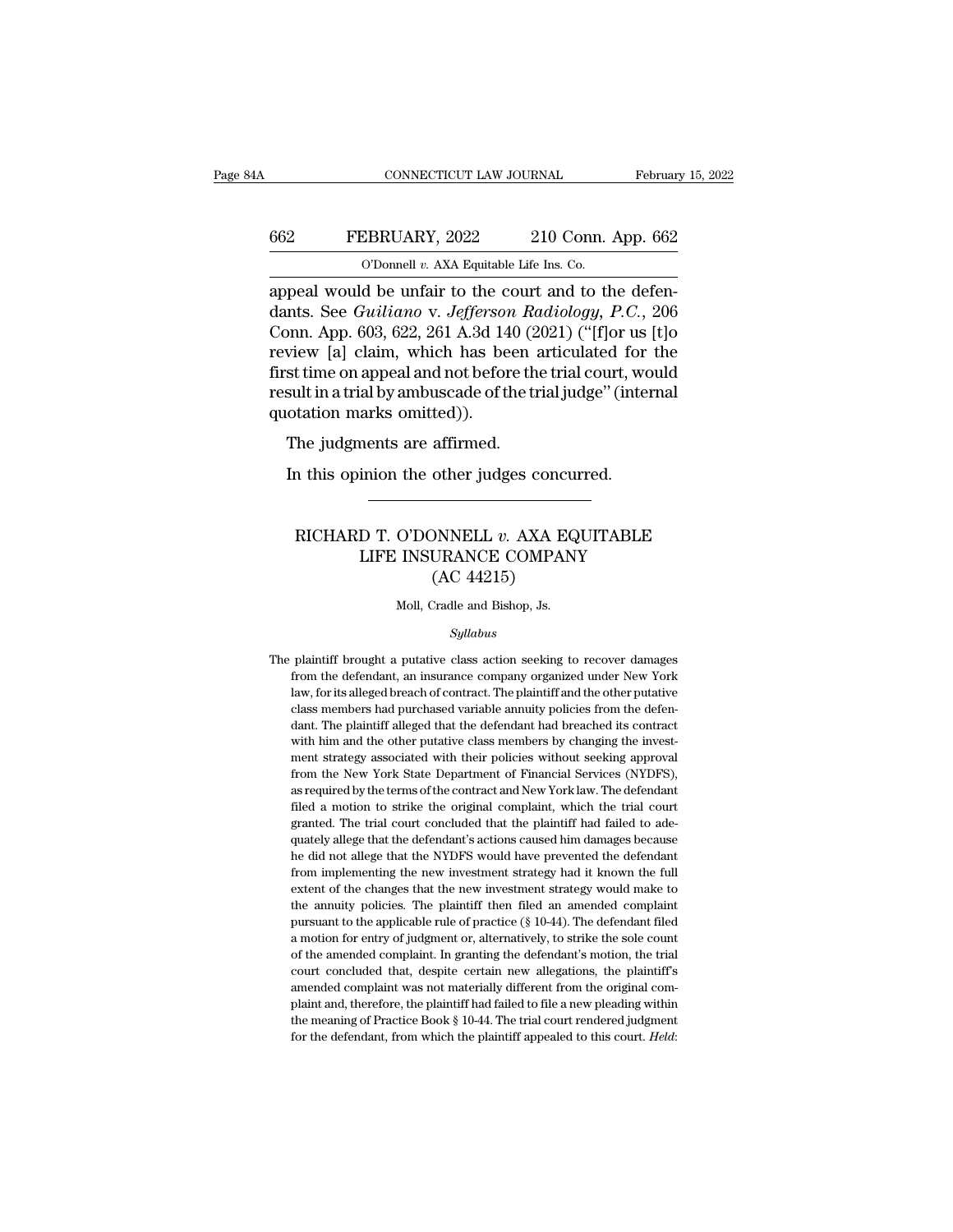#### 15, 2022 CONNECTICUT LAW JOURNAL Page 85A<br>
210 Conn. App. 662 FEBRUARY, 2022 663<br>
O'Donnell v. AXA Equitable Life Ins. Co. CONNECTICUT LAW JOURNAL<br>
pp. 662 FEBRUARY, 2022<br>
O'Donnell *v.* AXA Equitable Life Ins. Co.<br>
t improperly concluded that the plaintiff's am

- 210 Conn. App. 662 FEBRUARY, 2022 663<br>
0'Donnell v. AXA Equitable Life Ins. Co.<br>
1. The trial court improperly concluded that the plaintiff's amended com-<br>
plaint was not materially different from his original complaint: w plant Compact of the U.A.X.A Equitable Life Ins. Co.<br>
be trial court improperly concluded that the plaintiff's amended complaint was not materially different from his original complaint: when viewed in the light most favo viewed in the plaintiff's amended complaint was not materially different from his original complaint. When we wed in the light most favorable to the plaintiff, the new allegations set forth in the plaintiff's amended compl The constant of the plaintiff's amended complaint was not materially different from his original complaint: when viewed in the light most favorable to the plaintiff, the new allegations set forth in the plaintiff's amended O'Donnell  $v$ . AXA Equitable Life Ins. Co.<br>
he trial court improperly concluded that the plaintiff's amended com-<br>
plaint was not materially different from his original complaint: when<br>
viewed in the light most favorable he trial court improperly concluded that the plaintiff's amended complaint was not materially different from his original complaint: when viewed in the light most favorable to the plaintiff, the new allegations set forth i Factual additions describing the defendant's new investment was not materially different from his original complaint: when viewed in the light most favorable to the plaintiff, the new allegations set forth in the plaintiff planet with the light most favorable to the plaintiff, the new allegations set forth in the plaintiff's amended complaint constituted a good faith effort to plead causation and address the legal insufficiency of the origin ages in specified amounts, independent of anything the NYDFS did not does the Mysclandian among the original complaint identified by the trial court, as there were significant factual additions describing the defendant's n effort to plead<br>original complai<br>factual additions<br>how it was impleages in specified<br>did not do.<br>his court, having original complaint identified by the trial court, as there were significant factual additions describing the defendant's new investment strategy, how it was implemented, and how it allegedly caused the plaintiff damages in factual additions describing the defendant's new investment strategy, how it was implemented, and how it allegedly caused the plaintiff damages in specified amounts, independent of anything the NYDFS did or did not do.<br>his
- had not waived his rightermined with allegedly caused the plaintiff damages in specified amounts, independent of anything the NYDFS did or did not do.<br>his court, having determined that the amended complaint was materially ages in specified amounts, independent of anything the NYDFS did or<br>did not do.<br>did not do.<br>different from the original complaint and, therefore, that the plaintiff<br>had not waived his right to appeal that ruling, concluded did not do.<br>did not do.<br>his court, having determined that the amended complaint was materially<br>different from the original complaint and, therefore, that the plaintiff<br>had not waived his right to appeal that ruling, conclu his court, having determined that the amended complaint was materially different from the original complaint and, therefore, that the plaintiff had not waived his right to appeal that ruling, concluded that the trial court different from the original complaint and, therefore, that the plaintiff<br>had not waived his right to appeal that ruling, concluded that the trial<br>court improperly granted the defendant's motion to strike the amended<br>compla and not waived his right to appeal that ruling, concluded that the trial court improperly granted the defendant's motion to strike the amended complaint: the plaintiff alleged facts sufficient to state a cause of action fo caust improperly granted the defendant's motion to somplaint: the plaintiff alleged facts sufficient to state for breach of contract, as he included in his amended other things, facts describing how the defendant's caused mplaint: the plaintiff alleged facts sufficient to state a cause of action<br>or breach of contract, as he included in his amended complaint, among<br>ther things, facts describing how the defendant's breach allegedly<br>aused him cribing how the defendant's **l**<br>*Procedural American State Space Space Space Space Space Space Space Space Space Space Space Space Space Space Space Space Space Space Space Space Space Space Space Space Space Space Space S* other things, facts describing how the defendant's breach allegedly<br>caused him damages, and, therefore, whether the plaintiff could prove<br>causation was a question for the finder of fact.<br>Argued October 12, 2021—officially

caused him damages, and, therefore, whether the plaintiff could prove<br>causation was a question for the finder of fact.<br>Argued October 12, 2021—officially released February 15, 2022<br>*Procedural History*<br>Action to recover da causation was a question for the finder of fact.<br>
Argued October 12, 2021—officially released February 15, 2022<br>  $Precedural History$ <br>
Action to recover damages for the defendant's alleged<br>
breach of contract, and for other relief, bro Argued October 12, 2021—officially released February 15, 2022<br> *Procedural History*<br>
Action to recover damages for the defendant's alleged<br>
breach of contract, and for other relief, brought to the<br>
Superior Court in the ju *Procedural History*<br>
Action to recover damages for the defendant's alleged<br>
breach of contract, and for other relief, brought to the<br>
Superior Court in the judicial district of New Haven,<br>
where the case was transferred t Action to recover damages for the defendant's alleged<br>breach of contract, and for other relief, brought to the<br>Superior Court in the judicial district of New Haven,<br>where the case was transferred to the judicial district<br>o breach of contract, and for other relief, brought to the Superior Court in the judicial district of New Haven, where the case was transferred to the judicial district of Stamford-Norwalk; thereafter, the court, *Lee*, *J.* Superior Court in the judicial district of New Haven,<br>where the case was transferred to the judicial district<br>of Stamford-Norwalk; thereafter, the court, *Lee, J.*,<br>granted the defendant's motion to strike the plaintiff's where the case was transferred to the judicial district<br>of Stamford-Norwalk; thereafter, the court, *Lee*, *J.*,<br>granted the defendant's motion to strike the plaintiff's<br>original complaint; subsequently, the court, *Hon.* of Stamford-Norwalk; thereafter, the court, *Lee*, *J.*, granted the defendant's motion to strike the plaintiff's original complaint; subsequently, the court, *Hon. Charles T. Lee*, judge trial referee, granted the defen granted the defendant's motion to strike the plaintiff's<br>original complaint; subsequently, the court, *Hon.*<br>*Charles T. Lee*, judge trial referee, granted the defen-<br>dant's motion for judgment on the plaintiff's amended<br>c data is modern for jadgme<br>complaint, and rendered<br>defendant, from which t<br>court. *Reversed*; further p<br>David A. Slossberg, wit<br>and, on the brief, Daniell<br>appellant (plaintiff).<br>Jay B. Kasner, pro had

*Jay B. Kasner, proceedings.*<br>*Javid A. Slossberg, with whom were <i>Sara A. Sharp,*<br>*David A. Slossberg, with whom were <i>Sara A. Sharp,*<br>*d, on the brief, Daniella Quitt, pro hac vice, for the*<br>*Jay B. Kasner, pro hac vice, Court. Reversed; further proceedings.*<br> *David A. Slossberg,* with whom were *Sara A. Sharp*,<br>
and, on the brief, *Daniella Quitt*, pro hac vice, for the<br>
appellant (plaintiff).<br> *Jay B. Kasner*, pro hac vice, with whom w *David A. Slossberg*, with whom were *Sa* and, on the brief, *Daniella Quitt*, pro hac appellant (plaintiff).<br>*Jay B. Kasner*, pro hac vice, with whon *Wm. Hemr*, pro hac vice, *John W. Cerreta D. Goldberg*, for the appe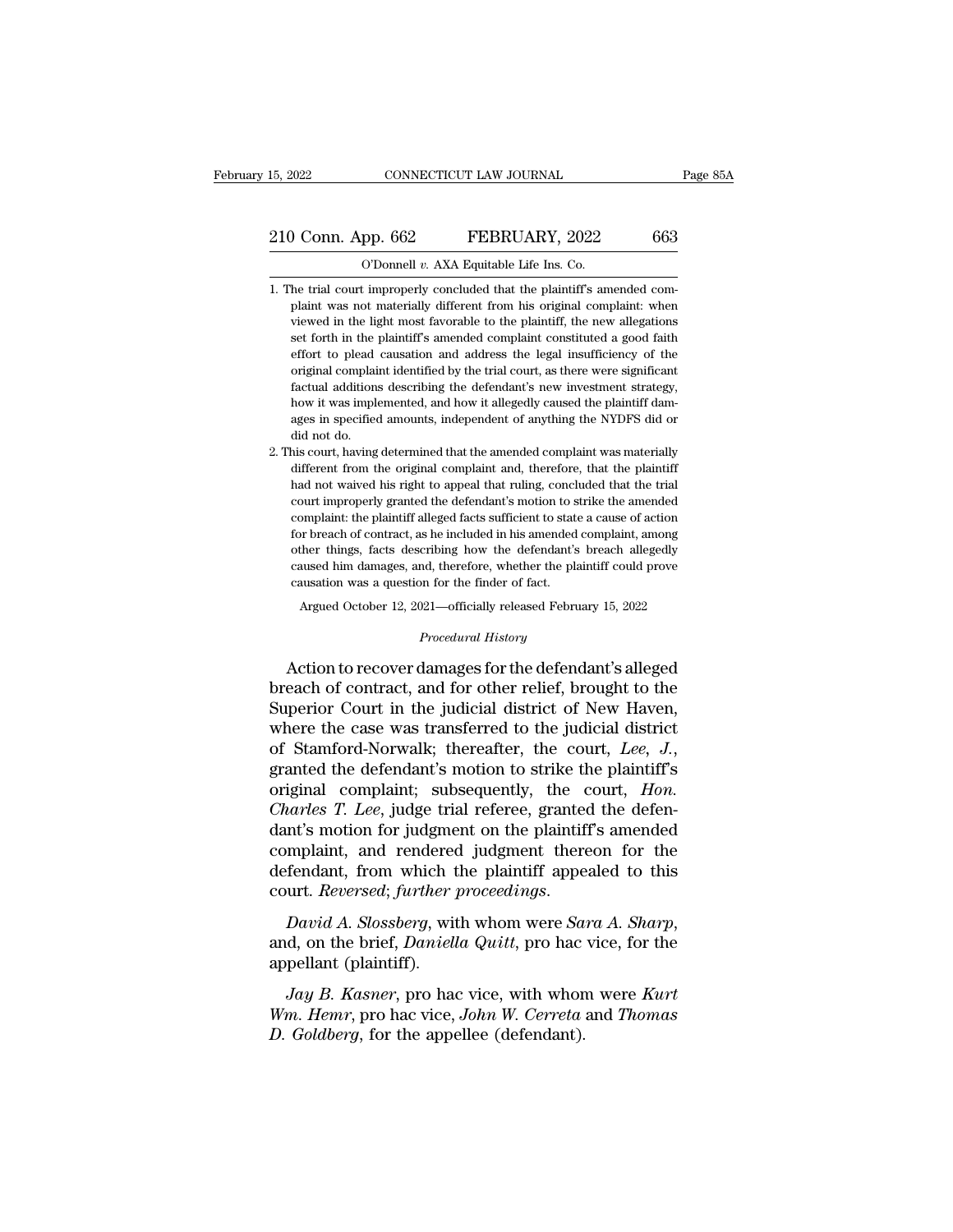#### CONNECTICUT LAW JOURNAL February 15, 2022<br>664 FEBRUARY, 2022 210 Conn. App. 662<br>0'Donnell v. AXA Equitable Life Ins. Co. CONNECTICUT LAW JOURNAL Februar<br>FEBRUARY, 2022 210 Conn. App. 662<br>O'Donnell *v.* AXA Equitable Life Ins. Co.

#### *Opinion*

FEBRUARY, 2022 210 Conn. App. 662<br>
O'Donnell v. AXA Equitable Life Ins. Co.<br>
Opinion<br>
BISHOP, J. In this putative class action, the plaintiff,<br>
chard T. O'Donnell, appeals from the judgment of the FEBRUARY, 2022 210 Conn. App. 662<br>
O'Donnell v. AXA Equitable Life Ins. Co.<br>
Opinion<br>
BISHOP, J. In this putative class action, the plaintiff,<br>
Richard T. O'Donnell, appeals from the judgment of the<br>
trial court rendered 664 FEBRUARY, 2022 210 Conn. App. 662<br>
O'Donnell v. AXA Equitable Life Ins. Co.<br>
Opinion<br>
BISHOP, J. In this putative class action, the plaintiff,<br>
Richard T. O'Donnell, appeals from the judgment of the<br>
trial court rende O'Donnell v. AXA Equitable Life Ins. Co.<br>  $Opinion$ <br>
BISHOP, J. In this putative class action, the plaintiff,<br>
Richard T. O'Donnell, appeals from the judgment of the<br>
trial court rendered after it granted the motion filed by<br>  $o$ <sub>pinion</sub><br>BISHOP, J. In this putative class action, the plaintiff,<br>Richard T. O'Donnell, appeals from the judgment of the<br>trial court rendered after it granted the motion filed by<br>the defendant, AXA Equitable Life Insur *opmon*<br>BISHOP, J. In this putative class action, the plaintiff,<br>Richard T. O'Donnell, appeals from the judgment of the<br>trial court rendered after it granted the motion filed by<br>the defendant, AXA Equitable Life Insurance BISHOP, J. In this putative class action, the plaintiff,<br>Richard T. O'Donnell, appeals from the judgment of the<br>trial court rendered after it granted the motion filed by<br>the defendant, AXA Equitable Life Insurance Company Richard T. O'Donnell, appeals from the judgment of the<br>trial court rendered after it granted the motion filed by<br>the defendant, AXA Equitable Life Insurance Company,<sup>1</sup><br>for entry of judgment on the plaintiff's stricken com trial court rendered after it granted the motion filed by<br>the defendant, AXA Equitable Life Insurance Company,<sup>1</sup><br>for entry of judgment on the plaintiff's stricken com-<br>plaint. On appeal, the plaintiff claims that the cour the defendant, AXA Equitable Life Insurance Company,<sup>1</sup><br>for entry of judgment on the plaintiff's stricken com-<br>plaint. On appeal, the plaintiff claims that the court<br>improperly concluded that his amended complaint (1)<br>was for entry of judgment on the plaintiff's stricken complaint. On appeal, the plaintiff claims that the court improperly concluded that his amended complaint (1) was not "materially different" from his original complaint and plaint. On appeal, improperly conclud<br>was not "materially<br>plaint and (2) failed<br>dant's actions cause<br>plaintiff, and, accor<br>the trial court.<br>The plaintiff allege properly concluded that his amended complaint (1)<br>as not "materially different" from his original com-<br>aint and (2) failed to adequately allege that the defen-<br>nt's actions caused him damages.<sup>2</sup> We agree with the<br>aintiff, was not "materially different" from his original complaint and (2) failed to adequately allege that the defendant's actions caused him damages.<sup>2</sup> We agree with the plaintiff, and, accordingly, we reverse the judgment of t

plaint and ( $2$ ) laned to adequately allege that the defendant's actions caused him damages.<sup>2</sup> We agree with the plaintiff, and, accordingly, we reverse the judgment of the trial court.<br>The plaintiff alleges the followin dant s actions caused film damages.<br>
plaintiff, and, accordingly, we reverse the judgment of<br>
the trial court.<br>
The plaintiff alleges the following facts in his amended<br>
complaint. The plaintiff is a resident of the state plantiff, and, accordingly, we reverse the judgment of<br>the trial court.<br>The plaintiff alleges the following facts in his amended<br>complaint. The plaintiff is a resident of the state of<br>Connecticut. The defendant is a compan The plaintiff alleges the following facts in his amended<br>complaint. The plaintiff is a resident of the state of<br>Connecticut. The defendant is a company organized<br>under New York law with its principal place of business<br>also The plaintiff alleges the following facts in his amended<br>complaint. The plaintiff is a resident of the state of<br>Connecticut. The defendant is a company organized<br>under New York law with its principal place of business<br>also complaint. The plaintiff is a resident of the state of Connecticut. The defendant is a company organized under New York law with its principal place of business also in New York. The defendant is authorized to do and does Connecticut. The defendant is a company organized<br>under New York law with its principal place of business<br>also in New York. The defendant is authorized to do<br>and does business in Connecticut. The defendant offers<br>a broad p under New York law with its principal place of business<br>also in New York. The defendant is authorized to do<br>and does business in Connecticut. The defendant offers<br>a broad portfolio of life insurance products and a variety<br> also in New York. The defendant is authorized to do<br>and does business in Connecticut. The defendant offers<br>a broad portfolio of life insurance products and a variety<br>of annuity products, including fixed deferred annuities, and does business in Connecticut. The defendant offers<br>a broad portfolio of life insurance products and a variety<br>of annuity products, including fixed deferred annuities,<br>payout annuities, and variable annuities. A variabl a broad portfolio of life insurance products and a variety<br>of annuity products, including fixed deferred annuities,<br>payout annuities, and variable annuities. A variable<br>annuity, the product at issue in the present action, of annuity products, including fixed deferred annuities,<br>payout annuities, and variable annuities. A variable<br>annuity, the product at issue in the present action, is<br>a contract between the purchaser, also known as the<br>"ann payout annuities, and variable annuities. A variable annuity, the product at issue in the present action, is<br>a contract between the purchaser, also known as the<br>"annuitant," and the insurance company. Pursuant to<br>the contr annuity, the product at issue in the present action, is<br>a contract between the purchaser, also known as the<br>"annuitant," and the insurance company. Pursuant to<br>the contract, the insurance company agrees to make<br>periodic pa a contract between the purchaser, also known as the "annuitant," and the insurance company. Pursuant to the contract, the insurance company agrees to make periodic payments to the annuitant, beginning either immediately or "annuitant," and the insurance company. Pursuant<br>the contract, the insurance company agrees to mal<br>periodic payments to the annuitant, beginning eith<br>immediately or at some future date. The defendant<br>annuity policies perm nmediately or at some future date. The defendant's<br>
nuity policies permitted the policyholders to allocate<br>
neir premiums toward various investment options,<br>
ach with different risk-reward characteristics.<br>
<sup>1</sup>The defendan annuity policies permitted the policyholders to allocate<br>their premiums toward various investment options,<br>each with different risk-reward characteristics.<br><sup>1</sup>The defendant changed its name in 2020 and is now known as the<br>

their premiums toward various investment options,<br>each with different risk-reward characteristics.<br>The defendant changed its name in 2020 and is now known as the<br>Equitable Financial Life Insurance Company. Because the defe each with different risk-reward characteristics.<br>
<sup>1</sup>The defendant changed its name in 2020 and is now known as the Equitable Financial Life Insurance Company. Because the defendant has been referred to as AXA Equitable Li <sup>1</sup> The defendant changed its name in 2020 and is now known as the Equitable Financial Life Insurance Company. Because the defendant has been referred to as AXA Equitable Life Insurance Company in all prior proceedings, w Equitable Financial Life Insurance Company. Because the defendant has been referred to as AXA Equitable Life Insurance Company in all prior proceedings, we use that name in this appeal.<br><sup>2</sup> In his principal brief, the pla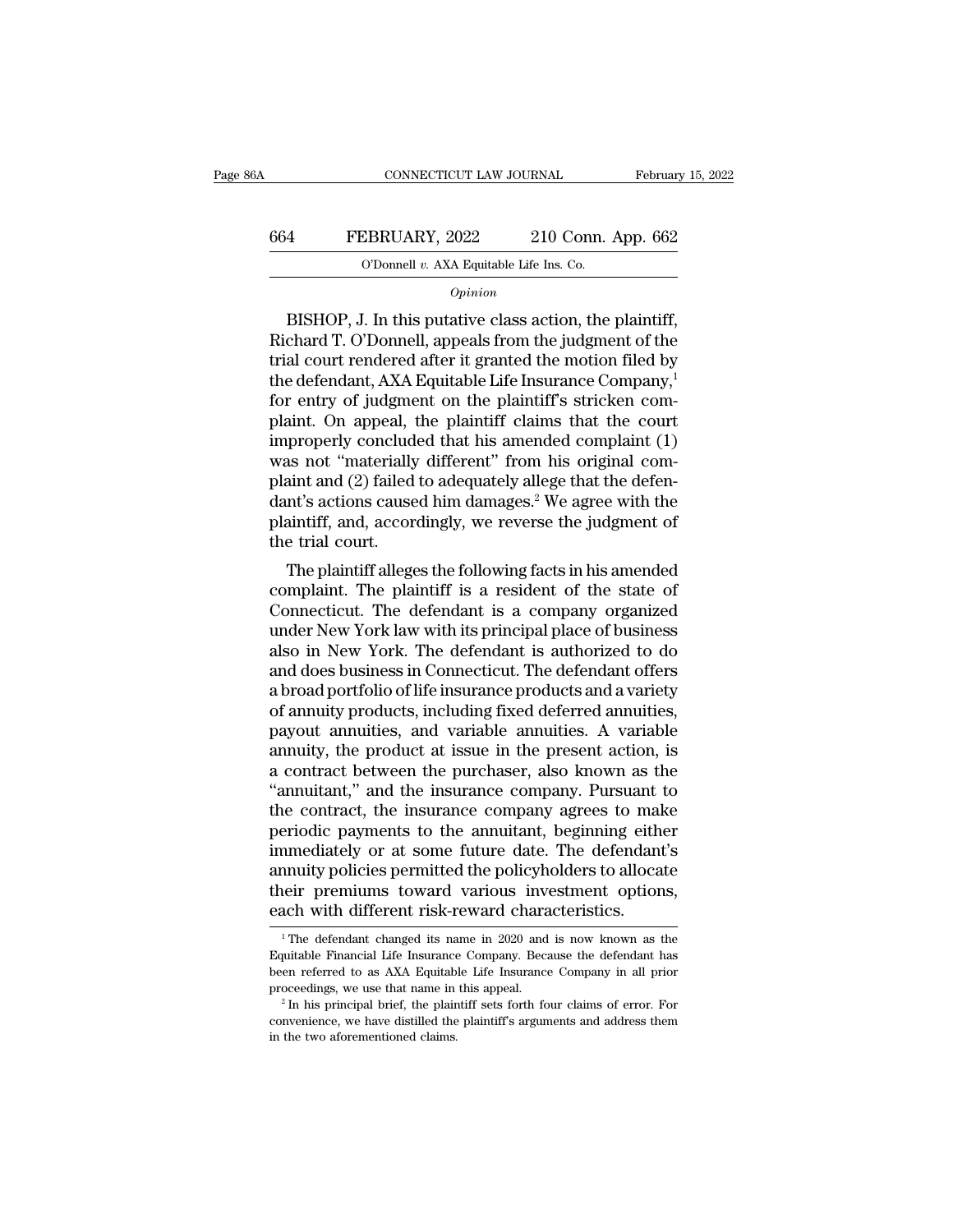## 15, 2022 CONNECTICUT LAW JOURNAL Page 87A<br>
210 Conn. App. 662 FEBRUARY, 2022 665<br>
O'Donnell v. AXA Equitable Life Ins. Co. 15, 2022 CONNECTICUT LAW JOURNAL<br>
210 Conn. App. 662 FEBRUARY, 2022 665<br>
O'Donnell *v.* AXA Equitable Life Ins. Co.<br>
In November, 2008, the plaintiff purchased a variable

EXECTIVE 2002 2022<br>
In November, 2008, the plaintiff purchased a variable<br>
Divideo a variable purchased a variable<br>
Divideo purchased a variable<br>
Divideo purchased a variable<br>
Divideo purchased a variable<br>
Divideo purchase 210 Conn. App. 662 FEBRUARY, 2022 665<br>
O'Donnell v. AXA Equitable Life Ins. Co.<br>
In November, 2008, the plaintiff purchased a variable<br>
annuity policy from the defendant. The policy that the<br>
plaintiff and other putative c 210 Conn. App. 662 FEBRUARY, 2022 665<br>
O'Donnell v. AXA Equitable Life Ins. Co.<br>
In November, 2008, the plaintiff purchased a variable<br>
annuity policy from the defendant. The policy that the<br>
plaintiff and other putative 210 Conn. App. 662 FEBRUARY, 2022 665<br>
O'Donnell v. AXA Equitable Life Ins. Co.<br>
In November, 2008, the plaintiff purchased a variable<br>
annuity policy from the defendant. The policy that the<br>
plaintiff and other putative CONDUCT THE CONSECT TO THE CONSECT OF THE CONSECT OF THE CONSECT OF THE NUMBER AND NOVEMBER AND MULTIPLE THAT AND plaintiff and other putative class members purchased permitted them to acquire, for an additional premium, The November, 2008, the plaintiff purchased a variable<br>annuity policy from the defendant. The policy that the<br>plaintiff and other putative class members purchased<br>permitted them to acquire, for an additional premium,<br>a gu In November, 2008, the plaintiff purchased a variable<br>annuity policy from the defendant. The policy that the<br>plaintiff and other putative class members purchased<br>permitted them to acquire, for an additional premium,<br>a gua annuity policy from the defendant. The policy that the<br>plaintiff and other putative class members purchased<br>permitted them to acquire, for an additional premium,<br>a guarantee that certain benefits would increase by a<br>minimu plaintiff and other putative class members purchased<br>permitted them to acquire, for an additional premium,<br>a guarantee that certain benefits would increase by a<br>minimum percentage each year.<sup>3</sup> The policy also<br>included a r permitted them to acquire, for an additional premium,<br>a guarantee that certain benefits would increase by a<br>minimum percentage each year.<sup>3</sup> The policy also<br>included a reset provision, which provided that the<br>value of guar a guarantee that certain benefits would increase by a<br>minimum percentage each year.<sup>3</sup> The policy also<br>included a reset provision, which provided that the<br>value of guaranteed benefits could only increase and<br>never decrease minimum percentage each year.<sup>3</sup> The policy also<br>included a reset provision, which provided that the<br>value of guaranteed benefits could only increase and<br>never decrease. The guarantee, in combination with the<br>reset provisi included a reset provision, which provided that the<br>value of guaranteed benefits could only increase and<br>never decrease. The guarantee, in combination with the<br>reset provision, effectively immunized the benefits of<br>the pol value of guaranteed benefits could only increase and<br>never decrease. The guarantee, in combination with the<br>reset provision, effectively immunized the benefits of<br>the policy from the risks of stock market volatility.<br>The p never decrease. The guarantee, in combination with the<br>reset provision, effectively immunized the benefits of<br>the policy from the risks of stock market volatility.<br>The policy also provided that the defendant (1) would<br>comp reset provision, effectively immunized the benefits of<br>the policy from the risks of stock market volatility.<br>The policy also provided that the defendant (1) would<br>comply with all applicable laws, (2) had established<br>and wo the policy from the risks of stock market volatility.<br>The policy also provided that the defendant (1) would<br>comply with all applicable laws, (2) had established<br>and would maintain the accounts under New York law,<br>(3) woul The policy also provided that the defendant (1) would<br>comply with all applicable laws, (2) had established<br>and would maintain the accounts under New York law,<br>(3) would not change the investment strategy for the<br>variable a comply with all applicable laws, (2) had established<br>and would maintain the accounts under New York law,<br>(3) would not change the investment strategy for the<br>variable annuity policy unless approved by the Superinten-<br>tende and would maintain the accounts under New York law,<br>(3) would not change the investment strategy for the<br>variable annuity policy unless approved by the Superin-<br>tendent of Insurance of New York State (superinten-<br>dent) or (3) would not change the investment strategy for the variable annuity policy unless approved by the Superintendent of Insurance of New York State (superintendent) or deemed approved in accordance with such law or regulati variable annuity policy unless approved by the Superintendent of Insurance of New York State (superintendent) or deemed approved in accordance with such law<br>or regulation, and (4) would not make a material change<br>to the po tendent of Insurance of New York State (superinten-<br>dent) or deemed approved in accordance with such law<br>or regulation, and (4) would not make a material change<br>to the policy without prior approval of the superinten-<br>dent. dent) or deemed approved in accordance with such law<br>or regulation, and (4) would not make a material change<br>to the policy without prior approval of the superinten-<br>dent. Although the policy did grant the defendant some<br>di law. In 2011, after the plaintiff had already purchased his<br>nucleon over investment options, it did not permit the<br>fendant to make material changes to the investment<br>rategy without complying with applicable New York<br>w.<br>In 2011, discretion over investment options, it did not permit the<br>defendant to make material changes to the investment<br>strategy without complying with applicable New York<br>law.<br>In 2011, after the plaintiff had already purchased his

defendant to make material changes to the investment<br>defendant to make material changes to the investment<br>strategy without complying with applicable New York<br>law.<br>In 2011, after the plaintiff had already purchased his<br>annu strategy without complying with applicable New York<br>law.<br>In 2011, after the plaintiff had already purchased his<br>annuity policy from the defendant, the defendant<br>changed the investment strategy associated with the<br>plaintiff Iaw.<br>In 2011, after the plaintiff had already purchased his<br>annuity policy from the defendant, the defendant<br>changed the investment strategy associated with the<br>plaintiff's and other putative class members' policies.<br>The d In 2011, after the plaintiff had already purchased his<br>annuity policy from the defendant, the defendant<br>changed the investment strategy associated with the<br>plaintiff's and other putative class members' policies.<br>The defend In 2011, after the plaintiff had already purchased his<br>annuity policy from the defendant, the defendant<br>changed the investment strategy associated with the<br>plaintiff's and other putative class members' policies.<br>The defend annuity policy from the defendant, the defendant<br>changed the investment strategy associated with the<br>plaintiff's and other putative class members' policies.<br>The defendant implemented the new investment policy,<br>referred to changed the investment strategy associated with the<br>plaintiff's and other putative class members' policies.<br>The defendant implemented the new investment policy,<br>referred to as the "AXA Tactical Manager Strategy"<br>(ATM Strat 3 The plaintiff seeks class action certification for the New ork State Department of Financial Services (NYDFS), seequired by the terms of the contract and New York<sup>3</sup> The plaintiff seeks class action certification for thi (ATM Strategy), without seeking approval from the New York State Department of Financial Services (NYDFS), as required by the terms of the contract and New York  $\frac{3}{10}$ The plaintiff seeks class action certification for

York State Depart<br>as required by the<br> $\frac{3}{\sqrt{1-\frac{1}{2}}}$  The plaintiff seeks class<br>tion not made by the coulitigation was terminated.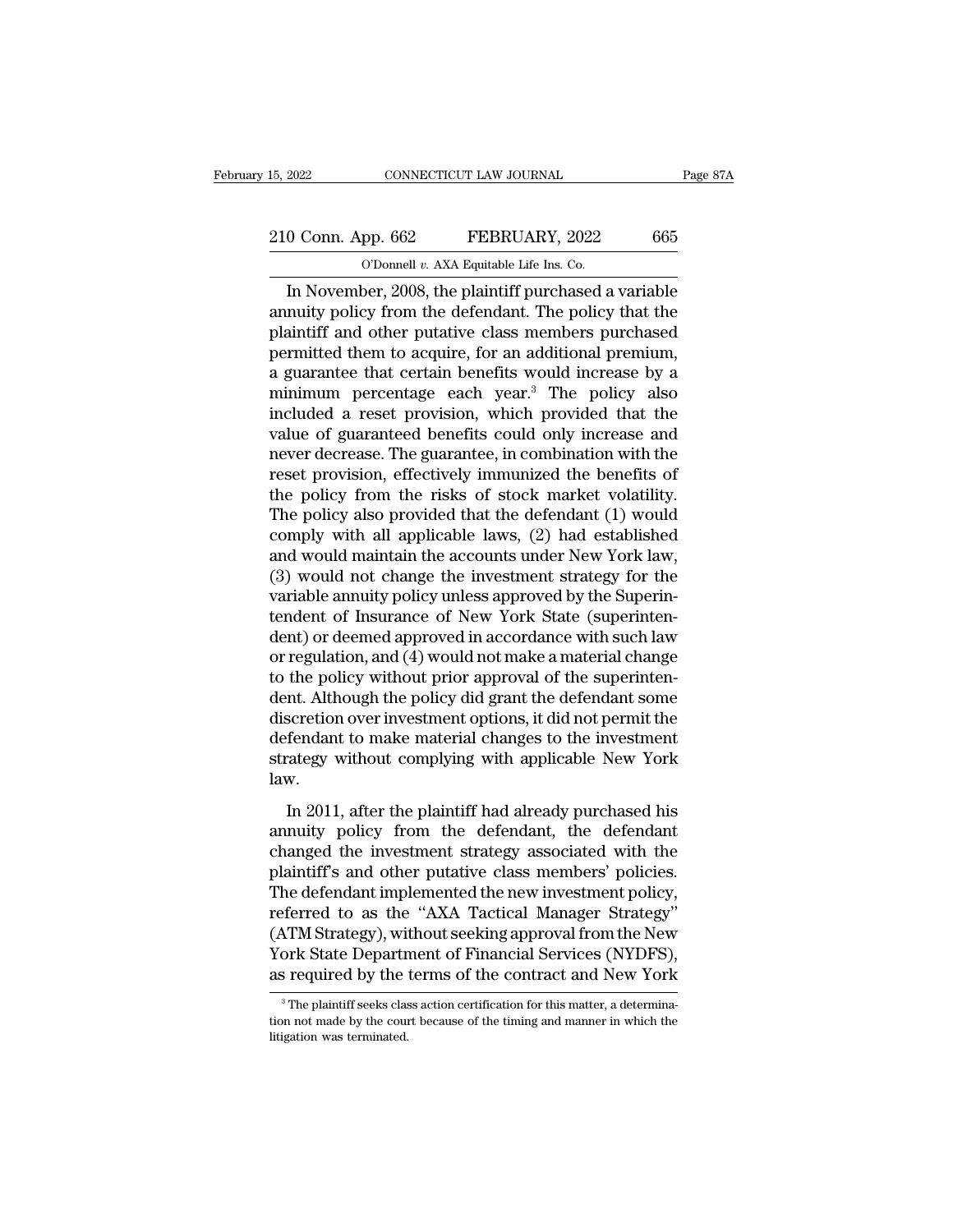## CONNECTICUT LAW JOURNAL February 15, 2022<br>666 FEBRUARY, 2022 210 Conn. App. 662<br>0'Donnell v. AXA Equitable Life Ins. Co. CONNECTICUT LAW JOURNAL Februar<br>
Februar<br>
666 FEBRUARY, 2022 210 Conn. App. 662<br>
O'Donnell *v.* AXA Equitable Life Ins. Co.<br>
law. The ATM Strategy was a material change to the

CONNECTICUT LAW JOURNAL February 15, 2022<br>
FEBRUARY, 2022 210 Conn. App. 662<br>
O'Donnell v. AXA Equitable Life Ins. Co.<br>
Law. The ATM Strategy was a material change to the<br>
investment policy pursuant to New York Insurance FEBRUARY, 2022 210 Conn. App. 662<br>
C'Donnell v. AXA Equitable Life Ins. Co.<br>
law. The ATM Strategy was a material change to the<br>
investment policy pursuant to New York Insurance Law<br>  $\S 4240$  (e),<sup>4</sup> which required the de EBRUARY, 2022 210 Conn. App. 662<br>
O'Donnell v. AXA Equitable Life Ins. Co.<br>
law. The ATM Strategy was a material change to the<br>
investment policy pursuant to New York Insurance Law<br>
§ 4240 (e),<sup>4</sup> which required the defen 666 FEBRUARY, 2022 210 Conn. App. 662<br>
0'Donnell v. AXA Equitable Life Ins. Co.<br>
law. The ATM Strategy was a material change to the<br>
investment policy pursuant to New York Insurance Law<br>
§ 4240 (e),<sup>4</sup> which required the CD CD CONDECTATE CONSUMING THE CONSUMING THE CONSUMING THE CONSUMING THE INTERNATIONAL STATE STATE STATE STATE STATE STATE STATE STATE STATE STATE STATE STATE STATE STATE STATE STATE STATE STATE STATE STATE STATE STATE ST Change iv. Axa Equitable Life ins. Co.<br>
law. The ATM Strategy was a material change to the<br>
investment policy pursuant to New York Insurance Law<br>
§ 4240 (e),<sup>4</sup> which required the defendant to seek<br>
approval of the change law. The ATM Strategy was a material change to the<br>investment policy pursuant to New York Insurance Law<br> $\S$  4240 (e),<sup>4</sup> which required the defendant to seek<br>approval of the change from the NYDFS prior to its<br>implementati investment policy pursuant to New York Insurance Law  $\S$  4240 (e),<sup>4</sup> which required the defendant to seek approval of the change from the NYDFS prior to its implementation. Under  $\S$  4240 (e), an amendment that changes t  $\S$  4240 (e),<sup>4</sup> which required the defendant to seek<br>approval of the change from the NYDFS prior to its<br>implementation. Under  $\S$  4240 (e), an amendment that<br>changes the investment strategy is not automatically<br>approved approval of the change from the NYDFS prior to its<br>implementation. Under  $\S$  4240 (e), an amendment that<br>changes the investment strategy is not automatically<br>approved but, rather, is treated as an original filing.<br>An amen implementation. Under  $\S$  4240 (e), an amendment that<br>changes the investment strategy is not automatically<br>approved but, rather, is treated as an original filing.<br>An amendment that does not change the investment<br>strategy changes the investment strategy is not automatically<br>approved but, rather, is treated as an original filing.<br>An amendment that does not change the investment<br>strategy is automatically deemed approved after thirty<br>days, unl approved but, rather, is treated as an original filing.<br>An amendment that does not change the investment<br>strategy is automatically deemed approved after thirty<br>days, unless the superintendent disapproves. Because<br>the defen An amendment that does not change the investment<br>strategy is automatically deemed approved after thirty<br>days, unless the superintendent disapproves. Because<br>the defendant did not properly inform the NYDFS of<br>the nature of strategy is automatically deemed approved after thirty<br>days, unless the superintendent disapproves. Because<br>the defendant did not properly inform the NYDFS of<br>the nature of the changes and that the changes should<br>be treate days, unless the superintendent disapproves. Becauthe defendant did not properly inform the NYDFS the nature of the changes and that the changes shouse treated as an original filing, the ATM Strategy we automatically, but Experience and that the following and that the changes should<br>
treated as an original filing, the ATM Strategy was<br>
tomatically, but improperly, deemed approved. By<br>
it seeking the requisite approval from the NYDFS, the<br>
f the final of the changes and that the endaptive be treated as an original filing, the ATM Strategy was automatically, but improperly, deemed approved. By not seeking the requisite approval from the NYDFS, the defendant bre

## efendant breached the terms of the contract.<br>The plaintiff also alleged the following facts. The<br>reach caused the plaintiff and other policyholders<br><sup>4</sup>Section 4240 (e) of New York Insurance Law provides: "No authorized<br>sur

The plaintiff also alleged the following facts. The<br>breach caused the plaintiff and other policyholders<br><sup>4</sup> Section 4240 (e) of New York Insurance Law provides: "No authorized<br>insurer shall make any such agreement in this The plaintiff also alleged the following facts. The breach caused the plaintiff and other policyholders  $\frac{4 \text{Section } 4240 \text{ (e) of New York Insurance Law provides: "No authorized insurance shall make any such agreement in this state providing for the allocation of amounts to a separate account until such insurer has filed with the superintendent a statement as to its methods of operation of such separate$ Superior Caused the plaintiff and other policyholders<br>
<sup>4</sup> Section 4240 (e) of New York Insurance Law provides: "No authorized<br>
insurer shall make any such agreement in this state providing for the alloca-<br>
tion of amounts Fractical Causeu Life plantificant during policyholders<br>  $^{4}$  Section 4240 (e) of New York Insurance Law provides: "No authorized<br>
insurer shall make any such agreement in this state providing for the alloca-<br>
tion of am <sup>4</sup> Section 4240 (e) of New York Insurance Law provides: "No authorized insurer shall make any such agreement in this state providing for the allocation of amounts to a separate account until such insurer has filed with t insurer shall make any such agreement in this state providing for the allocation of amounts to a separate account until such insurer has filed with the superintendent a statement as to its methods of operation of such sepa more contracted as separate account until such insurer has filed with the superintendent a statement as to its methods of operation of such separate account and the superintendent has approved such statement. Subject to th superintendent a statement as to its methods of operation of such separate account and the superintendent has approved such statement. Subject to the approval of the superintendent, any such statement may apply to one or m such statement statement statement, any such statement. Subject to the approval of the superintendent, any such statement may apply to one or more groups of separate accounts classified by investment policy, number or kind the approval of the superintendent, any such statement may apply to one or more groups of separate accounts classified by investment policy, number or kinds of separate account participants, methods of distribution of such experience, responsibility, competence, responsibility, competence, response or more groups of separate account participants, methods of distribution of such agreements or otherwise. In determining whether or not to approv or kinds of separate account participants, methods of distribution of such agreements or otherwise. In determining whether or not to approve any such statement, the superintendent shall consider, among other things, the hi statements or otherwise. In determining whether or not to approve any such statement, the superintendent shall consider, among other things, the history, reputation and financial stability of the insurer and the character, such statement, the superintendent shall consider, among other things, the history, reputation and financial stability of the insurer and the character, experience, responsibility, competence and general fitness of the off history, reputation and financial stability of the insurer and the character, experience, responsibility, competence and general fitness of the officers and directors of the insurer. If the insurer files an amendment of an experience, responsibility, competence and general fitness of the officers and directors of the insurer. If the insurer files an amendment of any such statement with the superintendent that does not change the investment p and directors of the insurer. If the insurer files an amendment of any such statement with the superintendent that does not change the investment policy of a separate account and the superintendent does not approve or disa statement with the superintendent that does not change the investment<br>policy of a separate account and the superintendent does not approve or<br>disapprove such amendment within a period of thirty days after such filing,<br>such statement with the superintendent that does not change the investment policy of a separate account and the superintendent does not approve or disapprove such amendment within a period of thirty days after such filing, such Follow such amendment within a period of thirty days after such filing, such amendment shall be deemed to be approved as of the end of such thirty day period, except that if the superintendent requests further information such amendment shall be deemed to be approved as of the end of such thirty day period, except that if the superintendent requests further information on the statement during such period from the insurer, such period shall day period, except that if the superintendent requests further information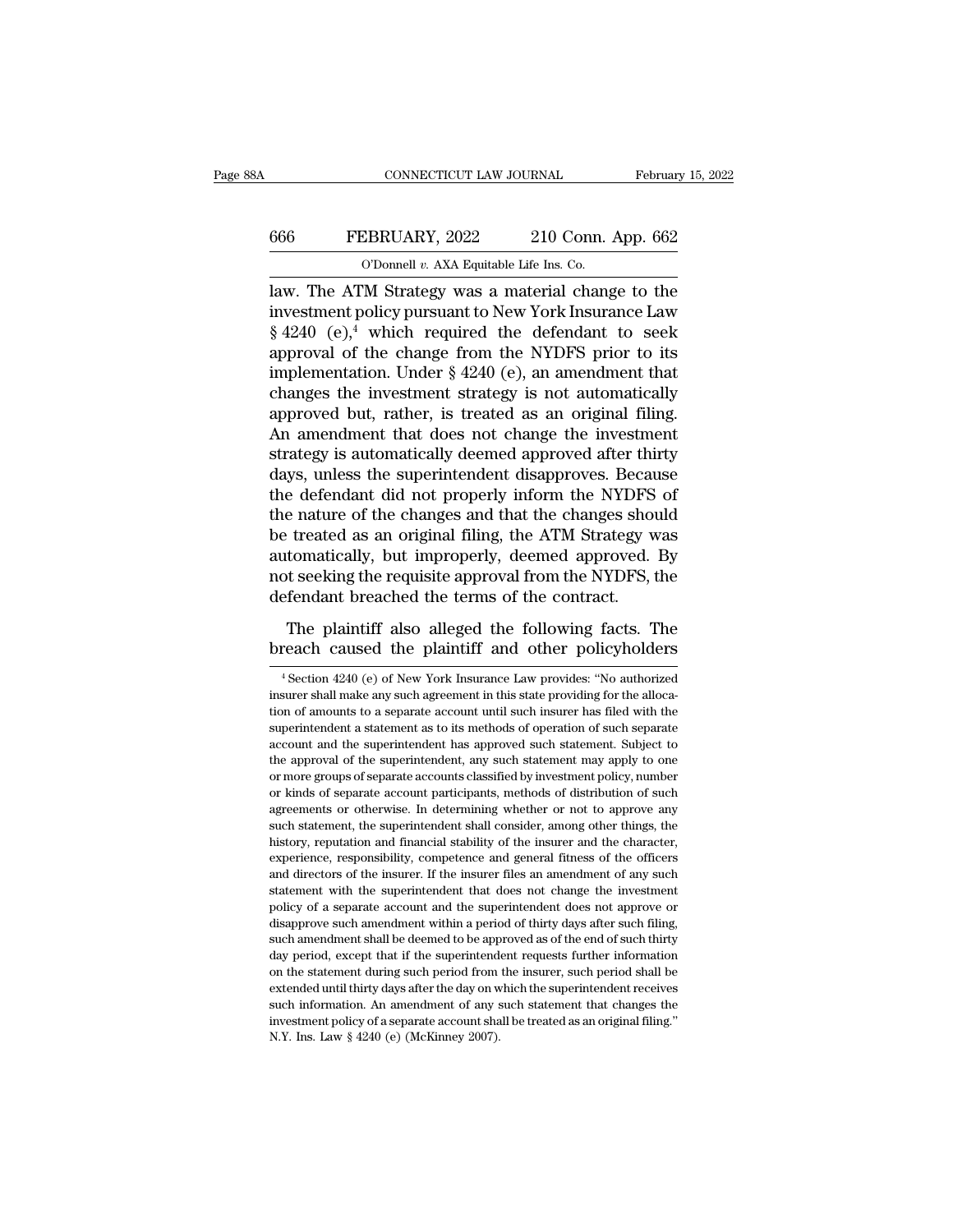# 15, 2022 CONNECTICUT LAW JOURNAL Page 89A<br>
210 Conn. App. 662 FEBRUARY, 2022 667<br>
210 Connel v. AXA Equitable Life Ins. Co.

15, 2022 CONNECTICUT LAW JOURNAL<br>
210 Conn. App. 662 FEBRUARY, 2022 667<br>
O'Donnell *v.* AXA Equitable Life Ins. Co.<br>
damages. To implement the ATM Strategy, the defen-15, 2022 CONNECTICUT LAW JOURNAL<br>
210 Conn. App. 662 FEBRUARY, 2022 667<br>
0'Donnell v. AXA Equitable Life Ins. Co.<br>
damages. To implement the ATM Strategy, the defen-<br>
damages. To implement the ATM Strategy, the defen-<br>
dan 210 Conn. App. 662 FEBRUARY, 2022 667<br>
CDonnell v. AXA Equitable Life Ins. Co.<br>
damages. To implement the ATM Strategy, the defendant sold all or substantially all of the plaintiff's and other policyholders' investment pos 210 Conn. App. 662 FEBRUARY, 2022 667<br>
O'Donnell v. AXA Equitable Life Ins. Co.<br>
damages. To implement the ATM Strategy, the defendant sold all or substantially all of the plaintiff's and<br>
other policyholders' investment 210 Conn. App. 662 FEBRUARY, 2022 667<br>
O'Donnell v. AXA Equitable Life Ins. Co.<br>
damages. To implement the ATM Strategy, the defendant sold all or substantially all of the plaintiff's and<br>
other policyholders' investment CODOMBED *R*. AXA Equitable Life Ins. Co.<br>
damages. To implement the ATM Strategy, the defendant sold all or substantially all of the plaintiff's and other policyholders' investment positions without their permission. This Former v. AXA Equitable Life Ins. Co.<br>
damages. To implement the ATM Strategy, the defendant sold all or substantially all of the plaintiff's and<br>
other policyholders' investment positions without their<br>
permission. This damages. To implement the ATM Strategy, the defendant sold all or substantially all of the plaintiff's and other policyholders' investment positions without their permission. This left the plaintiff's and other policyholde dant sold all or substantially all of the plaintiff's and<br>other policyholders' investment positions without their<br>permission. This left the plaintiff's and other policyhold-<br>ers' accounts with no equity exposure. After the other policyholders' investment positions without their<br>permission. This left the plaintiff's and other policyhold-<br>ers' accounts with no equity exposure. After the market<br>recovered, the defendant bought these positions ba permission. This left the plaintiff's and other policyholders' accounts with no equity exposure. After the market<br>recovered, the defendant bought these positions back at<br>much higher prices, immediately resulting in substan ers' accounts with no equity exposure. After the market<br>recovered, the defendant bought these positions back at<br>much higher prices, immediately resulting in substantial<br>losses passed on to the plaintiff and other policyhol recovered, the defendant bought these positions back at<br>much higher prices, immediately resulting in substantial<br>losses passed on to the plaintiff and other policyholders.<br>In other words, alleged the plaintiff, the ATM Str much higher prices, immediately resulting in substantial<br>losses passed on to the plaintiff and other policyholders.<br>In other words, alleged the plaintiff, the ATM Strategy<br>reduced the defendant's risks and costs by using d losses passed on to the plaintiff and other policyholders.<br>In other words, alleged the plaintiff, the ATM Strategy<br>reduced the defendant's risks and costs by using deriva-<br>tives to hedge its own equity exposure to market v In other words, alleged the plaintiff, the ATM Strategy<br>reduced the defendant's risks and costs by using deriva-<br>tives to hedge its own equity exposure to market volatil-<br>ity at the expense of the variable annuity customer reduced the defendant's risks and costs by using derivatives to hedge its own equity exposure to market volatility at the expense of the variable annuity customers who purchased their policies, in part, for the opportunity tives to hedge its own equity exposure to market volatility at the expense of the variable annuity customers who purchased their policies, in part, for the opportunity to benefit from market volatility. The ATM Strategy al ity at the expense of the variable annuity customers who<br>purchased their policies, in part, for the opportunity to<br>benefit from market volatility. The ATM Strategy altered<br>the very nature of the product held by policyholde purchased their policies, in part, for the opportunity to<br>benefit from market volatility. The ATM Strategy altered<br>the very nature of the product held by policyholders.<br>It materially changed the variable annuity products a benefit from market volatility. The ATM Strategy altered<br>the very nature of the product held by policyholders.<br>It materially changed the variable annuity products and<br>reduced the value of the annuity accounts. The reduc-<br>t the very nature of the product held by policyholders.<br>It materially changed the variable annuity products and<br>reduced the value of the annuity accounts. The reduc-<br>tion of the value of the accounts also diminished the<br>peri It materially changed the variable annuity products and<br>reduced the value of the annuity accounts. The reduc-<br>tion of the value of the accounts also diminished the<br>periodic reset amounts built into the policies. In the<br>cas reduced the value of the annuity accounts. The reduction of the value of the accounts also diminished the periodic reset amounts built into the policies. In the case of the plaintiff, the defendant's breach cost him approx tion of the value<br>periodic reset an<br>case of the plain<br>approximately \$9<br>nal investment. T<br>in excess of \$100<br>vant period.<br>Soon after the Soon after the defendant's burnton of the process. The description of the plaintiff, the defendant's breach cost him<br>proximately \$90,000, or almost 20 percent of his origi-<br>l investment. The members of the putative class l Ease of the plantari, are determined b breach cost rain<br>approximately \$90,000, or almost 20 percent of his original<br>investment. The members of the putative class lost<br>in excess of \$100 to \$200 million dollars during the re

reprominately  $\phi \phi$ ,  $\phi \phi$ , or all ansulate percent of this original investment. The members of the putative class lost<br>in excess of \$100 to \$200 million dollars during the rele-<br>vant period.<br>Soon after the defendant's i And investment. The members of are parameter enass fost<br>in excess of \$100 to \$200 million dollars during the rele-<br>vant period.<br>Soon after the defendant's implementation of the<br>ATM Strategy, the NYDFS commenced an investi want period.<br>
Soon after the defendant's implementation of the<br>
ATM Strategy, the NYDFS commenced an investigation<br>
of the defendant concerning the implementation of the<br>
ATM Strategy. The focus of the investigation was<br>
w Nata person.<br>
Soon after the defendant's implementation of the<br>
ATM Strategy, the NYDFS commenced an investigation<br>
of the defendant concerning the implementation of the<br>
ATM Strategy. The focus of the investigation was<br>
w Soon after the defendant's implementation of the<br>ATM Strategy, the NYDFS commenced an investigation<br>of the defendant concerning the implementation of the<br>ATM Strategy. The focus of the investigation was<br>whether the defenda ATM Strategy, the NYDFS commenced an investigation<br>of the defendant concerning the implementation of the<br>ATM Strategy. The focus of the investigation was<br>whether the defendant had properly informed the<br>NYDFS of the impleme of the defendant concerning the implementation of the<br>ATM Strategy. The focus of the investigation was<br>whether the defendant had properly informed the<br>NYDFS of the implementation of the ATM Strategy.<br>After the conclusion o ATM Strategy. The focus of the investigation was<br>whether the defendant had properly informed the<br>NYDFS of the implementation of the ATM Strategy.<br>After the conclusion of the investigation, the NYDFS<br>found that the defendan whether the defendant had properly informed the<br>NYDFS of the implementation of the ATM Strategy.<br>After the conclusion of the investigation, the NYDFS<br>found that the defendant had failed to seek the requisite<br>approval for t NYDFS of the implementation of the ATM Strategy.<br>After the conclusion of the investigation, the NYDFS<br>found that the defendant had failed to seek the requisite<br>approval for the material changes to the investment<br>strategy u After the conclusion of the investigation, the NYDFS<br>found that the defendant had failed to seek the requisite<br>approval for the material changes to the investment<br>strategy under the ATM Strategy. Specifically, the<br>NYDFS fo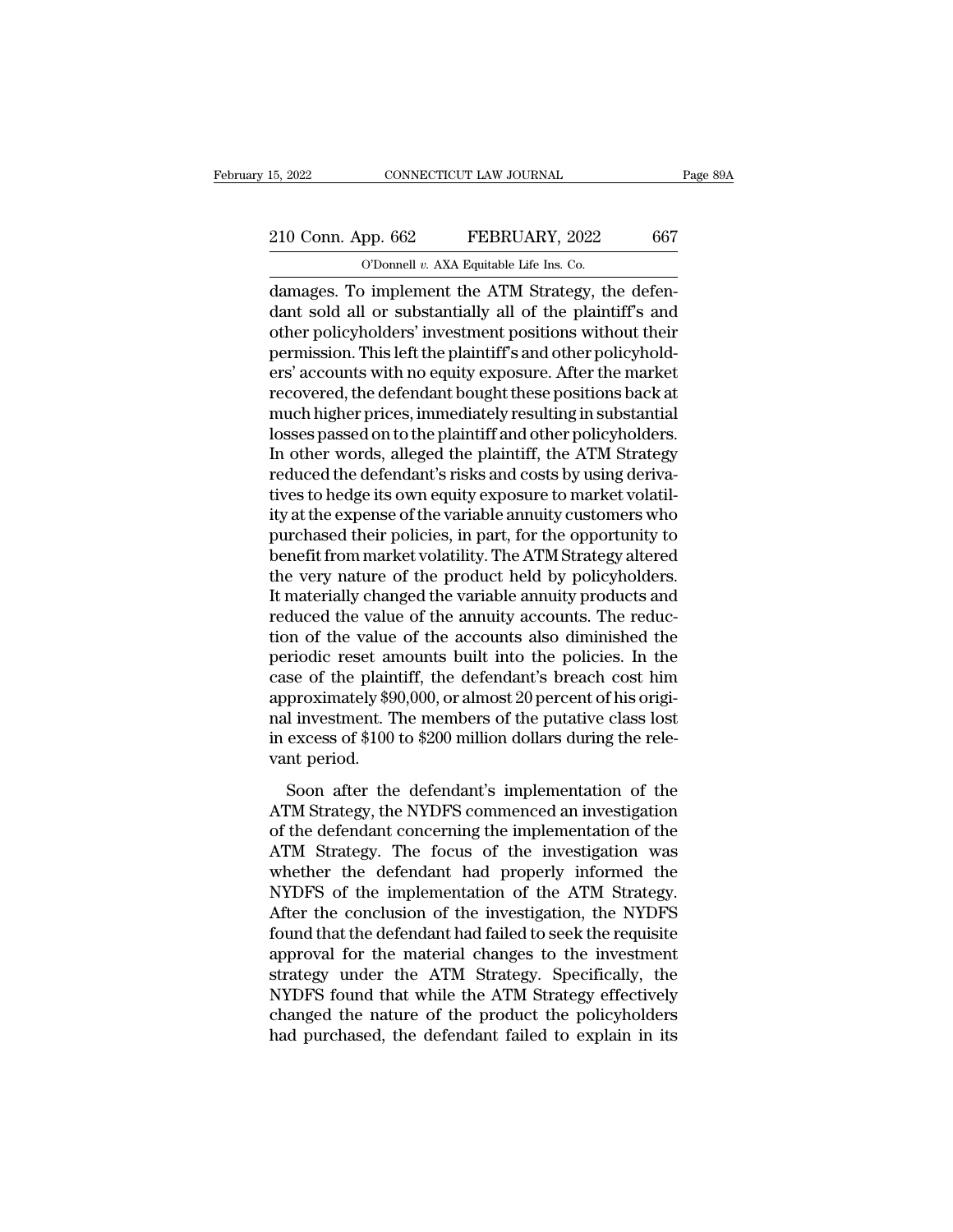#### CONNECTICUT LAW JOURNAL February 15, 2022<br>668 FEBRUARY, 2022 210 Conn. App. 662<br>0'Donnell v. AXA Equitable Life Ins. Co. CONNECTICUT LAW JOURNAL Februar<br>FEBRUARY, 2022 210 Conn. App. 662<br>O'Donnell *v.* AXA Equitable Life Ins. Co.

FEBRUARY, 2022 210 Conn. App. 662<br>
FEBRUARY, 2022 210 Conn. App. 662<br>
O'Donnell v. AXA Equitable Life Ins. Co.<br>
Filings with the NYDFS that it was making such changes<br>
to the policies. The absence of detail and discussion FEBRUARY, 2022 210 Conn. App. 662<br>
O'Donnell v. AXA Equitable Life Ins. Co.<br>
filings with the NYDFS that it was making such changes<br>
to the policies. The absence of detail and discussion in<br>
the filings regarding the signi 668 FEBRUARY, 2022 210 Conn. App. 662<br>
O'Donnell v. AXA Equitable Life Ins. Co.<br>
Things with the NYDFS that it was making such changes<br>
to the policies. The absence of detail and discussion in<br>
the filings regarding the s FEBRUARY, 2022 210 Conn. App. 662<br>
O'Donnell v. AXA Equitable Life Ins. Co.<br>
filings with the NYDFS that it was making such changes<br>
to the policies. The absence of detail and discussion in<br>
the filings regarding the sign CD CD CONTERT THE COLLECT OF THE CONSERVANT OF CONTENTS (CO.<br>
Things with the NYDFS that it was making such changes<br>
to the policies. The absence of detail and discussion in<br>
the filings regarding the significance of the i Filings with the NYDFS that it was making such changes<br>to the policies. The absence of detail and discussion in<br>the filings regarding the significance of the implementa-<br>tion of the ATM Strategy had the effect of misleadi filings with the NYDFS that it was making such changes<br>to the policies. The absence of detail and discussion in<br>the filings regarding the significance of the implementa-<br>tion of the ATM Strategy had the effect of misleadin to the policies. The absence of detail and discussion in<br>the filings regarding the significance of the implementa-<br>tion of the ATM Strategy had the effect of misleading<br>the NYDFS regarding the scope and potential effects<br> the filings regarding the significance of the implementation of the ATM Strategy had the effect of misleading<br>the NYDFS regarding the scope and potential effects<br>of the changes. The NYDFS had approved the filings<br>on the fa tion of the ATM Strategy had the effect of misleading<br>the NYDFS regarding the scope and potential effects<br>of the changes. The NYDFS had approved the filings<br>on the false belief that the changes were merely routine<br>addition the NYDFS regarding the scope and potential effects<br>of the changes. The NYDFS had approved the filings<br>on the false belief that the changes were merely routine<br>additions of funds or similar alterations. As a result,<br>the de of the changes. The NYDFS had approved the filings<br>on the false belief that the changes were merely routine<br>additions of funds or similar alterations. As a result,<br>the defendant entered into a consent order with the<br>NYDFS on the false belief that the changes were merely routine<br>additions of funds or similar alterations. As a result,<br>the defendant entered into a consent order with the<br>NYDFS on March 14, 2014.<sup>5</sup> According to the consent<br>orde additions of funds or similar alterations. As a result,<br>the defendant entered into a consent order with the<br>NYDFS on March 14, 2014.<sup>5</sup> According to the consent<br>order, "[h]ad the [NYDFS] been aware of the extent<br>of the cha the defendant entered into a consent order with the<br>NYDFS on March 14, 2014.<sup>5</sup> According to the consent<br>order, "[h]ad the [NYDFS] been aware of the extent<br>of the changes, it may have required that the existing<br>policyholde NYDFS on March 14, 2014.<sup>5</sup> According to the consent<br>order, "[h]ad the [NYDFS] been aware of the extent<br>of the changes, it may have required that the existing<br>policyholders affirmatively opt in to the ATM Strategy."<br>The co order, "[h]ad the [NYDFS] been aware of the extent<br>of the changes, it may have required that the existing<br>policyholders affirmatively opt in to the ATM Strategy."<br>The consent order required the defendant to (1) pay<br>\$20 mil of the changes, it may have required that the existing<br>policyholders affirmatively opt in to the ATM Strategy."<br>The consent order required the defendant to (1) pay<br>\$20 million to the NYDFS, (2) seek all necessary approv-<br>a policyholders affirmatively opt in to the ATM Strategy."<br>The consent order required the defendant to (1) pay<br>\$20 million to the NYDFS, (2) seek all necessary approv-<br>als in connection with the ATM Strategy in the future,<br>a of consent order required are detendant to  $(1)$  pay 0 million to the NYDFS,  $(2)$  seek all necessary approvis in connection with the ATM Strategy in the future, d  $(3)$  issue written reports to the NYDFS concerning anges Also minism to the FFLE  $S$ , (2) seen an increasing approvals in connection with the ATM Strategy in the future, and (3) issue written reports to the NYDFS concerning changes to certain accounts on a quarterly basis for a

and (3) issue written reports to the NYDFS concerning<br>changes to certain accounts on a quarterly basis for a<br>period of five years from the date of the consent order.<br>The plaintiff commenced this putative class action<br>again changes to certain accounts on a quarterly basis for a<br>period of five years from the date of the consent order.<br>The plaintiff commenced this putative class action<br>against the defendant on August 21, 2015. In his com-<br>plai period of five years from the date of the consent order.<br>The plaintiff commenced this putative class action<br>against the defendant on August 21, 2015. In his com-<br>plaint, the plaintiff asserted a single claim for breach<br>of The plaintiff commenced this putative class action<br>against the defendant on August 21, 2015. In his com-<br>plaint, the plaintiff asserted a single claim for breach<br>of contract against the defendant. On December 27,<br>2018, the The plaintiff commenced this putative class action<br>against the defendant on August 21, 2015. In his com-<br>plaint, the plaintiff asserted a single claim for breach<br>of contract against the defendant. On December 27,<br>2018, the against the defendant on August 21, 2015. In his complaint, the plaintiff asserted a single claim for breach<br>of contract against the defendant. On December 27,<br>2018, the defendant filed both a motion to strike the<br>sole cou plaint, the plaintiff asserted a single claim for breach<br>of contract against the defendant. On December 27,<br>2018, the defendant filed both a motion to strike the<br>sole count of the plaintiff's complaint and a motion to<br>dism of contract against the defendant. On December 27,<br>2018, the defendant filed both a motion to strike the<br>sole count of the plaintiff's complaint and a motion to<br>dismiss the plaintiff's complaint to the extent that it<br>purpo 2018, the desided count of dismiss the purported to putative class<br>for the purported to putative class<br>court heard of  $6, 2019$ .<br>The court The count of the plaintiff's complaint and a motion to<br>smiss the plaintiff's complaint to the extent that it<br>traported to assert claims on behalf of members of a<br>tative class who are not Connecticut residents. The<br>urt hear concluding that the causation of damages the plaintiff phase of a putative class who are not Connecticut residents. The court heard oral argument on the two motions on May 6, 2019.<br>The court granted the defendant's motion

purported to assert ename on senant of members of a<br>putative class who are not Connecticut residents. The<br>court heard oral argument on the two motions on May<br>6, 2019.<br>The court granted the defendant's motion to strike,<br>con parally class who are not connected relations. The<br>court heard oral argument on the two motions on May<br>6, 2019.<br>The court granted the defendant's motion to strike,<br>concluding that "the causation of damages the plaintiff<br>ha 6, 2019.<br>The court granted the defendant's motion to strike,<br>concluding that "the causation of damages the plaintiff<br>has alleged for his breach of contract claim are specula-<br>tive, and that, as a result, his complaint fai concluding that "the causation of damages the plaintiff<br>has alleged for his breach of contract claim are specula-<br>tive, and that, as a result, his complaint fails to plead<br>facts that sufficiently allege the causation elem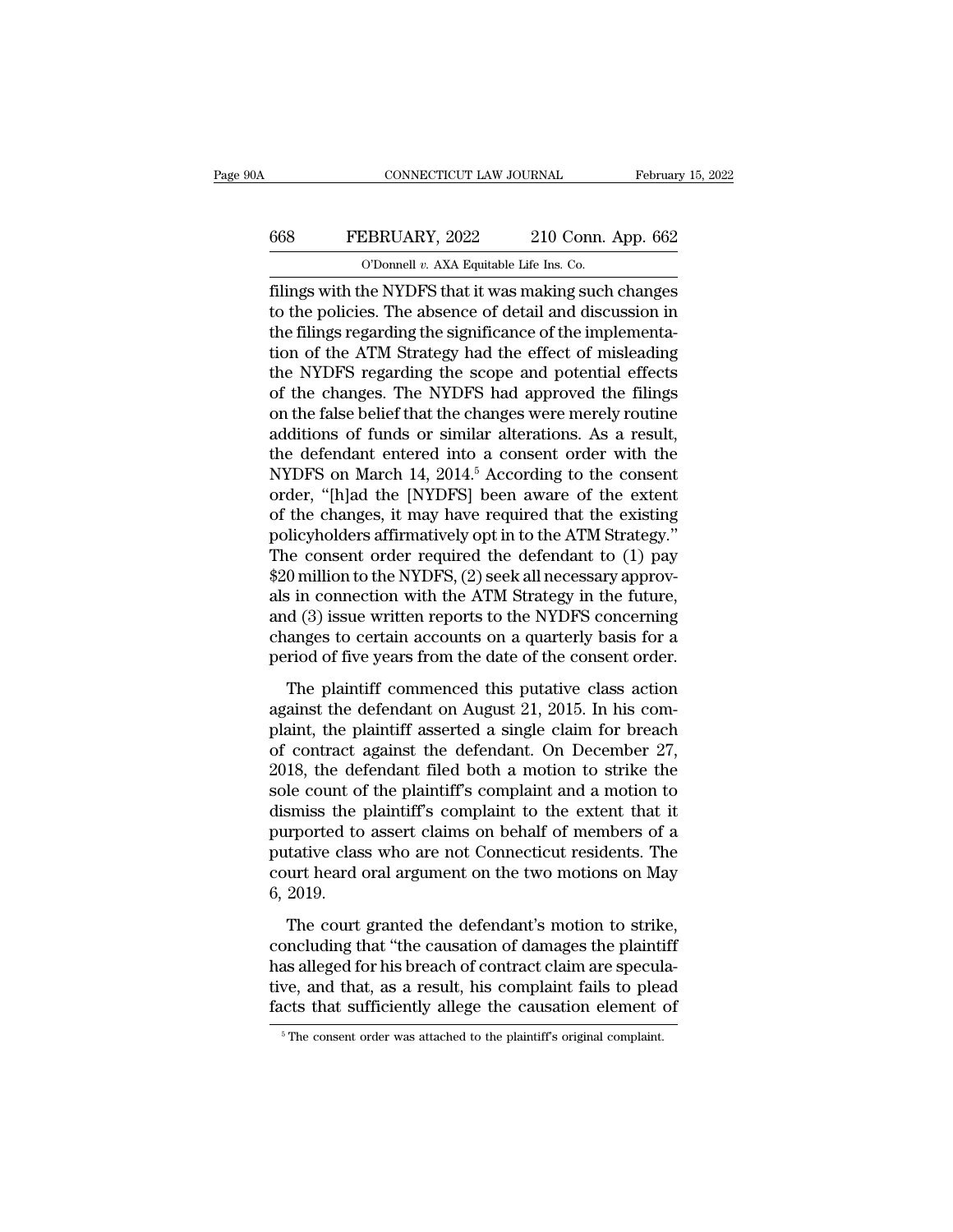## 15, 2022 CONNECTICUT LAW JOURNAL Page 91A<br>
210 Conn. App. 662 FEBRUARY, 2022 669<br>
O'Donnell v. AXA Equitable Life Ins. Co. 15, 2022 CONNECTICUT LAW JOURNAL<br>
210 Conn. App. 662 FEBRUARY, 2022 669<br>
O'Donnell *v.* AXA Equitable Life Ins. Co.<br>
his breach of contract claim." The plaintiff then filed

15, 2022 CONNECTICUT LAW JOURNAL Page 91A<br>
210 Conn. App. 662 FEBRUARY, 2022 669<br>
0'Donnell v. AXA Equitable Life Ins. Co.<br>
his breach of contract claim.'' The plaintiff then filed<br>
an amended complaint pursuant to Practic 210 Conn. App. 662 FEBRUARY, 2022 669<br>
O'Donnell v. AXA Equitable Life Ins. Co.<br>
his breach of contract claim." The plaintiff then filed<br>
an amended complaint pursuant to Practice Book § 10-<br>
44.<sup>6</sup> The defendant filed a 210 Conn. App. 662 FEBRUARY, 2022 669<br>
O'Donnell v. AXA Equitable Life Ins. Co.<br>
his breach of contract claim." The plaintiff then filed<br>
an amended complaint pursuant to Practice Book § 10-<br>
44.<sup>6</sup> The defendant filed a 210 Conn. App. 662 FEBRUARY, 2022 669<br>
O'Donnell v. AXA Equitable Life Ins. Co.<br>
his breach of contract claim." The plaintiff then filed<br>
an amended complaint pursuant to Practice Book  $\S$  10-<br>
44.<sup>6</sup> The defendant filed Complete Life Ins. Co.<br>
obtaint the Life Ins. Co.<br>
his breach of contract claim." The plaintiff then filed<br>
an amended complaint pursuant to Practice Book § 10-<br>
44.<sup>6</sup> The defendant filed a motion for entry of judgment,<br> definite the matrix contract claim." The plaintiff then filed<br>an amended complaint pursuant to Practice Book § 10-<br>44.<sup>6</sup> The defendant filed a motion for entry of judgment,<br>or alternatively, to strike the sole count of t his breach of contract claim." The plaintiff then filed<br>an amended complaint pursuant to Practice Book § 10-<br>44.<sup>6</sup> The defendant filed a motion for entry of judgment,<br>or alternatively, to strike the sole count of the amen an amended complaint pursuant to Practice Book § 10-<br>44.<sup>6</sup> The defendant filed a motion for entry of judgment,<br>or alternatively, to strike the sole count of the amended<br>complaint. After hearing oral argument on the defen-44.° The defendant filed a motion for entry of judgment,<br>or alternatively, to strike the sole count of the amended<br>complaint. After hearing oral argument on the defen-<br>dant's motion, the court granted the defendant's motio mplaint. After hearing oral argument on the defen-<br>nt's motion, the court granted the defendant's motion<br>r entry of judgment and rendered judgment in favor<br>the defendant. This appeal followed. Additional facts<br>d procedural dant's motion, the court granted the defendant's motion<br>for entry of judgment and rendered judgment in favor<br>of the defendant. This appeal followed. Additional facts<br>and procedural history will be set forth as necessary.<br>W

for entry of judgment and rendered judgment in favor<br>
of the defendant. This appeal followed. Additional facts<br>
and procedural history will be set forth as necessary.<br>
We begin by setting forth the applicable principles<br> of the defendant. This appeal followed. Additional facts<br>and procedural history will be set forth as necessary.<br>We begin by setting forth the applicable principles<br>of law and standard of review that guide our analysis.<br>"Ou and procedural history will be set forth as necessary.<br>We begin by setting forth the applicable principles<br>of law and standard of review that guide our analysis.<br>"Our review of the court's ruling on the defendant['s]<br>motio We begin by setting forth the applicable principles<br>of law and standard of review that guide our analysis.<br>"Our review of the court's ruling on the defendant['s]<br>motion to strike is plenary." *St. Denis* v. *de Toledo*, 90 We begin by setting forth the applicable principles<br>of law and standard of review that guide our analysis.<br>"Our review of the court's ruling on the defendant['s]<br>motion to strike is plenary." *St. Denis v. de Toledo*, 90<br> of law and standard of review that guide our analysis.<br>
"Our review of the court's ruling on the defendant['s]<br>
motion to strike is plenary." *St. Denis v. de Toledo*, 90<br>
Conn. App. 690, 694, 879 A.2d 503, cert. denied, "Our review of the court's ruling on the defendant['s]<br>motion to strike is plenary." *St. Denis v. de Toledo*, 90<br>Conn. App. 690, 694, 879 A.2d 503, cert. denied, 276<br>Conn. 907, 884 A.2d 1028 (2005). "In ruling on a motio motion to strike is plenary." *St. Denis v. de Toledo*, 90<br>Conn. App. 690, 694, 879 A.2d 503, cert. denied, 276<br>Conn. 907, 884 A.2d 1028 (2005). "In ruling on a motion<br>to strike, we take the facts alleged in the complaint Conn. App. 690, 694, 879 A.2d 503, cert. denied, 276<br>Conn. 907, 884 A.2d 1028 (2005). "In ruling on a motion<br>to strike, we take the facts alleged in the complaint as<br>true." Id., 691. "After a court has granted a motion<br>to Conn. 907, 884 A.2d 1028 (2005). "In ruling on a motion<br>to strike, we take the facts alleged in the complaint as<br>true." Id., 691. "After a court has granted a motion<br>to strike, the plaintiff may either amend his pleading<br> to strike, we take the facts alleged in the complaint as<br>true." Id., 691. "After a court has granted a motion<br>to strike, the plaintiff may either amend his pleading<br>[pursuant to Practice Book § 10-44] or, on the rendering true." Id., 691. "After a court has granted a motion<br>to strike, the plaintiff may either amend his pleading<br>[pursuant to Practice Book § 10-44] or, on the rendering<br>of judgment, file an appeal. . . . The choices are mututo strike, the plaintiff may either amend his pleading<br>[pursuant to Practice Book § 10-44] or, on the rendering<br>of judgment, file an appeal. . . . The choices are mutu-<br>ally exclusive [as] [t]he filing of an amended plead [pursuant to Practice Book § 10-44] or, on the rendering<br>of judgment, file an appeal. . . . The choices are mutu-<br>ally exclusive [as] [t]he filing of an amended pleading<br>operates as a waiver of the right to claim that the of judgment, file an appeal. . . . The choices are mutually exclusive [as] [t]he filing of an amended pleading<br>operates as a waiver of the right to claim that there<br>was error in the sustaining of the [motion to strike] the ally exclusive [as] [t]he filing of an amended pleading<br>operates as a waiver of the right to claim that there<br>was error in the sustaining of the [motion to strike] the<br>original pleading.... If the allegations in [the plai original pleading. . . . If the allegations in [the plain-<br>tiff's] substitute complaint are not materially different<br>from those in his original complaint . . . the waiver<br>rule applies, and the plaintiff cannot now challen tiff's] substitute complaint are not materially different<br>from those in his original complaint . . . the waiver<br>rule applies, and the plaintiff cannot now challenge<br> $\frac{1}{\pi}$ <br> $\frac{1}{\pi}$ <br> $\frac{1}{\pi}$  Practice Book § 10-44 p

from those in his original complaint . . . the waiver<br>rule applies, and the plaintiff cannot now challenge<br> $\frac{1}{\pi}$ <br> $\frac{1}{\pi}$ <br> $\frac{1}{\pi}$ <br> $\frac{1}{\pi}$   $\frac{1}{\pi}$   $\frac{1}{\pi}$   $\frac{1}{\pi}$   $\frac{1}{\pi}$   $\frac{1}{\pi}$   $\frac{1}{\pi}$   $\frac{$ rule applies, and the plaintiff cannot now challenge<br>  $\overline{\text{``Practice Book § 10-44} \text{ provides in relevant part: ``Within fifteen days after}}$ <br>
the granting of any motion to strike, the party whose pleading has been<br>
stricken may file a new pleading; provided that in those in The depthes, and the plantificantly flow changed as  $\frac{1}{2}$  or creating of any motion to strike, the party whose pleading has been stricken may file a new pleading; provided that in those instances where an entire compla <sup>6</sup> Practice Book § 10-44 provides in relevant part: "Within fifteen days after the granting of any motion to strike, the party whose pleading has been stricken may file a new pleading; provided that in those instances wh the granting of any motion to strike, the party whose pleading has been stricken may file a new pleading; provided that in those instances where an entire complaint, counterclaim or cross complaint, or any count in a compl stricken may file a new pleading; provided that in those instances where<br>an entire complaint, counterclaim or cross complaint, or any count in a<br>complaint, counterclaim or cross complaint has been stricken, and the party<br> an entire complaint, counterclaim or cross complaint, or any count in a complaint, counterclaim or cross complaint has been stricken, and the party whose pleading or a count thereof has been so stricken fails to file a ne complaint, counterclaim or cross complaint has been stricken, and the party whose pleading or a count thereof has been so stricken fails to file a new pleading within that fifteen day period, the judicial authority may, u whose pleading or a count thereof has been so stricken fails to file a new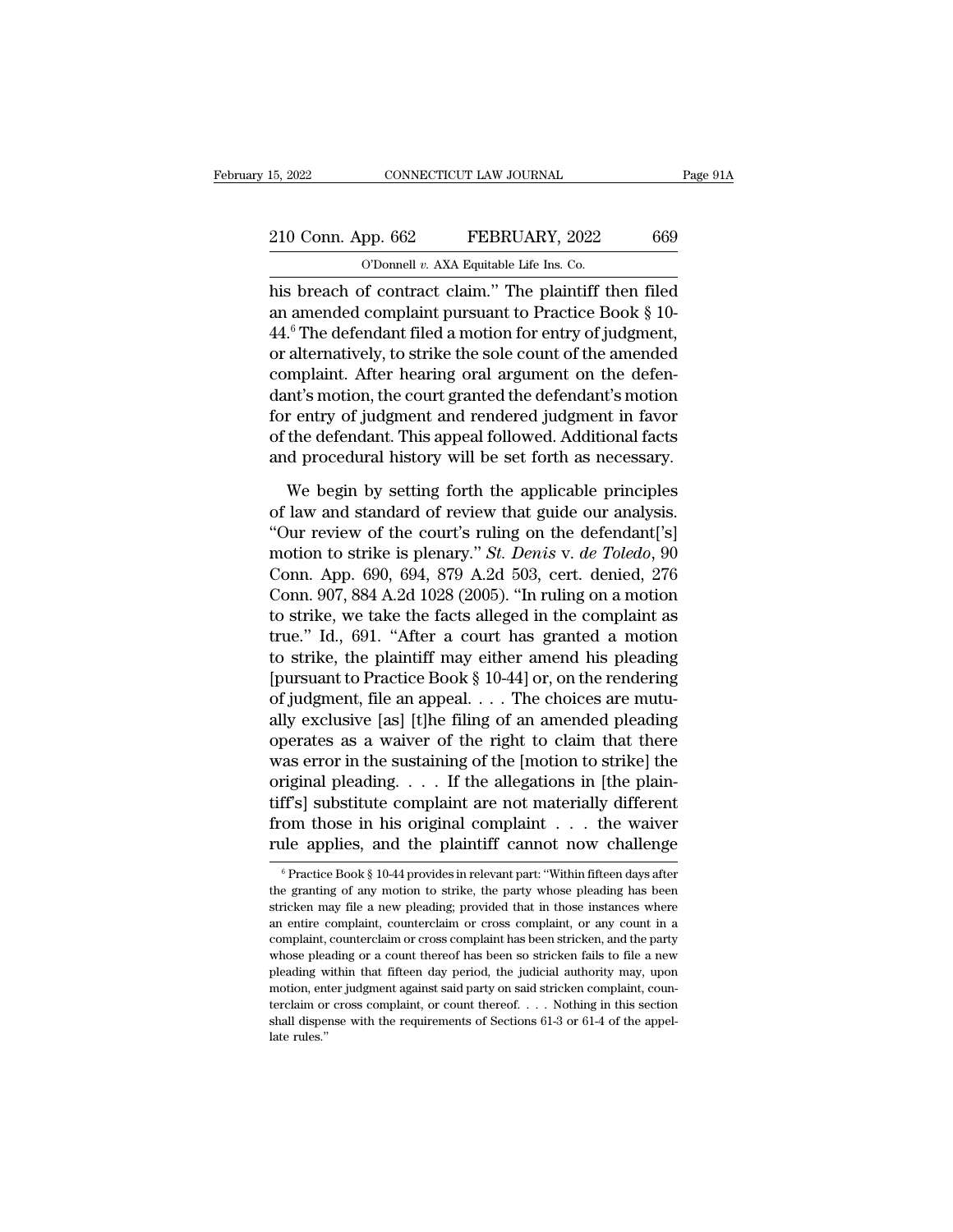## CONNECTICUT LAW JOURNAL February 15, 2022<br>
FEBRUARY, 2022 210 Conn. App. 662<br>
O'Donnell v. AXA Equitable Life Ins. Co. CONNECTICUT LAW JOURNAL Februar<br>
670 FEBRUARY, 2022 210 Conn. App. 662<br>
<sup>O'Donnell *v.* AXA Equitable Life Ins. Co.<br>
the merits of the court's ruling striking the amended</sup>

CONNECTICUT LAW JOURNAL February 15, 2022<br>
FEBRUARY, 2022 210 Conn. App. 662<br>
O'Donnell v. AXA Equitable Life Ins. Co.<br>
the merits of the court's ruling striking the amended<br>
complaint." (Citations omitted; internal quotat 670 FEBRUARY, 2022 210 Conn. App. 662<br>
<sup>O'Donnell v. AXA Equitable Life Ins. Co.</sup><br>
the merits of the court's ruling striking the amended<br>
complaint." (Citations omitted; internal quotation marks<br>
omitted.) Id., 693–94; see 670 FEBRUARY, 2022 210 Conn. App. 662<br>
<sup>O'Donnell v. AXA Equitable Life Ins. Co.<br>
the merits of the court's ruling striking the amended<br>
complaint." (Citations omitted; internal quotation marks<br>
omitted.) Id., 693–94; see </sup> *Inc.* FEBRUARY, 2022 210 Conn. App. 662<br> *Inc.* The merits of the court's ruling striking the amended<br>
complaint." (Citations omitted; internal quotation marks<br>
omitted.) Id., 693–94; see also *Lund v. Milford Hospital*,<br> CD CORRECT TO SURVEY THE CONSUMPT OF THE CONSUMPT OF THE CONSUMITY OF THE MET ON THE MORE COMPLAINT." (Citations omitted; internal quotation marks omitted.) Id., 693–94; see also *Lund v. Milford Hospital*, *Inc.*, 326 Co The merits of the court's ruling striking the amended<br>complaint." (Citations omitted; internal quotation marks<br>omitted.) Id., 693–94; see also *Lund v. Milford Hospital*,<br>*Inc.*, 326 Conn. 846, 851, 168 A.3d 479 (2017) (" the merits of the court's ruling striking the amended<br>complaint." (Citations omitted; internal quotation marks<br>omitted.) Id., 693–94; see also *Lund v. Milford Hospital*,<br>*Inc.*, 326 Conn. 846, 851, 168 A.3d 479 (2017) ("i complaint." (Citations omitted; internal quotation marks<br>omitted.) Id., 693–94; see also *Lund v. Milford Hospital*,<br>*Inc.*, 326 Conn. 846, 851, 168 A.3d 479 (2017) ("if the<br>allegations in a complaint filed subsequent to o omitted.) Id., 693–94; see also *Lund* v. *Milford Hospital,*<br>*Inc.*, 326 Conn. 846, 851, 168 A.3d 479 (2017) ("if the<br>allegations in a complaint filed subsequent to one that<br>has been stricken are not materially different Inc., 326 Conn. 846, 851, 168 A.3d 479 (2017) ("if the allegations in a complaint filed subsequent to one that has been stricken are not materially different than those in the earlier, stricken complaint, the party bringin allegations in a complaint filed subsequent to one that<br>has been stricken are not materially different than those<br>in the earlier, stricken complaint, the party bringing the<br>subsequent complaint cannot be heard to appeal fr has been stricken are not materially different than those<br>in the earlier, stricken complaint, the party bringing the<br>subsequent complaint cannot be heard to appeal from<br>the action of the trial court striking the subsequent in the earlier, stricken complaint, the party<br>subsequent complaint cannot be heard to<br>the action of the trial court striking the<br>complaint" (internal quotation marks or<br>short, by filing an amended complaint, a pla<br>to have besequent complaint cannot be heard to appear from<br>
e action of the trial court striking the subsequent<br>
mplaint" (internal quotation marks omitted)). In<br>
ort, by filing an amended complaint, a plaintiff is said<br>
have waiv In the action of the that court striking the subsequent<br>complaint" (internal quotation marks omitted)). In<br>short, by filing an amended complaint, a plaintiff is said<br>to have waived the right to appeal from the court's<br>orde

Example of the main dividable matrix of the right to appeal from the court's<br>order striking the original complaint.<br>"If the plaintiff elects to replead following the grant-<br>ing of a motion to strike, the defendant may take short, by lilling an antended complaint, a plaintin is said<br>to have waived the right to appeal from the court's<br>order striking the original complaint.<br>"If the plaintiff elects to replead following the grant-<br>ing of a moti to have waved the right to appear from the court's<br>order striking the original complaint.<br>"If the plaintiff elects to replead following the grant-<br>ing of a motion to strike, the defendant may take advan-<br>tage of this waive "If the plaintiff elects to replead following the grant-<br>ing of a motion to strike, the defendant may take advan-<br>tage of this waiver rule by challenging the amended<br>complaint as not materially different than the [stricken "If the plaintiff elects to replead following the granting of a motion to strike, the defendant may take advantage of this waiver rule by challenging the amended complaint as not materially different than the [stricken] ing of a motion to strike, the defendant may take advantage of this waiver rule by challenging the amended<br>complaint as not materially different than the [stricken]<br>. . . pleading that the court had determined to be<br>legall tage of this waiver rule by challenging the amended<br>complaint as not materially different than the [stricken]<br> $\ldots$  pleading that the court had determined to be<br>legally insufficient. That is, the issue [on appeal becomes] complaint as not materially different than the [stricken]<br>  $\ldots$  pleading that the court had determined to be<br>
legally insufficient. That is, the issue [on appeal becomes]<br>
whether the court properly determined that the [ ... pleading that the court had determined to be<br>legally insufficient. That is, the issue [on appeal becomes]<br>whether the court properly determined that the [plain-<br>tiff] had failed to remedy the pleading deficiencies that legally insufficient. That is, the issue [on appeal becomes]<br>whether the court properly determined that the [plain-<br>tiff] had failed to remedy the pleading deficiencies that<br>gave rise to the granting of the [motion] to str whether the court properly determined that the [plaintiff] had failed to remedy the pleading deficiencies that gave rise to the granting of the [motion] to strike or, in the alternative, set forth an entirely new cause of tiff] had failed to remedy the pleading deficiencies that<br>gave rise to the granting of the [motion] to strike or,<br>in the alternative, set forth an entirely new cause of<br>action. It is proper for a court to dispose of the su in the alternative, set forth an entirely new cause of action. It is proper for a court to dispose of the substance of a complaint merely repetitive of one to which a demurrer had earlier been sustained." (Internal quotat action. It is proper for a court to dispose of the substance of a complaint merely repetitive of one to which<br>a demurrer had earlier been sustained." (Internal quota-<br>tion marks omitted.) *Lund v. Milford Hospital, Inc.*, stance of a complaint merely repetitive of one to which<br>a demurrer had earlier been sustained." (Internal quota-<br>tion marks omitted.) *Lund* v. *Milford Hospital*, *Inc.*,<br>supra, 326 Conn. 850. If the amended complaint is *a* demurrer had earlier been sustained." (Internal quotation marks omitted.) *Lund v. Milford Hospital, Inc.*, supra, 326 Conn. 850. If the amended complaint is not materially different, the court properly granted the mot tion marks omitted.) *Lund v. Milford Hospital, Inc.*,<br>supra, 326 Conn. 850. If the amended complaint is not<br>materially different, the court properly granted the<br>motion to strike and the plaintiff is then bound by the<br>cour supra, 326 Conn. 850. If the amended complaint is not<br>materially different, the court properly granted the<br>motion to strike and the plaintiff is then bound by the<br>court's judgment striking the amended complaint. See<br>Parker materially different, the court properly granted the<br>motion to strike and the plaintiff is then bound by the<br>court's judgment striking the amended complaint. See<br>Parker v. Ginsburg Development CT, LLC, 85 Conn.<br>App. 777, buon to strike and the plantiff is then bound by the<br>urt's judgment striking the amended complaint. See<br>*irker* v. *Ginsburg Development CT*, *LLC*, 85 Conn.<br>pp. 777, 782, 859 A.2d 46 (2004) (holding that amended<br>mplaint w Court's judgment striking the alternated complaint. See<br>Parker v. Ginsburg Development CT, LLC, 85 Conn.<br>App. 777, 782, 859 A.2d 46 (2004) (holding that amended<br>complaint was not materially different, binding plaintiff<br>to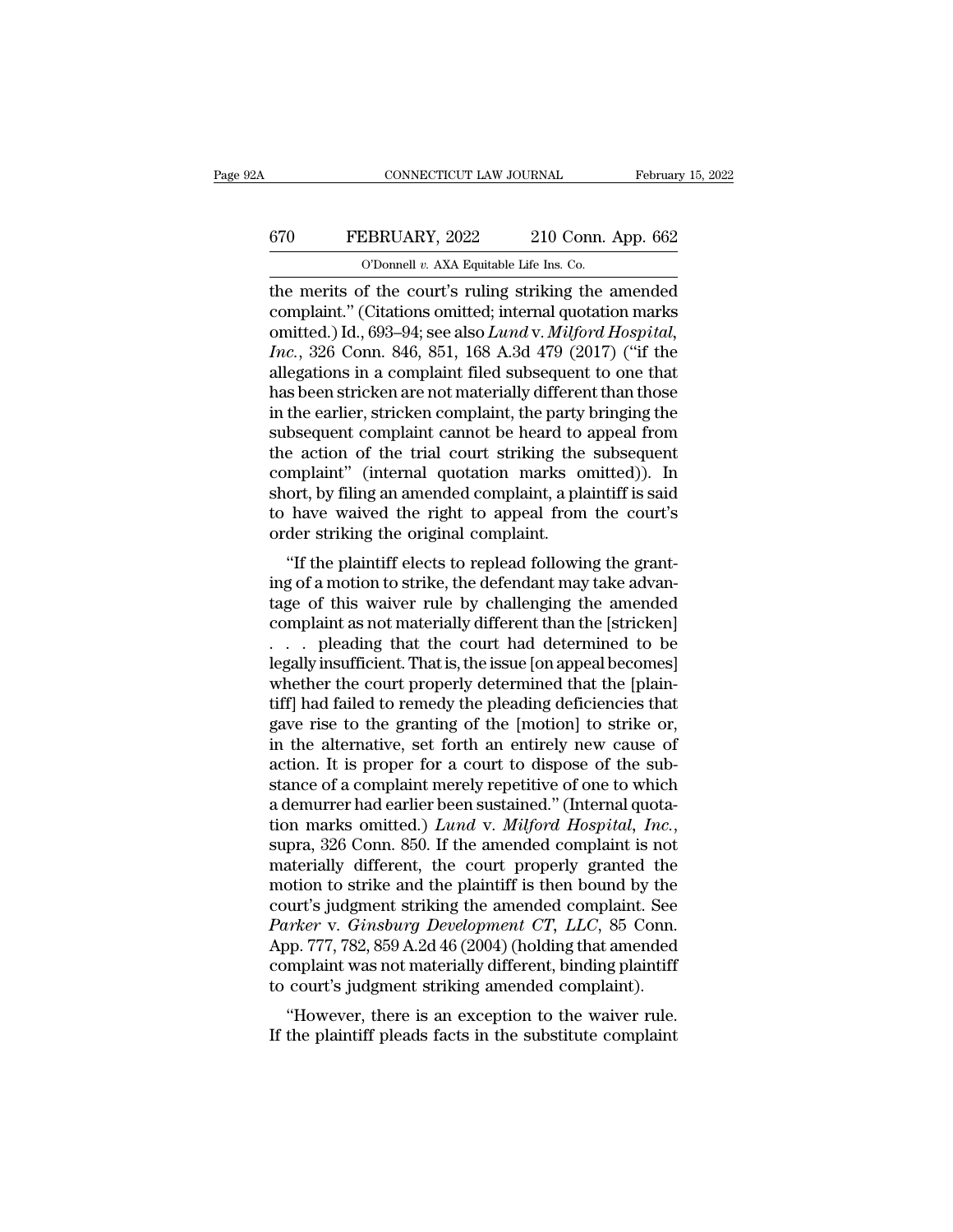## 15, 2022 CONNECTICUT LAW JOURNAL Page 93A<br>
210 Conn. App. 662 FEBRUARY, 2022 671<br>
210 Connel v. AXA Equitable Life Ins. Co. 15, 2022 CONNECTICUT LAW JOURNAL<br>
210 Conn. App. 662 FEBRUARY, 2022 671<br>
O'Donnell *v.* AXA Equitable Life Ins. Co.<br>
which are 'materially different' from those in the origi-

EMBED 15, 2022<br>
210 Conn. App. 662 FEBRUARY, 2022 671<br>
210 Conn. App. 662 FEBRUARY, 2022 671<br>
20 O'Donnell v. AXA Equitable Life Ins. Co.<br>
20 Which are 'materially different' from those in the origi-<br>
21 780 When the waive 210 Conn. App. 662 FEBRUARY, 2022 671<br>
C'Donnell v. AXA Equitable Life Ins. Co.<br>
which are 'materially different' from those in the original complaint, then the waiver rule does not apply.''<br>
Id., 780. When the waiver rul 210 Conn. App. 662 FEBRUARY, 2022 671<br>
O'Donnell v. AXA Equitable Life Ins. Co.<br>
which are 'materially different' from those in the original complaint, then the waiver rule does not apply."<br>
Id., 780. When the waiver rule 210 Conn. App. 662 FEBRUARY, 2022 671<br>
O'Donnell v. AXA Equitable Life Ins. Co.<br>
which are 'materially different' from those in the original complaint, then the waiver rule does not apply."<br>
Id., 780. When the waiver rule COD THE AND THE CONSECT TO THE CONSECT TO THE CONSECT THAT CONDUCT THE CONSECTING COMPLISION IS NOT THE CONSECT THAT CAN CONSECT THE AMERICAN CONSECT THE AMERICAN CONSECT THE AMERICAN COMPLISION CONSECT THE AMERICAN COMPLI *ODonnel v. AXA Equitable Lite ins. Co.*<br>
which are 'materially different' from those in the original complaint, then the waiver rule does not apply."<br>
Id., 780. When the waiver rule does not apply, the plain-<br>
tiff can ch which are 'materially different' from those in the original complaint, then the waiver rule does not apply."<br>Id., 780. When the waiver rule does not apply, the plain-<br>tiff can challenge the merits of the court's ruling str nal complaint, then the waiver rule does not apply."<br>Id., 780. When the waiver rule does not apply, the plain-<br>tiff can challenge the merits of the court's ruling striking<br>the amended complaint. See *Parsons* v. *United T* e amended complaint. See Parsons v. United Technolies Corp., 243 Conn. 66, 76, 700 A.2d 655 (1997)<br>eaching merits of court's ruling striking amended<br>mplaint after concluding waiver rule did not apply).<br>I<br>The plaintiff firs

I

ogies Corp., 243 Conn. 66, 76, 700 A.2d 655 (1997)<br>
(reaching merits of court's ruling striking amended<br>
complaint after concluding waiver rule did not apply).<br>  $I$ <br>
The plaintiff first claims that the trial court improp-(reaching merits of court's ruling striking amended<br>
complaint after concluding waiver rule did not apply).<br>  $I$ <br>
The plaintiff first claims that the trial court improp-<br>
erly concluded that his amended complaint was not<br> complaint after concluding waiver rule did not apply).<br>
I<br>
The plaintiff first claims that the trial court improperly concluded that his amended complaint was not<br>
"materially different" from his original complaint and,<br> I<br>I<br>The plaintiff first claims that the trial court improp-<br>erly concluded that his amended complaint was not<br>"materially different" from his original complaint and,<br>therefore, that he had failed to file a new pleading wit The plaintiff first claims that the trial court improperly concluded that his amended complaint was not "materially different" from his original complaint and, therefore, that he had failed to file a new pleading within th The plaintiff first claims that the trial court improperly concluded that his amended complaint was not "materially different" from his original complaint and, therefore, that he had failed to file a new pleading within th erly concluded that his amended complaint was not<br>"materially different" from his original complaint and,<br>therefore, that he had failed to file a new pleading within<br>the meaning of Practice Book § 10-44. Specifically, the<br> "materially different" from his original complaint and,<br>therefore, that he had failed to file a new pleading within<br>the meaning of Practice Book § 10-44. Specifically, the<br>plaintiff claims that the court erred by applying therefore, that he had failed to file a new pleading within<br>the meaning of Practice Book § 10-44. Specifically, the<br>plaintiff claims that the court erred by applying the<br>wrong legal standard in its review of the amended co the meaning of Practice Book  $\S$  10-44. Specifically, the plaintiff claims that the court erred by applying the wrong legal standard in its review of the amended complaint, causing it to conclude that the amended complain plaintiff claims that the court erred by applying the wrong legal standard in its review of the amended complaint, causing it to conclude that the amended complaint was not "materially different" from the original complain wrong legal standard in its review of the amended complaint, causing it to conclude that the amended complaint was not "materially different" from the original complaint. The plaintiff claims that the changes in the amende agree. mplaint. The plaintiff claims that the changes in the<br>
nended complaint are material because they reflect<br>
s good faith effort to cure the causation defect identi-<br>
d by the court in striking the original complaint. We<br>
re Example and complaint are material because they reflect<br>his good faith effort to cure the causation defect identi-<br>fied by the court in striking the original complaint. We<br>agree.<br>"The law in this area requires the court to

miss good faith effort to cure the causation defect identi-<br>fied by the court in striking the original complaint. We<br>agree.<br>"The law in this area requires the court to compare<br>the two complaints to determine whether the am defects identified by the court in striking the original complaint. We agree.<br>
"The law in this area requires the court to compare<br>
the two complaints to determine whether the amended<br>
complaint advanced the pleadings by r lier motion to strike. The state of the court of compare<br>the two complaints to determine whether the amended<br>complaint advanced the pleadings by remedying the<br>defects identified by the trial court in granting the ear-<br>lier "The law in this area requires the court to compare<br>the two complaints to determine whether the amended<br>complaint advanced the pleadings by remedying the<br>defects identified by the trial court in granting the ear-<br>lier mot "The law in this area requires the court to compare<br>the two complaints to determine whether the amended<br>complaint advanced the pleadings by remedying the<br>defects identified by the trial court in granting the ear-<br>lier mot the two complaints to determine whether the amended<br>complaint advanced the pleadings by remedying the<br>defects identified by the trial court in granting the ear-<br>lier motion to strike.... In determining whether the<br>amended complaint advanced the pleadings by remedying the<br>defects identified by the trial court in granting the ear-<br>lier motion to strike. . . . In determining whether the<br>amended pleading is 'materially different,' we read it<br>in defects identifie<br>lier motion to s<br>amended pleadi<br>in the light mos<br>omitted; footnc<br>omitted.) Lund<br>Conn. 851.<br>To determine nended pleading is 'materially different,' we read it<br>the light most favorable to the plaintiff." (Citation<br>nitted; footnote omitted; internal quotation marks<br>nitted.) Lund v. Milford Hospital, Inc., supra, 326<br>pnn. 851.<br>T in the light most favorable to the plaintiff." (Citation<br>
omitted; footnote omitted; internal quotation marks<br>
omitted.) Lund v. Milford Hospital, Inc., supra, 326<br>
Conn. 851.<br>
To determine whether the amended complaint wa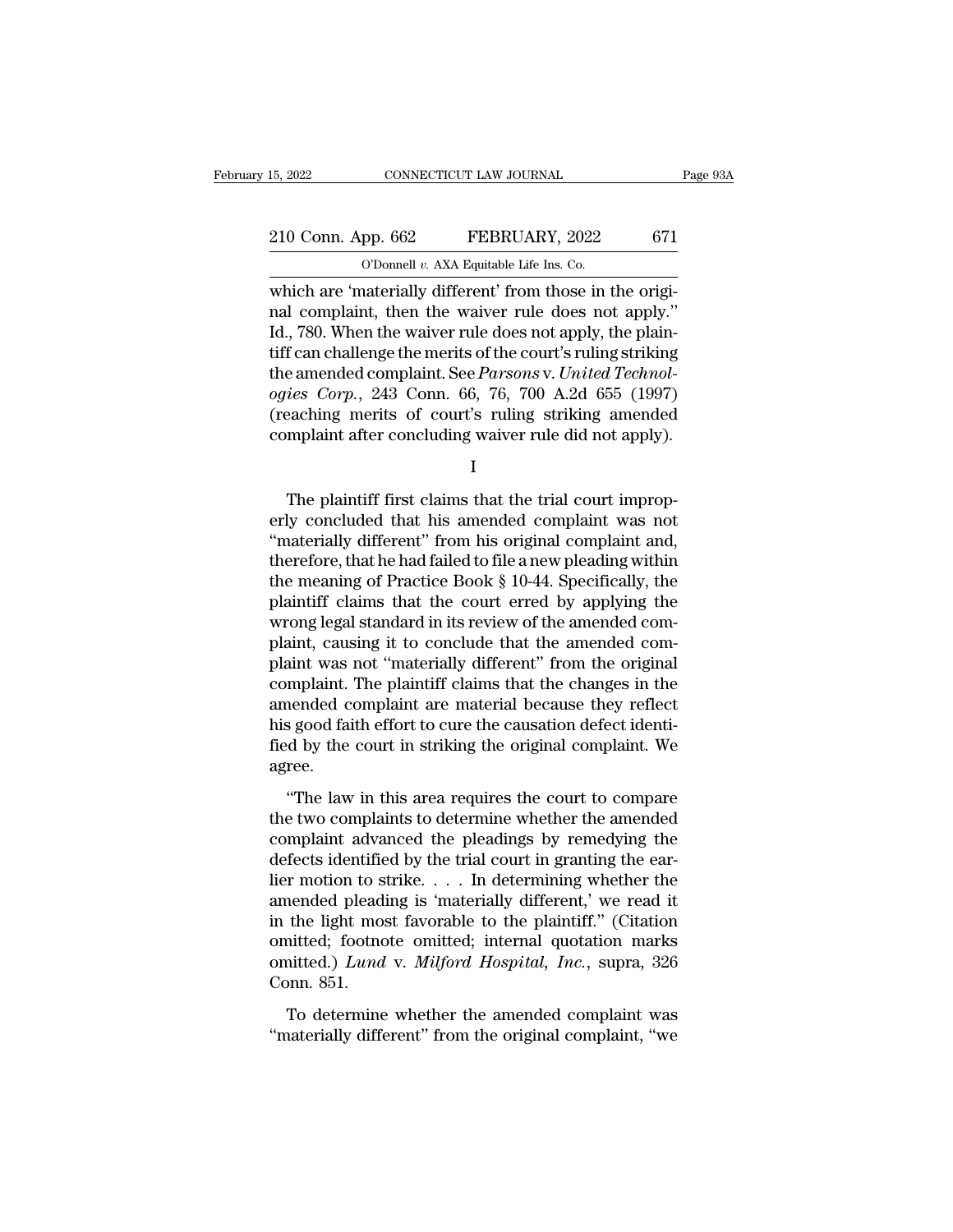#### CONNECTICUT LAW JOURNAL February 15, 2022<br>672 FEBRUARY, 2022 210 Conn. App. 662<br>0'Donnell v. AXA Equitable Life Ins. Co. CONNECTICUT LAW JOURNAL Februar<br>FEBRUARY, 2022 210 Conn. App. 662<br>O'Donnell *v.* AXA Equitable Life Ins. Co.

February 15, 2022<br>
FEBRUARY, 2022 210 Conn. App. 662<br>
O'Donnell v. AXA Equitable Life Ins. Co.<br>
first examine the ruling striking the first . . . com-<br>
plaint." *St. Denis* v. *de Toledo*, supra, 90 Conn. App. 694. In the FEBRUARY, 2022 210 Conn. App. 662<br>
<sup>O'Donnell v. AXA Equitable Life Ins. Co.<br>
first examine the ruling striking the first . . . complaint." *St. Denis* v. *de Toledo*, supra, 90 Conn. App. 694. In the ruling in the matter </sup> 672 FEBRUARY, 2022 210 Conn. App. 662<br>
O'Donnell v. AXA Equitable Life Ins. Co.<br>
first examine the ruling striking the first . . . complaint." *St. Denis* v. *de Toledo*, supra, 90 Conn. App. 694. In the ruling in the mat FEBRUARY, 2022 210 Conn. App. 662<br>
O'Donnell v. AXA Equitable Life Ins. Co.<br>
first examine the ruling striking the first . . . complaint." *St. Denis* v. *de Toledo*, supra, 90 Conn. App.<br>
694. In the ruling in the matter CD CD CONDETERT CONSERVANCE CONSERVANCE CONSERVED THE CONSERVANCE (The requisite the ruling in the matter at hand, the court held that the complaint alleged insufficient facts to support the requisite element of causation That the causation of the causar orbit that the complaint." St. Denis v. de Toledo, supra, 90 Conn. App.<br>694. In the ruling in the matter at hand, the court held<br>that the complaint alleged insufficient facts to support<br>th first examine the ruling striking the first  $\ldots$  complaint." *St. Denis* v. *de Toledo*, supra, 90 Conn. App. 694. In the ruling in the matter at hand, the court held that the complaint alleged insufficient facts to supp plaint." *St. Denis* v. *de Toledo*, supra, 90 Conn. App.<br>694. In the ruling in the matter at hand, the court held<br>that the complaint alleged insufficient facts to support<br>the requisite element of causation. The court conc that the complaint alleged insufficient facts to support<br>the requisite element of causation. The court concluded<br>that the causation of damages the plaintiff allegedly<br>suffered was speculative. The court found the present<br>c the requisite element of causation. The court concluded<br>that the causation of damages the plaintiff allegedly<br>suffered was speculative. The court found the present<br>case similar to Meadowbrook Center, Inc. v. Buchman,<br>149 C that the causation of damages the plaintiff allegedly<br>suffered was speculative. The court found the present<br>case similar to *Meadowbrook Center*, *Inc.* v. *Buchman*,<br>149 Conn. App. 177, 193, 90 A.3d 219 (2014) (*Mead-*<br>*o* suffered was speculative. The court found the present case similar to *Meadowbrook Center*, *Inc.* v. *Buchman*, 149 Conn. App. 177, 193, 90 A.3d 219 (2014) (*Meadowbrook*), because, according to the court, the plaintiff b case similar to *Meadowbrook Center*, *Inc.* v. *Buchman*, 149 Conn. App. 177, 193, 90 A.3d 219 (2014) (*Meadowbrook*), because, according to the court, the plaintiff based his damages on what the NYDFS may have done had t 149 Conn. App. 177, 193, 90 A.3d 219 (2014) (*Mead-owbrook*), because, according to the court, the plaintiff based his damages on what the NYDFS may have done had the defendant adequately informed it about and explained t owbrook), because, according to the court, the plaintiff<br>based his damages on what the NYDFS may have done<br>had the defendant adequately informed it about and<br>explained the significance of the changes the ATM Strat-<br>egy mad based his damages on what the NYDFS may have done<br>had the defendant adequately informed it about and<br>explained the significance of the changes the ATM Strat-<br>egy made to the annuity policies. The court explained<br>that the p had the defendant adequately informed it about and<br>explained the significance of the changes the ATM Strat-<br>egy made to the annuity policies. The court explained<br>that the plaintiff did not allege that, had the NYDFS<br>known explained the significance of the changes the ATM Strat-<br>egy made to the annuity policies. The court explained<br>that the plaintiff did not allege that, had the NYDFS<br>known the full extent of the changes that the ATM<br>Strateg egy made to the annuity policies. The court explained<br>that the plaintiff did not allege that, had the NYDFS<br>known the full extent of the changes that the ATM<br>Strategy made, it would have prevented the defendant<br>from implem that the plaintiff did not allege that, had the NYDFS<br>known the full extent of the changes that the ATM<br>Strategy made, it would have prevented the defendant<br>from implementing it. Therefore, the plaintiff could not<br>rely on known the full extent of the changes that the ATM<br>Strategy made, it would have prevented the defendant<br>from implementing it. Therefore, the plaintiff could not<br>rely on what the NYDFS may have done in order to<br>plead causati Strategy made, it would have prevented the defendant<br>from implementing it. Therefore, the plaintiff could not<br>rely on what the NYDFS may have done in order to<br>plead causation. The court concluded "that the plain-<br>tiff's br from implementing it. Therefore, the plaintiff could not<br>rely on what the NYDFS may have done in order to<br>plead causation. The court concluded "that the plain-<br>tiff's breach of contract claim fails as a matter of law<br>becau rely on what the NYDFS may have done in order to<br>plead causation. The court concluded "that the plain-<br>tiff's breach of contract claim fails as a matter of law<br>because he has failed to adequately allege that the<br>defendant' plead causation. The court concluded "that the plaintiff's breach of contract claim fails as a matter of law because he has failed to adequately allege that the defendant's actions caused him damages." It is clear from the tiff's breach of contract claim fails as a matter of law<br>because he has failed to adequately allege that the<br>defendant's actions caused him damages." It is clear<br>from the court's ruling that the defect it identified in<br>str because he has failed to adequately alle<br>defendant's actions caused him damages.<br>from the court's ruling that the defect it is<br>striking the original complaint was that th<br>alleged insufficient facts to support the r<br>ment of In the routr's ruling that the defect it identified in<br>
in the court's ruling that the defect it identified in<br>
riking the original complaint was that the complaint<br>
eged insufficient facts to support the requisite ele-<br>
e court are courts raining and the defects in definition in<br>striking the original complaint was that the complaint<br>alleged insufficient facts to support the requisite ele-<br>ment of causation, specifically, that the defendant'

concluded insufficient facts to support the requisite element of causation, specifically, that the defendant's<br>actions caused the plaintiff damages.<br>In the ruling that is the subject of this appeal, the<br>court reviewed the and a '' '' '' and a '' '' '' '' and a '' '' '' '' and a '' '' '' actions caused the plaintiff damages.<br>
In the ruling that is the subject of this appeal, the court reviewed the amended complaint and ultimately concluded t means of causation, specifically, and the deformance actions caused the plaintiff damages.<br>In the ruling that is the subject of this appeal, the court reviewed the amended complaint and ultimately concluded that it was not In the ruling that is the subject of this appeal, the<br>court reviewed the amended complaint and ultimately<br>concluded that it was not "materially different from the<br>original complaint" and was not a " 'new pleading'"<br>within In the ruling that is the subject of this appeal, the<br>court reviewed the amended complaint and ultimately<br>concluded that it was not "materially different from the<br>original complaint" and was not a "'new pleading""<br>within court reviewed the amended complaint and ultimately<br>concluded that it was not "materially different from the<br>original complaint" and was not a "'new pleading'"<br>within the meaning of Practice Book  $\S$  10-44. The plain-<br>tif concluded that it was not "materially different from the original complaint" and was not a "'new pleading'" within the meaning of Practice Book § 10-44. The plaintiff argues that the court improperly concluded that the ame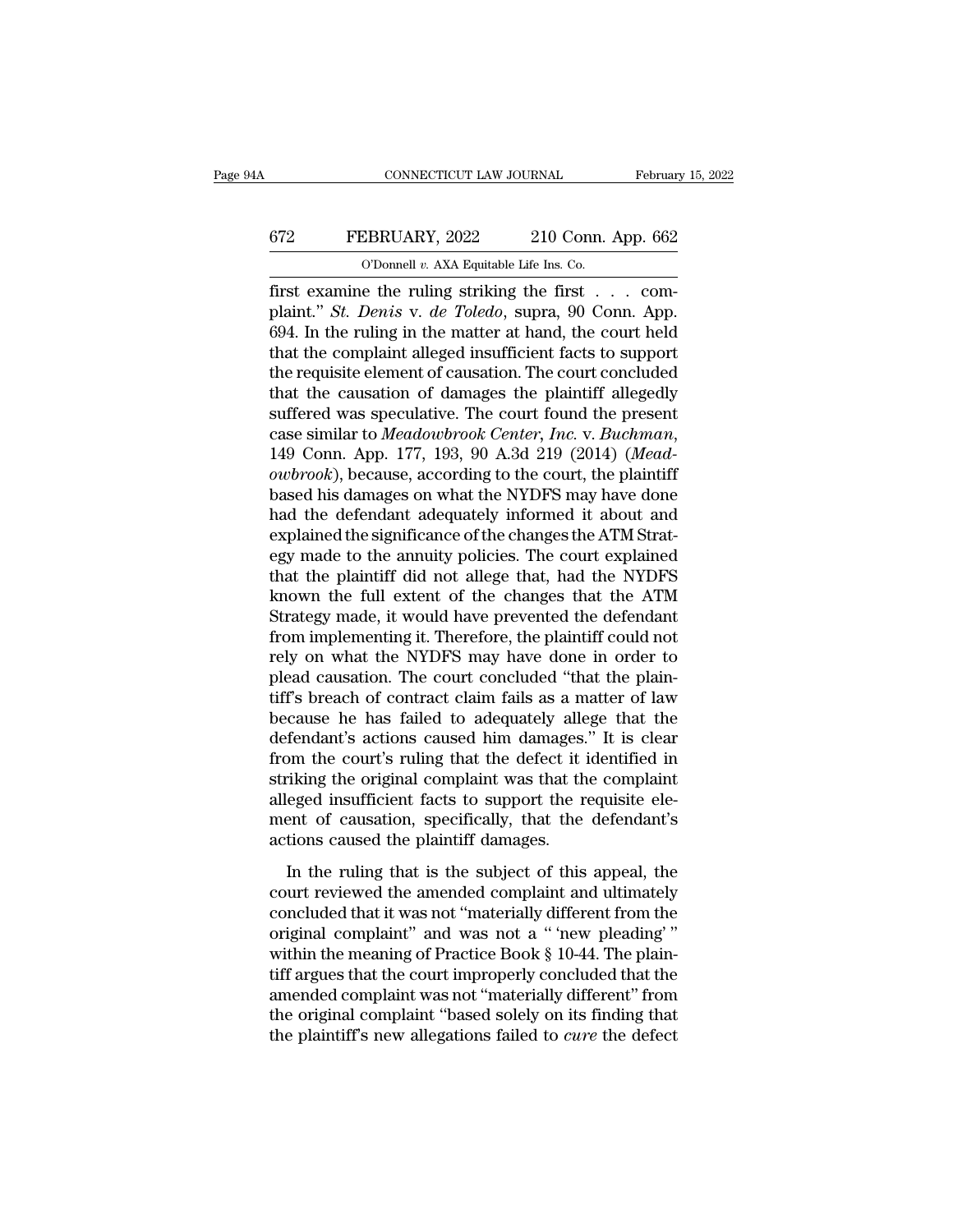## 15, 2022 CONNECTICUT LAW JOURNAL Page 95A<br>
210 Conn. App. 662 FEBRUARY, 2022 673<br>
210 Connel v. AXA Equitable Life Ins. Co. 15, 2022 CONNECTICUT LAW JOURNAL<br>
210 Conn. App. 662 FEBRUARY, 2022 673<br>
O'Donnell *v.* AXA Equitable Life Ins. Co.<br>
identified by the trial court in striking the original com-

15, 2022 CONNECTICUT LAW JOURNAL<br>
210 Conn. App. 662 FEBRUARY, 2022 673<br>
0'Donnell v. AXA Equitable Life Ins. Co.<br>
identified by the trial court in striking the original com-<br>
plaint." (Emphasis added.) The plaintiff argue 210 Conn. App. 662 FEBRUARY, 2022 673<br>
O'Donnell v. AXA Equitable Life Ins. Co.<br>
identified by the trial court in striking the original complaint." (Emphasis added.) The plaintiff argues that<br>
"[u]nder the proper legal st 210 Conn. App. 662 FEBRUARY, 2022 673<br>
O'Donnell v. AXA Equitable Life Ins. Co.<br>
identified by the trial court in striking the original complaint." (Emphasis added.) The plaintiff argues that<br>
"[u]nder the proper legal st 210 Conn. App. 662 FEBRUARY, 2022 673<br>
C'Donnell v. AXA Equitable Life Ins. Co.<br>
identified by the trial court in striking the original complaint." (Emphasis added.) The plaintiff argues that<br>
"[u]nder the proper legal st <sup>O'Donnell v. AXA Equitable Life Ins. Co.<br>
identified by the trial court in striking the original com-<br>
plaint." (Emphasis added.) The plaintiff argues that<br>
"[u]nder the proper legal standard, however, the fact<br>
that chan</sup> identified by the trial court in striking the original complaint." (Emphasis added.) The plaintiff argues that<br>"[u]nder the proper legal standard, however, the fact<br>that changes contained in an amended pleading fail to<br>suc dentified by the trial court in striking the original com-<br>plaint." (Emphasis added.) The plaintiff argues that<br>"[u]nder the proper legal standard, however, the fact<br>that changes contained in an amended pleading fail to<br>su plaint. (Emphasis added.) The plaintiff argues that<br>
"[u]nder the proper legal standard, however, the fact<br>
that changes contained in an amended pleading fail to<br> *successfully* cure an earlier defect does not determine<br>
t [u]nder the proper legal standard, however, the lact<br>that changes contained in an amended pleading fail to<br>successfully cure an earlier defect does not determine<br>the materiality of such changes.... [C]hanges in an<br>amended that changes contained in an amended pleading rall to successfully cure an earlier defect does not determine the materiality of such changes. . . . [C] hanges in an amended pleading are material if they reflect a good fai successyany cure an earner defect does not determine<br>the materiality of such changes.... [C] hanges in an<br>amended pleading are material if they reflect a good<br>faith effort to file a complaint that states a cause of<br>action the materiality of such changes.  $\ldots$  [C] hanges in an amended pleading are material if they reflect a *good* faith effort to file a complaint that states a cause of action in a manner responsive to the defects identifie amended pleading are material if they reflect a *good*<br>
faith effort to file a complaint that states a cause of<br>
action in a manner responsive to the defects identified<br>
by the trial court in its grant of the motion to st faith effort to the a complaint that states a cause of<br>action in a manner responsive to the defects identified<br>by the trial court in its grant of the motion to strike<br>the earlier pleading." (Emphasis in original; internal<br> action in a manner responsive to the defects identified<br>by the trial court in its grant of the motion to strike<br>the earlier pleading." (Emphasis in original; internal<br>quotation marks omitted.) The plaintiff contends that<br>" by the trial court in its grant of the motion to strike<br>the earlier pleading." (Emphasis in original; internal<br>quotation marks omitted.) The plaintiff contends that<br>"the amended complaint reflects [a] good faith effort<br>to render preading. (Emphasis in original; internal<br>quotation marks omitted.) The plaintiff contends that<br>"the amended complaint reflects [a] good faith effort<br>to remedy the defect previously identified by the trial<br>court in quotation marks omitted.) The plaintiff contends that<br>"the amended complaint reflects [a] good faith effort<br>to remedy the defect previously identified by the trial<br>court in striking the original complaint" because the<br>amen implementation of the plaintified by the trial<br>court in striking the original complaint" because the<br>amended complaint "included new facts intended to<br>render his claim legally sufficient by providing further<br>support for hi to remedy the defect previously identified by the trial<br>court in striking the original complaint" because the<br>amended complaint "included new facts intended to<br>render his claim legally sufficient by providing further<br>suppo nended complaint "included new facts intended to<br>nder his claim legally sufficient by providing further<br>pport for his allegation that the defendant's unlawful<br>plementation of the ATM strategy resulted in [his]<br>mages." We a render his claim legally sufficient by providing further<br>support for his allegation that the defendant's unlawful<br>implementation of the ATM strategy resulted in [his]<br>damages." We agree with the plaintiff.<br>Our Supreme Cour

support for his allegation that the defendant's unlawful<br>implementation of the ATM strategy resulted in [his]<br>damages." We agree with the plaintiff.<br>Our Supreme Court has explained that "[c]hanges in<br>the amended pleading a implementation of the ATM strategy resulted in [his]<br>damages." We agree with the plaintiff.<br>Our Supreme Court has explained that "[c]hanges in<br>the amended pleading are material if they reflect a good<br>faith effort to file a damages." We agree with the plaintiff.<br>
Our Supreme Court has explained that "[c]hanges in<br>
the amended pleading are material if they reflect a good<br>
faith effort to file a complaint that states a cause of<br>
action in a man Our Supreme Court has explained that "[c]hanges in<br>the amended pleading are material if they reflect a good<br>faith effort to file a complaint that states a cause of<br>action in a manner responsive to the defects identified<br>by Our supreme Court has explained that [c]nanges in<br>the amended pleading are material if they reflect a good<br>faith effort to file a complaint that states a cause of<br>action in a manner responsive to the defects identified<br>by the allegations is insufficient to render a complaint<br>faith effort to file a complaint that states a cause of<br>action in a manner responsive to the defects identified<br>by the trial court in its grant of the motion to strike<br> nextrained in a manner responsive to the defects identified<br>by the trial court in its grant of the motion to strike<br>the earlier pleading.... Factual revisions or additions<br>are necessary; mere rewording that basically rest action in a manner responsive to the defects identified<br>by the trial court in its grant of the motion to strike<br>the earlier pleading.... Factual revisions or additions<br>are necessary; mere rewording that basically restate[ by the trial court in its grant of the motion to strike<br>the earlier pleading.... Factual revisions or additions<br>are necessary; mere rewording that basically restate[s]<br>the prior allegations is insufficient to render a com the earner pleading. . . . . Factual revisions or additions<br>are necessary; mere rewording that basically restate[s]<br>the prior allegations is insufficient to render a complaint<br>new following the granting of a previous motio are necessary; mere rewording that basically restate[8]<br>the prior allegations is insufficient to render a complaint<br>new following the granting of a previous motion to<br>strike....The changes in the allegations need not,<br>howe the prior allegations is insulficient to render a complaint<br>new following the granting of a previous motion to<br>strike.... The changes in the allegations need not,<br>however, be extensive to be material." (Citations omit-<br>ted new Ionown<br>strike....<br>however, be<br>ted; internal *d<br>Hospital, Ina*<br>alia, *Parsons*<br>Conn. 75–76.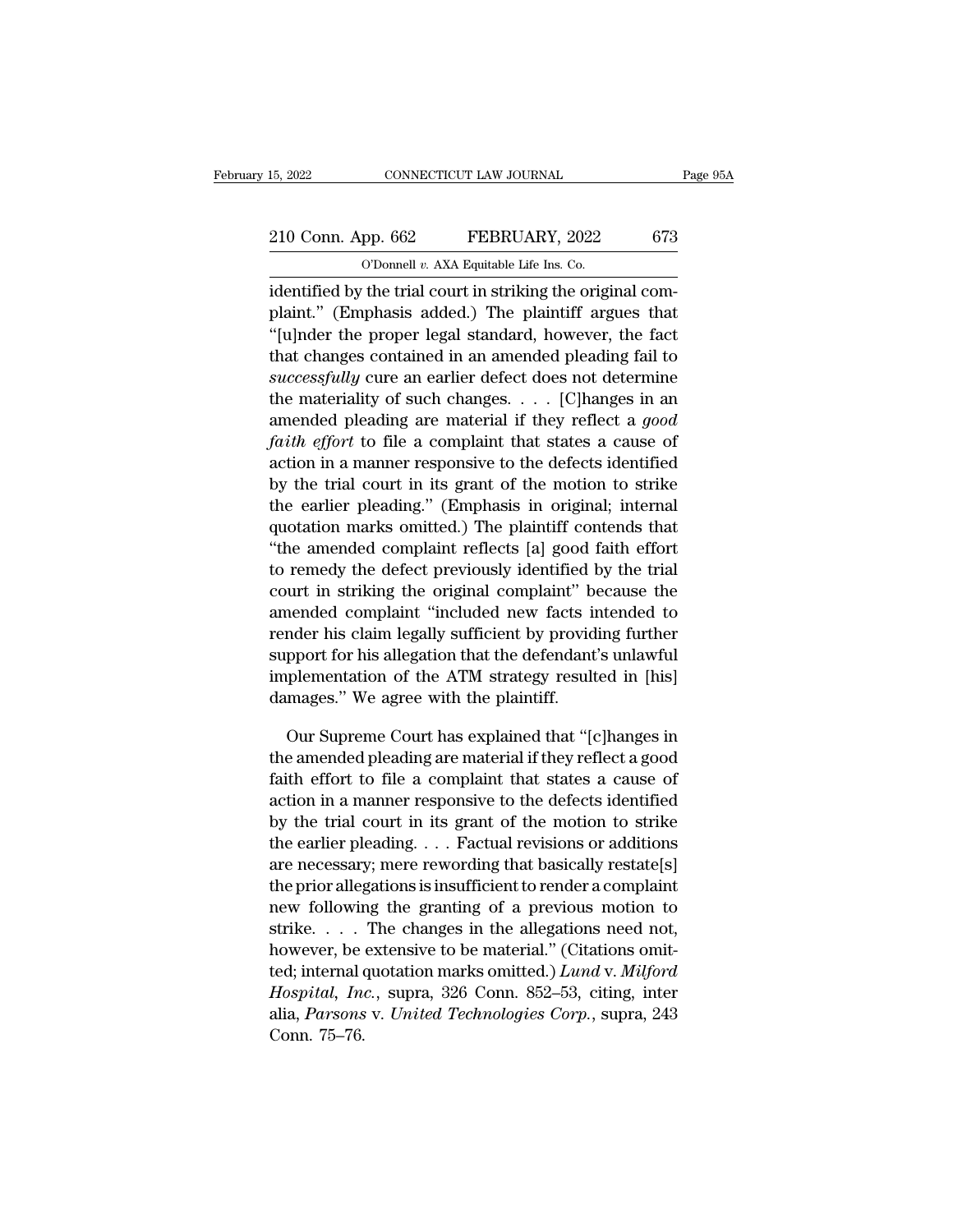## CONNECTICUT LAW JOURNAL February 15, 2022<br>674 FEBRUARY, 2022 210 Conn. App. 662<br>0'Donnell v. AXA Equitable Life Ins. Co. CONNECTICUT LAW JOURNAL Februar<br>
4 FEBRUARY, 2022 210 Conn. App. 662<br>
O'Donnell *v.* AXA Equitable Life Ins. Co.<br>
On the basis of our review of the decision striking

CONNECTICUT LAW JOURNAL February 15, 2022<br>
FEBRUARY, 2022 210 Conn. App. 662<br>
O'Donnell v. AXA Equitable Life Ins. Co.<br>
On the basis of our review of the decision striking<br>
e original complaint and the plaintiff's amended 674 FEBRUARY, 2022 210 Conn. App. 662<br>
0'Donnell v. AXA Equitable Life Ins. Co.<br>
On the basis of our review of the decision striking<br>
the original complaint and the plaintiff's amended com-<br>
plaint, we conclude that the ch FEBRUARY, 2022 210 Conn. App. 662<br>
O'Donnell v. AXA Equitable Life Ins. Co.<br>
On the basis of our review of the decision striking<br>
the original complaint and the plaintiff's amended com-<br>
plaint, we conclude that the chang ferent. O'Donnell  $v$ . AXA Equitable Life Ins. Co.<br>
On the basis of our review of the decision striking<br>
e original complaint and the plaintiff's amended com-<br>
aint, we conclude that the changes are materially dif-<br>
rent.<br>
The pl On the basis of our review of the decision striking<br>the original complaint and the plaintiff's amended com-<br>plaint, we conclude that the changes are materially dif-<br>ferent.<br>The plaintiff's amended complaint includes the fo

On the basis of our fevrew of the thesison striking<br>the original complaint and the plaintiff's amended com-<br>plaint, we conclude that the changes are materially dif-<br>ferent.<br>The plaintiff's amended complaint includes the fo of the original complaint and are plaintiff is antended complaint, we conclude that the changes are materially different.<br>The plaintiff's amended complaint includes the following relevant additions to the original complain plaint, we conclude that the enanges are matching different.<br>
The plaintiff's amended complaint includes the fol-<br>
lowing relevant additions to the original complaint:<br>
"[The] [d]efendant, in breach of the express language The plaintiff's amended complaint includes the fol-<br>lowing relevant additions to the original complaint:<br>"[The] [d]efendant, in breach of the express language<br>of its contract with the plaintiff, took exclusive control<br>of t The plaintiff's amended complaint includes the following relevant additions to the original complaint:<br>"[The] [d]efendant, in breach of the express language<br>of its contract with the plaintiff, took exclusive control<br>of th lowing relevant additions to the original complaint:<br>"[The] [d]efendant, in breach of the express language<br>of its contract with the plaintiff, took exclusive control<br>of the plaintiff's investment portfolio and sold all or<br> "[The] [d]efendant, in breach of the express language<br>of its contract with the plaintiff, took exclusive control<br>of the plaintiff's investment portfolio and sold all or<br>substantially all of the plaintiff's entire equity p of its contract with the plaintiff, took exclusive control<br>of the plaintiff's investment portfolio and sold all or<br>substantially all of the plaintiff's entire equity portfolio<br>for its exclusive benefit and to the extreme f of the plaintiff's investment portfolio and sold all or<br>substantially all of the plaintiff's entire equity portfolio<br>for its exclusive benefit and to the extreme financial<br>detriment of the plaintiff. . . . When [the defend substantially all of the plaintiff's entire equity portfolio<br>for its exclusive benefit and to the extreme financial<br>detriment of the plaintiff. . . . When [the defendant]<br>implemented the ATM Strategy in 2011, [the defendan for its exclusive benefit and to the extreme financial<br>detriment of the plaintiff. . . . When [the defendant]<br>implemented the ATM Strategy in 2011, [the defendant]<br>sold all or substantially all of the plaintiff's and the<br> detriment of the plaintiff. . . . When [the defendant]<br>implemented the ATM Strategy in 2011, [the defendant]<br>sold all or substantially all of the plaintiff's and the<br>other variable annuity policyholders' investment posi-<br>t implemented the ATM Strategy in 2011, [the defendant]<br>sold all or substantially all of the plaintiff's and the<br>other variable annuity policyholders' investment posi-<br>tions without their permission. Later in 2011, after the sold all or substantially all of the plaintiff's and the<br>other variable annuity policyholders' investment posi-<br>tions without their permission. Later in 2011, after the<br>market rallied, [the defendant] then bought these pos other variable annuity policyholders' investment posi-<br>tions without their permission. Later in 2011, after the<br>market rallied, [the defendant] then bought these posi-<br>tions back at much higher prices. . . . . [The] plaint tions without their permission. Later in 2011, after the market rallied, [the defendant] then bought these positions back at much higher prices. . . . . [The] plaintiff and other policyholders suffered large losses . . . market rallied, [the defendant] then bot<br>tions back at much higher prices. . . .<br>and other policyholders suffered large<br>Soon after [the defendant's] implementa<br>Strategy in 2011, and in the face of the<br>suffered by policyho of prees.<br>suffered large<br>'s] implementa<br>he face of the<br>i, the [NYDFS]<br>fendant].<br>\* \* \* on after [the defendant's] implementation of the ATM<br>
rategy in 2011, and in the face of the resulting losses<br>
ffered by policyholders, the [NYDFS] commenced its<br>
vestigation into [the defendant].<br>
\*\*\*<br>
"The mechanics of t

Strategy in 2011, and in the face of the resulting losses<br>suffered by policyholders, the [NYDFS] commenced its<br>investigation into [the defendant].<br> $**$ <br> $**$ <br>"The mechanics of the implementation of the ATM<br>Strategy were the suffered by policyholders, the [NYDFS] commenced its<br>investigation into [the defendant].<br>\*\*\*<br>"The mechanics of the implementation of the ATM<br>Strategy were the following: [The defendant] sold the<br>equivalent of all of the eq investigation into [the defendant].<br>
\*\*\*<br>
"The mechanics of the implementation of the ATM<br>
Strategy were the following: [The defendant] sold the<br>
equivalent of all of the equity securities in the plaintiff's<br>
investment ac <sup>\*</sup>\*\*<br>
"The mechanics of the implementation of the ATM<br>
Strategy were the following: [The defendant] sold the<br>
equivalent of all of the equity securities in the plaintiff's<br>
investment account by means of selling matching "The mechanics of the implementation of the ATM<br>Strategy were the following: [The defendant] sold the<br>equivalent of all of the equity securities in the plaintiff's<br>investment account by means of selling matching S&P<br>500 fu "The mechanics of the implementation of the ATM<br>Strategy were the following: [The defendant] sold the<br>equivalent of all of the equity securities in the plaintiff's<br>investment account by means of selling matching S&P<br>500 fu Strategy were the following: [The defendant] sold the<br>equivalent of all of the equity securities in the plaintiff's<br>investment account by means of selling matching S&P<br>500 futures contracts. This left the plaintiff's accou equivalent of all of the equity securities in the plaintiff's<br>investment account by means of selling matching S&P<br>500 futures contracts. This left the plaintiff's account<br>with no equity exposure. When [the defendant]<br>repur investment account by means of selling matching S&P<br>500 futures contracts. This left the plaintiff's account<br>with no equity exposure. When [the defendant]<br>repurchased the S&P 500 futures contracts, it did so<br>at a higher pr 500 futures contracts. This left the plaintiff's account<br>with no equity exposure. When [the defendant]<br>repurchased the S&P 500 futures contracts, it did so<br>at a higher price, immediately resulting in substantial<br>losses pas with no equity exposure. When [the defendant]<br>repurchased the S&P 500 futures contracts, it did so<br>at a higher price, immediately resulting in substantial<br>losses passed onto the plaintiff and other similarly situ-<br>ated pol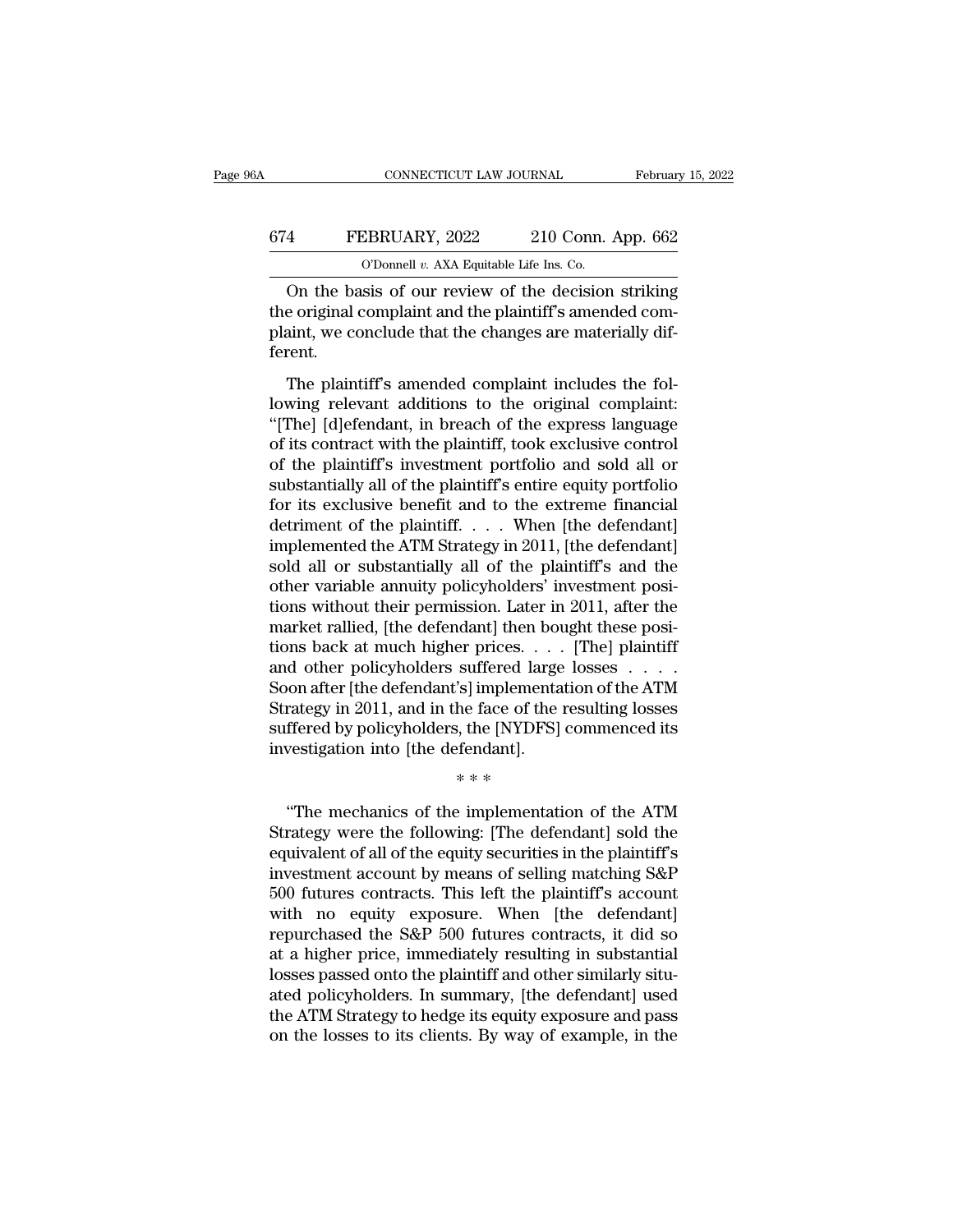# 15, 2022 CONNECTICUT LAW JOURNAL Page 97A<br>
210 Conn. App. 662 FEBRUARY, 2022 675<br>
210 Conn. App. 662 FEBRUARY, 2022 675

15, 2022 CONNECTICUT LAW JOURNAL<br>
210 Conn. App. 662 FEBRUARY, 2022 675<br>
O'Donnell *v.* AXA Equitable Life Ins. Co.<br>
case of the plaintiff, [the defendant's] actions in liquidatconnectricut LAW JOURNAL<br>
210 Conn. App. 662 FEBRUARY, 2022 675<br>
0 Donnell v. AXA Equitable Life Ins. Co.<br>
case of the plaintiff, [the defendant's] actions in liquidat-<br>
ing his equity exposure cost him approximately \$90,0 210 Conn. App. 662 FEBRUARY, 2022 675<br>
CDonnell v. AXA Equitable Life Ins. Co.<br>
case of the plaintiff, [the defendant's] actions in liquidating his equity exposure cost him approximately \$90,000,<br>
or almost 20 [percent] o 210 Conn. App. 662 FEBRUARY, 2022 675<br>
O'Donnell v. AXA Equitable Life Ins. Co.<br>
case of the plaintiff, [the defendant's] actions in liquidat-<br>
ing his equity exposure cost him approximately \$90,000,<br>
or almost 20 [percen 210 Conn. App. 662 FEBRUARY, 2022 675<br>
CDOMELL v. AXA Equitable Life Ins. Co.<br>
Case of the plaintiff, [the defendant's] actions in liquidating his equity exposure cost him approximately \$90,000,<br>
or almost 20 [percent] of C COD TO THE VALUATE CONSIDENT CONSIDENT CONSIDENT CONSIDENT CASE of the plaintiff, [the defendant's] actions in liquidating his equity exposure cost him approximately \$90,000, or almost 20 [percent] of his original inves d bolomen v. AxA Equitable Life ins. Co.<br>
case of the plaintiff, [the defendant's] actions in liquidat-<br>
ing his equity exposure cost him approximately \$90,000,<br>
or almost 20 [percent] of his original investment. The<br>
cla case of the plaintiff, [the defendant's] actions in liquidating his equity exposure cost him approximately \$90,000, or almost 20 [percent] of his original investment. The class lost in excess of \$100 to \$200 million durin ing his equity exposure cost him approximately \$90,000,<br>or almost 20 [percent] of his original investment. The<br>class lost in excess of \$100 to \$200 million during the<br>relevant period. . . . . Shortly thereafter, [the defe or almost 20 [percent] of his original investment. The<br>class lost in excess of \$100 to \$200 million during the<br>relevant period. . . . Shortly thereafter, [the defen-<br>dant] ceased using the ATM Strategy in the policies<br>purc class lost in excess of \$100 to \$200 million during the<br>relevant period. . . . . Shortly thereafter, [the defen-<br>dant] ceased using the ATM Strategy in the policies<br>purchased by the class members. . . . Unfortunately,<br>by relevant period. . . . Shortly thereafter, [the defendant] ceased using the ATM Strategy in the policies<br>purchased by the class members. . . . Unfortunately,<br>by the time the NYDFS commenced its investigation,<br>the plaintif dant] ceased using the ATM Strategy in the policies<br>purchased by the class members. . . . Unfortunately,<br>by the time the NYDFS commenced its investigation,<br>the plaintiff's and other policyholders' non-speculative<br>losses we purchased by the class members. . . . Unfortunately,<br>by the time the NYDFS commenced its investigation,<br>the plaintiff's and other policyholders' non-speculative<br>losses were etched in stone. . . . As discussed above,<br>the NY by the time the NYDFS commenced its investigation,<br>the plaintiff's and other policyholders' non-speculative<br>losses were etched in stone.... As discussed above,<br>the NYDFS issued the consent order regarding its inves-<br>tigati the plaintiff's and other policyholders' non-speculative<br>losses were etched in stone. . . . As discussed above,<br>the NYDFS issued the consent order regarding its inves-<br>tigation into [the defendant's] implementation of the losses were etched in stone. . . . As discussed above,<br>the NYDFS issued the consent order regarding its inves-<br>tigation into [the defendant's] implementation of the<br>ATM Strategy on March 17, 2014. . . . . As the ATM<br>Strat the NYDFS issued the consent order regarding its inves-<br>tigation into [the defendant's] implementation of the<br>ATM Strategy on March 17, 2014. . . . As the ATM<br>Strategy was no longer being applied to any existing<br>policies tigation into [the defendant's] implementation of the<br>ATM Strategy on March 17, 2014. . . . . As the ATM<br>Strategy was no longer being applied to any existing<br>policies at that time, the [NYDFS'] findings under the<br>consent ATM Strategy on March 17, 2014. . . . . As the ATM<br>Strategy was no longer being applied to any existing<br>policies at that time, the [NYDFS'] findings under the<br>consent order were directed towards [the defendant's]<br>future i Strategy was no longer being applied to any existing<br>policies at that time, the [NYDFS'] findings under the<br>consent order were directed towards [the defendant's]<br>future implementation of the ATM Strategy. . . . . In the<br>c policies at that time, the [NYDFS'] findings under the<br>consent order were directed towards [the defendant's]<br>future implementation of the ATM Strategy. . . . In the<br>consent order, the NYDFS required [the defendant] to<br>agre consent order were directed towards [the defendant's]<br>future implementation of the ATM Strategy. . . . In the<br>consent order, the NYDFS required [the defendant] to<br>agree, at minimum, to seek all necessary approvals with<br>reg future implementation of the ATM Strategy. . . . . In the<br>consent order, the NYDFS required [the defendant] to<br>agree, at minimum, to seek all necessary approvals with<br>regard to New York Insurance Law § 4240 (e) and pro-<br>v consent order, the NYDFS required [the defendant] to<br>agree, at minimum, to seek all necessary approvals with<br>regard to New York Insurance Law § 4240 (e) and pro-<br>vide [NYDFS]-approved communications to policyhold-<br>ers whe agree, at minimum, to seek all necessary approvals with<br>regard to New York Insurance Law § 4240 (e) and pro-<br>vide [NYDFS]-approved communications to policyhold-<br>ers when revising fund choices in connection with the<br>ATM Str regard to New York Insurance Law § 4240 (e) and pro-<br>vide [NYDFS]-approved communications to policyhold-<br>ers when revising fund choices in connection with the<br>ATM Strategy in the future..... In addition, the<br>NYDFS required vide [NYDFS]-approved communications to policyhold-<br>ers when revising fund choices in connection with the<br>ATM Strategy in the future. . . . . In addition, the<br>NYDFS required [the defendant] to issue a written<br>report to [th ers when revising fund choices in connection with the<br>ATM Strategy in the future. . . . . In addition, the<br>NYDFS required [the defendant] to issue a written<br>report to [the NYDFS] concerning changes to the plan<br>of operatio ATM Strategy in the future. . . . . In addition, the<br>NYDFS required [the defendant] to issue a written<br>report to [the NYDFS] concerning changes to the plan<br>of operations for separate accounts A, 45, and 49 and<br>respond to NYDFS required [the defendant] to issue a written<br>report to [the NYDFS] concerning changes to the plan<br>of operations for separate accounts A, 45, and 49 and<br>respond to the [NYDFS'] questions thereon on a quar-<br>terly basis report to [the NYDFS] concerning changes to the plan<br>of operations for separate accounts A, 45, and 49 and<br>respond to the [NYDFS'] questions thereon on a quar-<br>terly basis for a period of five years.... Although<br>the market of operations for separate accounts A, 45, and 49 and<br>respond to the [NYDFS'] questions thereon on a quar-<br>terly basis for a period of five years. . . . Although<br>the market conditions which triggered [the defendant's]<br>ini respond to the [NYDFS'] questions thereon on a quar-<br>terly basis for a period of five years. . . . Although<br>the market conditions which triggered [the defendant's]<br>initial use of the ATM Strategy reoccurred, [the defen-<br>da terly basis for a period of five years. . . . . Although<br>the market conditions which triggered [the defendant's]<br>initial use of the ATM Strategy reoccurred, [the defen-<br>dant] has never sought approval from the NYDFS to<br>us the market conditions which triggered [the defendant's]<br>initial use of the ATM Strategy reoccurred, [the defen-<br>dant] has never sought approval from the NYDFS to<br>use the ATM Strategy again in the manner in which it<br>was use initial use of the ATM Strategy reoccurred, [the defendant] has never sought approval from the NYDFS to use the ATM Strategy again in the manner in which it was used in 2011. The ATM Strategy has not been used in connectio dant] has never sought approval from the NYDFS to<br>use the ATM Strategy again in the manner in which it<br>was used in 2011. The ATM Strategy has not been used<br>in connection with separate accounts A, 45, and 49<br>since the NYDFS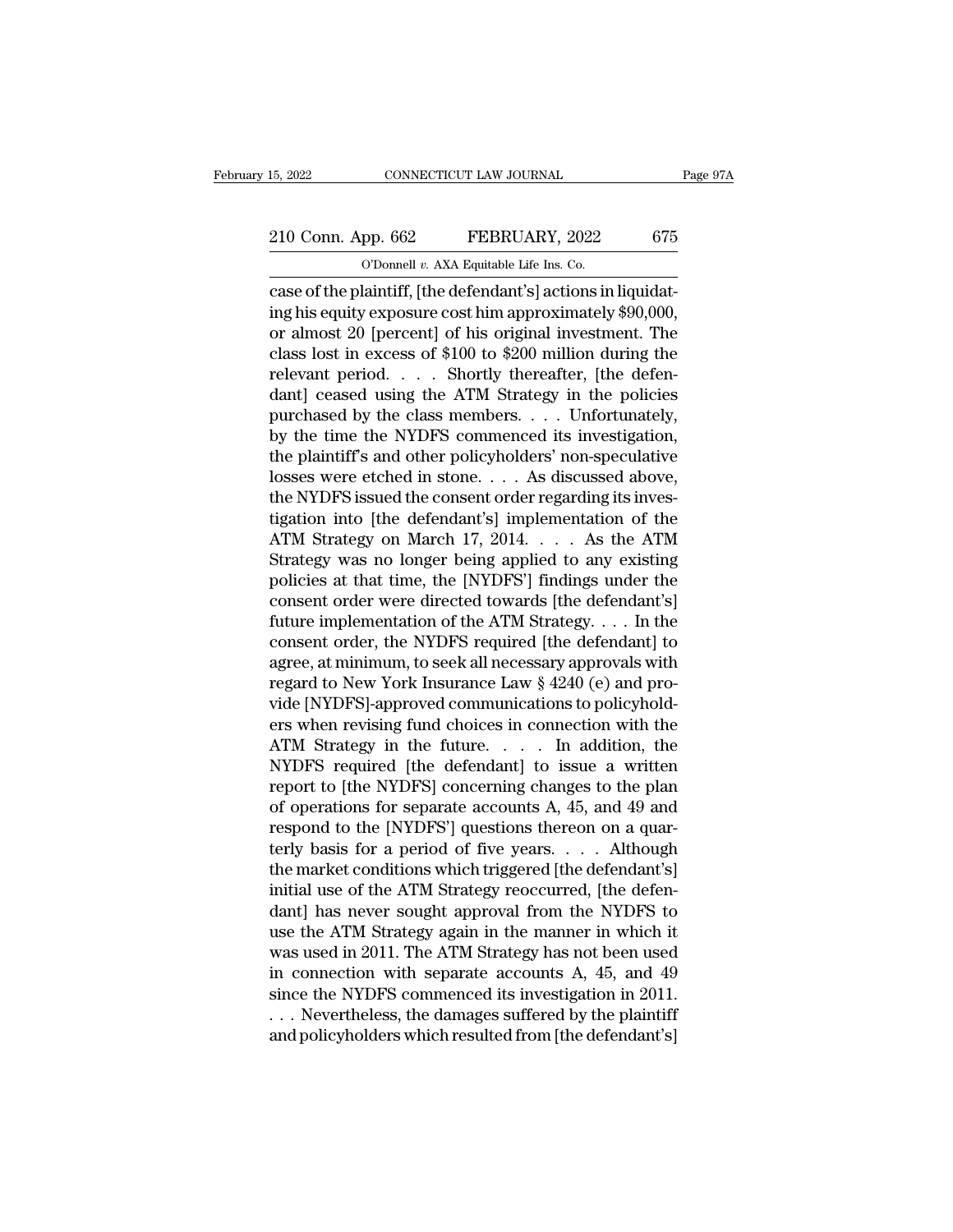## CONNECTICUT LAW JOURNAL February 15, 2022<br>676 FEBRUARY, 2022 210 Conn. App. 662<br>0'Donnell v. AXA Equitable Life Ins. Co. CONNECTICUT LAW JOURNAL Februar<br>
676 FEBRUARY, 2022 210 Conn. App. 662<br>
<sup>O'Donnell *v.* AXA Equitable Life Ins. Co.<br>
unlawful implementation of the ATM Strategy in 2011</sup>

CONNECTICUT LAW JOURNAL February 15, 2022<br>
FEBRUARY, 2022 210 Conn. App. 662<br>
O'Donnell v. AXA Equitable Life Ins. Co.<br>
unlawful implementation of the ATM Strategy in 2011<br>
had already been incurred. . . . . Had [the defen 676 FEBRUARY, 2022 210 Conn. App. 662<br>
0'Donnell v. AXA Equitable Life Ins. Co.<br>
unlawful implementation of the ATM Strategy in 2011<br>
had already been incurred. . . . . Had [the defendant]<br>
sought to use the ATM Strategy a sought to use the ATM Strategy again, it would have been FEBRUARY, 2022 210 Conn. App. 662<br>
O'Donnell v. AXA Equitable Life Ins. Co.<br>
unlawful implementation of the ATM Strategy in 2011<br>
had already been incurred. . . . Had [the defendant]<br>
sought to use the ATM Strategy again, THENCERT, 1991–1992 CORET FIFT OF CORRECT TO THE CONDUCT OF A THE CONDUCTED AND MODEL IN A SURVEY IN 2011 and already been incurred. . . . . Had [the defendant] sought to use the ATM Strategy again, it would have been req The UPD of the ATM Strategy in 2011<br>
unlawful implementation of the ATM Strategy in 2011<br>
had already been incurred. . . . . Had [the defendant]<br>
sought to use the ATM Strategy again, it would have been<br>
required to, at m unlawful implementation<br>had already been incurr<br>sought to use the ATM St.<br>required to, at minimur<br>notice via communication<br>to implementing the ATM<br>marks omitted.)<br>Despite these addition  $\alpha$  aneady been incurred.  $\ldots$  . That [the defendant]<br>ught to use the ATM Strategy again, it would have been<br>quired to, at minimum, provide policyholders with<br>tice via communications approved by the NYDFS prior<br>implemen sought to use the ATM strategy again, it would have been<br>required to, at minimum, provide policyholders with<br>notice via communications approved by the NYDFS prior<br>to implementing the ATM Strategy." (Internal quotation<br>mark

from the original complementing the NYDFS prior<br>to implementing the ATM Strategy." (Internal quotation<br>marks omitted.)<br>Despite these additions, the trial court concluded that<br>the amended complaint was not materially differ factor and communications approved by the NTDF5 prior<br>to implementing the ATM Strategy." (Internal quotation<br>marks omitted.)<br>Despite these additions, the trial court concluded that<br>the amended complaint was not materially for inplementing the ATM strategy. (Internal quotation<br>marks omitted.)<br>Despite these additions, the trial court concluded that<br>the amended complaint was not materially different<br>from the original complaint because the new Despite these additions, the trial court concluded that<br>the amended complaint was not materially different<br>from the original complaint because the new allegations<br>failed to address what the court viewed as the essential<br>fa Despite these additions, the trial court concluded that<br>the amended complaint was not materially different<br>from the original complaint because the new allegations<br>failed to address what the court viewed as the essential<br>fa the amended complaint was not materifrom the original complaint because the ne failed to address what the court viewed as failing of the original complaint, namely, the was "premised on speculation as to what the body migh Factual additions, even if limited, can be read as an<br>term is a straight and the court viewed as the essential<br>ling of the original complaint, namely, that causation<br>as "premised on speculation as to what the regulatory<br>dy failing of the original complaint, namely, that causation<br>was "premised on speculation as to what the regulatory<br>body might have done with respect to the changes in<br>the variable annuity policy at issue."<br>Factual additions

raining of the original complaint, hamely, that causation<br>was "premised on speculation as to what the regulatory<br>body might have done with respect to the changes in<br>the variable annuity policy at issue."<br>Factual additions, *Was* premised on speculation as to what the regulatory<br>body might have done with respect to the changes in<br>the variable annuity policy at issue."<br>Factual additions, even if limited, can be read as an<br>attempt to address th body filght have dole with respect to the changes in<br>the variable annuity policy at issue."<br>Factual additions, even if limited, can be read as an<br>attempt to address the defect identified by the trial court<br>in striking the the variable annuity policy at issue.<br>
Factual additions, even if limited, can be read as an<br>
attempt to address the defect identified by the trial court<br>
in striking the plaintiff's original complaint. Parsons v.<br>
United Factual additions, even if limited, can be read as an<br>attempt to address the defect identified by the trial court<br>in striking the plaintiff's original complaint. Parsons v.<br>United Technologies Corp., supra, 243 Conn. 74–75 attempt to address the defect identified by the trial court<br>in striking the plaintiff's original complaint. Parsons v.<br>United Technologies Corp., supra, 243 Conn. 74–75<br>(only difference between original complaint and amend in striking the plaintiff's original complaint. *Parsons* v.<br>
United Technologies Corp., supra, 243 Conn. 74–75<br>
(only difference between original complaint and amended<br>
complaint was addition of specific location in Bahra United Technologies Corp., supra, 243 Conn. 74–75<br>
(only difference between original complaint and amended<br>
complaint was addition of specific location in Bahrain<br>
to which plaintiff was to be sent for employment, which<br>
a (only difference between original complaint and amended<br>complaint was addition of specific location in Bahrain<br>to which plaintiff was to be sent for employment, which<br>addressed defect in original complaint). Furthermore,<br> complaint was addition of specific location in Bahrain<br>to which plaintiff was to be sent for employment, which<br>addressed defect in original complaint). Furthermore,<br>"adding statutory and constitutional references, even<br>if to which plaintiff was to be sent for employment, which<br>addressed defect in original complaint). Furthermore,<br>"adding statutory and constitutional references, even<br>if inapposite, may be read as attempting to address the<br>le addressed defect in original complaint). Furthermore,<br>
"adding statutory and constitutional references, even<br>
if inapposite, may be read as attempting to address the<br>
legal insufficiency specifically identified by the tria "adding statutory and constitutional references, even<br>if inapposite, may be read as attempting to address the<br>legal insufficiency specifically identified by the trial<br>court . . . making the count materially different."<br>(In if inapposite, may be read as attempting to address the<br>legal insufficiency specifically identified by the trial<br>court . . . . making the count materially different."<br>(Internal quotation marks omitted.) *Lund v. Milford*<br> legal insufficiency specifically identified by the trial<br>court . . . making the count materially different."<br>(Internal quotation marks omitted.) *Lund v. Milford*<br>*Hospital, Inc.*, supra, 326 Conn. 854 n.7, citing *Emerick* court . . . . making the count materially different."<br>(Internal quotation marks omitted.)  $Lund$  v. Milford<br>Hospital, Inc., supra, 326 Conn. 854 n.7, citing Emerick<br>v. Kuhn, 52 Conn. App. 724, 734, 737 A.2d 456, cert.<br>denie (Internal quotation marks omitted.) Lund v. Milford<br>Hospital, Inc., supra, 326 Conn. 854 n.7, citing Emerick<br>v. Kuhn, 52 Conn. App. 724, 734, 737 A.2d 456, cert.<br>denied, 249 Conn. 929, 738 A.2d 653, cert. denied, 528<br>U.S. Hospital, Inc., supra, 326 Conn. 854 n.7, citing *Emerick* v. *Kuhn*, 52 Conn. App. 724, 734, 737 A.2d 456, cert. denied, 249 Conn. 929, 738 A.2d 653, cert. denied, 528 U.S. 1005, 120 S. Ct. 500, 145 L. Ed. 2d 386 (1999). v. *Kuhn*, 52 Conn. App. 724, 734, 737 A.2d 456, cert.<br>denied, 249 Conn. 929, 738 A.2d 653, cert. denied, 528<br>U.S. 1005, 120 S. Ct. 500, 145 L. Ed. 2d 386 (1999).<br>Additional language can reflect a good faith effort to<br>reme denied, 249 Conn. 929, 738 A.2d 653, cert. denied, 528<br>U.S. 1005, 120 S. Ct. 500, 145 L. Ed. 2d 386 (1999).<br>Additional language can reflect a good faith effort to<br>remedy the defect identified by the court in striking the<br>o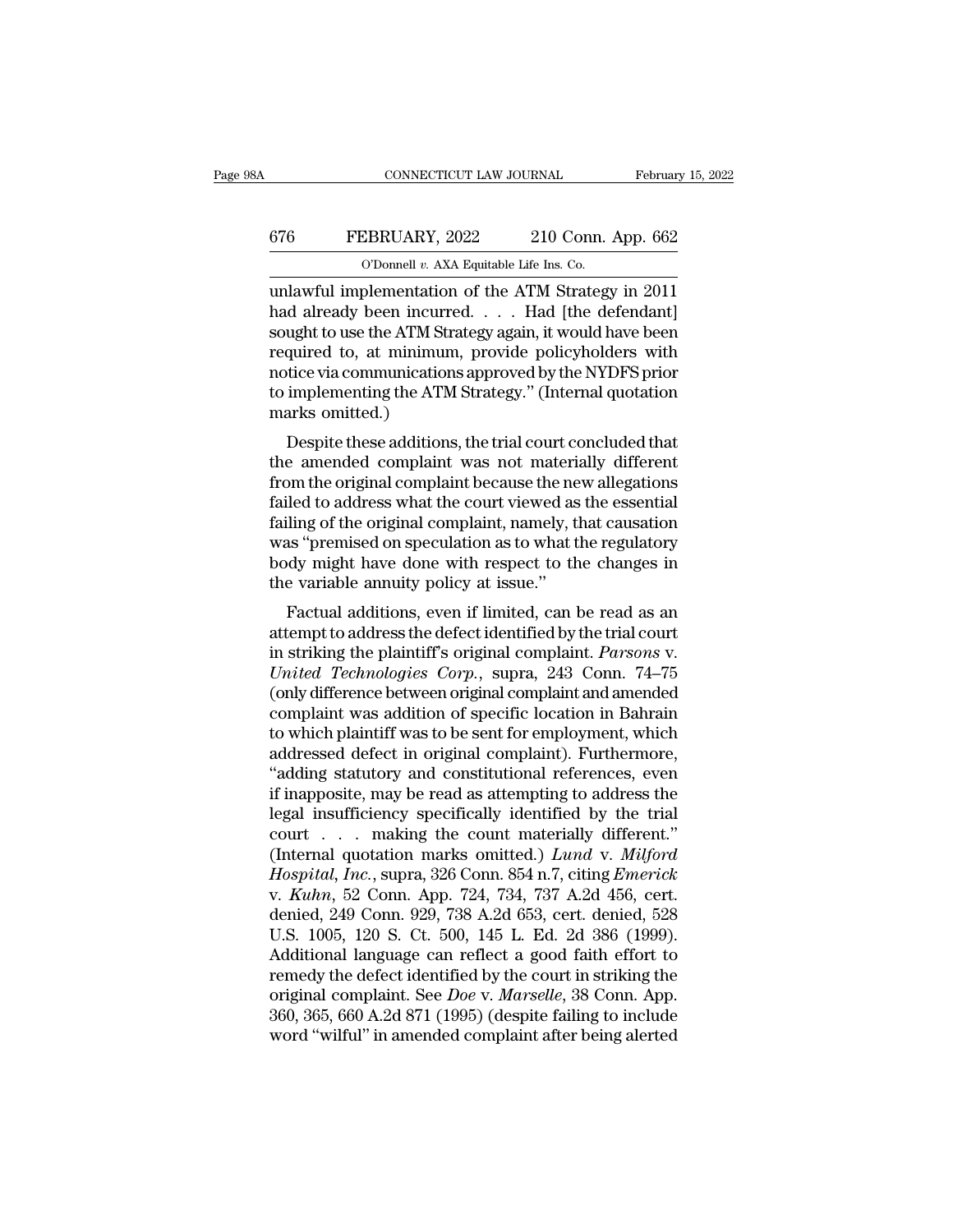# 15, 2022 CONNECTICUT LAW JOURNAL Page 99A<br>
210 Conn. App. 662 FEBRUARY, 2022 677<br>
O'Donnell v. AXA Equitable Life Ins. Co.

15, 2022 CONNECTICUT LAW JOURNAL<br>
210 Conn. App. 662 FEBRUARY, 2022 677<br>
O'Donnell *v.* AXA Equitable Life Ins. Co.<br>
to defect, additional language sufficient to demonstrate 15, 2022 CONNECTICUT LAW JOURNAL Page 99A<br>
210 Conn. App. 662 FEBRUARY, 2022 677<br>
0'Donnell v. AXA Equitable Life Ins. Co.<br>
to defect, additional language sufficient to demonstrate<br>
good faith effort), rev'd on other groun 210 Conn. App. 662 FEBRUARY, 2022 677<br>
C'Donnell v. AXA Equitable Life Ins. Co.<br>
to defect, additional language sufficient to demonstrate<br>
good faith effort), rev'd on other grounds, 236 Conn.<br>
845, 675 A.2d 835 (1996). Ho 210 Conn. App. 662 FEBRUARY, 2022 677<br>
O'Donnell v. AXA Equitable Life Ins. Co.<br>
to defect, additional language sufficient to demonstrate<br>
good faith effort), rev'd on other grounds, 236 Conn.<br>
845, 675 A.2d 835 (1996). H 210 Conn. App. 662 FEBRUARY, 2022 677<br>
O'Donnell v. AXA Equitable Life Ins. Co.<br>
to defect, additional language sufficient to demonstrate<br>
good faith effort), rev'd on other grounds, 236 Conn.<br>
845, 675 A.2d 835 (1996). H plant as in the original complaint and therefore does not constitute original complaint and therefore, does not constrate and find complaint does not reflect a good faith effort to address the defect identified in the ori Thomas v. AxA Equitable Life ins. Co.<br>
to defect, additional language sufficient to demonstrate<br>
good faith effort), rev'd on other grounds, 236 Conn.<br>
845, 675 A.2d 835 (1996). However, merely reiterating<br>
or rewording t to defect, additional language sufficient to demonstrate<br>good faith effort), rev'd on other grounds, 236 Conn.<br>845, 675 A.2d 835 (1996). However, merely reiterating<br>or rewording the same allegations in the amended com-<br>pla good faith effort), rev'd on other grounds, 236 Conn.<br>845, 675 A.2d 835 (1996). However, merely reiterating<br>or rewording the same allegations in the amended com-<br>plaint as in the original complaint does not reflect a<br>good 845, 675 A.2d 835 (1996)<br>or rewording the same al<br>plaint as in the original<br>good faith effort to addr<br>original complaint and,<br>a material change. See, e.<br>90 Conn. App. 696.<br>The plaintiff's amend The plaintiff's amended complaint does not reflect a<br>The plannic and faith effort to address the defect identified in the<br>iginal complaint and, therefore, does not constitute<br>material change. See, e.g., *St. Denis* v. *de* plant as in the original complaint does not fenced a<br>good faith effort to address the defect identified in the<br>original complaint and, therefore, does not constitute<br>a material change. See, e.g., *St. Denis v. de Toledo*,

plant and the states are detect definited in the original complaint and, therefore, does not constitute a material change. See, e.g., *St. Denis v. de Toledo*, supra, 90 Conn. App. 696.<br>The plaintiff's amended complaint do a material change. See, e.g., *St. Denis v. de Toledo*, supra, 90 Conn. App. 696.<br>The plaintiff's amended complaint does more than merely reiterate the facts alleged in the original complaint. There are significant factual a matched change: see, e.g., *st. Londo i. ac* Totato, sapid,<br>90 Conn. App. 696.<br>The plaintiff's amended complaint does more than<br>merely reiterate the facts alleged in the original com-<br>plaint. There are significant fact The plaintiff's amended complaint does more than<br>merely reiterate the facts alleged in the original com-<br>plaint. There are significant factual additions describing<br>how the defendant's actions caused the plaintiff dam-<br>ages The plaintiff's amended complaint does more than<br>merely reiterate the facts alleged in the original com-<br>plaint. There are significant factual additions describing<br>how the defendant's actions caused the plaintiff dam-<br>ages merely reiterate the facts alleged in the original complaint. There are significant factual additions describing<br>how the defendant's actions caused the plaintiff dam-<br>ages apart from whatever action the NYDFS may or<br>may no plaint. There are significant factual additions describing<br>how the defendant's actions caused the plaintiff dam-<br>ages apart from whatever action the NYDFS may or<br>may not have taken, and these allegations attempt to<br>address how the defendant's actions caused the plaintiff dam-<br>ages apart from whatever action the NYDFS may or<br>may not have taken, and these allegations attempt to<br>address the legal insufficiency identified by the trial<br>court. Spe ages apart from whatever action the NYDFS may or<br>may not have taken, and these allegations attempt to<br>address the legal insufficiency identified by the trial<br>court. Specifically, the amended complaint includes<br>new facts de may not have taken, and these allegations attempt to<br>address the legal insufficiency identified by the trial<br>court. Specifically, the amended complaint includes<br>new facts describing the defendant's ATM Strategy, how<br>it was address the legal insufficiency identified by the trial<br>court. Specifically, the amended complaint includes<br>new facts describing the defendant's ATM Strategy, how<br>it was implemented, and how it allegedly caused the<br>plainti court. Specifically, the amended complaint includes<br>new facts describing the defendant's ATM Strategy, how<br>it was implemented, and how it allegedly caused the<br>plaintiff damages in specified amounts. The amended<br>complaint c new facts describing the defendant's ATM Strategy, how<br>it was implemented, and how it allegedly caused the<br>plaintiff damages in specified amounts. The amended<br>complaint contains factual additions that allege that,<br>pursuant it was implemented, and how it allegedly caused the plaintiff damages in specified amounts. The amended complaint contains factual additions that allege that, pursuant to the ATM Strategy, the defendant "sold the equivalen plaintiff damages in specified amounts. The amended<br>complaint contains factual additions that allege that,<br>pursuant to the ATM Strategy, the defendant "sold the<br>equivalent of all of the equity securities in the plaintiff's complaint contains factual additions that allege that,<br>pursuant to the ATM Strategy, the defendant "sold the<br>equivalent of all of the equity securities in the plaintiff's<br>investment account" by selling certain futures cont pursuant to the ATM Strategy, the defendant "sold the equivalent of all of the equity securities in the plaintiff's investment account" by selling certain futures contracts that "left the plaintiff's account with no equity equivalent of all of the equity securities in the plaintiff's<br>investment account" by selling certain futures contracts<br>that "left the plaintiff's account with no equity expo-<br>sure." According to the amended complaint, the investment account" by selling certain futures contracts<br>that "left the plaintiff's account with no equity expo-<br>sure." According to the amended complaint, the defen-<br>dant then repurchased those futures contracts "at a<br>hig that "left the plaintiff's account with no equity exposure." According to the amended complaint, the defendant then repurchased those futures contracts "at a higher price, immediately resulting in substantial losses passed sure." According to the amended complaint, the defen-<br>dant then repurchased those futures contracts "at a<br>higher price, immediately resulting in substantial losses<br>passed onto the plaintiff and other similarly situated<br>pol dant then repurchased those futures contracts "at a<br>higher price, immediately resulting in substantial losses<br>passed onto the plaintiff and other similarly situated<br>policyholders." The amended complaint then alleges<br>that, higher price, immediately resulting in substantial losses<br>passed onto the plaintiff and other similarly situated<br>policyholders." The amended complaint then alleges<br>that, "[i]n summary, [the defendant] used the ATM Strat-<br>e passed onto the plaintiff and other similarly situated<br>policyholders." The amended complaint then alleges<br>that, "[i]n summary, [the defendant] used the ATM Strat-<br>egy to hedge its equity exposure and pass on the losses<br>to policyholders." The amended complaint then alleges<br>that, "[i]n summary, [the defendant] used the ATM Strat-<br>egy to hedge its equity exposure and pass on the losses<br>to its clients. By way of example, in the case of the<br>plai that, "[i]n summary, [the defendant] used the ATM Strategy to hedge its equity exposure and pass on the losses<br>to its clients. By way of example, in the case of the<br>plaintiff, [the defendant's] actions in liquidating his<br>e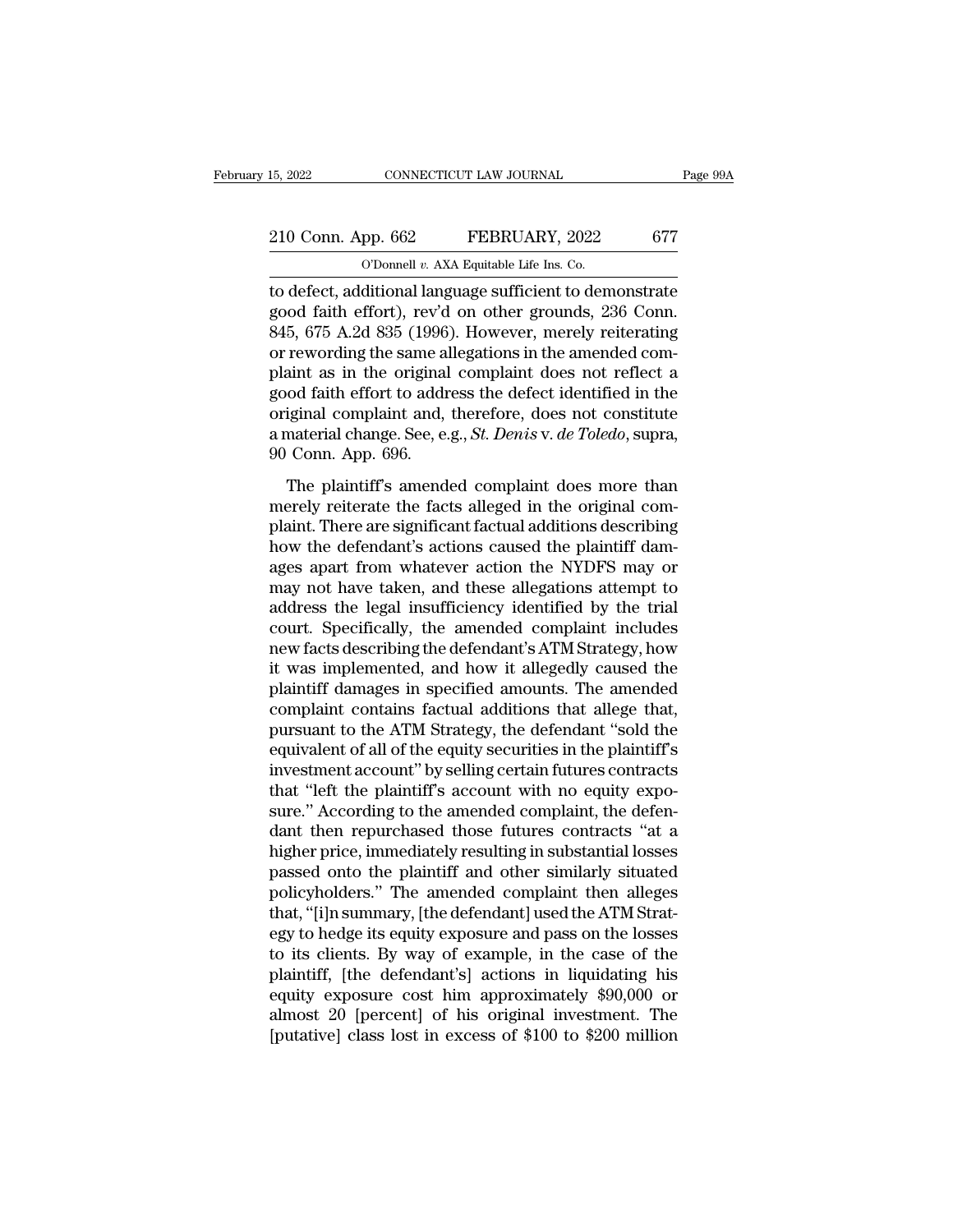## CONNECTICUT LAW JOURNAL February 15, 2022<br>678 FEBRUARY, 2022 210 Conn. App. 662<br>0'Donnell v. AXA Equitable Life Ins. Co. CONNECTICUT LAW JOURNAL Februar<br>
678 FEBRUARY, 2022 210 Conn. App. 662<br>
O'Donnell *v.* AXA Equitable Life Ins. Co.<br>
during the relevant period." These additions seek to

CONNECTICUT LAW JOURNAL February 15, 2022<br>
FEBRUARY, 2022 210 Conn. App. 662<br>
O'Donnell v. AXA Equitable Life Ins. Co.<br>
during the relevant period.'' These additions seek to<br>
explain, in more detail, how the defendant's ac EXPRUARY, 2022 210 Conn. App. 662<br>
C'Donnell v. AXA Equitable Life Ins. Co.<br>
during the relevant period." These additions seek to<br>
explain, in more detail, how the defendant's actions,<br>
independent of anything the NYDFS di FEBRUARY, 2022 210 Conn. App. 662<br>
O'Donnell v. AXA Equitable Life Ins. Co.<br>
during the relevant period." These additions seek to<br>
explain, in more detail, how the defendant's actions,<br>
independent of anything the NYDFS d 678 FEBRUARY, 2022 210 Conn. App. 662<br>  $\overline{O}$  Connell v. AXA Equitable Life Ins. Co.<br>
during the relevant period." These additions seek to<br>
explain, in more detail, how the defendant's actions,<br>
independent of anything O'Donnell v. AXA Equitable Life Ins. Co.<br>
uring the relevant period." These additions seek to<br>
plain, in more detail, how the defendant's actions,<br>
dependent of anything the NYDFS did or did not do,<br>
used the plaintiff da during the relevant period." These additions seek to<br>explain, in more detail, how the defendant's actions,<br>independent of anything the NYDFS did or did not do,<br>caused the plaintiff damages.<br>We conclude that, when viewed in

during the relevant period. These additions seek to<br>explain, in more detail, how the defendant's actions,<br>independent of anything the NYDFS did or did not do,<br>caused the plaintiff damages.<br>We conclude that, when viewed in Explain, in note detail, now the detendant's actions,<br>independent of anything the NYDFS did or did not do,<br>caused the plaintiff damages.<br>We conclude that, when viewed in the light most<br>favorable to the plaintiff, the new a malaylend Hospital, When viewed in the light most<br>caused the plaintiff damages.<br>We conclude that, when viewed in the light most<br>favorable to the plaintiff, the new allegations set forth<br>in the plaintiff's amended complaint We conclude that, when viewed in the light most favorable to the plaintiff, the new allegations set forth in the plaintiff's amended complaint "constitute a good faith effort"; (internal quotation marks omitted)  $Lund$  v. We conclude that, when viewed in the light most<br>favorable to the plaintiff, the new allegations set fortl<br>in the plaintiff's amended complaint "constitute a good<br>faith effort"; (internal quotation marks omitted)  $Lun$ <br>v. ith effort"; (internal quotation marks omitted)  $Lund$ <br>  $Milford Hospital, Inc., supra, 326 Conn. 857; to head$ <br>
usation and, accordingly, the amended complaint is<br>
aterially different from the original complaint.<br>
II<br>
Because we conclude that the amende

II

v. *Milford Hospital, Inc.*, supra, 326 Conn. 857; to plead<br>causation and, accordingly, the amended complaint is<br>materially different from the original complaint.<br> $II$ <br>Because we conclude that the amended complaint is<br>mate causation and, accordingly, the amended complaint is<br>
materially different from the original complaint.<br>
II<br>
Because we conclude that the amended complaint is<br>
materially different from the original complaint and,<br>
therefo materially different from the original complaint.<br>
II<br>
Because we conclude that the amended complaint is<br>
materially different from the original complaint and,<br>
therefore, the waiver rule does not apply, we address<br>
the p II<br>Because we conclude that the amended complaint is<br>materially different from the original complaint and,<br>therefore, the waiver rule does not apply, we address<br>the plaintiff's challenge to the merits of the court's<br>ruling Because we conclude that the amended complaint is<br>materially different from the original complaint and,<br>therefore, the waiver rule does not apply, we address<br>the plaintiff's challenge to the merits of the court's<br>ruling st Because we conclude that the amended complaint is<br>materially different from the original complaint and,<br>therefore, the waiver rule does not apply, we address<br>the plaintiff's challenge to the merits of the court's<br>ruling st materially different from the original complaint and,<br>therefore, the waiver rule does not apply, we address<br>the plaintiff's challenge to the merits of the court's<br>ruling striking the amended complaint. See *Parsons*<br>v. Uni therefore, the waiver rule does not apply, we address<br>the plaintiff's challenge to the merits of the court's<br>ruling striking the amended complaint. See *Parsons*<br>v. United Technologies Corp., supra, 243 Conn. 75–76<br>("The p the plaintiff's challenge to the merits of the court's<br>ruling striking the amended complaint. See *Parsons*<br>v. United Technologies Corp., supra, 243 Conn. 75–76<br>("The plaintiff appears to have made a good faith effort<br>to f ruling striking the amended complaint. See *Parsons*<br>v. United Technologies Corp., supra, 243 Conn. 75–76<br>("The plaintiff appears to have made a good faith effort<br>to file a complaint that states a cause of action. We are<br> v. United Technologies Corp., supra, 243 Conn. 75–76<br>("The plaintiff appears to have made a good faith effort<br>to file a complaint that states a cause of action. We are<br>persuaded, accordingly, that by failing to appeal the<br> ("The plaintiff appears to have made a good faith effort<br>to file a complaint that states a cause of action. We are<br>persuaded, accordingly, that by failing to appeal the<br>striking of the [original] complaint, the plaintiff h to file a complaint that states a cause of action. We are persuaded, accordingly, that by failing to appeal the striking of the [original] complaint, the plaintiff has not waived his right to appeal from the merits of the persuaded, accordingly, that by failing to appeal the<br>striking of the [original] complaint, the plaintiff has not<br>waived his right to appeal from the merits of the motion<br>to strike  $\ldots$  his [amended] complaint."); see al striking of the [original] complaint, the plaintiff has not<br>waived his right to appeal from the merits of the motion<br>to strike . . . . his [amended] complaint."); see also<br>Lund v. Milford Hospital, Inc., supra, 326 Conn. waived his right to appeal from the merits of the motion<br>to strike . . . his [amended] complaint."); see also<br>Lund v. Milford Hospital, Inc., supra, 326 Conn. 858<br>("The new allegations in the substitute complaint . . .<br>ma to strike  $\ldots$  his [amended] complaint."); see also *Lund v. Milford Hospital, Inc.*, supra, 326 Conn. 858 ("The new allegations in the substitute complaint  $\ldots$  materially differ from those in the original complaint fo Lund v. Milford 1<br>("The new allegatif<br>materially differ f<br>for purposes of preafter repleading<br>Accordingly, we re<br>on appeal.").<br>The plaintiff cla The new anegations in the substitute complaint  $\cdot \cdot$ <br>aterially differ from those in the original complaint<br>r purposes of preserving the plaintiff's right to appeal<br>ter-repleading pursuant to Practice Book § 10-44.<br>cordin materially differ from those in the original complaint<br>for purposes of preserving the plaintiff's right to appeal<br>after repleading pursuant to Practice Book § 10-44.<br>Accordingly, we reach the merits of the plaintiff's cla

For purposes of preserving the plaintiff s right to appear<br>after repleading pursuant to Practice Book § 10-44.<br>Accordingly, we reach the merits of the plaintiff's claims<br>on appeal.").<br>The plaintiff claims that the court i after repreading pursuant to Tractice Book § 10-44.<br>Accordingly, we reach the merits of the plaintiff's claims<br>on appeal.").<br>The plaintiff claims that the court improperly deter-<br>mined that the amended complaint failed to Fraction appeal.").<br>The plaintiff claims that the court improperly deter-<br>mined that the amended complaint failed to sufficiently<br>plead causation. Specifically, the plaintiff claims that<br>the court erred by (1) applying the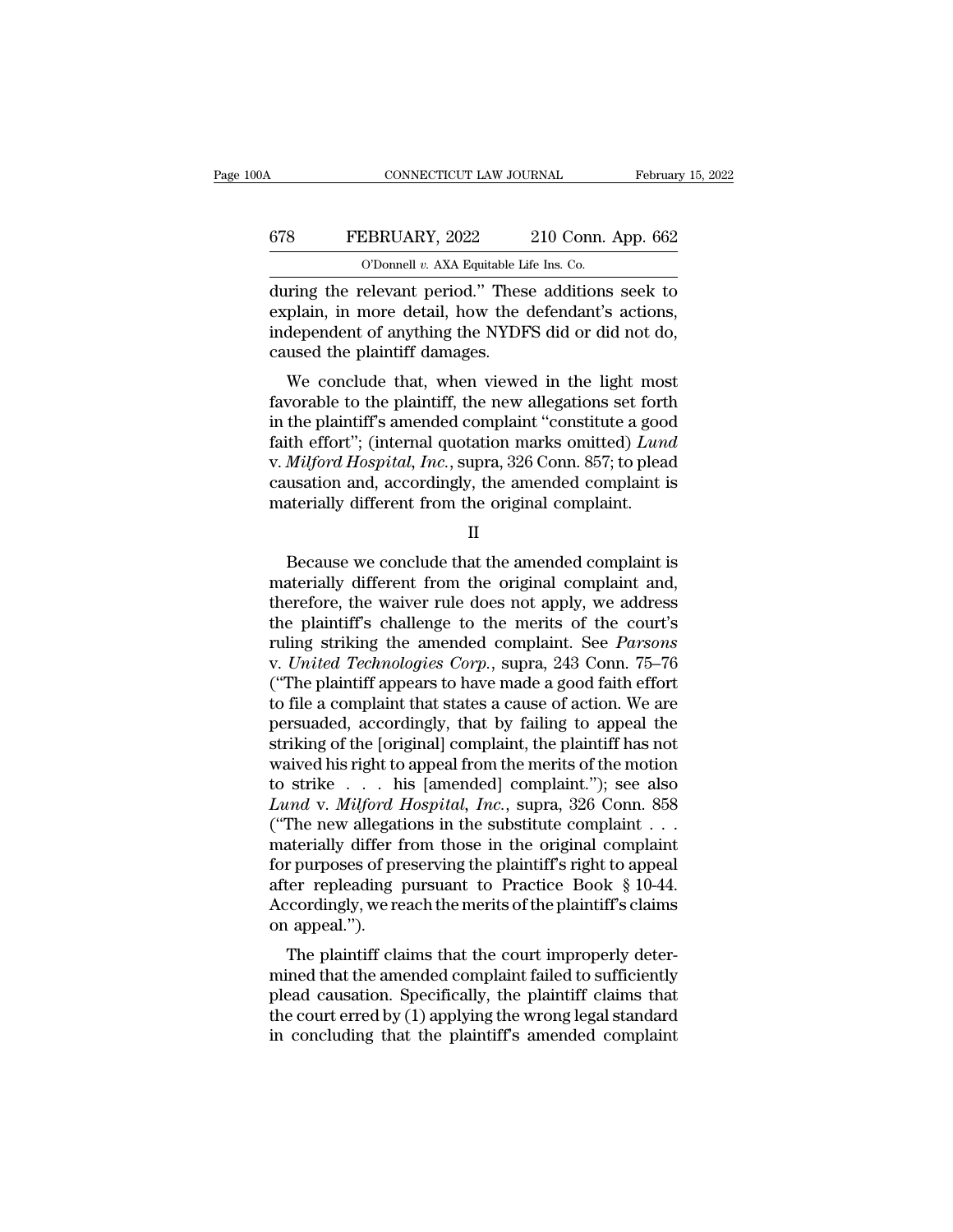| 15, 2022           | CONNECTICUT LAW JOURNAL                              | Page 101A |
|--------------------|------------------------------------------------------|-----------|
| 210 Conn. App. 662 | FEBRUARY, 2022                                       | 679       |
|                    | O'Donnell $v$ . AXA Equitable Life Ins. Co.          |           |
|                    | failed to adequately plead causation and (2) relying |           |

Failed to adequately plead causation and (2) relying to findings of fact at the pleading stage. We agree. 210 Conn. App. 662 FEBRUARY, 2022 679<br>
O'Donnell v. AXA Equitable Life Ins. Co.<br>
failed to adequately plead causation and (2) relying<br>
upon findings of fact at the pleading stage. We agree.<br>
In Connecticut, the complaint m

0 Conn. App. 662 FEBRUARY, 2022 679<br>
0 Donnell v. AXA Equitable Life Ins. Co.<br>
11ed to adequately plead causation and (2) relying<br>
12. The complaint must  $\alpha$  agree.<br>
12. In Connecticut, the complaint must "contain a con-<br> COMI. App. 002 PEDROART, 2022 079<br>
C'Donnell v. AXA Equitable Life Ins. Co.<br>
failed to adequately plead causation and (2) relying<br>
upon findings of fact at the pleading stage. We agree.<br>
In Connecticut, the complaint must O'Donnell v. AXA Equitable Life Ins. Co.<br>
failed to adequately plead causation and (2) relying<br>
upon findings of fact at the pleading stage. We agree.<br>
In Connecticut, the complaint must "contain a con-<br>
cise statement of s. Co.<br>
and (2) relying<br>
stage. We agree.<br>
: "contain a con-<br>
"Connecticut is<br>
White v. Mazda<br>
10. 696. 00. A 2d failed to adequately plead causation and (2) relying<br>upon findings of fact at the pleading stage. We agree.<br>In Connecticut, the complaint must "contain a con-<br>cise statement of the facts constituting the cause of<br>action . *Motor of America, Inc.*, 313 Connection a plain<br> *Motor of the facts constituting the cause of*<br> *America, Inc.*, 313 Conn. 610, 626, 99 A.3d<br> *Andror of America, Inc.*, 313 Conn. 610, 626, 99 A.3d<br> *Motor of America, Inc* In Connecticut, the complaint must "contain a concise statement of the facts constituting the cause of action . . . . " Practice Book § 10-20.<sup>7</sup> " Connecticut is a fact pleading jurisdiction . . . . " White v. Mazda Moto In Connecticut, the complaint must "contain a concise statement of the facts constituting the cause of action . . . . " Practice Book § 10-20.<sup>7</sup> " Connecticut is a fact pleading jurisdiction . . . . " White v. Mazda Moto cise statement of the facts constituting the cause of<br>action . . . . " Practice Book § 10-20.<sup>7</sup> " Connecticut is<br>a fact pleading jurisdiction . . . . " White v. Mazda<br>Motor of America, Inc., 313 Conn. 610, 626, 99 A.3d<br>1 action . . . ." Practice Book § 10-20." "Connecticut is<br>a fact pleading jurisdiction . . . . .' White v. Mazda<br>Motor of America, Inc., 313 Conn. 610, 626, 99 A.3d<br>1079 (2014). Therefore, a pleading must 'contain a plain<br>a a fact pleading jurisdiction  $\ldots$   $\ldots$  *White v. Mazda Motor of America, Inc.*, 313 Conn. 610, 626, 99 A.3d 1079 (2014). Therefore, a pleading must 'contain a plain and concise statement of the material facts on which t Motor of America, Inc., 313 Conn. 610, 626, 99 A.3d<br>1079 (2014). Therefore, a pleading must 'contain a plain<br>and concise statement of the material facts on which<br>the pleader relies, but not of the evidence by which<br>they a 1079 (2014). Therefore, a pleading must 'contain a plain<br>and concise statement of the material facts on which<br>the pleader relies, but not of the evidence by which<br>they are to be proved . . . . ' Practice Book § 10-1.<sup>8</sup> T and concise statement of the material facts on which<br>the pleader relies, but not of the evidence by which<br>they are to be proved . . . .' Practice Book § 10-1.<sup>8</sup> The<br>purpose of fact pleading is to put the defendant and<br>the the pleader relies, but not of the evidence by which<br>they are to be proved . . . . ' Practice Book § 10-1.<sup>8</sup> The<br>purpose of fact pleading is to put the defendant and<br>the court on notice of the important and relevant facts they are to be proved . . . . ' Practice Book § 10-1.° The<br>purpose of fact pleading is to put the defendant and<br>the court on notice of the important and relevant facts<br>claimed and the issues to be tried." (Footnote added; purpose of fact pleading is to put the defendant and<br>the court on notice of the important and relevant facts<br>claimed and the issues to be tried." (Footnote added;<br>internal quotation marks omitted.) *Godbout* v. Atta-<br>*nasi* the court on notice of the important and relevant facts<br>claimed and the issues to be tried." (Footnote added;<br>internal quotation marks omitted.) *Godbout* v. Atta-<br>masio, 199 Conn. App. 88, 111–12, 234 A.3d 1031 (2020).<br>"A claimed and the issues to be tried." (Footnote added;<br>internal quotation marks omitted.)  $Godbout$  v. Atta-<br>*nasio*, 199 Conn. App. 88, 111–12, 234 A.3d 1031 (2020).<br>"A motion to strike shall be used whenever any party<br>wishes internal quotation marks omitted.)  $Godbout$  v. Atta-<br>*nasio*, 199 Conn. App. 88, 111–12, 234 A.3d 1031 (2020).<br>"A motion to strike shall be used whenever any party<br>wishes to contest: (1) the legal sufficiency of the allega-<br> *nasio*, 199 Conn. App. 88, 111–12, 234 A.3d 1031 (2020).<br>
"A motion to strike shall be used whenever any party<br>
wishes to contest: (1) the legal sufficiency of the allega-<br>
tions of any complaint, counterclaim or cross c shes to contest: (1) the legal sufficiency of the allega-<br>
ons of any complaint, counterclaim or cross claim, or<br>
any one or more counts thereof, to state a claim<br>
on which relief can be granted . . . . " Practice Book<br> tions of any complaint, counterclaim or cross claim, or<br>of any one or more counts thereof, to state a claim<br>upon which relief can be granted  $\dots$ ." Practice Book<br>§ 10-39 (a).<br>"Whether the court applied the proper legal st

of any one or more counts thereof, to state a claim<br>upon which relief can be granted . . . ." Practice Book<br>§ 10-39 (a).<br>"Whether the court applied the proper legal standard<br>in ruling on the motion to strike presents a qu upon which relief can be granted . . . ." Practice Book<br>
§ 10-39 (a).<br>
"Whether the court applied the proper legal standard<br>
in ruling on the motion to strike presents a question of<br>
law over which we exercise plenary revi § 10-39 (a).<br>
"Whether the court applied the proper legal standard<br>
in ruling on the motion to strike presents a question of<br>
law over which we exercise plenary review. . . . The<br>
legal standard applicable to a motion to Truing on the motion to strike presents a question of w over which we exercise plenary review. . . . The gal standard applicable to a motion to strike is well ettled. The purpose of a motion to strike is to contest  $\frac{1}{$ law over which we exercise plenary review. . . . . The legal standard applicable to a motion to strike is well settled. The purpose of a motion to strike is to contest  $\frac{1}{\pi}$  Practice Book § 10-20 provides: "The first

legal standard applicable to a motion to strike is well<br>settled. The purpose of a motion to strike is to contest<br> $\frac{1}{\sqrt{2}}$ <br> $\frac{1}{\sqrt{2}}$   $\frac{1}{\sqrt{2}}$   $\frac{1}{\sqrt{2}}$   $\frac{1}{\sqrt{2}}$   $\frac{1}{\sqrt{2}}$   $\frac{1}{\sqrt{2}}$   $\frac{1}{\sqrt{2}}$   $\frac{$ settled. The purpose of a motion to strike is to contest<br>
<sup>7</sup> Practice Book § 10-20 provides: "The first pleading on the part of the<br>
plaintiff shall be known as the complaint. It shall contain a concise statement<br>
of the Figure 1. The purpose of a filotion to strike is to contest<br>
<sup>7</sup> Practice Book § 10-20 provides: "The first pleading on the part of the<br>
plaintiff shall be known as the complaint. It shall contain a concise statement<br>
of <sup>7</sup> Practice Book § 10-20 provides: "The first pleading on the part of the plaintiff shall be known as the complaint. It shall contain a concise statement of the facts constituting the cause of action and, on a separate p plaintiff shall be known as the complaint. It shall contain a concise statement<br>of the facts constituting the cause of action and, on a separate page of the<br>complaint, a demand for relief which shall be a statement of the complaint, a demand for relief which shall be a statement of the remedy<br>or remedies sought. When money damages are sought in the demand for<br>relief, the demand for relief shall include the information required by General<br>S complaint, a demand for relief which shall be a statement of the remedy<br>or remedies sought. When money damages are sought in the demand for<br>relief, the demand for relief shall include the information required by General<br>S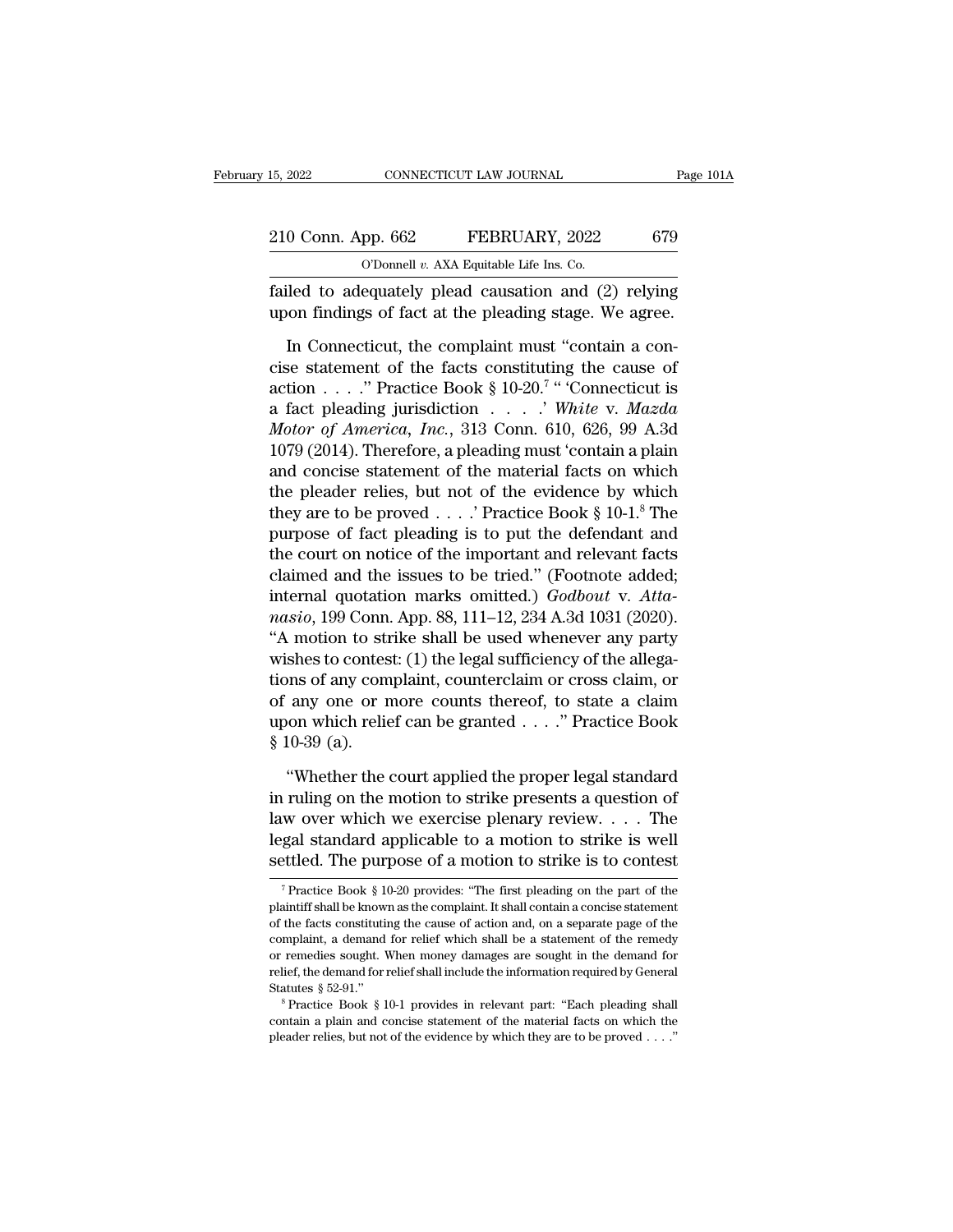## CONNECTICUT LAW JOURNAL February 15, 2022<br>680 FEBRUARY, 2022 210 Conn. App. 662<br>0'Donnell v. AXA Equitable Life Ins. Co. CONNECTICUT LAW JOURNAL Februar<br>
680 FEBRUARY, 2022 210 Conn. App. 662<br>
O'Donnell *v.* AXA Equitable Life Ins. Co.<br>
... the legal sufficiency of the allegations of any com-

CONNECTICUT LAW JOURNAL Februar<br>
680 FEBRUARY, 2022 210 Conn. App. 662<br>
0'Donnell v. AXA Equitable Life Ins. Co.<br>
... the legal sufficiency of the allegations of any com-<br>
plaint ... to state a claim upon which relief can FEBRUARY, 2022 210 Conn. App. 662<br>
O'Donnell v. AXA Equitable Life Ins. Co.<br>
... the legal sufficiency of the allegations of any complaint ... to state a claim upon which relief can be granted.... A motion to strike chall 680 FEBRUARY, 2022 210 Conn. App. 662<br>
O'Donnell v. AXA Equitable Life Ins. Co.<br>
... the legal sufficiency of the allegations of any complaint ... to state a claim upon which relief can be granted. ... A motion to strike Summary, 2022 210 Conn. App. 662<br>
The Commentary of a pleading and consequently, i.e. the legal sufficiency of the allegations of any complaint . . . to state a claim upon which relief can be granted. . . . A motion to st The contract of the allegations of any complaint  $\ldots$  the legal sufficiency of the allegations of any complaint  $\ldots$  to state a claim upon which relief can be granted.  $\ldots$  A motion to strike challenges the legal suffi O Donnel *v.* AXA Equitable Life ins. Co.<br>
... the legal sufficiency of the allegations of any complaint ... to state a claim upon which relief can be granted. ... A motion to strike challenges the legal sufficiency of a . . . the legal sufficiency of the allegations of any complaint . . . to state a claim upon which relief can be granted. . . . A motion to strike challenges the legal sufficiency of a pleading, and, consequently, requires plaint . . . to state a claim upon which relief can be granted. . . . A motion to strike challenges the legal sufficiency of a pleading, and, consequently, requires no factual findings by the trial court. . . . [The court granted. . . . . A motion to strike challenges the legal<br>sufficiency of a pleading, and, consequently, requires<br>no factual findings by the trial court. . . . [The court<br>takes] the facts to be those alleged in the complain sufficiency of a pleading, and, consequently, requires<br>no factual findings by the trial court. . . . [The court<br>takes] the facts to be those alleged in the complaint<br>. . . and [construes] the complaint in the manner most<br> no factual findings by the trial court. . . . . [The court takes] the facts to be those alleged in the complaint . . . and [construes] the complaint in the manner most favorable to sustaining its legal sufficiency. . . . takes] the facts to be those alleged in the complaint<br>
... and [construes] the complaint in the manner most<br>
favorable to sustaining its legal sufficiency.... Thus,<br>
[i]f facts provable in the complaint would support a<br>
c ... and [construes] the complaint in the manner most<br>favorable to sustaining its legal sufficiency.... Thus,<br>[i]f facts provable in the complaint would support a<br>cause of action, the motion to strike must be denied.<br>... M favorable to sustaining its legal sufficiency. . . . Thus,<br>[i]f facts provable in the complaint would support a<br>cause of action, the motion to strike must be denied.<br>. . . Moreover . . . [w]hat is necessarily implied [in<br> [i]f facts provable in the complaint would support a<br>cause of action, the motion to strike must be denied.<br>... Moreover ... [w]hat is necessarily implied [in<br>an allegation] need not be expressly alleged.... It is<br>fundamen cause of action, the motion to strike must be denied.<br>
. . . Moreover . . . [w]hat is necessarily implied [in<br>
an allegation] need not be expressly alleged. . . . It is<br>
fundamental that in determining the sufficiency of . . . Moreover . . . . [w]hat is necessarily implied [in an allegation] need not be expressly alleged. . . . It is fundamental that in determining the sufficiency of a complaint challenged by a defendant's motion to strik an allegation] need not be expressly alleged. . . . . It is<br>fundamental that in determining the sufficiency of a<br>complaint challenged by a defendant's motion to strike,<br>all well-pleaded facts and those facts necessarily<br>i fundamental that in determining the sufficiency of a<br>complaint challenged by a defendant's motion to strike,<br>all well-pleaded facts and those facts necessarily<br>implied from the allegations are taken as admitted....<br>Indeed, complaint challenged by a defendant's motion to strike,<br>all well-pleaded facts and those facts necessarily<br>implied from the allegations are taken as admitted. . . .<br>Indeed, pleadings must be construed broadly and realis-<br>t all well-pleaded facts and those facts ne<br>implied from the allegations are taken as admi<br>Indeed, pleadings must be construed broadly at<br>itically, rather than narrowly and technically." ((<br>omitted; internal quotation marks deed, pleadings must be construed broadly and realisally, rather than narrowly and technically." (Citations initted; internal quotation marks omitted.) *Plainville Almost Home Animal Rescue & Shelter, Inc.*, 182 pp. 55, tracta, preasury and technically." (Citations<br>tically, rather than narrowly and technically." (Citations<br>omitted; internal quotation marks omitted.) *Plainville*<br>v. Almost Home Animal Rescue & Shelter, Inc., 182<br>Conn. App

performance by one party, [3] breach of the agreement<br>by Almost Home Animal Rescue & Shelter, Inc., 182<br>Conn. App. 55, 63, 187 A.3d 1174 (2018).<br>In Connecticut, "[t]he elements of a breach of con-<br>tract action are [1] the v. Almost Home Animal Rescue & Shelter, Inc., 182<br>Conn. App. 55, 63, 187 A.3d 1174 (2018).<br>In Connecticut, "[t]he elements of a breach of con-<br>tract action are [1] the formation of an agreement, [2]<br>performance by one par marks omit and the seated a sheater, the., 182<br>
Conn. App. 55, 63, 187 A.3d 1174 (2018).<br>
In Connecticut, "[t]he elements of a breach of con-<br>
tract action are [1] the formation of an agreement, [2]<br>
performance by one par In Connecticut, "[t]he elements of a breach of con-<br>tract action are [1] the formation of an agreement, [2]<br>performance by one party, [3] breach of the agreement<br>by the other party and [4] damages." (Internal quotation<br>mar In Connecticut, "[t]he elements of a breach of con-<br>tract action are [1] the formation of an agreement, [2]<br>performance by one party, [3] breach of the agreement<br>by the other party and [4] damages." (Internal quotation<br>ma tract action are [1] the formation of an agreement, [2]<br>performance by one party, [3] breach of the agreement<br>by the other party and [4] damages." (Internal quotation<br>marks omitted.)  $A.C.$  Consulting,  $LLC$  v. Alexion Phar performance by one party, [3] breach of the agreement<br>by the other party and [4] damages." (Internal quotation<br>marks omitted.)  $A.C.$  Consulting,  $LLC$  v. Alexion Phar-<br>maceuticals, Inc., 194 Conn. App. 316, 329, 220 A.3d<br>8 by the other party and [4] damages." (Internal quotation<br>marks omitted.)  $A.C.$  Consulting,  $LLC$  v. Alexion Phar-<br>maceuticals, Inc., 194 Conn. App. 316, 329, 220 A.3d<br>890 (2019). "Although this court has intimated that cau marks omitted.) *A.C. Consulting, LLC* v. *Alexion Pharmaceuticals, Inc.*, 194 Conn. App. 316, 329, 220 A.3d 890 (2019). "Although this court has intimated that causation is an additional element thereof . . . proof of cau *maceuticals, Inc.*, 194 Conn. App. 316, 329, 220 A.3d<br>890 (2019). "Although this court has intimated that causation is an additional element thereof . . . proof of<br>causation more properly is classified as part and parcel<br> 890 (2019). "Although this court has intimated that causation is an additional element thereof . . . proof of causation more properly is classified as part and parcel of a party's claim for breach of contract damages." (C sation is an additional element thereof  $\ldots$  proof of causation more properly is classified as part and parcel<br>of a party's claim for breach of contract damages."<br>(Citation omitted.) *Meadowbrook Center*, *Inc.* v. *Buch* causation more properly is classified as part and parcel<br>of a party's claim for breach of contract damages."<br>(Citation omitted.) *Meadowbrook Center*, *Inc.* v. *Buch-<br>man*, supra, 149 Conn. App. 186. Causation focuses on<br> of a party's claim for breach of contract damages."<br>(Citation omitted.) *Meadowbrook Center*, *Inc.* v. *Buchman*, supra, 149 Conn. App. 186. Causation focuses on whether the plaintiff's loss "may fairly and reasonably be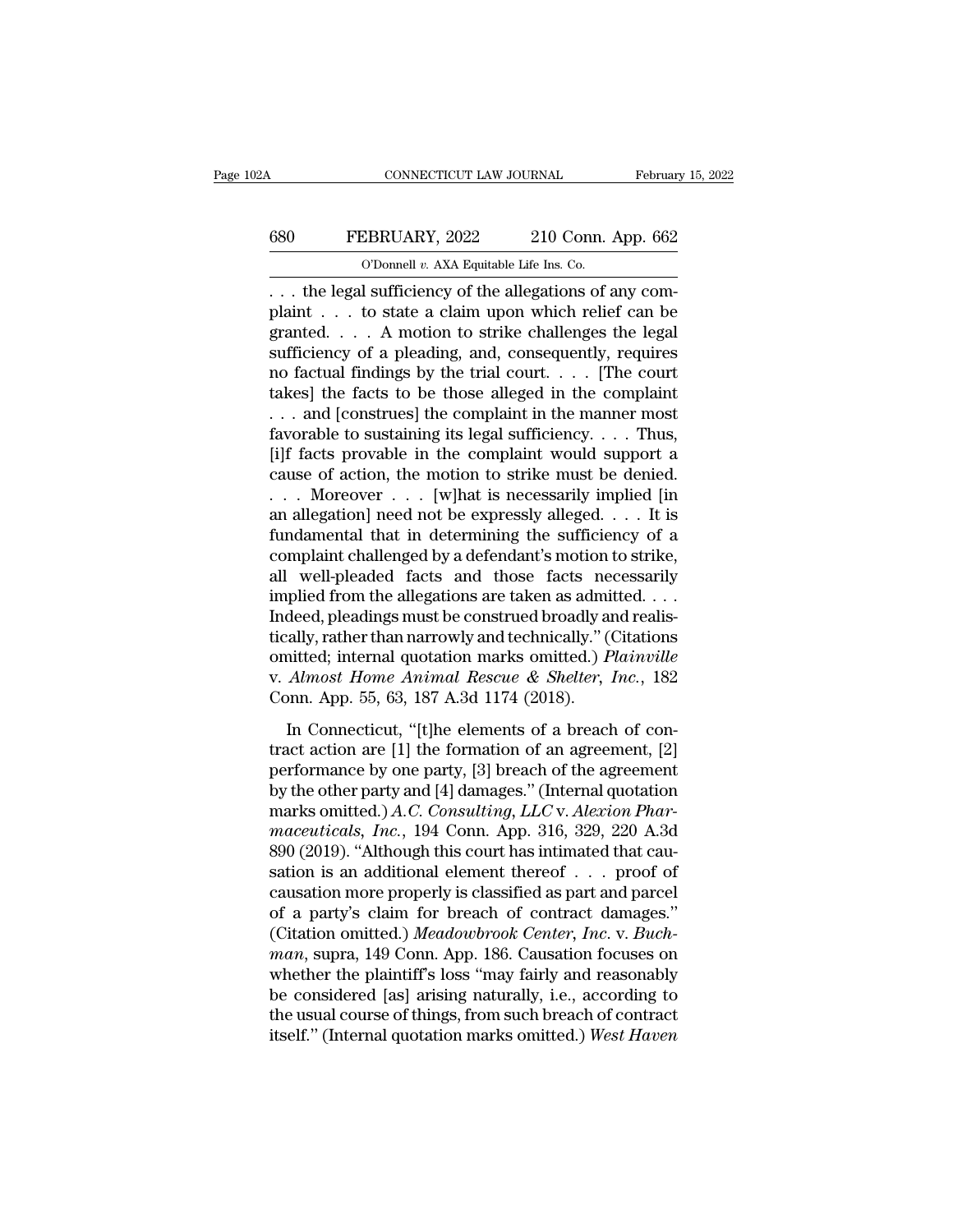# 15, 2022 CONNECTICUT LAW JOURNAL Page 103A<br>210 Conn. App. 662 FEBRUARY, 2022 681<br>O'Donnell v. AXA Equitable Life Ins. Co.

15, 2022 CONNECTICUT LAW JOURNAL<br>
210 Conn. App. 662 FEBRUARY, 2022 681<br>
O'Donnell *v.* AXA Equitable Life Ins. Co.<br>
Sound Development Corp. v. West Haven, 201 Conn. <sup>15, 2022</sup> CONNECTICUT LAW JOURNAL<br>
<sup>210</sup> Conn. App. 662 FEBRUARY, 2022 681<br>
<sup>O'Donnell v. AXA Equitable Life Ins. Co.<br> *Sound Development Corp.* v. *West Haven*, 201 Conn.<br>
305, 319, 514 A.2d 734 (1986). "[I]n order to re</sup> 210 Conn. App. 662 FEBRUARY, 2022 681<br>
O'Donnell v. AXA Equitable Life Ins. Co.<br>
Sound Development Corp. v. West Haven, 201 Conn.<br>
305, 319, 514 A.2d 734 (1986). "[I]n order to recover for<br>
breach of contract, a plaintiff 210 Conn. App. 662 FEBRUARY, 2022 681<br>
O'Donnell v. AXA Equitable Life Ins. Co.<br>
Sound Development Corp. v. West Haven, 201 Conn.<br>
305, 319, 514 A.2d 734 (1986). "[I]n order to recover for<br>
breach of contract, a plaintiff 210 Conn. App. 662 FEBRUARY, 2022 681<br>
O'Donnell v. AXA Equitable Life Ins. Co.<br>
Sound Development Corp. v. West Haven, 201 Conn.<br>
305, 319, 514 A.2d 734 (1986). "[I]n order to recover for<br>
breach of contract, a plaintiff CODOMEL *v.* AXA Equitable Life Ins. Co.<br>
Sound Development Corp. v. West Haven, 201 Conn.<br>
305, 319, 514 A.2d 734 (1986). "[I]n order to recover for<br>
breach of contract, a plaintiff must prove that he or<br>
she sustained da **Sound Development Corp. v. West Haven, 201 Conn.**<br> **Sound Development Corp. v. West Haven, 201 Conn.**<br>
305, 319, 514 A.2d 734 (1986). "[I]n order to recover for<br>
breach of contract, a plaintiff must prove that he or<br>
she Sound Development Corp. v. West Haven, 201 Conn.<br>305, 319, 514 A.2d 734 (1986). "[I]n order to recover for<br>breach of contract, a plaintiff must prove that he or<br>she sustained damages as a direct and proximate result<br>of the 305, 319, 514 A.2d 734 (1986). "[I]n order to recover for<br>breach of contract, a plaintiff must prove that he or<br>she sustained damages as a direct and proximate result<br>of the defendant's breach." Warning Lights & Scaffold<br> breach of contract, a plaintiff must prove that he or<br>she sustained damages as a direct and proximate result<br>of the defendant's breach." *Warning Lights & Scaffold*<br>Service, Inc. v. O & G Industries, Inc., 102 Conn. App.<br>2 *Incerty* She sustained damages as a direct and of the defendant's breach." Warnin Service, Inc. v. O & G Industries, 267, 271, 925 A.2d 359 (2007). "Cause of fact for the [fact finder] to dete nal quotation marks omitted. *Theory and Set G Industries, Inc.*, 102 Conn. App.<br>
7, 271, 925 A.2d 359 (2007). "Causation [is] a question<br>
fact for the [fact finder] to determine . . . ." (Inter-<br>
1 quotation marks omitted.) *Meadowbrook Center*,<br> *c* 267, 271, 925 A.2d 359 (2007). "Causation [is] a question<br>of fact for the [fact finder] to determine  $\ldots$ ." (Inter-<br>nal quotation marks omitted.) *Meadowbrook Center*,<br>*Inc.* v. *Buchman*, supra, 193.<br>In its motion for e

ciently plead a breach of fact for the [fact finder] to determine  $\ldots$ ." (Inter-<br>nal quotation marks omitted.) *Meadowbrook Center*,<br>*Inc.* v. *Buchman*, supra, 193.<br>In its motion for entry of judgment, the defendant<br>arg nal quotation marks omitted.) Meadowbrook Center,<br>Inc. v. Buchman, supra, 193.<br>In its motion for entry of judgment, the defendant<br>argued that the amended complaint "[did] not suffi-<br>ciently plead a breach of contract" beca Inc. v. Buchman, supra, 193.<br>
In its motion for entry of judgment, the defendant<br>
argued that the amended complaint "[did] not suffi-<br>
ciently plead a breach of contract" because it "fail[ed]<br>
to plead facts that sufficien In its motion for entry of judgment, the defendant<br>argued that the amended complaint "[did] not suffi-<br>ciently plead a breach of contract" because it "fail[ed]<br>to plead facts that sufficiently allege the causation ele-<br>men In its motion for entry of judgment, the defendant<br>argued that the amended complaint "[did] not suffi-<br>ciently plead a breach of contract" because it "fail[ed]<br>to plead facts that sufficiently allege the causation ele-<br>men argued that the amended complaint "[did] not suffi-<br>ciently plead a breach of contract" because it "fail[ed]<br>to plead facts that sufficiently allege the causation ele-<br>ment." (Internal quotation marks omitted.) In the def ciently plead a breach of contract" because it "fail[ed]<br>to plead facts that sufficiently allege the causation ele-<br>ment." (Internal quotation marks omitted.) In the defen-<br>dant's view, the "plaintiff impermissibly bases to plead facts that sufficiently allege the causation element." (Internal quotation marks omitted.) In the defendant's view, the "plaintiff impermissibly bases his damages on speculation concerning what the [NYDFS] may hav ment." (Internal quotation marks omitted.) In the defendant's view, the "plaintiff impermissibly bases his damages on speculation concerning what the [NYDFS] may have done had certain regulatory filings made by [the defend dant's view, the "plaintiff impermissibly bases his damages on speculation concerning what the [NYDFS] may<br>have done had certain regulatory filings made by [the<br>defendant] not been deficient . . . . . " (Internal quota-<br>ti ages on speculation concerning what the [NYDFS] may<br>have done had certain regulatory filings made by [the<br>defendant] not been deficient  $\dots$ . " (Internal quota-<br>tion marks omitted.) At oral argument on the motion,<br>the def have done had certain regulatory filings made by [the defendant] not been deficient  $\ldots$  . . . ." (Internal quotation marks omitted.) At oral argument on the motion, the defendant argued that the plaintiff's amended comp defendant] not been deficient . . . . ." (Internal quotation marks omitted.) At oral argument on the motion,<br>the defendant argued that the plaintiff's amended com-<br>plaint failed to adequately plead that the defendant's<br>bre tion marks omitted.) At oral argument on the motion,<br>the defendant argued that the plaintiff's amended com-<br>plaint failed to adequately plead that the defendant's<br>breach caused the plaintiff damages because the com-<br>plaint the defendant argued that the plaintiff's amended complaint failed to adequately plead that the defendant's breach caused the plaintiff damages because the complaint included "no allegations of what would have happened had plaint failed to adequately plead that the defendant's<br>breach caused the plaintiff damages because the com-<br>plaint included "no allegations of what would have hap-<br>pened had the [NYDFS] gotten the information," that<br>the de breach caused the plaintiff damages because the complaint included "no allegations of what would have happened had the [NYDFS] gotten the information," that the defendant was required to provide it, and whether the NYDFS " plaint included "no allegations of what would have hap-<br>pened had the [NYDFS] gotten the information," that<br>the defendant was required to provide it, and whether<br>the NYDFS "would . . . have done something differ-<br>ently." T pened had the [NYDFS] gotten the information," that<br>the defendant was required to provide it, and whether<br>the NYDFS "would . . . have done something differ-<br>ently." The defendant further argued that "the plaintiff<br>pleads n the defendant was required to provide it, and whether<br>the NYDFS "would . . . have done something differ-<br>ently." The defendant further argued that "the plaintiff<br>pleads no facts that would allow the inference that had<br>the the NYDFS "would . . . have done something differently." The defendant further argued that "the plaintiff pleads no facts that would allow the inference that had the [NYDFS] known the full extent of the changes, it would h ently." The defendant further argued that "the pleads no facts that would allow the inference the [NYDFS] known the full extent of the cha would have prevented the defendant from imp ing it or that the [NYDFS] would have r e [NYDFS] known the full extent of the changes, it<br>buld have prevented the defendant from implement-<br>git or that the [NYDFS] would have required the defen-<br>nt to allow existing policyholders to opt out or that<br>would have p would have prevented the defendant from implement-<br>ing it or that the [NYDFS] would have required the defen-<br>dant to allow existing policyholders to opt out or that<br>it would have prevented implementation."<br>The plaintiff ag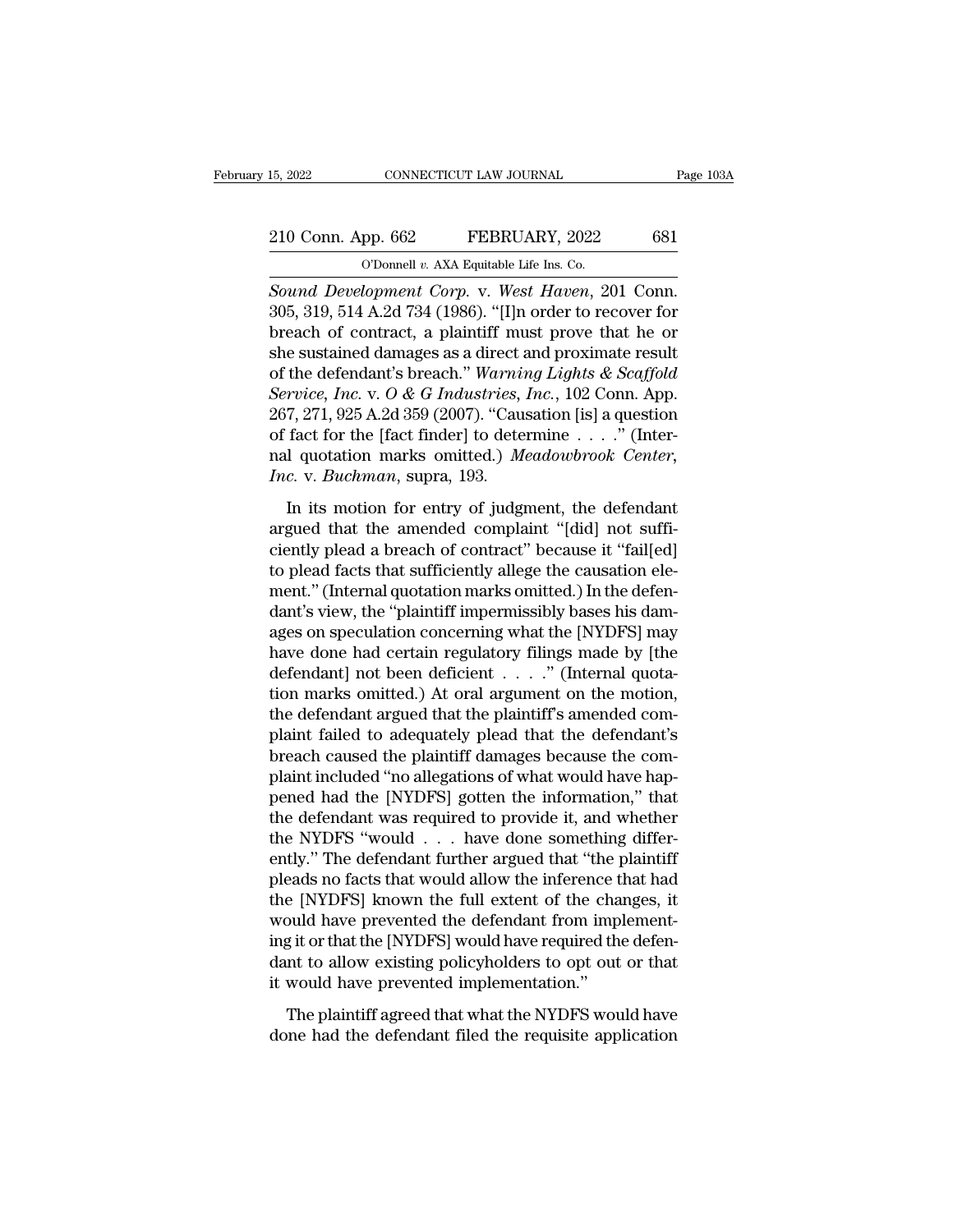## CONNECTICUT LAW JOURNAL February 15, 2022<br>682 FEBRUARY, 2022 210 Conn. App. 662<br>0'Donnell v. AXA Equitable Life Ins. Co. CONNECTICUT LAW JOURNAL Februar<br>
682 FEBRUARY, 2022 210 Conn. App. 662<br>
<sup>O'Donnell *v.* AXA Equitable Life Ins. Co.<br>
under New York Insurance Law § 4240 (e) was specula-</sup>

CONNECTICUT LAW JOURNAL Februar<br>
FEBRUARY, 2022 210 Conn. App. 662<br>
0'Donnell v. AXA Equitable Life Ins. Co.<br>
under New York Insurance Law § 4240 (e) was specula-<br>
tive because the defendant did not follow the proper FEBRUARY, 2022 210 Conn. App. 662<br>
0'Donnell v. AXA Equitable Life Ins. Co.<br>
under New York Insurance Law § 4240 (e) was speculative because the defendant did not follow the proper<br>
procedures, but asserted that what the N FEBRUARY, 2022 210 Conn. App. 662<br>
O'Donnell v. AXA Equitable Life Ins. Co.<br>
under New York Insurance Law § 4240 (e) was specula-<br>
tive because the defendant did not follow the proper<br>
procedures, but asserted that what t FEBRUARY, 2022 210 Conn. App. 662<br>
O'Donnell v. AXA Equitable Life Ins. Co.<br>
under New York Insurance Law  $\S$  4240 (e) was specula-<br>
tive because the defendant did not follow the proper<br>
procedures, but asserted that what COD CONDET UP A XA Equitable Life Ins. Co.<br>
under New York Insurance Law § 4240 (e) was specula-<br>
tive because the defendant did not follow the proper<br>
procedures, but asserted that what the NYDFS would<br>
have done had the Consider New York Insurance Law  $\S$  4240 (e) was speculative because the defendant did not follow the proper procedures, but asserted that what the NYDFS would have done had the defendant followed New York Insurance Law under New York Insurance Law § 4240 (e) was speculative because the defendant did not follow the proper<br>procedures, but asserted that what the NYDFS would<br>have done had the defendant followed New York Insur-<br>ance Law § 424 tive because the defendant did not follow the proper<br>procedures, but asserted that what the NYDFS would<br>have done had the defendant followed New York Insur-<br>ance Law § 4240 (e) was not relevant to the court's<br>consideration procedures, but asserted that what the NYDFS would<br>have done had the defendant followed New York Insur-<br>ance Law § 4240 (e) was not relevant to the court's<br>consideration of the legal viability of the complaint.<br>The plainti have done had the defendant followed New York Insur-<br>ance Law § 4240 (e) was not relevant to the court's<br>consideration of the legal viability of the complaint.<br>The plaintiff argued that the defendant breached the<br>contract ance Law § 4240 (e) was not relevant to the court's<br>consideration of the legal viability of the complaint.<br>The plaintiff argued that the defendant breached the<br>contract by not obtaining the requisite permission from<br>the NY consideration of the legal viability of the complaint.<br>The plaintiff argued that the defendant breached the<br>contract by not obtaining the requisite permission from<br>the NYDFS to change the plaintiff's annuity policy, as<br>req The plaintiff argued that the defendant breached the contract by not obtaining the requisite permission from the NYDFS to change the plaintiff's annuity policy, as required by the contract, and that the breach caused the p contract by not obtaining the requisite permission from<br>the NYDFS to change the plaintiff's annuity policy, as<br>required by the contract, and that the breach caused<br>the plaintiff damages because the defendant "sold or<br>subst the NYDFS to change the plaintiff's annuity policy, as<br>required by the contract, and that the breach caused<br>the plaintiff damages because the defendant "sold or<br>substantially sold, the equity position, and repurchased<br>it." required by the contract, and that the breach caused<br>the plaintiff damages because the defendant "sold or<br>substantially sold, the equity position, and repurchased<br>it." According to the plaintiff, the "defendant unlawfully<br> the plaintiff damages because the defendant "sold or<br>substantially sold, the equity position, and repurchased<br>it." According to the plaintiff, the "defendant unlawfully<br>made a material change to the strategy that was<br>desig substantially sold, the equity position, and repurchased<br>it." According to the plaintiff, the "defendant unlawfully<br>made a material change to the strategy that was<br>designed to protect the defendant and it was done at<br>the p it." According to the plaintiff, the "defendant unlawfully<br>made a material change to the strategy that was<br>designed to protect the defendant and it was done at<br>the plaintiff's expense" and, therefore, "what would<br>have happ made a material change to the strategy that was<br>designed to protect the defendant and it was done at<br>the plaintiff's expense" and, therefore, "what would<br>have happened had [the NYDFS] required notice [prior<br>to the implemen designed to protect the defendant and it was done at<br>the plaintiff's expense" and, therefore, "what would<br>have happened had [the NYDFS] required notice [prior<br>to the implementation of the ATM Strategy] is some-<br>thing we'll the plaintiff's expense" and, therefore, "what would<br>have happened had [the NYDFS] required notice [prior<br>to the implementation of the ATM Strategy] is some-<br>thing we'll never know because it happened in 2011."<br>In short, t have happened had [the NYDFS] required notice [prior<br>to the implementation of the ATM Strategy] is some-<br>thing we'll never know because it happened in 2011."<br>In short, the plaintiff argued that because the defendant<br>improp to the implementation of the ATM Strategy] is some-<br>thing we'll never know because it happened in 2011."<br>In short, the plaintiff argued that because the defendant<br>improperly changed the annuity policy without prior<br>approva thing we'll never know because it happened in 2011."<br>In short, the plaintiff argued that because the defendant<br>improperly changed the annuity policy without prior<br>approval, the changes to the policy were automatically<br>appr In short, the plaintiff argued that because the defendant<br>improperly changed the annuity policy without prior<br>approval, the changes to the policy were automatically<br>approved by the NYDFS, and this caused the plaintiff<br>dama improperly changed the annuity policy without prior<br>approval, the changes to the policy were automatically<br>approved by the NYDFS, and this caused the plaintiff<br>damages because the changes liquidated the plaintiff<br>equity ex approval, the changes to the policy were automatically<br>approved by the NYDFS, and this caused the plaintiff<br>damages because the changes liquidated the plaintiff's<br>equity exposure, resulting in damages to the plaintiff<br>in t approved by the NYDFS, and this caused the plaintiff<br>damages because the changes liquidated the plaintiff's<br>equity exposure, resulting in damages to the plaintiff<br>in the amount of approximately \$90,000 or about 20<br>percent damages because the changes liquidated the plaintiff's<br>equity exposure, resulting in damages to the plaintiff<br>in the amount of approximately \$90,000 or about 20<br>percent of his original investment. The plaintiff alleges<br>tha equity exposure, resulting in damages to the plaintiff<br>in the amount of approximately \$90,000 or about 20<br>percent of his original investment. The plaintiff alleges<br>that his damages were incurred immediately upon the<br>implem in the amount of approxim<br>percent of his original invest<br>that his damages were incur<br>implementation of the ATM s<br>speculation concerning wha<br>done had the defendant follow<br>was entirely irrelevant.<br>In granting the defendant's In granting the defendant is more incurred in the planner and his damages were incurred immediately upon the plementation of the ATM strategy and, therefore, the eculation concerning what the NYDFS would have the origi-<br>In implementation of the ATM strategy and, therefore, the<br>speculation concerning what the NYDFS would have<br>done had the defendant followed the proper procedures<br>was entirely irrelevant.<br>In granting the defendant's motion to s

*Insperimentation of the HTM strategy and, distancer, the*<br>speculation concerning what the NYDFS would have<br>done had the defendant followed the proper procedures<br>was entirely irrelevant.<br>In granting the defendant's motion done had the defendant followed the proper procedures<br>
was entirely irrelevant.<br>
In granting the defendant's motion to strike the original<br>
complaint, the court relied on Meadowbrook Center,<br>
Inc. v. Buchman, supra, 149 Co was entirely irrelevant.<br>
In granting the defendant's motion to strike the original complaint, the court relied on *Meadowbrook Center*,<br> *Inc.* v. *Buchman*, supra, 149 Conn. App. 193, to find<br>
that "the causation of dama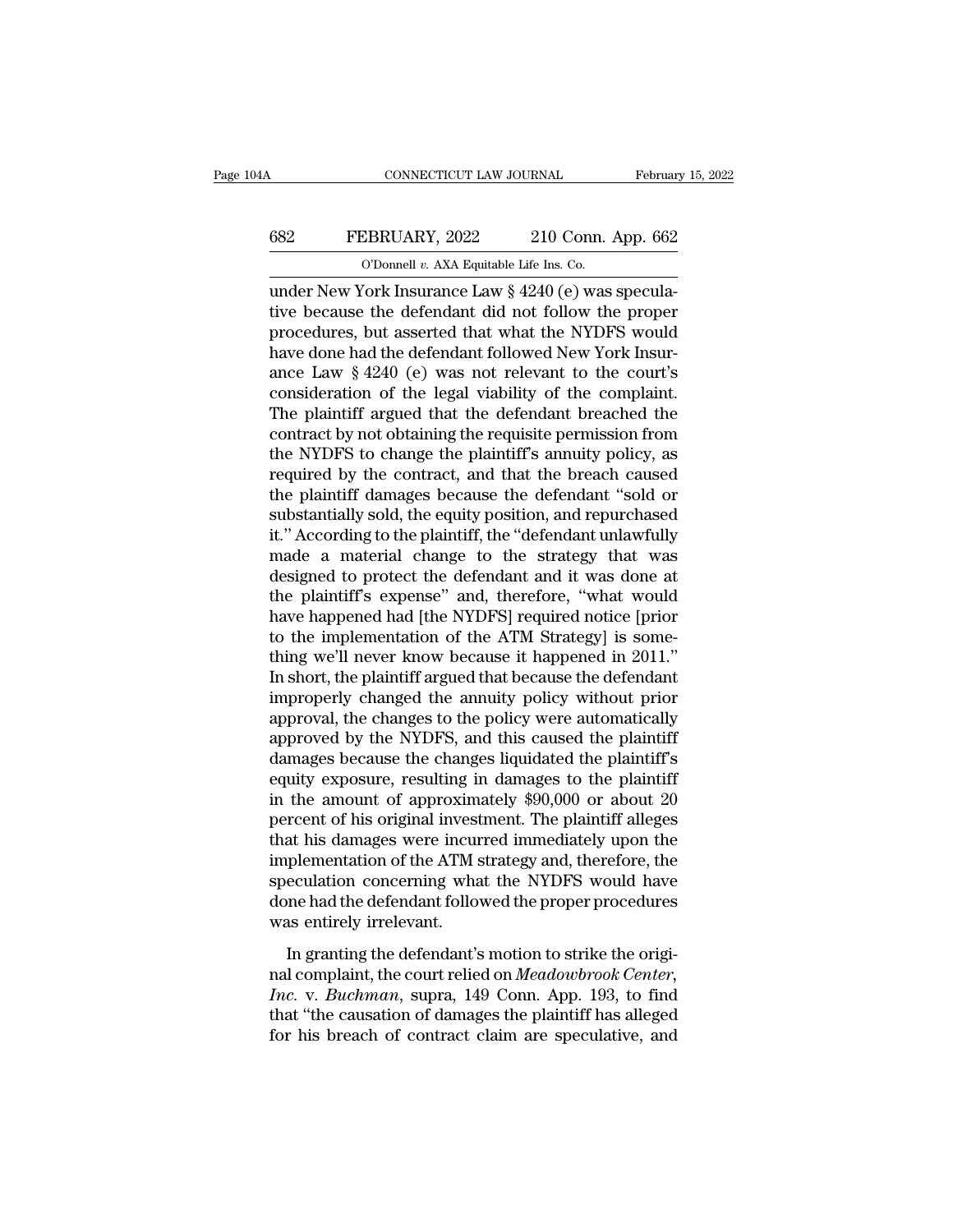## 15, 2022 CONNECTICUT LAW JOURNAL Page 105A<br>
210 Conn. App. 662 FEBRUARY, 2022 683<br>
O'Donnell v. AXA Equitable Life Ins. Co. 15, 2022 CONNECTICUT LAW JOURNAL<br>
210 Conn. App. 662 FEBRUARY, 2022 683<br>
O'Donnell *v.* AXA Equitable Life Ins. Co.<br>
that, as a result, his complaint fails to plead facts that

the 15, 2022 CONNECTICUT LAW JOURNAL Page 105.<br>
210 Conn. App. 662 FEBRUARY, 2022 683<br>
0'Donnell v. AXA Equitable Life Ins. Co.<br>
that, as a result, his complaint fails to plead facts that<br>
sufficiently allege the causation 210 Conn. App. 662 FEBRUARY, 2022 683<br>
C'Donnell v. AXA Equitable Life Ins. Co.<br>
that, as a result, his complaint fails to plead facts that<br>
sufficiently allege the causation element of his breach<br>
of contract claim." The 210 Conn. App. 662 FEBRUARY, 2022 683<br>
O'Donnell v. AXA Equitable Life Ins. Co.<br>
that, as a result, his complaint fails to plead facts that<br>
sufficiently allege the causation element of his breach<br>
of contract claim.'' Th 210 Conn. App. 662 FEBRUARY, 2022 683<br>
O'Donnell v. AXA Equitable Life Ins. Co.<br>
that, as a result, his complaint fails to plead facts that<br>
sufficiently allege the causation element of his breach<br>
of contract claim." The o'Donnell v. AXA Equitable Life Ins. Co.<br>
that, as a result, his complaint fails to plead facts that<br>
sufficiently allege the causation element of his breach<br>
of contract claim." The court stated: "Like the plaintiff<br>
in The definition of the defendant's motion for<br>Strategy in an example in the defendant sufficiently allege the causation element of his breach<br>of contract claim." The court stated: "Like the plaintiff<br>in *Meadowbrook*, the that, as a result, his complaint fails to plead facts that<br>sufficiently allege the causation element of his breach<br>of contract claim." The court stated: "Like the plaintiff<br>in *Meadowbrook*, the plaintiff here bases his da sufficiently allege the causation element of his breach<br>of contract claim." The court stated: "Like the plaintiff<br>in *Meadowbrook*, the plaintiff here bases his damages<br>on speculation concerning what the NYDFS may have<br>don of contract claim." The court stated: "Like the plaintiff<br>in *Meadowbrook*, the plaintiff here bases his damages<br>on speculation concerning what the NYDFS may have<br>done had the defendant adequately informed and<br>explained th in *Meadowbrook*, the plaintiff here bases his damages<br>on speculation concerning what the NYDFS may have<br>done had the defendant adequately informed and<br>explained the significance of the changes that the ATM<br>Strategy made." on speculation concerning what the NYDFS may have<br>done had the defendant adequately informed and<br>explained the significance of the changes that the ATM<br>Strategy made." In granting the defendant's motion for<br>entry of judgme done had the defendant adequately informed and<br>explained the significance of the changes that the ATM<br>Strategy made." In granting the defendant's motion for<br>entry of judgment on the amended complaint, the court<br>referred to explained the significance of the changes that the ATM<br>Strategy made." In granting the defendant's motion for<br>entry of judgment on the amended complaint, the court<br>referred to its reliance on *Meadowbrook* and held that<br>"[ Strategy made." In granting the defendant's motion for<br>entry of judgment on the amended complaint, the court<br>referred to its reliance on *Meadowbrook* and held that<br>"[i]n this case, the plaintiff did not supply the essenti entry of judgment on the amended complaint, the court<br>referred to its reliance on *Meadowbrook* and held that<br>"[i]n this case, the plaintiff did not supply the essential<br>allegation of fact as to what the [NYDFS] would have referred to its reliance on *Meadowbrook* and held that<br>"[i]n this case, the plaintiff did not supply the essential<br>allegation of fact as to what the [NYDFS] would have<br>done if the defendant had filed a proper disclosure i "[i]n this case, the plaintiff did not supply the essential<br>allegation of fact as to what the [NYDFS] would have<br>done if the defendant had filed a proper disclosure in<br>2011, probably because this key element is inescapably allegation of fact as to what the [NYDFS] would have<br>done if the defendant had filed a proper disclosure in<br>2011, probably because this key element is inescapably<br>a matter of speculation. Although the amended com-<br>plaint c done if the defendant had filed a proper disclosure in 2011, probably because this key element is inescapably a matter of speculation. Although the amended complaint contains several new allegations, they fail to address t 2011, probably because this key element is inescapably<br>a matter of speculation. Although the amended com-<br>plaint contains several new allegations, they fail to<br>address the essential failing of the plaintiff's single con-<br>t a matter of splaint contain<br>address the es<br>tract count, wl<br>as to what the<br>respect to the<br>at issue.''<br>In response dress the essential failing of the plaintiff's single con-<br>act count, where causation is premised on speculation<br>to what the regulatory body might have done with<br>spect to the changes in the variable annuity policy<br>issue." tract count, where causation is premised on speculation<br>as to what the regulatory body might have done with<br>respect to the changes in the variable annuity policy<br>at issue."<br>In response, the plaintiff claims that the court

*Center, Where existed the presentation*<br>as to what the regulatory body might have done with<br>respect to the changes in the variable annuity policy<br>at issue."<br>In response, the plaintiff claims that the court applied<br>the wro as to what the regalatory body highle have done what<br>respect to the changes in the variable annuity policy<br>at issue."<br>In response, the plaintiff claims that the court applied<br>the wrong legal standard in relying on *Meadowb* statissue."<br>In response, the plaintiff claims that the court applied<br>the wrong legal standard in relying on *Meadowbrook*<br>Center, Inc. v. Buchman, supra, 149 Conn. App. 177.<br>We agree with the plaintiff that *Meadowbrook* i In response, the plaintiff claims that the court applied<br>the wrong legal standard in relying on *Meadowbrook*<br>*Center, Inc. v. Buchman*, supra, 149 Conn. App. 177.<br>We agree with the plaintiff that *Meadowbrook* is inappo-<br> In response, the plaintiff claims that the court applied<br>the wrong legal standard in relying on *Meadowbrook*<br>Center, Inc. v. Buchman, supra, 149 Conn. App. 177.<br>We agree with the plaintiff that *Meadowbrook* is inappo-<br>si the wrong legal standard in relying on *Meadowbrook*<br>Center, Inc. v. Buchman, supra, 149 Conn. App. 177.<br>We agree with the plaintiff that *Meadowbrook* is inappo-<br>site to the present case. First, we note that *Meadowbrook* Center, Inc. v. Buchman, supra, 149 Conn. App. 177.<br>We agree with the plaintiff that Meadowbrook is inapposite to the present case. First, we note that Meadowbrook did not involve a motion to strike. Rather, Meadowbrook in We agree with the plaintiff that *Meadowbrook* is inapposite to the present case. First, we note that *Meadowbrook* did not involve a motion to strike. Rather, *Meadowbrook* involved factual findings by the court and a jud site to the present case. First, we note that *Mead-*<br>owbrook did not involve a motion to strike. Rather,<br>*Meadowbrook* involved factual findings by the court<br>and a judgment on the merits. In *Meadowbrook*, after<br>a bench t owbrook did not involve a motion to strike. Rather,<br>Meadowbrook involved factual findings by the court<br>and a judgment on the merits. In Meadowbrook, after<br>a bench trial took place, the court rendered judgment<br>for the plain Meadowbrook involved factual findings by the court<br>and a judgment on the merits. In Meadowbrook, after<br>a bench trial took place, the court rendered judgment<br>for the plaintiff and awarded it damages. Id., 182–84.<br>The defend and a judgment on the merits. In *Meadowbrook*, after<br>a bench trial took place, the court rendered judgment<br>for the plaintiff and awarded it damages. Id., 182–84.<br>The defendant appealed and claimed, inter alia, that<br>the aw a bench trial took place, the court rendered judgment<br>for the plaintiff and awarded it damages. Id., 182–84.<br>The defendant appealed and claimed, inter alia, that<br>the award of damages stemming from his breach of the<br>contrac for the plaintiff and awarded it damages. Id., 182–84.<br>The defendant appealed and claimed, inter alia, that<br>the award of damages stemming from his breach of the<br>contract was impermissibly speculative. Id., 184. On<br>appeal,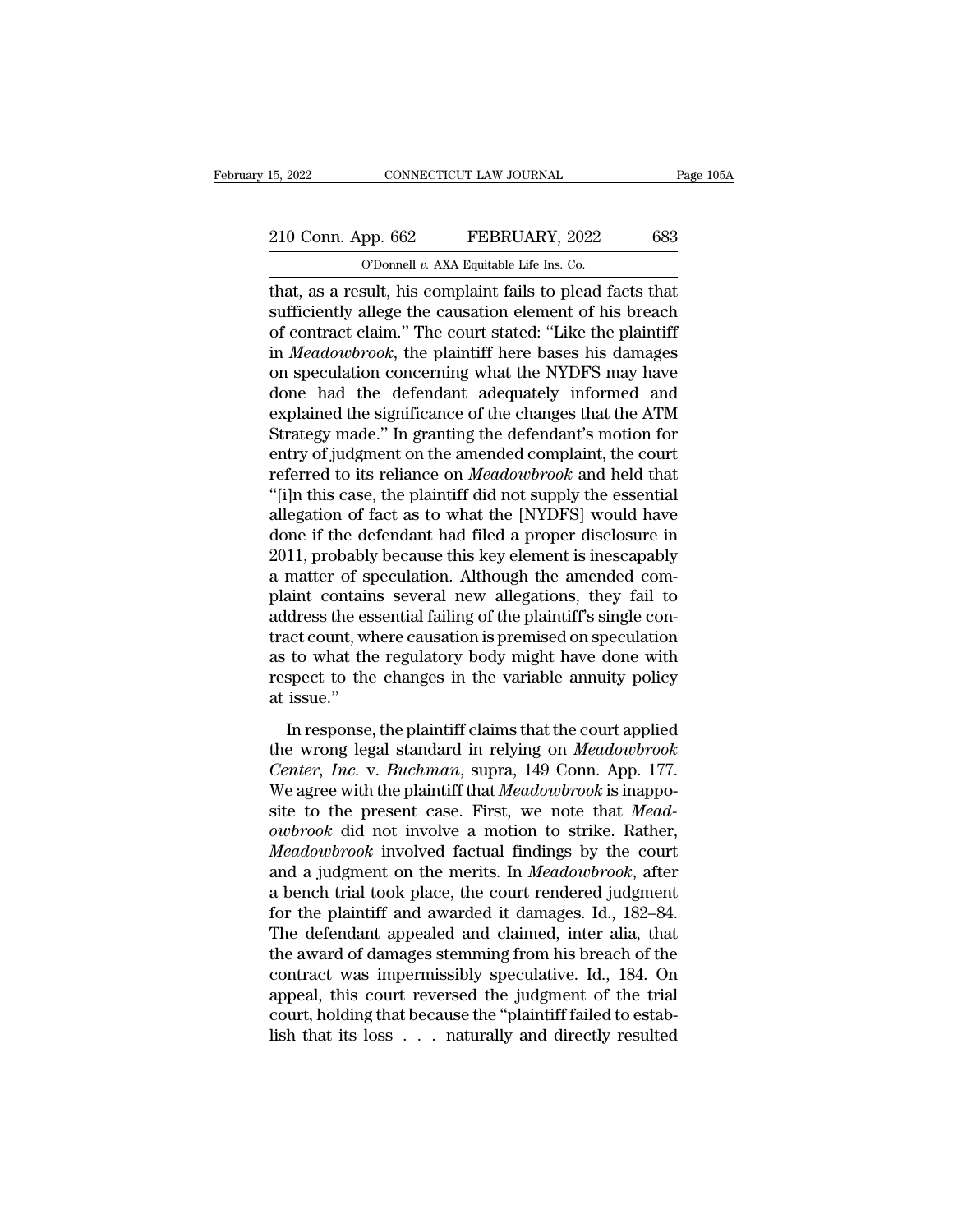## CONNECTICUT LAW JOURNAL February 15, 2022<br>684 FEBRUARY, 2022 210 Conn. App. 662<br>0'Donnell v. AXA Equitable Life Ins. Co. CONNECTICUT LAW JOURNAL Februar<br>
684 FEBRUARY, 2022 210 Conn. App. 662<br>
<sup>O'Donnell *v.* AXA Equitable Life Ins. Co.<br>
from the defendant's conduct, the award of [damages]</sup>

February 15, 2022<br>
FEBRUARY, 2022 210 Conn. App. 662<br>
O'Donnell v. AXA Equitable Life Ins. Co.<br>
from the defendant's conduct, the award of [damages<br>
was] improper." Id., 194. In sum, Meadowbrook is mate-<br>
rially distinct f EBRUARY, 2022 210 Conn. App. 662<br>
<sup>O'Donnell v.</sup> AXA Equitable Life Ins. Co.<br>
from the defendant's conduct, the award of [damages<br>
was] improper.'' Id., 194. In sum, *Meadowbrook* is mate-<br>
rially distinct from the present 684 FEBRUARY, 2022 210 Conn. App. 662<br>
0'Donnell v. AXA Equitable Life Ins. Co.<br>
from the defendant's conduct, the award of [damages was] improper." Id., 194. In sum, Meadowbrook is materially distinct from the present cas 684 FEBRUARY, 2022 210 Conn. App. 662<br>
0'Donnell v. AXA Equitable Life Ins. Co.<br>
from the defendant's conduct, the award of [damages<br>
was] improper." Id., 194. In sum, Meadowbrook is mate-<br>
rially distinct from the present O'Donnell v. AXA Equitable Life Ins. Co.<br>
om the defendant's conduct, the award of [damages<br>
as] improper." Id., 194. In sum, *Meadowbrook* is mate-<br>
ally distinct from the present case because the judg-<br>
ent in that case from the defendant's conduct, the award of [damages was] improper." Id., 194. In sum, *Meadowbrook* is mate-<br>rially distinct from the present case because the judg-<br>ment in that case was rendered following a bench trial.<br>T

From the determine is conduct, the award of plantinges<br>was] improper." Id., 194. In sum, *Meadowbrook* is mate-<br>rially distinct from the present case because the judg-<br>ment in that case was rendered following a bench trial mally distinct from the present case because the judg-<br>ment in that case was rendered following a bench trial.<br>The plaintiff also claims that the court improperly<br>relied on prospective findings of fact at the pleading<br>stag riany distinct from the present case occalise the judgement in that case was rendered following a bench trial.<br>The plaintiff also claims that the court improperly relied on prospective findings of fact at the pleading stag The plaintiff also claims that the court improperly<br>relied on prospective findings of fact at the pleading<br>stage to determine that he had failed to adequately plead<br>causation. The plaintiff argues that, to the extent it is The plaintiff also claims that the court improperly<br>relied on prospective findings of fact at the pleading<br>stage to determine that he had failed to adequately plead<br>causation. The plaintiff argues that, to the extent it is relied on prospective findings of fact at the pleading<br>stage to determine that he had failed to adequately plead<br>causation. The plaintiff argues that, to the extent it is<br>relevant, what the NYDFS might have done had the<br>de stage to determine that he had failed to adequately plead<br>causation. The plaintiff argues that, to the extent it is<br>relevant, what the NYDFS might have done had the<br>defendant followed the proper procedures is ultimately<br>a causation. The plaintiff argues that, to the extent it is<br>relevant, what the NYDFS might have done had the<br>defendant followed the proper procedures is ultimately<br>a question of fact reserved for the trier of fact after an<br>e relevant, what the NYDFS might have done had the<br>defendant followed the proper procedures is ultimately<br>a question of fact reserved for the trier of fact after an<br>evidentiary hearing. According to the plaintiff, at the<br>ple defendant followed the proper pro<br>a question of fact reserved for th<br>evidentiary hearing. According t<br>pleading stage, his "amended c<br>alleges each element required to<br>contract action, including adequa<br>resulting from the bre dentiary hearing. According to the plaintiff, at the ading stage, his "amended complaint adequately gges each element required to sustain a breach of tract action, including adequately alleging 'damages ulting from the bre pleading stage, his "amended complaint adequately<br>alleges each element required to sustain a breach of<br>contract action, including adequately alleging 'damages<br>resulting from the breach.'"<br>At the pleading stage, a plaintif

degree ach element required to sustain a breach of<br>contract action, including adequately alleging 'damages<br>resulting from the breach.'"<br>At the pleading stage, a plaintiff is not required to<br>prove that he sustained damages emetrical conditions, including adequately alleging 'damages<br>
resulting from the breach.'"<br>
At the pleading stage, a plaintiff is not required to<br>
prove that he sustained damages as a result of the<br>
defendant's breach. See positing from the breach.'"<br>
At the pleading stage, a plaintiff is not required to<br>
prove that he sustained damages as a result of the<br>
defendant's breach. See *Godbout* v. Attanasio, supra,<br>
199 Conn. App. 111–12 ("[A] p At the pleading stage, a plaintiff is not required to<br>prove that he sustained damages as a result of the<br>defendant's breach. See *Godbout v. Attanasio*, supra,<br>199 Conn. App. 111–12 ("[A] pleading must contain a<br>plain and At the pleading stage, a plaintiff is not required to<br>prove that he sustained damages as a result of the<br>defendant's breach. See *Godbout* v. Attanasio, supra,<br>199 Conn. App. 111–12 ("[A] pleading must contain a<br>plain and prove that he sustained damages as a result of the<br>defendant's breach. See *Godbout* v. Attanasio, supra,<br>199 Conn. App. 111–12 ("[A] pleading must contain a<br>plain and concise statement of the material facts on<br>which the defendant's breach. See *Godbout* v. Attanasio, supra, 199 Conn. App. 111–12 ("[A] pleading must contain a plain and concise statement of the material facts on which the pleader relies, but not of the evidence by which th 199 Conn. App. 111–12 ("[A] pleading must contain a<br>plain and concise statement of the material facts on<br>which the pleader relies, but not of the evidence by<br>which they are to be proved . . . . The purpose of fact<br>pleadin plain and concise statement of the material facts on<br>which the pleader relies, but not of the evidence by<br>which they are to be proved  $\ldots$ . The purpose of fact<br>pleading is to put the defendant and the court on notice<br>of which the pleader relies, but not of the evidence by<br>which they are to be proved . . . . The purpose of fact<br>pleading is to put the defendant and the court on notice<br>of the important and relevant facts claimed and the<br>iss which they are to be proved  $\dots$ . The purpose of fact pleading is to put the defendant and the court on notice of the important and relevant facts claimed and the issues to be tried.'' (Citation omitted; internal quotatio pleading is to put the defendant and the court on notice<br>of the important and relevant facts claimed and the<br>issues to be tried." (Citation omitted; internal quotation<br>marks omitted.)). Rather, "[t]o survive a motion to<br>st of the important and relevant facts claimed and the issues to be tried." (Citation omitted; internal quotation marks omitted.)). Rather, "[t]o survive a motion to strike, the plaintiff's complaint must allege all of the re arks omitted.)). Rather, "[t]o survive a motion to<br>arks omitted.)). Rather, "[t]o survive a motion to<br>rike, the plaintiff's complaint must allege all of the<br>quisite elements of a cause of action." (Internal quota-<br>n marks strike, the plaintiff's complaint must allege all of the<br>requisite elements of a cause of action." (Internal quota-<br>tion marks omitted.) A.C. Consulting, LLC v. Alexion<br>Pharmaceuticals, Inc., supra, 194 Conn. App. 329.<br>Her

tract. The plaintiff is complement mass andge an oralized requisite elements of a cause of action." (Internal quotation marks omitted.) A.C. Consulting, LLC v. Alexion Pharmaceuticals, Inc., supra, 194 Conn. App. 329.<br>Here plastic crements of a cause of action. (Internal quotation marks omitted.) A.C. Consulting, LLC v. Alexion Pharmaceuticals, Inc., supra, 194 Conn. App. 329.<br>Here, we conclude that the plaintiff has alleged facts sufficient Pharmaceuticals, Inc., supra, 194 Conn. App. 329.<br>Here, we conclude that the plaintiff has alleged facts<br>sufficient to state a cause of action for breach of con-<br>tract. The plaintiff has included in his amended com-<br>plaint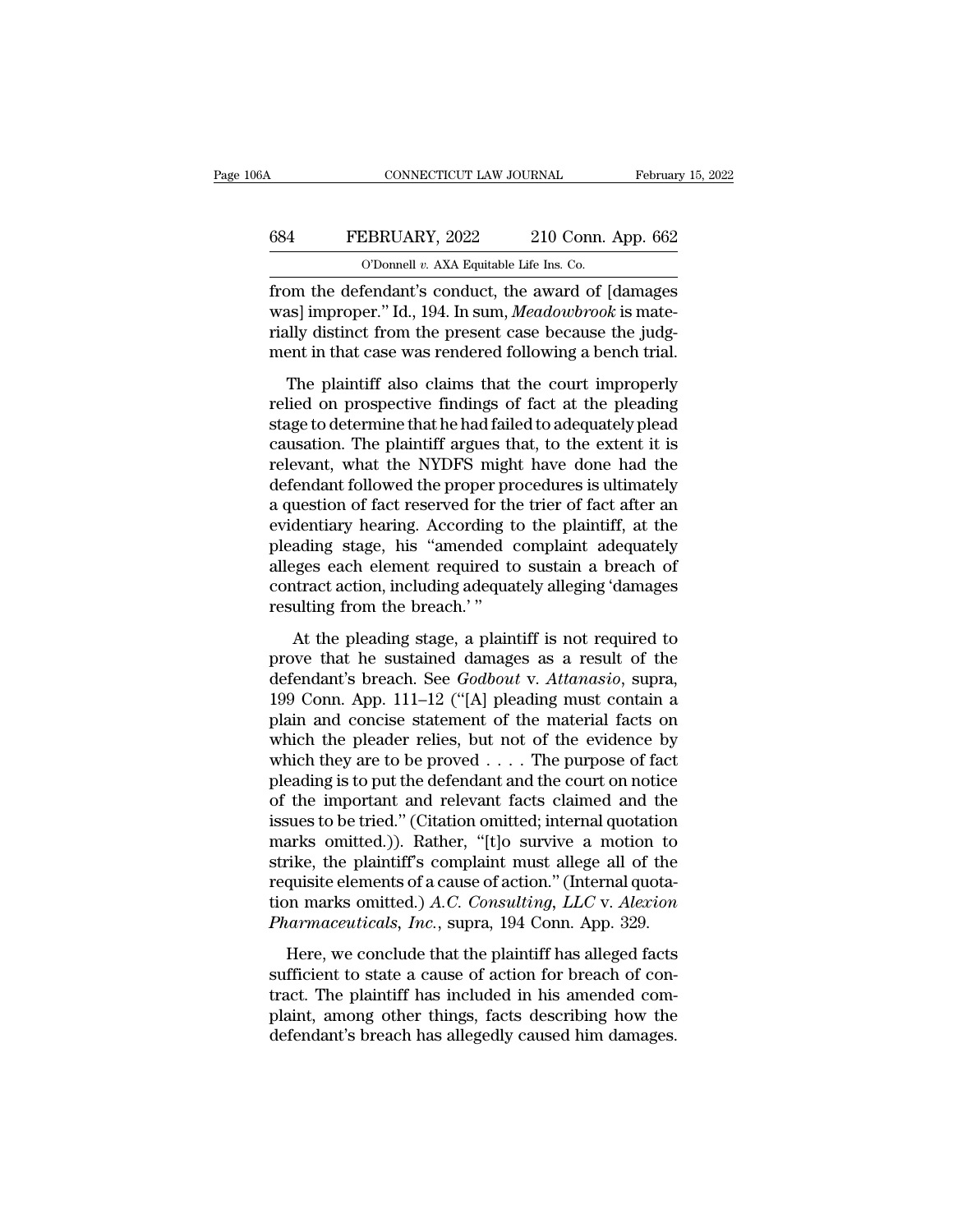# 15, 2022 CONNECTICUT LAW JOURNAL Page 107A<br>
210 Conn. App. 662 FEBRUARY, 2022 685<br>
O'Donnell v. AXA Equitable Life Ins. Co.

15, 2022 CONNECTICUT LAW JOURNAL<br>
210 Conn. App. 662 FEBRUARY, 2022 685<br>
O'Donnell *v.* AXA Equitable Life Ins. Co.<br>
Specifically, the plaintiff has alleged that his contract Specifically, the plaintiff has alleged that his contract<br>laws (210 Conn. App. 662 FEBRUARY, 2022 685 O'Donnell v. AXA Equitable Life Ins. Co.<br>Specifically, the plaintiff has alleged that his contract<br>required the defendan 210 Conn. App. 662 FEBRUARY, 2022 685<br>
O'Donnell v. AXA Equitable Life Ins. Co.<br>
Specifically, the plaintiff has alleged that his contract<br>
required the defendant to (1) comply with all applicable<br>
laws, (2) establish and 210 Conn. App. 662 FEBRUARY, 2022 685<br>
O'Donnell v. AXA Equitable Life Ins. Co.<br>
Specifically, the plaintiff has alleged that his contract<br>
required the defendant to (1) comply with all applicable<br>
laws, (2) establish and 210 Conn. App. 662 FEBRUARY, 2022 685<br>
O'Donnell v. AXA Equitable Life Ins. Co.<br>
Specifically, the plaintiff has alleged that his contract<br>
required the defendant to  $(1)$  comply with all applicable<br>
laws,  $(2)$  establish COMM PFF CO2 1122102111, 2022<br>
COMM PFF CO2 1122102111, 2022<br>
Specifically, the plaintiff has alleged that his contract<br>
required the defendant to (1) comply with all applicable<br>
laws, (2) establish and maintain the plain Change in a change of a change of a change of a change of a change of a change of a change of a change of a change to the investment strategy. The amended complaint alleges that the defendant did not sook approval from th Specifically, the plaintiff has alleged that his contract<br>required the defendant to (1) comply with all applicable<br>laws, (2) establish and maintain the plaintiff's annuity<br>account pursuant to New York law, and (3) seek<br>app required the defendant to (1) comply with all applicable<br>laws, (2) establish and maintain the plaintiff's annuity<br>account pursuant to New York law, and (3) seek<br>approval from the NYDFS prior to making a material<br>change or laws, (2) establish and maintain the plaintiff's annuity<br>account pursuant to New York law, and (3) seek<br>approval from the NYDFS prior to making a material<br>change or a change to the investment strategy. The<br>amended complain account pursuant to New York law, and (3) seek<br>approval from the NYDFS prior to making a material<br>change or a change to the investment strategy. The<br>amended complaint alleges that the defendant did not<br>seek approval from t approval from the NYDFS prior to making a material<br>change or a change to the investment strategy. The<br>amended complaint alleges that the defendant did not<br>seek approval from the NYDFS prior to implementing<br>the ATM Strategy change or a change to the investment strategy. The<br>amended complaint alleges that the defendant did not<br>seek approval from the NYDFS prior to implementing<br>the ATM Strategy, as required by the contract, resulting<br>in a breac amended complaint alleges that the defendant did not<br>seek approval from the NYDFS prior to implementing<br>the ATM Strategy, as required by the contract, resulting<br>in a breach. The plaintiff alleges that, as a result of<br>the b seek approval from the NYDFS prior to implementing<br>the ATM Strategy, as required by the contract, resulting<br>in a breach. The plaintiff alleges that, as a result of<br>the breach, the ATM Strategy automatically went into<br>effec the ATM Strategy, as required by the contract, resulting<br>in a breach. The plaintiff alleges that, as a result of<br>the breach, the ATM Strategy automatically went into<br>effect. Under the newly implemented ATM Strategy, the<br>pl in a breach. The plaintiff alleges that, as a result of<br>the breach, the ATM Strategy automatically went into<br>effect. Under the newly implemented ATM Strategy, the<br>plaintiff alleges, the defendant sold the equivalent of<br>all the breach, the ATM Strategy automatically went into<br>effect. Under the newly implemented ATM Strategy, the<br>plaintiff alleges, the defendant sold the equivalent of<br>all of the equity securities in the plaintiff's account,<br>le effect. Under the newly implemented ATM Strateg<br>plaintiff alleges, the defendant sold the equival<br>all of the equity securities in the plaintiff's acc<br>leaving his account with no equity exposure.<br>according to the plaintiff, of the equity securities in the plaintiff's account,<br>
wing his account with no equity exposure. Then,<br>
cording to the plaintiff, the defendant repurchased<br>
e securities at a higher price, immediately resulting<br>
the losses an of the equity securities in the plantiff s account,<br>leaving his account with no equity exposure. Then,<br>according to the plaintiff, the defendant repurchased<br>the securities at a higher price, immediately resulting<br>in the

reaving ins account with no equity exposure. Then,<br>according to the plaintiff, the defendant repurchased<br>the securities at a higher price, immediately resulting<br>in the losses to him and the putative class.<br>"[Construing] th *Animal Rescue & Shelter, Inc.*, supra, 182 Conn. App.<br> *Animal Rescurition and the putative class.*<br> *Animal Rescue & Shelter, Inc.*, supra, 182 Conn. App.<br> *Animal Rescue & Shelter, Inc.*, supra, 182 Conn. App.<br> *Animal* in the losses to him and the putative class.<br>
"[Construing] the complaint in the manner most<br>
favorable to sustaining its legal sufficiency"; (internal<br>
quotation marks omitted) *Plainville v. Almost Home*<br> *Animal Rescue* In the losses to finit and the putative class.<br>
"[Construing] the complaint in the manner most<br>
favorable to sustaining its legal sufficiency"; (internal<br>
quotation marks omitted) *Plainville* v. Almost Home<br>
Animal Rescu "[Construing] the complaint in the manner most<br>favorable to sustaining its legal sufficiency"; (internal<br>quotation marks omitted) *Plainville v. Almost Home*<br>*Animal Rescue & Shelter, Inc.*, supra, 182 Conn. App.<br>63; we c favorable to sustaining its legal sufficiency"; (internal<br>quotation marks omitted) *Plainville* v. *Almost Home*<br>*Animal Rescue & Shelter*, *Inc.*, supra, 182 Conn. App.<br>63; we conclude that these facts allege all of the r quotation marks omitted) *Plainville v. Almost Home*<br>*Animal Rescue & Shelter, Inc.,* supra, 182 Conn. App.<br>63; we conclude that these facts allege all of the requisite<br>elements of a cause of action for breach of contract. Animal Rescue & Shelter, Inc., supra, 182 Conn. App.<br>63; we conclude that these facts allege all of the requisite<br>elements of a cause of action for breach of contract.<br>Whether the plaintiff can prove causation properly<br>sh 63; we conclude that these facts allege all of the requisite<br>elements of a cause of action for breach of contract.<br>Whether the plaintiff can prove causation properly<br>should be left to the finder of fact. See *Meadowbrook* Entents of a cause of action for breach of contract.<br>
hether the plaintiff can prove causation properly<br>
ould be left to the finder of fact. See *Meadowbrook*<br> *mter*, *Inc.* v. *Buchman*, supra, 149 Conn. App. 193<br>
[c]aus whether the plantificant prove causation property<br>should be left to the finder of fact. See *Meadowbrook*<br>*Center, Inc.* v. *Buchman*, supra, 149 Conn. App. 193<br>("[c]ausation [is] a question of fact for the [fact finder]<br>t meter, Inc. v. Buchman, supra, 149 Conn.<br>
[c]ausation [is] a question of fact for the [fact determine" (internal quotation marks omit<br>
The judgment is reversed and the case is represent with this concurred.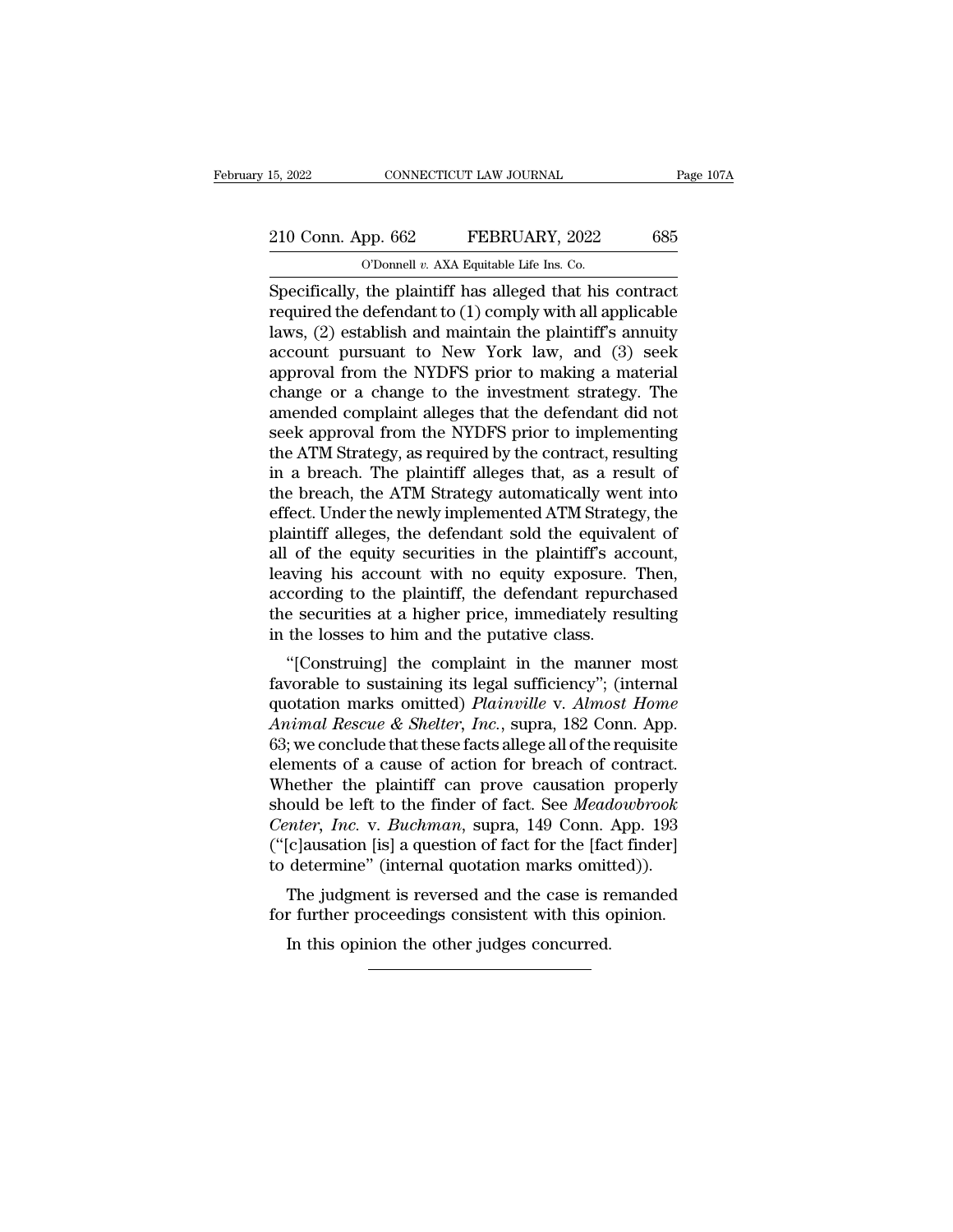#### FEBRUARY, 2022 210 Conn. App. 686<br>Roach *v.* Transwaste, Inc.<br>WILLIAM L. ROACH *v.* TRANSWASTE, INC. (AC 43861)  $(2022)$  210 C<br>  $(2022)$  210 C<br>  $(202)$ <br>  $(202)$ <br>  $(202)$ <br>  $(202)$ <br>  $(202)$ <br>  $(202)$ <br>  $(202)$ <br>  $(202)$ <br>  $(202)$ <br>  $(202)$ <br>  $(202)$ <br>  $(202)$ <br>  $(202)$ <br>  $(202)$ <br>  $(202)$ <br>  $(202)$ <br>  $(202)$ <br>  $(202)$ <br>  $(202)$ <br>  $(202)$ <br>  $(202)$ <br> Boach v. Transwaste, Inc.<br>
WILLIAM L. ROACH v. TRANSWASTE, INC.<br>
(AC 43861)<br>
Bright, C. J., and Suarez and Vertefeuille, Js.

#### *Syllabus*

- $(AC 43861)$ <br>Bright, C. J., and Suarez and Vertefeuille, Js.<br> $Syllabus$ <br>The plaintiff sought damages from the defendant for the alleged wrongful<br>termination of his employment in violation of statute (§ 31-51q). The Bright, C. J., and Suarez and Vertefeuille, Js.<br>Syllabus<br>plaintiff sought damages from the defendant for the alleged wrongful<br>termination of his employment in violation of statute (§ 31-51q). The<br>plaintiff, who was employe Bright, C. J., and Suarez and Vertefeuille, Js.<br>
Syllabus<br>
plaintiff sought damages from the defendant for the alleged wrongful<br>
termination of his employment in violation of statute (§ 31-51q). The<br>
plaintiff, who was emp  $Syllabus$ <br>plaintiff sought damages from the defendant for the alleged wrongful<br>termination of his employment in violation of statute  $(\S 31-51q)$ . The<br>plaintiff, who was employed as a truck driver by the defendant, alleged<br>t sylabors<br>plaintiff sought damages from the defendant for the alleged wrongful<br>termination of his employment in violation of statute  $(\S 31-51q)$ . The<br>plaintiff, who was employed as a truck driver by the defendant, alleged plaintiff sought damages from the defendant for the alleged wrongful termination of his employment in violation of statute  $(\S 31-51q)$ . The plaintiff, who was employed as a truck driver by the defendant, alleged that his fermination of his employment in violation of statute ( $\S$  31-51q). The plaintiff, who was employed as a truck driver by the defendant, alleged that his employment was terminated after raising safety complaints to the def plaintiff, who was employed as a truck driver by the defendant, alleged that his employment was terminated after raising safety complaints to the defendant. After a jury trial, the court rendered judgment for the plaintiff that his employment was terminated after raising safety complaints to the defendant. After a jury trial, the court rendered judgment for the plaintiff in accordance with the jury's verdict. The plaintiff thereafter filed a the defendant. After a jury trial, the court rendered judgment for the plaintiff in accordance with the jury's verdict. The plaintiff thereafter filed a motion for attorney's fees, seeking an amount calculated pursuant to plaintiff in accordance with the jury's verdict. The plaintiff thereafter filed a motion for attorney's fees, seeking an amount calculated pursuant to the lodestar method, in which the number of hours expended by counsel o filed a motion for attorney's fees, seeking an amount calculated pursuant to the lodestar method, in which the number of hours expended by counsel on the litigation and counsel's hourly rate are used to determine reasonabl to the lodestar method, in which the number of hours expended by counsel on the litigation and counsel's hourly rate are used to determine reasonable attorney's fees. The court, however, awarded attorney's fees on a one-th counsel on the litigation and counsel's hourly rate are used to determine<br>reasonable attorney's fees. The court, however, awarded attorney's fees<br>on a one-third contingency basis. The court concluded that the plaintiff's<br>f stated both that the law firm's employment was on a contingency fee<br>basis and that time would be kept on an hourly basis, and, in the event<br>a recovery is made and attorney's fees are awarded, the law firm shall<br>receive whi on a one-third contingency basis. The court concluded that the plaintiff's fee agreement with his counsel was ambiguous because the agreement stated both that the law firm's employment was on a contingency fee basis and th fee agreement with his counsel was ambiguous because the agreement stated both that the law firm's employment was on a contingency fee basis and that time would be kept on an hourly basis, and, in the event a recovery is m stated both that the law firm's employment was on a contingency fee<br>basis and that time would be kept on an hourly basis, and, in the event<br>a recovery is made and attorney's fees are awarded, the law firm shall<br>receive whi basis and that time would be kept on an hourly basis, and, in the event<br>a recovery is made and attorney's fees are awarded, the law firm shall<br>receive whichever amount was greater. The plaintiff appealed and the<br>defendant a recovery is made and attorney's fees are awarded, the law firm shall receive whichever amount was greater. The plaintiff appealed and the defendant filed a cross appeal, claiming that the court erred by awarding attorney defendant filed a cross appeal, claiming that the court erred by awarding attorney's fees to the plaintiff, by failing to set aside the jury's award of damages, by rendering judgment in favor of the plaintiff, and by provi
- attorney's fees to the plaintiff, by failing to set aside the jury's award<br>of damages, by rendering judgment in favor of the plaintiff, and by<br>providing an incorrect charge to the jury. *Held*:<br>1. The trial court erred by of damages, by rendering judgment in favor of the plaintiff, and by<br>providing an incorrect charge to the jury. *Held*:<br>he trial court erred by failing to apply the lodestar method in calculating<br>the amount of attorney's fe providing an incorrect charge to the jury. *Held*:<br>he trial court erred by failing to apply the lodestar method in calculating<br>the amount of attorney's fees awarded to the plaintiff: in resolving<br>the alleged ambiguity in t he trial court erred by failing to apply the lodestar method in calculating the amount of attorney's fees awarded to the plaintiff: in resolving the alleged ambiguity in the fee agreement, the court, with no further explan the amount of attorney's fees awarded to the plaintiff: in resolving<br>the alleged ambiguity in the fee agreement, the court, with no further<br>explanation, awarded attorney's fees in the amount of one third of the<br>damages tha the alleged ambiguity in the fee agreement, the court, with no further explanation, awarded attorney's fees in the amount of one third of the damages that the plaintiff received; the fee agreement contemplated both the one explanation, awarded attorney's fees in the amount of one third of the damages that the plaintiff received; the fee agreement contemplated both the one-third contingency and lodestar methods of calculating attorney's fees damages that the plaintiff received; the fee agreement contemplated both the one-third contingency and lodestar methods of calculating attorney's fees but clearly stated that the law firm shall receive as its fee whichever both the one-third contingency and lodestar methods of calculating attorney's fees but clearly stated that the law firm shall receive as its fee whichever was the greater of the two, and, because the court failed to apply attorney's fees but clearly stated that the law firm shall receive as its<br>fee whichever was the greater of the two, and, because the court failed<br>to apply the provision of the fee agreement under which the plaintiff<br>sought required. to apply the provision of the fee agreement under which the plaintiff<br>sought an award of attorney's fees and failed to consider that such an<br>award may be greater than one based solely on the jury's award of<br>damages, the co sought an award of attorney's fees and failed to consider that such an award may be greater than one based solely on the jury's award of damages, the court's award was improper and a new hearing was required.<br>he defendant
- award may be greater than one based solely on the jury's award of damages, the court's award was improper and a new hearing was required.<br>He defendant could not prevail on its claim that the trial court erred in awarding a damages, the court's award was improper and a new hearing was required.<br>he defendant could not prevail on its claim that the trial court erred in<br>awarding any attorney's fees to the plaintiff, which was based on its<br>claim required.<br>
he defendant could not prevail on its claim that the trial court erred in<br>
awarding any attorney's fees to the plaintiff, which was based on its<br>
claim that the plaintiff failed to satisfy the legal standard for he defendant could not prevail on its claim that the trial court erred in awarding any attorney's fees to the plaintiff, which was based on its claim that the plaintiff failed to satisfy the legal standard for granting att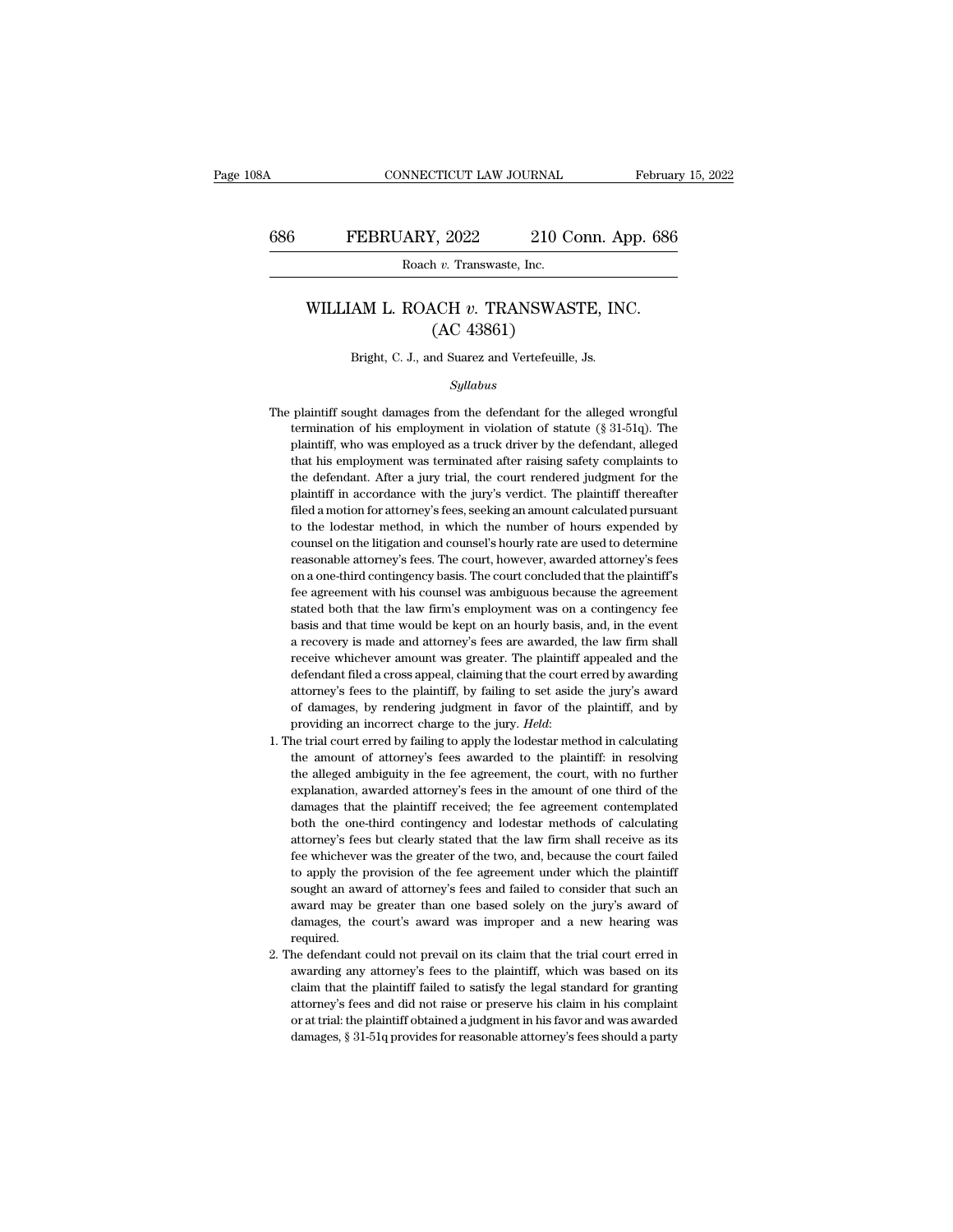9 Conn. App. 686 FEBRUARY, 2022 687<br>
Roach v. Transwaste, Inc.<br>
prevail in an action brought under that statute, and the plaintiff included<br>
a claim for attorney's fees in the prayer for relief in his complaint; a comparison of the prediction of the prediction of the prevail in an action brought under that statute, and the plaintiff included a claim for attorney's fees in the prayer for relief in his complaint; moreover, the defen moreover, the defendant did not cite any requirement that a claim for attorney's fees in the prayer for relief in his complaint;<br>not cover, the defendant did not cite any requirement that a claim for attorney's fees must b Roach v. Transwaste, Inc.<br>
prevail in an action brought under that statute, and the plaintiff included<br>
a claim for attorney's fees in the prayer for relief in his complaint;<br>
moreover, the defendant did not cite any requi R<br>prevail in an action bra<br>a claim for attorney's<br>moreover, the defendat<br>attorney's fees must b<br>sufficient notice.<br>he defendant's claim t prevail in an action brought under that statute, and the plaintiff included<br>a claim for attorney's fees in the prayer for relief in his complaint;<br>moreover, the defendant did not cite any requirement that a claim for<br>attor a claim for attorney's fees in the prayer for relief in his complaint;<br>moreover, the defendant did not cite any requirement that a claim for<br>attorney's fees must be made in the body of a complaint to constitute<br>sufficient

- moreover, the defendant did not cite any requirement that a claim for attorney's fees must be made in the body of a complaint to constitute sufficient notice.<br>he defendant's claim that the trial court erred by failing to s attorney's fees must be made in the body of a complaint to constitute sufficient notice.<br>he defendant's claim that the trial court erred by failing to set aside the<br>jury's award of damages because it was not supported by s sufficient notice.<br>he defendant's claim that the trial court erred by failing to set aside the<br>jury's award of damages because it was not supported by sufficient<br>evidence was unavailing; notwithstanding the defendant's cla 3. The defendant's claim that the trial court erred by failing to set aside the<br>jury's award of damages because it was not supported by sufficient<br>evidence was unavailing; notwithstanding the defendant's claim that the<br>pl jury's award of damages because it was not supported by sufficient evidence was unavailing; notwithstanding the defendant's claim that the plaintiff's testimony constituted sufficient evidence to support the jury's verdict
- evidence was unavailing; notwithstanding the defendant's claim that the plaintiff's testimony constituted sufficient evidence to support the jury's verdict. The defendant could not prevail on its claim that the trial court plaintiff failed to provide evidence of his lost wages, the plaintiff's<br>testimony constituted sufficient evidence to support the jury's verdict.<br>he defendant could not prevail on its claim that the trial court erred by<br>ren testimony constituted sufficient evidence to support the jury's verdict.<br>he defendant could not prevail on its claim that the trial court erred by<br>rendering judgment in favor of the plaintiff because there was no evi-<br>denc he defendant could not prevail on its claim that the trial court erred by rendering judgment in favor of the plaintiff because there was no evidence to support the jury's conclusion that the plaintiff's employment had been rendering judgment in favor of the plaintiff because there was no evidence to support the jury's conclusion that the plaintiff's employment had been terminated for filing safety complaints; the plaintiff testified that he dence to support the jury's conclusion that the plaintiff's employment had been terminated for filing safety complaints; the plaintiff testified that he believed his employment was terminated because he could not say what had been terminated for filing safety complaints; the plaintiff testified that he believed his employment was terminated because he could not say what was on his mind, he made complaints about safety violations and his emp that he believed his employment was terminated say what was on his mind, he made complaint and his employment was terminated shortly the was discriminated against because the employn despite those individuals taking variou 5. Say what was on his mind, he made complaints about safety violations<br>and his employment was terminated shortly thereafter, and he felt that he<br>was discriminated against because the employment of other individuals,<br>despi and his employment was terminated shortly thereafter, and he felt that he<br>was discriminated against because the employment of other individuals,<br>despite those individuals taking various actions, including stealing and<br>smas
- was discriminated against because the employment of other individuals, despite those individuals taking various actions, including stealing and smashing up trucks, was not terminated.<br>The trial court correctly instructed t despite those individuals taking various actions, including stealing and<br>smashing up trucks, was not terminated.<br>he trial court correctly instructed the jury concerning the applicable<br>standard of proof; the defendant, in a smashing up trucks, was not terminated.<br>
the trial court correctly instructed the jury concerning the applicable<br>
standard of proof; the defendant, in arguing that the court's use of the<br>
term "substantially motivating fac the trial court correctly instructed the jury concerning the applicable standard of proof; the defendant, in arguing that the court's use of the term "substantially motivating factor" in its instructions discussing the rea standard of proof; the defendant, in arguing that the court's use of the term "substantially motivating factor" in its instructions discussing the reason for the plaintiff's discharge rendered the charge vague, confused t Fram "substantially motivating factor" in its instructions discussing the reason for the plaintiff's discharge rendered the charge vague, confused the standard for causation with the applicable burden of proof, which the c it was not reasonably probable that the jury was misled.<br> *Argued November 18, 2021—officially released February 15, 2022*<br> *Procedural History*<br> **Action to recover damages for, inter alia, the allegedly** the standard for causation with the applicable burden of proof, which<br>the court clearly set forth in its charge, and this court concluded that<br>it was not reasonably probable that the jury was misled.<br>Argued November 18, 20

the court clearly set forth in its charge, and this court concluded that<br>it was not reasonably probable that the jury was misled.<br>Argued November 18, 2021—officially released February 15, 2022<br>*Procedural History*<br>**Action** For other relief, brought to the Superior Court in the<br>main of the Superior of the Superior Court in the<br>divideo of the Superior Court in the<br>judicial district of Hartford and tried to the jury before<br>Moble, Ly variet and Argued November 18, 2021—officially released February 15, 2022<br>
Procedural History<br>
Action to recover damages for, inter alia, the allegedly<br>
wrongful termination of the plaintiff's employment, and<br>
for other relief, broug *Procedural History*<br>
Action to recover damages for, inter alia, the allegedly<br>
wrongful termination of the plaintiff's employment, and<br>
for other relief, brought to the Superior Court in the<br>
judicial district of Hartford Action to recover damages for, inter alia, the allegedly<br>wrongful termination of the plaintiff's employment, and<br>for other relief, brought to the Superior Court in the<br>judicial district of Hartford and tried to the jury be Action to recover damages for, inter alia, the allegedly<br>wrongful termination of the plaintiff's employment, and<br>for other relief, brought to the Superior Court in the<br>judicial district of Hartford and tried to the jury be wrongful termination of the plaintiff's employment, and<br>for other relief, brought to the Superior Court in the<br>judicial district of Hartford and tried to the jury before<br>*Noble*, *J*.; verdict and judgment for the plaintif *proble, J.*; verdict and judgment for the plaintiff; thereafter, the court, *Noble, J.*, awarded the plaintiff attorney's fees, and the plaintiff appealed and the defendant cross appealed to this court. *Reversed in part;* after, the court, *Noble*, *J*., awarded the plaintiff attor-<br>ney's fees, and the plaintiff appealed and the defendant<br>cross appealed to this court. *Reversed in part*; *further*<br>proceedings.<br>Zachary T. Gain, with whom, on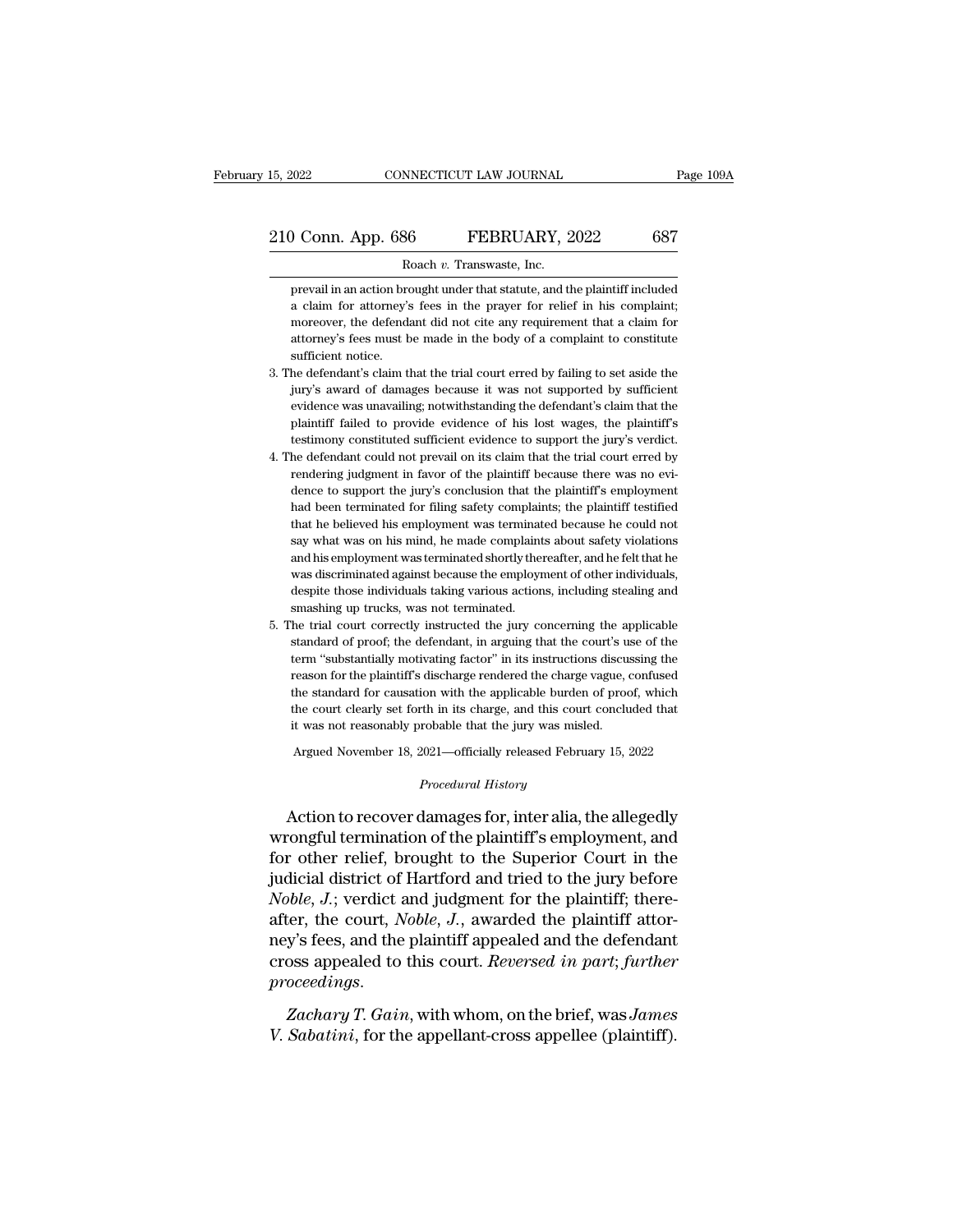#### CONNECTICUT LAW JOURNAL February 15, 2022<br>688 FEBRUARY, 2022 210 Conn. App. 686<br>Roach v. Transwaste, Inc. NNECTICUT LAW JOURNAL<br>ARY, 2022 210 C<br>Roach *v.* Transwaste, Inc.<br>*ica* for the appellee-c *GONNECTICUT LAW JOURNAL* February 15, 2022<br> **Glenn L. Formica**, for the appellee-cross appellant<br>
Fendant).

(defendant).

*Opinion*

Roach v. Transwaste, Inc.<br>
Glenn L. Formica, for the appellee-cross appellant<br>
efendant).<br>
Opinion<br>
VERTEFEUILLE, J. This appeal arises from an<br>
uployment retaliation action brought by the plaintiff,<br>
illiam L. Booch again Example 19 and the appeller cross appellant<br>
(defendant).<br>
Opinion<br>
VERTEFEUILLE, J. This appeal arises from an<br>
employment retaliation action brought by the plaintiff,<br>
William L. Roach, against the defendant, Transwaste, Glenn L. Formica, for the appellee-cross appellant<br>
(defendant).<br>  $\qquad$ <br>  $\qquad$  VERTEFEUILLE, J. This appeal arises from an<br>
employment retaliation action brought by the plaintiff,<br>
William L. Roach, against the defendant, Opinion<br>
Opinion<br>
VERTEFEUILLE, J. This appeal arises from an<br>
employment retaliation action brought by the plaintiff,<br>
William L. Roach, against the defendant, Transwaste,<br>
Inc. In his two count complaint, the plaintiff a *Opinion*<br>
VERTEFEUILLE, J. This appeal arises from an<br>
employment retaliation action brought by the plaintiff,<br>
William L. Roach, against the defendant, Transwaste,<br>
Inc. In his two count complaint, the plaintiff alleged EXTEFEUILLE, J. This appeal arises from an employment retaliation action brought by the plaintiff, William L. Roach, against the defendant, Transwaste, Inc. In his two count complaint, the plaintiff alleged that his emplo VERTEFEUILLE, J. This appeal arises from an employment retaliation action brought by the plaintiff, William L. Roach, against the defendant, Transwaste, Inc. In his two count complaint, the plaintiff alleged that his empl employment retaliation action brought by the plaintiff,<br>William L. Roach, against the defendant, Transwaste,<br>Inc. In his two count complaint, the plaintiff alleged<br>that his employment was wrongfully terminated in vio-<br>lati William L. Roach, against the defendant, Transwaste,<br>Inc. In his two count complaint, the plaintiff alleged<br>that his employment was wrongfully terminated in vio-<br>lation of public policy and that this termination violated<br>G Inc. In his two count complaint, the plaintiff alleged<br>that his employment was wrongfully terminated in vio-<br>lation of public policy and that this termination violated<br>General Statutes § 31-51q.<sup>1</sup> After a jury trial, the that his employment was wrongfully terminated in violation of public policy and that this termination violated<br>General Statutes § 31-51q.<sup>1</sup> After a jury trial, the court<br>rendered judgment in accordance with the jury's ver lation of public policy and that this termination violated<br>General Statutes  $\S 31-51q$ .<sup>1</sup> After a jury trial, the court<br>rendered judgment in accordance with the jury's verdict<br>in favor of the plaintiff. The plaintiff the General Statutes § 31-51q.<sup>1</sup> After a jury trial, the court<br>rendered judgment in accordance with the jury's verdict<br>in favor of the plaintiff. The plaintiff thereafter filed a<br>motion for attorney's fees seeking an amount rendered judgment in accordance with the jury's verdict<br>in favor of the plaintiff. The plaintiff thereafter filed a<br>motion for attorney's fees seeking an amount calcu-<br>lated pursuant to the lodestar method.<sup>2</sup> The court, h in favor of the plaintiff. The plaintiff thereafter filed a<br>motion for attorney's fees seeking an amount calcu-<br>lated pursuant to the lodestar method.<sup>2</sup> The court, how-<br>ever, awarded the plaintiff attorney's fees on a on motion for attorney's fees seeking an amount calculated pursuant to the lodestar method.<sup>2</sup> The court, however, awarded the plaintiff attorney's fees on a one-<br>third contingency basis. The plaintiff appealed, claiming that lated pursuant to the lodestar method.<sup>2</sup> The court, how-<br>ever, awarded the plaintiff attorney's fees on a one-<br>third contingency basis. The plaintiff appealed, claiming<br>that the court erred by failing to apply the lodesta ever, awarded the plaintiff attorney's fees on a one-<br>third contingency basis. The plaintiff appealed, claiming<br>that the court erred by failing to apply the lodestar<br>method in calculating the amount of the award of attor-<br> third contingency basis. The plaintiff appealed, claiming<br>that the court erred by failing to apply the lodestar<br>method in calculating the amount of the award of attor-<br>ney's fees. The defendant filed a cross appeal, claimi that the court erred by failing to apply the lodestar<br>method in calculating the amount of the award of attor-<br>ney's fees. The defendant filed a cross appeal, claiming<br>that the court erred by (1) awarding any attorney's fee method in calculating the amount of the award of attor-<br>ney's fees. The defendant filed a cross appeal, claiming<br>that the court erred by (1) awarding any attorney's fees<br>to the plaintiff, (2) failing to set aside the jury 1 General Statutes § 31-51q provides in relevant part: "Any employer ..."<br>
The decause there was no evidence to support the plain-<br>  $\frac{1}{1}$  General Statutes § 31-51q provides in relevant part: "Any employer ..."<br>
The de of damages because it was not supported by sufficient<br>evidence, (3) rendering judgment in favor of the plain-<br>tiff because there was no evidence to support the jury's<br> $\frac{1}{1}$ General Statutes § 31-51q provides in relevan

evidence, (3) rendering judgment in favor of the plain-<br>tiff because there was no evidence to support the jury's<br> $\frac{1}{1}$ General Statutes § 31-51q provides in relevant part: "Any employer ...<br>who subjects any employee to tiff because there was no evidence to support the jury's<br>  $\frac{1}{1}$  General Statutes § 31-51q provides in relevant part: "Any employer . . .<br>
who subjects any employee to discipline or discharge on account of the<br>
exercis tiff because there was no evidence to support the jury's<br>  $\frac{1}{1}$  General Statutes § 31-51q provides in relevant part: "Any employer ...<br>
who subjects any employee to discipline or discharge on account of the<br>
exercise <sup>1</sup> General Statutes § 31-51q provides in relevant part: "Any employer  $\ldots$  who subjects any employee to discipline or discharge on account of the exercise by such employee of rights guaranteed by the first amendment to who subjects any employee to discipline or discharge on account of the exercise by such employee to discipline or discharge on account of the exercise by such employee of rights guaranteed by the first amendment to the Uni exercise by such employee of rights guaranteed by the first amendment to the United States Constitution or section 3, 4 or 14 of article first of the Constitution of the state, provided such activity does not substantially the United States Constitution or section 3, 4 or 14 of article first of the Constitution of the state, provided such activity does not substantially or materially interfere with the employee's bona fide job performance or Constitution of the state, provided such activity does not substantially or materially interfere with the employee's bona fide job performance or the working relationship between the employee and the employer, shall be li working relationship between the employee and the employer, shall be liable<br>to such employee for damages caused by such discipline or discharge,<br>including punitive damages, and for reasonable attorney's fees as part of<br>th

It is such among the amount of reasonable attorney's fees as part of the costs of any such action for damages.  $\ldots$ "<br>
<sup>2</sup> The lodestar method entails "examining the number of hours reasonably expended on the litigation m including punitive damages, and for reasonable attorney's fees as part of<br>the costs of any such action for damages. . . ."<br><sup>2</sup> The lodestar method entails "examining the number of hours reasonably<br>expended on the litigatio 245, 262, 217 A.3d 996 (2019), aff'd, 338 Conn. 651, 258 A.3d 1244 (2021).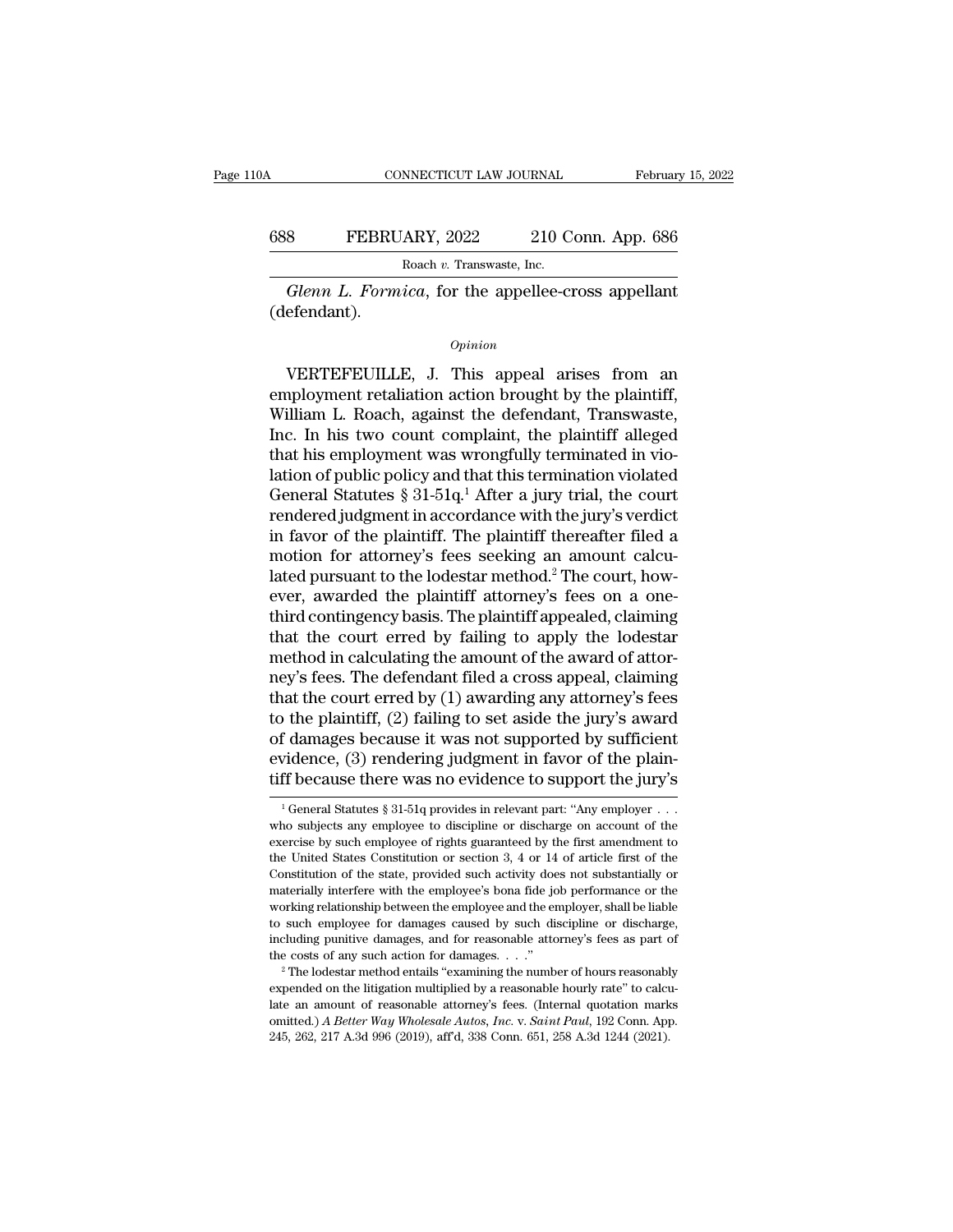## 15, 2022 CONNECTICUT LAW JOURNAL Page 111A<br>
210 Conn. App. 686 FEBRUARY, 2022 689<br>
Roach v. Transwaste, Inc. 15, 2022 CONNECTICUT LAW JOURNAL<br>
210 Conn. App. 686 FEBRUARY, 2022 689<br>
Roach *v.* Transwaste, Inc.<br>
conclusion that the plaintiff's employment had been

connectricut LAW JOURNAL Page 111A<br>
210 Conn. App. 686 FEBRUARY, 2022 689<br>
Roach v. Transwaste, Inc.<br>
conclusion that the plaintiff's employment had been<br>
terminated for filing safety complaints, and (4) provid-<br>
ing an in 210 Conn. App. 686 FEBRUARY, 2022 689<br>
Roach v. Transwaste, Inc.<br>
conclusion that the plaintiff's employment had been<br>
terminated for filing safety complaints, and (4) provid-<br>
ing an incorrect charge to the jury. We agre 210 Conn. App. 686 FEBRUARY, 2022 689<br>
Roach v. Transwaste, Inc.<br>
conclusion that the plaintiff's employment had been<br>
terminated for filing safety complaints, and (4) provid-<br>
ing an incorrect charge to the jury. We agre 210 Conn. App. 686 FEBRUARY, 2022 689<br>
Roach v. Transwaste, Inc.<br>
conclusion that the plaintiff's employment had been<br>
terminated for filing safety complaints, and (4) provid-<br>
ing an incorrect charge to the jury. We agre Roach *v*. Transwaste, Inc.<br>
conclusion that the plaintiff's employment had been<br>
terminated for filing safety complaints, and (4) provid-<br>
ing an incorrect charge to the jury. We agree with the<br>
plaintiff and reverse the Roach v. Transwaste, Inc.<br>
conclusion that the plaintiff's employn<br>
terminated for filing safety complaints, a<br>
ing an incorrect charge to the jury. We<br>
plaintiff and reverse the judgment of t<br>
respect to the calculation o minated for filing safety complaints, and (4) provided an incorrect charge to the jury. We agree with the aintiff and reverse the judgment of the court with spect to the calculation of attorney's fees. We affirm e judgment Forthinated for filing safety complaints, and  $(4)$  providing an incorrect charge to the jury. We agree with the plaintiff and reverse the judgment of the court with respect to the calculation of attorney's fees. We affir

ing an incorrect charge to the jury. We agree while the<br>plaintiff and reverse the judgment of the court with<br>respect to the calculation of attorney's fees. We affirm<br>the judgment in all other respects.<br>The following facts plantificant and reverse the judgment of the court with<br>respect to the calculation of attorney's fees. We affirm<br>the judgment in all other respects.<br>The following facts and procedural history, as set<br>forth in the court's m respect to the calculation of attorney's fees. We affirm<br>the judgment in all other respects.<br>The following facts and procedural history, as set<br>forth in the court's memorandum of decision deciding<br>various postjudgment moti The following facts and procedural history, as set<br>forth in the court's memorandum of decision deciding<br>various postjudgment motions filed by the parties, are<br>relevant to our resolution of the claims of both parties<br>on the The following facts and procedural history, as set<br>forth in the court's memorandum of decision deciding<br>various postjudgment motions filed by the parties, are<br>relevant to our resolution of the claims of both parties<br>on the forth in the court's memorandum of decision deciding<br>various postjudgment motions filed by the parties, are<br>relevant to our resolution of the claims of both parties<br>on the appeal and the cross appeal. "The plaintiff pos-<br>s various postjudgment motions filed by the parties, are<br>relevant to our resolution of the claims of both parties<br>on the appeal and the cross appeal. "The plaintiff pos-<br>sesses a commercial driver's license and was employed<br> relevant to our resolution of the claims of both parties<br>on the appeal and the cross appeal. "The plaintiff pos-<br>sesses a commercial driver's license and was employed<br>as a truck driver by the defendant from 2013 through<br>20 on the appeal and the cross appeal. "The plaintiff possesses a commercial driver's license and was employed as a truck driver by the defendant from 2013 through 2015. The defendant is a trucking company located in Wallingf sesses a commercial driver's license and was employed<br>as a truck driver by the defendant from 2013 through<br>2015. The defendant is a trucking company located in<br>Wallingford . . . that specializes in the transportation<br>and d as a truck driver by the defendant from 201<br>2015. The defendant is a trucking company<br>Wallingford . . . that specializes in the trans<br>and disposal of special and hazardous waste. I<br>and president of the defendant is John Ba 15. The defendant is a trucking company located in<br>allingford . . . that specializes in the transportation<br>d disposal of special and hazardous waste. The owner<br>d president of the defendant is John Barry. The plain-<br>f testi wannigotu  $\ldots$  that spectanzes in the transportation<br>and disposal of special and hazardous waste. The owner<br>and president of the defendant is John Barry. The plain-<br>tiff testified that he was terminated by Barry after ra

and usposal of special and hazardous waste. The owner<br>and president of the defendant is John Barry. The plain-<br>tiff testified that he was terminated by Barry after rais-<br>ing safety complaints to the defendant.<br>"In July, 20 and president of the defendant is solid barry. The plant-<br>tiff testified that he was terminated by Barry after rais-<br>ing safety complaints to the defendant.<br>"In July, 2015, the plaintiff complained of a problem<br>with the st the usual term was definited by Barry after raising safety complaints to the defendant.<br>
"In July, 2015, the plaintiff complained of a problem<br>
with the steering link [in his tractor] while driving in<br>
Pennsylvania. Barry "In July, 2015, the plaintiff complained of a problem<br>with the steering link [in his tractor] while driving in<br>Pennsylvania. Barry denied the plaintiff's request to buy<br>a replacement and ordered the plaintiff to drive back "In July, 2015, the plaintiff complained of a problem<br>with the steering link [in his tractor] while driving in<br>Pennsylvania. Barry denied the plaintiff's request to buy<br>a replacement and ordered the plaintiff to drive bac with the steering link [in his tractor] while driving in Pennsylvania. Barry denied the plaintiff's request to buy<br>a replacement and ordered the plaintiff to drive back<br>to Wallingford. [The plaintiff testified that] [t]hi Pennsylvania. Barry denied the plaintiff's request to buy<br>a replacement and ordered the plaintiff to drive back<br>to Wallingford. [The plaintiff testified that] [t]his was<br>unsafe because the failed steering link, one of two, a replacement and ordered the plaintiff to drive back<br>to Wallingford. [The plaintiff testified that] [t]his was<br>unsafe because the failed steering link, one of two,<br>controlled the steering of one of the two front tires [of to Wallingford. [The plaintiff testified that] [t]his was<br>unsafe because the failed steering link, one of two,<br>controlled the steering of one of the two front tires [of<br>his tractor]. The next day [the plaintiff] was told n unsafe because the failed steering link, one of two,<br>controlled the steering of one of the two front tires [of<br>his tractor]. The next day [the plaintiff] was told not<br>to show [up] for work  $\dots$  [H]e [later] found out that controlled the steering of one of the two front tires [of<br>his tractor]. The next day [the plaintiff] was told not<br>to show [up] for work . . . . [H]e [later] found out that<br>his tractor had been driven, unrepaired, by anoth his tractor]. The next day [the plaintiff] was told not<br>to show [up] for work  $\dots$  [H]e [later] found out that<br>his tractor had been driven, unrepaired, by another<br>driver. The plaintiff was not paid for the day he missed.<br> to show [up] for work . . . . . [H]e [later] found out that<br>his tractor had been driven, unrepaired, by another<br>driver. The plaintiff was not paid for the day he missed.<br>In August, 2015, while in Pennsylvania, a trailer [ his tractor had been driven, unrepaired, by another<br>driver. The plaintiff was not paid for the day he missed.<br>In August, 2015, while in Pennsylvania, a trailer [the<br>plaintiff] was driving suffered a blown tire. Barry denie driver. The plaintiff was not paid for the day he missed.<br>In August, 2015, while in Pennsylvania, a trailer [the<br>plaintiff] was driving suffered a blown tire. Barry denied<br>the plaintiff's requests to buy a replacement tire In August, 2015, while in Pennsylvania, a trailer [the plaintiff] was driving suffered a blown tire. Barry denied the plaintiff's requests to buy a replacement tire despite [his] expression of concern that it was unsafe to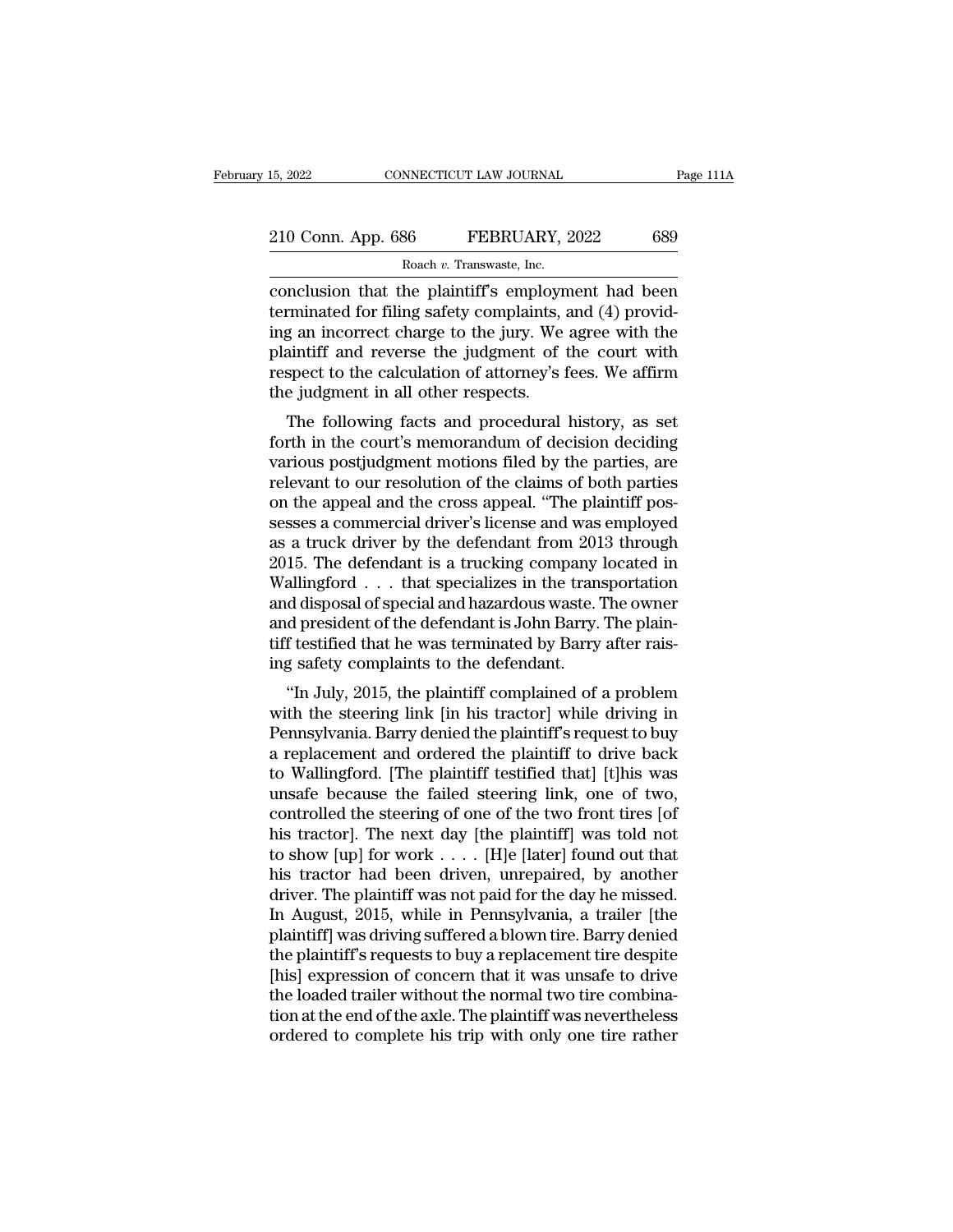## CONNECTICUT LAW JOURNAL February 15, 2022<br>690 FEBRUARY, 2022 210 Conn. App. 686<br>Roach v. Transwaste, Inc. ROM MECTICUT LAW JOURNAL<br>ARY, 2022 210 C<br>Roach *v.* Transwaste, Inc.<br>San With which he had

CONNECTICUT LAW JOURNAL February 15, 2<br>
690 FEBRUARY, 2022 210 Conn. App. 686<br>
Roach v. Transwaste, Inc.<br>
than the two tires with which he had been driving.<br>
Another incident occurred in August, 2015, in which<br>
the plainti FEBRUARY, 2022 210 Conn. App. 686<br>
Roach v. Transwaste, Inc.<br>
than the two tires with which he had been driving.<br>
Another incident occurred in August, 2015, in which<br>
the plaintiff complained over the course of [several]<br> FEBRUARY, 2022 210 Conn. App. 686<br>
Roach v. Transwaste, Inc.<br>
than the two tires with which he had been driving.<br>
Another incident occurred in August, 2015, in which<br>
the plaintiff complained over the course of [several]<br> FEBRUARY, 2022 210 Conn. App. 686<br>
Roach v. Transwaste, Inc.<br>
than the two tires with which he had been driving.<br>
Another incident occurred in August, 2015, in which<br>
the plaintiff complained over the course of [several]<br> Roach v. Transwaste, Inc.<br>
The plant of the plaintiff complained over the course of [several]<br>
the plaintiff complained over the course of [several]<br>
weeks of a problem with vibration in his tractor . . . .<br>
[The plaintiff **Example 18 Follow** in Franswasse, inc.<br>
than the two tires with which he had been driving.<br>
Another incident occurred in August, 2015, in which<br>
the plaintiff complained over the course of [several]<br>
weeks of a problem w than the two tires with which he had been driving.<br>Another incident occurred in August, 2015, in which<br>the plaintiff complained over the course of [several]<br>weeks of a problem with vibration in his tractor  $\dots$ <br>[The plain Another incident occurred in August, 2015, in which<br>the plaintiff complained over the course of [several]<br>weeks of a problem with vibration in his tractor  $\dots$ <br>[The plaintiff] was told by Barry that [his tractor] had<br>been the plaintiff complained over the course of [several]<br>weeks of a problem with vibration in his tractor  $\dots$ <br>[The plaintiff] was told by Barry that [his tractor] had<br>been inspected, there was nothing wrong with it and<br>[tha weeks of a problem with vibration in his tractor  $\ldots$ .<br>[The plaintiff] was told by Barry that [his tractor] had<br>been inspected, there was nothing wrong with it and<br>[that] he should continue to drive it. Ultimately, the<br>p [The plaintiff] was told by Barry that [his tractor] had<br>been inspected, there was nothing wrong with it and<br>[that] he should continue to drive it. Ultimately, the<br>plaintiff refused to drive the tractor and after continued Final he should continue to drive it. Ultimately, the plaintiff refused to drive the tractor and after continued complaints was told to take it to [a] dealer, who diagnosed [the issue] as [a] failure of the universal joint

plaintiff refused to drive the tractor and after continued<br>complaints was told to take it to [a] dealer, who diag-<br>nosed [the issue] as [a] failure of the universal joint.<br>"On November 10, 2015, one tire of a two tire ass complaints was told to take it to [a] dealer, who diag-<br>nosed [the issue] as [a] failure of the universal joint.<br>"On November 10, 2015, one tire of a two tire assem-<br>bly on the plaintiff's tractor blew. [The plaintiff]<br>[p nosed [the issue] as [a] failure of the universal joint.<br>
"On November 10, 2015, one tire of a two tire assem-<br>
bly on the plaintiff's tractor blew. [The plaintiff]<br>
[pleaded] with the office manager to buy a new tire<br>  $\d$ "On November 10, 2015, one tire of a two tire assem-<br>bly on the plaintiff's tractor blew. [The plaintiff]<br>[pleaded] with the office manager to buy a new tire<br> $\ldots$  [but was told] that Barry did not like to buy tires<br>on th "On November 10, 2015, one tire of a two tire assem-<br>bly on the plaintiff's tractor blew. [The plaintiff]<br>[pleaded] with the office manager to buy a new tire<br> $\ldots$  [but was told] that Barry did not like to buy tires<br>on th bly on the plaintiff's tractor blew. [The plaintiff]<br>[pleaded] with the office manager to buy a new tire<br>... [but was told] that Barry did not like to buy tires<br>on the road. Ultimately, [the office manager] told the<br>plain [pleaded] with the office manager to buy a new tire<br>
. . . [but was told] that Barry did not like to buy tires<br>
on the road. Ultimately, [the office manager] told the<br>
plaintiff to buy a used tire, and he did so. Finally, . . . [but was told] that Barry did not like to buy tires<br>on the road. Ultimately, [the office manager] told the<br>plaintiff to buy a used tire, and he did so. Finally, on<br>November 16, 2015, the plaintiff noticed [the] check on the road. Ultimately, [the office manager] told the<br>plaintiff to buy a used tire, and he did so. Finally, on<br>November 16, 2015, the plaintiff noticed [the] check<br>engine light [in his tractor] that appeared approximately plaintiff to buy a used tire, and he did so. Finally, on<br>November 16, 2015, the plaintiff noticed [the] check<br>engine light [in his tractor] that appeared approximately<br>twenty miles after he left the defendant's location in November 16, 2015, the plaintiff noticed [the] check<br>engine light [in his tractor] that appeared approximately<br>twenty miles after he left the defendant's location in<br>the early morning hours [at the] start [of] a trip. [The engine light [in his tractor] that appeared approximately<br>twenty miles after he left the defendant's location in<br>the early morning hours [at the] start [of] a trip. [The<br>plaintiff] returned to the defendant's garage and le twenty miles after he left the defendant's location in<br>the early morning hours [at the] start [of] a trip. [The<br>plaintiff] returned to the defendant's garage and left<br>the tractor there with the engine running so that the<br>m the early morning hours [at the] start [of] a trip. [The<br>plaintiff] returned to the defendant's garage and left<br>the tractor there with the engine running so that the<br>mechanic would be able to diagnose the problem. The<br>plai plaintiff] returned to the defendant's garage and left<br>the tractor there with the engine running so that the<br>mechanic would be able to diagnose the problem. The<br>plaintiff locked the truck before he left the defendant's<br>yar the tractor there with the engine running so that the mechanic would be able to diagnose the problem. The plaintiff locked the truck before he left the defendant's yard and returned home. He was fired [later] that day with mechanic would be<br>plaintiff locked the<br>yard and returned l<br>without being give<br>that he terminated<br>to permit the engin<br>several hours.<br>"The plaintiff tes rd and returned home. He was fired [later] that day<br>thout being given a reason. Barry testified at trial<br>at he terminated the plaintiff because it was unsafe<br>permit the engine [of his tractor] to idle for . . .<br>weral hours without being given a reason. Barry testified at trial<br>that he terminated the plaintiff because it was unsafe<br>to permit the engine [of his tractor] to idle for  $\dots$ <br>several hours.<br>"The plaintiff testified that he was out

that he terminated the plaintiff because it was unsafe<br>to permit the engine [of his tractor] to idle for  $\dots$ <br>several hours.<br>"The plaintiff testified that he was out of work for<br>about six months. [While employed by the de to permit the engine [of his tractor] to idle for  $\ldots$  several hours.<br>
"The plaintiff testified that he was out of work for<br>
about six months. [While employed by the defendant]<br>
[h]e was paid by the mile at a rate of [fo several hours.<br>
"The plaintiff testified that he was out of work for<br>
about six months. [While employed by the defendant]<br>
[h]e was paid by the mile at a rate of [forty-six cents]<br>
per mile and he averaged a little [more] "The plaintiff testified that he was out of work for about six months. [While employed by the defendant] [h]e was paid by the mile at a rate of [forty-six cents] per mile and he averaged a little [more] than 2000 miles per "The plaintiff testified that he was out of work for about six months. [While employed by the defendant] [h]e was paid by the mile at a rate of [forty-six cents] per mile and he averaged a little [more] than 2000 miles per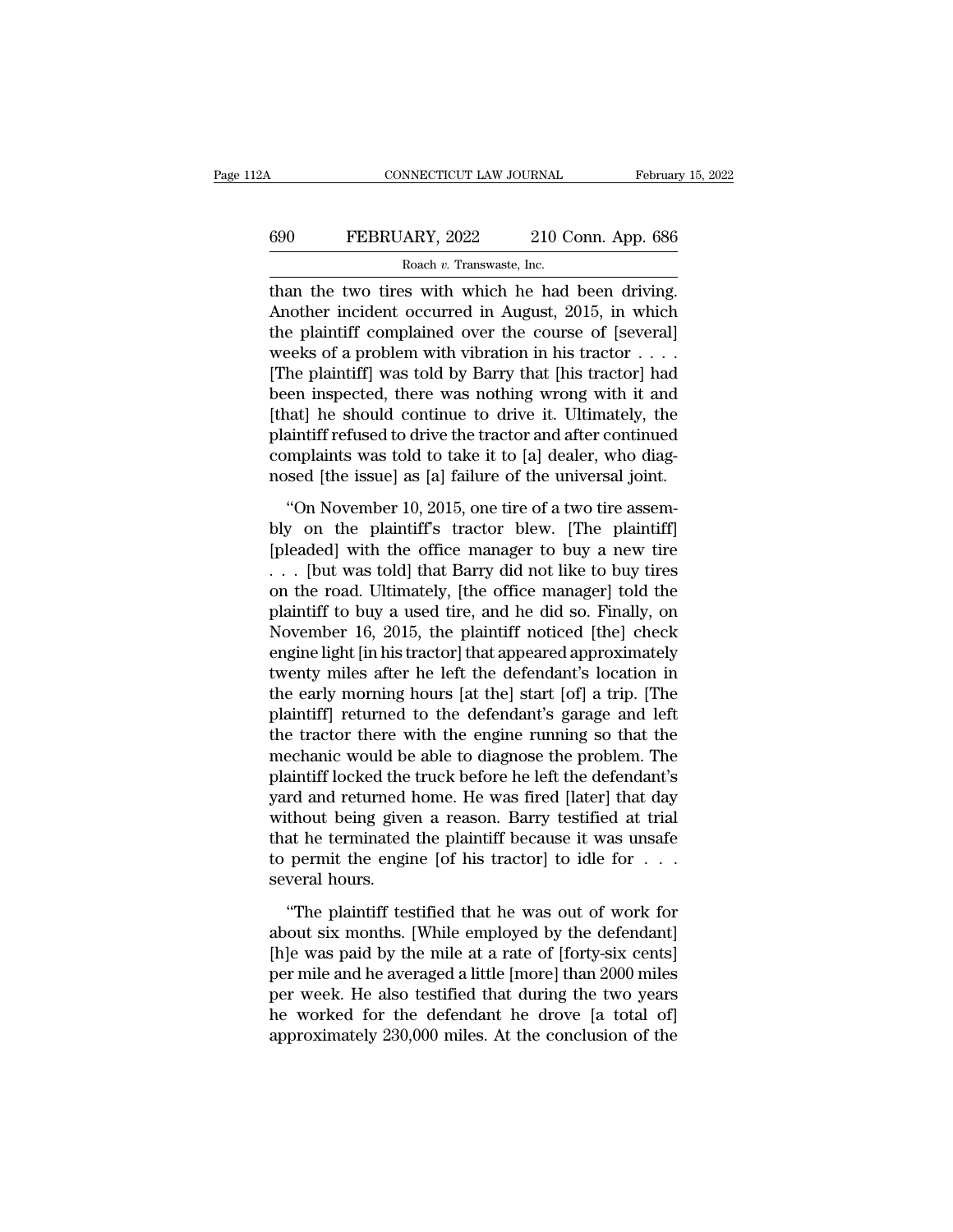| 15, 2022<br>CONNECTICUT LAW JOURNAL |                                                          | Page 113A |  |
|-------------------------------------|----------------------------------------------------------|-----------|--|
| 210 Conn. App. 686                  | FEBRUARY, 2022                                           | 691       |  |
|                                     | Roach v. Transwaste, Inc.                                |           |  |
|                                     | plaintiff's case the defendant moved for a directed ver- |           |  |

15, 2022 CONNECTICUT LAW JOURNAL<br>
210 Conn. App. 686 FEBRUARY, 2022 691<br>
Roach v. Transwaste, Inc.<br>
plaintiff's case, the defendant moved for a directed ver-<br>
dict. The court denied the motion. The jury [then] 210 Conn. App. 686 FEBRUARY, 2022 691<br>Roach v. Transwaste, Inc.<br>plaintiff's case, the defendant moved for a directed verdict. The court denied the motion. The jury [then]<br>returned a verdict [in favor of the plaintiff] for 210 Conn. App. 686 FEBRUARY, 2022 691<br>
Roach v. Transwaste, Inc.<br>
plaintiff's case, the defendant moved for a directed verdict. The court denied the motion. The jury [then]<br>
returned a verdict [in favor of the plaintiff] After the jury returned its verdict, the defendant filed

Roach v. Transwaste, Inc.<br>
plaintiff's case, the defendant moved for a directed ver-<br>
dict. The court denied the motion. The jury [then]<br>
returned a verdict [in favor of the plaintiff] for \$24,288."<br>
After the jury return plaintiff's case, the defendant moved for a directed verdict. The court denied the motion. The jury [then]<br>returned a verdict [in favor of the plaintiff] for \$24,288."<br>After the jury returned its verdict, the defendant fil plantaries case, are determined the motion. The jury [then]<br>returned a verdict [in favor of the plaintiff] for \$24,288."<br>After the jury returned its verdict, the defendant filed<br>a motion for judgment notwithstanding the ve motions. The board actrical and interfall in favor of the plaintiff] for \$24,288."<br>
After the jury returned its verdict, the defendant filed<br>
a motion for judgment notwithstanding the verdict, a<br>
motion for remittitur, and returned a verdict [in favor of the plaintiff] for \$24,288."<br>After the jury returned its verdict, the defendant filed<br>a motion for judgment notwithstanding the verdict, a<br>motion for remittitur, and a motion to set aside th After the jury returned its verdict, the defendant filed<br>a motion for judgment notwithstanding the verdict, a<br>motion for remittitur, and a motion to set aside the<br>verdict. The court denied each of the defendant's<br>motions. a motion for judgment notwithstanding the verdict, a<br>motion for remittitur, and a motion to set aside the<br>verdict. The court denied each of the defendant's<br>motions. The plaintiff filed a motion for attorney's fees,<br>seeking motion for remittitur, and a motion to set aside the<br>verdict. The court denied each of the defendant's<br>motions. The plaintiff filed a motion for attorney's fees,<br>seeking reasonable fees calculated pursuant to the lode-<br>sta verdict. The court denied each of the defendant's<br>motions. The plaintiff filed a motion for attorney's fees,<br>seeking reasonable fees calculated pursuant to the lode-<br>star method. See footnote 1 of this opinion. The court<br>g motions. The plaintiff filed a motion for attorney's fees,<br>seeking reasonable fees calculated pursuant to the lode-<br>star method. See footnote 1 of this opinion. The court<br>granted the plaintiff's motion but rejected the use seeking reasonable fees calculated pursuant to the lode-<br>star method. See footnote 1 of this opinion. The court<br>granted the plaintiff's motion but rejected the use of<br>the lodestar method, and instead awarded the plaintiff<br> method, and instead awarded the plaint:<br>
is in the amount of \$8087.90, or one this<br>
of damages in his favor. Additional fact<br>
cal history will be set forth as necessar;<br>
I<br>
THE PLAINTIFF'S APPEAL<br>
of claims that, because h

## I

the award of damages in his favor. Additional facts<br>
d procedural history will be set forth as necessary.<br>
I<br>
THE PLAINTIFF'S APPEAL<br>
The plaintiff claims that, because he was a prevailing<br>
rty under § 31-51q, he should ha and procedural history will be set forth as necessary.<br>
I<br>
THE PLAINTIFF'S APPEAL<br>
The plaintiff claims that, because he was a prevailing<br>
party under § 31-51q, he should have been awarded<br>
reasonable attorney's fees calcu I<br>
THE PLAINTIFF'S APPEAL<br>
The plaintiff claims that, because he was a prevailing<br>
party under § 31-51q, he should have been awarded<br>
reasonable attorney's fees calculated pursuant to the<br>
lodestar method, as required by h l<br>
THE PLAINTIFF'S APPEAL<br>
The plaintiff claims that, because he was a prevailing<br>
party under § 31-51q, he should have been awarded<br>
reasonable attorney's fees calculated pursuant to the<br>
lodestar method, as required by h THE PLAINTIFF'S APPEAL<br>The plaintiff claims that, because he was a prevailing<br>party under § 31-51q, he should have been awarded<br>reasonable attorney's fees calculated pursuant to the<br>lodestar method, as required by his fee The plaintiff claims that, because he was a prevailing<br>party under § 31-51q, he should have been awarded<br>reasonable attorney's fees calculated pursuant to the<br>lodestar method, as required by his fee agreement with<br>his cou The plaintiff claims that, because he was a prevailing<br>party under § 31-51q, he should have been awarded<br>reasonable attorney's fees calculated pursuant to the<br>lodestar method, as required by his fee agreement with<br>his cou party under § 31-51q, he should have been awarded<br>reasonable attorney's fees calculated pursuant to the<br>lodestar method, as required by his fee agreement with<br>his counsel. Specifically, the plaintiff argues that his<br>fee ag reasonable attorney's fees calculated pursuant to the<br>lodestar method, as required by his fee agreement with<br>his counsel. Specifically, the plaintiff argues that his<br>fee agreement with his counsel unambiguously pro-<br>vided lodestar method, as required by his fee agreement with<br>his counsel. Specifically, the plaintiff argues that his<br>fee agreement with his counsel unambiguously pro-<br>vided that he was entitled to recover as attorney's fees<br>"33 his counsel. Specifically, the plaintiff argues that his<br>fee agreement with his counsel unambiguously pro-<br>vided that he was entitled to recover as attorney's fees<br>"33 1/3% of the total recovered" or attorney's fees based<br> fee agreement with his counsel unambiguously pro-<br>vided that he was entitled to recover as attorney's fees<br>"33 1/3% of the total recovered" or attorney's fees based<br>on the hourly time records of counsel billed at counsel's vided that he was entitled to recover as attorney's fees<br>
"33 1/3% of the total recovered" or attorney's fees based<br>
on the hourly time records of counsel billed at counsel's<br>
hourly rate, "whichever is the greater of the " $33\,1/3\%$  of the total recovered" or attorney's fees based<br>on the hourly time records of counsel billed at counsel's<br>hourly rate, "whichever is the greater of the two."<br>(Emphasis added.) He argues that the court's fail on the hourly time records of counsel billed at counsel's<br>
hourly rate, "whichever is the greater of the two."<br>
(Emphasis added.) He argues that the court's failure to<br>
award attorney's fees pursuant to the fee agreement<br> hourly rate, "whichever is the greater of the two."<br>(Emphasis added.) He argues that the court's failure to<br>award attorney's fees pursuant to the fee agreement<br>was an abuse of discretion. In response, the defendant<br>argues (Emphasis added.) He argues that the court's failure to award attorney's fees pursuant to the fee agreement was an abuse of discretion. In response, the defendant argues that the plaintiff is not entitled to attorney's fee plaintiff.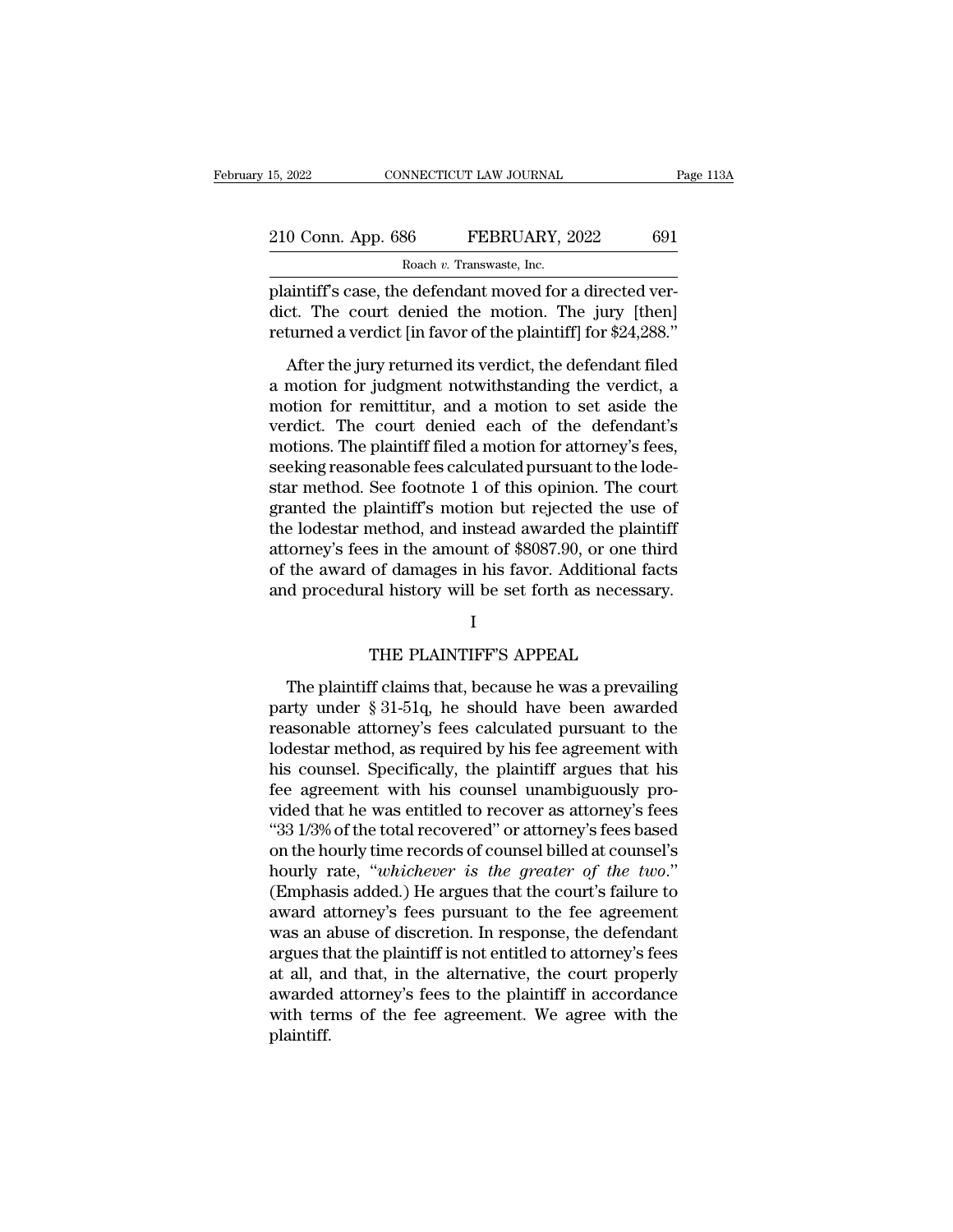## CONNECTICUT LAW JOURNAL February 15, 2022<br>692 FEBRUARY, 2022 210 Conn. App. 686<br>Roach v. Transwaste, Inc. NNECTICUT LAW JOURNAL<br>ARY, 2022 210 C<br>Roach *v.* Transwaste, Inc.<br>Iting forth the annlicab

CONNECTICUT LAW JOURNAL February 15, 202<br>
PEBRUARY, 2022 210 Conn. App. 686<br>
Roach v. Transwaste, Inc.<br>
We begin by setting forth the applicable standard of<br>
view. "It is well established that we review the trial<br>
wr's doc FEBRUARY, 2022 210 Conn. App. 686<br>
Roach v. Transwaste, Inc.<br>
We begin by setting forth the applicable standard of<br>
review. "It is well established that we review the trial<br>
court's decision to award attorney's fees for a EGRUARY, 2022 210 Conn. App. 686<br>
Roach v. Transwaste, Inc.<br>
We begin by setting forth the applicable standard of<br>
review. "It is well established that we review the trial<br>
court's decision to award attorney's fees for ab FEBRUARY, 2022 210 Conn. App. 686<br>
Roach v. Transwaste, Inc.<br>
We begin by setting forth the applicable standard of<br>
review. "It is well established that we review the trial<br>
court's decision to award attorney's fees for a Roach v. Transwaste, Inc.<br>
We begin by setting forth the applicable standard of<br>
review. "It is well established that we review the trial<br>
court's decision to award attorney's fees for abuse of<br>
discretion. . . . This sta Example 10. Transwaste, Inc.<br>
We begin by setting forth the applicable standard of<br>
review. "It is well established that we review the trial<br>
court's decision to award attorney's fees for abuse of<br>
discretion. . . . . Thi We begin by setting forth the applicable standard of<br>review. "It is well established that we review the trial<br>court's decision to award attorney's fees for abuse of<br>discretion. . . . . This standard applies to the amount<br> review. "It is well established that we review the trial<br>court's decision to award attorney's fees for abuse of<br>discretion. . . . This standard applies to the amount<br>of fees awarded . . . and also to the trial court's dete court's decision to award attorney's fees for abuse of discretion. . . . . This standard applies to the amount of fees awarded . . . and also to the trial court's determination of the factual predicate justifying the awar discretion. . . . . This standard applies to the amount<br>of fees awarded . . . and also to the trial court's deter-<br>mination of the factual predicate justifying the award.<br>. . . Under the abuse of discretion standard of rev of fees awarded . . . and also to the trial court's deter-<br>mination of the factual predicate justifying the award.<br>. . . Under the abuse of discretion standard of review,<br>[w]e will make every reasonable presumption in favo mination of the factual predicate justifying the award.<br>
... Under the abuse of discretion standard of review,<br>
[w]e will make every reasonable presumption in favor<br>
of upholding the trial court's ruling, and only upset i ... Under the abuse of discretion standard of review,<br>[w]e will make every reasonable presumption in favor<br>of upholding the trial court's ruling, and only upset it<br>for a manifest abuse of discretion.... [Thus, our]<br>review [w]e will make every reasonable presumption in favor<br>of upholding the trial court's ruling, and only upset it<br>for a manifest abuse of discretion. . . . . [Thus, our]<br>review of such rulings is limited to the questions of<br>wh of upholding the trial court's ruling, and only upset it<br>for a manifest abuse of discretion. . . . . [Thus, our]<br>review of such rulings is limited to the questions of<br>whether the trial court correctly applied the law and<br>r (2011). Fraction Such Tullings is influed to the questions of<br>
nether the trial court correctly applied the law and<br>
assonably could have reached the conclusion that it<br>
d." (Internal quotation marks omitted.) *Noel* v. *Rib-*<br>
ts whether the that court correctly applied the raw and<br>reasonably could have reached the conclusion that it<br>did." (Internal quotation marks omitted.) *Noel v. Rib-<br>bits, LLC*, 132 Conn. App. 531, 534–35, 35 A.3d 1078<br>(2011)

teasonably could have reached the conclusion that it<br>did." (Internal quotation marks omitted.) *Noel v. Rib-*<br>bits, *LLC*, 132 Conn. App. 531, 534–35, 35 A.3d 1078<br>(2011).<br>In the present case, in addressing the plaintiff' ond. (Internal quotation marks omitted.) *Noet V. Ktobits, LLC*, 132 Conn. App. 531, 534–35, 35 A.3d 1078 (2011).<br>
In the present case, in addressing the plaintiff's<br>
motion for attorney's fees, the court concluded that<br> feed by the present case, in addressing the plaintiff's motion for attorney's fees, the court concluded that the plaintiff's fee agreement was ambiguous because it states both that the "employment is on a contingency fee (2011).<br>
In the present case, in addressing the plaintiff's<br>
motion for attorney's fees, the court concluded that<br>
the plaintiff's fee agreement was ambiguous because it<br>
states both that the "employment is on a contingen In the present case, in addressing the plaintiff's<br>motion for attorney's fees, the court concluded that<br>the plaintiff's fee agreement was ambiguous because it<br>states both that the "employment is on a contingency<br>fee basis motion for attorney's fees, the court concluded that<br>the plaintiff's fee agreement was ambiguous because it<br>states both that the "employment is on a contingency<br>fee basis" and that "[t]ime shall nevertheless be kept<br>on an the plaintiff's fee agreement was ambiguous because it<br>states both that the "employment is on a contingency<br>fee basis" and that "[t]ime shall nevertheless be kept<br>on an hourly basis [and] in the event that a recovery<br>is ma states both that the "employment is on a contingency<br>fee basis" and that "[t]ime shall nevertheless be kept<br>on an hourly basis [and] in the event that a recovery<br>is made and attorney['s] fees are awarded by statute<br>or a co fee basis" and that "[t]ime shall nevertheless be kept<br>on an hourly basis [and] in the event that a recovery<br>is made and attorney['s] fees are awarded by statute<br>or a court . . . then the law firm shall receive the<br>amount on an hourly basis [and] in the event that a recovery<br>is made and attorney['s] fees are awarded by statute<br>or a court . . . then the law firm shall receive the<br>amount as its legal fee, *whichever is the greater of*<br>the tw is made and attorney['s] fees are awarded by statute<br>or a court . . . then the law firm shall receive the<br>amount as its legal fee, *whichever is the greater of*<br>the two." (Emphasis added; internal quotation marks<br>omitted. or a court  $\ldots$  then the law firm shall receive the<br>amount as its legal fee, *whichever is the greater of*<br>*the two.*" (Emphasis added; internal quotation marks<br>omitted.) In resolving this alleged ambiguity, the court,<br>w amount as its legal fee, *whichever is the greater of*<br>*the two.*" (Emphasis added; internal quotation marks<br>omitted.) In resolving this alleged ambiguity, the court,<br>with no further explanation, opted to award the plaint the two." (Emphasis added; internal quotation marks<br>omitted.) In resolving this alleged ambiguity, the court,<br>with no further explanation, opted to award the plaintiff<br>attorney's fees in the amount of \$8087.90, or one thir omitted.) In resolving this alleged ambiguity, the court,<br>with no further explanation, opted to award the plaintiff<br>attorney's fees in the amount of \$8087.90, or one third<br>of the damages that he received. In resolving this with no further explanation, opted to aware<br>attorney's fees in the amount of \$8087.90<br>of the damages that he received. In resolvi<br>we conclude that the relevant facts of N<br>identical to those in the present case. Acc<br>decisio In *Noel*, an employment discrimination case, the antiffs' discrimination case. Accordingly, our cision in that case controls our resolution of the aintiff's claim in the present case. Accordingly, our cision in that case be use danges that he received. In resolving this claim, we conclude that the relevant facts of *Noel* are nearly identical to those in the present case. Accordingly, our decision in that case controls our resolution of th We conclude that the relevant facts of *Noet* are hearly identical to those in the present case. Accordingly, our decision in that case controls our resolution of the plaintiff's claim in the present case.<br>In *Noel*, an em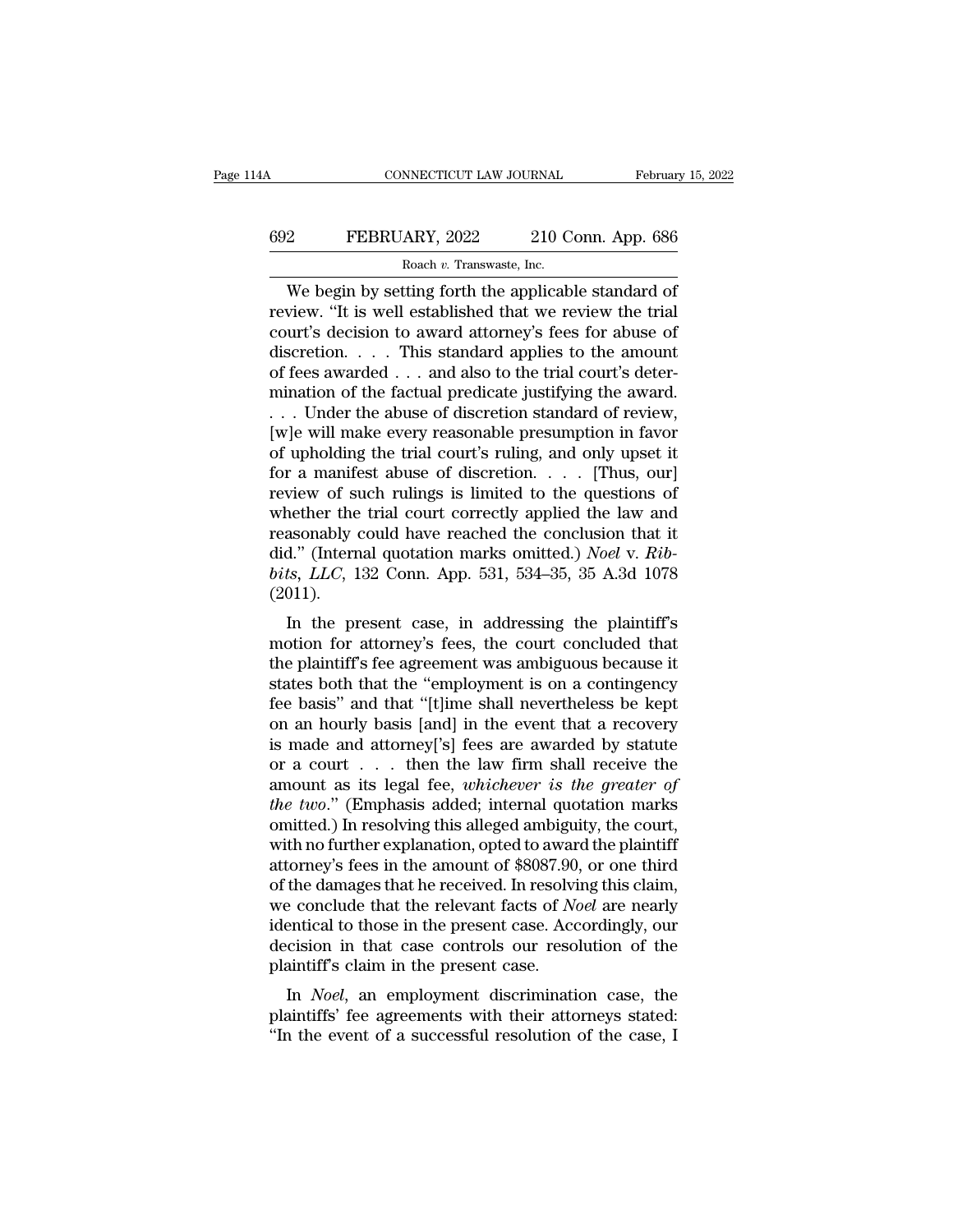## 15, 2022 CONNECTICUT LAW JOURNAL Page 115A<br>
210 Conn. App. 686 FEBRUARY, 2022 693<br>
Roach v. Transwaste, Inc. RECTICUT LAW JOURNAL<br>**Roach v. Transwaste, Inc.**<br>Transwaste, Inc.<br>Orneys shall be compe

15, 2022 CONNECTICUT LAW JOURNAL Page 115A<br>
210 Conn. App. 686 FEBRUARY, 2022 693<br>
Roach v. Transwaste, Inc.<br>
agree that my attorneys shall be compensated at the<br>
rate of one-third of the entire settlement or judgment<br>
I r 210 Conn. App. 686 FEBRUARY, 2022 693<br>Roach v. Transwaste, Inc.<br>agree that my attorneys shall be compensated at the<br>rate of one-third of the entire settlement or judgment<br>I receive in connection with my claims or an award 210 Conn. App. 686 FEBRUARY, 2022 693<br>
Roach v. Transwaste, Inc.<br>
agree that my attorneys shall be compensated at the<br>
rate of one-third of the entire settlement or judgment<br>
I receive in connection with my claims *or an a Comm. App. 686* **FEBRUARY**, 2022 693<br> *Roach v. Transwaste, Inc.*<br> *of reasonable attorneys* shall be compensated at the rate of one-third of the entire settlement or judgment<br>
I receive in connection with my claims or an Roach v. Transwaste, Inc.<br>
Roach v. Transwaste, Inc.<br>
agree that my attorneys shall be compensated at the<br>
rate of one-third of the entire settlement or judgment<br>
I receive in connection with my claims or an award<br>
of rea Roach *v.* Transwaste, Inc.<br>
agree that my attorneys shall be compensated at the<br>
rate of one-third of the entire settlement or judgment<br>
I receive in connection with my claims or an award<br>
of reasonable attorney's fees, w agree that my attorneys shall be compensated at the<br>rate of one-third of the entire settlement or judgment<br>I receive in connection with my claims *or an award*<br>of reasonable attorney's fees, whichever is greater."<br>(Emphasi rate of one-third of the entire settlement or judgment<br>I receive in connection with my claims *or an award*<br>of *reasonable attorney's fees, whichever is greater.*"<br>(Emphasis in original; internal quotation marks omit-<br>ted. I receive in connection with my claims or an award<br>of reasonable attorney's fees, whichever is greater."<br>(Emphasis in original; internal quotation marks omit-<br>ted.) *Noel* v. *Ribbits*, *LLC*, supra, 132 Conn. App. 534.<br>Af of reasonable attorney's fees, whichever is greater."<br>(Emphasis in original; internal quotation marks omit-<br>ted.) *Noel* v. *Ribbits*, *LLC*, supra, 132 Conn. App. 534.<br>After a jury trial, the court rendered judgment in pa (Emphasis in original; internal quotation marks omitted.) *Noel v. Ribbits, LLC*, supra, 132 Conn. App. 534.<br>After a jury trial, the court rendered judgment in part<br>in favor of the plaintiffs, awarding one plaintiff  $$160$ ted.) *Noel v. Ribbits, LLC,* supra, 132 Conn. App. 534.<br>After a jury trial, the court rendered judgment in part<br>in favor of the plaintiffs, awarding one plaintiff \$1600<br>in economic damages and the other plaintiff no dam-<br> After a jury trial, the court rendered judgment in part<br>in favor of the plaintiffs, awarding one plaintiff  $$1600$ <br>in economic damages and the other plaintiff no dam-<br>ages. Id., 533. The plaintiffs then filed a motion see in favor of the plaintiffs, awarding one plaintiff  $$1600$ <br>in economic damages and the other plaintiff no dam-<br>ages. Id., 533. The plaintiffs then filed a motion seeking<br>an award of reasonable attorney's fees. Id. The cou in economic damages and the other plaintiff no damages. Id., 533. The plaintiffs then filed a motion seeking<br>an award of reasonable attorney's fees. Id. The court<br>denied the motion as to the plaintiff who did not recover<br>a ages. Id., 533. The plaintiffs then filed a motion seeking<br>an award of reasonable attorney's fees. Id. The court<br>denied the motion as to the plaintiff who did not recover<br>any monetary damages and awarded the plaintiff that an award of reasonable attorney's fees. Id. The court<br>denied the motion as to the plaintiff who did not recover<br>any monetary damages and awarded the plaintiff that<br>did receive \$1600 in damages attorney's fees in the<br>amount denied the motion as to the plaintiff who did not recover<br>any monetary damages and awarded the plaintiff that<br>did receive \$1600 in damages attorney's fees in the<br>amount of \$533.33, or one third of the award in her<br>favor. I any monetary damages and awarded the plaintiff that<br>
did receive \$1600 in damages attorney's fees in the<br>
amount of \$533.33, or one third of the award in her<br>
favor. Id., 533–34. In its memorandum of decision, the<br>
court s did receive \$1600 in damages attorney's fees in the<br>amount of \$533.33, or one third of the award in her<br>favor. Id., 533–34. In its memorandum of decision, the<br>court stated that it based its award on the one-third<br>contingen amount of \$533.33, or one third of the award in her favor. Id., 533–34. In its memorandum of decision, the court stated that it based its award on the one-third contingency provision of the fee agreements. Id., 533. The pl favor. Id., 533–34. In its memorandum of decision, the<br>court stated that it based its award on the one-third<br>contingency provision of the fee agreements. Id., 533.<br>The plaintiffs then appealed, claiming that "the court<br>imp court stated that it based its award on the one-third contingency provision of the fee agreements. Id., 533. The plaintiffs then appealed, claiming that "the court improperly based its award of attorney's fees solely on th contingency provision of the fee agreements. Id., 533.<br>The plaintiffs then appealed, claiming that "the court<br>improperly based its award of attorney's fees solely on<br>the one-third contingency provision of their fee agree-<br> The plaintiffs then appealed, claiming that "the court<br>improperly based its award of attorney's fees solely on<br>the one-third contingency provision of their fee agree-<br>ments to the exclusion of other pertinent language in<br>t improperly based its award of attorney's fees solely on<br>the one-third contingency provision of their fee agree-<br>ments to the exclusion of other pertinent language in<br>their fee agreements." Id., 534. This court reversed the the one-third contingency provision of their fee agreements to the exclusion of other pertinent language in their fee agreements." Id., 534. This court reversed the judgment of the trial court, holding that its award of at ments to the exclusion of other pertinent language in<br>their fee agreements." Id., 534. This court reversed the<br>judgment of the trial court, holding that its award of<br>attorney's fees was improper because, "[i]n fashioning<br>[ their fee agreements." Ic<br>judgment of the trial co<br>attorney's fees was impl<br>[the] award, [it] did not<br>agreements for a reas<br>greater than one based<br>damages." Id., 535.<br>In the present case, a In the present case, as previously set forth in this temperature of the provision in the reements for a reasonable award that might be eater than one based solely on the jury's award of mages." Id., 535.<br>In the present cas once and interest of a reasonable award that might be agreements for a reasonable award that might be greater than one based solely on the jury's award of damages." Id., 535.<br>In the present case, as previously set forth in

production are provided in the distribution and agreements for a reasonable award that might be greater than one based solely on the jury's award of damages." Id., 535.<br>In the present case, as previously set forth in this and lodest than one based solely on the jury's award of<br>damages." Id., 535.<br>In the present case, as previously set forth in this<br>opinion, the fee agreement between the plaintiff and his<br>attorney contemplated both the onedamages." Id., 535.<br>
In the present case, as previously set forth in this<br>
opinion, the fee agreement between the plaintiff and his<br>
attorney contemplated both the one-third contingency<br>
and lodestar methods of calculatin In the present case, as previously set forth in this<br>opinion, the fee agreement between the plaintiff and his<br>attorney contemplated both the one-third contingency<br>and lodestar methods of calculating attorney's fees but<br>cl In the present case, as previously set forth in this<br>opinion, the fee agreement between the plaintiff and his<br>attorney contemplated both the one-third contingency<br>and lodestar methods of calculating attorney's fees but<br>cl opinion, the fee agreement between the plaintiff and his<br>attorney contemplated both the one-third contingency<br>and lodestar methods of calculating attorney's fees but<br>clearly stated that "the law firm shall receive  $\dots$  as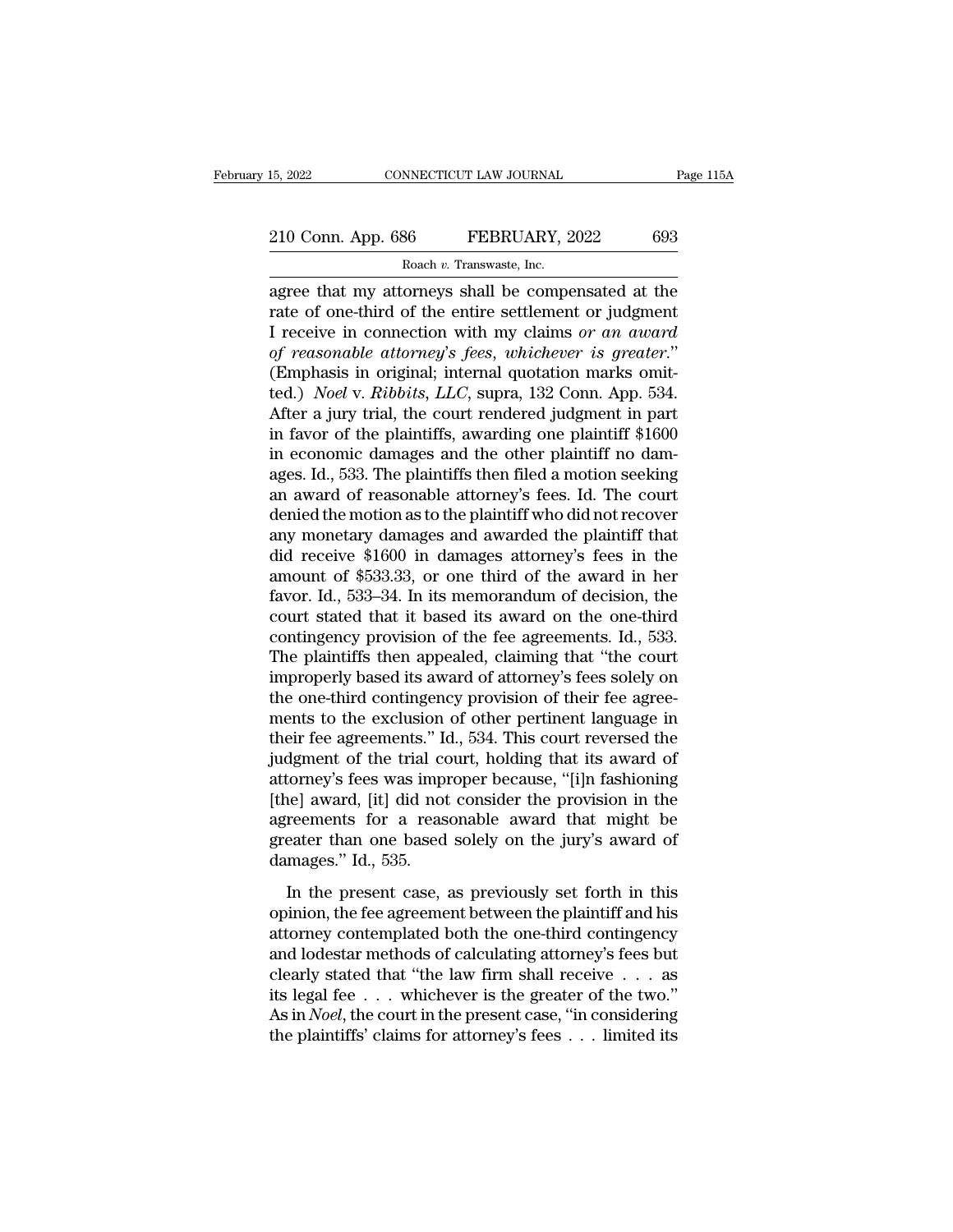## CONNECTICUT LAW JOURNAL February 15, 2022<br>694 FEBRUARY, 2022 210 Conn. App. 686<br>Roach v. Transwaste, Inc. NNECTICUT LAW JOURNAL<br>ARY, 2022 210 C<br>Roach *v.* Transwaste, Inc.<br>only onel provision of 1

Page 116A CONNECTICUT LAW JOURNAL February 15, 2022<br>694 FEBRUARY, 2022 210 Conn. App. 686<br>Roach v. Transwaste, Inc.<br>consideration to [only one] provision of the fee [agree-<br>ment]." *Noel* v. *Ribbits*, *LLC*, supra, 132 Co FEBRUARY, 2022 210 Conn. App. 686<br>
Roach v. Transwaste, Inc.<br>
consideration to [only one] provision of the fee [agreement]." *Noel* v. *Ribbits, LLC*, supra, 132 Conn. App.<br>
535. Because the court failed to apply the provi 534 FEBRUARY, 2022 210 Conn. App. 686<br>  $\frac{\text{Roach } v. \text{ Transwaste, Inc.}}{\text{consideration to [only one] provision of the fee [agree-  
ment]." *Noel v. Ribbits, LLC*, supra, 132 Conn. App. 535. Because the court failed to apply the provision of the fee agreement under which the plaintiff sought an award of~tternov's foes and failed to consider that such$ FEBRUARY, 2022 210 Conn. App. 686<br>
Roach v. Transwaste, Inc.<br>
consideration to [only one] provision of the fee [agreement]." *Noel* v. *Ribbits*, *LLC*, supra, 132 Conn. App.<br>
535. Because the court failed to apply the pr FREED TRESPACE TO SOME TYPE SEE AND ROAD ROAD ROAD TRINSVALUES. THE CONSIDERATION CONSIDERATION ISSUED TO A SUPER SUPER SUPER SUPER SUPER SUPER SUPER SUPER SUPER SUPER SUPER SUPER SUPER SUPER THAT SUCH A SUPER THAT SUCH A Roach v. Transwaste, Inc.<br>
consideration to [only one] provision of the fee [agree-<br>
ment]." *Noel* v. *Ribbits*, *LLC*, supra, 132 Conn. App.<br>
535. Because the court failed to apply the provision of<br>
the fee agreement un consideration to [only one] provision of the fee [agreement]." *Noel v. Ribbits, LLC*, supra, 132 Conn. App.<br>535. Because the court failed to apply the provision of<br>the fee agreement under which the plaintiff sought an<br>awa ment]." *Noel v. Ribbits, LLC*, supra, 132 Conn. App.<br>535. Because the court failed to apply the provision of<br>the fee agreement under which the plaintiff sought an<br>award of attorney's fees and failed to consider that such<br> 535. Because the court failed to apply the provision of<br>the fee agreement under which the plaintiff sought an<br>award of attorney's fees and failed to consider that such<br>an award may be greater than one based solely on the<br>j the fee agreement under which the plaintiff sought an award of attorney's fees and failed to consider that such<br>an award may be greater than one based solely on the<br>jury's award of damages; see, e.g., id.; we conclude that award of attorney's fees and failed to consider that such<br>an award may be greater than one based solely on the<br>jury's award of damages; see, e.g., id.; we conclude that<br>the court's award was improper. Furthermore, because<br> an award may be greater than one based solely on the<br>jury's award of damages; see, e.g., id.; we conclude that<br>the court's award was improper. Furthermore, because<br>the court did not determine the reasonableness of the<br>plai jury's award of damages; see, e.g., id.; we conclude that<br>the court's award was improper. Furthermore, because<br>the court did not determine the reasonableness of the<br>plaintiff's claimed attorney's fees based on the hours<br>sp So claimed attorney's fees based on the hours<br>The attorneys at their hourly rates, a new hear-<br>ne plaintiff's motion for an award of attorney's<br>equired, employing the lodestar method.<br>II<br>THE DEFENDANT'S CROSS APPEAL<br>cross

## II

In the plaintiff's motion for an award of attorney's<br>g on the plaintiff's motion for an award of attorney's<br>sis required, employing the lodestar method.<br>II<br>THE DEFENDANT'S CROSS APPEAL<br>In its cross appeal, the defendant cl red by (1) awarding the lodestar method.<br>
II<br>
THE DEFENDANT'S CROSS APPEAL<br>
In its cross appeal, the defendant claims that the<br>
court erred by (1) awarding any attorney's fees to the<br>
plaintiff, (2) failing to set aside th FOR 2014-00,  $\text{Lipel}_2$  are concern increased.<br>
II<br>
THE DEFENDANT'S CROSS APPEAL<br>
In its cross appeal, the defendant claims that the<br>
court erred by (1) awarding any attorney's fees to the<br>
plaintiff, (2) failing to set a II<br>THE DEFENDANT'S CROSS APPEAL<br>In its cross appeal, the defendant claims that the<br>court erred by (1) awarding any attorney's fees to the<br>plaintiff, (2) failing to set aside the jury's award of<br>damages because it was not s THE DEFENDANT'S CROSS APPEAL<br>In its cross appeal, the defendant claims that the<br>court erred by (1) awarding any attorney's fees to the<br>plaintiff, (2) failing to set aside the jury's award of<br>damages because it was not supp In the pair probable in the different claims that the<br>court erred by (1) awarding any attorney's fees to the<br>plaintiff, (2) failing to set aside the jury's award of<br>damages because it was not supported by sufficient<br>evide In its cross appeal, the defendant claims that the<br>court erred by (1) awarding any attorney's fees to the<br>plaintiff, (2) failing to set aside the jury's award of<br>damages because it was not supported by sufficient<br>evidence court erred by (1) awarding any attorney's fees to the plaintiff, (2) failing to set aside the jury's award of damages because it was not supported by sufficient evidence, (3) rendering judgment in favor of the plaintiff b plaintiff, (2) failing to set aside the jury's award of<br>damages because it was not supported by sufficient<br>evidence, (3) rendering judgment in favor of the plaintiff<br>because there was no evidence to support the jury's<br>conc damages because it was not supported by sufficient<br>evidence, (3) rendering judgment in favor of the plaintiff<br>because there was no evidence to support the jury's<br>conclusion that the plaintiff's employment had been<br>terminat evidence, (3) render<br>because there was<br>conclusion that the<br>terminated for filing<br>incorrect charge to<br>standard of proof. V<br>claims in turn. minated for filing safety complaints, and (4) giving an<br>correct charge to the jury concerning the applicable<br>andard of proof. We address each of the defendant's<br>aims in turn.<br>A<br>The defendant's first claim is that the court

## A

incorrect charge to the jury concerning the applicable<br>standard of proof. We address each of the defendant's<br>claims in turn.<br>A<br>The defendant's first claim is that the court erred by<br>awarding any attorney's fees to the plai standard of proof. We address each of the defendant's<br>claims in turn.<br>A<br>The defendant's first claim is that the court erred by<br>awarding any attorney's fees to the plaintiff. Specifi-<br>cally, the defendant argues that the pl daims in turn.<br>
A<br>
The defendant's first claim is that the court erred by<br>
awarding any attorney's fees to the plaintiff. Specifi-<br>
cally, the defendant argues that the plaintiff (1) failed<br>
to satisfy the legal standard f A<br>
The defendant's first claim is that the court erred by<br>
awarding any attorney's fees to the plaintiff. Specifi-<br>
cally, the defendant argues that the plaintiff (1) failed<br>
to satisfy the legal standard for granting atto The defendant's first claim is that the court erred by<br>awarding any attorney's fees to the plaintiff. Specifi-<br>cally, the defendant argues that the plaintiff (1) failed<br>to satisfy the legal standard for granting attorney' The defendant's first claim is that the court erred by<br>awarding any attorney's fees to the plaintiff. Specifi-<br>cally, the defendant argues that the plaintiff (1) failed<br>to satisfy the legal standard for granting attorney' awarding any attorney's fees to the plaintiff. Specifically, the defendant argues that the plaintiff (1) failed to satisfy the legal standard for granting attorney's fees, and (2) "did not raise or preserve his claim for a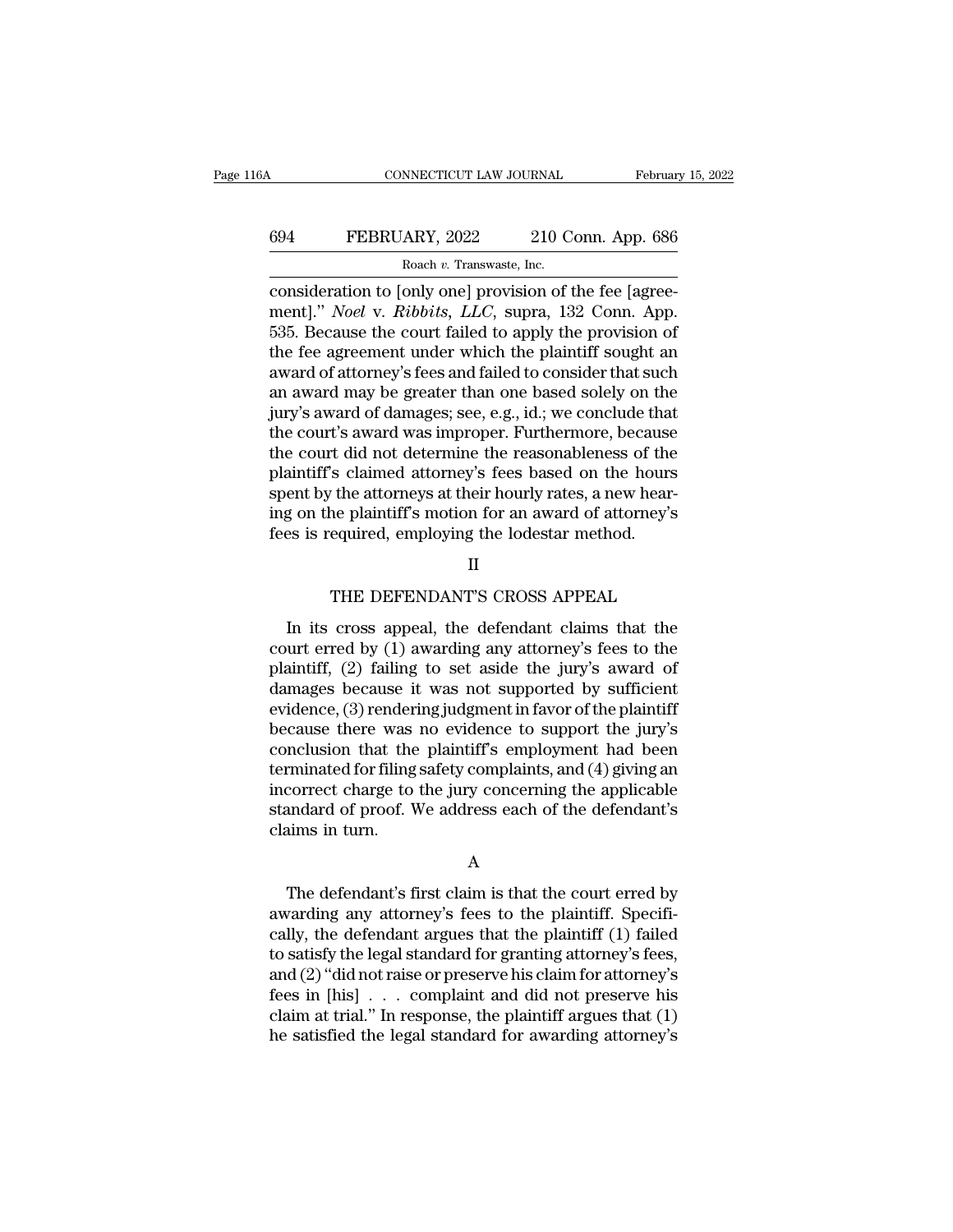| 15, 2022           | CONNECTICUT LAW JOURNAL                            | Page 117A |
|--------------------|----------------------------------------------------|-----------|
| 210 Conn. App. 686 | FEBRUARY, 2022                                     | 695       |
|                    | Roach v. Transwaste, Inc.                          |           |
|                    | fees hecause he had a valid "hybrid fee" agreement |           |

Fees because he had a valid "hybrid fee" agreement<br>
a claim for attorney, and (2) his complaint "clearly made<br>
a claim for attorney's foos in the prover for polic<sup>e</sup>. We 210 Conn. App. 686 FEBRUARY, 2022 695<br>Roach v. Transwaste, Inc.<br>Fees because he had a valid "hybrid fee" agreement<br>with his attorney, and (2) his complaint "clearly made<br>a claim for attorney's fees in the prayer for relief 210 Conn. App. 686 FEBRUARY, 2022 695<br>
Roach v. Transwaste, Inc.<br>
Fees because he had a valid "hybrid fee" agreement<br>
with his attorney, and (2) his complaint "clearly made<br>
a claim for attorney's fees in the prayer for r 210 Conn. App. 686 FE<br>
Roach *v*. Trans<br>
fees because he had a valid<br>
with his attorney, and (2) his<br>
a claim for attorney's fees in<br>
agree with the plaintiff.<br>
We first set forth the applic Roach  $v$ . Transwaste, Inc.<br>
es because he had a valid "hybrid fee" agreement<br>
th his attorney, and (2) his complaint "clearly made<br>
claim for attorney's fees in the prayer for relief." We<br>
ree with the plaintiff.<br>
We fir determination regarding the subject of a court's subject to a claim for attorney's fees in the prayer for relief." We agree with the plaintiff.<br>We first set forth the applicable legal standard. "Any determination regarding

rees because he had a vand hybrid lee agreement<br>with his attorney, and (2) his complaint "clearly made<br>a claim for attorney's fees in the prayer for relief." We<br>agree with the plaintiff.<br>We first set forth the applicable l with its attorney, and  $(2)$  its complaint clearly made<br>a claim for attorney's fees in the prayer for relief." We<br>agree with the plaintiff.<br>We first set forth the applicable legal standard. "Any<br>determination regarding th a claim for attorney's rees in the prayer for rener. We<br>agree with the plaintiff.<br>We first set forth the applicable legal standard. "Any<br>determination regarding the scope of a court's subject<br>matter jurisdiction or its aut We first set forth the applicable legal standard. "Any<br>determination regarding the scope of a court's subject<br>matter jurisdiction or its authority to act presents a<br>question of law over which our review is plenary. . . .<br>G We first set forth the applicable legal standard. "Any<br>determination regarding the scope of a court's subject<br>matter jurisdiction or its authority to act presents a<br>question of law over which our review is plenary....<br>Gen determination regarding the scope of a court's subject<br>matter jurisdiction or its authority to act presents a<br>question of law over which our review is plenary. . . .<br>Generally, it is clear that [t]he court is not permitted matter jurisdiction or its authority to act presents a<br>question of law over which our review is plenary....<br>Generally, it is clear that [t]he court is not permitted<br>to decide issues outside of those raised in the pleading question of law over which our review is plenary. . . .<br>Generally, it is clear that [t]he court is not permitted<br>to decide issues outside of those raised in the pleadings.<br>. . . Pleadings have an essential purpose in the Generally, it is clear that [t]he court is not permitted<br>to decide issues outside of those raised in the pleadings.<br>. . . . Pleadings have an essential purpose in the judicial<br>process. . . . . For instance, [t]he purpose to decide issues outside of those raised in the pleadings.<br>
... Pleadings have an essential purpose in the judicial<br>
process. ... For instance, [t]he purpose of the com-<br>
plaint is to put the defendants on notice of the c ... Pleadings have an essential purpose in the judicial<br>process.... For instance, [t]he purpose of the com-<br>plaint is to put the defendants on notice of the claims<br>made, to limit the issues to be decided, and to prevent<br>s implicated in a given matter. . . . Whether a complaint plaint is to put the defendants on notice of the claims<br>made, to limit the issues to be decided, and to prevent<br>surprise..... [T]he concept of notice concerns<br>notions of fundamental fairness, affording parties the<br>opportun made, to limit the issues to be decided, and to prevent<br>surprise.  $\ldots$  [T]he concept of notice concerns<br>notions of fundamental fairness, affording parties the<br>opportunity to be apprised when their interests are<br>implicate surprise. . . . . [T]he concept of notice concerns<br>notions of fundamental fairness, affording parties the<br>opportunity to be apprised when their interests are<br>implicated in a given matter. . . . Whether a complaint<br>gives s notions of fundamental fairness, affording parties the<br>opportunity to be apprised when their interests are<br>implicated in a given matter....Whether a complaint<br>gives sufficient notice is determined in each case with<br>refere opportunity to be apprised when their interests are<br>implicated in a given matter. . . . Whether a complaint<br>gives sufficient notice is determined in each case with<br>reference to the character of the wrong complained of<br>and implicated in a given matter. . . . Whether a complaint<br>gives sufficient notice is determined in each case with<br>reference to the character of the wrong complained of<br>and the underlying purpose of the rule which is to<br>prev gives sufficient notice is determined in each case with<br>reference to the character of the wrong complained of<br>and the underlying purpose of the rule which is to<br>prevent surprise upon the defendant. . . . [A]ny judg-<br>ment reference to the character of the wrong complained of<br>and the underlying purpose of the rule which is to<br>prevent surprise upon the defendant. . . . [A]ny judg-<br>ment should conform to the pleadings, the issues and<br>the pray and the underlying purpose of the rule which is to<br>prevent surprise upon the defendant. . . . [A]ny judg-<br>ment should conform to the pleadings, the issues and<br>the prayers for relief. . . . [G]enerally . . . the allega-<br>ti prevent surprise upon the defendant. . . . [A]ny judg-<br>ment should conform to the pleadings, the issues and<br>the prayers for relief. . . . [G]enerally . . . the allega-<br>tions of the complaint provide the measure of recover ment should conform to the pleadings, the issues and<br>the prayers for relief. . . . [G]enerally . . . the allega-<br>tions of the complaint provide the measure of recovery,<br>and . . . the judgment cannot exceed the claims<br>plead the prayers for relief. . . . [G]enerally . . . the allegations of the complaint provide the measure of recovery, and . . . the judgment cannot exceed the claims pleaded, including the prayer for relief." (Citations omitt tions of the complaint provide the measure of recovery,<br>and . . . the judgment cannot exceed the claims<br>pleaded, including the prayer for relief." (Citations<br>omitted; internal quotation marks omitted.)  $Lymv$ .<br>Bosco, 182 C and . . . the judgment cannot exceed the claims<br>pleaded, including the prayer for relief." (Citations<br>omitted; internal quotation marks omitted.)  $Lymn$  v.<br> $Bosco$ , 182 Conn. App. 200, 213–15, 189 A.3d 601 (2018).<br>Accordingl pleaded, including<br>
omitted; internal qu<br> *Bosco*, 182 Conn. App<br>
Accordingly, the ques<br>
properly found that t<br>
put the defendant on<br>
attorney's fees.<br>
The plaintiff institu Finded, internal quotation marks onlited.) *Eginn* v.<br>
ssco, 182 Conn. App. 200, 213–15, 189 A.3d 601 (2018).<br>
cordingly, the question before us is whether the court<br>
operly found that the plaintiff, through his complaint  $\mu$  and  $\mu$  and  $\mu$  and  $\mu$  and  $\mu$  and  $\mu$  and  $\mu$  and  $\mu$  and  $\mu$  and  $\mu$  are controverly found that the plaintiff, through his complaint, put the defendant on sufficient notice of his claim for attorney's fee

Accordingly, the question before us is whether the court<br>properly found that the plaintiff, through his complaint,<br>put the defendant on sufficient notice of his claim for<br>attorney's fees.<br>The plaintiff instituted the prese properly found that the plantiff, through his complaint,<br>put the defendant on sufficient notice of his claim for<br>attorney's fees.<br>The plaintiff instituted the present action against the<br>defendant pursuant to § 31-51q, whic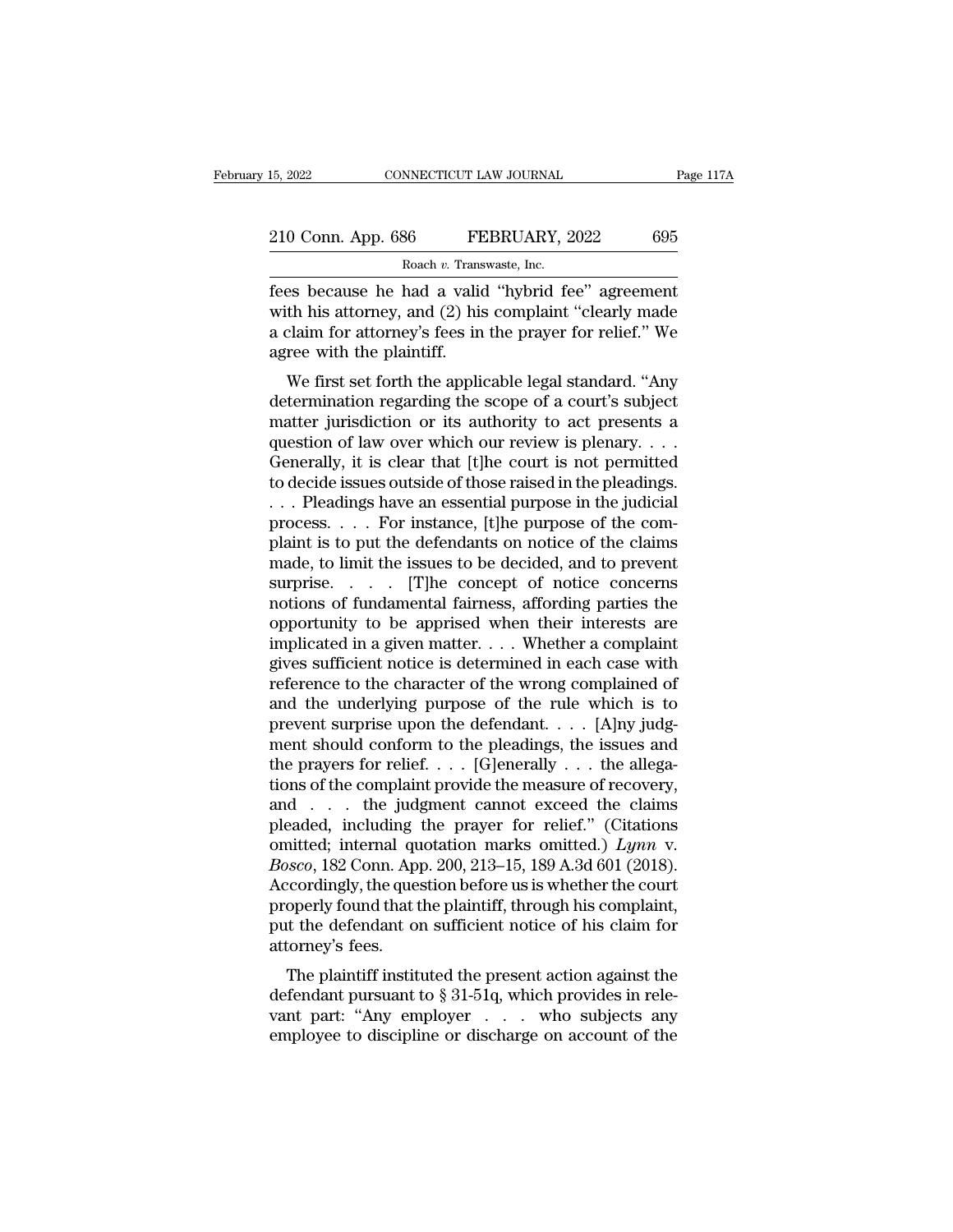## CONNECTICUT LAW JOURNAL February 15, 2022<br>696 FEBRUARY, 2022 210 Conn. App. 686<br>Roach v. Transwaste, Inc. ROM MECTICUT LAW JOURNAL<br>ARY, 2022 210 C<br>Roach *v.* Transwaste, Inc.<br>Proployee of rights guar

EXECTIVE CONNECTICUT LAW JOURNAL February 15, 2022<br>
FEBRUARY, 2022 210 Conn. App. 686<br>
Roach v. Transwaste, Inc.<br>
EXECTISE by such employee of rights guaranteed by the<br>
first amendment to the United States Constitution or<br> FEBRUARY, 2022 210 Conn. App. 686<br>
Roach v. Transwaste, Inc.<br>
exercise by such employee of rights guaranteed by the<br>
first amendment to the United States Constitution or<br>
section 3, 4 or 14 of article first of the Constit Section 3, 4 or 14 of article first of the complexes's here  $\frac{\text{Roach } v. \text{ Transwaste, Inc.}}{4 \text{ of the United States Constitution or section 3, 4 or 14 of article first of the Constitution of the state, provided such activity does not substantially or matching in the following example.}$ FEBRUARY, 2022 210 Conn. App. 686<br>
Roach v. Transwaste, Inc.<br>
exercise by such employee of rights guaranteed by the<br>
first amendment to the United States Constitution or<br>
section 3, 4 or 14 of article first of the Constit Roach *v*. Transwaste, Inc.<br>
exercise by such employee of rights guaranteed by the<br>
first amendment to the United States Constitution or<br>
section 3, 4 or 14 of article first of the Constitution of<br>
the state, provided suc  $\frac{\text{Koach } v. \text{ Transwaste, Inc.}}{\text{exercise by such employee of rights guaranteed by the first amendment to the United States Constitution or section 3, 4 or 14 of article first of the Constitution of the state, provided such activity does not substantially or materially interfere with the employee's bona fide job performance or the working relationship between the employee and employer, shall be liable to such employee for damages caused by such discipline or$ exercise by such employee of rights guaranteed by the<br>first amendment to the United States Constitution or<br>section 3, 4 or 14 of article first of the Constitution of<br>the state, provided such activity does not substantially first amendment to the United States Constitution or<br>section 3, 4 or 14 of article first of the Constitution of<br>the state, provided such activity does not substantially<br>or materially interfere with the employee's bona fide section 3, 4 or 14 of article first of the Constitution of<br>the state, provided such activity does not substantially<br>or materially interfere with the employee's bona fide<br>job performance or the working relationship between<br> the state, provided such activity does not substantially<br>or materially interfere with the employee's bona fide<br>job performance or the working relationship between<br>the employee and employer, shall be liable to such<br>employee or materially interfere with the employee's bona fide<br>job performance or the working relationship between<br>the employee and employer, shall be liable to such<br>employee for damages caused by such discipline or<br>discharge, incl job performance or the working relationship between<br>the employee and employer, shall be liable to such<br>employee for damages caused by such discipline or<br>discharge, including punitive damages, and *for reason-*<br>able attorne the employee and employer, shall be liable to such<br>employee for damages caused by such discipline or<br>discharge, including punitive damages, and *for reason-*<br>able attorney's fees as part of the costs of any such<br>action fo employee for damages caused by such discipline or<br>discharge, including punitive damages, and *for reason-*<br>able attorney's fees as part of the costs of any such<br>action for damages...." (Emphasis added.) Addition-<br>ally, in discharge, including punitive damages, and *for reasonable attorney's fees as part of the costs of any such* action *for damages....*" (Emphasis added.) Additionally, in his prayer for relief in his complaint, the plainti able attorney's fees as part of the costs of any such<br>action for damages. . . ." (Emphasis added.) Addition-<br>ally, in his prayer for relief in his complaint, the plaintiff<br>clearly included a claim for attorney's fees. The action for damages.  $\dots$  " (Emphasis added.) Additionally, in his prayer for relief in his complaint, the plaintiff clearly included a claim for attorney's fees. The defendant fails to cite any requirement that a claim fo ally, in his prayer for relief in his complaint, the plaintiff<br>clearly included a claim for attorney's fees. The defen-<br>dant fails to cite any requirement that a claim for attor-<br>ney's fees must be made in the body of a co clearly included a claim for attorney's fees. The defen-<br>dant fails to cite any requirement that a claim for attor-<br>ney's fees must be made in the body of a complaint to<br>constitute sufficient notice. This court has explici dant fails to cite any requirement that a claim for attor-<br>ney's fees must be made in the body of a complaint to<br>constitute sufficient notice. This court has explicitly<br>held that, for purposes of determining sufficiency o ney's fees must be made in the body of a complaint to constitute sufficient notice. This court has explicitly held that, for purposes of determining sufficiency of notice, the prayer for relief should be considered. See *L* constitute sufficient notice. This court has explicitly<br>held that, for purposes of determining sufficiency of<br>notice, the prayer for relief should be considered. See<br>Lynn v. Bosco, supra, 182 Conn. App. 215. Accordingly,<br>f held that, for purposes of determining sufficiency of<br>notice, the prayer for relief should be considered. See<br>Lynn v. Bosco, supra, 182 Conn. App. 215. Accordingly,<br>for a party to be awarded attorney's fees pursuant to<br>§ 3 notice, the prayer for relief should be considered. See  $Lymn$  v. *Bosco*, supra, 182 Conn. App. 215. Accordingly, for a party to be awarded attorney's fees pursuant to § 31-51q, that party must succeed on his or her retal Lynn v. Bosco, supra, 182 Conn. App. 215. Accordingly,<br>for a party to be awarded attorney's fees pursuant to<br>§ 31-51q, that party must succeed on his or her retalia-<br>tion claim against the employer. In the present case,<br>t for a party to be awarded attorney's fees pursuant to  $\S 31-51q$ , that party must succeed on his or her retaliation claim against the employer. In the present case, the court rendered judgment in favor of the plaintiff on  $\S$  31-51q, that party must succeed on his or her retaliation claim against the employer. In the present case, the court rendered judgment in favor of the plaintiff on his claim after the jury returned its verdict in the tion claim against the employer. In the pres<br>the court rendered judgment in favor of the<br>on his claim after the jury returned its verdi<br>plaintiff's favor and awarded him damages. Be<br>plaintiff succeeded on his claim, his is This claim after the jury returned its verdict in the aintiff's favor and awarded him damages. Because the aintiff succeeded on his claim, his is entitled to an vard of reasonable attorney's fees pursuant to  $\S 31-q$ , and be plaintiff's favor and awarded him damages. Because the plaintiff's favor and awarded him damages. Because the plaintiff succeeded on his claim, his is entitled to an award of reasonable attorney's fees pursuant to  $\S 3$ 

plaintiff succeeded on his claim, his is entitled to an<br>award of reasonable attorney's fees pursuant to § 31-<br>51q, and the defendant's argument fails.<br>Moreover, the defendant's argument that the plaintiff<br>did not properly award of reasonable attorney's fees pursuant to  $\S$  31-<br>51q, and the defendant's argument fails.<br>Moreover, the defendant's argument that the plaintiff<br>did not properly raise or preserve his claim for attor-<br>ney's fees is in the defendant's argument fails.<br>
Moreover, the defendant's argument fails.<br>
Moreover, the defendant's argument that the plaintiff<br>
did not properly raise or preserve his claim for attor-<br>
ney's fees is easily disposed o Moreover, the defendant's argument that the plaintiff<br>did not properly raise or preserve his claim for attor-<br>ney's fees is easily disposed of because, as the plaintiff<br>argues, he clearly included a claim for attorney's fe Moreover, the defendant's argument that the plaintiff<br>did not properly raise or preserve his claim for attor-<br>ney's fees is easily disposed of because, as the plaintiff<br>argues, he clearly included a claim for attorney's fe did not properly raise or preserve his claim for attor-<br>ney's fees is easily disposed of because, as the plaintiff<br>argues, he clearly included a claim for attorney's fees<br>in his prayer for relief in his complaint. Accordin ney's fees is easily disposed of because, as t<br>argues, he clearly included a claim for atto<br>in his prayer for relief in his complaint. A<br>we conclude that the plaintiff provided the<br>with sufficient notice of his claim for a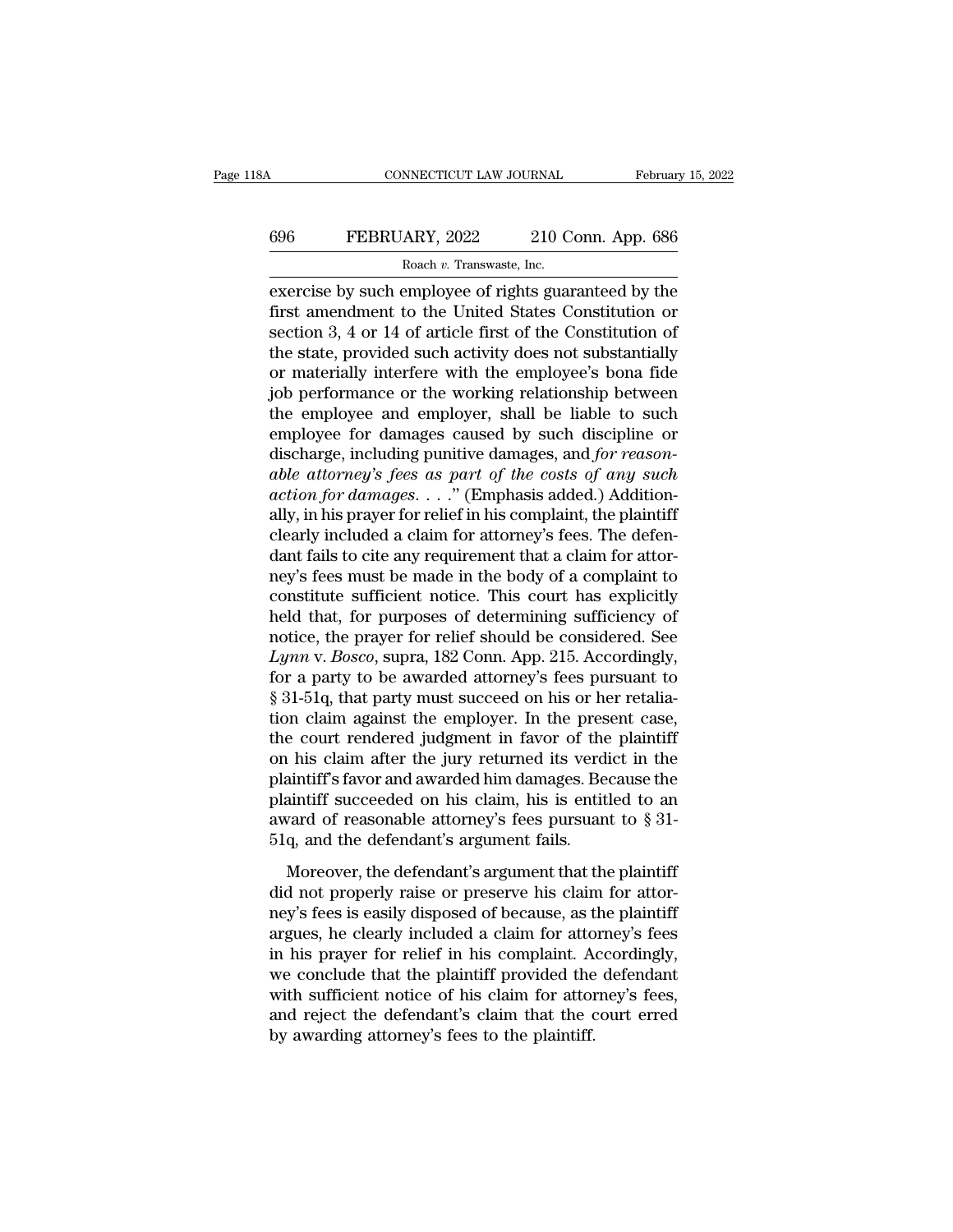| 15, 2022<br>CONNECTICUT LAW JOURNAL |                           | Page 119A |
|-------------------------------------|---------------------------|-----------|
| 210 Conn. App. 686                  | FEBRUARY, 2022            | 697       |
|                                     | Roach v. Transwaste, Inc. |           |
|                                     |                           |           |

B

 $\begin{array}{r} 0 \text{ Conn. App. 686} \hspace{1.5cm} \text{FEBRUARY, 2022} \hspace{1.5cm} 697 \ \text{Roach } v. \text{ Transwaste, Inc.} \ \hline \text{B} \ \text{The defendant's second claim is that the court erred} \ \text{failing to set aside the jury's award of damages} \ \text{causch} \text{or} \text{surface} \ \text{the} \text{variable} \ \text{wss not supported by sufficient} \end{array}$ 210 Conn. App. 686 FEBRUARY, 2022 697<br>
Roach v. Transwaste, Inc.<br>
B<br>
The defendant's second claim is that the court erred<br>
by failing to set aside the jury's award of damages<br>
because the verdict was not supported by suff 210 Conn. App. 686 FEBRUARY, 2022 697<br>
Roach v. Transwaste, Inc.<br>
B<br>
The defendant's second claim is that the court erred<br>
by failing to set aside the jury's award of damages<br>
because the verdict was not supported by suff Roach v. Transwaste, Inc.<br>
B<br>
The defendant's second claim is that the court erred<br>
by failing to set aside the jury's award of damages<br>
because the verdict was not supported by sufficient<br>
evidence. Specifically, the defe B<br>
B<br>
The defendant's second claim is that the court erred<br>
by failing to set aside the jury's award of damages<br>
because the verdict was not supported by sufficient<br>
evidence. Specifically, the defendant argues that the<br>
p The defendant's second claim is that the court erred<br>by failing to set aside the jury's award of damages<br>because the verdict was not supported by sufficient<br>evidence. Specifically, the defendant argues that the<br>plaintiff " The defendant's second claim is that the court erred<br>by failing to set aside the jury's award of damages<br>because the verdict was not supported by sufficient<br>evidence. Specifically, the defendant argues that the<br>plaintiff " by failing to set aside the jury's award of damages<br>because the verdict was not supported by sufficient<br>evidence. Specifically, the defendant argues that the<br>plaintiff "failed to provide any evidence of his claimed<br>lost wa Eduase are verdict was not supported by sumerent<br>idence. Specifically, the defendant argues that the<br>aintiff "failed to provide any evidence of his claimed<br>st wages." In response, the plaintiff argues that his<br>stimony at t plaintiff "failed to provide any evidence of his claimed<br>lost wages." In response, the plaintiff argues that his<br>testimony at trial constitutes sufficient evidence to sup-<br>port the jury's verdict. We agree with the plainti

plantative and the plantiff argues that his<br>lost wages." In response, the plaintiff argues that his<br>testimony at trial constitutes sufficient evidence to sup-<br>port the jury's verdict. We agree with the plaintiff.<br>After the According to the plainting and the plainting testimony at trial constitutes sufficient evidence to support the jury's verdict. We agree with the plaintiff.<br>After the jury returned its verdict, the defendant filed<br>a motion because of the jury's verdict. We agree with the plaintiff.<br>
After the jury returned its verdict, the defendant filed<br>
a motion for remittitur seeking to have the court "remit<br>
the award of damages [to the plaintiff] to z because in the plant of demages . The plant of the plant of the award of damages [to the plaintiff] to zero dollars."<br>According to the defendant, remittitur was appropriate<br>because "[t]he [jury's] verdict [was] excessive [ After the jury returned its verdict, the defendant filed<br>a motion for remittitur seeking to have the court "remit<br>the award of damages [to the plaintiff] to zero dollars."<br>According to the defendant, remittitur was appropr a motion for remittitur seeking to have the court "remit<br>the award of damages [to the plaintiff] to zero dollars."<br>According to the defendant, remittitur was appropriate<br>because "[t]he [jury's] verdict [was] excessive [and the award of damages [to the plaintiff] to zero dollars."<br>According to the defendant, remittitur was appropriate<br>because "[t]he [jury's] verdict [was] excessive [and]<br>because . . . [the plaintiff] failed to provide either According to the defendant, remittitur was appropriate<br>because "[t]he [jury's] verdict [was] excessive [and]<br>because . . . [the plaintiff] failed to provide either tan-<br>gible evidence or even to testify with any specifici because "[t]he [jury's] verdict [was] excessive [and]<br>because . . . [the plaintiff] failed to provide either tan-<br>gible evidence or even to testify with any specificity<br>[as] to the amount of damages." The court denied the because . . . [the plaintiff] failed to provide either tangible evidence or even to testify with any specificity [as] to the amount of damages." The court denied the defendant's motion, holding that "the plaintiff provide gible evidence or even to testify with any specificity<br>[as] to the amount of damages." The court denied the<br>defendant's motion, holding that "the plaintiff provided<br>sufficient evidence that the jury was able to, and did,<br>[ [as] to the amount of damages." The court denied the defendant's motion, holding that "the plaintiff provided sufficient evidence that the jury was able to, and did, [use to] arrive at a reasonable estimate of his lost wag defendant's motion, holding that "the plaintiff provided<br>sufficient evidence that the jury was able to, and did,<br>[use to] arrive at a reasonable estimate of his lost<br>wages." Specifically, the court pointed to the plaintiff meters evidence and are jary was able to, and and,<br>se to] arrive at a reasonable estimate of his lost<br>ages." Specifically, the court pointed to the plaintiff's<br>stimony that he was paid forty-six cents per mile,<br>ove approxi Figure 1.1 The court pointed to the plaintiff's<br>testimony that he was paid forty-six cents per mile,<br>drove approximately 230,000 miles over a two year<br>period, and was out of work for "[a]bout six months."<br>The court further

testimony that he was paid forty-six cents per mile,<br>drove approximately 230,000 miles over a two year<br>period, and was out of work for "[a]bout six months."<br>The court further explained: "The jury found, as<br>indicated on it drove approximately 230,000 miles over a two year<br>period, and was out of work for "[a]bout six months."<br>The court further explained: "The jury found, as<br>indicated on its responses to the jury interrogatories,<br>that the plai for a total of work for "[a]bout six months."<br>The court further explained: "The jury found, as<br>indicated on its responses to the jury interrogatories,<br>that the plaintiff was owed for 2200 miles per week at<br>a rate of forty The court further explained: "The jury found, as<br>indicated on its responses to the jury interrogatories,<br>that the plaintiff was owed for 2200 miles per week at<br>a rate of forty-six cents per mile over a period of twenty-<br>f The court further explained: "The jury found, as<br>indicated on its responses to the jury interrogatories,<br>that the plaintiff was owed for 2200 miles per week at<br>a rate of forty-six cents per mile over a period of twenty-<br>f indicated on its responses to the jury interrogatories,<br>that the plaintiff was owed for 2200 miles per week at<br>a rate of forty-six cents per mile over a period of twenty-<br>four weeks for a total of \$24,288. The jury reasona that the plaintiff was owed for 2200 miles per week at<br>a rate of forty-six cents per mile over a period of twenty-<br>four weeks for a total of \$24,288. The jury reasonably<br>and logically reached these conclusions based on a d a rate of forty-six cents per mile over a period of twenty-<br>four weeks for a total of \$24,288. The jury reasonably<br>and logically reached these conclusions based on a divi-<br>sion of 230,000 miles over two years by the number four weeks for a total of \$24,288. The jury reasonably<br>and logically reached these conclusions based on a divi-<br>sion of 230,000 miles over two years by the number of<br>weeks in two years, 104, to arrive at an estimate of<br>wee and logically reached these conclusions based on a division of 230,000 miles over two years by the number of weeks in two years, 104, to arrive at an estimate of weekly mileage of approximately 2211 miles rounded to the aw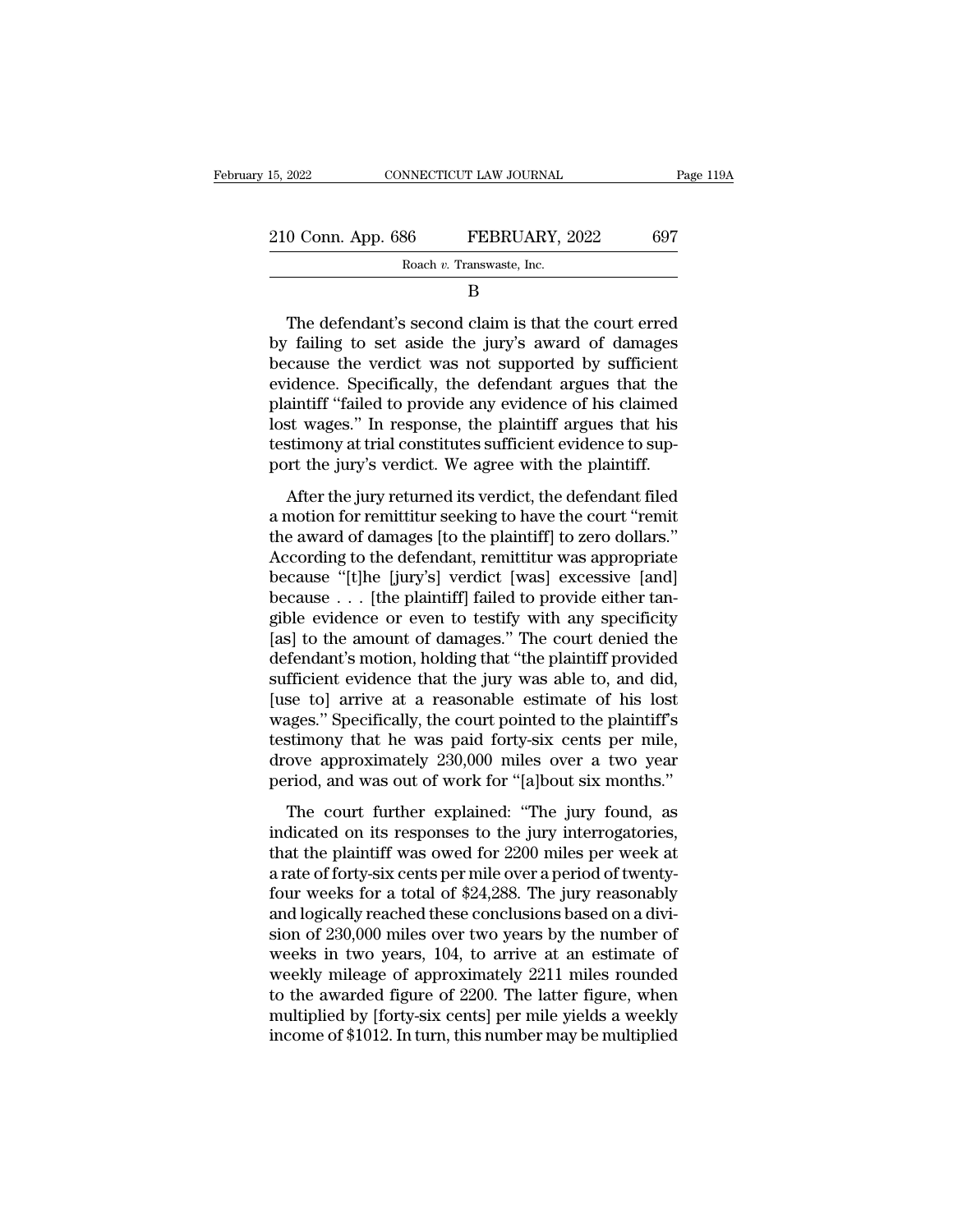## CONNECTICUT LAW JOURNAL February 15, 2022<br>698 FEBRUARY, 2022 210 Conn. App. 686<br>Roach v. Transwaste, Inc. ROBIT NET LAW JOURNAL<br>ARY, 2022 210 C<br>Roach *v.* Transwaste, Inc.<br>Peks—an estimate of fo

CONNECTICUT LAW JOURNAL February 15, 2022<br>
FEBRUARY, 2022 210 Conn. App. 686<br>
Roach v. Transwaste, Inc.<br>
by twenty-four weeks—an estimate of four weeks per<br>
month for six months—to arrive at the jury's award of<br>
damages in EBRUARY, 2022 210 Conn. App. 686<br>
Roach v. Transwaste, Inc.<br>
by twenty-four weeks—an estimate of four weeks per<br>
month for six months—to arrive at the jury's award of<br>
damages in the amount of \$24,288. While the calcula-<br> EXEMPLARY, 2022 210 Conn. App. 686<br>
Roach v. Transwaste, Inc.<br>
by twenty-four weeks—an estimate of four weeks per<br>
month for six months—to arrive at the jury's award of<br>
damages in the amount of \$24,288. While the calcula FEBRUARY, 2022 210 Conn. App. 686<br>
Roach v. Transwaste, Inc.<br>
by twenty-four weeks—an estimate of four weeks per<br>
month for six months—to arrive at the jury's award of<br>
damages in the amount of \$24,288. While the calcula-Roach v. Transwaste, Inc.<br>
By twenty-four weeks—an estimate of four weeks per<br>
month for six months—to arrive at the jury's award of<br>
damages in the amount of \$24,288. While the calcula-<br>
tions so inferred from the testim Roach v. Transwaste, Inc.<br>by twenty-four weeks—an estimate of four weeks per<br>month for six months—to arrive at the jury's award of<br>damages in the amount of \$24,288. While the calcula-<br>tions so inferred from the testimony a by twenty-four weeks—an estimate of four we<br>month for six months—to arrive at the jury's a<br>damages in the amount of \$24,288. While the<br>tions so inferred from the testimony and jury in<br>tories are not reflective of absolute Shift for six fiontifs—to arrive at the jury's award of<br>mages in the amount of \$24,288. While the calcula-<br>prices are not reflective of absolute precision, they nev-<br>theless arrive at a *reasonable estimate derived from*<br>e damages in the amount of  $\Phi$ 24,288. While the calculations so inferred from the testimony and jury interrogatories are not reflective of absolute precision, they nevertheless arrive at a *reasonable estimate derived from* 

tories are not reflective of absolute precision, they nevertheless arrive at a *reasonable estimate derived from*<br>*the trial evidence.*" (Emphasis added.)<br>We now turn to the applicable standard of review for<br>sufficiency o to the safe not reflective of absolute precision, they hevertheless arrive at a *reasonable estimate derived from*<br>the trial evidence." (Emphasis added.)<br>We now turn to the applicable standard of review for<br>sufficiency of dentices antive at a reasonable estimate derived from<br>the trial evidence." (Emphasis added.)<br>We now turn to the applicable standard of review for<br>sufficiency of the evidence. "With respect to appellate<br>review . . . [our S We now turn to the applicable standard of review for<br>sufficiency of the evidence. "With respect to appellate<br>review  $\dots$  [our Supreme Court has] explained that<br>our review of the trial court's decision [to grant or<br>deny re We now turn to the applicable standard of review for<br>sufficiency of the evidence. "With respect to appellate<br>review . . . [our Supreme Court has] explained that<br>our review of the trial court's decision [to grant or<br>deny r sufficiency of the evidence. "With respect to appellate review . . . [our Supreme Court has] explained that our review of the trial court's decision [to grant or deny remittitur] requires careful balancing. . . . [T]he de review . . . [our Supreme Court has] explained that<br>our review of the trial court's decision [to grant or<br>deny remittitur] requires careful balancing. . . . [T]he<br>decision whether to reduce a jury verdict because it is<br>ex our review of the trial court's decision [to grant or<br>deny remittitur] requires careful balancing. . . . [T]he<br>decision whether to reduce a jury verdict because it is<br>excessive as a matter of law . . . rests solely within deny remittitur] requires careful balancing. . . . [T]he<br>decision whether to reduce a jury verdict because it is<br>excessive as a matter of law . . . rests solely within<br>the discretion of the trial court. . . . [T]he same g decision whether to reduce a jury verdict because it is<br>excessive as a matter of law . . . rests solely within<br>the discretion of the trial court . . . . [T]he same gen-<br>eral principles apply to a trial court's decision to excessive as a matter of law . . . rests solely within<br>the discretion of the trial court. . . . [T]he same gen-<br>eral principles apply to a trial court's decision to order<br>a remittitur. [Consequently], the proper standard the discretion of the trial court. . . . . [T]he same general principles apply to a trial court's decision to order<br>a remittitur. [Consequently], the proper standard of<br>review . . . is that of an abuse of discretion. . . eral principles apply to a trial court's decision to order<br>a remittitur. [Consequently], the proper standard of<br>review . . . is that of an abuse of discretion. . . .<br>[T]he ruling of the trial court . . . is entitled to gr a remittitur. [Consequently], the proper standard of<br>review . . . is that of an abuse of discretion. . . .<br>[T]he ruling of the trial court . . . is entitled to great<br>weight and every reasonable presumption should be<br>given failed to support the jury's award of damages.'' (Cita-[T]he ruling of the trial court . . . is entitled to great weight and every reasonable presumption should be given in favor of its correctness. . . . Even under this deferential standard of review, however, we have not shi weight and every reasonable presumption should be<br>given in favor of its correctness. . . . Even under this<br>deferential standard of review, however, we have not<br>shied away from ordering remittitur when the record<br>failed to given in favor of its c<br>deferential standard<br>shied away from ord<br>failed to support the<br>tions omitted; interna<br>more v. Hartford Hos<br>A.3d 256 (2019).<br>Considering the rec referring standard of Fevrew, however, we have not<br>ied away from ordering remittitur when the record<br>iled to support the jury's award of damages." (Cita-<br>ons omitted; internal quotation marks omitted.) Ash-<br>ore v. Hartford sined away from ordering remutual when the record<br>failed to support the jury's award of damages." (Cita-<br>tions omitted; internal quotation marks omitted.)  $Ash-$ <br>*more* v. *Hartford Hospital*, 331 Conn. 777, 783–84, 208<br>A.

railed to support the jury's award of dantages. (Cha-<br>tions omitted; internal quotation marks omitted.) Ash-<br>more v. Hartford Hospital, 331 Conn. 777, 783–84, 208<br>A.3d 256 (2019).<br>Considering the record, and our deferentia more v. *Hartford Hospital*, 331 Conn. 777, 783–84, 208<br>A.3d 256 (2019).<br>Considering the record, and our deferential standard<br>of review, we conclude that the court did not abuse its<br>discretion in declining to set aside the more v. *Hartjora Hosptaa*, 351 Colui. 777, 783–84, 208<br>A.3d 256 (2019).<br>Considering the record, and our deferential standard<br>of review, we conclude that the court did not abuse its<br>discretion in declining to set aside the A.5d 250 (2019).<br>Considering the record, and our deferential standard<br>of review, we conclude that the court did not abuse its<br>discretion in declining to set aside the jury's award of<br>damages. As we previously set forth in Considering the record, and our deferential standard<br>of review, we conclude that the court did not abuse its<br>discretion in declining to set aside the jury's award of<br>damages. As we previously set forth in this opinion,<br>the of review, we conclude that the court did not abuse its<br>discretion in declining to set aside the jury's award of<br>damages. As we previously set forth in this opinion,<br>there is clear evidence in the record from which the<br>ju discretion in declining to set aside the jury's award of damages. As we previously set forth in this opinion, there is clear evidence in the record from which the jury could have arrived at its verdict and the amount of t damages. As we previously set forth in this opinion, there is clear evidence in the record from which the jury could have arrived at its verdict and the amount of the award of damages to the plaintiff. Moreover, the court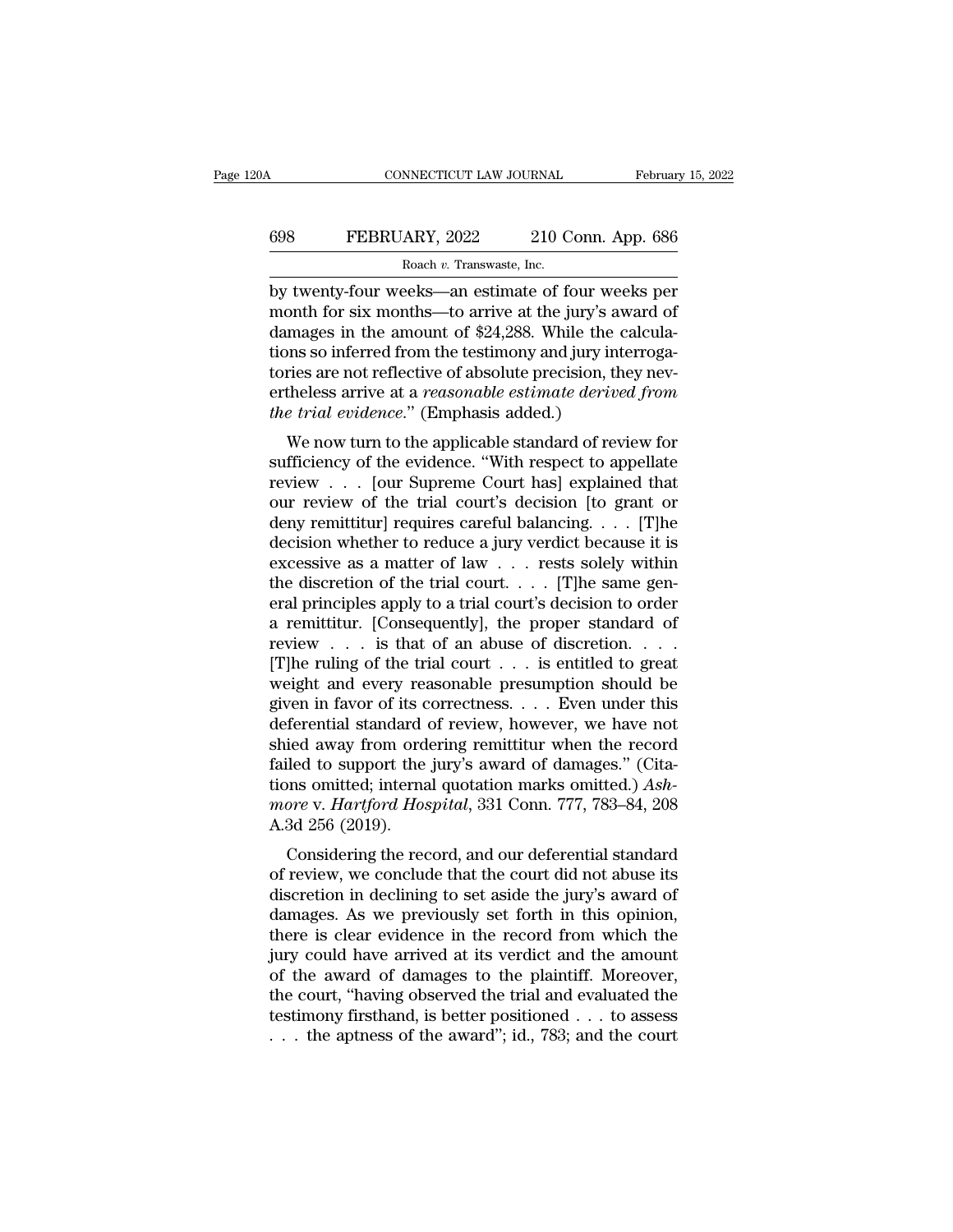| 15, 2022<br>CONNECTICUT LAW JOURNAL |                                                       | Page 121A |  |
|-------------------------------------|-------------------------------------------------------|-----------|--|
| 210 Conn. App. 686                  | FEBRUARY, 2022                                        | 699       |  |
|                                     | Roach v. Transwaste, Inc.                             |           |  |
|                                     | concluded "that the jury could reasonably and legally |           |  |

EXECUTE 15, 2022<br>
CONNECTICUT LAW JOURNAL Page 121A<br>
210 Conn. App. 686 FEBRUARY, 2022 699<br>
Roach v. Transwaste, Inc.<br>
concluded "that the jury could reasonably and legally<br>
have reached the verdict that it did." According 210 Conn. App. 686 FEBRUARY, 2022 699<br>Roach v. Transwaste, Inc.<br>Concluded "that the jury could reasonably and legally<br>have reached the verdict that it did." Accordingly, we<br>reject the defendant's claim. 210 Conn. App. 686 FEBRU<br>
Roach v. Transwaste,<br>
concluded "that the jury could re<br>
have reached the verdict that it d<br>
reject the defendant's claim.  $\frac{1}{2}$  Roach v. Transwaste, Inc.<br>
Included "that the jury could reasonably and legally<br>
we reached the verdict that it did." Accordingly, we<br>
ject the defendant's claim.<br>
C<br>
The defendant's third claim is that the cour

C<sub>c</sub>

concluded "that the jury could reasonably and legally<br>have reached the verdict that it did." Accordingly, we<br>reject the defendant's claim.<br>C<br>The defendant's third claim is that the court erred in<br>rendering judgment in favo have reached the verdict that it did." Accordingly, we<br>reject the defendant's claim.<br>C<br>The defendant's third claim is that the court erred in<br>rendering judgment in favor of the plaintiff because<br>there was insufficient evid reject the defendant's claim.<br>
C<br>
The defendant's third claim is that the court erred in<br>
rendering judgment in favor of the plaintiff because<br>
there was insufficient evidence to support the jury's<br>
conclusion that the pla C<br>
The defendant's third claim is that the court erred in<br>
rendering judgment in favor of the plaintiff because<br>
there was insufficient evidence to support the jury's<br>
conclusion that the plaintiff's employment had been<br>
t The defendant's third claim is that the court erred in<br>rendering judgment in favor of the plaintiff because<br>there was insufficient evidence to support the jury's<br>conclusion that the plaintiff's employment had been<br>terminat The defendant's third claim is that the court erred in rendering judgment in favor of the plaintiff because<br>there was insufficient evidence to support the jury's<br>conclusion that the plaintiff's employment had been<br>termina rendering judgment in favor of the plaintiff because<br>there was insufficient evidence to support the jury's<br>conclusion that the plaintiff's employment had been<br>terminated for filing safety complaints. In response, the<br>plai there was insufficient evidence to support the jury's conclusion that the plaintiff's employment had been terminated for filing safety complaints. In response, the plaintiff argues that the jury's conclusion was reasonable conclusion that the plaintiff's employment had been<br>terminated for filing safety complaints. In response, the<br>plaintiff argues that the jury's conclusion was reason-<br>able in light of the plaintiff's testimony "that he felt terminated for filing sa<br>plaintiff argues that th<br>able in light of the plain<br>his termination was di<br>made complaints about<br>nated shortly thereafte<br>with the plaintiff.<br>We begin with our st Maintin argues that the jury's conclusion was reason-<br>le in light of the plaintiff's testimony "that he felt that<br>is termination was discriminatory . . . [and] that he<br>ade complaints about safety violations and was termi-<br> able in light of the plantific stestmony that he felt that<br>his termination was discriminatory . . . [and] that he<br>made complaints about safety violations and was termi-<br>nated shortly thereafter." (Citation omitted.) We agr

that the complaints about safety violations and was terminated shortly thereafter." (Citation omitted.) We agree with the plaintiff.<br>We begin with our standard of review. "A party challenging the validity of the jury's ve result carries about safety violations and was terminated shortly thereafter." (Citation omitted.) We agree with the plaintiff.<br>We begin with our standard of review. "A party challenging the validity of the jury's verdict nated shortly thereafter. (Chation officient, we agree<br>with the plaintiff.<br>We begin with our standard of review. "A party chal-<br>lenging the validity of the jury's verdict on grounds<br>that there was insufficient evidence to We begin with our standard of review. "A party challenging the validity of the jury's verdict on grounds that there was insufficient evidence to support such a result carries a difficult burden. In reviewing the soundness We begin with our standard of review. "A party challenging the validity of the jury's verdict on grounds<br>that there was insufficient evidence to support such a<br>result carries a difficult burden. In reviewing the sound-<br>ne lenging the validity of the jury's verdict on grounds<br>that there was insufficient evidence to support such a<br>result carries a difficult burden. In reviewing the sound-<br>ness of a jury's verdict, we construe the evidence in that there was insufficient evidence to support such a<br>result carries a difficult burden. In reviewing the sound-<br>ness of a jury's verdict, we construe the evidence in<br>the light most favorable to sustaining the verdict. . result carries a difficult burden. In reviewing the sound-<br>ness of a jury's verdict, we construe the evidence in<br>the light most favorable to sustaining the verdict. . . .<br>We do not ask whether we would have reached the<br>sa ness of a jury's verdict, we construe the evidence in<br>the light most favorable to sustaining the verdict. . . .<br>We do not ask whether we would have reached the<br>same result. [R]ather, we must determine . . . whether<br>the to the light most favorable to sustaining the verdict. . . . We do not ask whether we would have reached the same result. [R]ather, we must determine . . . whether the totality of the evidence, including reasonable inference We do not ask whether we would have reached the<br>same result. [R]ather, we must determine . . . whether<br>the totality of the evidence, including reasonable infer-<br>ences therefrom, supports the jury's verdict . . . . . If<br>the same result. [R<br>the totality of t<br>ences therefrom<br>the jury could in<br>the verdict mus<br>ted.) *Wager* v. *l*<br>48 (2019).<br>In the prese In the present case, the defendant claims that the antiff, through his testimony, was "unable to prove extablish that the defendant claims that the antiff, through his testimony, was "unable to prove extablish that the de the jury could reasonably have reached its conclusion,<br>the verdict must stand." (Internal quotation marks omit-<br>ted.) *Wager v. Moore*, 193 Conn. App. 608, 616, 220 A.3d<br>48 (2019).<br>In the present case, the defendant claim

the yary colla reasonably have reached its conclusion,<br>the verdict must stand." (Internal quotation marks omit-<br>ted.) *Wager v. Moore*, 193 Conn. App. 608, 616, 220 A.3d<br>48 (2019).<br>In the present case, the defendant claims ted.) *Wager v. Moore*, 193 Conn. App. 608, 616, 220 A.3d<br>48 (2019).<br>In the present case, the defendant claims that the<br>plaintiff, through his testimony, was "unable to prove<br>or establish that [the defendant] violated a pu deal.) wager v. moore, 135 Conn. App. 000, 010, 220 A.5d<br>48 (2019).<br>In the present case, the defendant claims that the<br>plaintiff, through his testimony, was "unable to prove<br>or establish that [the defendant] violated a pub Fo (2019).<br>In the present case, the defendant claims that the<br>plaintiff, through his testimony, was "unable to prove<br>or establish that [the defendant] violated a public pol-<br>icy, much less terminated him because he complai In the present case, the defendant claims that the plaintiff, through his testimony, was "unable to prove or establish that [the defendant] violated a public policy, much less terminated him because he complained about a v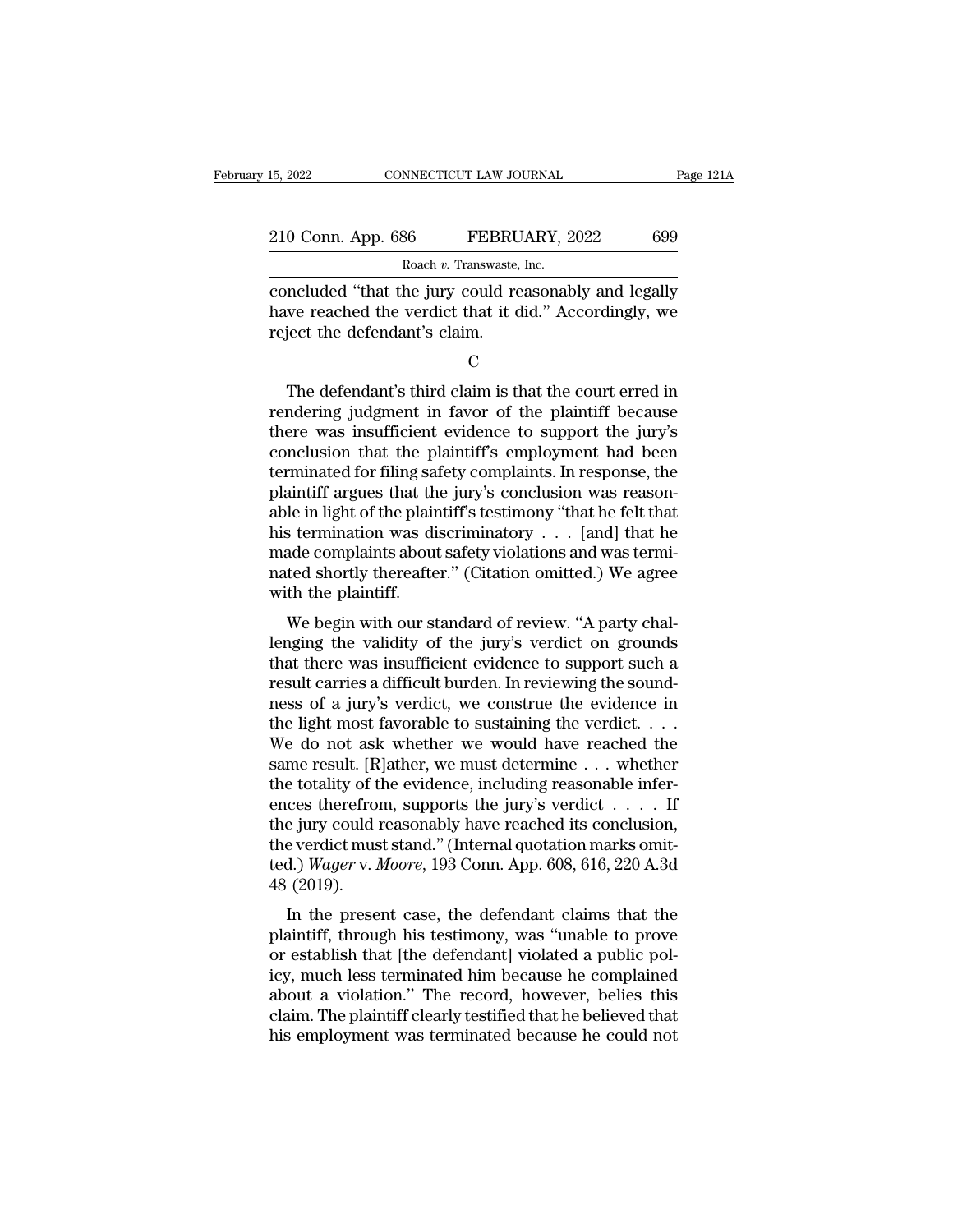## CONNECTICUT LAW JOURNAL February 15, 2022<br>
T00 FEBRUARY, 2022 210 Conn. App. 686<br>
Roach v. Transwaste, Inc. NNECTICUT LAW JOURNAL<br>ARY, 2022 210 C<br>Roach *v.* Transwaste, Inc.<br>wasl on [his] mind " and

CONNECTICUT LAW JOURNAL February 15, 202<br>
TOO FEBRUARY, 2022 210 Conn. App. 686<br>
Roach v. Transwaste, Inc.<br>
"really say [what was] on [his] mind," and that "[he felt<br>
it was] discriminatory . . . [because] certain people a FEBRUARY, 2022 210 Conn. App. 686<br>
Roach v. Transwaste, Inc.<br>
"really say [what was] on [his] mind," and that "[he felt<br>
it was] discriminatory . . . [because] certain people at<br>
that job [could] smash up trucks, have tow To really say [What Was] on [his] mind," and that "[he felt<br>
"really say [what was] on [his] mind," and that "[he felt<br>
it was] discriminatory . . . [because] certain people at<br>
that job [could] smash up trucks, have tow To really say [what was] on [his] mind," and that "[he felt]<br>"really say [what was] on [his] mind," and that "[he felt]<br>it was] discriminatory . . . [because] certain people at<br>that job [could] smash up trucks, have tow a Roach v. Transwaste, Inc.<br>
"really say [what was] on [his] mind," and that "[he felt<br>
it was] discriminatory . . . [because] certain people at<br>
that job [could] smash up trucks, have tow aways out<br>
of state, steal, and [d  $\frac{1}{2}$  Roach v. Transwaste, Inc.<br>
"really say [what was] on [his] mind," and that "[he felt<br>
it was] discriminatory . . . [because] certain people at<br>
that job [could] smash up trucks, have tow aways out<br>
of state, ste "really say [what was] on [his] mind," and that "[he felt<br>it was] discriminatory . . . [because] certain people at<br>that job [could] smash up trucks, have tow aways out<br>of state, steal, and [did not] get terminated." Altho it was] discriminatory . . . [because] certain people at<br>that job [could] smash up trucks, have tow aways out<br>of state, steal, and [did not] get terminated." Although<br>this testimony, as the trial court stated, "is insuffic that job [could] smash up trucks, have tow aways out<br>of state, steal, and [did not] get terminated." Although<br>this testimony, as the trial court stated, "is insufficient<br>to establish directly the grounds for [the plaintiff of state, steal, and [did not]<br>this testimony, as the trial of<br>to establish directly the g<br>termination," the jury rease<br>from it that the plaintiff's e<br>for filing safety complaints<br>the defendant's claim. mination," the jury reasonably could have inferred<br>
om it that the plaintiff's employment was terminated<br>
r filing safety complaints. For this reason, we reject<br>
e defendant's claim.<br>
D<br>
The defendant's final claim is that

D<sub>D</sub>

from it that the plaintiff's employment was terminated<br>for filing safety complaints. For this reason, we reject<br>the defendant's claim.<br>D<br>The defendant's final claim is that the court erred by<br>giving an incorrect charge to for filing safety complaints. For this reason, we reject<br>the defendant's claim.<br>D<br>The defendant's final claim is that the court erred by<br>giving an incorrect charge to the jury. Specifically, the<br>defendant argues that "[t]h D<br>D<br>The defendant's final claim is that the court erred by<br>giving an incorrect charge to the jury. Specifically, the<br>defendant argues that "[t]he charge was both vague and<br>confusing as to the standard of proof in the case. D<br>
The defendant's final claim is that the court erred by<br>
giving an incorrect charge to the jury. Specifically, the<br>
defendant argues that "[t]he charge was both vague and<br>
confusing as to the standard of proof in the cas The defendant's final claim is that the court erred by<br>giving an incorrect charge to the jury. Specifically, the<br>defendant argues that "[t]he charge was both vague and<br>confusing as to the standard of proof in the case." In The defendant's final claim is that the court erred by<br>giving an incorrect charge to the jury. Specifically, the<br>defendant argues that "[t]he charge was both vague and<br>confusing as to the standard of proof in the case." In giving an incorrect charge to the<br>defendant argues that "[t]he charge<br>confusing as to the standard of<br>response, the plaintiff argues th<br>instructed the jury because it p<br>relevant statutory language whe<br>We agree with the pla The standard digited that the court vagde and<br>
infusing as to the standard of proof in the case." In<br>
sponse, the plaintiff argues that the court properly<br>
structed the jury because it precisely followed the<br>
levant statut ble to claims of instructed the jury because it precisely followed the<br>relevant statutory language when it charged the jury.<br>We agree with the plaintiff.<br>"[W]e [now] set forth the standard of review applica-<br>ble to claims

response, are plantally algebra and the court property<br>instructed the jury because it precisely followed the<br>relevant statutory language when it charged the jury.<br>We agree with the plaintiff.<br>"[W]e [now] set forth the stan moducted the jary because to precisely followed the<br>relevant statutory language when it charged the jury.<br>We agree with the plaintiff.<br>"[W]e [now] set forth the standard of review applica-<br>ble to claims of instructional e We agree with the plaintiff.<br>We agree with the plaintiff.<br>"[W]e [now] set forth the standard of review applica-<br>ble to claims of instructional error. A jury instruction<br>must be considered in its entirety, read as a whole, "[W]e [now] set forth the standard of review applica-<br>ble to claims of instructional error. A jury instruction<br>must be considered in its entirety, read as a whole, and<br>judged by its total effect rather than by its individ "[W]e [now] set forth the standard of review applica-<br>ble to claims of instructional error. A jury instruction<br>must be considered in its entirety, read as a whole, and<br>judged by its total effect rather than by its individ ble to claims of instructional error. A jury instruction<br>must be considered in its entirety, read as a whole, and<br>judged by its total effect rather than by its individual<br>component parts. . . . [T]he test of a court's cha must be considered in its entirety, read as a whole, and judged by its total effect rather than by its individual component parts. . . . [T]he test of a court's charge is not whether it is as accurate upon legal principle judged by its total effect rather than by its individual<br>component parts. . . . [T]he test of a court's charge is<br>not whether it is as accurate upon legal principles as<br>the opinions of a court of last resort but whether i component parts. . . . [T]he test of a court's charge is<br>not whether it is as accurate upon legal principles as<br>the opinions of a court of last resort but whether it<br>fairly presents the case to the jury in such a way that not whether it is as accurate upon legal principles as<br>the opinions of a court of last resort but whether it<br>fairly presents the case to the jury in such a way that<br>injustice is not done to either party under the estab-<br>l the opinions of a court of last resort but whether it<br>fairly presents the case to the jury in such a way that<br>injustice is not done to either party under the estab-<br>lished rules of law. . . . As long as [the instructions] fairly presents the case to the jury in such a way that<br>injustice is not done to either party under the estab-<br>lished rules of law. . . . As long as [the instructions]<br>are correct in law, adapted to the issues and suffici injustice is not done to either party under the established rules of law.... As long as [the instructions]<br>are correct in law, adapted to the issues and sufficient<br>for the guidance of the jury ... we will not view the<br>ins lished rules of law.  $\ldots$  As long as [the instructions]<br>are correct in law, adapted to the issues and sufficient<br>for the guidance of the jury  $\ldots$  we will not view the<br>instructions as improper.  $\ldots$  Therefore, [o]ur st are correct in law, adapted to the issues and sufficient<br>for the guidance of the jury . . . we will not view the<br>instructions as improper. . . . Therefore, [o]ur stan-<br>dard of review on this claim is whether it is reasonab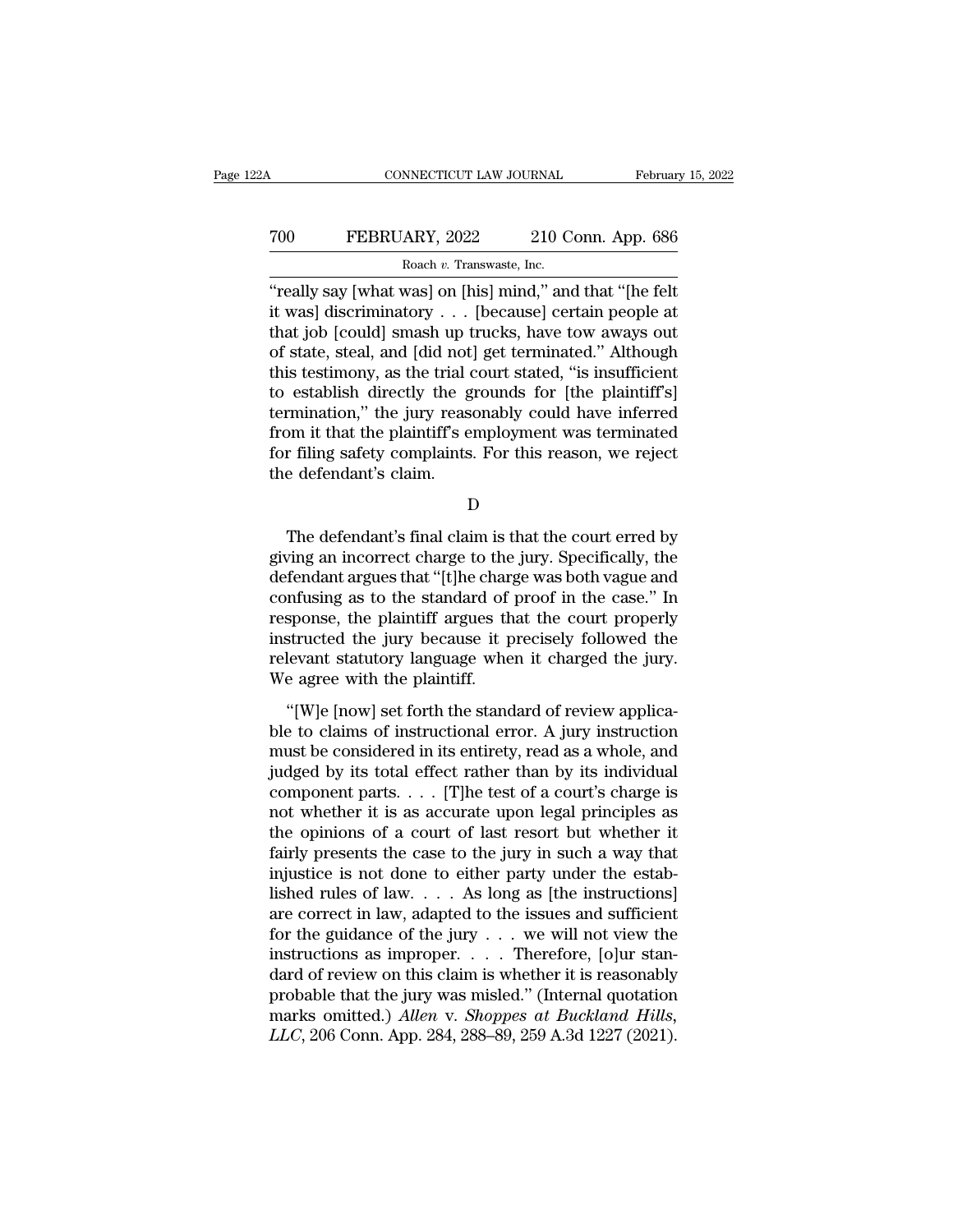CONNECTICUT LAW JOURNAL Page 123A<br>
0 Conn. App. 686 FEBRUARY, 2022 701<br>
Roach v. Transwaste, Inc.<br>
In the present case, the court charged the jury as<br>
Ilows: "In this case, the plaintiff claims that the defen-<br>
nt terminat 210 Conn. App. 686 FEBRUARY, 2022 701<br>
Roach v. Transwaste, Inc.<br>
In the present case, the court charged the jury as<br>
follows: "In this case, the plaintiff claims that the defen-<br>
dant terminated him in retaliation for re 210 Conn. App. 686 FEBRUARY, 2022 701<br>
Roach v. Transwaste, Inc.<br>
In the present case, the court charged the jury as<br>
follows: "In this case, the plaintiff claims that the defen-<br>
dant terminated him in retaliation for re 210 Conn. App. 686 FEBRUARY, 2022 701<br>
Roach v. Transwaste, Inc.<br>
In the present case, the court charged the jury as<br>
follows: "In this case, the plaintiff claims that the defen-<br>
dant terminated him in retaliation for re Roach v. Transwaste, Inc.<br>
In the present case, the court charged the jury as<br>
follows: "In this case, the plaintiff claims that the defen-<br>
dant terminated him in retaliation for reporting issues<br>
related to commercial m ical *i.* Haiswasse, inc.<br>
In the present case, the court charged the jury as<br>
follows: "In this case, the plaintiff claims that the defen-<br>
dant terminated him in retaliation for reporting issues<br>
related to commercial mo In the present case, the court charged the jury as<br>follows: "In this case, the plaintiff claims that the defen-<br>dant terminated him in retaliation for reporting issues<br>related to commercial motor vehicle safety, including<br> follows: "In this case, the plaintiff claims that the defen-<br>dant terminated him in retaliation for reporting issues<br>related to commercial motor vehicle safety, including<br>unsafe conditions relating to overweight loads, mec dant terminated him in retaliation for reporting issues<br>related to commercial motor vehicle safety, including<br>unsafe conditions relating to overweight loads, mechan-<br>ical problems including vibration in his [tractor] cause related to commercial motor vehicle safety, including<br>unsafe conditions relating to overweight loads, mechan-<br>ical problems including vibration in his [tractor] caused<br>by a missing or damaged universal joint, and his insis unsafe conditions relating to overweight loads, mechanical problems including vibration in his [tractor] caused<br>by a missing or damaged universal joint, and his insistence on not driving with a missing tire. The court<br>inst ical problems including vibration in his [tractor] caused<br>by a missing or damaged universal joint, and his insis-<br>tence on not driving with a missing tire. The court<br>instructs you that . . . . commercial motor vehicle<br>safe by a missing or damaged universal joint, and his insistence on not driving with a missing tire. The court instructs you that . . . . commercial motor vehicle safety involves important public policy issues related to the sa tence on not driving with a missing tire. The court<br>instructs you that . . . commercial motor vehicle<br>safety involves important public policy issues related<br>to the safety of the public and the plaintiff on public<br>highways. instructs you that . . . . commercial motor vehicle<br>safety involves important public policy issues related<br>to the safety of the public and the plaintiff on public<br>highways. In order to prevail on his claim for wrongful<br>dis issues. Exploration is claim for wrongful<br>
Scharge, the plaintiff must then prove by a fair prepon-<br>
France of the evidence that the defendant terminated<br>
Im in retaliation for his complaints about the safety<br>
sues.<br>
"Wrongful dis discharge, the plaintiff must then prove by a fair preponderance of the evidence that the defendant terminated<br>him in retaliation for his complaints about the safety<br>issues.<br>"Wrongful discharge in violation of [§] 31-51q:

derance of the evidence that the defendant terminated<br>him in retaliation for his complaints about the safety<br>issues.<br>"Wrongful discharge in violation of [§] 31-51q: The<br>statute creates a cause of action for damages to prot him in retaliation for his complaints about the safety<br>issues.<br>
"Wrongful discharge in violation of [§] 31-51q: The<br>statute creates a cause of action for damages to protect<br>
[an] employee from retaliatory action—in this ca issues.<br>
"Wrongful discharge in violation of  $[\S]$  31-51q: The<br>
statute creates a cause of action for damages to protect<br>
[an] employee from retaliatory action—in this case dis-<br>
charge—illegally grounded in the employee' "Wrongful discharge in violation of  $[\S]$  31-51q: The<br>statute creates a cause of action for damages to protect<br>[an] employee from retaliatory action—in this case dis-<br>charge—illegally grounded in the employee's exercise<br>o "Wrongful discharge in violation of  $[\S]$  31-51q: The<br>statute creates a cause of action for damages to protect<br>[an] employee from retaliatory action—in this case dis-<br>charge—illegally grounded in the employee's exercise<br>o statute creates a cause of action for damages to protect<br>[an] employee from retaliatory action—in this case dis-<br>charge—illegally grounded in the employee's exercise<br>of enumerated constitutionally protected rights. In this [an] employee from retaliatory action—in this case dis-<br>charge—illegally grounded in the employee's exercise<br>of enumerated constitutionally protected rights. In this<br>case the right at issue is the type of speech. Specifica charge—illegally grounded in the employee's exercise<br>of enumerated constitutionally protected rights. In this<br>case the right at issue is the type of speech. Specifically,<br>speech that implicates serious wrongdoing or threat of enumerated constitutionally protected rights. In this<br>case the right at issue is the type of speech. Specifically,<br>speech that implicates serious wrongdoing or threats<br>to health and safety on a matter of public concern. case the right at issue is the type of speech. Specifically,<br>speech that implicates serious wrongdoing or threats<br>to health and safety on a matter of public concern.<br>Additionally, the speech must be one in which the<br>employ speech that implicates serious wrongdoing or threats<br>to health and safety on a matter of public concern.<br>Additionally, the speech must be one in which the<br>employee's interest in the speech outweighs the<br>employer's interest to health and safety on a matter of public concern.<br>Additionally, the speech must be one in which the<br>employee's interest in the speech outweighs the<br>employer's interest in the efficient performance of ser-<br>vices. Therefor Additionally, the speech must be one in which the<br>employee's interest in the speech outweighs the<br>employer's interest in the efficient performance of ser-<br>vices. Therefore, in order for the plaintiff to prove a<br>violation o employee's interest in the speech outweighs the<br>employer's interest in the efficient performance of ser-<br>vices. Therefore, in order for the plaintiff to prove a<br>violation of the statute, he must prove that he engaged<br>in sp employer's interest in the efficient performance of services. Therefore, in order for the plaintiff to prove a<br>violation of the statute, he must prove that he engaged<br>in speech which, one, addresses serious wrongdoing or<br>t vices. Therefore, in order for the plaintiff to prove a<br>violation of the statute, he must prove that he engaged<br>in speech which, one, addresses serious wrongdoing or<br>threats to health and safety on a matter of public con-<br> violation of the statute, he must prove that he engaged<br>in speech which, one, addresses serious wrongdoing or<br>threats to health and safety on a matter of public con-<br>cern, and, two, the employee's interest in the speech<br>ou in speech which, one, addresses serious wrongdoing or<br>threats to health and safety on a matter of public con-<br>cern, and, two, the employee's interest in the speech<br>outweighs the employer's interest in promoting the effi-<br>c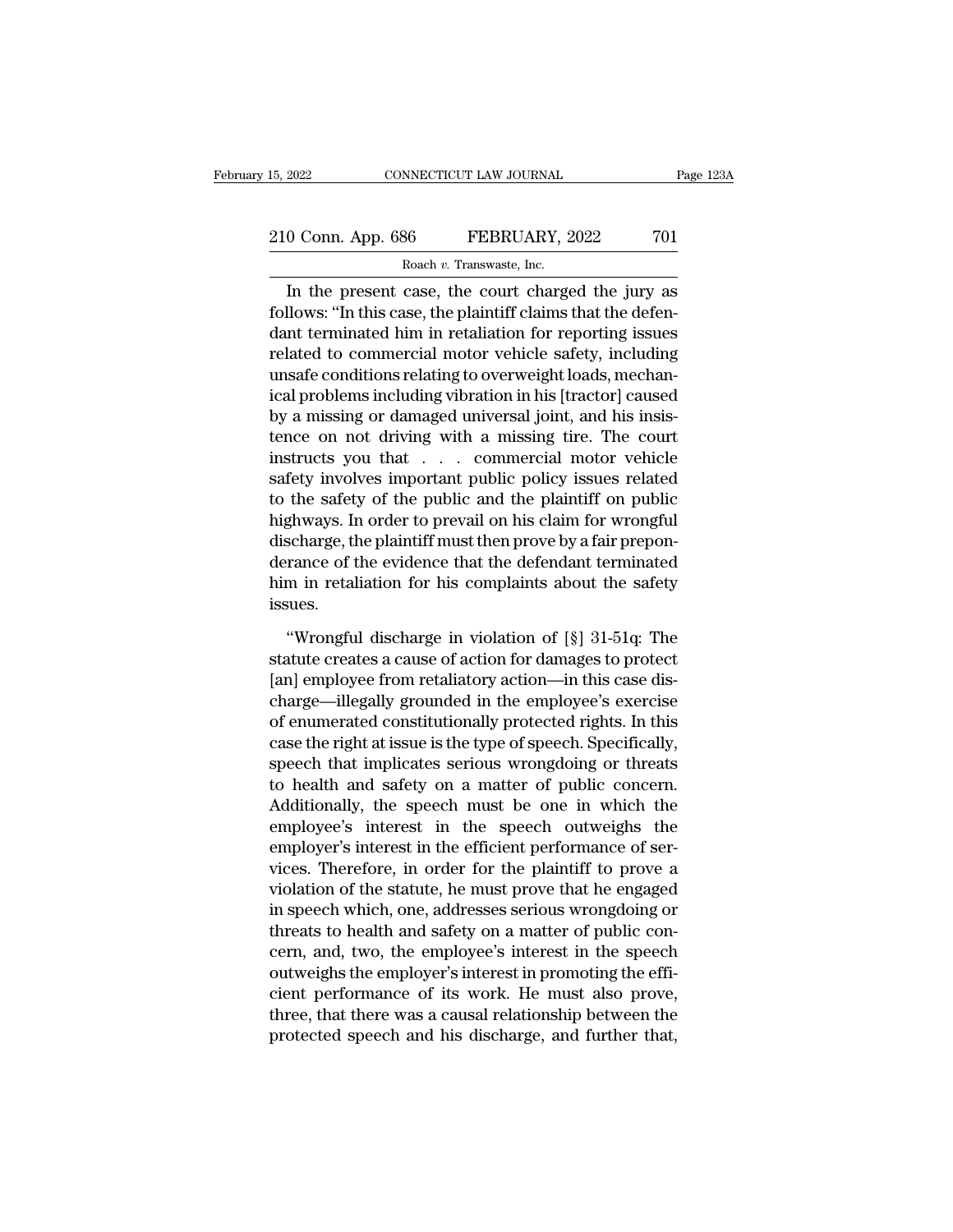## CONNECTICUT LAW JOURNAL February 15, 2022<br> **FEBRUARY**, 2022 210 Conn. App. 686<br>
Roach v. Transwaste, Inc. NNECTICUT LAW JOURNAL<br>ARY, 2022 210 C<br>Roach v. Transwaste, Inc.<br>d not substantially or m

Februar<br>
Februar<br>
FOURTHERT CONNECTICUT LAW JOURNAL<br>
Februar<br>
FOURTHERT CONNECTICUT LAW JOURNAL<br>
FOURTHERT PROBAGATE:<br>
FOURTHERT CONNECTICUT CONNECTICUT CONNECTICUT CONNECTICUT CONNECTICLE<br>
FOURTHERT CONNECTICUT CONNECTICU FEBRUARY, 2022 210 Conn. App. 686<br>Roach v. Transwaste, Inc.<br>four, the speech did not substantially or materially inter-<br>fere with his bond fide job performance or with his<br>working relationship with his employer. . . . To relationship with his court and the control of the speech did not substantially or materially in fere with his bond fide job performance or with working relationship with his employer. . . . . . . . . . . . . . . . . . <sup>2</sup><br>
<sup>Roach *v*. Transwaste, Inc.<br> **EXECUARY, 2022** 210 Conn. App. 686<br> **EXECUARY, 2022** 210 Conn. App. 686<br> **EXECUARY, 2022** 210 Conn. App. 686<br> **EXECUARY, EXECUARY AS FOUND IS EXECUARY AS FOUND FOR THE VALUATION OF PUBL</sup>** 

France Resember 1983. Inc.<br>
four, the speech did not substantially or materially inter-<br>
fere with his bond fide job performance or with his<br>
working relationship with his employer. . . .<br>
"In this case, the court has fou From the speech did not substantially or materially inter-<br>fere with his bond fide job performance or with his<br>working relationship with his employer.  $\dots$ <br>"In this case, the court has found, as a matter of law,<br>that the Formation and fide job performance or with his<br>working relationship with his employer. . . .<br>"In this case, the court has found, as a matter of law,<br>that the complaints, that is [the plaintiff's] speech as<br>. . . previously working relationship with his employer.  $\dots$ <br>
"In this case, the court has found, as a matter of law,<br>
that the complaints, that is [the plaintiff's] speech as<br>  $\dots$  previously described, [was] on a matter of public<br>
conc "In this case, the court has found, as a matter of law,<br>that the complaints, that is [the plaintiff's] speech as<br> $\dots$  previously described, [was] on a matter of public<br>concern. The plaintiff must still prove, however, tha "In this case, the court has found, as a matter of law,<br>that the complaints, that is [the plaintiff's] speech as<br> $\dots$  previously described, [was] on a matter of public<br>concern. The plaintiff must still prove, however, tha that the complaints, that is<br>
... previously described,<br>
concern. The plaintiff must s<br>
complaints addressed seric<br>
to health and safety on this<br>
The parties agree that [the<br>
from his employment.<br>
"You must ... detern The plaintiff must still prove, however, that his<br>
melantist addressed serious wrongdoings or threats<br>
health and safety on this matter of public concern.<br>
ie parties agree that [the plaintiff] was discharged<br>
om his emplo concern: The plantari mast sum prove, however, that has<br>complaints addressed serious wrongdoings or threats<br>to health and safety on this matter of public concern.<br>The parties agree that [the plaintiff] was discharged<br>from

to health and safety on this matter of public concern.<br>The parties agree that [the plaintiff] was discharged<br>from his employment.<br>"You must . . . determine whether there was a<br>causal relationship between the protected spee charge was substantially motivated by his complement.<br>
The parties agree that [the plaintiff] was discharged<br>
from his employment.<br>
"You must . . . determine whether there was a<br>
causal relationship between the protected s Inc parties agree and [the planting] was disentaged<br>from his employment.<br>"You must . . . determine whether there was a<br>causal relationship between the protected speech and<br>his discharge. Cause in this case means that his d The plant is displayment.<br>
"You must . . . determine whether there was a<br>
causal relationship between the protected speech and<br>
his discharge. Cause in this case means that his dis-<br>
charge was substantially motivated by "You must . . . determine whether there was a<br>causal relationship between the protected speech and<br>his discharge. Cause in this case means that his dis-<br>charge was substantially motivated by his complaints.<br>If you do find causal relationship between the protected speech and<br>his discharge. Cause in this case means that his dis-<br>charge was substantially motivated by his complaints.<br>If you do find that a substantially motivating factor in<br>the his discharge. Cause in this case means that his discharge was substantially motivated by his complaints.<br>If you do find that a substantially motivating factor in<br>the plaintiff's discharge was . . . his complaints, you<br>wil charge was substantially mound if you do find that a substant<br>the plaintiff's discharge was<br>will continue to your deliber<br>do not find that his protected<br>motivating factor in his dis<br>favor of the defendant.<br>"In order for th e plaintiff's discharge was . . . his complaints, you<br>
Il continue to your deliberations on this claim. If you<br>
in order find that his protected speech was a substantially<br>
otivating factor in his discharge, you must find find that his visible was  $\cdot \cdot \cdot$  in such a complaints, you<br>will continue to your deliberations on this claim. If you<br>do not find that his protected speech was a substantially<br>motivating factor in his discharge, you must

with containte to your democrations on this claim. If you<br>do not find that his protected speech was a substantially<br>motivating factor in his discharge, you must find in<br>favor of the defendant.<br>"In order for the plaintiff t his discharge, you must find in favor of the defendant.<br>
"In order for the plaintiff to recover, you must also<br>
find that he has proven that his speech, here the com-<br>
plaints, did not substantially or materially interfere favor of the defendant.<br>
"In order for the plaintiff to refind that he has proven that his s<br>
plaints, did not substantially or mathemore.<br>
his bona fide job performance or<br>
tionship with his employer.<br>
"If you find that t "In order for the plaintiff to recover, you must also<br>d that he has proven that his speech, here the com-<br>aints, did not substantially or materially interfere with<br>s bona fide job performance or with his working rela-<br>onsh In order for are plaintin to recover, you mats also<br>find that he has proven that his speech, here the com-<br>plaints, did not substantially or materially interfere with<br>his bona fide job performance or with his working rela-

ma that he has proven that his specen, here the complaints, did not substantially or materially interfere with his bona fide job performance or with his working relationship with his employer.<br>"If you find that the plainti plants, an hot subsider<br>his bona fide job pe<br>tionship with his er<br>"If you find that<br>factors, and only if y<br>all of these factors, ;<br>on this claim."<br>After the court fi After the court finished charging the jury, the defenctions, and only if you find that the plaintiff has proven of these factors, you shall find in favor of the plaintiff  $\pm$  this claim."<br>After the court finished chargin "If you find that the plaintiff has proven all of these factors, and only if you find that the plaintiff has proven<br>all of these factors, you shall find in favor of the plaintiff<br>on this claim."<br>After the court finished ch

If you find that the plaintin has proven an or these<br>factors, and only if you find that the plaintiff has proven<br>all of these factors, you shall find in favor of the plaintiff<br>on this claim."<br>After the court finished charg dated is, and only if you find that the plaintiff has proven<br>all of these factors, you shall find in favor of the plaintiff<br>on this claim."<br>After the court finished charging the jury, the defen-<br>dant's counsel objected to and of alcohes, you shall the term of the plant.<br>
on this claim."<br>
After the court finished charging the jury, the defen-<br>
dant's counsel objected to the court's use of the term<br>
substantially motivating factor and the def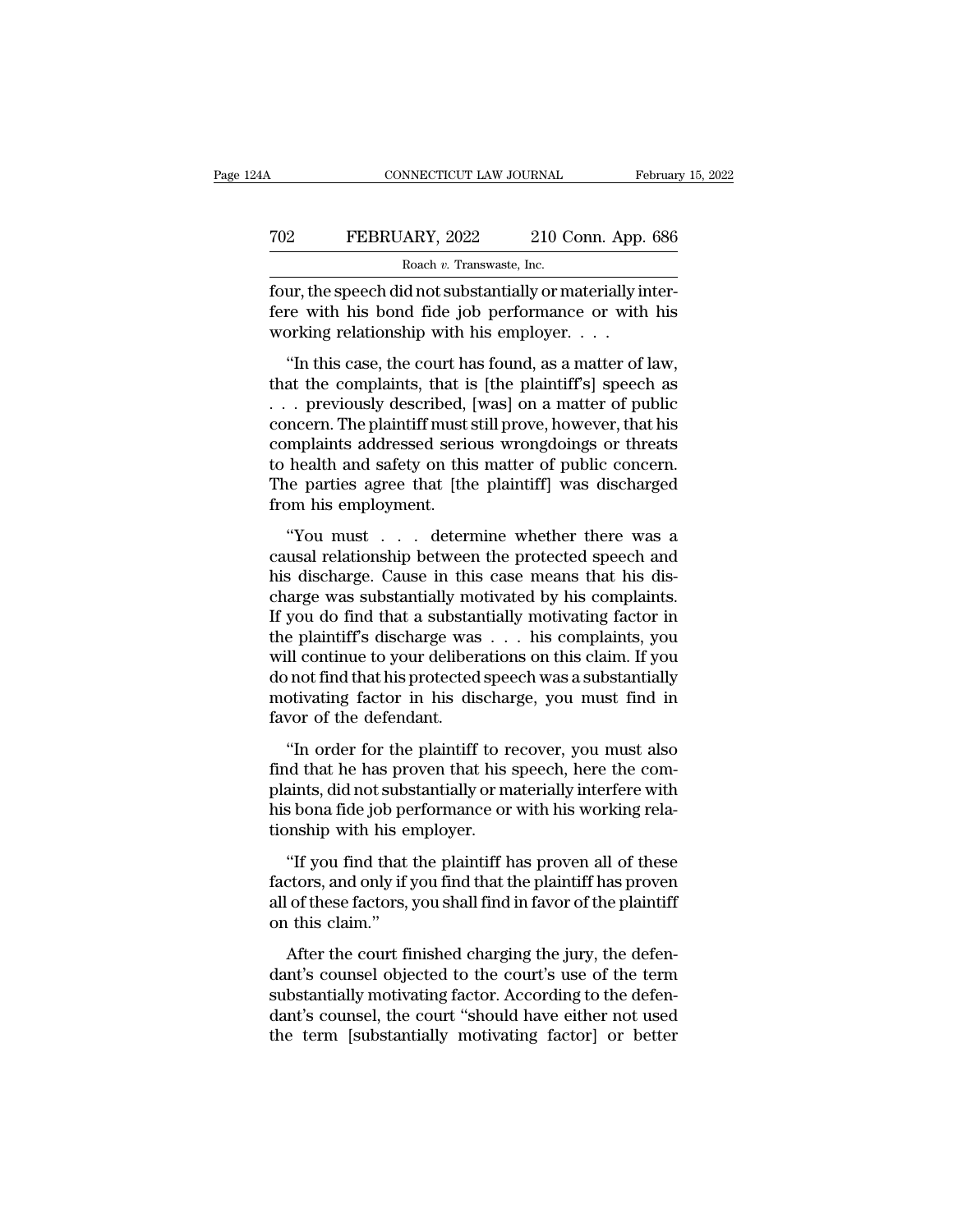# 15, 2022 CONNECTICUT LAW JOURNAL Page 125A<br>210 Conn. App. 703 FEBRUARY, 2022 703<br>Karanda v. Bradford

Karanda *v.* Bradford

EXECTE 15, 2022 2 210 Conn. App. 703 FEBRUARY, 2022 703<br>
Karanda v. Bradford<br>
EXPlained the difference between the substantially<br>
motivating factor and the burden of proof." The defendant argues that the court's use of the 210 Conn. App. 703 FEBRUARY, 2022 703<br>Karanda v. Bradford<br>explained the difference between the substantially<br>motivating factor and the burden of proof.'' The defen-<br>dant argues that the court's use of the term "substan-<br>t 210 Conn. App. 703 FEBRUARY, 2022 703<br>  $\frac{\text{Karanda } v. \text{ Bradford}}{\text{explained the difference between the substantially motivating factor and the burden of proof." The defendant argues that the court's use of the term "substantially motivating factor" rendered the charge "both was used in the standard of proof in the$ 210 Conn. App. 703 FEBRUARY, 2022 703<br>  $\frac{1}{2}$  Karanda v. Bradford<br>
explained the difference between the substantially<br>
motivating factor and the burden of proof." The defen-<br>
dant argues that the court's use of the ter Example and confusing as the standard of proof." The defendant argues that the court's use of the term "substantially motivating factor and the burden of proof." The defendant argues that the court's use of the term "subs Karanda v. Bradford<br>
explained the difference between the substantially<br>
motivating factor and the burden of proof." The defen-<br>
dant argues that the court's use of the term "substan-<br>
tially motivating factor" rendered t explained the difference between the substantially<br>motivating factor and the burden of proof." The defen-<br>dant argues that the court's use of the term "substan-<br>tially motivating factor" rendered the charge "both<br>vague and motivating factor and the burden of proof." The defendant argues that the court's use of the term "substantially motivating factor" rendered the charge "both vague and confusing as to the standard of proof in the case, [i] dant argues that the court's use of the term "substantially motivating factor" rendered the charge "both vague and confusing as to the standard of proof in the case, [i]n effect . . . creat[ing] two standards for the [j]ur tially motivating factor" rendered the charge "both<br>vague and confusing as to the standard of proof in the<br>case, [i]n effect  $\dots$  creat[ing] two standards for the<br>[j]ury to decide." (Emphasis omitted; internal quotation<br>m vague and confusing as to the standard of proof in the case, [i]n effect  $\ldots$  creat[ing] two standards for the [j]ury to decide." (Emphasis omitted; internal quotation marks omitted.) In making this argument, however, th case, [i]n effect  $\ldots$  creat[ing] two standards for the [j]ury to decide." (Emphasis omitted; internal quotation marks omitted.) In making this argument, however, the defendant has confused the standard for causation wit [j]ury to decide." (Emphasis omitted; internal quotation<br>marks omitted.) In making this argument, however, the<br>defendant has confused the standard for causation with<br>the applicable burden of proof, which the court clearly<br> marks omitted.) In making this argument, however, the defendant has confused the standard for causation with the applicable burden of proof, which the court clearly set forth earlier in its charge: "[I]n this case the pla defendant has confused the standard for causation with<br>the applicable burden of proof, which the court clearly<br>set forth earlier in its charge: "[I]n this case the plaintiff<br>has the burden of proof with respect to his clai the applicable burden of proof, which the court clearly<br>set forth earlier in its charge: "[I]n this case the plaintiff<br>has the burden of proof with respect to his claims . . . .<br>In order to meet his burden of proof, the p set forth earlier in its charge: "[I]n this case the plaintiff<br>has the burden of proof with respect to his claims . . . .<br>In order to meet his burden of proof, the plaintiff must<br>satisfy you that his claims on an issue ar has the burden of proof with respect to his claims . . . . In order to meet his burden of proof, the plaintiff must<br>satisfy you that his claims on an issue are more probable<br>than not. . . . In civil cases such as this one In order to meet his burden of proof, the plaintiff must<br>satisfy you that his claims on an issue are more probable<br>than not. . . . In civil cases such as this one . . . [t]he<br>party who asserts a claim has the burden of pr satisfy you that his claims on an issue are more probable<br>than not.... In civil cases such as this one  $\ldots$  [t]he<br>party who asserts a claim has the burden of proving it<br>by a fair preponderance of the evidence. That is, t than not. . . . In civil cases such as this one . . . [t]he<br>party who asserts a claim has the burden of proving it<br>by a fair preponderance of the evidence. That is, the<br>better or weightier evidence must establish that, mo party who asserts a claim has the burden of proving it<br>by a fair preponderance of the evidence. That is, the<br>better or weightier evidence must establish that, more<br>probably than not, the assertion is true." Having<br>reviewed by a fair preponderance of the evidence. That is, the<br>better or weightier evidence must establish that, more<br>probably than not, the assertion is true." Having<br>reviewed the charge in its entirety, we conclude that it<br>is not better or weightier evidence must establish that, more<br>probably than not, the assertion is true." Having<br>reviewed the charge in its entirety, we conclude that it<br>is not reasonably probable that the jury was misled<br>because probably than not, the assertion is true<br>reviewed the charge in its entirety, we conce<br>is not reasonably probable that the jury v<br>because the charge was clear as to the appl<br>den of proof and it is highly unlikely that the<br> viewed the charge in its entirety, we conclude that it<br>not reasonably probable that the jury was misled<br>cause the charge was clear as to the applicable bur-<br>n of proof and it is highly unlikely that the jury was<br>nfused as is not reasonably probable that the jury was misled<br>because the charge was clear as to the applicable bur-<br>den of proof and it is highly unlikely that the jury was<br>confused as to the applicable standard of proof. Accord-<br>i because the charge was clear as to the applicable bur-<br>den of proof and it is highly unlikely that the jury was<br>confused as to the applicable standard of proof. Accord-<br>ingly, we reject the defendant's claim.<br>The judgment

den of proof and it is highly unlikely that the jury was confused as to the applicable standard of proof. Accordingly, we reject the defendant's claim.<br>The judgment is reversed only with respect to the award of attorney's In this opinion the other judges concurred.<br>In the judgment is reversed only with respect to vard of attorney's fees and the case is remanded<br>new hearing on the plaintiff's motion for attornes; the judgment is affirmed in ard of attorney's fees and the case is remanded for<br>ew hearing on the plaintiff's motion for attorney's<br>s; the judgment is affirmed in all other respects.<br>In this opinion the other judges concurred.<br>AC 43749)<br>Else Sueres a (According to plaintiff's motion<br>affirmed in all other<br>other judges concured<br>NDA v. SHELBY BI<br>(AC 43749)<br>arez and Vertefeuille, Js.

## KARANDA v. SHELBY BRA<br>(AC 43749)<br>Elgo, Suarez and Vertefeuille, Js.<br>Syllabus

## *Syllabus*

KIMBERLY KARANDA  $v$ . SHELBY BRADFORD<br>
(AC 43749)<br>
Elgo, Suarez and Vertefeuille, Js.<br>
Syllabus<br>
The plaintiff sought to recover damages for personal injuries that she alleg-<br>
edly sustained during a motor vehicle acciden (AC  $43749$ )<br>Elgo, Suarez and Vertefeuille, Js.<br>*Syllabus*<br>plaintiff sought to recover damages for personal injuries that she alleg-<br>edly sustained during a motor vehicle accident as a result of the defen-<br>dant's negligen  $(AC 45145)$ <br>Elgo, Suarez and Vertefeuille, Js.<br>Syllabus<br>plaintiff sought to recover damages for personal injuries that she alleg-<br>edly sustained during a motor vehicle accident as a result of the defendant's<br>negligence. T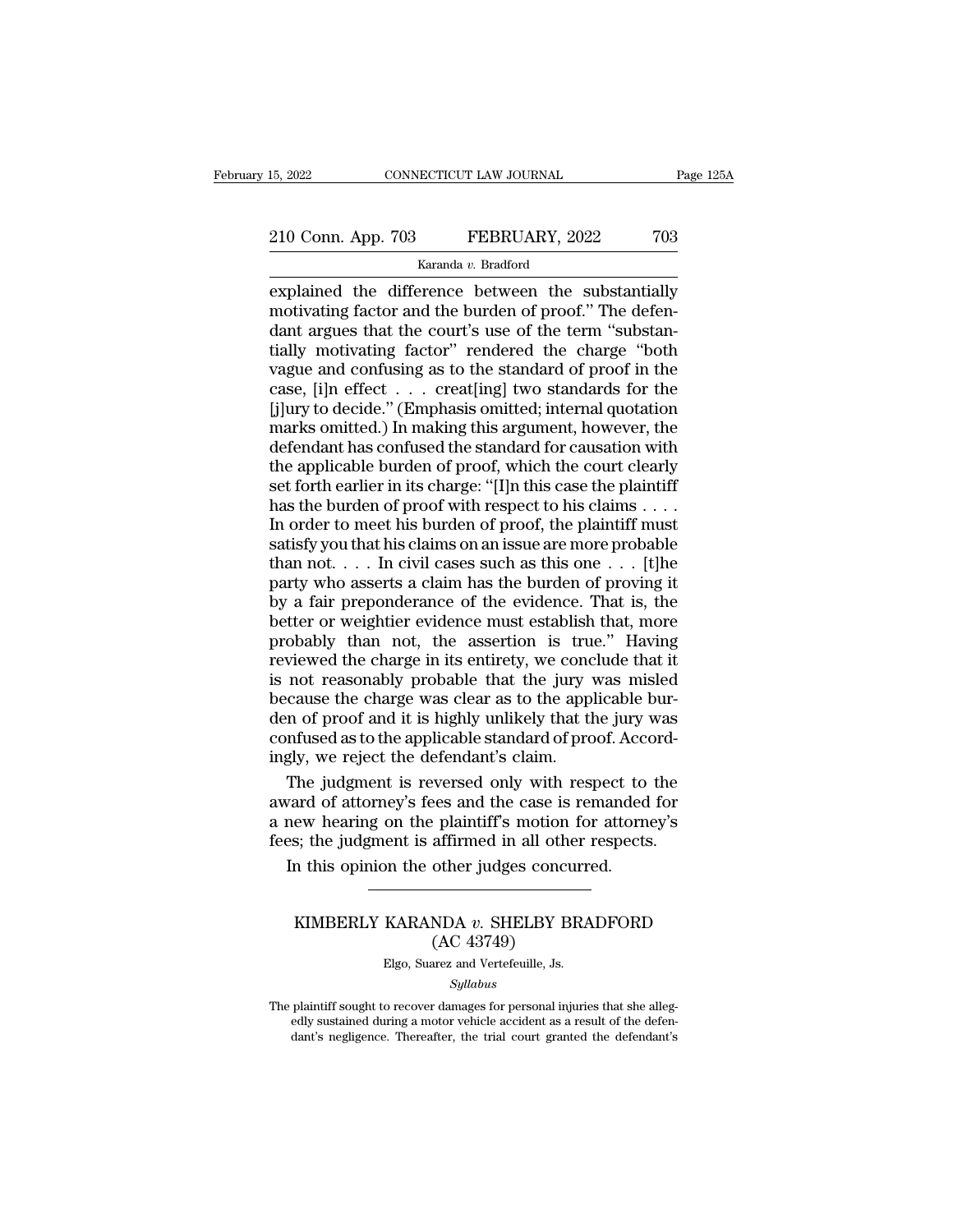# CONNECTICUT LAW JOURNAL February 15, 2022<br>
704 FEBRUARY, 2022 210 Conn. App. 703<br>
Karanda v. Bradford

## Karanda *v.* Bradford

FEBRUARY, 2022 210 Conn. App. 703<br>Karanda v. Bradford<br>motion for an order of compliance and ordered the plaintiff to comply<br>with the defendant's outstanding discovery requests. Subsequently, the FEBRUARY, 2022 210 Conn. App. 703<br>Karanda v. Bradford<br>motion for an order of compliance and ordered the plaintiff to comply<br>with the defendant's outstanding discovery requests. Subsequently, the<br>defendant filed motions for TO4 FEBRUARY, 2022 210 Conn. App. 703<br>
Karanda v. Bradford<br>
motion for an order of compliance and ordered the plaintiff to comply<br>
with the defendant's outstanding discovery requests. Subsequently, the<br>
defendant filed mo Karanda v. Bradford<br>
motion for an order of compliance and ordered the plaintiff to comply<br>
with the defendant's outstanding discovery requests. Subsequently, the<br>
defendant filed motions for an order compelling the plaint Karanda v. Bradford<br>
motion for an order of compliance and ordered the plaintiff to comply<br>
with the defendant's outstanding discovery requests. Subsequently, the<br>
defendant filed motions for an order compelling the plaint motion for an order of compliance and ordered the plaintiff to comply<br>with the defendant's outstanding discovery requests. Subsequently, the<br>defendant filed motions for an order compelling the plaintiff's deposi-<br>tion, whi with the defendant's outstanding discovery requests. Subsequently, the defendant filed motions for an order compelling the plaintiff's deposition, which the court granted, and for a judgment of nonsuit on the basis of the defendant filed motions for an order compelling the plaintiff's deposition, which the court granted, and for a judgment of nonsuit on the basis of the plaintiff's continued failure to comply with discovery requests. The co tion, which the court granted, and for a judgment of nonsuit on the basis<br>of the plaintiff's continued failure to comply with discovery requests.<br>The court ordered the plaintiff to comply fully with the defendant's<br>discove of the plaintiff's continued failure to comply with discovery requests.<br>The court ordered the plaintiff to comply fully with the defendant's<br>discovery requests or face the imposition of sanctions. Thereafter, the<br>defendant The court ordered the plaintiff to comply fully with the defendant's discovery requests or face the imposition of sanctions. Thereafter, the defendant filed two motions for a judgment of nonsuit on the bases that the plain discovery requests or face the imposition of sanctions. Thereafter, the defendant filed two motions for a judgment of nonsuit on the bases that the plaintiff had failed to comply with a substantial portion of the discovery defendant filed two motions for a judgment of nonsuit on the bases<br>that the plaintiff had failed to comply with a substantial portion of the<br>discovery requests and that the plaintiff had not attended her deposition<br>as orde that the plaintiff had failed to comply with a substantial portion of the discovery requests and that the plaintiff had not attended her deposition as ordered by the court. Following argument, the court granted the defenda discovery requests and that the plaintiff had not attended her deposition<br>as ordered by the court. Following argument, the court granted the<br>defendant's motions and rendered judgment dismissing the plaintiff's<br>action on J as ordered by the court. Following argument, the court granted the defendant's motions and rendered judgment dismissing the plaintiff's action on July 1, 2019. The plaintiff filed a motion to open the judgment on October defendant's motions and rendered judgment dismissing the plaintiff's<br>action on July 1, 2019. The plaintiff filed a motion to open the judgment<br>on October 28, 2019, but did not attach an affidavit as required by statute<br> $(\S$ action on July 1, 2019. The plaintiff filed a motion to open the judgment<br>on October 28, 2019, but did not attach an affidavit as required by statute<br>(§ 52-212 (c)), and, although the plaintiff filed an affidavit on Novem on October 28, 2019, but did not attach an affidavit as required by statute (§ 52-212 (c)), and, although the plaintiff filed an affidavit on November 7, 2019, that date fell outside of the four month range permitted by § (§ 52-212 (c)), and, although the plaintiff filed an affidavit on November 7, 2019, that date fell outside of the four month range permitted by § 52-212. The court denied the plaintiff's motion. On appeal, *held* that the 7, 2019, that date fell outside of the four month range permitted by § 52-<br>212. The court denied the plaintiff's motion. On appeal, *held* that the<br>trial court did not abuse its discretion in denying the plaintiff's motio 212. The court denied the plaintiff's motion. On appeal, *held* that the trial court did not abuse its discretion in denying the plaintiff's motion to open the judgment of nonsuit: the plaintiff filed her motion without t trial court did not abuse its discretion in denying the plaintiff's motion<br>to open the judgment of nonsuit: the plaintiff filed her motion without<br>the affidavit required by  $\S 52-212$  (c), and the affidavit that she subse to open the judgment of nonsuit: the plaintiff filed her motion without<br>the affidavit required by  $\S 52-212$  (c), and the affidavit that she subse-<br>quently filed was untimely; moreover, the court properly determined<br>that the affidavit required by  $\S$  52-212 (c), and the affidavit th quently filed was untimely; moreover, the court properl; that the plaintiff's affidavit did not meet the substantive of  $\S$  52-212 (a), as the plaintiff merel ently filed was untimely; moreover, the court properly determined<br>at the plaintiff's affidavit did not meet the substantive requirements<br>§ 52-212 (a), as the plaintiff merely alleged that she had maintained<br>good cause of a *Procedural History* alleged that she<br>but did not show that a good<br>t of dismissal was rendered.<br>21—officially released Februar<br>*Procedural History* % of § 52-212 (a), as the plaintiff merely alleged that she had maintained<br>a good cause of action but did not show that a good defense existed<br>at the time the judgment of dismissal was rendered.<br>Argued October 5, 2021—off

a good cause of action but did not show that a good defense existed<br>at the time the judgment of dismissal was rendered.<br>Argued October 5, 2021—officially released February 15, 2022<br>*Procedural History*<br>Action to recover da at the time the judgment of dismissal was rendered.<br>
Argued October 5, 2021—officially released February 15, 2022<br>
Procedural History<br>
Action to recover damages for personal injuries sus-<br>
tained by the plaintiff as a resu Argued October 5, 2021—officially released February 15, 2022<br> *Procedural History*<br>
Action to recover damages for personal injuries sus-<br>
tained by the plaintiff as a result of the defendant's<br>
alleged negligence, brought Frocedural History<br>Action to recover damages for personal injuries sus-<br>tained by the plaintiff as a result of the defendant's<br>alleged negligence, brought to the Superior Court in<br>the judicial district of Hartford and tran *J.*, granted the defendant's motions for a judgment of Action to recover damages for personal injuries sus-<br>tained by the plaintiff as a result of the defendant's<br>alleged negligence, brought to the Superior Court in<br>the judicial district of Tolland, where the court, *Farley*,<br> tained by the plaintiff as a result of the defendant's<br>alleged negligence, brought to the Superior Court in<br>the judicial district of Hartford and transferred to the<br>judicial district of Tolland, where the court, *Farley*,<br> alleged negligence, brought to the Superior Court in<br>the judicial district of Hartford and transferred to the<br>judicial district of Tolland, where the court, *Farley*,<br>J., granted the defendant's motions for a judgment of<br>n *J.*, granted the defendant's motions for a judgment on in a find and rendered judgment dismissing the actio thereafter, the court denied the plaintiff's motion open the judgment, and the plaintiff appealed to the court. *Kelly B. Gaertner, with whom, on the brief, was Car-<br><i>Kelly B. Gaertner*, for the appellant (plaintiff's motion to this urt. *Affirmed.*<br>*Erica A. Barber*, for the appellant (plaintiff).<br>*Kelly B. Gaertner*, with whom, on *m* thereafter, the court denied the plaintiff's motionen the judgment, and the plaintiff appealed to court. Affirmed.<br> *Erica A. Barber*, for the appellant (plaintiff).<br> *Kelly B. Gaertner*, with whom, on the brief, was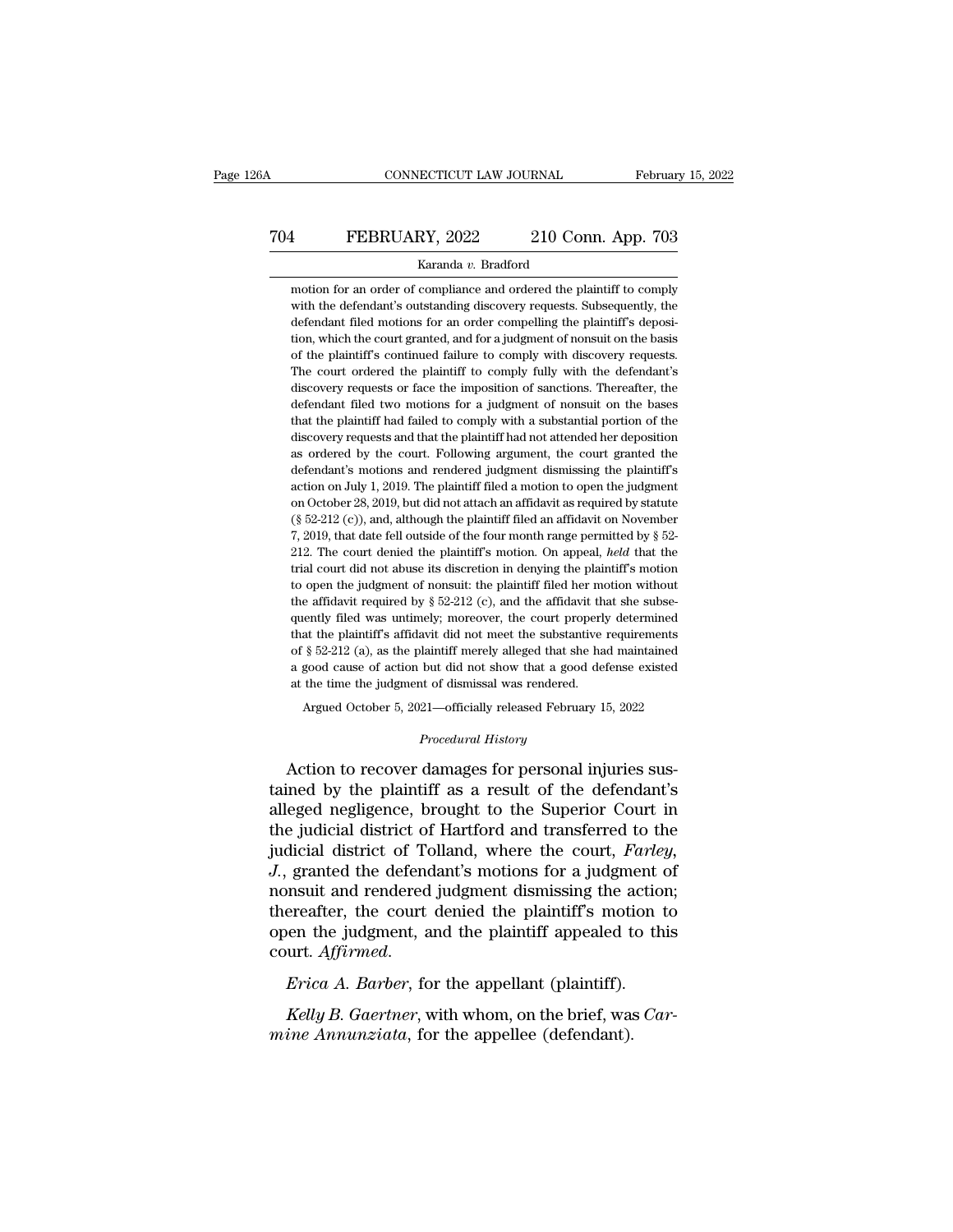Karanda *v.* Bradford

## *Opinion*

 $\begin{array}{r} 0 \text{ Conn. App. 703} \qquad \qquad \text{FEBRUARY, 2022} \qquad \qquad \text{705} \ \text{Karanda } v. \text{ Bradford} \ \text{Option} \ \text{ELGO, J. The plaintiff, Kimberly Karanda, appeals} \text{om the judgment of the trial court denying her motion} \text{open a judgment of nonsuit due to berroncomplinance} \end{array}$ 210 Conn. App. 703 FEBRUARY, 2022 705<br>
Karanda v. Bradford<br> *Opinion*<br>
ELGO, J. The plaintiff, Kimberly Karanda, appeals<br>
from the judgment of the trial court denying her motion<br>
to open a judgment of nonsuit due to her n 210 Conn. App. 703 FEBRUARY, 2022 705<br>  $\frac{1}{2}$  Karanda v. Bradford<br>  $\frac{1}{2}$  Chinan<br>
ELGO, J. The plaintiff, Kimberly Karanda, appeals<br>
from the judgment of the trial court denying her motion<br>
to open a judgment of non ELGO, J. The plaintiff, Kimberly Karanda, appeals<br>
from the judgment of the trial court denying her motion<br>
to open a judgment of nonsuit due to her noncompliance<br>
with a discovery order. The plaintiff claims that the<br>
co  $\sigma_{pinion}$ <br>ELGO, J. The plaintiff, Kimberly Karanda, appeals<br>from the judgment of the trial court denying her motion<br>to open a judgment of nonsuit due to her noncompliance<br>with a discovery order. The plaintiff claims that t  $\alpha$ <br>ELGO, J. The plaintiff, Kimberly Karanda, appeals<br>from the judgment of the trial court denying her motion<br>to open a judgment of nonsuit due to her noncompliance<br>with a discovery order. The plaintiff claims that the<br>c ELGO, J. The plaintiff, Kimberly Karanda, afrom the judgment of the trial court denying her to open a judgment of nonsuit due to her noncom with a discovery order. The plaintiff claims to court did not properly evaluate he or the judgment of the trial court denying her motion<br>open a judgment of nonsuit due to her noncompliance<br>th a discovery order. The plaintiff claims that the<br>urt did not properly evaluate her motion pursuant to<br>eneral Stat to open a judgment of nonsult due to her noncompliance<br>with a discovery order. The plaintiff claims that the<br>court did not properly evaluate her motion pursuant to<br>General Statutes  $\S~52-212a$  and Practice Book  $\S~17-43$ .

with a discovery order. The plaintiff claims that the<br>court did not properly evaluate her motion pursuant to<br>General Statutes § 52-212a and Practice Book § 17-43.<br>We affirm the judgment of the trial court.<br>The following f court did not properly evaluate her motion pursuant to<br>General Statutes § 52-212a and Practice Book § 17-43.<br>We affirm the judgment of the trial court.<br>The following facts and procedural history are rele-<br>vant to this app General Statutes § 52-212a and Practice Book § 17-43.<br>We affirm the judgment of the trial court.<br>The following facts and procedural history are rele-<br>vant to this appeal. On March 14, 2016, the plaintiff<br>and the defendant, We affirm the judgment of the trial court.<br>
The following facts and procedural history are rele-<br>
vant to this appeal. On March 14, 2016, the plaintiff<br>
and the defendant, Shelby Bradford, were involved in<br>
a motor vehicle The following facts and procedural history are relevant to this appeal. On March 14, 2016, the plaintiff and the defendant, Shelby Bradford, were involved in a motor vehicle collision on an on-ramp to Route 2 in Glastonbur vant to this appeal. On March 14, 2016, the plaintiff<br>and the defendant, Shelby Bradford, were involved in<br>a motor vehicle collision on an on-ramp to Route 2 in<br>Glastonbury. On March 22, 2018, the plaintiff brought an<br>acti and the defendant, Shelby Bradford<br>a motor vehicle collision on an on-r<br>Glastonbury. On March 22, 2018, the p<br>action alleging the defendant's negl<br>6, 2018, the defendant filed an answ<br>a jury trial. On August 15, 2018, tl<br>c motor venicle collision on an on-ramp to Route 2 in<br>astonbury. On March 22, 2018, the plaintiff brought an<br>tion alleging the defendant's negligence. On August<br>2018, the defendant filed an answer and a claim for<br>jury trial Glastonbury. On March 22, 2018, the plaintiff brought an<br>action alleging the defendant's negligence. On August<br>6, 2018, the defendant filed an answer and a claim for<br>a jury trial. On August 15, 2018, the plaintiff filed a<br>

action alleging the defendant s negligence. On August 6, 2018, the defendant filed an answer and a claim for<br>a jury trial. On August 15, 2018, the plaintiff filed a<br>certificate of closed pleadings.<br>On February 13, 2019, th o, 2018, the defendant filed an answer and a claim for<br>a jury trial. On August 15, 2018, the plaintiff filed a<br>certificate of closed pleadings.<br>On February 13, 2019, the defendant filed a motion<br>for an order of compliance a jury trial. On August 15, 2018, the plaintiff lied a<br>certificate of closed pleadings.<br>On February 13, 2019, the defendant filed a motion<br>for an order of compliance pursuant to Practice Book<br>§ 13-14. The defendant alleged certificate of closed pleadings.<br>
On February 13, 2019, the defendant filed a motion<br>
for an order of compliance pursuant to Practice Book<br>
§ 13-14. The defendant alleged that the plaintiff had<br>
failed to respond to severa On February 13, 2019, the defendant filed a motion<br>for an order of compliance pursuant to Practice Book<br>§ 13-14. The defendant alleged that the plaintiff had<br>failed to respond to several interrogatories and requests<br>for p for an order of compliance pursuant to Practice Book<br>§ 13-14. The defendant alleged that the plaintiff had<br>failed to respond to several interrogatories and requests<br>for production and outlined in her motion a comprehen-<br>si § 13-14. The defendant alleged th<br>failed to respond to several interrog<br>for production and outlined in her n<br>sive list of materials that the plain<br>vided. On February 25, 2019, the cou<br>tiff to comply with the defendant's o<br> ded to respond to several interrogatories and requests<br>r production and outlined in her motion a comprehen-<br>re list of materials that the plaintiff had not yet pro-<br>ded. On February 25, 2019, the court ordered the plain-<br>f For production and outlined in her motion a comprenensive list of materials that the plaintiff had not yet provided. On February 25, 2019, the court ordered the plaintiff to comply with the defendant's outstanding discover

sive list of materials that the plaintiff had not yet provided. On February 25, 2019, the court ordered the plaintiff to comply with the defendant's outstanding discovery requests "by March 22, 2019."<br>On March 28, 2019, th vided. On February 25, 2019, the court ordered the plain-<br>tiff to comply with the defendant's outstanding discovery<br>requests "by March 22, 2019."<br>On March 28, 2019, the defendant filed two motions.<br>The defendant first move turn to comply with the defendant s outstanding discovery<br>requests "by March 22, 2019."<br>On March 28, 2019, the defendant filed two motions.<br>The defendant first moved for the court to compel the<br>plaintiff's deposition to ta requests by March 22, 2019.<br>
On March 28, 2019, the defendant filed two motions.<br>
The defendant first moved for the court to compel the<br>
plaintiff's deposition to take place on June 7, 2019,<br>
relying on the fact that tria laintiff's deposition to take place on June 7, 2019,<br>elying on the fact that trial was scheduled to begin on<br>ctober 1, 2019, and the plaintiff's deposition already<br>ad been postponed twice.<sup>1</sup> The defendant also moved<br><sup>1</sup>Th relying on the fact that trial was scheduled to begin on<br>October 1, 2019, and the plaintiff's deposition already<br>had been postponed twice.<sup>1</sup> The defendant also moved<br><sup>1</sup>The plaintiff's deposition was originally scheduled

October 1, 2019, and the plaintiff's deposition already<br>had been postponed twice.<sup>1</sup> The defendant also moved<br> $1$ <sup>1</sup> The plaintiff's deposition was originally scheduled for January 22, 2019.<br>The defendant's counsel postpo had been postponed twice.<sup>1</sup> The defendant also moved<br><sup>1</sup> The plaintiff's deposition was originally scheduled for January 22, 2019.<br>The defendant's counsel postponed the deposition on account of the plaintiff's failure to <sup>1</sup> The plaintiff's deposition was originally scheduled for January 22, 2019.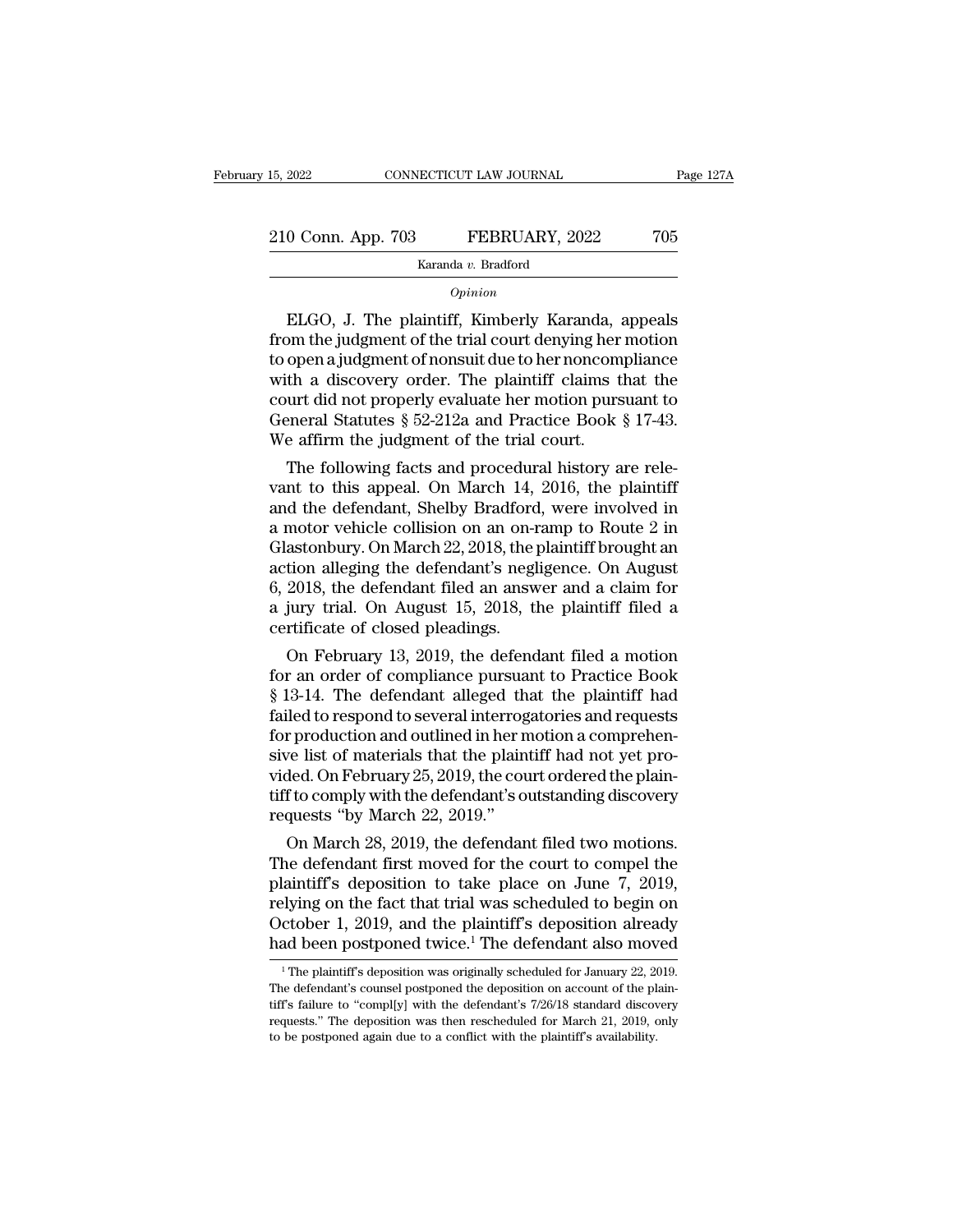# CONNECTICUT LAW JOURNAL February 15, 2022<br>
706 FEBRUARY, 2022 210 Conn. App. 703<br>
Karanda v. Bradford

## Karanda *v.* Bradford

February 15, 202<br>
FEBRUARY, 2022 210 Conn. App. 703<br>
Karanda v. Bradford<br>
for a judgment of nonsuit against the plaintiff, pursuant<br>
to Practice Book § 13-14, on the ground that the plaintiff<br>
foiled to comply with numerou To Practice Book § 13-14, on the ground that the plaintiff<br>
Fractice Book § 13-14, on the ground that the plaintiff<br>
Failed to comply with numerous discovery requests<sup>2</sup> in<br>
The ground that the plaintiff<br>
The ground that FEBRUARY, 2022 210 Conn. App. 703<br>
Karanda v. Bradford<br>
for a judgment of nonsuit against the plaintiff, pursuant<br>
to Practice Book § 13-14, on the ground that the plaintiff<br>
failed to comply with numerous discovery reque failed to comply with numerous discovery requests<sup>2</sup> in TO6 FEBRUARY, 2022 210 Conn. App. 703<br>
Karanda v. Bradford<br>
for a judgment of nonsuit against the plaintiff, pursuant<br>
to Practice Book § 13-14, on the ground that the plaintiff<br>
failed to comply with numerous discovery r Example 2. Bradford<br>
April 14, 2019, the ground that the plaintiff, pursuant<br>
to Practice Book § 13-14, on the ground that the plaintiff<br>
failed to comply with numerous discovery requests<sup>2</sup> in<br>
violation of the court's F Example 1 and the plaintiff, pursuant<br>for a judgment of nonsuit against the plaintiff, pursuant<br>to Practice Book § 13-14, on the ground that the plaintiff<br>failed to comply with numerous discovery requests<sup>2</sup> in<br>violation for a judgment of nonsuit against the plaintiff, pursuant<br>to Practice Book § 13-14, on the ground that the plaintiff<br>failed to comply with numerous discovery requests<sup>2</sup> in<br>violation of the court's February 25, 2019 order to Practice Book § 13-14, on the ground that the plaintiff<br>failed to comply with numerous discovery requests<sup>2</sup> in<br>violation of the court's February 25, 2019 order. On<br>April 14, 2019, the court granted the defendant's moti failed to comply with numerous discovery requests<sup>2</sup> in<br>violation of the court's February 25, 2019 order. On<br>April 14, 2019, the court granted the defendant's motion<br>to compel the plaintiff's deposition on the requested<br>da violation of the court's February 25, 2019 order. On<br>April 14, 2019, the court granted the defendant's motion<br>to compel the plaintiff's deposition on the requested<br>date of June 7, 2019. Shortly thereafter, on April 29,<br>201 April 14, 2019, the court granted the defendant's motion<br>to compel the plaintiff's deposition on the requested<br>date of June 7, 2019. Shortly thereafter, on April 29,<br>2019, the court ordered the plaintiff to fully comply<br>wi te of June 7, 2019. Shortly thereafter, on April 29,<br>19, the court ordered the plaintiff to fully comply<br>th the defendant's discovery requests by May 17, 2019.<br>ne court noted that a "[f]ailure to fully comply" with<br>e orde 2019, the court ordered the plaintiff to fully comply<br>with the defendant's discovery requests by May 17, 2019.<br>The court noted that a "[f]ailure to fully comply" with<br>the order "may result in the imposition of sanctions."<br>

with the defendant's discovery requests by May 17, 2019.<br>The court noted that a "[f]ailure to fully comply" with<br>the order "may result in the imposition of sanctions."<br>The defendant subsequently filed two additional<br>motion The court noted that a "[f]ailure to fully comply" with<br>the order "may result in the imposition of sanctions."<br>The defendant subsequently filed two additional<br>motions for judgment of nonsuit. The first such motion,<br>filed o the order "may result in the imposition of sanctions."<br>The defendant subsequently filed two additional<br>motions for judgment of nonsuit. The first such motion,<br>filed on May 23, 2019, relied in large part on the same<br>grounds The defendant subsequently filed two additional<br>motions for judgment of nonsuit. The first such motion,<br>filed on May 23, 2019, relied in large part on the same<br>grounds as the defendant's prior motion for nonsuit<br>with respe The defendant subsequently filed two additional<br>motions for judgment of nonsuit. The first such motion,<br>filed on May 23, 2019, relied in large part on the same<br>grounds as the defendant's prior motion for nonsuit<br>with respe motions for judgment of nonsuit. The first such motion,<br>filed on May 23, 2019, relied in large part on the same<br>grounds as the defendant's prior motion for nonsuit<br>with respect to the plaintiff's failure to comply with the filed on May 23, 2019, relied in large part on the same<br>grounds as the defendant's prior motion for nonsuit<br>with respect to the plaintiff's failure to comply with the<br>defendant's discovery requests. The defendant added<br>tha grounds as the defendant's prior motion for nonsuit<br>with respect to the plaintiff's failure to comply with the<br>defendant's discovery requests. The defendant added<br>that, although the plaintiff had filed two notices of com-<br> with respect to the plaintiff's failure to comply with the<br>defendant's discovery requests. The defendant added<br>that, although the plaintiff had filed two notices of com-<br>pliance between that date and the court's April 29, defendant's discovery requests. The defendant added<br>that, although the plaintiff had filed two notices of com-<br>pliance between that date and the court's April 29, 2019<br>order, the plaintiff still had not complied with a sub that, although the plaintiff had filed two notices of compliance between that date and the court's April 29, 2019<br>order, the plaintiff still had not complied with a substantial portion of the defendant's requests. On June<br> pliance between that date and the court's April 29, 2019<br>order, the plaintiff still had not complied with a sub-<br>stantial portion of the defendant's requests. On June<br>17, 2019, the court scheduled argument on the defen-<br>da order, the plaintiff still had not complied with a substantial portion of the defendant's requests. On June 17, 2019, the court scheduled argument on the defendant's May 23, 2019 motion for July 1, 2019. The defendant file stantial portion of the defendant's requests. On June<br>17, 2019, the court scheduled argument on the defen-<br>dant's May 23, 2019 motion for July 1, 2019. The defen-<br>dant filed another motion for a judgment of nonsuit on<br>June 17, 2019, the court scheduled argument on the defendant's May 23, 2019 motion for July 1, 2019. The defendant filed another motion for a judgment of nonsuit on June 19, 2019, on the ground that the plaintiff did not atten dant's May 23, 2019 motion for July 1, 2019. The defen-<br>dant filed another motion for a judgment of nonsuit on<br>June 19, 2019, on the ground that the plaintiff did not<br>attend her deposition as ordered by the court on April<br> dant filed another motion for a judgment of n<br>June 19, 2019, on the ground that the plainti-<br>attend her deposition as ordered by the court<br>14, 2019. That motion was originally designa<br>taken on the papers, but the court an 2 119. That motion was originally designated to be<br>iden on the papers, but the court and the parties agreed<br>aat it would be considered together with the defen-<br>ant's May 23, 2019 motion for nonsuit.<br> $\frac{1}{2}$  In her motio taken on the papers, but the court and the parties agreed<br>that it would be considered together with the defen-<br>dant's May 23, 2019 motion for nonsuit.<br> $\frac{1}{2}$  In her motion, the defendant alleged that, "[s]pecifically,

that it would be considered together with the defen-<br>dant's May 23, 2019 motion for nonsuit.<br> $\frac{1}{2}$  In her motion, the defendant alleged that, "[s]pecifically, the plaintiff<br>has failed to provide the following . . . [a dant's May 23, 2019 motion for nonsuit.<br>
<sup>2</sup> In her motion, the defendant alleged that, "[s]pecifically, the plaintiff<br>
has failed to provide the following . . . [a]ll records and bills for treatment<br>
with Dr. Tushak and For prior treatment for sleep issues ... [and] [a]ll records and bills for treatment with Dr. Tushak and Dr. Miller ... [c]omplete responses to interrogatories  $\#$  6 and  $\#11-14$  ... [d] locumentation of any liens in pl <sup>2</sup> In her motion, the defendant alleged that, "[s]pecifically, the plaintiff has failed to provide the following . . . [a]ll records and bills for treatment with Dr. Tushak and Dr. Miller . . . [c]omplete responses to in has failed to provide the following . . . [a]<br/>ll records and bills for treatment with Dr. Tushak and Dr. Miller . . . [c]<br/>omplete responses to interrogatories # 6 and #11–14 . . . [d]<br/>ocumentation of any liens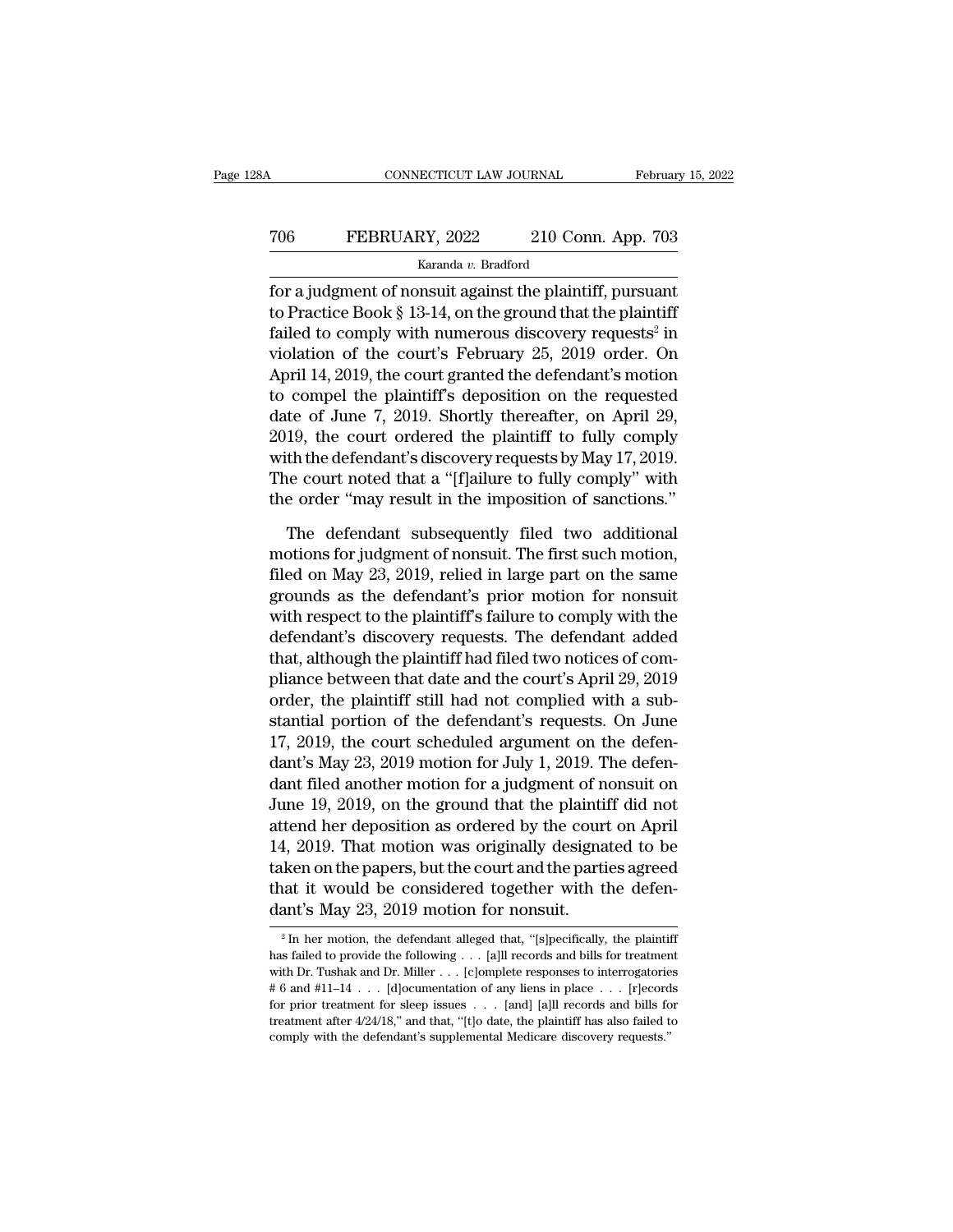# 15, 2022 CONNECTICUT LAW JOURNAL Page 129A<br>210 Conn. App. 703 FEBRUARY, 2022 707<br>Karanda v. Bradford

## Karanda *v.* Bradford

CONNECTICUT LAW JOURNAL Page 129A<br>
0 Conn. App. 703 FEBRUARY, 2022 707<br>
Karanda v. Bradford<br>
The court heard argument from the parties on those<br>
potions for nonsuit on July 1, 2019. The plaintiff initially<br>
grad that she s 210 Conn. App. 703 FEBRUARY, 2022 707<br>Karanda v. Bradford<br>The court heard argument from the parties on those<br>motions for nonsuit on July 1, 2019. The plaintiff initially<br>argued that she continued to seek the requested rec argued that she continued to seek the requested records, 210 Conn. App. 703 FEBRUARY, 2022 707<br>
Karanda v. Bradford<br>
The court heard argument from the parties on those<br>
motions for nonsuit on July 1, 2019. The plaintiff initially<br>
argued that she continued to seek the requested Example *Raranda v. Bradford*<br>
The court heard argument from the parties on those<br>
motions for nonsuit on July 1, 2019. The plaintiff initially<br>
argued that she continued to seek the requested records,<br>
and that nonrespon Ratama *b*. Braanda<br>
The court heard argument from the parties on those<br>
motions for nonsuit on July 1, 2019. The plaintiff initially<br>
argued that she continued to seek the requested records,<br>
and that nonresponsiveness on The court heard argument from the parties on those<br>motions for nonsuit on July 1, 2019. The plaintiff initially<br>argued that she continued to seek the requested records,<br>and that nonresponsiveness on the part of her health<br> motions for nonsuit on July 1, 2019. The plaintiff initially<br>argued that she continued to seek the requested records,<br>and that nonresponsiveness on the part of her health<br>care provider was to blame for the delay. In a coll argued that she continued to seek the requested records,<br>and that nonresponsiveness on the part of her health<br>care provider was to blame for the delay. In a colloquy<br>with the plaintiff's counsel, the court emphasized that<br> and that nonresponsiveness on the part of her health<br>care provider was to blame for the delay. In a colloquy<br>with the plaintiff's counsel, the court emphasized that<br>it "had entered an order not that you work on [comply-<br>i care provider was to blame for the delay. In a colloquy<br>with the plaintiff's counsel, the court emphasized that<br>it "had entered an order not that you work on [comply-<br>ing with the discovery requests], but that you respond<br> with the plaintiff's counsel, the court emphasized that<br>it "had entered an order not that you work on [comply-<br>ing with the discovery requests], but that you respond<br>by a certain date and you didn't do that. . . . . I said it "had entered an order not that you work on [comply-<br>ing with the discovery requests], but that you respond<br>by a certain date and you didn't do that. . . . I said<br>you have until next date to get this done and you didn't<br> ing with the discovery requests], but that you respond<br>by a certain date and you didn't do that.... I said<br>you have until next date to get this done and you didn't<br>get it done." When asked by the court why the plaintiff<br>d by a certain date and you didn't do that..... I said<br>you have until next date to get this done and you didn't<br>get it done." When asked by the court why the plaintiff<br>did not attend her June 7, 2019 deposition, the plaintif you have until next date to get this done and you didn't<br>get it done." When asked by the court why the plaintiff<br>did not attend her June 7, 2019 deposition, the plaintiff's<br>counsel conceded that he could not "really give a get it done." When asked by the court why the plaintiff<br>did not attend her June 7, 2019 deposition, the plaintiff's<br>counsel conceded that he could not "really give an<br>explanation for that." Citing the plaintiff's failure t did not attend her June  $7,2019$  deposition, the plaintiff's<br>counsel conceded that he could not "really give are<br>explanation for that." Citing the plaintiff's failure to<br>appear at her deposition as ordered by the court an planation for that." Citing the plaintiff's failure to<br>pear at her deposition as ordered by the court and her<br>ilure to fully comply with the defendant's discovery<br>quests, the court granted the defendant's motions for<br>indep appear at her deposition as ordered by the court and her failure to fully comply with the defendant's discovery requests, the court granted the defendant's motions for a judgment of nonsuit and dismissed the action.<br>On Oct

failure to fully comply with the defendant's discovery<br>requests, the court granted the defendant's motions for<br>a judgment of nonsuit and dismissed the action.<br>On October 28, 2019, the plaintiff filed a motion to<br>open the j requests, the court granted the defendant's motions for<br>a judgment of nonsuit and dismissed the action.<br>On October 28, 2019, the plaintiff filed a motion to<br>open the judgment. The plaintiff alleged, inter alia, that<br>she wa a judgment of nonsuit and dismissed the action.<br>
On October 28, 2019, the plaintiff filed a motion to<br>
open the judgment. The plaintiff alleged, inter alia, that<br>
she was "ready, willing, and able to be deposed within<br>
the On October 28, 2019, the plaintiff filed a motion to<br>open the judgment. The plaintiff alleged, inter alia, that<br>she was "ready, willing, and able to be deposed within<br>the next [thirty] days" and that the materials sought b On October 28, 2019, the plaintiff filed a motion to<br>open the judgment. The plaintiff alleged, inter alia, that<br>she was "ready, willing, and able to be deposed within<br>the next [thirty] days" and that the materials sought open the judgment. The plaintiff alleged, inter alia, that<br>she was "ready, willing, and able to be deposed within<br>the next [thirty] days" and that the materials sought by<br>the outstanding discovery requests did not exist. I she was "ready, willing, and able to be deposed within<br>the next [thirty] days" and that the materials sought by<br>the outstanding discovery requests did not exist. In her<br>November 4, 2019 objection to the plaintiff's motion, the next [thirty] days" and that the materials sought by<br>the outstanding discovery requests did not exist. In her<br>November 4, 2019 objection to the plaintiff's motion,<br>the defendant first argued that, because the plaintiff the outstanding discovery requests did not exist. In her<br>November 4, 2019 objection to the plaintiff's motion,<br>the defendant first argued that, because the plaintiff<br>did not file her motion in compliance with General<br>Statu November 4, 2019 objection to the plaintiff's motion,<br>the defendant first argued that, because the plaintiff<br>did not file her motion in compliance with General<br>Statutes § 52-212, with an attached affidavit, within four<br>mo the defendant first argued that, because the plaintiff<br>did not file her motion in compliance with General<br>Statutes § 52-212, with an attached affidavit, within four<br>months from the date that the judgment was rendered,<br>the did not file her motion in compliance with General<br>Statutes § 52-212, with an attached affidavit, within four<br>months from the date that the judgment was rendered,<br>the court did not have jurisdiction to consider the plain-Statutes § 52-212, with an attached affidavit, within four<br>months from the date that the judgment was rendered,<br>the court did not have jurisdiction to consider the plain-<br>tiff's motion. The defendant further argued that, months from the date that the judgment was rendered,<br>the court did not have jurisdiction to consider the plain-<br>tiff's motion. The defendant further argued that, even<br>if the court had jurisdiction, the plaintiff's motion d the court did not have jurisdiction to consider the plain-<br>tiff's motion. The defendant further argued that, even<br>if the court had jurisdiction, the plaintiff's motion did<br>not demonstrate (1) the existence of a good cause tiff's motion. The defendant further argued that, even<br>if the court had jurisdiction, the plaintiff's motion did<br>not demonstrate (1) the existence of a good cause of<br>action by the time the judgment was rendered, and (2)<br>th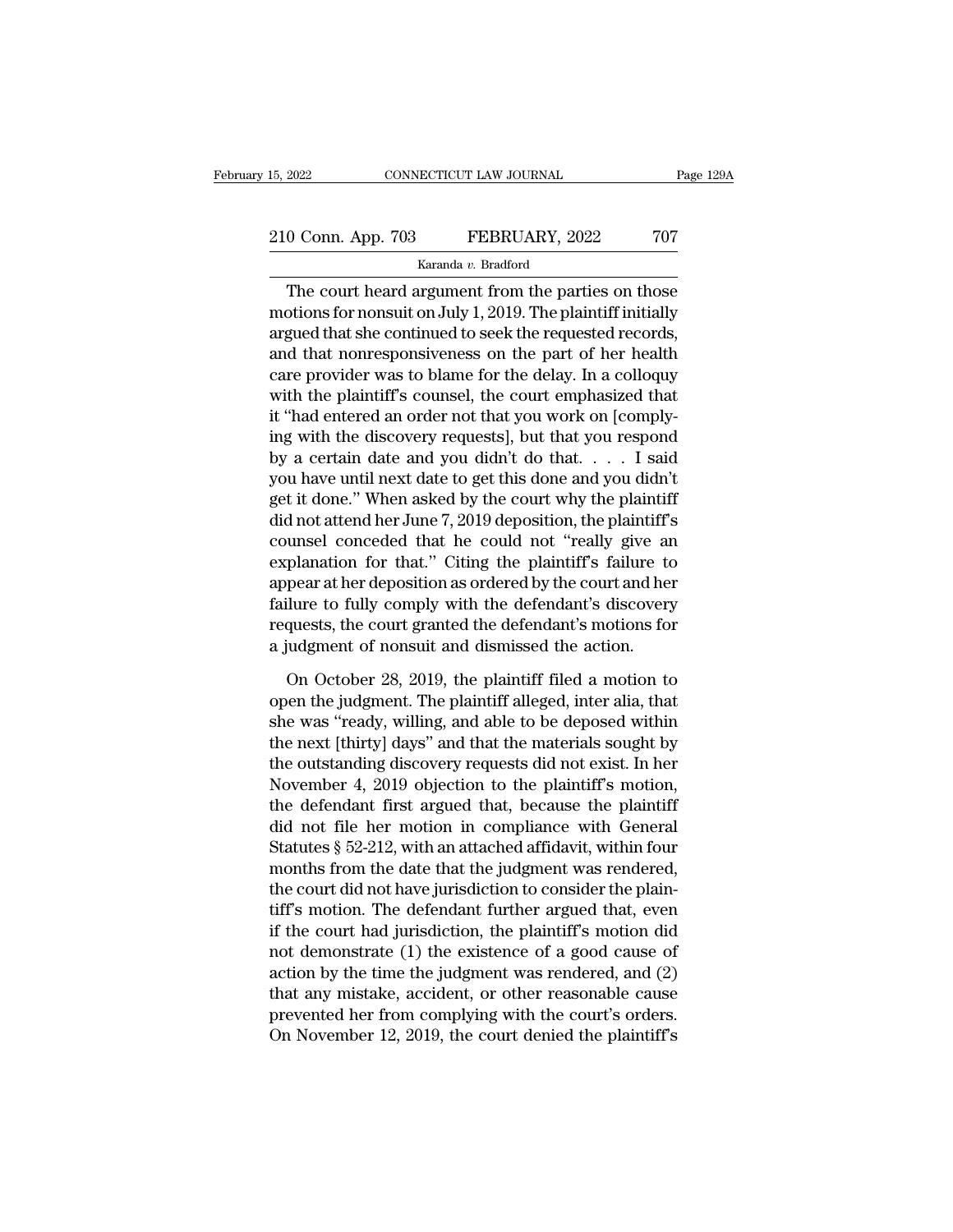| 0A  | CONNECTICUT LAW JOURNAL |                    | February 15, 2022 |
|-----|-------------------------|--------------------|-------------------|
| 708 | FEBRUARY, 2022          | 210 Conn. App. 703 |                   |
|     | Karanda v. Bradford     |                    |                   |

CONNECTICUT LAW JOURNAL Februar<br>
TOS FEBRUARY, 2022 210 Conn. App. 703<br>
Karanda v. Bradford<br>
motion to open. The plaintiff filed a motion to recon-<br>
sider, which the court denied, and this appeal followed. TOS FEBRUARY, 2022 210 Conn. App. 703<br>
Karanda v. Bradford<br>
motion to open. The plaintiff filed a motion to reconsider, which the court denied, and this appeal followed.<br>
Following the commencement of this appeal, the

FEBRUARY, 2022 210 Conn. App. 703<br>
Karanda v. Bradford<br>
potion to open. The plaintiff filed a motion to recon-<br>
der, which the court denied, and this appeal followed.<br>
Following the commencement of this appeal, the<br>
ainti FEBRUARY, 2022 210 Conn. App. 703<br>
Karanda v. Bradford<br>
motion to open. The plaintiff filed a motion to reconsider, which the court denied, and this appeal followed.<br>
Following the commencement of this appeal, the plainti Example  $\frac{Karanda v. \text{ Bradford}}{m \cdot m}$ <br>
Example  $\frac{m \cdot m}{m}$  and  $\frac{m \cdot m}{m}$  and this appeal followed.<br>
Following the commencement of this appeal, the<br>
plaintiff filed a motion for rectification with the trial<br>
court, pursuant to motion to open. The plaintiff filed a motion to reconsider, which the court denied, and this appeal followed.<br>Following the commencement of this appeal, the plaintiff filed a motion for rectification with the trial court, motion to open. The plaintiff med a motion to reconsider, which the court denied, and this appeal followed.<br>Following the commencement of this appeal, the plaintiff filed a motion for rectification with the trial court, p sider, which the court defined, and this appear followed.<br>Following the commencement of this appeal, the<br>plaintiff filed a motion for rectification with the trial<br>court, pursuant to Practice Book §§ 60-2, 61-10, 66-2,<br>66-3 Following the commencement of this appeal, the plaintiff filed a motion for rectification with the trial court, pursuant to Practice Book  $\S$  60-2, 61-10, 66-2, 66-3, and 66-5, "to determine the basis for the trial court' plaintiff filed a motion for rectification with the trial<br>
court, pursuant to Practice Book §§ 60-2, 61-10, 66-2,<br>
66-3, and 66-5, "to determine the basis for the trial<br>
court's [November 12, 2019] [o]rder denying [the pla court, pursuant to Practice Book  $\S$  60-2, 61-10, 66-2, 66-3, and 66-5, "to determine the basis for the trial court's [November 12, 2019] [o]rder denying [the plaintiff's] motion to open the judgment of nonsuit." In grant 66-3, and 66-5, "to determine the basis for the trial<br>court's [November 12, 2019] [o]rder denying [the plain-<br>tiff's] motion to open the judgment of nonsuit." In grant-<br>ing the plaintiff's motion, the court explained that court's [November 12, 2019] [o]rder denying [the plaintiff's] motion to open the judgment of nonsuit." In grant-<br>ing the plaintiff's motion, the court explained that,<br>"[a]lthough captioned and presented as a motion for<br>rec tiff's] motion to open the judgment of nonsuit." In grant-<br>ing the plaintiff's motion, the court explained that,<br>"[a]lthough captioned and presented as a motion for<br>rectification, the court construes the plaintiff's June 2 ing the plaintiff's motion, the court explained that,<br>"[a]lthough captioned and presented as a motion for<br>rectification, the court construes the plaintiff's June 26,<br>2020 motion as a motion for articulation seeking the<br>bas "[a]lthough captioned and presented as a motion for<br>rectification, the court construes the plaintiff's June 26,<br>2020 motion as a motion for articulation seeking the<br>basis for the court's November 12, 2019 denial of the<br>pla rectification, the court construes the plaintiff's June 26,<br>2020 motion as a motion for articulation seeking the<br>basis for the court's November 12, 2019 denial of the<br>plaintiff's motion to open [the] judgment." The court<br>t 2020 motion as a motion for articulation seeking the<br>basis for the court's November 12, 2019 denial of the<br>plaintiff's motion to open [the] judgment." The court<br>then articulated the rationale behind its denial of the<br>motio basis for the court's November 12, 2019 denial of the<br>plaintiff's motion to open [the] judgment." The court<br>then articulated the rationale behind its denial of the<br>motion to open the judgment: "Th[is] court denied the<br>plai plaintiff's motion to open [the] judgment." The court<br>then articulated the rationale behind its denial of the<br>motion to open the judgment: "Th[is] court denied the<br>plaintiff's motion to open [the] judgment for several<br>reas then articulated the rationale behind its denial of the<br>motion to open the judgment: "Th[is] court denied the<br>plaintiff's motion to open [the] judgment for several<br>reasons. The motion was not verified by oath, nor was<br>it a motion to open the judgment: "Th[is] court denied the plaintiff's motion to open [the] judgment for several reasons. The motion was not verified by oath, nor was it accompanied by an affidavit. Although the plaintiff subse plaintiff's motion to open [the] judgment for several<br>reasons. The motion was not verified by oath, nor was<br>it accompanied by an affidavit. Although the plaintiff<br>subsequently filed an affidavit, because she delayed<br>filing reasons. The motion was not verified by oath, nor was<br>it accompanied by an affidavit. Although the plaintiff<br>subsequently filed an affidavit, because she delayed<br>filing her motion until the end of the four month statu-<br>tor it accompanied by an affidavit. Although the plaintiff<br>subsequently filed an affidavit, because she delayed<br>filing her motion until the end of the four month statu-<br>tory period within which the motion had to be filed,<br>the beequently filed an amdavit, because she delayed<br>
ing her motion until the end of the four month statu-<br>
ry period within which the motion had to be filed,<br>
e affidavit was filed after the statutory period expired.<br>
le mot the affidavit was filed after the statutory period within which the motion had to be filed, the affidavit was filed after the statutory period expired. The motion to open [the] judgment was denied because it did not comply

basis upon which the induotion had to be fired,<br>the affidavit was filed after the statutory period expired.<br>The motion to open [the] judgment was denied because<br>it did not comply with the statutory requirements....<br>"Even i the amdavit was fied after the statutory period expired.<br>The motion to open [the] judgment was denied because<br>it did not comply with the statutory requirements. . . .<br>"Even if the affidavit had been timely filed, the con-<br> The motion to open [the] judgment was defined because<br>it did not comply with the statutory requirements....<br>"Even if the affidavit failed to adequately establish a<br>basis upon which the judgment should be reopened.<br>[Sectio It did not comply with the statutory requirements.  $\ldots$ <br>
"Even if the affidavit failed to adequately establish a<br>
basis upon which the judgment should be reopened.<br>
[Section 52-212] requires the verified motion or, in th "Even if the affidavit had been timely filed, the contents of the affidavit failed to adequately establish a basis upon which the judgment should be reopened.<br>[Section 52-212] requires the verified motion or, in this case tents of the affidavit failed to adequately establish a<br>basis upon which the judgment should be reopened.<br>[Section 52-212] requires the verified motion or, in this<br>case, the affidavit '[show] reasonable cause, or that a<br>go basis upon which the judgment should be reopened.<br>[Section 52-212] requires the verified motion or, in this<br>case, the affidavit '[show] reasonable cause, or that a<br>good cause of action or defense in whole or in part<br>existe [Section 52-212] requires the verified motion or, in this case, the affidavit '[show] reasonable cause, or that a good cause of action or defense in whole or in part existed at the time of the rendition of the judgment or case, the affidavit '[show] reasonable cause, or that a good cause of action or defense in whole or in part existed at the time of the rendition of the judgment or the passage of the decree, and that the plaintiff or defen good cause of action or defense in whole or in part existed at the time of the rendition of the judgment or the passage of the decree, and that the plaintiff or defendant was prevented by mistake, accident or other reasona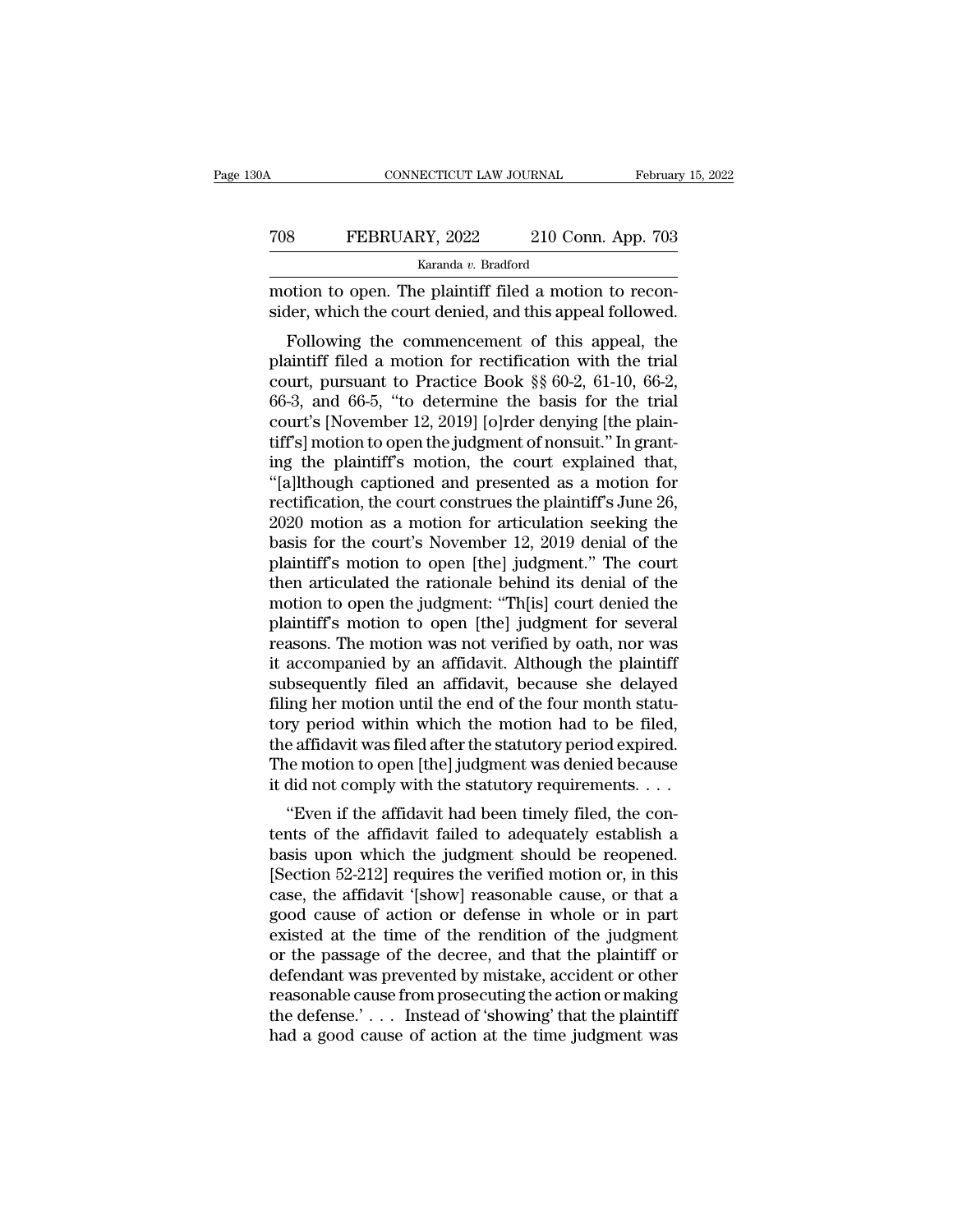| 15, 2022           | CONNECTICUT LAW JOURNAL | Page 131A |
|--------------------|-------------------------|-----------|
| 210 Conn. App. 703 | FEBRUARY, 2022          | 709       |
|                    | Karanda v. Bradford     |           |

EN 15, 2022 CONNECTICUT LAW JOURNAL Page 131/<br>
210 Conn. App. 703 FEBRUARY, 2022 709<br>
Karanda v. Bradford<br>
entered, the affidavit baldly asserts that 'the plaintiff<br>
has maintained a good cause of action.' This is inade-210 Conn. App. 703 FEBRUARY, 2022 709<br>Karanda v. Bradford<br>entered, the affidavit baldly asserts that 'the plaintiff<br>has maintained a good cause of action.' This is inade-<br>quate....  $\frac{210 \text{ Conn. App.}}{\text{entered, the affid} \cdot \text{quate.}}$ EXECUTE:  $\frac{1}{2022}$  100<br>
Karanda v. Bradford<br>
tered, the affidavit baldly asserts that 'the plaintiff'<br>
s maintained a good cause of action.' This is inade-<br>
ate....<br>
"The affidavit also did not establish that the plain

Faranda v. Bradford<br>
entered, the affidavit baldly asserts that 'the plaintiff<br>
has maintained a good cause of action.' This is inade-<br>
quate....<br>
"The affidavit also did not establish that the plaintiff's<br>
failure to obe entered, the affidavit baldly asserts that 'the plaintiff<br>has maintained a good cause of action.' This is inade-<br>quate.  $\dots$ <br>"The affidavit also did not establish that the plaintiff's<br>failure to obey the court's orders th has maintained a good cause of action.' This is inadequate. . . .<br>"The affidavit also did not establish that the plaintiff's failure to obey the court's orders that she comply with the defendant's discovery requests and a quate....<br>"The affidavit also did not establish that the plaintiff's<br>failure to obey the court's orders that she comply with<br>the defendant's discovery requests and appear at a<br>deposition were due to 'mistake, accident or o "The affidavit also did not establish that the plaintiff's<br>failure to obey the court's orders that she comply with<br>the defendant's discovery requests and appear at a<br>deposition were due to 'mistake, accident or other rea-<br> "The affidavit also did not establish that the plaintiff's<br>failure to obey the court's orders that she comply with<br>the defendant's discovery requests and appear at a<br>deposition were due to 'mistake, accident or other rea-<br> failure to obey the court's orders that she comply with<br>the defendant's discovery requests and appear at a<br>deposition were due to 'mistake, accident or other rea-<br>sonable cause.' The explanation advanced in her coun-<br>sel's the defendant's discovery requests and appear at a<br>deposition were due to 'mistake, accident or other rea-<br>sonable cause.' The explanation advanced in her coun-<br>sel's affidavit, that she ultimately determined that the<br>reco deposition were due to 'mistake, accident or other reasonable cause.' The explanation advanced in her counsel's affidavit, that she ultimately determined that the records sought by the defendant did not exist, is belied by sonable cause.' The explanation advanced in her counsel's affidavit, that she ultimately determined that the records sought by the defendant did not exist, is belied by the fact that additional records were actually produc sel's affidavit, that she ultimately determined that the<br>records sought by the defendant did not exist, is belied<br>by the fact that additional records were actually pro-<br>duced after judgment entered. Moreover, the fact that records sought by the defendant did not exist, is belied<br>by the fact that additional records were actually pro-<br>duced after judgment entered. Moreover, the fact that<br>certain records did not exist should have been part of<br>a by the fact that additional records were actually produced after judgment entered. Moreover, the fact that certain records did not exist should have been part of a response provided pursuant to the two prior orders of comp duced after judgment entered. Moreover, the fact that<br>certain records did not exist should have been part of<br>a response provided pursuant to the two prior orders<br>of compliance issued by the court. The affidavit does<br>not ex certain records did not exist should have been part of<br>a response provided pursuant to the two prior orders<br>of compliance issued by the court. The affidavit does<br>not explain what, if any, efforts had been made to com-<br>ply a response provided pursuant to the two prior orders<br>of compliance issued by the court. The affidavit does<br>not explain what, if any, efforts had been made to com-<br>ply with the court's orders prior to the entry of judg-<br>men of compliance issued by the court. The affidavit does<br>not explain what, if any, efforts had been made to com-<br>ply with the court's orders prior to the entry of judg-<br>ment. The documents submitted with her November<br>25, 2019 not explain what, if any, efforts had been made to comply with the court's orders prior to the entry of judgment. The documents submitted with her November 25, 2019 motion to reconsider reflect only that a subpoena was ser ply with the court's orders prior to the entry of judgment. The documents submitted with her November<br>25, 2019 motion to reconsider reflect only that a sub-<br>poena was served in an effort to obtain such records<br>in October, ment. The documents submitted with her November<br>25, 2019 motion to reconsider reflect only that a sub-<br>poena was served in an effort to obtain such records<br>in October, 2019, three months after judgment entered.<br>The affidav 25, 2019 motion to reconsider reflect only that a sub-<br>poena was served in an effort to obtain such records<br>in October, 2019, three months after judgment entered.<br>The affidavit also does not establish that the plaintiff<br>fa poena was served in an effort to obtain such records<br>
in October, 2019, three months after judgment entered.<br>
The affidavit also does not establish that the plaintiff<br>
failed to appear for her deposition, pursuant to the<br> In October, 2019, three months after judgment entered.<br>The affidavit also does not establish that the plaintiff<br>failed to appear for her deposition, pursuant to the<br>court's order, due to 'mistake, accident or other reason-The affidavit also does not establish that the plaintiff<br>failed to appear for her deposition, pursuant to the<br>court's order, due to 'mistake, accident or other reason-<br>able cause.' Counsel's affidavit states only that the<br> failed to appear for her deposition, pursuant to the<br>court's order, due to 'mistake, accident or other reason-<br>able cause.' Counsel's affidavit states only that the<br>'deposition did not happen due to an error in notice<br>betw court's order, due to 'mistake, accident or other rease,<br>able cause.' Counsel's affidavit states only that<br>'deposition did not happen due to an error in no<br>between the undersigned firm and the plaintiff.'<br>'reflects mere ne eposition did not happen due to an error in notice<br>tween the undersigned firm and the plaintiff.' This<br>flects mere negligence on the part of counsel or the<br>aintiff and is not sufficient to establish a basis to<br>pen] the jud between the undersigned firm and the plaintiff.' This<br>reflects mere negligence on the part of counsel or the<br>plaintiff and is not sufficient to establish a basis to<br>[open] the judgment." (Citations omitted.)<br>On appeal, the

reflects mere negligence on the part of counsel or the<br>plaintiff and is not sufficient to establish a basis to<br>[open] the judgment." (Citations omitted.)<br>On appeal, the plaintiff claims that the court erred<br>as a matter of plaintiff and is not sufficient to establish a basis to<br>[open] the judgment." (Citations omitted.)<br>On appeal, the plaintiff claims that the court erred<br>as a matter of law in denying her motion to open the<br>judgment. She cla [open] the judgment." (Citations omitted.)<br>On appeal, the plaintiff claims that the court erred<br>as a matter of law in denying her motion to open the<br>judgment. She claims that the court erred in applying<br>the standard for o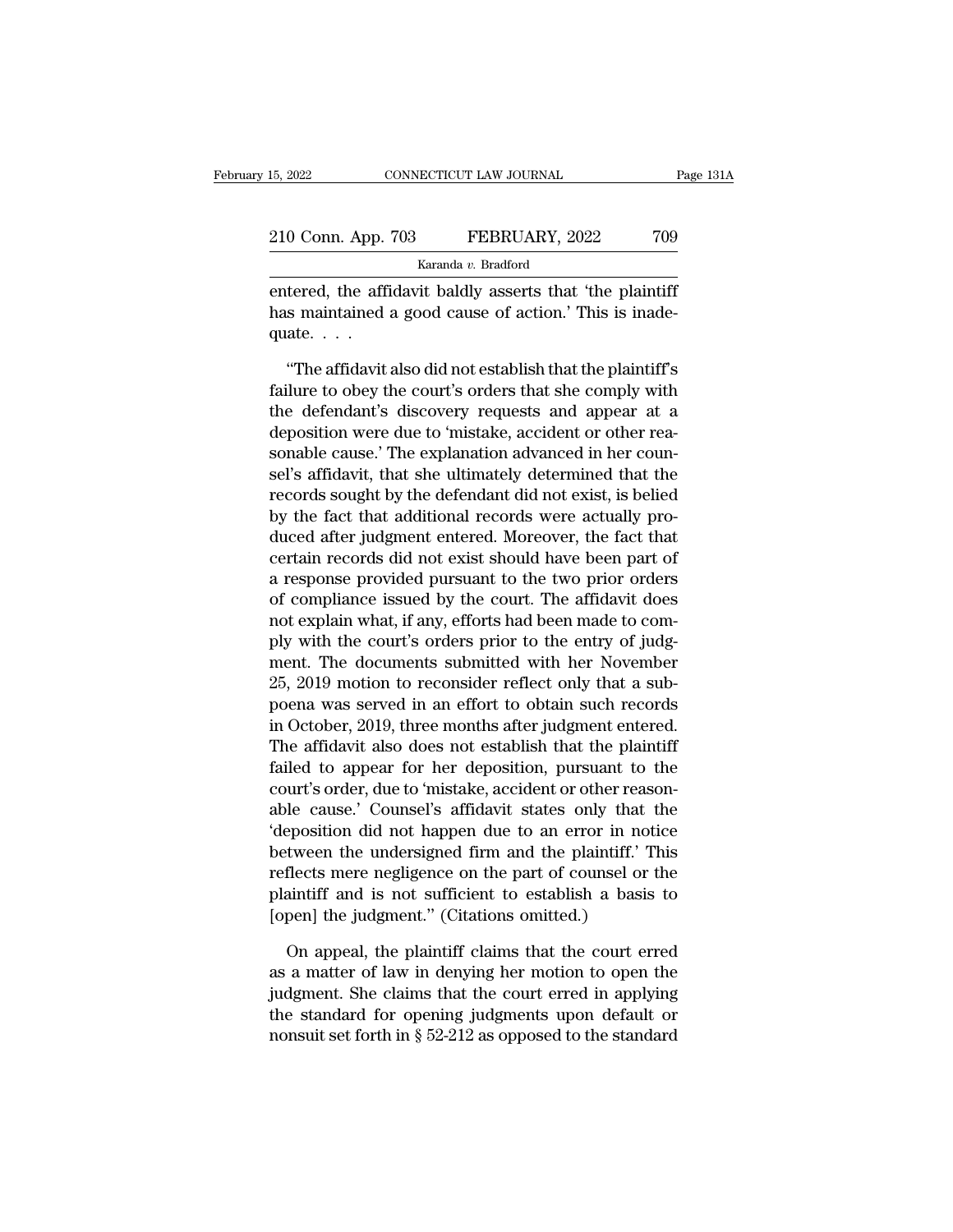## CONNECTICUT LAW JOURNAL February 15, 2022<br>
T10 FEBRUARY, 2022 210 Conn. App. 703<br>
Karanda v. Bradford Karanda *v.* Bradford

February 15, 202<br>
FEBRUARY, 2022 210 Conn. App. 703<br>
Karanda v. Bradford<br>
for opening civil judgments as set forth in § 52-212a.<sup>3</sup><br>
We note that the plaintiff's motion before the court is<br>
continued as a motion to open ju The Term of the Paul Conner of the plaintiff's motion before the court is<br>
The plaintiff's motion before the court is<br>
the plaintiff's motion before the court is<br>
the plaintiff's motion before the court is<br>
captioned as a T10 FEBRUARY, 2022 210 Conn. App. 703<br>
Karanda v. Bradford<br>
for opening civil judgments as set forth in § 52-212a.<sup>3</sup><br>
We note that the plaintiff's motion before the court is<br>
captioned as a motion to open judgment of non T10 FEBRUARY, 2022 210 Conn. App. 703<br>
Karanda v. Bradford<br>
for opening civil judgments as set forth in § 52-212a.<sup>3</sup><br>
We note that the plaintiff's motion before the court is<br>
captioned as a motion to open judgment of non Example 2. Bradford<br>
for opening civil judgments as set forth in § 52-212a.<sup>3</sup><br>
We note that the plaintiff's motion before the court is<br>
captioned as a motion to open judgment of nonsuit,<br>
and, beyond referencing Practice is a set forth in § 52-212a.<sup>3</sup><br>
We note that the plaintiff's motion before the court is<br>
captioned as a motion to open judgment of nonsuit,<br>
and, beyond referencing Practice Book § 17-4, she does<br>
not refer to any legal for opening civil judgments as set forth in § 52-212a.<sup>3</sup><br>We note that the plaintiff's motion before the court is<br>captioned as a motion to open judgment of nonsuit,<br>and, beyond referencing Practice Book § 17-4, she does<br>n We note that the plaintif's motion before the court is<br>captioned as a motion to open judgment of nonsuit,<br>and, beyond referencing Practice Book § 17-4, she does<br>not refer to any legal authority. The defendant, however,<br>in captioned as a motion to open judgment of nonsuit,<br>and, beyond referencing Practice Book § 17-4, she does<br>not refer to any legal authority. The defendant, however,<br>in her response to the plaintiff's motion to open, did<br>obj and, beyond referencing Practice Book § 17-4, she does<br>not refer to any legal authority. The defendant, however,<br>in her response to the plaintiff's motion to open, did<br>object to the plaintiff's motion to open on the groun not refer to any legal authority. The defendant, however,<br>in her response to the plaintiff's motion to open, did<br>object to the plaintiff's motion to open on the grounds<br>that it did not comply with  $\S 52-212$ . The defendan dant. at it did not comply with § 52-212. The defendant<br>
Intends that the court analyzed the plaintiff's motion<br>
der the applicable statute and did not abuse its discre-<br>
in denying her motion. We agree with the defen-<br>
Int.<br>
" contends that the court analyzed the plaintiff's motion<br>under the applicable statute and did not abuse its discre-<br>tion in denying her motion. We agree with the defen-<br>dant.<br>"Whether to grant a motion to open rests in the

under the applicable statute and did not abuse its discretion in denying her motion. We agree with the defendant.<br>
"Whether to grant a motion to open rests in the discretion of the trial court.... In reviewing claims that tion in denying her motion. We agree with the defendant.<br>
"Whether to grant a motion to open rests in the discretion of the trial court.... In reviewing claims that the trial court abused its discretion, great weight is g dant.<br>
"Whether to grant a motion to open rests in the discretion of the trial court.... In reviewing claims that the<br>
trial court abused its discretion, great weight is given<br>
to the trial court's decision and every reas "Whether to grant a motion to open rests in the discretion of the trial court.... In reviewing claims that the trial court abused its discretion, great weight is given to the trial court's decision and every reasonable pr "Whether to grant a motion to open rests in the discretion of the trial court.... In reviewing claims that the trial court abused its discretion, great weight is given to the trial court's decision and every reasonable pr to the trial court's decision and every reasonable pre-<br>sumption is given in favor of its correctness.  $\dots$  We<br>will reverse the trial court's ruling only if it could not<br>reasonably conclude as it did." (Citation omitted; sumption is given in favor of its correctness. . . . . We<br>will reverse the trial court's ruling only if it could not<br>reasonably conclude as it did." (Citation omitted; inter-<br> $\frac{3}{100}$  Although the plaintiff does not at

will reverse the trial court's ruling only if it could not<br>reasonably conclude as it did." (Citation omitted; inter-<br><sup>3</sup> Although the plaintiff does not attempt to demonstrate that she failed<br>to raise this claim before the reasonably conclude as it did." (Citation omitted; inter-<br><sup>3</sup> Although the plaintiff does not attempt to demonstrate that she failed<br>to raise this claim before the court, she does ask that we review her claim<br>under the pl <sup>3</sup> Although the plaintiff does not attempt to demonstrate that she failed to raise this claim before the court, she does ask that we review her claim under the plain error doctrine. We emphasize that plain error "is an e <sup>3</sup> Although the plaintiff does not attempt to demonstrate that she failed to raise this claim before the court, she does ask that we review her claim under the plain error doctrine. We emphasize that plain error "is an e to raise this claim before the court, she does ask that we review her claim under the plain error doctrine. We emphasize that plain error "is an extraordinary remedy used by appellate courts to rectify errors committed at a rule of reviewability. It is a rule of reversibility. That is, it is a restracted that althat, although unpreserved, are of such monumental proportion that they threaten to erode our system of justice and work a serious that that this courts of performance in the courts to rectify errors committed at trial that, although unpreserved, are of such monumental proportion that they threaten to erode our system of justice and work a serious an hare not properly used by appellate courts to rectify errors committed at trial that, although unpreserved, are of such monumental proportion that they threaten to erode our system of justice and work a serious and manife less real of every sign of justice and work a serious and manifest<br>injustice on the aggrieved party. [T]he plain error doctrine  $\ldots$  is not  $\ldots$ <br>a rule of reviewability. It is a rule of reversibility. That is, it is a d injustice on the aggrieved party. [T] the plain error doctrine  $\ldots$  is not  $\ldots$  a rule of reviewability. It is a rule of reversibility. That is, it is a doctrine that this court invokes in order to rectify a trial court a rule of reviewability. It is a rule of reversibility. That is, it is a doctrine that this court invokes in order to rectify a trial court ruling that, although either not properly preserved or never raised at all in the that this court invokes in order to rectify a trial court ruling that, although either not properly preserved or never raised at all in the trial court, nonetheless requires reversal of the trial court's judgment, for rea either not properly preserved or never raised at all in the trial court, nonetheless requires reversal of the trial court's judgment, for reasons of policy.<br>
. . . Plain error is a doctrine that should be invoked sparingl East requires reversal of the trial court's judgment, for reasons of policy.<br>
... Plain error is a doctrine that should be invoked sparingly." (Internal quotation marks omitted.) Johnson v. Johnson, 203 Conn. App. 405, 41 about Plain error is a doctrine that should be invoked sparingly." (Internal quotation marks omitted.) *Johnson* v. *Johnson*, 203 Conn. App. 405, 411, 248 A.3d 796 (2021). A finding of plain error requires that an error correct, the plain error doctrine is inapplicable to the present case. See State v. Pierce, 269 Conn. 442, 453, 849 A.2d 375 (2004) ("the plain error" is "patent" for J readily discernable on the face of a factually adequ quotation marks omitted.) *Johnson* v. *Johnson*, 203 Conn. App. 405, 411, 248 A.3d 796 (2021). A finding of plain error requires that an error is "patent [or] readily discernable on the face of a factually adequate recor Lot preadily discernable on the face of a factually adequate record  $\ldots$ ."<br>(Internal quotation marks omitted.) Id. Because we conclude that the court's<br>application of § 52-212 to the plaintiff's motion to open the judgme (Internal quotation marks omitted.) Id. Because we conclude that the court's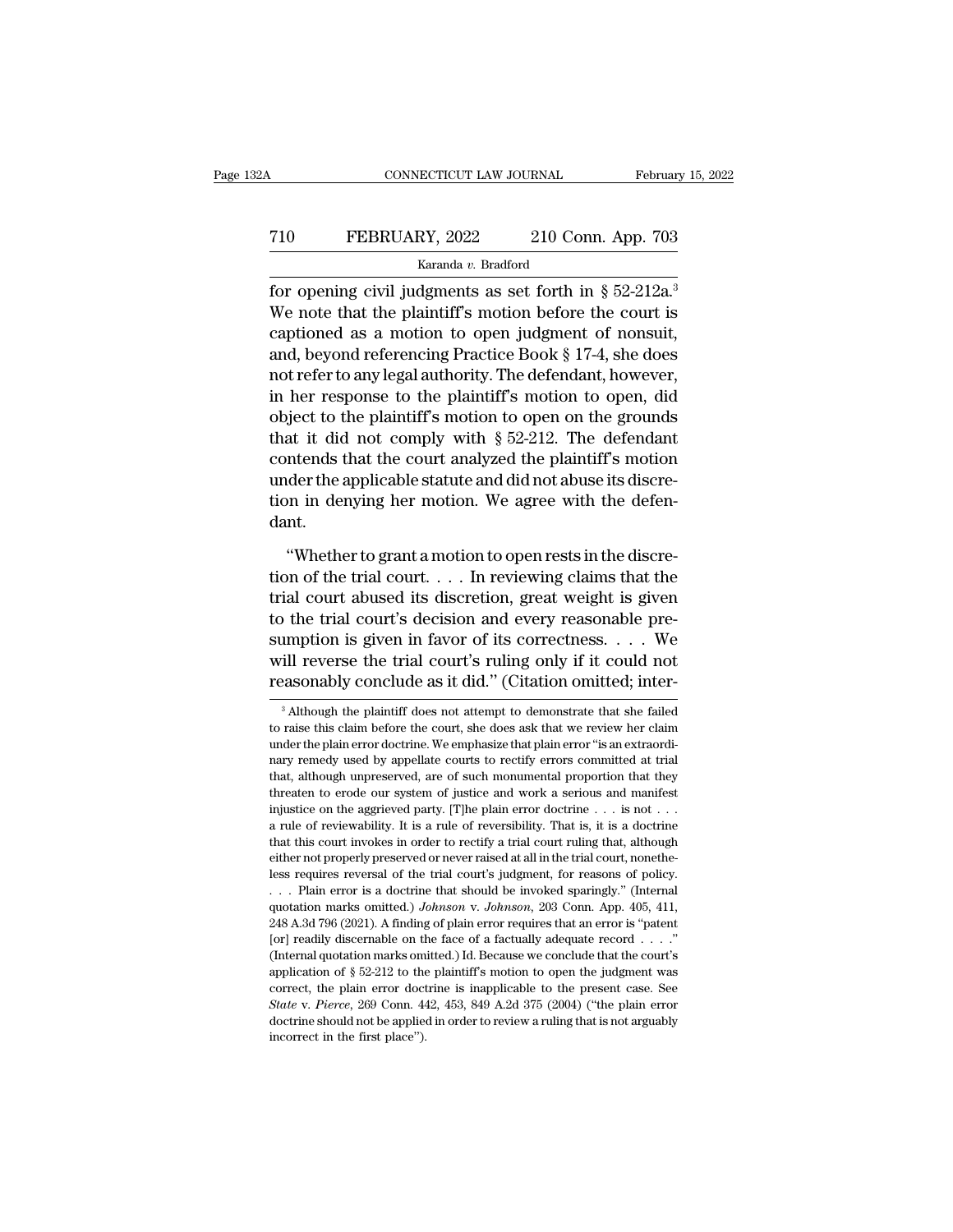# 15, 2022 CONNECTICUT LAW JOURNAL Page 133A<br>210 Conn. App. 703 FEBRUARY, 2022 711<br>Karanda v. Bradford

Karanda *v.* Bradford

nal quotation marks omitted.) *Pachaug Marina &*<br> *Campground Assn., Inc.* v. *Pease, 149 Conn. App. 489,*<br>
402 20 4 24 422 (2014) Additionally "the the extent" *Campground Assn., Inc.* v. *Pease, 149 Conn. App.* 39 A.3d 423 (2014). Additionally, "[t]o the extent that we need to internet a statute our review is also 210 Conn. App. 703 FEBRUARY, 2022 711<br>
Karanda v. Bradford<br>
mal quotation marks omitted.) *Pachaug Marina &*<br> *Campground Assn., Inc.* v. *Pease,* 149 Conn. App. 489,<br>
493, 89 A.3d 423 (2014). Additionally, "[t]o the exte 210 Conn. App. 703 FEBRUARY, 2022 711<br>
Karanda v. Bradford<br>
nal quotation marks omitted.) *Pachaug Marina &*<br> *Campground Assn., Inc.* v. *Pease,* 149 Conn. App. 489,<br>
493, 89 A.3d 423 (2014). Additionally, "[t]o the exte Karanda v. Bradford<br>
nal quotation marks omitted.) *Pachaug Marina &*<br> *Campground Assn., Inc.* v. *Pease*, 149 Conn. App. 489,<br>
493, 89 A.3d 423 (2014). Additionally, "[t]o the extent<br>
that we need to interpret a statute, radiua v. Bradiota<br>
mal quotation marks omitted.) *Pachaug Marina &*<br> *Campground Assn., Inc. v. Pease,* 149 Conn. App. 489,<br>
493, 89 A.3d 423 (2014). Additionally, "[t]o the extent<br>
that we need to interpret a statute, ou real quotation marks omitted.) *Pachaug Marina &*<br> *Campground Assn., Inc. v. Pease,* 149 Conn. App. 489,<br>
493, 89 A.3d 423 (2014). Additionally, "[t]o the extent<br>
that we need to interpret a statute, our review is ple-<br>
n Campground Assn., Inc. v. Pease, 149 Conn. App. 489, 493, 89 A.3d 423 (2014). Additionally, "[t]o the extent that we need to interpret a statute, our review is plenary." *Disturco* v. *Gates in New Canaan*, *LLC*, 204 Con 493, 89 A.3d 423 (2014). Additionally, "[t]o the extent<br>that we need to interpret a statute, our review is ple-<br>nary." *Disturco* v. *Gates in New Canaan*, *LLC*, 204<br>Conn. App. 526, 532, 253 A.3d 1033 (2021); see also<br>*T* that we need to interpret a statute, our review is ple-<br>nary." *Disturco* v. *Gates in New Canaan*, *LLC*, 204<br>Conn. App. 526, 532, 253 A.3d 1033 (2021); see also<br>*Trumbull* v. *Palmer*, 161 Conn. App. 594, 598–99, 129<br>A.3 nary." Disturco v. Gates in New Canaan, LLC, 204<br>Conn. App. 526, 532, 253 A.3d 1033 (2021); see also<br>Trumbull v. Palmer, 161 Conn. App. 594, 598–99, 129<br>A.3d 133 (2015) ("Whether a court has authority to<br>grant a motion to Conn. App. 526, 532, 253 A.3d 1033 (2021); see also<br>Trumbull v. Palmer, 161 Conn. App. 594, 598–99, 129<br>A.3d 133 (2015) ("Whether a court has authority to<br>grant a motion to open requires an interpretation of<br>the relevant s Trumbull v. Palmer, 161 Conn. App. 594, 598–99<br>A.3d 133 (2015) ("Whether a court has authori<br>grant a motion to open requires an interpretatie<br>the relevant statutes. Statutory construction, in<br>presents a question of law ove ant a motion to open requires an interpretation of<br>e relevant statutes. Statutory construction, in turn,<br>esents a question of law over which our review is<br>enary." (Internal quotation marks omitted.)), cert.<br>mied, 320 Conn. the relevant statutes. Statutory construction, in turn,<br>presents a question of law over which our review is<br>plenary." (Internal quotation marks omitted.)), cert.<br>denied, 320 Conn. 923, 133 A.3d 458 (2016).<br>We first consid

presents a question of law over which our review is<br>plenary." (Internal quotation marks omitted.)), cert.<br>denied, 320 Conn. 923, 133 A.3d 458 (2016).<br>We first consider whether the court lacked statutory<br>authority to consi plenary." (Internal quotation marks omitted.)), cert.<br>denied, 320 Conn. 923, 133 A.3d 458 (2016).<br>We first consider whether the court lacked statutory<br>authority to consider the plaintiff's motion to open. This<br>inquiry is g denied, 320 Conn. 923, 133 A.3d 458 (2016).<br> *We first consider whether the court lacked statutory*<br>
authority to consider the plaintiff's motion to open. This<br>
inquiry is guided by the requirements set forth in § 52-<br>
212 We first consider whether the court lacked statutory<br>authority to consider the plaintiff's motion to open. This<br>inquiry is guided by the requirements set forth in § 52-<br>212, as well as Practice Book § 17-43. See *Opoku* v We first consider whether the court lacked statutory<br>authority to consider the plaintiff's motion to open. This<br>inquiry is guided by the requirements set forth in § 52-<br>212, as well as Practice Book § 17-43. See Opoku v.<br> authority to consider the plaintiff's motion to open. This<br>inquiry is guided by the requirements set forth in § 52-<br>212, as well as Practice Book § 17-43. See Opoku v.<br>Grant, 63 Conn. App. 686, 690–91, 778 A.2d 981 (2001). inguiry is guided by the requirements set forth in  $\S$  52-<br>212, as well as Practice Book  $\S$  17-43. See Opoku v.<br>Grant, 63 Conn. App. 686, 690–91, 778 A.2d 981 (2001).<br>"[Section] 52-212 (a) provides: [a]ny judgment render 212, as well as Practice Book § 17-43. See *Opoku v.*<br> *Grant*, 63 Conn. App. 686, 690–91, 778 A.2d 981 (2001).<br>
"[Section] 52-212 (a) provides: [a]ny judgment rendered<br>
or decree passed upon a default or nonsuit in the S Grant, 63 Conn. App. 686, 690–91, 778 A.2d 981 (2001).<br>
"[Section] 52-212 (a) provides: [a]ny judgment rendered<br>
or decree passed upon a default or nonsuit in the Supe-<br>
rior Court may be set aside, within four months fol "[Section] 52-212 (a) provides: [a]ny judgment rendered<br>or decree passed upon a default or nonsuit in the Supe-<br>rior Court may be set aside, within four months follow-<br>ing the date on which it was rendered or passed, and<br>t or decree passed upon a default or nonsuit in the Superior Court may be set aside, within four months following the date on which it was rendered or passed, and the case reinstated on the docket, on such terms in respect t rior Court may be set aside, within four months following the date on which it was rendered or passed, and the case reinstated on the docket, on such terms in respect to costs as the court deems reasonable, upon the compla ing the date on which it was rendered or passed, and<br>the case reinstated on the docket, on such terms in<br>respect to costs as the court deems reasonable, upon<br>the complaint or written motion of any party or person<br>prejudice the case reinstated on the docket, on such terms in<br>respect to costs as the court deems reasonable, upon<br>the complaint or written motion of any party or person<br>prejudiced thereby, showing reasonable cause, or that<br>a good c respect to costs as the court deems reasonable, upon<br>the complaint or written motion of any party or person<br>prejudiced thereby, showing reasonable cause, or that<br>a good cause of action or defense in whole or in part<br>exist the complaint or written motion of any party or person<br>prejudiced thereby, showing reasonable cause, or that<br>a good cause of action or defense in whole or in part<br>existed at the time of the rendition of the judgment<br>or th prejudiced thereby, showing reasonable cause, or that<br>a good cause of action or defense in whole or in part<br>existed at the time of the rendition of the judgment<br>or the passage of the decree, and that the plaintiff or<br>defe a good cause of action or defense in whole or in part<br>existed at the time of the rendition of the judgment<br>or the passage of the decree, and that the plaintiff or<br>defendant was prevented by mistake, accident or other<br>reas existed at the time of the rendition of the judgment<br>or the passage of the decree, and that the plaintiff or<br>defendant was prevented by mistake, accident or other<br>reasonable cause from prosecuting the action or making<br>the or the passage of the decree, and that the plaintiff or<br>defendant was prevented by mistake, accident or other<br>reasonable cause from prosecuting the action or making<br>the defense.... Subsection [(c)] of § 52-212 addition-<br>a defendant was prevented by mistake, accident or other<br>reasonable cause from prosecuting the action or making<br>the defense. . . . Subsection [(c)] of § 52-212 addition-<br>ally requires that [t]he complaint or written motion sh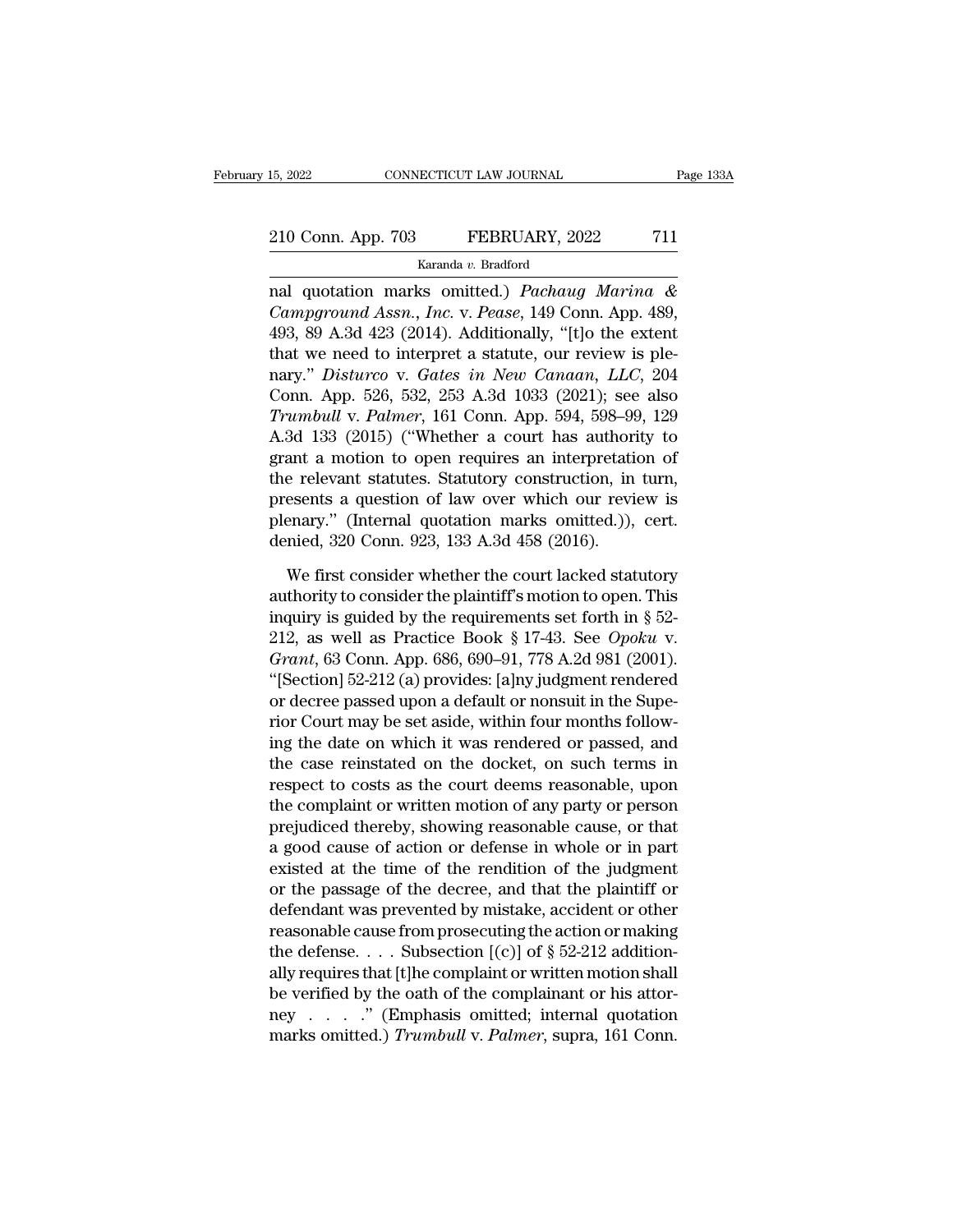## CONNECTICUT LAW JOURNAL February 15, 2022<br> **FEBRUARY**, 2022 210 Conn. App. 703<br>
Karanda v. Bradford Karanda *v.* Bradford

CONNECTICUT LAW JOURNAL Februar<br>
T12 FEBRUARY, 2022 210 Conn. App. 703<br>
Karanda v. Bradford<br>
App. 599. Practice Book § 17-43 contains similar requirements.<sup>4</sup> ments.<sup>4</sup>

FEBRUARY, 2022 210 Conn. App. 703<br>
Karanda v. Bradford<br>
Dp. 599. Practice Book § 17-43 contains similar require-<br>
ents.<sup>4</sup><br>
In *Opoku* v. *Grant*, supra, 63 Conn. App. 686, this<br>
urt addressed a similar challenge to a tria FEBRUARY, 2022 210 Conn. App. 703<br>
Karanda v. Bradford<br>
App. 599. Practice Book § 17-43 contains similar requirements.<sup>4</sup><br>
In *Opoku* v. *Grant*, supra, 63 Conn. App. 686, this<br>
court addressed a similar challenge to a tr  $\epsilon$  a planning Karanda v. Bradford<br>App. 599. Practice Book § 17-43 contains similar requirements.<sup>4</sup><br>In *Opoku* v. *Grant*, supra, 63 Conn. App. 686, this<br>court addressed a similar challenge to a trial court's<br>denial of App. 599. Practice Book § 17-43 contains similar requirements.<sup>4</sup><br>In *Opoku* v. *Grant*, supra, 63 Conn. App. 686, this<br>court addressed a similar challenge to a trial court's<br>denial of a plaintiff's motion to open a judgm ments.<sup>4</sup><br>In *Opoku* v. *Grant*, supra, 63 Conn. App. 686, this<br>court addressed a similar challenge to a trial court's<br>denial of a plaintiff's motion to open a judgment. Id.,<br>687. Following the plaintiff's failure to foll In Opoku v. Grant, supra, 63 Conn. App. 686, this<br>court addressed a similar challenge to a trial court's<br>denial of a plaintiff's motion to open a judgment. Id.,<br>687. Following the plaintiff's failure to follow the court's In *Opoku* v. *Grant*, supra, 63 Conn. App. 686, this<br>court addressed a similar challenge to a trial court's<br>denial of a plaintiff's motion to open a judgment. Id.,<br>687. Following the plaintiff's failure to follow the cour court addressed a similar challenge to a trial court's<br>denial of a plaintiff's motion to open a judgment. Id.,<br>687. Following the plaintiff's failure to follow the court's<br>order to comply with the defendant's discovery req denial of a plaintiff's motion to open a judgment. Id.,<br>687. Following the plaintiff's failure to follow the court's<br>order to comply with the defendant's discovery requests,<br>the defendant filed a motion for a judgment of n 687. Following the plaintiff's failure to follow the court's<br>order to comply with the defendant's discovery requests,<br>the defendant filed a motion for a judgment of nonsuit,<br>which the court granted on March 8, 1999. Id., 6 order to comply with the defendant's discovery requests,<br>the defendant filed a motion for a judgment of nonsuit,<br>which the court granted on March 8, 1999. Id., 688. The<br>plaintiff filed a motion to open the judgment of nons the defendant filed a motion for a judgment of nonsuit,<br>which the court granted on March 8, 1999. Id., 688. The<br>plaintiff filed a motion to open the judgment of nonsuit<br>on June 2, 1999, to which the defendant objected, in<br> which the court granted on March 8, 1999. Id., 688. The plaintiff filed a motion to open the judgment of nonsuit on June 2, 1999, to which the defendant objected, in part, due to the plaintiff's failure to file the require plaintiff filed a motion ton June 2, 1999, to wh<br>part, due to the plaint<br>affidavit. Id., 688–89. Or<br>the motion to open and<br>tion. Id., 689. The plain<br>October, 1999. Id.<br>In affirming the trial In a first complete the plaintiff's failure to file the required fidavit. Id., 688–89. On June 22, 1999, the court denied e motion to open and sustained the defendant's objection. Id., 689. The plaintiff did not file an a affidavit. Id., 688–89. On June 22, 1999, the court denied<br>the motion to open and sustained the defendant's objec-<br>tion. Id., 689. The plaintiff did not file an affidavit until<br>October, 1999. Id.<br>In affirming the trial cou

the motion to open and sustained the defendant's objection. Id., 689. The plaintiff did not file an affidavit until<br>October, 1999. Id.<br>In affirming the trial court's denial of the plaintiff's<br>motion to open, this court not tion. Id., 689. The plaintiff did not file an affidavit until<br>October, 1999. Id.<br>In affirming the trial court's denial of the plaintiff's<br>motion to open, this court noted that "[t]he plaintiff<br>did not meet the statutory r October, 1999. Id.<br>In affirming the trial court's denial of the plaintiff's<br>motion to open, this court noted that "[t]he plaintiff<br>did not meet the statutory requirements or those of the<br>rules of practice, and there is no In affirming the trial court's denial of the plaintiff's<br>motion to open, this court noted that "[t]he plaintiff<br>did not meet the statutory requirements or those of the<br>rules of practice, and there is no evidence of waiver de not meet the statutory requirements or those of the less of practice, and there is no evidence of waiver by the defendant. The court rendered a judgment of non-<br>int on March 8, 1999. The plaintiff filed his motion to  $\$ rules of practice, and there is no evidence of waiver by<br>the defendant. The court rendered a judgment of non-<br>suit on March 8, 1999. The plaintiff filed his motion to<br> $\frac{4}{1}$ Practice Book § 17-43 provides in relevant pa

the defendant. The court rendered a judgment of non-<br>suit on March 8, 1999. The plaintiff filed his motion to<br> $\frac{4 \text{ Practice Book} \text{ } \$1743 \text{ provides in relevant part: } (\text{a}) \text{ Any judgment re-} }{4 \text{Practice passed upon a default or nonsuit may be set aside within}}$ <br>four months succeeding the date on which notice suit on March 8, 1999. The plaintiff filed his motion to<br>
<sup>4</sup> Practice Book § 17-43 provides in relevant part: "(a) Any judgment rendered or decree passed upon a default or nonsuit may be set aside within<br>
four months suc Figure 11 Match of 1999. The plantificant med his motion to<br>
<sup>4</sup> Practice Book § 17-43 provides in relevant part: "(a) Any judgment rendered or decree passed upon a default or nonsuit may be set aside within<br>
four months <sup>4</sup> Practice Book § 17-43 provides in relevant part: "(a) Any judgment rendered or decree passed upon a default or nonsuit may be set aside within four months succeeding the date on which notice was sent, and the case rei dered or decree passed upon a default or nonsuit may be set aside within four months succeeding the date on which notice was sent, and the case reinstated on the docket on such terms in respect to costs as the judicial aut or defense in whole or in part existed at the time of the rendition of such judgment or the passage of such decree, and that the plaintiff or the defendant was prevented by mistake, accident or other reasonable cause from reinstated on the docket on such terms in respect to costs as the judicial authority deems reasonable, upon the written motion of any party or person prejudiced thereby, showing reasonable cause, or that a good cause of ac authority deems reasonable, upon the written motion of any party or person prejudiced thereby, showing reasonable cause, or that a good cause of action or defense in whole or in part existed at the time of the rendition of prosecuting or appearing to make the same. Such written motion shall be verified by the oath of the complainant or the complainant's attorney, shall state in general terms the nature of the claim or defense and shall parti predefinition in part existed at the time of the rendition of such produces in whole or in part existed at the time of the rendition of such judgment or the passage of such decree, and that the plaintiff or the defendant w independent or the passage of such decree, and that the plaintiff or the defendant was prevented by mistake, accident or other reasonable cause from prosecuting or appearing to make the same. Such written motion shall be v judicial authority shall order reasonable cause from<br>prosecuting or appearing to make the same. Such written motion shall be<br>verified by the oath of the complainant or the complainant's attorney, shall<br>state in general ter are more through a provided by the same. Such written motion shall be verified by the oath of the complainant or the complainant's attorney, shall state in general terms the nature of the claim or defense and shall particu presented by the oath of the complainant or the complainant's attorney, shall state in general terms the nature of the claim or defense and shall particularly set forth the reason why the plaintiff or the defendant failed state in general terms the nature of the claim or defense and shall particularly set forth the reason why the plaintiff or the defendant failed to appear. The judicial authority shall order reasonable notice of the penden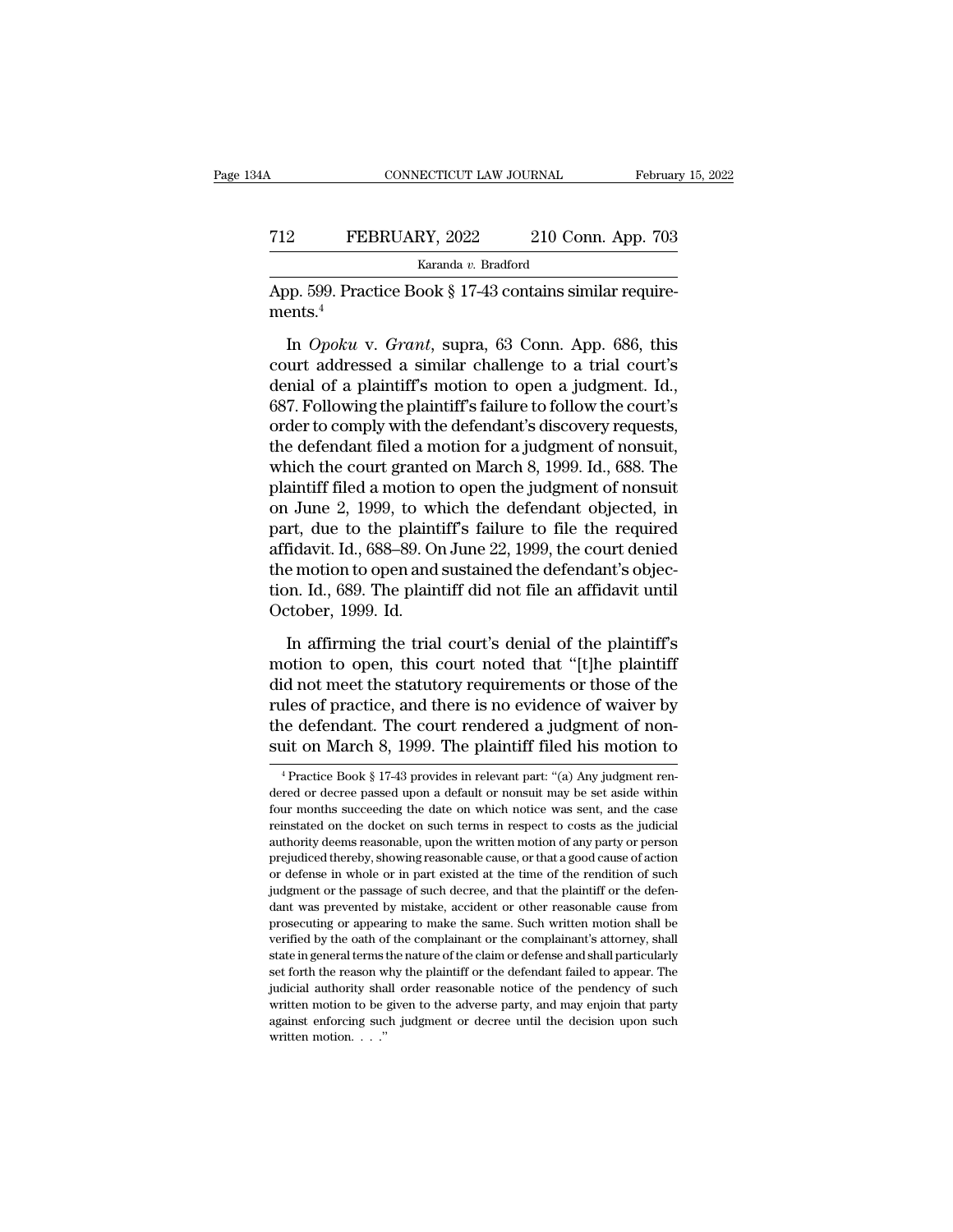# 15, 2022 CONNECTICUT LAW JOURNAL Page 135A<br>210 Conn. App. 703 FEBRUARY, 2022 713<br>Karanda v. Bradford

Karanda *v.* Bradford

15, 2022 CONNECTICUT LAW JOURNAL Page 135A<br>
210 Conn. App. 703 FEBRUARY, 2022 713<br>
Karanda v. Bradford<br>
Open and set aside the judgment on June 2, 1999. On<br>
June 7, 1999, the defendant objected on several grounds,<br>
includi 210 Conn. App. 703 FEBRUARY, 2022 713<br>
Karanda v. Bradford<br>
Open and set aside the judgment on June 2, 1999. On<br>
June 7, 1999, the defendant objected on several grounds,<br>
including the plaintiff's failure to file the requ 210 Conn. App. 703 FEBRUARY, 2022 713<br>  $\frac{\text{Karanda } v. \text{ Bradford}}{2}$ <br>
open and set aside the judgment on June 2, 1999. On<br>
June 7, 1999, the defendant objected on several grounds,<br>
including the plaintiff's failure to file the re 210 Conn. App. 703 FEBRUARY, 2022 713<br>
Karanda v. Bradford<br>
open and set aside the judgment on June 2, 1999. On<br>
June 7, 1999, the defendant objected on several grounds,<br>
including the plaintiff's failure to file the requ Example 1 Excessive,  $\frac{1}{2}$  and  $\frac{1}{2}$  and  $\frac{1}{2}$  and  $\frac{1}{2}$  are  $\frac{1}{2}$  and  $\frac{1}{2}$  and  $\frac{1}{2}$  and  $\frac{1}{2}$  and  $\frac{1}{2}$  and  $\frac{1}{2}$  and  $\frac{1}{2}$  are defendant objected on several grounds, includi karanda v. Bradford<br>
open and set aside the judgment on June 2, 1999. On<br>
June 7, 1999, the defendant objected on several grounds,<br>
including the plaintiff's failure to file the required affida-<br>
vit. Although the plainti open and set aside the judgment on June 2, 1999. On<br>June 7, 1999, the defendant objected on several grounds,<br>including the plaintiff's failure to file the required affida-<br>vit. Although the plaintiff thus received notice t June 7, 1999, the defendant objected on several grounds,<br>including the plaintiff's failure to file the required affida-<br>vit. Although the plaintiff thus received notice that the<br>motion was procedurally flawed, he failed, e including the plaintiff's failure to file the required affidavit. Although the plaintiff thus received notice that the motion was procedurally flawed, he failed, even then, to file a timely affidavit. On June 22, 1999, the vit. Although the plaintiff thus received notice that the<br>motion was procedurally flawed, he failed, even then,<br>to file a timely affidavit. On June 22, 1999, the court<br>denied the motion and sustained the defendant's objecmotion was procedurally flaw<br>to file a timely affidavit. On<br>denied the motion and sustain<br>tion. The plaintiff did not file a<br>1999. Accordingly, the court p<br>tiff's motion to open for lack<br>grant relief.'' Id., 691–92.<br>In our In a timely amuavit. On suite 22, 1999, the court<br>mied the motion and sustained the defendant's objector.<br>The plaintiff did not file an affidavit until October,<br>99. Accordingly, the court properly denied the plain-<br>f's mot defined the motion and sustained the defendant s objection. The plaintiff did not file an affidavit until October, 1999. Accordingly, the court properly denied the plaintiff's motion to open for lack of statutory authorit

1999. Accordingly, the court properly denied the plain-<br>tiff's motion to open for lack of statutory authority to<br>grant relief." Id., 691–92.<br>In our view, this court's holding in *Opoku* compels<br>a similar result in the pre 1999. Accordingly, the court property defined the plant-<br>tiff's motion to open for lack of statutory authority to<br>grant relief." Id., 691–92.<br>In our view, this court's holding in *Opoku* compels<br>a similar result in the pr In s motion to open for fack of statutory authority to<br>grant relief." Id., 691–92.<br>In our view, this court's holding in *Opoku* compels<br>a similar result in the present case, as the plaintiff filed<br>her motion without the a grant rener. Tu., 091–92.<br>
In our view, this court's holding in *Opoku* compels<br>
a similar result in the present case, as the plaintiff filed<br>
her motion without the affidavit required by § 52-212<br>
(c). Although the plain In our view, this court's holding in *Opoku* compels<br>a similar result in the present case, as the plaintiff filed<br>her motion without the affidavit required by  $\S$  52-212<br>(c). Although the plaintiff belatedly filed an affi a similar result in the present case, as the plaintiff filed<br>her motion without the affidavit required by  $\S$  52-212<br>(c). Although the plaintiff belatedly filed an affidavit on<br>November 7, 2019, that date fell outside the her motion without the affidavit required by  $\S$  52-212 (c). Although the plaintiff belatedly filed an affidavit on November 7, 2019, that date fell outside the four month range permitted by  $\S$  52-212. The statutory lang (c). Although the plaintiff belatedly filed an affidavit on<br>November 7, 2019, that date fell outside the four month<br>range permitted by  $\S$  52-212. The statutory language<br>is clear that a motion to open and the accompanying November 7, 2019, that date fell outside the four month<br>range permitted by  $\S$  52-212. The statutory language<br>is clear that a motion to open and the accompanying<br>affidavit must be filed within four months of the judg-<br>men range permitted by  $\S$  52-212. The statutory language<br>is clear that a motion to open and the accompanying<br>affidavit must be filed within four months of the judg-<br>ment of nonsuit. Because the record before us unambig-<br>uous Clear that a motion to open and the accompanying<br>fidavit must be filed within four months of the judg-<br>ent of nonsuit. Because the record before us unambig-<br>usly reflects that the plaintiff failed to timely file her<br>fidav amuavit must be med within four months of the judgement of nonsuit. Because the record before us unambig-<br>uously reflects that the plaintiff failed to timely file her<br>affidavit, we cannot conclude that the court abused it

ment of honsult. Because the record before us unambig-<br>uously reflects that the plaintiff failed to timely file her<br>affidavit, we cannot conclude that the court abused its<br>discretion in denying her motion to open the judg dously reflects that the plaintiff rafied to thirely life field<br>affidavit, we cannot conclude that the court abused its<br>discretion in denying her motion to open the judgment.<br>Additionally, even if the plaintiff had timely discretion in denying her motion to open the judgment.<br>
Additionally, even if the plaintiff had timely filed her<br>
affidavit, the court properly concluded that the affidavit<br>
did not satisfy the substantive requirements of Make a two part showing that the plaintiff had timely filed her affidavit, the court properly concluded that the affidavit did not satisfy the substantive requirements of  $\S 52-212$  (a). "To open a judgment pursuant to Pr Additionally, even if the plaintiff had timely filed her<br>affidavit, the court properly concluded that the affidavit<br>did not satisfy the substantive requirements of § 52-212<br>(a). "To open a judgment pursuant to Practice Bo affidavit, the court properly concluded that the affidavit<br>did not satisfy the substantive requirements of  $\S$  52-212<br>(a). "To open a judgment pursuant to Practice Book<br> $\S$  17-43 (a) and . . .  $\S$  52-212 (a), the movant m did not satisfy the substantive requirements of  $\S$  52-212<br>(a). "To open a judgment pursuant to Practice Book<br> $\S$  17-43 (a) and . . .  $\S$  52-212 (a), the movant must<br>make a two part showing that (1) a good defense existed (a). "To open a judgment pursuant to Practice Book § 17-43 (a) and . . . . § 52-212 (a), the movant must make a two part showing that (1) a good defense existed at the time an adverse judgment was rendered; and (2) the de § 17-43 (a) and . . . § 52-212 (a), the movant must<br>make a two part showing that (1) a good defense existed<br>at the time an adverse judgment was rendered; and (2)<br>the defense was not at that time raised by reason of<br>mistak make a two part showing that (1) a good defense existed<br>at the time an adverse judgment was rendered; and (2)<br>the defense was not at that time raised by reason of<br>mistake, accident or other reasonable cause. . . . The<br>par at the time an adverse judgment was rendered; and  $(2)$ <br>the defense was not at that time raised by reason of<br>mistake, accident or other reasonable cause. . . . The<br>party moving to open a [judgment of nonsuit] must not<br>onl the defense was not at that time raised by reason of mistake, accident or other reasonable cause. . . . The party moving to open a [judgment of nonsuit] must not only allege, but also make a showing sufficient to satisfy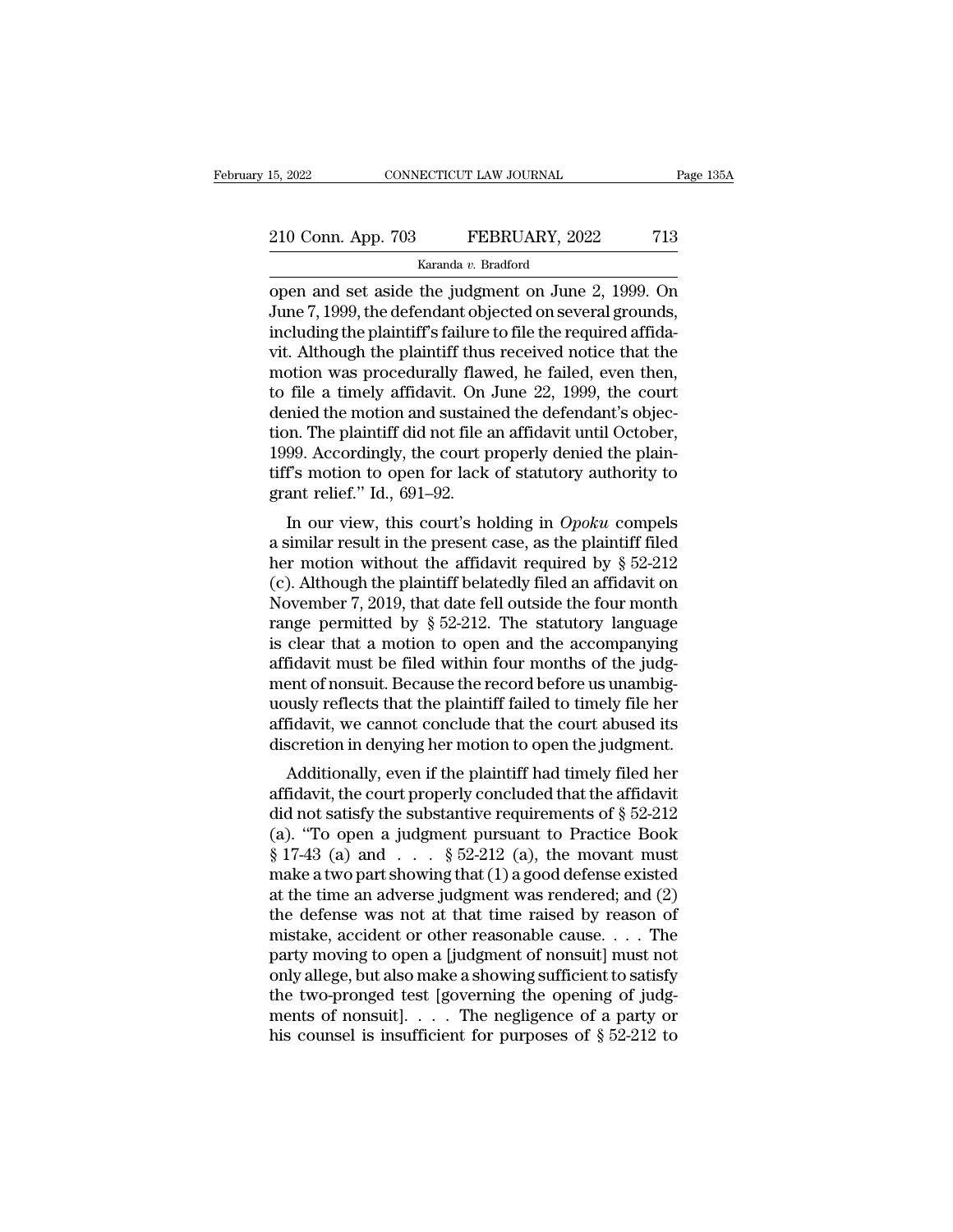# CONNECTICUT LAW JOURNAL February 15, 2022<br>
714 FEBRUARY, 2022 210 Conn. App. 714<br>
Reyes v. State

Reyes *v.* State

SER CONNECTICUT LAW JOURNAL February 15, 2022<br>
Set aside a default judgment. . . . . Finally, because the<br>
set aside a default judgment. . . . . Finally, because the<br>
movant must satisfy both prongs of this analysis, failu T14 FEBRUARY, 2022 210 Conn. App. 714<br>
Reyes v. State<br>
set aside a default judgment. . . . Finally, because the<br>
movant must satisfy both prongs of this analysis, failure<br>
to meet either prong is fatal to its motion." (In T14 FEBRUARY, 2022 210 Conn. App. 714<br>
Reyes v. State<br>
Set aside a default judgment.... Finally, because the<br>
movant must satisfy both prongs of this analysis, failure<br>
to meet either prong is fatal to its motion." (Inter T14 FEBRUARY, 2022 210 Conn. App. 714<br>
Reyes v. State<br>
Set aside a default judgment. . . . Finally, because the<br>
movant must satisfy both prongs of this analysis, failure<br>
to meet either prong is fatal to its motion." (Int *Reyes v. State*<br> *Reyes v. State*<br> *Canaan, Berges v. State*<br>
movant must satisfy both prongs of this analysis, fail<br>
to meet either prong is fatal to its motion." (Interproduction marks omitted.) *Distureo v. Gates in l* t aside a default judgment. . . . . Finally, because the<br>ovant must satisfy both prongs of this analysis, failure<br>meet either prong is fatal to its motion." (Internal<br>otation marks omitted.) *Disturco* v. *Gates in New*<br>m set aside a default judgment. . . . . Thiany, because the<br>movant must satisfy both prongs of this analysis, failure<br>to meet either prong is fatal to its motion." (Internal<br>quotation marks omitted.) *Disturco* v. *Gates in* 

movant must satisfy both prongs or this analysis, randic<br>to meet either prong is fatal to its motion." (Internal<br>quotation marks omitted.) *Disturco* v. *Gates in New*<br>*Canaan*, *LLC*, supra, 204 Conn. App. 532–33.<br>We agre to meet entier prong is ratar to its motion. (Internation<br>quotation marks omitted.) *Disturco* v. *Gates in New*<br>*Canaan, LLC*, supra, 204 Conn. App. 532–33.<br>We agree with the court's determination that the<br>plaintiff's aff Canaan, LLC, supra, 204 Conn. App. 532–33.<br>We agree with the court's determination that the<br>plaintiff's affidavit does not meet the statutory require-<br>ments. With respect to the showing of a good cause or<br>defense, the pla We agree with the court's determination that the plaintiff's affidavit does not meet the statutory requirements. With respect to the showing of a good cause or defense, the plaintiff's affidavit merely states "[t] hat the We agree with the court's determination that the plaintiff's affidavit does not meet the statutory requirements. With respect to the showing of a good cause or defense, the plaintiff's affidavit merely states "[t]hat the p plaintiff's affidavit does not meet the statutory requirements. With respect to the showing of a good cause or<br>defense, the plaintiff's affidavit merely states "[t]hat the<br>plaintiff has maintained a good cause of action an ments. With respect to the showing of a good cause or<br>defense, the plaintiff's affidavit merely states "[t]hat the<br>plaintiff has maintained a good cause of action and<br>is ready to continue prosecuting this action with due<br>d is ready to continue prosecuting this action with due<br>
diligence." As we recognized in *Disturco*, the mere alle-<br>
gation of the existence of a cause of action is insuffi-<br>
cient. See *Disturco* v. *Gates in New Canaan*, diligence." As we recognized in *Disturco*, the mere allegation of the existence of a cause of action is insufficient. See *Disturco* v. *Gates in New Canaan*, *LLC*, supra, 204 Conn. App. 533; see also *Moore* v. *Branca* gation of the existence of a cause of action is insufficient. See *Disturco* v. *Gates in New Canaan*, *LLC*, supra, 204 Conn. App. 533; see also *Moore* v. *Brancard*, 89 Conn. App. 129, 132, 872 A.2d 909 (2005) (motion cient. See *Disturco* v. *Gates in New Canaan*, *LLC*,<br>supra, 204 Conn. App. 533; see also *Moore* v. *Brancard*,<br>89 Conn. App. 129, 132, 872 A.2d 909 (2005) (motion<br>that "included the bald assertion that a good cause of<br>a supra, 204 Conn. App. 533; see also *Moore v. Brancard*, 89 Conn. App. 129, 132, 872 A.2d 909 (2005) (motion that "included the bald assertion that a good cause of action still exists . . . failed to comply with the mandat Command Spigman and the bald assertion<br>at "included the bald assertion<br>tion still exists . . . failed to con-<br>ry dictates of  $\S~52-212"$  (inter-<br>nitted)).<sup>5</sup> For the foregoing reasertial court's denial of the plain<br>The ju In this opinion the other judges concurred.<br>In this opinion of  $\S 52-212$ " (internal quotation mainited)).<sup>5</sup> For the foregoing reasons, we do not disterminate the other indicator of the plaintiff's motion to op The judgm

## trial court's denial of the plaintiff's motion to open.<br>The judgment is affirmed.<br>In this opinion the other judges concurred.<br>ANGELO REYES *v*. STATE OF CONNECTICUT (AC 43571) firmed.<br>
other judges concu<br>
2. STATE OF CONN<br>
(AC 43571)<br>
<sub>radle and Pellegrino, Js.</sub> ANGELO REYES  $v$ . STATE OF CONNECTICUT<br>(AC 43571)<br>Elgo, Cradle and Pellegrino, Js.

*Syllabus*

(AC 43571)<br>Elgo, Cradle and Pellegrino, Js.<br>Syllabus<br>Pursuant to statute (§ 54-95 (a)), "[n]o appeal may be taken from a judgment<br>denying a petition for a new trial unless, within ten days after the Elgo, Cradle and Pellegrino, Js.<br>Syllabus<br>suant to statute (§ 54-95 (a)), "[n]o appeal may be taken from a judgment<br>denying a petition for a new trial unless, within ten days after the<br>Having determined that the plaintiff

 $Syllabus$ <br>
syllabus<br>
syllabus<br>
denying a petition for a new trial unless, within ten days after the<br>
shaving determined that the plaintiff's motion fails under the first prong of<br>  $52-212$  (a), we need not consider whether th *Syllabus*<br>
Pursuant to statute (§ 54-95 (a)), "[n]o appeal may be taken from a judgment<br>
denying a petition for a new trial unless, within ten days after the<br>
<sup>5</sup> Having determined that the plaintiff's motion fails under Pursuant to statute (§ 54-95 (a)), "[n]o appeal may be taken from a judgment<br>denying a petition for a new trial unless, within ten days after the<br> $\frac{1}{10}$  flaving determined that the plaintiff's motion fails under the f Fursuant to statute (§ 54-95 (a)), [n]o appear may be taken from a judgment<br>denying a petition for a new trial unless, within ten days after the<br> $\frac{1}{\sqrt{5}}$  Having determined that the plaintiff's motion fails under the f denying a petition for a new trial unless<br>
<sup>5</sup> Having determined that the plaintiff's motion<br>
§ 52-212 (a), we need not consider whether the p<br>
demonstrates that her inaction stemmed from<br>
reasonable cause" as required by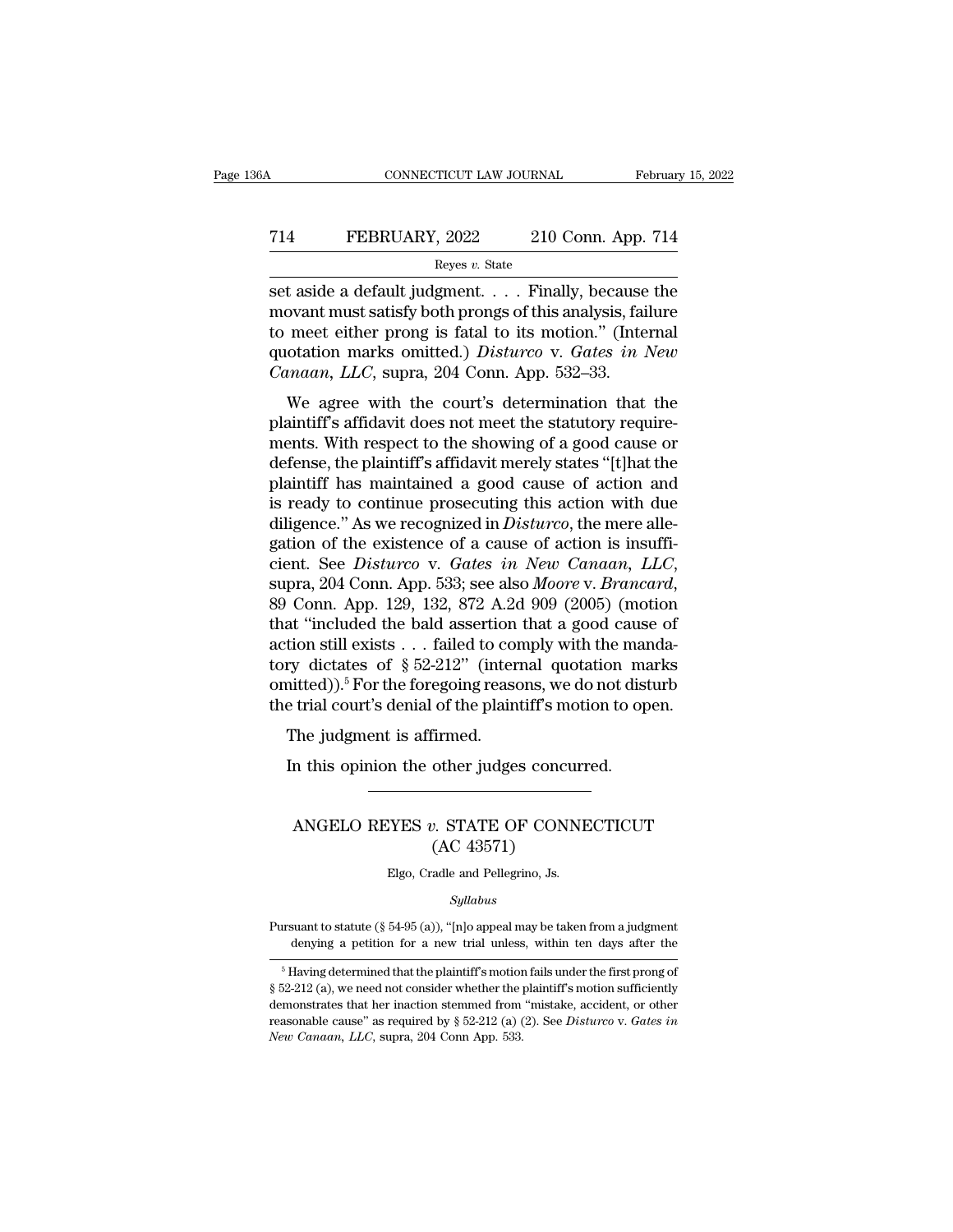Reyes *v.* State

(a) Conn. App. 714 FEBRUARY, 2022 715<br>
Reyes v. State<br>
(b) Reyes v. State<br>
(b) Supreme Court or the Appellate Court, as the case may be, certifies Conn. App. 714 FEBRUARY, 2022 715<br>Reyes v. State<br>judgment is rendered, the judge who heard the case or a judge of the<br>Supreme Court or the Appellate Court, as the case may be, certifies<br>that a question is involved in the **that a question is involved in the decision is involved in the decision which ought to be reviewed** by the Supreme Court or the Appellate Court, as the case may be, certifies that a question is involved in the decision w Reyes v. State<br>
indgment is rendered, the judge who heard the case or a ju<br>
Supreme Court or the Appellate Court, as the case may b<br>
that a question is involved in the decision which ought to be<br>
by the Supreme Court or by Reyes  $v$ . State<br>
judgment is rendered, the judge who heard the case or a judge of the<br>
Supreme Court or the Appellate Court, as the case may be, certifies<br>
that a question is involved in the decision which ought to be re judgment is rendered, the judge who heard the case or a judge of the Supreme Court or the Appellate Court, as the case may be, certifies that a question is involved in the decision which ought to be reviewed by the Supreme

Supreme Court or the Appellate Court, as the case may be, certifies that a question is involved in the decision which ought to be reviewed by the Supreme Court or by the Appellate Court. . . ."<br>petitioner, who had been co that a question is involved in the decision which ought to be reviewed by the Supreme Court or by the Appellate Court.  $\ldots$ ."<br>petitioner, who had been convicted of arson in the second degree, conspiracy to commit crimina by the Supreme Court or by the Appellate Court. . . . "<br>petitioner, who had been convicted of arson in the second degree,<br>conspiracy to commit criminal mischief in the first degree, and conspir-<br>acy to commit burglary in t petitioner, who had been convicted of arson in the second degree, conspiracy to commit criminal mischief in the first degree, and conspiracy to commit burglary in the first degree, appealed to this court from the judgment beconspiracy to commit criminal mischief in the first degree, and conspiracy to commit burglary in the first degree, appealed to this court from the judgment of the trial court denying his petition for a new trial. After extraction to say to commit burglary in the first degree, appealed to this court from<br>the judgment of the trial court denying his petition for a new trial. After<br>the parties had filed their initial appellate briefs, this the judgment of the trial court denying his petition for a new trial. After the judgment of the trial court denying his petition for a new trial. After the parties had filed their initial appellate briefs, this court orde the parties had filed their initial appellate briefs, this court ordered that, at oral argument, they be prepared to address whether the appeal should be dismissed because the petitioner failed to seek certification to ap at oral argument, they be prepared to address whether the appeal should<br>be dismissed because the petitioner failed to seek certification to appeal<br>pursuant to  $\S 54-95$  (a), and, at oral argument, the state requested a<br>di be dismissed because the petitioner failed to seek certification to appeal pursuant to § 54-95 (a), and, at oral argument, the state requested a dismissal of the appeal due to the petitioner's failure to comply with that pursuant to *§* 54-95 (a), and, at oral argument, the state requested a dismissal of the appeal due to the petitioner's failure to comply with that requirement. This court then ordered the parties to file supplemental brie dismissal of the appeal due to the petitioner's failure to comply with that requirement. This court then ordered the parties to file supplemental briefs on the issue. *Held* that the appeal was dismissed due to the petiti that requirement. This court then ordered the parties to file supplemental briefs on the issue. *Held* that the appeal was dismissed due to the petitioner's failure to seek certification to appeal pursuant to  $\S 54-95$  (a briefs on the issue. *Held* that the appeal was dismissed due to the petitioner's failure to seek certification to appeal pursuant to  $\S 54-95$  (a): pursuant to *Santiago* v. *State* (261 Conn. 533), compliance with  $\S 54$ petitioner's failure to seek certification to appeal pursuant to  $\S$  f (a): pursuant to *Santiago v. State* (261 Conn. 533), compliance  $\S$  54-95 (a) is mandatory, and an appellate tribunal should not entertain appeal fro (a): pursuant to *Santiago* v. *State* (261 Conn. 533), compliance with  $\S 54-95$  (a) is mandatory, and an appellate tribunal should not entertain an appeal from the denial of a petition for a new trial unless the petitio *Properition for a new trial unleation to appeal pursuant to the distinction differently denoted the petitioner's*<br>*Procedural History*<br>*Procedural History* 

an appeal from the denial of a petition for a new trial unless the petitioner<br>first has sought certification to appeal pursuant to the statute; accord-<br>ingly, this court declined to entertain the petitioner's appeal.<br>
Argu first has sought certification to appeal pursuant to the statute; accordingly, this court declined to entertain the petitioner's appeal.<br>Argued September 9, 2021—officially released February 15, 2022<br>*Procedural History*<br>P Ingly, this court declined to entertain the pethologer s appeal.<br>
Argued September 9, 2021—officially released February 15, 2022<br>
Procedural History<br>
Petition for a new trial following the petitioner's<br>
conviction of arson Argued September 9, 2021—officially released February 15, 2022<br>
Procedural History<br>
Petition for a new trial following the petitioner's<br>
conviction of arson in the second degree, conspiracy<br>
to commit criminal mischief in *Procedural History*<br>
Petition for a new trial following the petitioner's<br>
conviction of arson in the second degree, conspiracy<br>
to commit criminal mischief in the first degree, and<br>
conspiracy to commit burglary in the fi Petition for a new trial following the petitioner's<br>conviction of arson in the second degree, conspiracy<br>to commit criminal mischief in the first degree, and<br>conspiracy to commit burglary in the first degree,<br>brought to th Petition for a new trial following the petitioner's<br>conviction of arson in the second degree, conspiracy<br>to commit criminal mischief in the first degree, and<br>conspiracy to commit burglary in the first degree,<br>brought to th conviction of arson in the second degree, conspiracy<br>to commit criminal mischief in the first degree, and<br>conspiracy to commit burglary in the first degree,<br>brought to the Superior Court in the judicial district of<br>New Hav *landon* to the Superior Court in the judicial district of New Haven and tried to the court, *Alander*, *J*.; judgment denying the petition, from which the petitioner appealed to this court. *Appeal dismissed.*<br> *Norman A.* 

*Atem and tried to the court, Alander, J.*; judgment denying the petition, from which the petitioner appealed to this court. *Appeal dismissed.*<br>*Norman A. Pattis, with whom were Zachary E. Reiland, and, on the brief, Kevi* tioner). pealed to this court. Appeal dismissed.<br> *Norman A. Pattis*, with whom were Zachary E. Rei-<br> *nd*, and, on the brief, *Kevin Smith*, and *Cameron*<br> *kinson*, certified legal intern, for the appellant (peti-<br> *James M. Rall* Norman A. Pattis, with whom were Zachary E. Rei-<br>land, and, on the brief, Kevin Smith, and Cameron<br>Atkinson, certified legal intern, for the appellant (peti-<br>tioner).<br>James M. Ralls, assistant state's attorney, with<br>whom,

Froman II. Fatto, what whom were *zactuary E. Revinand*, and, on the brief, *Kevin Smith*, and *Cameron Atkinson*, certified legal intern, for the appellant (petitioner).<br>James M. Ralls, assistant state's attorney, with wh *Atkinson*, certified legal interreducing the appellee (respondent).<br>*James M. Ralls*, assistant whom, on the brief, were *Craig* state's attorney, and *Patrick J.* for the appellee (respondent).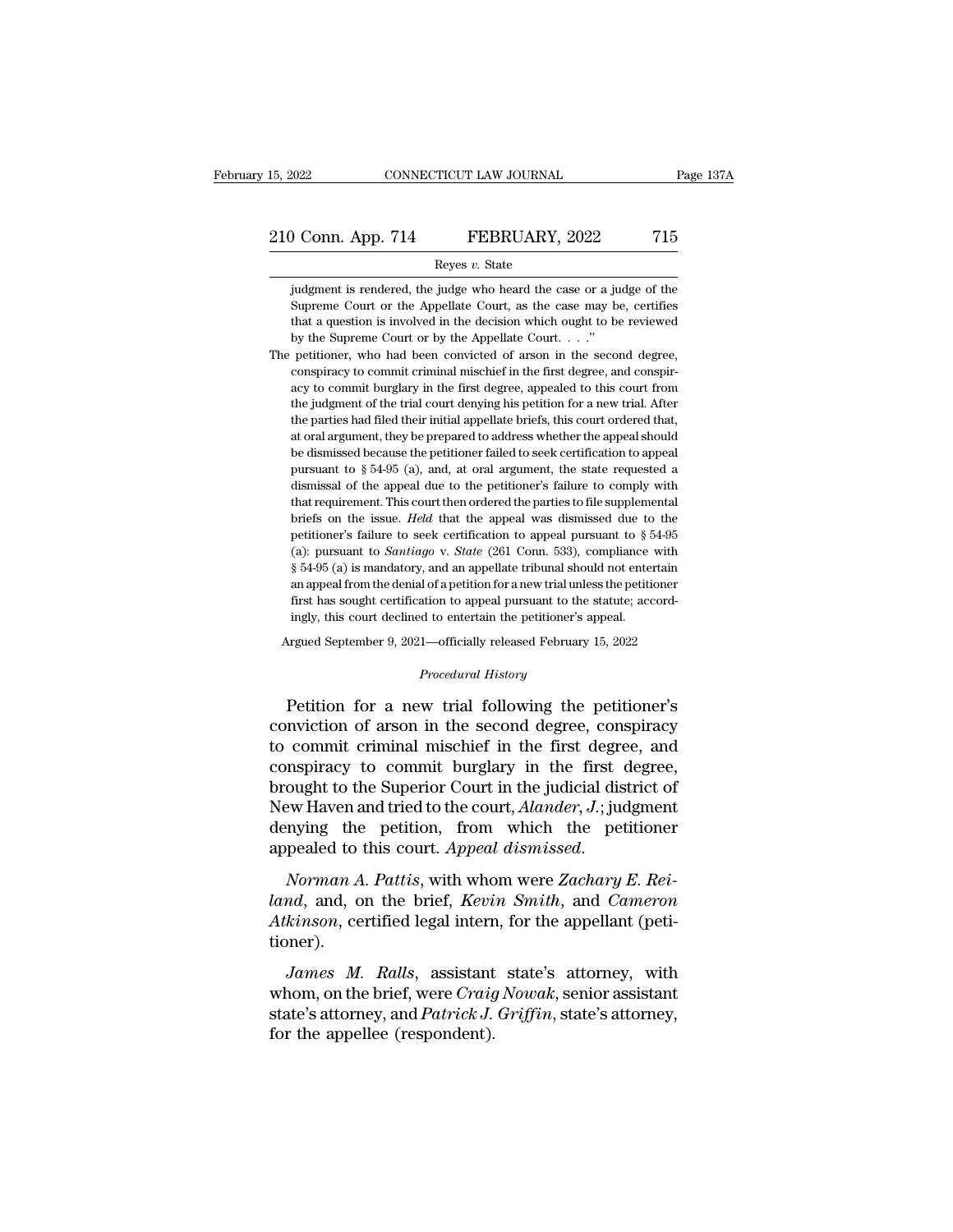# CONNECTICUT LAW JOURNAL February 15, 2022<br>
716 FEBRUARY, 2022 210 Conn. App. 714<br>
Reyes v. State

Reyes *v.* State *Opinion*

FEBRUARY, 2022 210 Conn. App. 714<br>
Reyes v. State<br>
Opinion<br>
PER CURIAM. The petitioner, Angelo Reyes, appeals<br>
pm the judgment of the trial court, claiming that it FEBRUARY, 2022 210 Conn. App. 714<br>
Reyes v. State<br>
Opinion<br>
PER CURIAM. The petitioner, Angelo Reyes, appeals<br>
from the judgment of the trial court, claiming that it<br>
improperly denied his petition for a new trial. The di FEBRUART,  $2022$  210 CONI. App. 714<br>
Reyes v. State<br>  $\frac{1}{2}$   $\frac{1}{2}$   $\frac{1}{2}$   $\frac{1}{2}$   $\frac{1}{2}$   $\frac{1}{2}$   $\frac{1}{2}$   $\frac{1}{2}$   $\frac{1}{2}$   $\frac{1}{2}$   $\frac{1}{2}$   $\frac{1}{2}$   $\frac{1}{2}$   $\frac{1}{2}$   $\frac{1}{2}$   $\frac{1}{2}$   $\frac{1}{2}$ Reyes v. State<br>
opinion<br>
PER CURIAM. The petitioner, Angelo Reyes, appeals<br>
from the judgment of the trial court, claiming that it<br>
improperly denied his petition for a new trial. The dis-<br>
positive issue is whether the a  $o$ <br>
Depends to the petitioner, Angelo Reyes, appeals<br>
from the judgment of the trial court, claiming that it<br>
improperly denied his petition for a new trial. The dis-<br>
positive issue is whether the appeal should be dismi PER CURIAM. The petitioner, Angelo Reyes, appeals<br>from the judgment of the trial court, claiming that it<br>improperly denied his petition for a new trial. The dis-<br>positive issue is whether the appeal should be dismissed<br>du PER CURIAM. The petitioner, Angelo Reyes, appeals<br>from the judgment of the trial court, claiming that it<br>improperly denied his petition for a new trial. The dis-<br>positive issue is whether the appeal should be dismissed<br>due from the judgment of the<br>improperly denied his pe<br>positive issue is whether<br>due to the petitioner's fai<br>cation requirement of Ge<br>answer that query in the<br>dismiss the appeal.<br>Following a jury trial, sitive issue is whether the appeal should be dismissed<br>the to the petitioner's failure to comply with the certifi-<br>tion requirement of General Statutes § 54-95 (a). We<br>swer that query in the affirmative and, accordingly,<br> due to the petitioner's failure to comply with the certification requirement of General Statutes  $\S$  54-95 (a). We<br>answer that query in the affirmative and, accordingly,<br>dismiss the appeal.<br>Following a jury trial, the pet

cation requirement of General Statutes § 54-95 (a). We<br>answer that query in the affirmative and, accordingly,<br>dismiss the appeal.<br>Following a jury trial, the petitioner was convicted<br>of two counts of arson in the second d answer that query in the affirmative and, accordingly,<br>dismiss the appeal.<br>Following a jury trial, the petitioner was convicted<br>of two counts of arson in the second degree in violation<br>of General Statutes § 53a-112 (a) (2 dismiss the appeal.<br>
Following a jury trial, the petitioner was convicted<br>
of two counts of arson in the second degree in violation<br>
of General Statutes §§ 53a-112 (a) (2), two counts of<br>
conspiracy to commit criminal mis Following a jury trial, the petitioner was convicted<br>of two counts of arson in the second degree in violation<br>of General Statutes § 53a-112 (a) (2), two counts of<br>conspiracy to commit criminal mischief in the first<br>degree Following a jury trial, the petitioner was convicted<br>of two counts of arson in the second degree in violation<br>of General Statutes § 53a-112 (a) (2), two counts of<br>conspiracy to commit criminal mischief in the first<br>degree of two counts of arson in the second degree in violation<br>of General Statutes § 53a-112 (a) (2), two counts of<br>conspiracy to commit criminal mischief in the first<br>degree in violation of General Statutes §§ 53a-48 (a)<br>and 5 of General Statutes § 53a-112 (a) (2), two counts of<br>conspiracy to commit criminal mischief in the first<br>degree in violation of General Statutes §§ 53a-48 (a)<br>and 53a-115 (a) (1), and one count of conspiracy to<br>commit bur conspiracy to commit criminal mischief in the first<br>degree in violation of General Statutes §§ 53a-48 (a)<br>and 53a-115 (a) (1), and one count of conspiracy to<br>commit burglary in the first degree in violation of Gen-<br>eral St mmit burglary in the first degree in violation of Gen-<br>al Statutes §§ 53a-48 (a) and 53a-101 (a) (1).<sup>1</sup> From<br>at judgment of conviction, the petitioner unsuccess-<br>lly appealed to our Supreme Court. See *State* v. *Reyes*, eral Statutes §§ 53a-48 (a) and 53a-101 (a)  $(1)^1$  From<br>that judgment of conviction, the petitioner unsuccess-<br>fully appealed to our Supreme Court. See *State* v. *Reyes*,<br>325 Conn. 815, 818, 160 A.3d 323  $(2017)$ .<br>On Jun

that judgment of conviction, the petitioner unsuccess-<br>fully appealed to our Supreme Court. See *State* v. *Reyes*,<br>325 Conn. 815, 818, 160 A.3d 323 (2017).<br>On June 15, 2017, the petitioner commenced the pres-<br>ent action f fully appealed to our Supreme Court. See *State* v. *Reyes*,<br>325 Conn. 815, 818, 160 A.3d 323 (2017).<br>On June 15, 2017, the petitioner commenced the pres-<br>ent action for a new trial pursuant to General Statutes<br>§ 52-270 (a 325 Conn. 815, 818, 160 A.3d 323 (2017).<br>
On June 15, 2017, the petitioner commenced the present action for a new trial pursuant to General Statutes<br>
§ 52-270 (a).<sup>2</sup> The petition was predicated on evidence<br>
of third-part On June 15, 2017, the petitioner commenced the present action for a new trial pursuant to General Statutes  $\S$  52-270 (a).<sup>2</sup> The petition was predicated on evidence of third-party culpability that the petitioner claimed On June 15, 2017, the petitioner commenced the pres-<br>ent action for a new trial pursuant to General Statutes<br>§ 52-270 (a).<sup>2</sup> The petition was predicated on evidence<br>of third-party culpability that the petitioner claimed<br>w ent action for a new trial pursuant to General Statutes § 52-270 (a).<sup>2</sup> The petition was predicated on evidence of third-party culpability that the petitioner claimed was newly discovered. The petitioner also alleged that (1963). 1 The relevant facts underlying the petitioner's conviction of *Brady* v.<br>
1 The relevant facts underlying the petitioner's conviction are set forth in<br>
1 The relevant facts underlying the petitioner's conviction are set disclose exculpatory evidence in violation of *Brady* v.<br> *Maryland*, 373 U.S. 83, 83 S. Ct. 1194, 10 L. Ed. 2d 215<br>
<sup>1</sup>The relevant facts underlying the petitioner's conviction are set forth in<br>
the decision on his direct

*Maryland*, 373 U.S. 83, 83 S. Ct. 1194, 10 L. Ed. 2d 215 (1963).<br>
<sup>1</sup>The relevant facts underlying the petitioner's conviction are set forth in the decision on his direct criminal appeal. See *State* v. *Reyes*, 325 Conn (1963).<br>
<sup>1</sup> The relevant facts underlying the petitioner's conviction are set forth in<br>
the decision on his direct criminal appeal. See *State* v. *Reyes*, 325 Conn.<br>
815, 818–19, 160 A.3d 323 (2017). It would serve no u <sup>1</sup> The relevant facts underlying the petitioner's conviction are set forth in the decision on his direct criminal appeal. See *State* v. *Reyes*, 325 Conn. 815, 818–19, 160 A.3d 323 (2017). It would serve no useful purpo the decision on his direct criminal appeal. See *State* v. *Reyes*, 325 Conn. 815, 818–19, 160 A.3d 323 (2017). It would serve no useful purpose to recount them here.<br><sup>2</sup> General Statutes § 52-270 (a) provides in relevant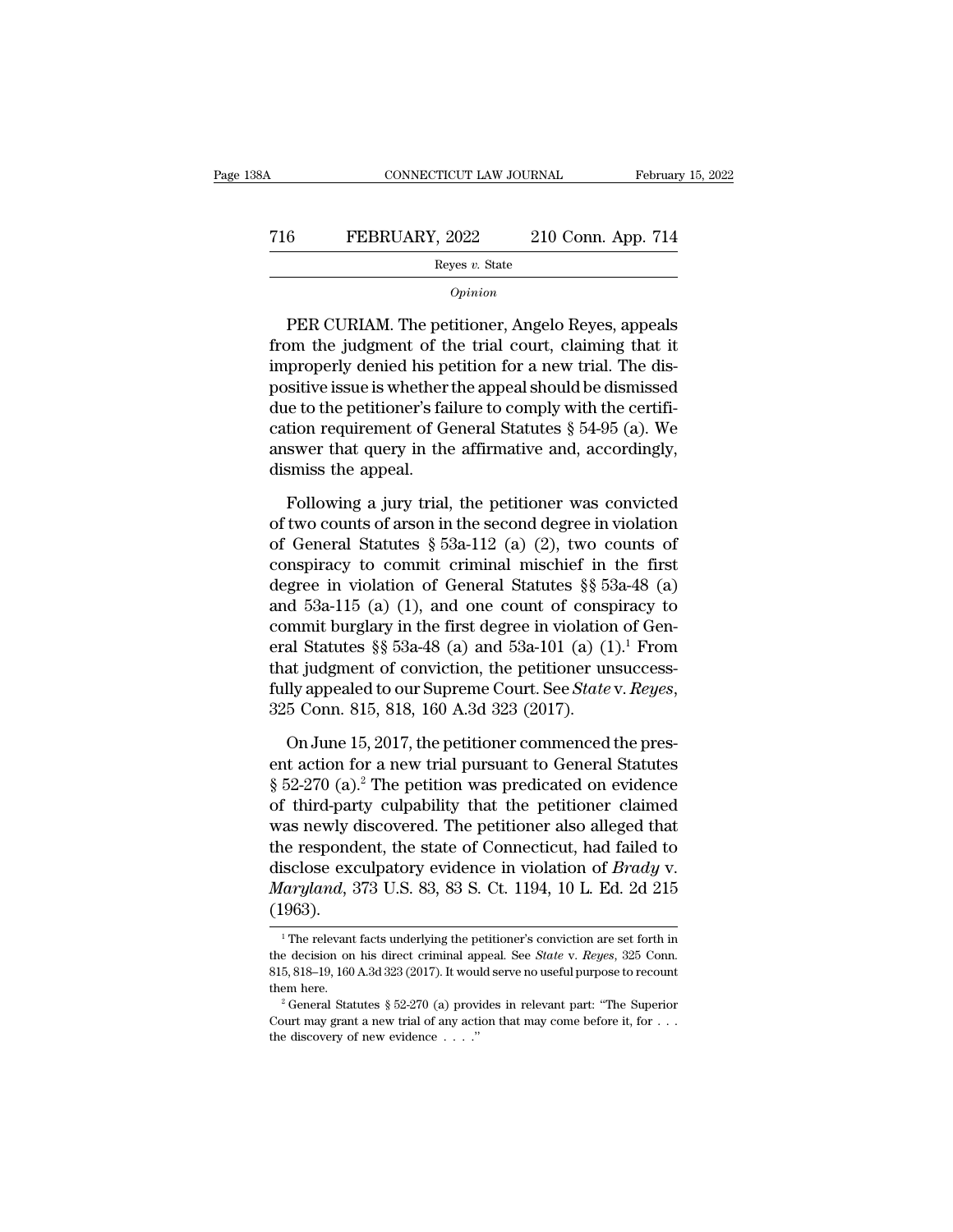# 15, 2022 CONNECTICUT LAW JOURNAL Page 139A<br>210 Conn. App. 714 FEBRUARY, 2022 717<br>Reyes v. State

## Reyes *v.* State

The trial court held a hearing on the petition, at which<br>
The trial court held a hearing on the petition, at which<br>
The trial court held a hearing on the petition, at which<br>
the petitioner presented the testimony of four w 210 Conn. App. 714 FEBRUARY, 2022 717<br>
Reyes v. State<br>
The trial court held a hearing on the petition, at which<br>
the petitioner presented the testimony of four wit-<br>
nesses. In its subsequent memorandum of decision, the<br> 210 Conn. App. 714 FEBRUARY, 2022 717<br>
Reyes v. State<br>
The trial court held a hearing on the petition, at which<br>
the petitioner presented the testimony of four wit-<br>
nesses. In its subsequent memorandum of decision, the<br> 210 Conn. App. 714 FEBRUARY, 2022 717<br>
Reyes v. State<br>
The trial court held a hearing on the petition, at which<br>
the petitioner presented the testimony of four wit-<br>
nesses. In its subsequent memorandum of decision, the<br> Reyes v. State<br>
The trial court held a hearing on the petition, at which<br>
the petitioner presented the testimony of four wit-<br>
nesses. In its subsequent memorandum of decision, the<br>
court found that the evidence of third-p Ergs  $v$ . State<br>The trial court held a hearing on the petition, at which<br>the petitioner presented the testimony of four wit-<br>nesses. In its subsequent memorandum of decision, the<br>court found that the evidence of third-par The trial court held a hearing on the petition, at which<br>the petitioner presented the testimony of four wit-<br>nesses. In its subsequent memorandum of decision, the<br>court found that the evidence of third-party culpability<br>of the petitioner presented the testimony of four wit-<br>nesses. In its subsequent memorandum of decision, the<br>court found that the evidence of third-party culpability<br>offered by the petitioner "was not material to the issues<br>a nesses. In its subsequent memorandum of decision, the<br>court found that the evidence of third-party culpability<br>offered by the petitioner "was not material to the issues<br>at [his criminal] trial and certainly not likely to p court found that the evidence of third-party culpability<br>offered by the petitioner "was not material to the issues<br>at [his criminal] trial and certainly not likely to produce<br>a different result in the event of a new trial. offered by the petitioner "was not material to the issues<br>at [his criminal] trial and certainly not likely to produce<br>a different result in the event of a new trial." The court<br>further found that the exculpatory evidence t at [his criminal] trial and certa<br>a different result in the event<br>further found that the excul<sub>l</sub><br>respondent allegedly failed to<br>the petitioner prior to his tria<br>the petition for a new trial as<br>favor of the respondent.<br>On merent resaid in the excited and the world. The estimate of the the spondent allegedly failed to disclose "was known to be petitioner prior to his trial." The court thus denied be petition for a new trial and rendered judg rander found and the encalptubry extended that the respondent allegedly failed to disclose "was known to the petitioner prior to his trial." The court thus denied the petition for a new trial and rendered judgment in favor

respondent and geally randed to absence that into the strip of the petitioner prior to his trial." The court thus denied the petition for a new trial and rendered judgment in favor of the respondent.<br>On November 1, 2019, t the petition for a new trial and rendered judgment in<br>favor of the respondent.<br>On November 1, 2019, the petitioner filed an appeal<br>of that judgment with this court. Oral argument on that<br>appeal was scheduled for September notice perform for a field that the relation of the respondent.<br>
On November 1, 2019, the petitioner filed an appeal<br>
of that judgment with this court. Oral argument on that<br>
appeal was scheduled for September 9, 2021. On On November 1, 2019, the petitioner filed an appeal<br>of that judgment with this court. Oral argument on that<br>appeal was scheduled for September 9, 2021. On August<br>27, 2021, this court ordered: "The parties are hereby<br>notif On November 1, 2019, the petitioner filed an appeal<br>of that judgment with this court. Oral argument on that<br>appeal was scheduled for September 9, 2021. On August<br>27, 2021, this court ordered: "The parties are hereby<br>notif of that judgment with this court. Oral argument on that<br>appeal was scheduled for September 9, 2021. On August<br>27, 2021, this court ordered: "The parties are hereby<br>notified to be prepared to address at oral argument<br>on Sep appeal was scheduled for September 9, 2021. On August 27, 2021, this court ordered: "The parties are hereby notified to be prepared to address at oral argument on September 9, 2021, whether this appeal should be dismissed Argument before this court proceeded as scheduled<br>algorithment before the petitioner failed to seek certifica-<br>ann to appeal pursuant to [§] 54-95 (a). See *Santiago*<br>*State*, 261 Conn. 533, 544-45 [804 A.2d 801] (2002)." on September 9, 2021, whether this appeal should be<br>dismissed because the petitioner failed to seek certifica-<br>tion to appeal pursuant to  $\begin{bmatrix} 8 \end{bmatrix}$  54-95 (a). See *Santiago*<br>v. *State*, 261 Conn. 533, 544-45 [804 A

dismissed because the petitioner failed to seek certification to appeal pursuant to [§] 54-95 (a). See *Santiago* v. *State*, 261 Conn. 533, 544-45 [804 A.2d 801] (2002)."<br>Argument before this court proceeded as scheduled dishibised because are perficient rance to been certified<br>tion to appeal pursuant to  $[\S]$  54-95 (a). See *Santiago*<br>v. *State*, 261 Conn. 533, 544-45 [804 A.2d 801] (2002)."<br>Argument before this court proceeded as schedu of solid by application to  $\frac{1}{3}$  or  $\frac{1}{2}$  (c). See Bandago <br>v. *State*, 261 Conn. 533, 544–45 [804 A.2d 801] (2002)."<br>Argument before this court proceeded as scheduled<br>on September 9, 2021, at which time the respo court of State, 201 collar, 300, 311 To [00111.2d 001] (2002).<br>Argument before this court proceeded as scheduled<br>on September 9, 2021, at which time the respondent<br>requested a dismissal of the appeal due to the petition-<br> Argument before this court proceeded as scheduled<br>on September 9, 2021, at which time the respondent<br>requested a dismissal of the appeal due to the petition-<br>er's failure to comply with the certification requirement<br>of  $\S$ quested a dismissal of the appeal due to the petition-<br>
Specification requirement<br>  $\S$  54-95 (a). By order dated September 10, 2021, this<br>
urt ordered the parties to file supplemental briefs on<br>
at issue; both parties com explosive a distinguion of the application requirement<br>of § 54-95 (a). By order dated September 10, 2021, this<br>court ordered the parties to file supplemental briefs on<br>that issue; both parties complied with that order.<br>Wi

of § 54-95 (a). By order dated September 10, 2021, this court ordered the parties to file supplemental briefs on that issue; both parties complied with that order.<br>With that context in mind, we turn to the statutory manda denying a petition for a new trial unless, with the case of the case of a new trial unless of the statutory<br>mandate at issue. Section 54-95 (a) provides in relevant<br>part that "[n]o appeal may be taken from a judgment<br>deny that issue; both parties complied with that order.<br>With that context in mind, we turn to the statutory<br>mandate at issue. Section 54-95 (a) provides in relevant<br>part that "[n]o appeal may be taken from a judgment<br>denying a With that context in mind, we turn to the statutory<br>mandate at issue. Section 54-95 (a) provides in relevant<br>part that "[n]o appeal may be taken from a judgment<br>denying a petition for a new trial unless, within ten<br>days af With that context in mind, we turn to the statutory<br>mandate at issue. Section 54-95 (a) provides in relevant<br>part that "[n]o appeal may be taken from a judgment<br>denying a petition for a new trial unless, within ten<br>days af mandate at issue. Section 54-95 (a) provides in relevant<br>part that "[n]o appeal may be taken from a judgment<br>denying a petition for a new trial unless, within ten<br>days after the judgment is rendered, the judge who<br>heard th